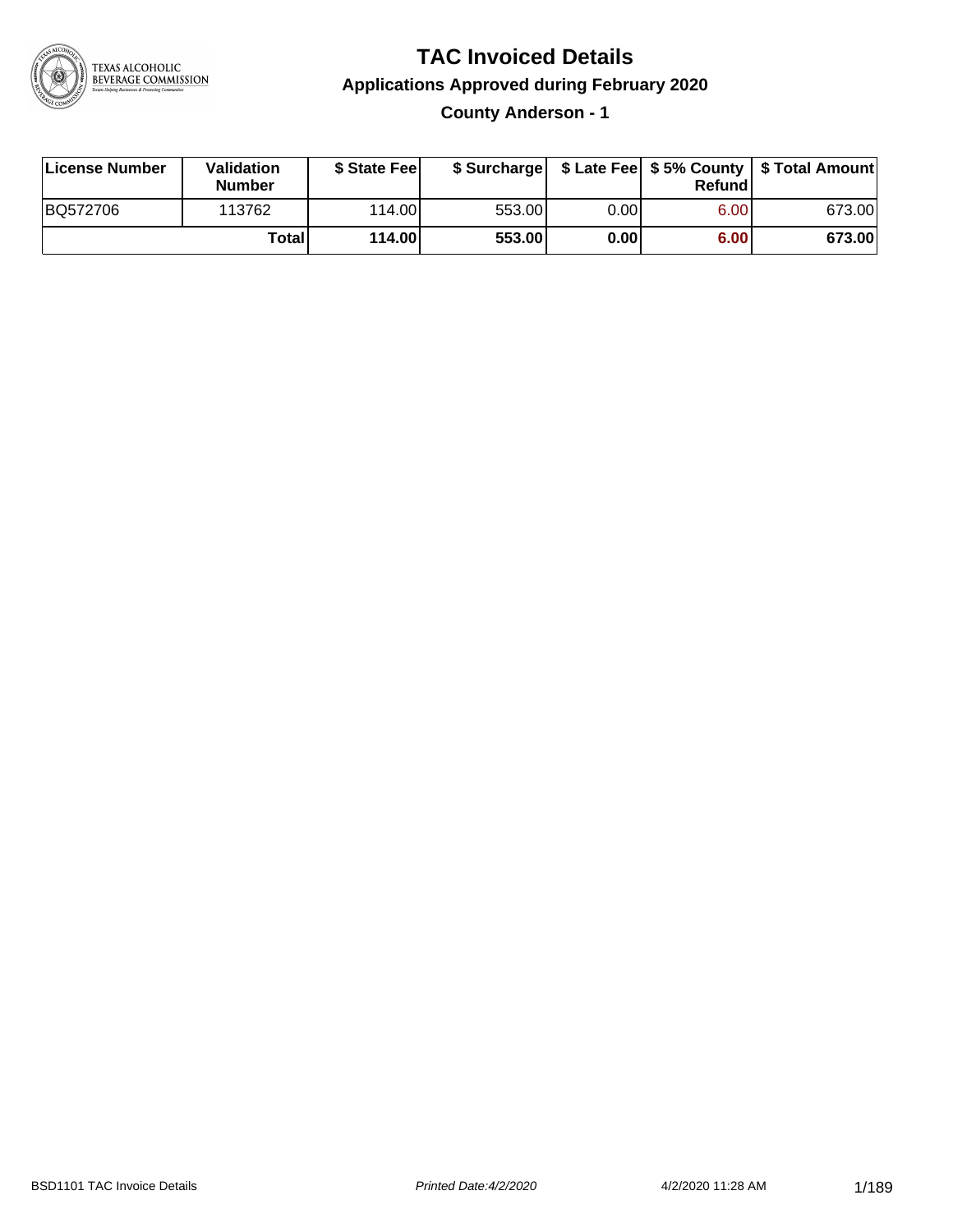

**County Andrews - 2**

| ∣License Number | <b>Validation</b><br><b>Number</b> | \$ State Fee | \$ Surcharge |       | <b>Refund</b>     | \$ Late Fee   \$5% County   \$ Total Amount |
|-----------------|------------------------------------|--------------|--------------|-------|-------------------|---------------------------------------------|
| BQ859916        | 108579                             | 114.00L      | 553.00       | 0.00  | 6.00              | 673.00                                      |
| BQ864501        | 111623                             | 114.00L      | 553.00       | 0.001 | 6.00 <sub>1</sub> | 673.00                                      |
|                 | Totall                             | 228.00       | 1,106.00     | 0.00  | 12.00             | 1,346.00                                    |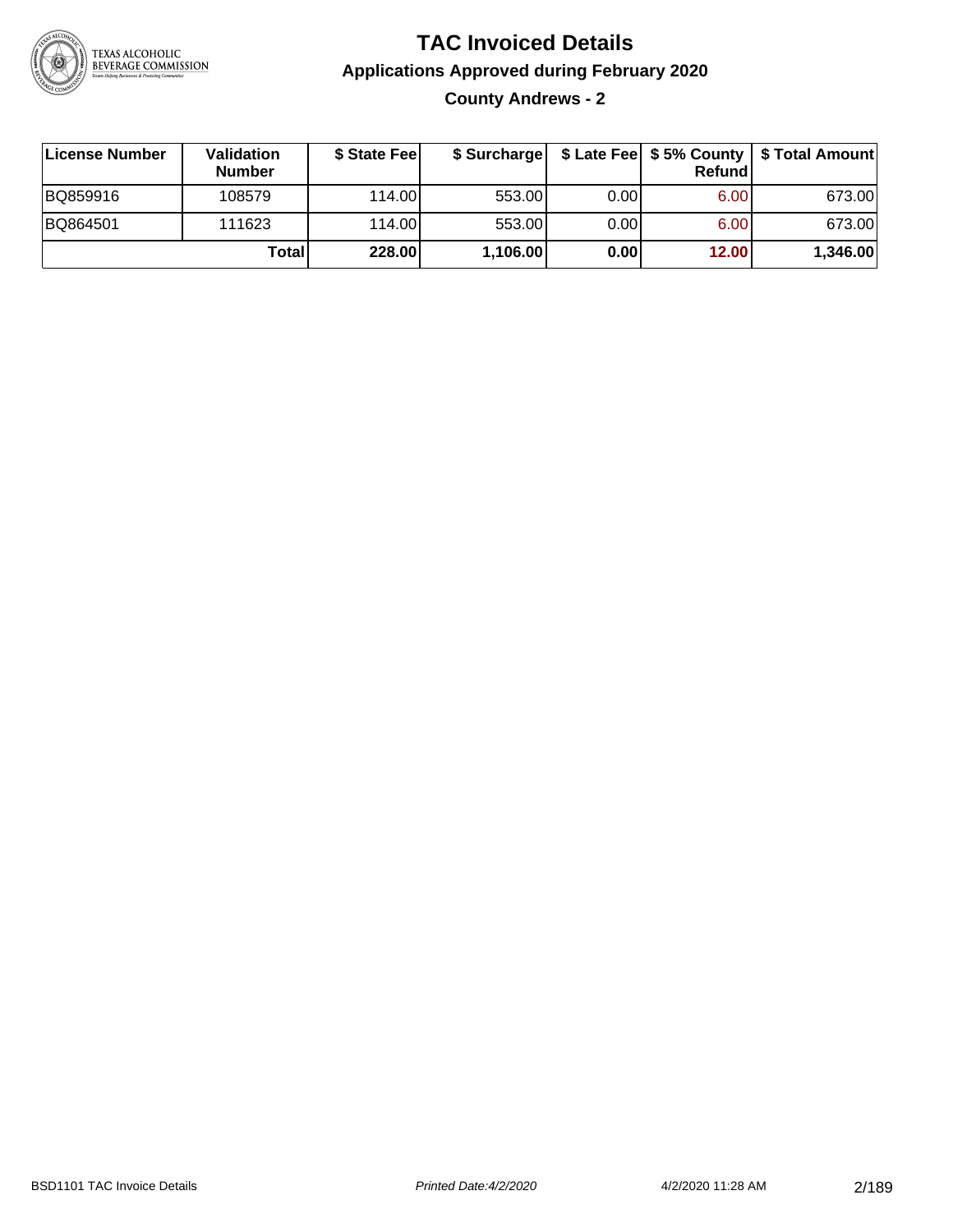

**County Angelina - 3**

| License Number | <b>Validation</b><br><b>Number</b> | \$ State Fee |          |       | Refundl | \$ Surcharge   \$ Late Fee   \$5% County   \$ Total Amount |
|----------------|------------------------------------|--------------|----------|-------|---------|------------------------------------------------------------|
| BQ651285       | 111751                             | 114.00       | 553.00   | 0.001 | 6.00    | 673.00                                                     |
| BF648346       | 505131                             | 114.00       | 553.00   | 0.001 | 6.00    | 673.00                                                     |
|                | Totall                             | 228.00       | 1,106.00 | 0.00  | 12.00   | 1,346.00                                                   |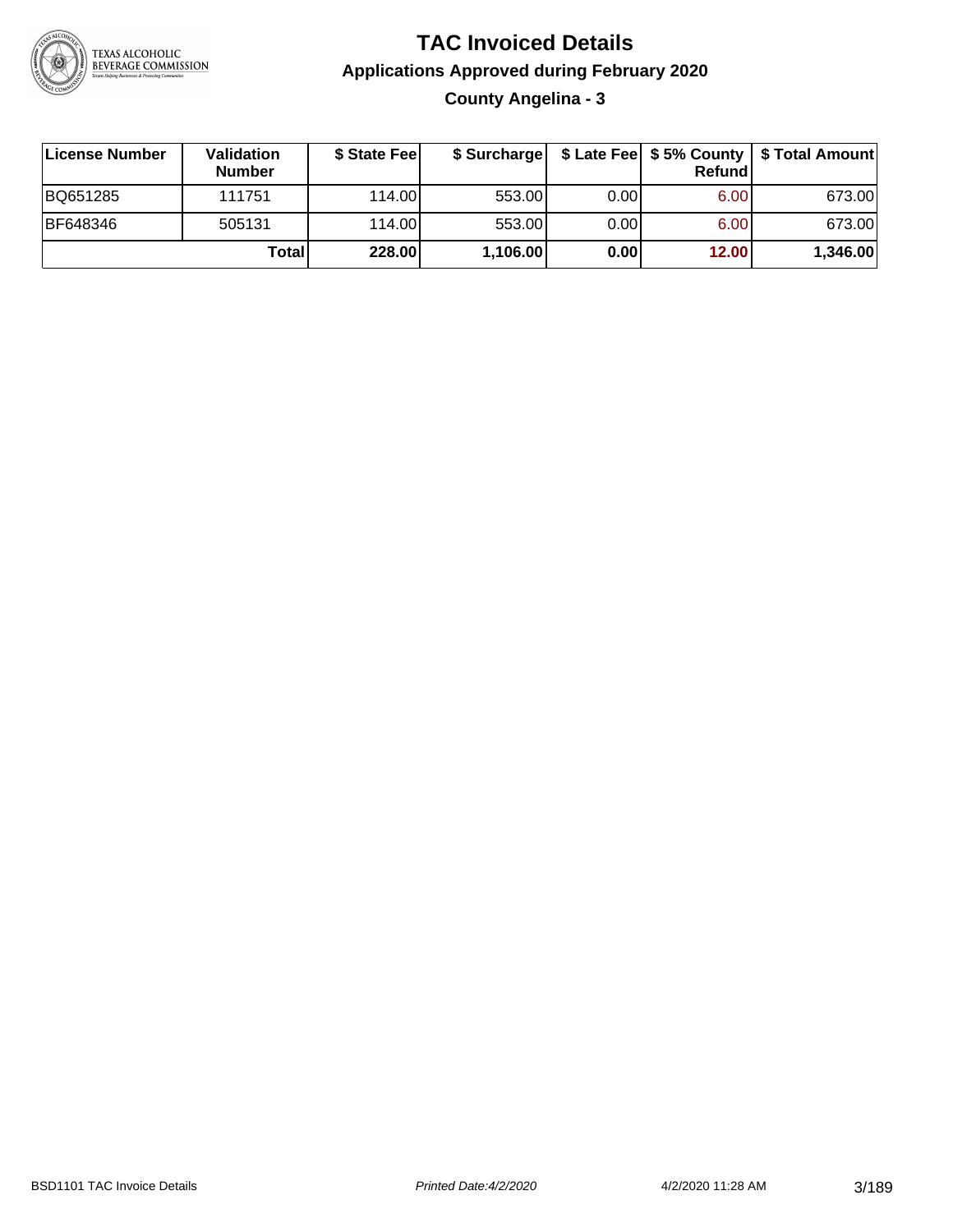

**County Aransas - 4**

| ∣License Number | <b>Validation</b><br><b>Number</b> | \$ State Fee | \$ Surcharge |       | Refundl | \$ Late Fee   \$5% County   \$ Total Amount |
|-----------------|------------------------------------|--------------|--------------|-------|---------|---------------------------------------------|
| BG527150        | 110180                             | 332.50       | 553.00       | 0.001 | 17.50   | 903.00                                      |
| BL527150        | 110180                             | 475.00       | 327.00       | 0.001 | 25.00   | 827.00                                      |
| BG216561        | 111398                             | 332.50       | 553.00       | 0.001 | 17.50   | 903.00                                      |
|                 | Total                              | 1,140.00     | 1,433.00     | 0.00  | 60.00   | 2,633.00                                    |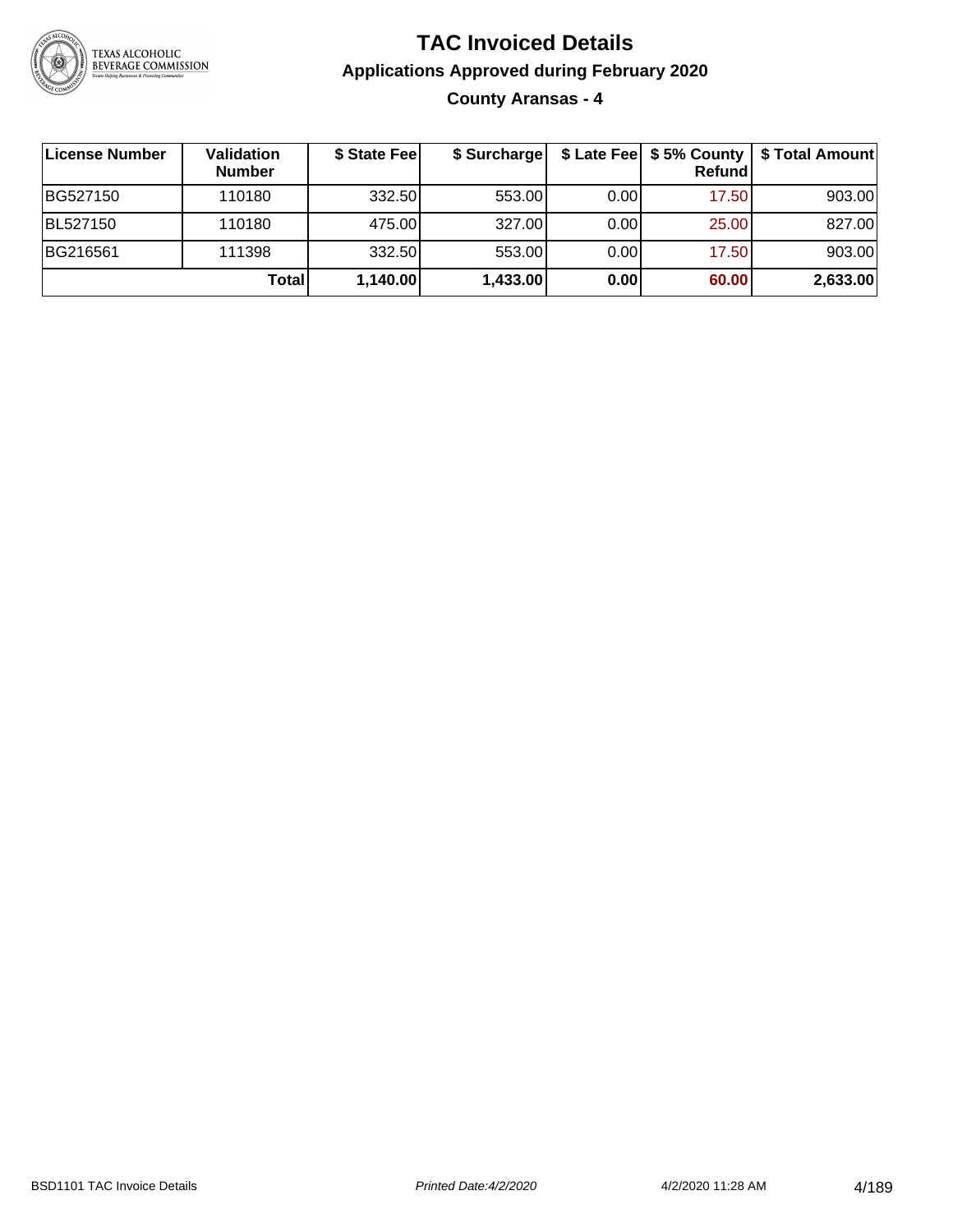

### **TAC Invoiced Details Applications Approved during February 2020 County Atascosa - 7**

| License Number | <b>Validation</b><br><b>Number</b> | \$ State Fee | \$ Surcharge | \$ Late Fee | \$5% County<br>Refund | \$ Total Amount |
|----------------|------------------------------------|--------------|--------------|-------------|-----------------------|-----------------|
| BF616684       | 108148                             | 114.00       | 553.00       | 0.00        | 6.00                  | 673.00          |
| BG617722       | 108997                             | 332.50       | 553.00       | 0.00        | 17.50                 | 903.00          |
| BF794491       | 110615                             | 114.00       | 553.00       | 0.00        | 6.00                  | 673.00          |
| BF792641       | 505861                             | 114.00       | 553.00       | 0.00        | 6.00                  | 673.00          |
|                | Total                              | 674.50       | 2,212.00     | 0.00        | 35.50                 | 2,922.00        |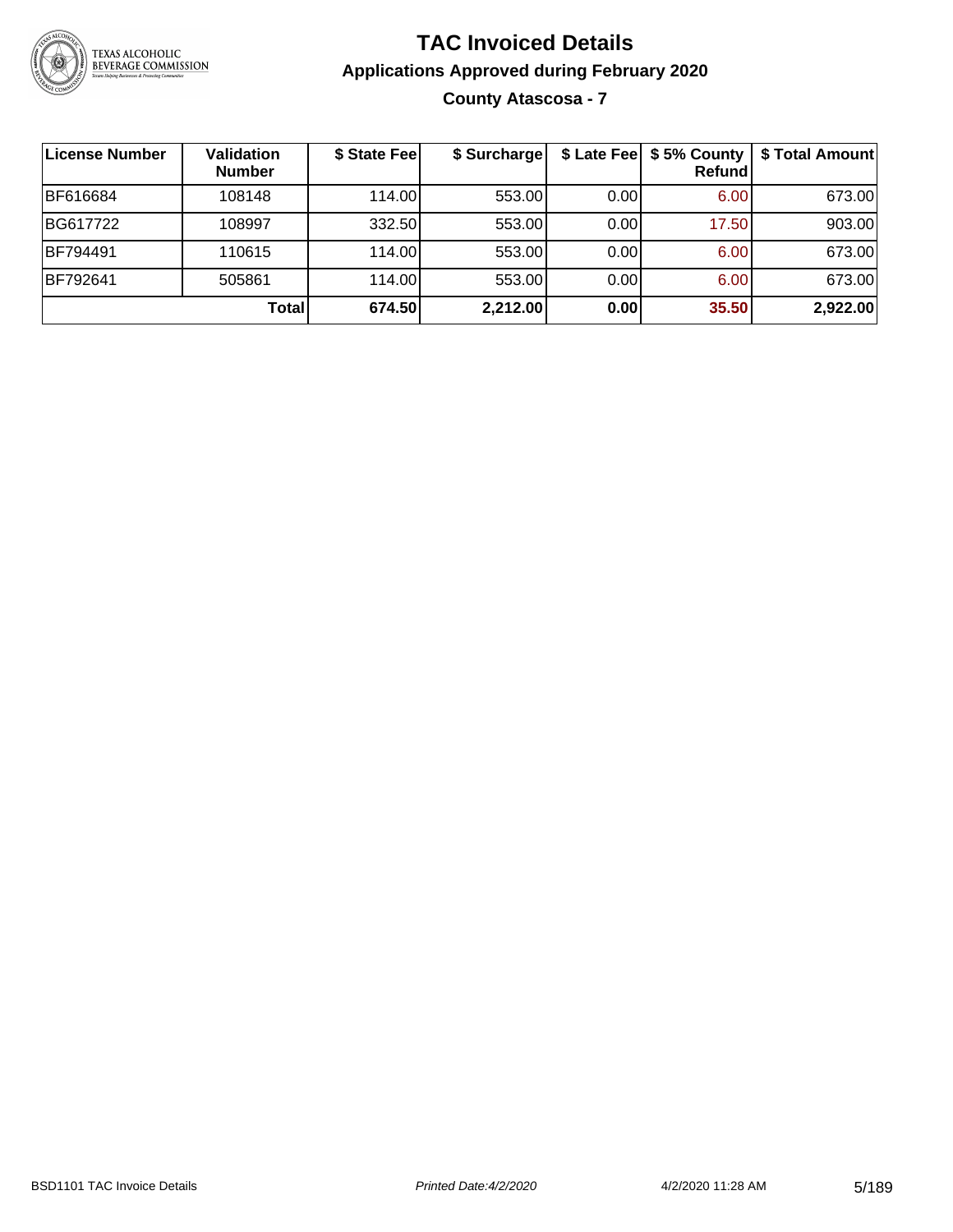

### **TAC Invoiced Details Applications Approved during February 2020 County Austin - 8**

| License Number | <b>Validation</b><br><b>Number</b> | \$ State Fee | \$ Surcharge |      | Refundl | \$ Late Fee   \$5% County   \$ Total Amount |
|----------------|------------------------------------|--------------|--------------|------|---------|---------------------------------------------|
| BG227874       | 108602                             | 332.50       | 553.00       | 0.00 | 17.50   | 903.00                                      |
| BE176895       | 110003                             | 285.00       | 553.00       | 0.00 | 15.00   | 853.00                                      |
| BG281912       | 110647                             | 332.50       | 553.00       | 0.00 | 17.50   | 903.00                                      |
| BF526464       | 505203                             | 114.00L      | 553.00       | 0.00 | 6.00    | 673.00                                      |
|                | Total                              | 1,064.00     | 2,212.00     | 0.00 | 56.00   | 3,332.00                                    |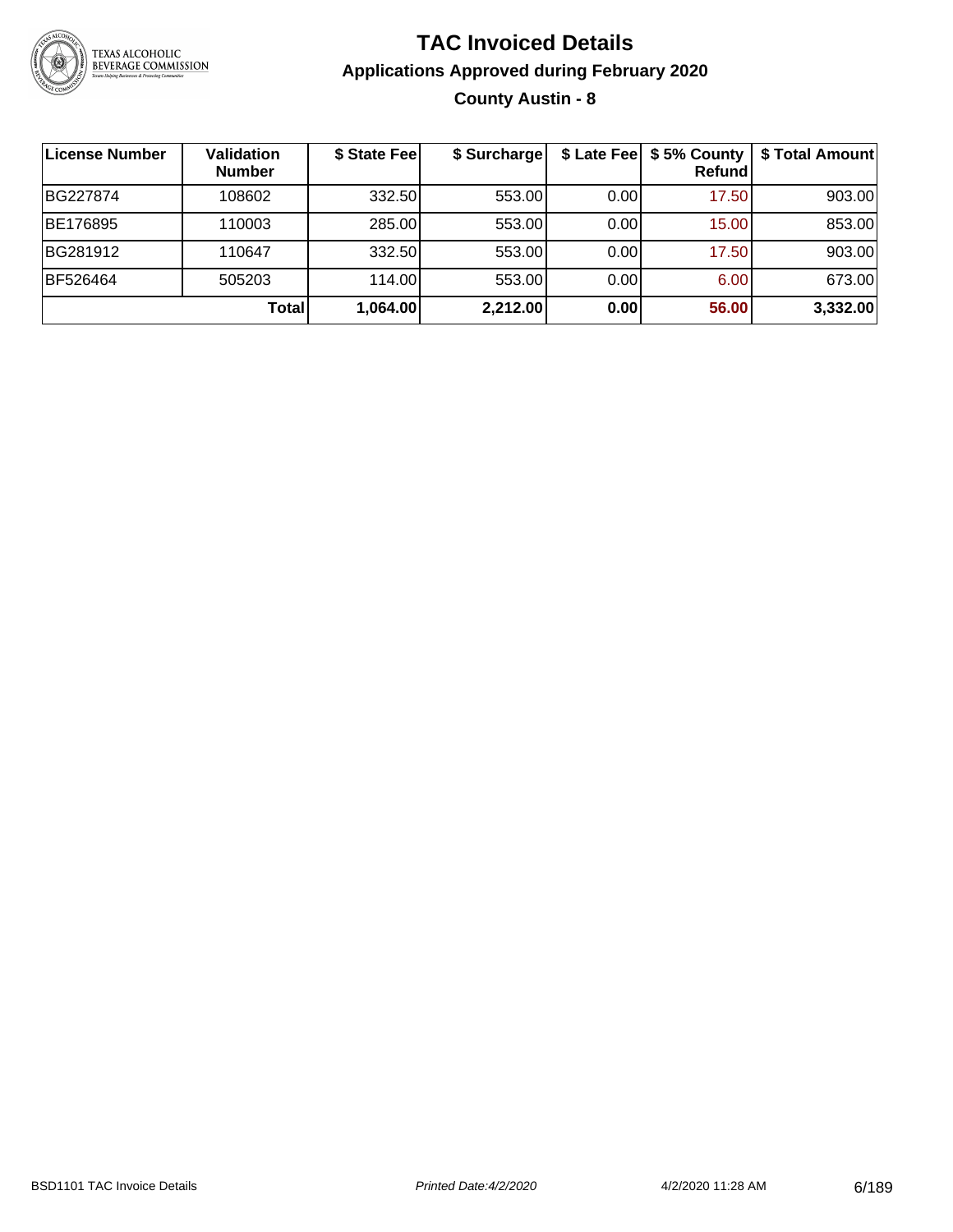

### **TAC Invoiced Details Applications Approved during February 2020 County Bailey - 9**

| License Number | Validation<br>Number | \$ State Feel   |        |      | Refundl | \$ Surcharge   \$ Late Fee   \$5% County   \$ Total Amount |
|----------------|----------------------|-----------------|--------|------|---------|------------------------------------------------------------|
| BQ926877       | 105734               | 114.00 <b>1</b> | 553.00 | 0.00 | 6.00    | 673.00                                                     |
|                | Totall               | 114.00          | 553.00 | 0.00 | 6.00    | 673.00                                                     |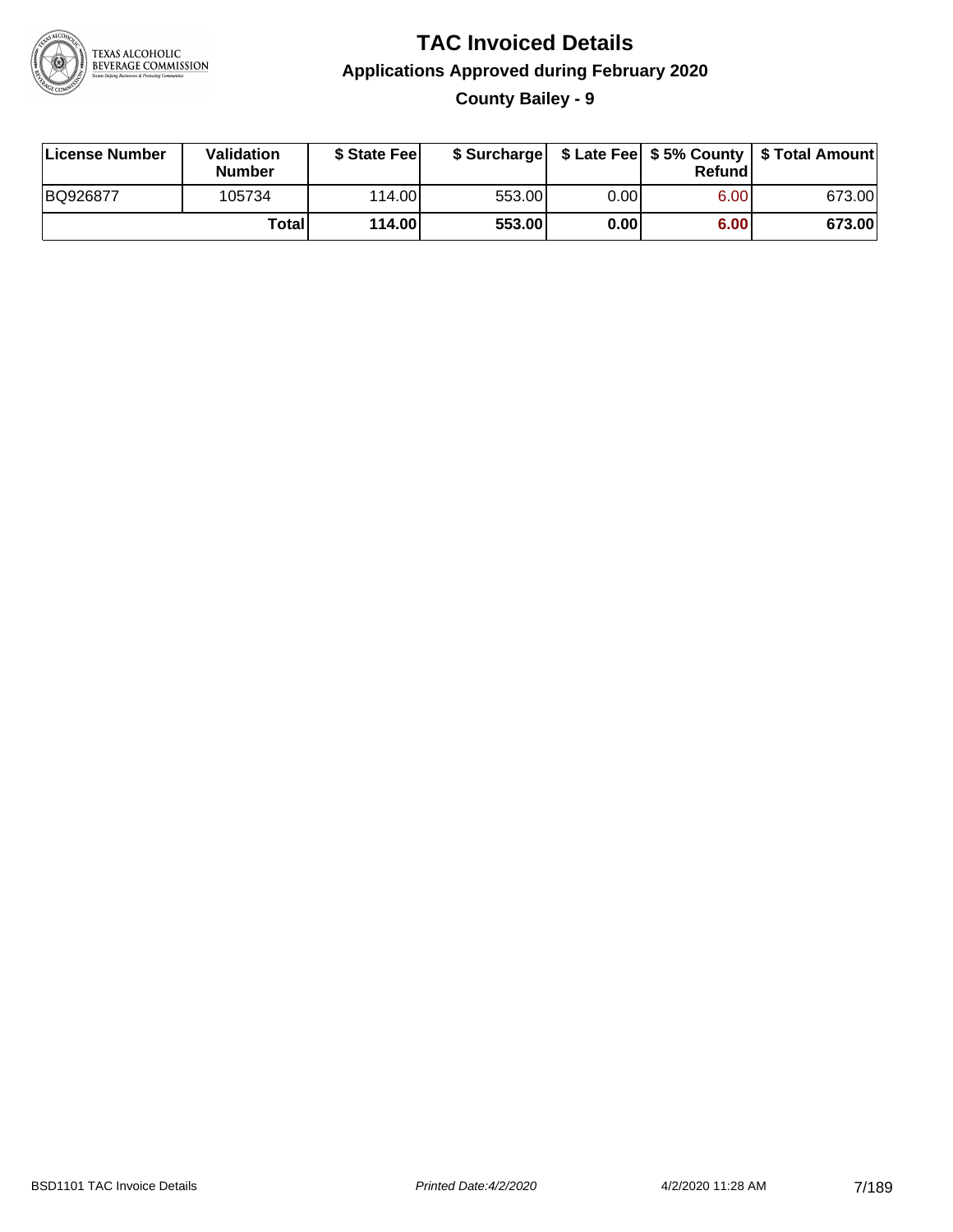

### **TAC Invoiced Details Applications Approved during February 2020 County Bandera - 10**

| License Number | <b>Validation</b><br><b>Number</b> | \$ State Fee | \$ Surcharge |      | \$ Late Fee   \$5% County<br>Refundl | \$ Total Amount |
|----------------|------------------------------------|--------------|--------------|------|--------------------------------------|-----------------|
| BG928130       | 107918                             | 332.50       | 553.00       | 0.00 | 17.50                                | 903.00          |
| BQ682557       | 111647                             | 114.00L      | 553.00       | 0.00 | 6.00                                 | 673.00          |
| <b>BG64288</b> | 506474                             | 332.50       | 553.00       | 0.00 | 17.50                                | 903.00          |
|                | Total                              | 779.00       | 1,659.00     | 0.00 | 41.00                                | 2,479.00        |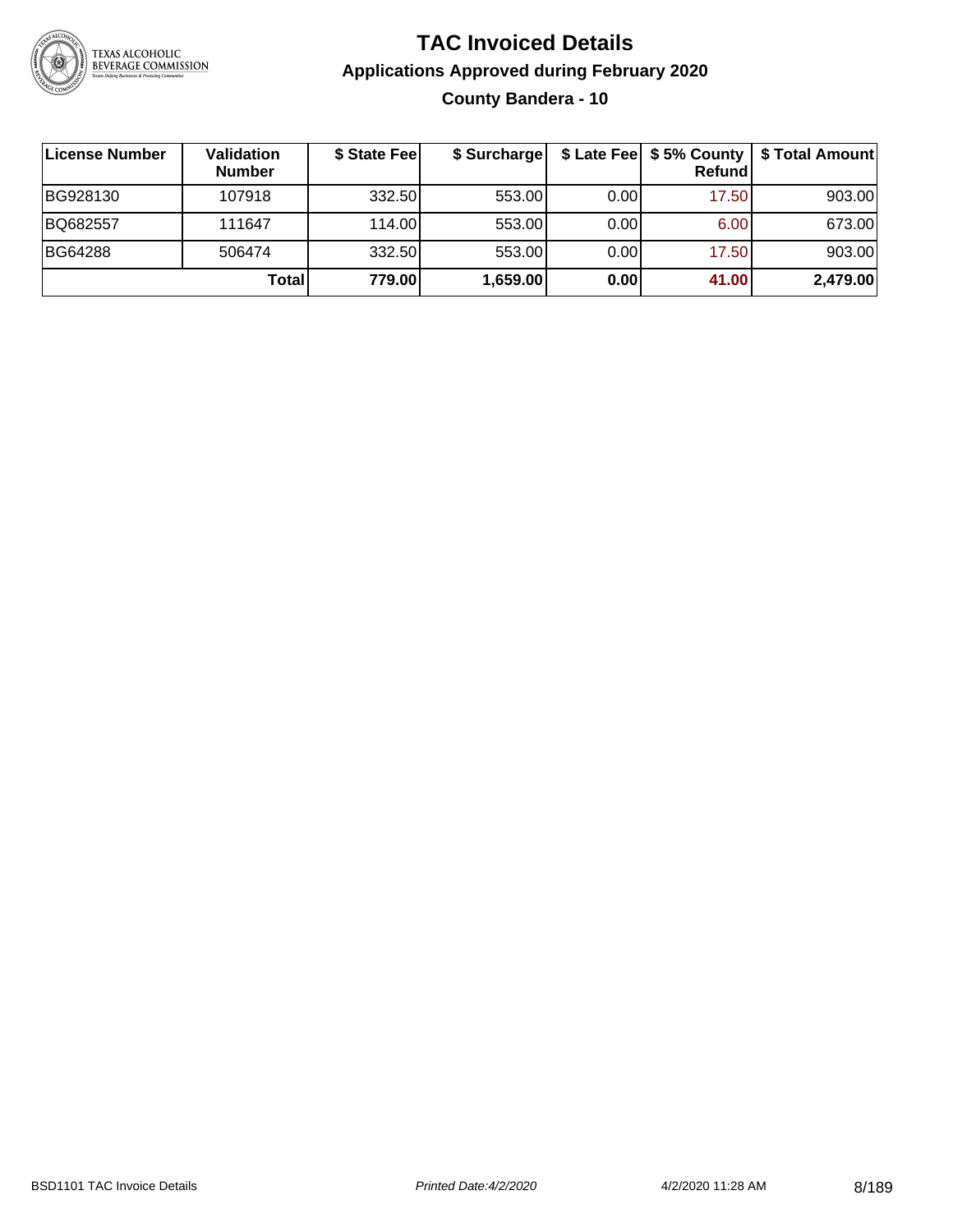

### **TAC Invoiced Details Applications Approved during February 2020 County Bastrop - 11**

| <b>License Number</b> | <b>Validation</b><br><b>Number</b> | \$ State Fee | \$ Surcharge | \$ Late Fee | \$5% County<br><b>Refund</b> | \$ Total Amount |
|-----------------------|------------------------------------|--------------|--------------|-------------|------------------------------|-----------------|
| BG1081164             | 4128                               | 332.50       | 553.00       | 0.00        | 17.50                        | 903.00          |
| BG645652              | 108333                             | 332.50       | 553.00       | 0.00        | 17.50                        | 903.00          |
| BG570106              | 109779                             | 332.50       | 553.00       | 0.00        | 17.50                        | 903.00          |
| BQ1006180             | 111082                             | 114.00       | 553.00       | 0.00        | 6.00                         | 673.00          |
| BQ550965              | 111173                             | 114.00       | 553.00       | 0.00        | 6.00                         | 673.00          |
| BG1001909             | 509528                             | 332.50       | 553.00       | 0.00        | 17.50                        | 903.00          |
|                       | Total                              | 1,558.00     | 3,318.00     | 0.00        | 82.00                        | 4,958.00        |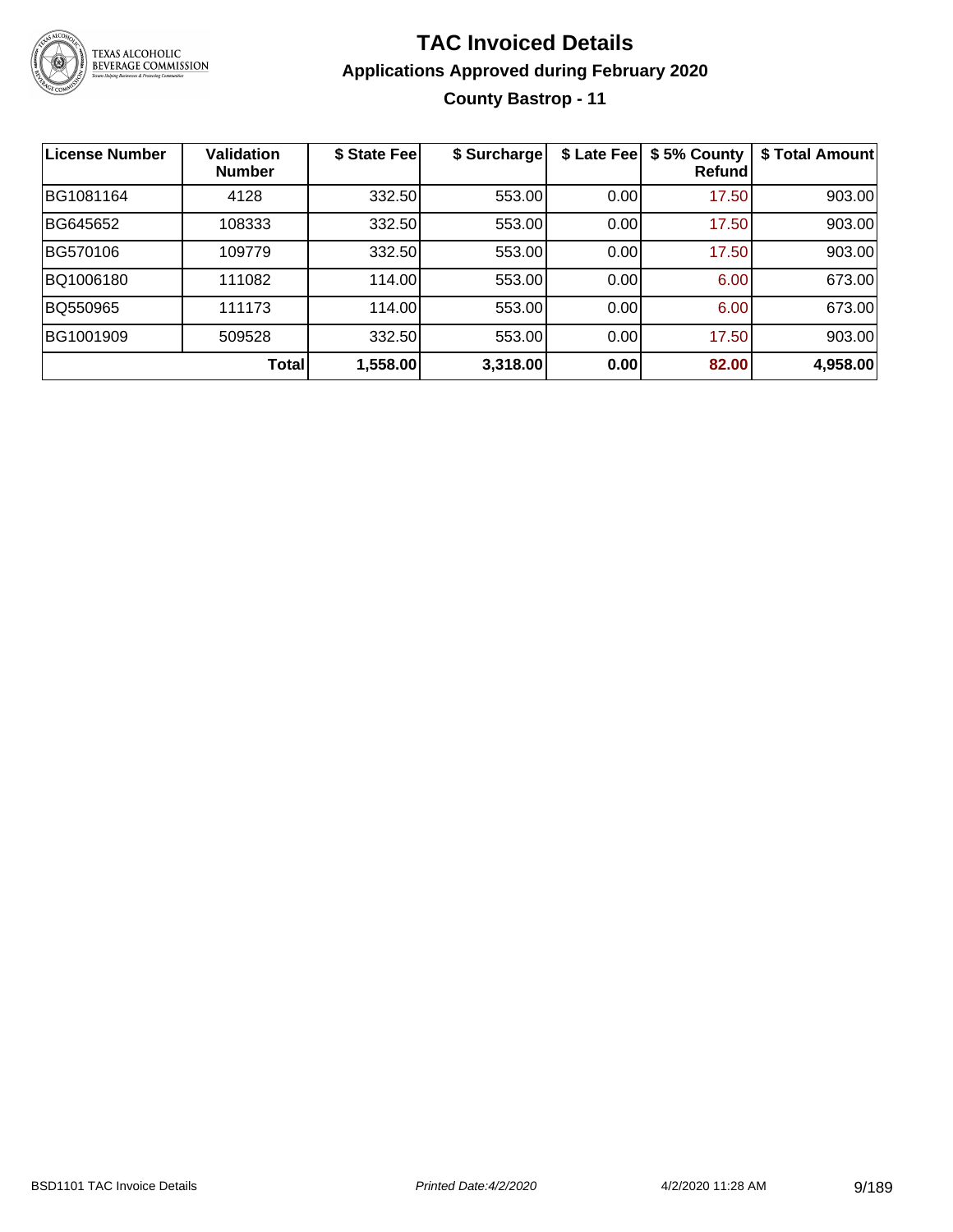

### **TAC Invoiced Details Applications Approved during February 2020 County Baylor - 12**

| License Number | <b>Validation</b><br><b>Number</b> | \$ State Fee | \$ Surcharge |      | \$ Late Fee   \$5% County  <br>Refund | \$ Total Amount |
|----------------|------------------------------------|--------------|--------------|------|---------------------------------------|-----------------|
| BQ1080823      | 2642                               | 114.00       | 553.00       | 0.00 | 6.00                                  | 673.00          |
| BQ1081049      | 2642                               | 114.00       | 553.00       | 0.00 | 6.00                                  | 673.00          |
| BQ1079618      | 3211                               | 114.00       | 553.00       | 0.00 | 6.00                                  | 673.00          |
| BF211340       | 103046                             | 114.00       | 553.00       | 0.00 | 6.00                                  | 673.00          |
|                | <b>Total</b>                       | 456.00       | 2,212.00     | 0.00 | 24.00                                 | 2,692.00        |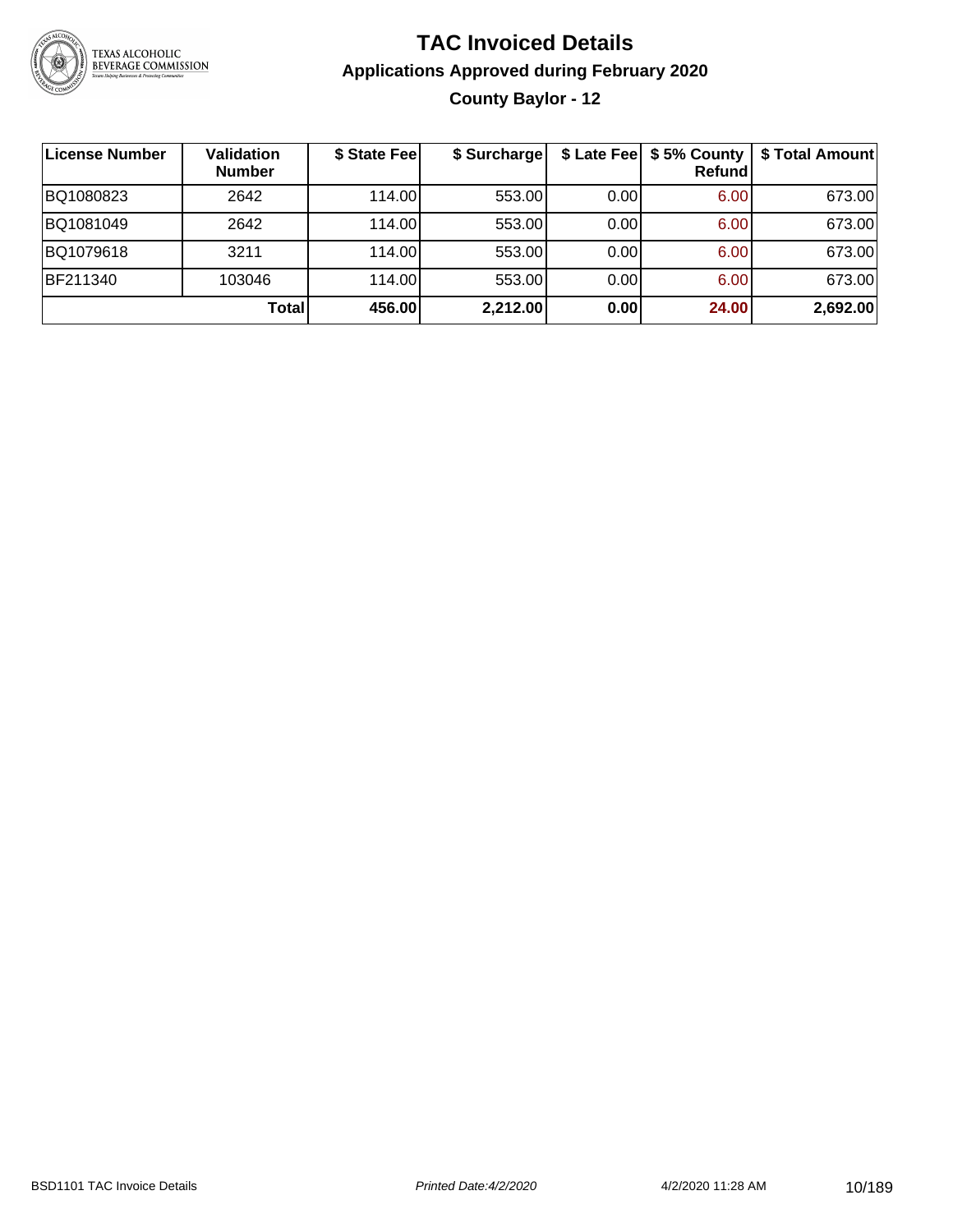

TEXAS ALCOHOLIC<br>BEVERAGE COMMISSION

#### **TAC Invoiced Details Applications Approved during February 2020 County Bell - 14**

| <b>License Number</b> | <b>Validation</b><br><b>Number</b> | \$ State Fee | \$ Surcharge |        | \$ Late Fee   \$5% County<br><b>Refund</b> | \$ Total Amount |
|-----------------------|------------------------------------|--------------|--------------|--------|--------------------------------------------|-----------------|
| BG1080232             | 3446                               | 332.50       | 553.00       | 0.00   | 17.50                                      | 903.00          |
| BP1080232             | 3446                               | 950.00       | 426.00       | 0.00   | 50.00                                      | 1,426.00        |
| BQ1080461             | 3458                               | 114.00       | 553.00       | 0.00   | 6.00                                       | 673.00          |
| BQ1081456             | 3506                               | 114.00       | 553.00       | 0.00   | 6.00                                       | 673.00          |
| BF1080515             | 3536                               | 114.00       | 553.00       | 0.00   | 6.00                                       | 673.00          |
| BF1081847             | 3918                               | 114.00       | 553.00       | 0.00   | 6.00                                       | 673.00          |
| BG859783              | 108321                             | 332.50       | 553.00       | 0.00   | 17.50                                      | 903.00          |
| BL859783              | 108321                             | 475.00       | 327.00       | 0.00   | 25.00                                      | 827.00          |
| BE25253               | 108444                             | 285.00       | 553.00       | 0.00   | 15.00                                      | 853.00          |
| BF791901              | 109475                             | 114.00       | 553.00       | 0.00   | 6.00                                       | 673.00          |
| BG570190              | 110076                             | 332.50       | 553.00       | 0.00   | 17.50                                      | 903.00          |
| BG792754              | 110633                             | 332.50       | 553.00       | 100.00 | 17.50                                      | 1,003.00        |
| BQ1003161             | 111324                             | 114.00       | 553.00       | 100.00 | 6.00                                       | 773.00          |
| BQ315028              | 111370                             | 114.00       | 553.00       | 0.00   | 6.00                                       | 673.00          |
| BE712545              | 111394                             | 285.00       | 553.00       | 0.00   | 15.00                                      | 853.00          |
| BF1005954             | 113648                             | 114.00       | 553.00       | 0.00   | 6.00                                       | 673.00          |
| BG858309              | 505186                             | 332.50       | 553.00       | 0.00   | 17.50                                      | 903.00          |
| BF742209              | 508297                             | 114.00       | 553.00       | 0.00   | 6.00                                       | 673.00          |
|                       | <b>Total</b>                       | 4,683.50     | 9,601.00     | 200.00 | 246.50                                     | 14,731.00       |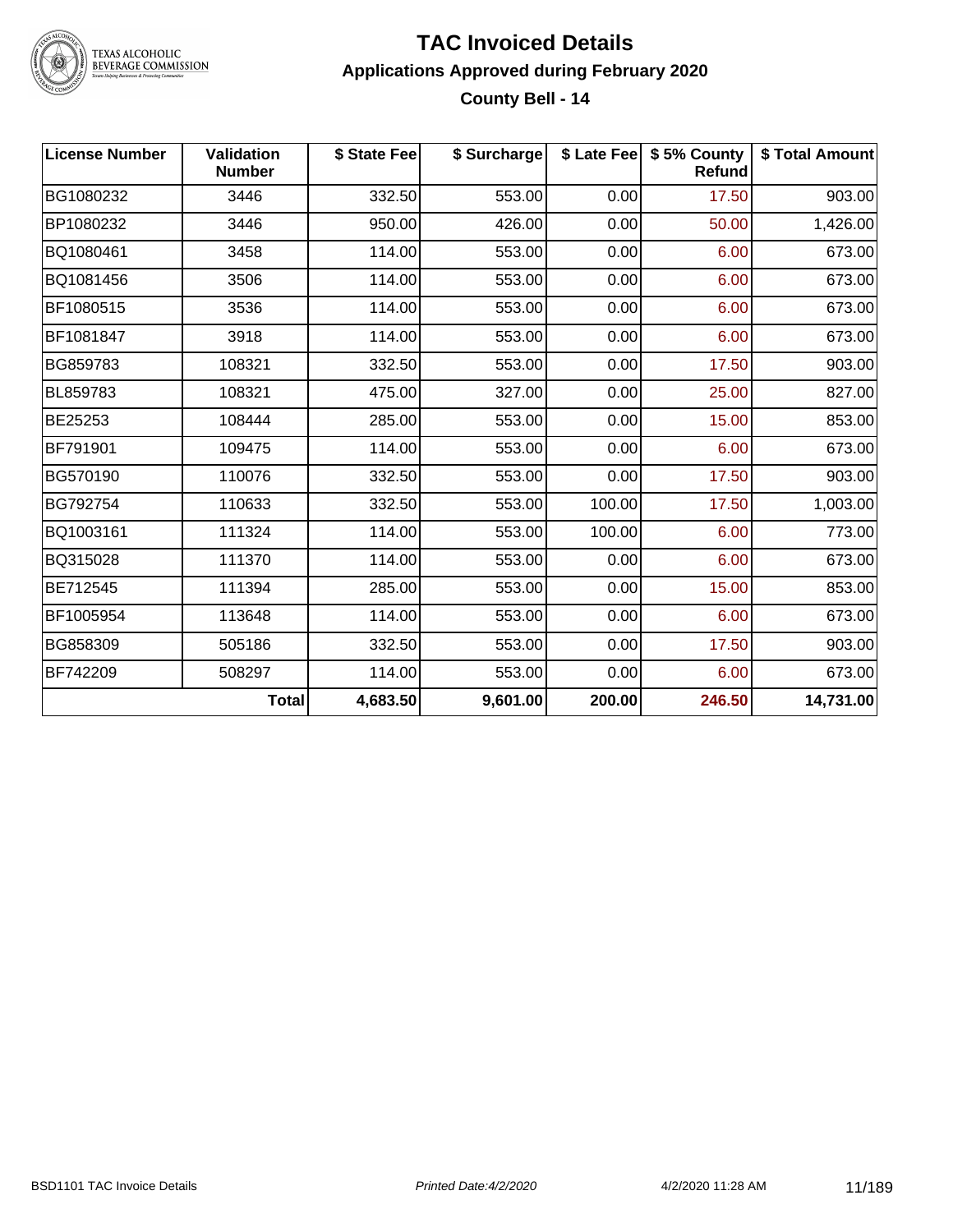

TEXAS ALCOHOLIC<br>BEVERAGE COMMISSION

#### **TAC Invoiced Details Applications Approved during February 2020 County Bexar - 15**

| <b>License Number</b> | Validation<br><b>Number</b> | \$ State Fee | \$ Surcharge |        | \$ Late Fee \$ 5% County<br>Refund | \$ Total Amount |
|-----------------------|-----------------------------|--------------|--------------|--------|------------------------------------|-----------------|
| BG1081867             | 3353                        | 1,900.00     | 553.00       | 0.00   | 100.00                             | 2,553.00        |
| BQ1081813             | 3368                        | 114.00       | 553.00       | 0.00   | 6.00                               | 673.00          |
| BF1079878             | 3584                        | 114.00       | 553.00       | 0.00   | 6.00                               | 673.00          |
| BG1081525             | 3602                        | 1,900.00     | 553.00       | 0.00   | 100.00                             | 2,553.00        |
| BF1080302             | 3625                        | 114.00       | 553.00       | 0.00   | 6.00                               | 673.00          |
| BF1080293             | 3626                        | 114.00       | 553.00       | 0.00   | 6.00                               | 673.00          |
| BF1080615             | 3627                        | 114.00       | 553.00       | 0.00   | 6.00                               | 673.00          |
| BF1080590             | 3628                        | 114.00       | 553.00       | 0.00   | 6.00                               | 673.00          |
| BG1081077             | 3768                        | 1,900.00     | 553.00       | 0.00   | 100.00                             | 2,553.00        |
| BL1081077             | 3768                        | 475.00       | 327.00       | 0.00   | 25.00                              | 827.00          |
| BG1081076             | 3834                        | 1,900.00     | 553.00       | 0.00   | 100.00                             | 2,553.00        |
| BF1081793             | 3852                        | 114.00       | 553.00       | 0.00   | 6.00                               | 673.00          |
| BG1080026             | 3907                        | 1,900.00     | 553.00       | 0.00   | 100.00                             | 2,553.00        |
| BP1080026             | 3907                        | 950.00       | 426.00       | 0.00   | 50.00                              | 1,426.00        |
| BG708291              | 107754                      | 1,425.00     | 553.00       | 0.00   | 75.00                              | 2,053.00        |
| BQ1000854             | 107822                      | 114.00       | 553.00       | 0.00   | 6.00                               | 673.00          |
| BF738684              | 108508                      | 114.00       | 553.00       | 0.00   | 6.00                               | 673.00          |
| BE738583              | 108556                      | 1,425.00     | 553.00       | 0.00   | 75.00                              | 2,053.00        |
| BE738596              | 108558                      | 1,425.00     | 553.00       | 0.00   | 75.00                              | 2,053.00        |
| BE738559              | 108561                      | 1,425.00     | 553.00       | 0.00   | 75.00                              | 2,053.00        |
| BG504443              | 108679                      | 1,425.00     | 553.00       | 0.00   | 75.00                              | 2,053.00        |
| BG929394              | 108723                      | 1,425.00     | 553.00       | 0.00   | 75.00                              | 2,053.00        |
| BL929394              | 108723                      | 475.00       | 327.00       | 0.00   | 25.00                              | 827.00          |
| BG1003679             | 108784                      | 1,425.00     | 553.00       | 0.00   | 75.00                              | 2,053.00        |
| BG1001038             | 108810                      | 1,425.00     | 553.00       | 0.00   | 75.00                              | 2,053.00        |
| BF928763              | 108823                      | 114.00       | 553.00       | 0.00   | 6.00                               | 673.00          |
| BG791645              | 108837                      | 1,425.00     | 553.00       | 0.00   | 75.00                              | 2,053.00        |
| BQ679462              | 109042                      | 114.00       | 553.00       | 0.00   | 6.00                               | 673.00          |
| BG738107              | 109047                      | 1,425.00     | 553.00       | 0.00   | 75.00                              | 2,053.00        |
| BG794808              | 109067                      | 1,425.00     | 553.00       | 0.00   | 75.00                              | 2,053.00        |
| BE463595              | 109073                      | 1,425.00     | 553.00       | 0.00   | 75.00                              | 2,053.00        |
| BG929131              | 109281                      | 1,425.00     | 553.00       | 0.00   | 75.00                              | 2,053.00        |
| BG1004547             | 109310                      | 1,425.00     | 553.00       | 0.00   | 75.00                              | 2,053.00        |
| BG928421              | 109383                      | 1,425.00     | 553.00       | 100.00 | 75.00                              | 2,153.00        |
| BG929190              | 109567                      | 1,425.00     | 553.00       | 0.00   | 75.00                              | 2,053.00        |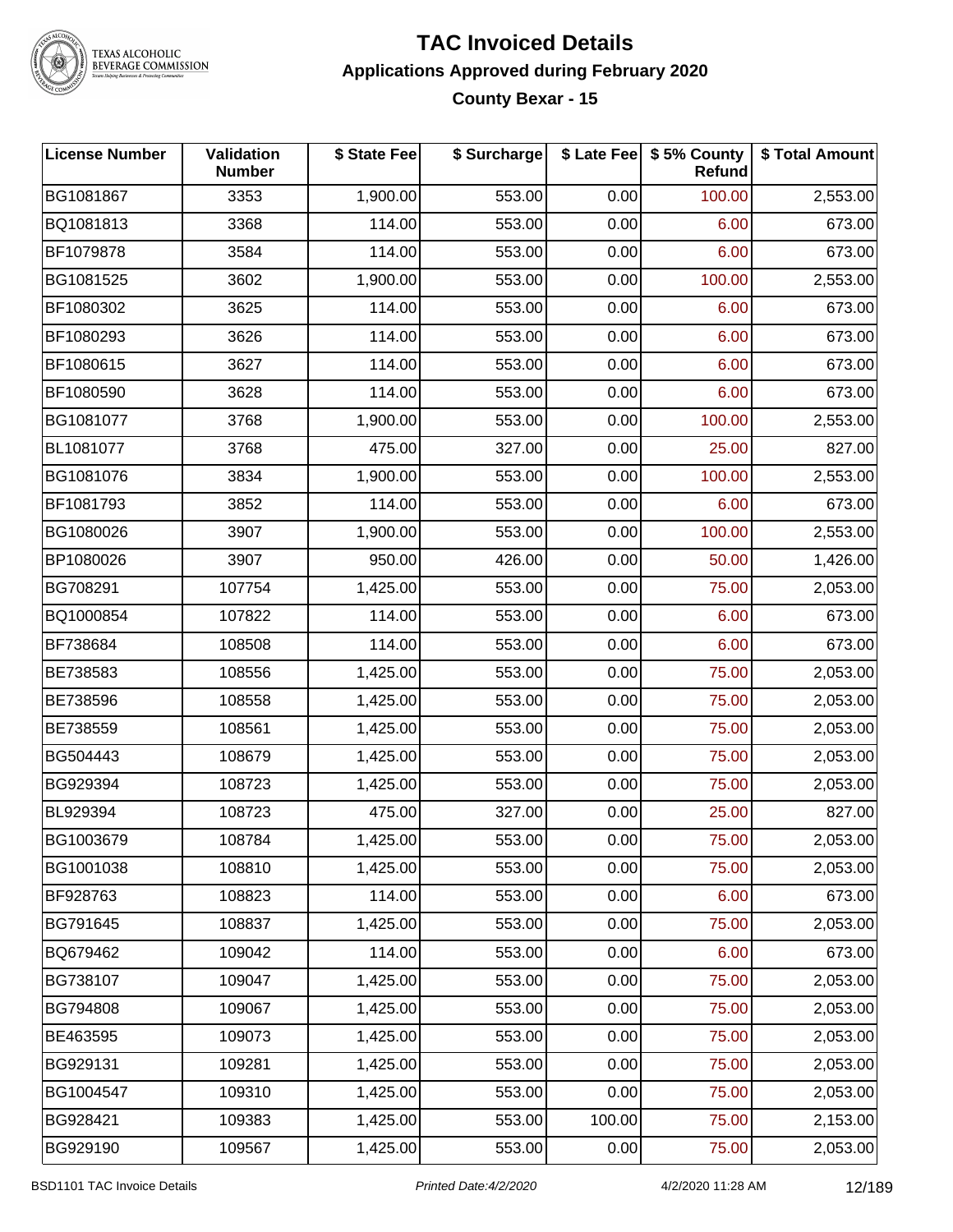| <b>License Number</b> | Validation<br><b>Number</b> | \$ State Fee | \$ Surcharge |        | \$ Late Fee   \$5% County<br>Refund | \$ Total Amount |
|-----------------------|-----------------------------|--------------|--------------|--------|-------------------------------------|-----------------|
| BG1005147             | 109682                      | 1,425.00     | 553.00       | 0.00   | 75.00                               | 2,053.00        |
| BG709117              | 109756                      | 1,425.00     | 553.00       | 100.00 | 75.00                               | 2,153.00        |
| BG928892              | 109775                      | 1,425.00     | 553.00       | 100.00 | 75.00                               | 2,153.00        |
| BG30103               | 109821                      | 1,425.00     | 553.00       | 0.00   | 75.00                               | 2,053.00        |
| BQ1005230             | 109826                      | 114.00       | 553.00       | 0.00   | 6.00                                | 673.00          |
| BG281752              | 109832                      | 1,425.00     | 553.00       | 100.00 | 75.00                               | 2,153.00        |
| BL281752              | 109832                      | 475.00       | 327.00       | 100.00 | 25.00                               | 927.00          |
| BG712605              | 109846                      | 1,425.00     | 553.00       | 0.00   | 75.00                               | 2,053.00        |
| BG712010              | 109849                      | 1,425.00     | 553.00       | 0.00   | 75.00                               | 2,053.00        |
| BG712113              | 109854                      | 1,425.00     | 553.00       | 0.00   | 75.00                               | 2,053.00        |
| BG282265              | 109857                      | 1,425.00     | 553.00       | 0.00   | 75.00                               | 2,053.00        |
| BG485802              | 109863                      | 1,425.00     | 553.00       | 0.00   | 75.00                               | 2,053.00        |
| BG486808              | 109888                      | 1,425.00     | 553.00       | 0.00   | 75.00                               | 2,053.00        |
| BG485937              | 109941                      | 1,425.00     | 553.00       | 0.00   | 75.00                               | 2,053.00        |
| BL485937              | 109941                      | 475.00       | 327.00       | 0.00   | 25.00                               | 827.00          |
| BF1004127             | 110033                      | 114.00       | 553.00       | 0.00   | 6.00                                | 673.00          |
| BF1004155             | 110036                      | 114.00       | 553.00       | 0.00   | 6.00                                | 673.00          |
| BG740982              | 110341                      | 1,425.00     | 553.00       | 0.00   | 75.00                               | 2,053.00        |
| BG711527              | 110400                      | 1,425.00     | 553.00       | 0.00   | 75.00                               | 2,053.00        |
| BG793662              | 110463                      | 1,425.00     | 553.00       | 0.00   | 75.00                               | 2,053.00        |
| BG271200              | 110576                      | 1,425.00     | 553.00       | 0.00   | 75.00                               | 2,053.00        |
| BG710795              | 110649                      | 1,425.00     | 553.00       | 100.00 | 75.00                               | 2,153.00        |
| BG550073              | 110651                      | 1,425.00     | 553.00       | 0.00   | 75.00                               | 2,053.00        |
| BG444596              | 110670                      | 1,425.00     | 553.00       | 0.00   | 75.00                               | 2,053.00        |
| BG1003031             | 110891                      | 1,425.00     | 553.00       | 0.00   | 75.00                               | 2,053.00        |
| BQ1005787             | 110926                      | 114.00       | 553.00       | 0.00   | 6.00                                | 673.00          |
| BG618714              | 110933                      | 1,425.00     | 553.00       | 0.00   | 75.00                               | 2,053.00        |
| BG526649              | 110941                      | 1,425.00     | 553.00       | 0.00   | 75.00                               | 2,053.00        |
| BF681477              | 110946                      | 114.00       | 553.00       | 0.00   | 6.00                                | 673.00          |
| BQ741878              | 110969                      | 114.00       | 553.00       | 0.00   | 6.00                                | 673.00          |
| BQ487512              | 110994                      | 114.00       | 553.00       | 0.00   | 6.00                                | 673.00          |
| BG862654              | 111044                      | 1,425.00     | 553.00       | 0.00   | 75.00                               | 2,053.00        |
| BG862808              | 111045                      | 1,425.00     | 553.00       | 0.00   | 75.00                               | 2,053.00        |
| BQ552386              | 111083                      | 114.00       | 553.00       | 0.00   | 6.00                                | 673.00          |
| BQ619116              | 111092                      | 114.00       | 553.00       | 0.00   | 6.00                                | 673.00          |
| BQ618382              | 111128                      | 114.00       | 553.00       | 0.00   | 6.00                                | 673.00          |
| BG1003345             | 111174                      | 1,425.00     | 553.00       | 0.00   | 75.00                               | 2,053.00        |
| BQ860063              | 111253                      | 114.00       | 553.00       | 100.00 | 6.00                                | 773.00          |
| BQ509318              | 111542                      | 114.00       | 553.00       | 0.00   | 6.00                                | 673.00          |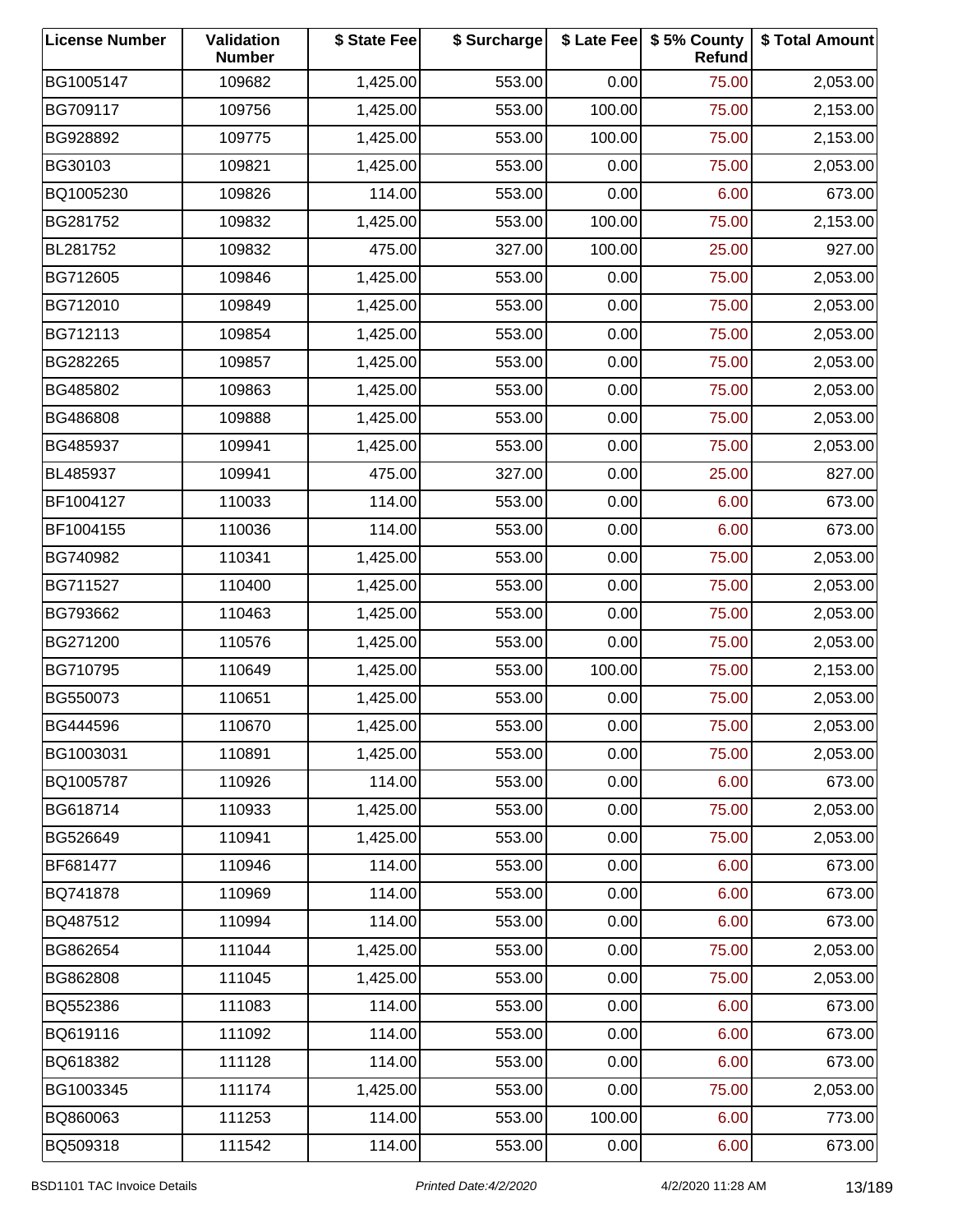| <b>License Number</b> | Validation<br><b>Number</b> | \$ State Fee | \$ Surcharge |        | \$ Late Fee   \$5% County<br>Refund | \$ Total Amount |
|-----------------------|-----------------------------|--------------|--------------|--------|-------------------------------------|-----------------|
| BQ742362              | 111694                      | 114.00       | 553.00       | 0.00   | 6.00                                | 673.00          |
| BQ742398              | 111695                      | 114.00       | 553.00       | 0.00   | 6.00                                | 673.00          |
| BQ486842              | 111797                      | 114.00       | 553.00       | 0.00   | 6.00                                | 673.00          |
| BQ304214              | 111817                      | 114.00       | 553.00       | 0.00   | 6.00                                | 673.00          |
| BQ935020              | 115061                      | 114.00       | 553.00       | 0.00   | 6.00                                | 673.00          |
| BG995933              | 503122                      | 1,425.00     | 553.00       | 100.00 | 75.00                               | 2,153.00        |
| BG460574              | 504008                      | 1,425.00     | 553.00       | 100.00 | 75.00                               | 2,153.00        |
| BG856511              | 504146                      | 1,425.00     | 553.00       | 0.00   | 75.00                               | 2,053.00        |
| BG679668              | 505132                      | 1,425.00     | 553.00       | 0.00   | 75.00                               | 2,053.00        |
| BG708238              | 505134                      | 1,425.00     | 553.00       | 100.00 | 75.00                               | 2,153.00        |
| BF645690              | 505135                      | 114.00       | 553.00       | 0.00   | 6.00                                | 673.00          |
| BF260348              | 505137                      | 114.00       | 553.00       | 0.00   | 6.00                                | 673.00          |
| BF240595              | 505337                      | 114.00       | 553.00       | 0.00   | 6.00                                | 673.00          |
| BF313416              | 505341                      | 114.00       | 553.00       | 0.00   | 6.00                                | 673.00          |
| BF313411              | 505342                      | 114.00       | 553.00       | 0.00   | 6.00                                | 673.00          |
| BF313462              | 505343                      | 114.00       | 553.00       | 0.00   | 6.00                                | 673.00          |
| BG281382              | 505344                      | 1,425.00     | 553.00       | 0.00   | 75.00                               | 2,053.00        |
| BL281382              | 505344                      | 475.00       | 327.00       | 0.00   | 25.00                               | 827.00          |
| BQ1001865             | 505548                      | 114.00       | 553.00       | 0.00   | 6.00                                | 673.00          |
| BG250935              | 505549                      | 1,425.00     | 553.00       | 0.00   | 75.00                               | 2,053.00        |
| BF860526              | 505609                      | 114.00       | 553.00       | 0.00   | 6.00                                | 673.00          |
| BG1002019             | 505776                      | 1,425.00     | 553.00       | 0.00   | 75.00                               | 2,053.00        |
| BG429672              | 505779                      | 1,425.00     | 553.00       | 0.00   | 75.00                               | 2,053.00        |
| BG239807              | 505790                      | 1,425.00     | 553.00       | 0.00   | 75.00                               | 2,053.00        |
| BQ863733              | 505794                      | 114.00       | 553.00       | 0.00   | 6.00                                | 673.00          |
| BF485394              | 505858                      | 114.00       | 553.00       | 0.00   | 6.00                                | 673.00          |
| BG858981              | 505860                      | 1,425.00     | 553.00       | 100.00 | 75.00                               | 2,153.00        |
| BL858981              | 505860                      | 475.00       | 327.00       | 100.00 | 25.00                               | 927.00          |
| BG858042              | 505875                      | 1,425.00     | 553.00       | 100.00 | 75.00                               | 2,153.00        |
| BG1003137             | 506073                      | 1,425.00     | 553.00       | 0.00   | 75.00                               | 2,053.00        |
| BF930110              | 506251                      | 114.00       | 553.00       | 100.00 | 6.00                                | 773.00          |
| BG1002535             | 506254                      | 1,425.00     | 553.00       | 0.00   | 75.00                               | 2,053.00        |
| BG424517              | 506256                      | 1,425.00     | 553.00       | 0.00   | 75.00                               | 2,053.00        |
| BL424517              | 506256                      | 475.00       | 327.00       | 0.00   | 25.00                               | 827.00          |
| BQ1002359             | 506282                      | 114.00       | 553.00       | 0.00   | 6.00                                | 673.00          |
| BQ739546              | 506285                      | 114.00       | 553.00       | 0.00   | 6.00                                | 673.00          |
| BQ861487              | 506294                      | 114.00       | 553.00       | 0.00   | 6.00                                | 673.00          |
| BQ934862              | 506341                      | 114.00       | 553.00       | 0.00   | 6.00                                | 673.00          |
| BG712056              | 506402                      | 1,425.00     | 553.00       | 0.00   | 75.00                               | 2,053.00        |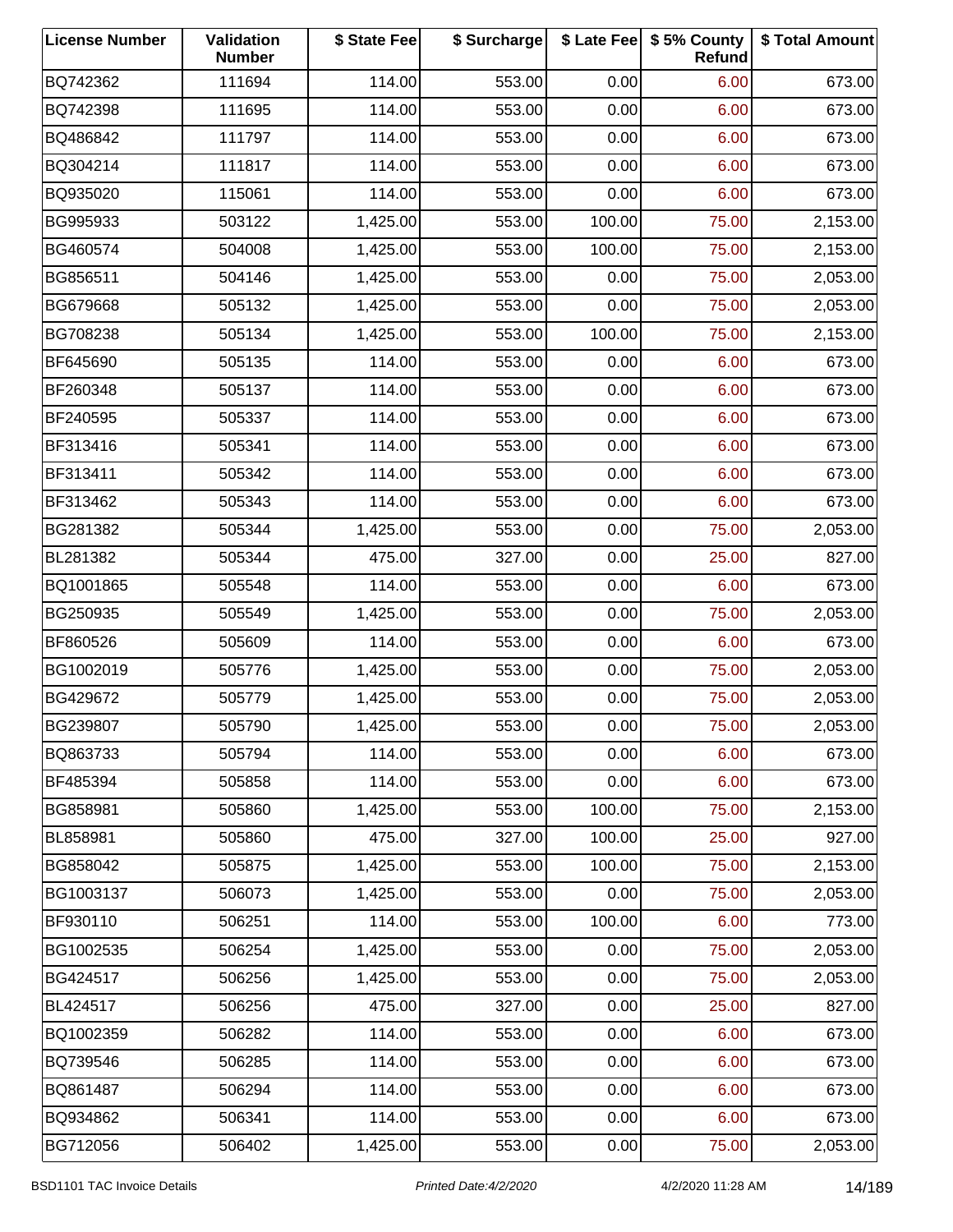| ∣License Number | <b>Validation</b><br><b>Number</b> | \$ State Fee | \$ Surcharge |          | Refundl           | \$ Late Fee   \$5% County   \$ Total Amount |
|-----------------|------------------------------------|--------------|--------------|----------|-------------------|---------------------------------------------|
| BQ740285        | 506403                             | 114.00       | 553.00       | 0.00     | 6.00              | 673.00                                      |
| BQ616686        | 506473                             | 114.00L      | 553.00       | 0.00     | 6.00 <sub>1</sub> | 673.00                                      |
| BQ933574        | 506473                             | 114.00       | 553.00       | 0.00     | 6.00              | 673.00                                      |
|                 | Totall                             | 100,244.00   | 62,439.00    | 1,400.00 | 5,276.00          | 169,359.00                                  |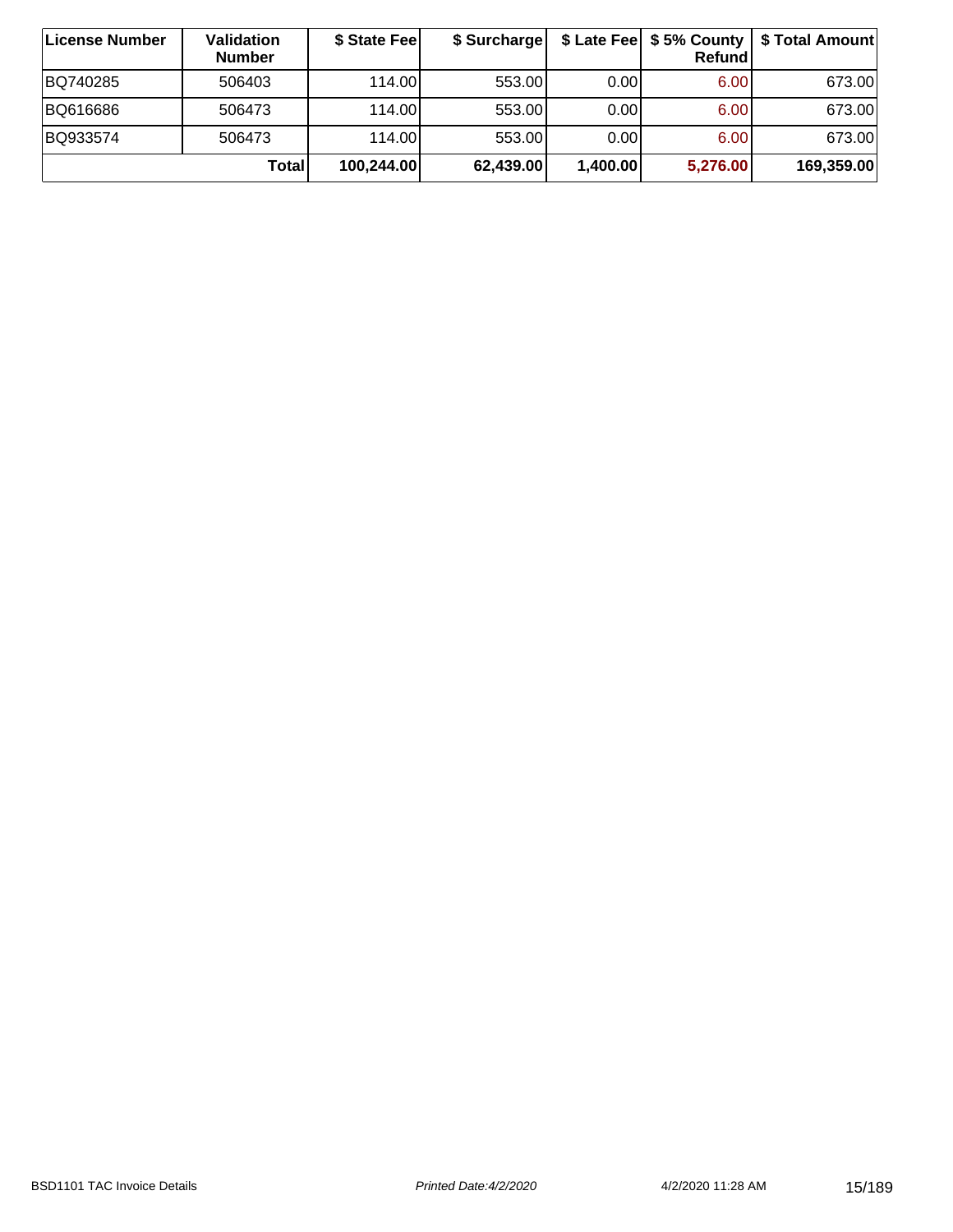

### **TAC Invoiced Details Applications Approved during February 2020 County Blanco - 16**

| ∣License Number | Validation<br><b>Number</b> | \$ State Feel | \$ Surcharge |      | Refund | \$ Late Fee   \$5% County   \$ Total Amount |
|-----------------|-----------------------------|---------------|--------------|------|--------|---------------------------------------------|
| BG1079963       | 3301                        | 332.50        | 553.00       | 0.00 | 17.50  | 903.00                                      |
| BQ616671        | 110932                      | 114.00L       | 553.00       | 0.00 | 6.00   | 673.00                                      |
|                 | Total                       | 446.50        | 1,106.00     | 0.00 | 23.50  | 1,576.00                                    |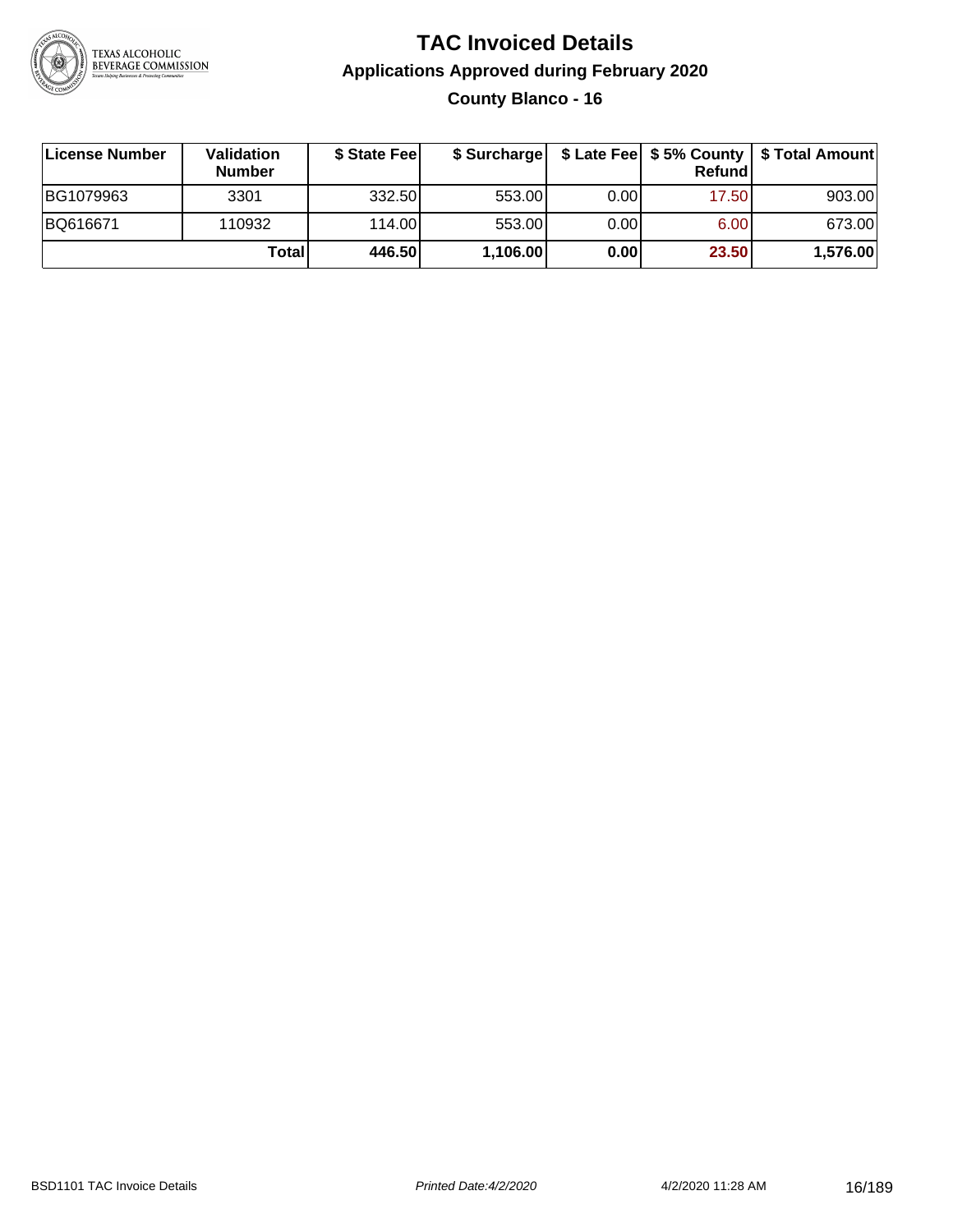

# TEXAS ALCOHOLIC<br>BEVERAGE COMMISSION

#### **TAC Invoiced Details Applications Approved during February 2020 County Brazoria - 20**

| <b>License Number</b> | <b>Validation</b><br><b>Number</b> | \$ State Fee | \$ Surcharge |      | \$ Late Fee   \$5% County<br><b>Refund</b> | \$ Total Amount |
|-----------------------|------------------------------------|--------------|--------------|------|--------------------------------------------|-----------------|
| BQ1080581             | 3639                               | 114.00       | 553.00       | 0.00 | 6.00                                       | 673.00          |
| BQ1082024             | 3972                               | 114.00       | 553.00       | 0.00 | 6.00                                       | 673.00          |
| BQ1081097             | 3973                               | 114.00       | 553.00       | 0.00 | 6.00                                       | 673.00          |
| BE1081137             | 3994                               | 285.00       | 553.00       | 0.00 | 15.00                                      | 853.00          |
| BQ791588              | 108944                             | 114.00       | 553.00       | 0.00 | 6.00                                       | 673.00          |
| BG930260              | 109686                             | 332.50       | 553.00       | 0.00 | 17.50                                      | 903.00          |
| BP930260              | 109686                             | 950.00       | 426.00       | 0.00 | 50.00                                      | 1,426.00        |
| BG929567              | 110156                             | 332.50       | 553.00       | 0.00 | 17.50                                      | 903.00          |
| BE617860              | 110362                             | 285.00       | 553.00       | 0.00 | 15.00                                      | 853.00          |
| BF92083               | 111340                             | 114.00       | 553.00       | 0.00 | 6.00                                       | 673.00          |
| BQ683647              | 111441                             | 114.00       | 553.00       | 0.00 | 6.00                                       | 673.00          |
| BQ680403              | 111506                             | 114.00       | 553.00       | 0.00 | 6.00                                       | 673.00          |
| BE566406              | 505248                             | 285.00       | 553.00       | 0.00 | 15.00                                      | 853.00          |
| BG1002187             | 505297                             | 332.50       | 553.00       | 0.00 | 17.50                                      | 903.00          |
| BE647933              | 505784                             | 285.00       | 553.00       | 0.00 | 15.00                                      | 853.00          |
| BL647933              | 505784                             | 475.00       | 327.00       | 0.00 | 25.00                                      | 827.00          |
|                       | <b>Total</b>                       | 4,360.50     | 8,495.00     | 0.00 | 229.50                                     | 13,085.00       |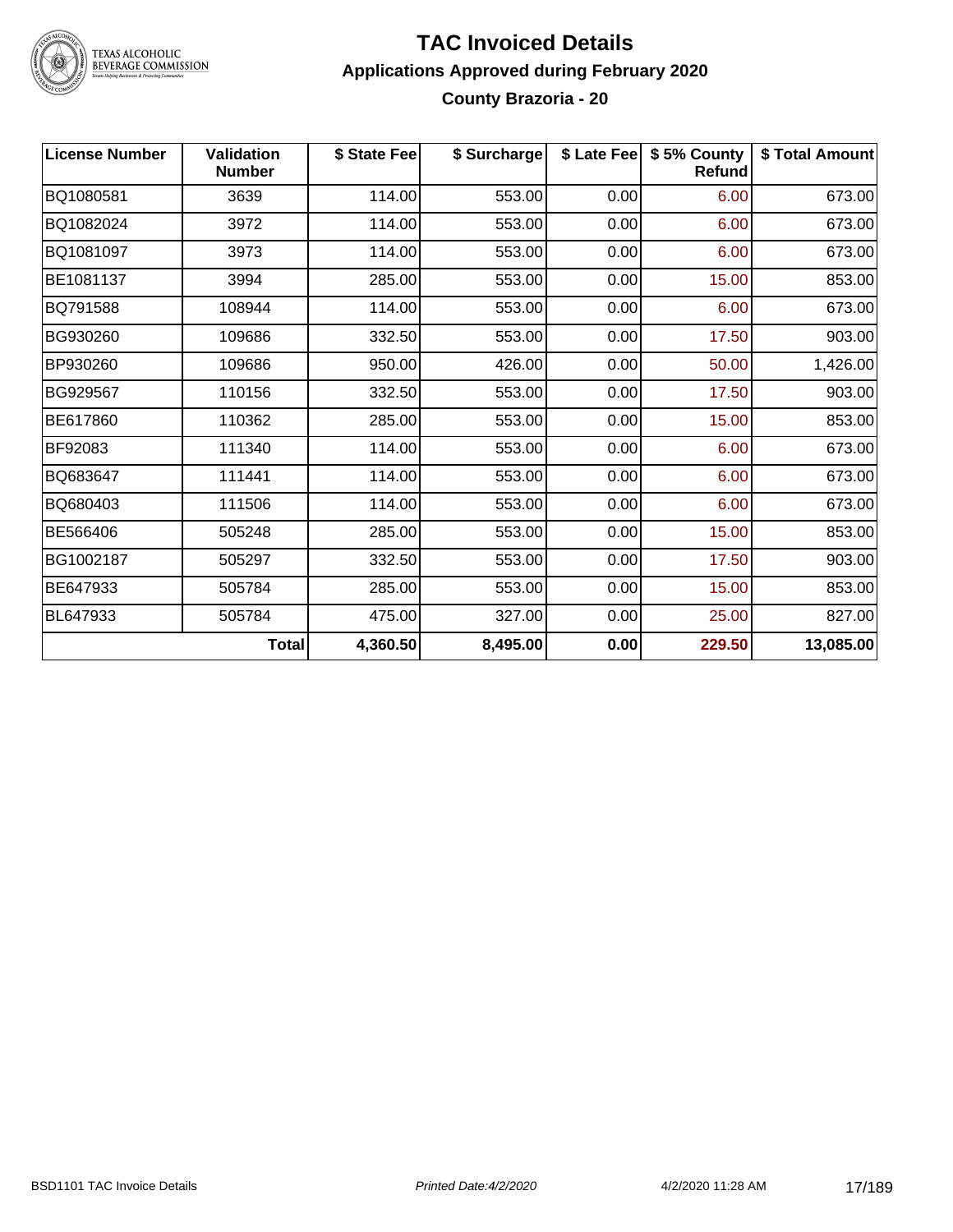

TEXAS ALCOHOLIC<br>BEVERAGE COMMISSION

#### **TAC Invoiced Details Applications Approved during February 2020 County Brazos - 21**

| <b>License Number</b> | <b>Validation</b><br><b>Number</b> | \$ State Fee | \$ Surcharge |        | \$ Late Fee   \$5% County<br><b>Refund</b> | \$ Total Amount |
|-----------------------|------------------------------------|--------------|--------------|--------|--------------------------------------------|-----------------|
| BG1080007             | 3330                               | 332.50       | 553.00       | 0.00   | 17.50                                      | 903.00          |
| BG1080374             | 3480                               | 332.50       | 553.00       | 0.00   | 17.50                                      | 903.00          |
| BF1080100             | 3583                               | 114.00       | 553.00       | 0.00   | 6.00                                       | 673.00          |
| BQ1082263             | 4151                               | 114.00       | 553.00       | 0.00   | 6.00                                       | 673.00          |
| BQ1082120             | 4620                               | 114.00       | 553.00       | 0.00   | 6.00                                       | 673.00          |
| BG646998              | 108813                             | 332.50       | 553.00       | 0.00   | 17.50                                      | 903.00          |
| BL646998              | 108813                             | 475.00       | 327.00       | 0.00   | 25.00                                      | 827.00          |
| BG930204              | 108856                             | 332.50       | 553.00       | 0.00   | 17.50                                      | 903.00          |
| BG1003608             | 109022                             | 332.50       | 553.00       | 0.00   | 17.50                                      | 903.00          |
| BG791601              | 109124                             | 332.50       | 553.00       | 0.00   | 17.50                                      | 903.00          |
| BG791717              | 109166                             | 332.50       | 553.00       | 0.00   | 17.50                                      | 903.00          |
| BF928887              | 109351                             | 114.00       | 553.00       | 0.00   | 6.00                                       | 673.00          |
| BG1006006             | 110238                             | 332.50       | 553.00       | 0.00   | 17.50                                      | 903.00          |
| BG551456              | 111113                             | 332.50       | 553.00       | 0.00   | 17.50                                      | 903.00          |
| BQ551718              | 111265                             | 114.00       | 553.00       | 0.00   | 6.00                                       | 673.00          |
| BG929407              | 505651                             | 332.50       | 553.00       | 100.00 | 17.50                                      | 1,003.00        |
| BQ617100              | 506201                             | 114.00       | 553.00       | 0.00   | 6.00                                       | 673.00          |
|                       | Total                              | 4,484.00     | 9,175.00     | 100.00 | 236.00                                     | 13,995.00       |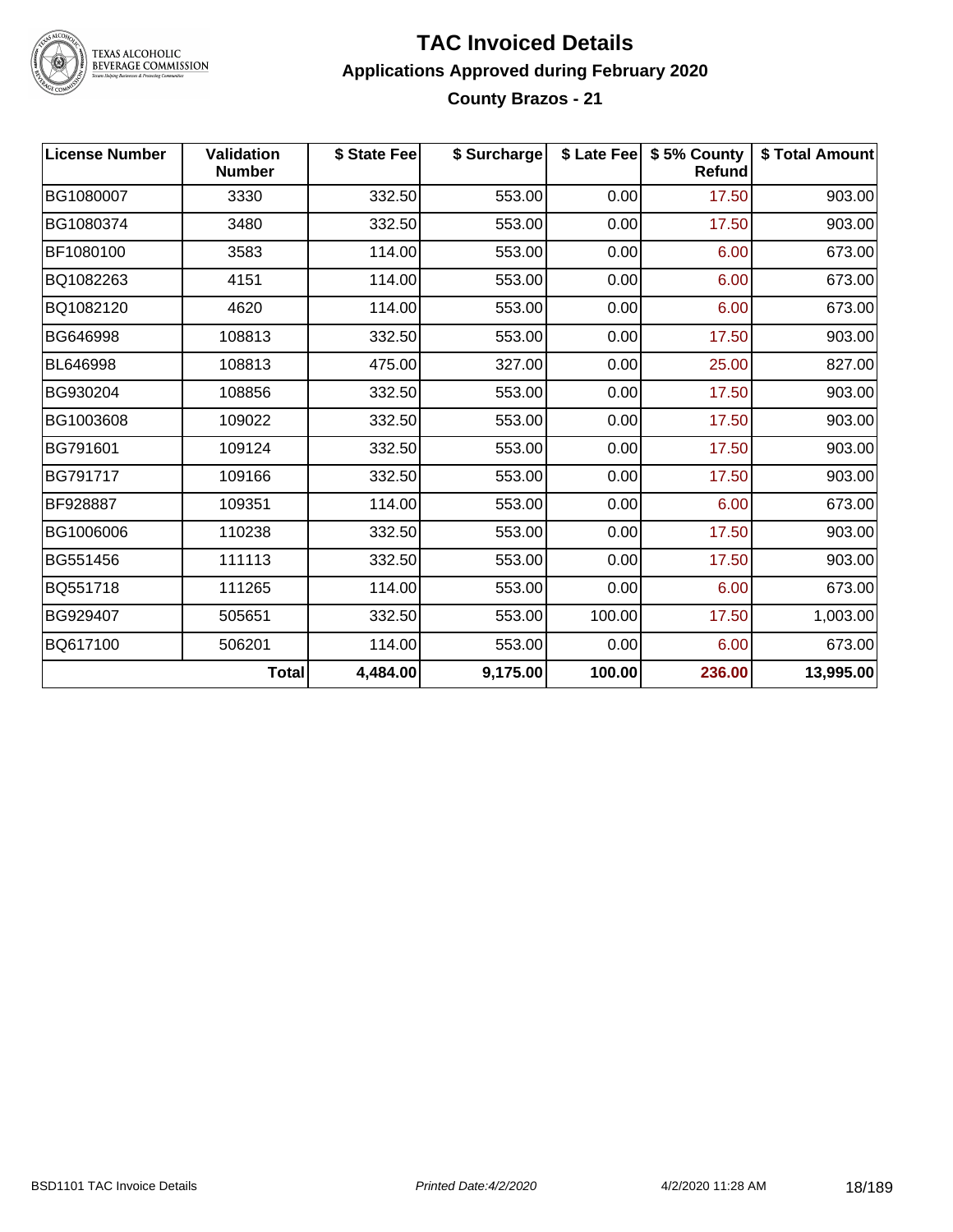

**County Brewster - 22**

| License Number | <b>Validation</b><br><b>Number</b> | \$ State Fee | \$ Surcharge |        | <b>Refund</b> | \$ Late Fee   \$5% County   \$ Total Amount |
|----------------|------------------------------------|--------------|--------------|--------|---------------|---------------------------------------------|
| <b>BF77889</b> | 108814                             | 114.00       | 553.00       | 0.00   | 6.00          | 673.00                                      |
| BG526970       | 110091                             | 332.50       | 553.00       | 100.00 | 17.50         | 1,003.00                                    |
| BL526970       | 110091                             | 475.00       | 327.00       | 100.00 | 25.00         | 927.00                                      |
|                | Total                              | 921.50       | 1,433.00     | 200.00 | 48.50         | 2,603.00                                    |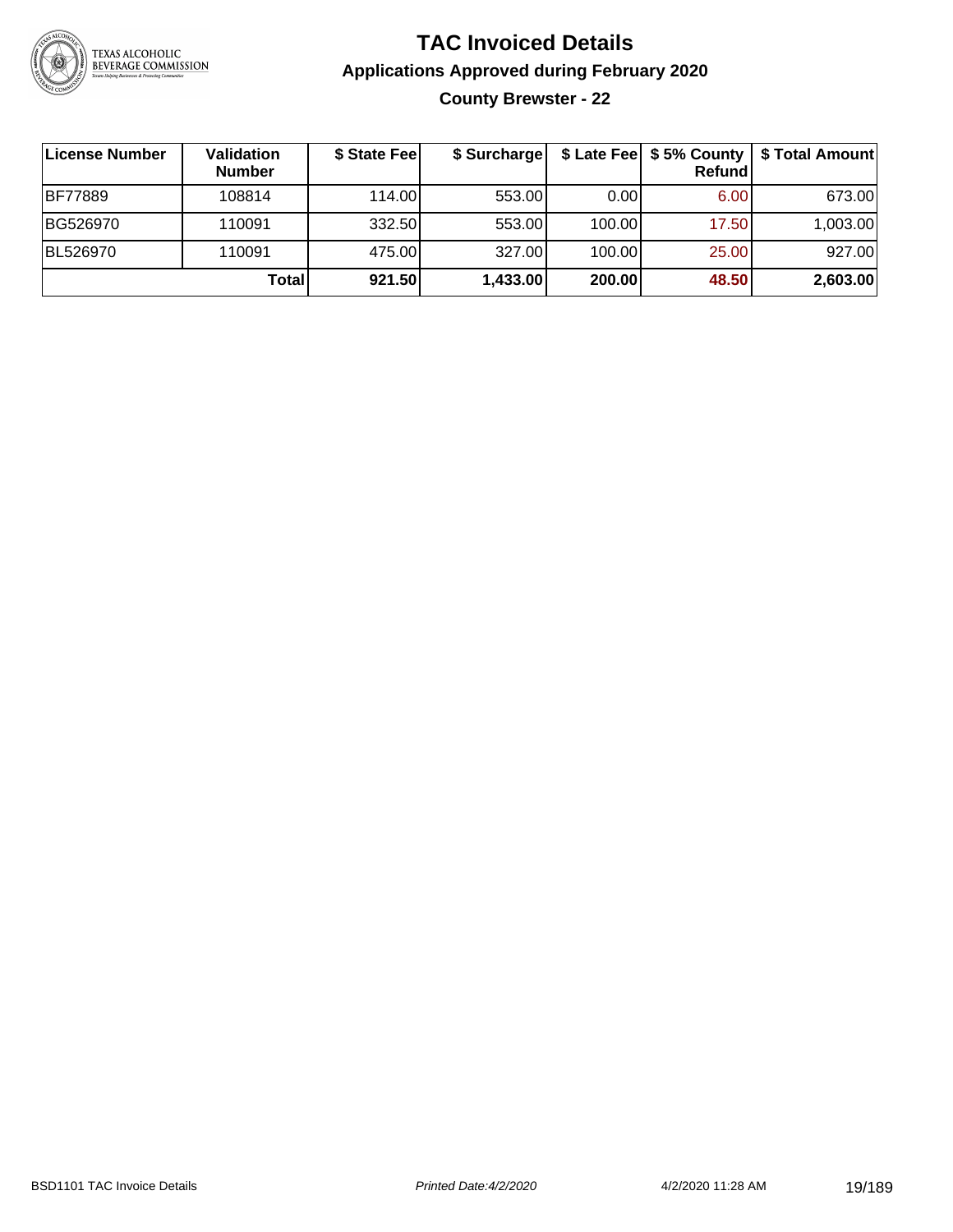

### **TAC Invoiced Details Applications Approved during February 2020 County Brooks - 24**

| License Number | <b>Validation</b><br><b>Number</b> | \$ State Feel | \$ Surcharge |      | Refund | \$ Late Fee   \$5% County   \$ Total Amount |
|----------------|------------------------------------|---------------|--------------|------|--------|---------------------------------------------|
| BG1080407      | 3242                               | 332.50        | 553.00       | 0.00 | 17.50  | 903.00                                      |
| BL1080407      | 3242                               | 475.00        | 327.00       | 0.00 | 25.00  | 827.00                                      |
|                | Totall                             | 807.50        | 880.00       | 0.00 | 42.50  | 1,730.00                                    |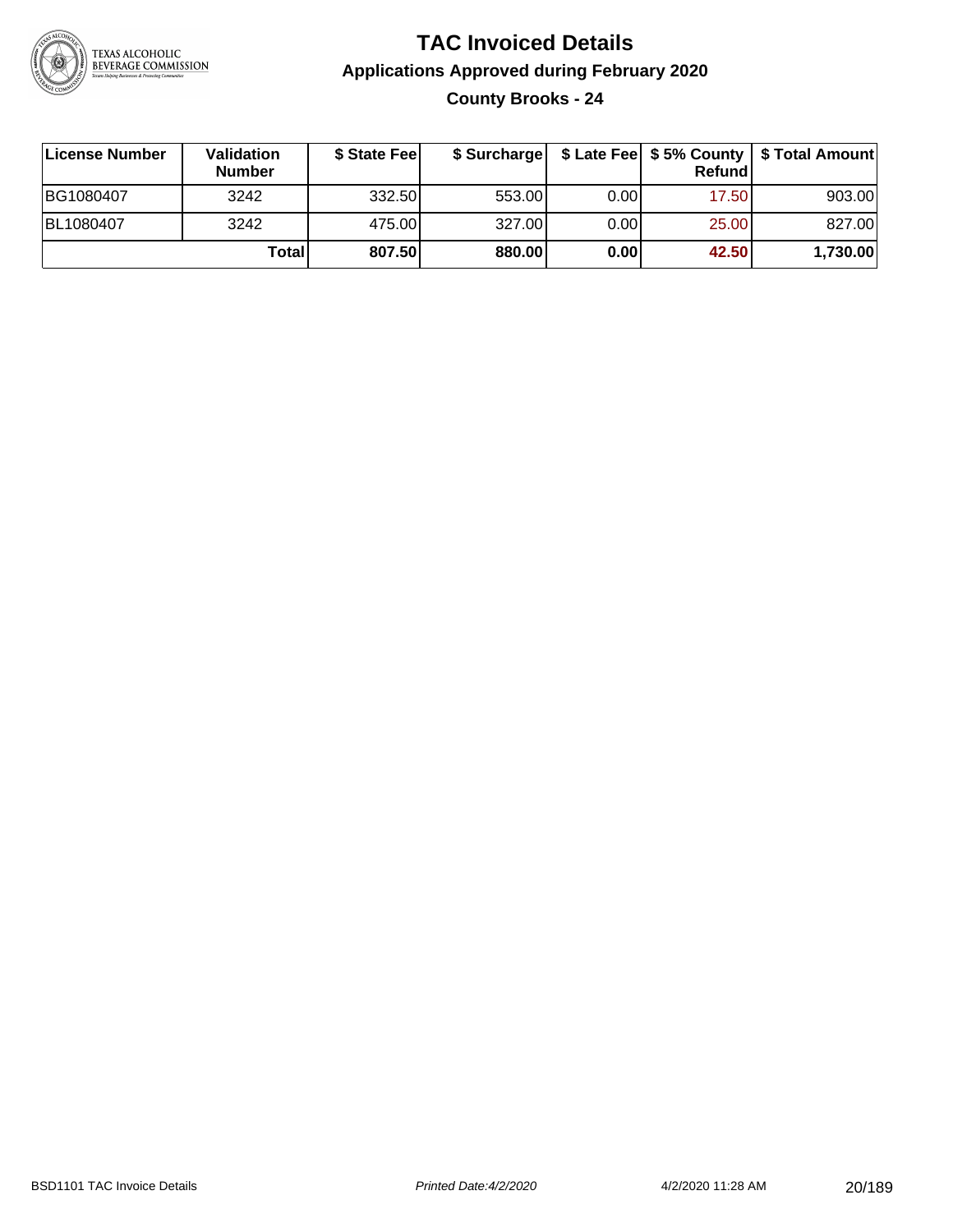

### **TAC Invoiced Details Applications Approved during February 2020 County Brown - 25**

| License Number | Validation<br><b>Number</b> | \$ State Fee |          |      | Refund | \$ Surcharge   \$ Late Fee   \$5% County   \$ Total Amount |
|----------------|-----------------------------|--------------|----------|------|--------|------------------------------------------------------------|
| BQ568112       | 105733                      | 114.00L      | 553.00   | 0.00 | 6.00   | 673.00                                                     |
| BQ932881       | 111267                      | 114.00       | 553.00   | 0.00 | 6.00   | 673.00                                                     |
|                | Total                       | 228.00       | 1,106.00 | 0.00 | 12.00  | 1,346.00                                                   |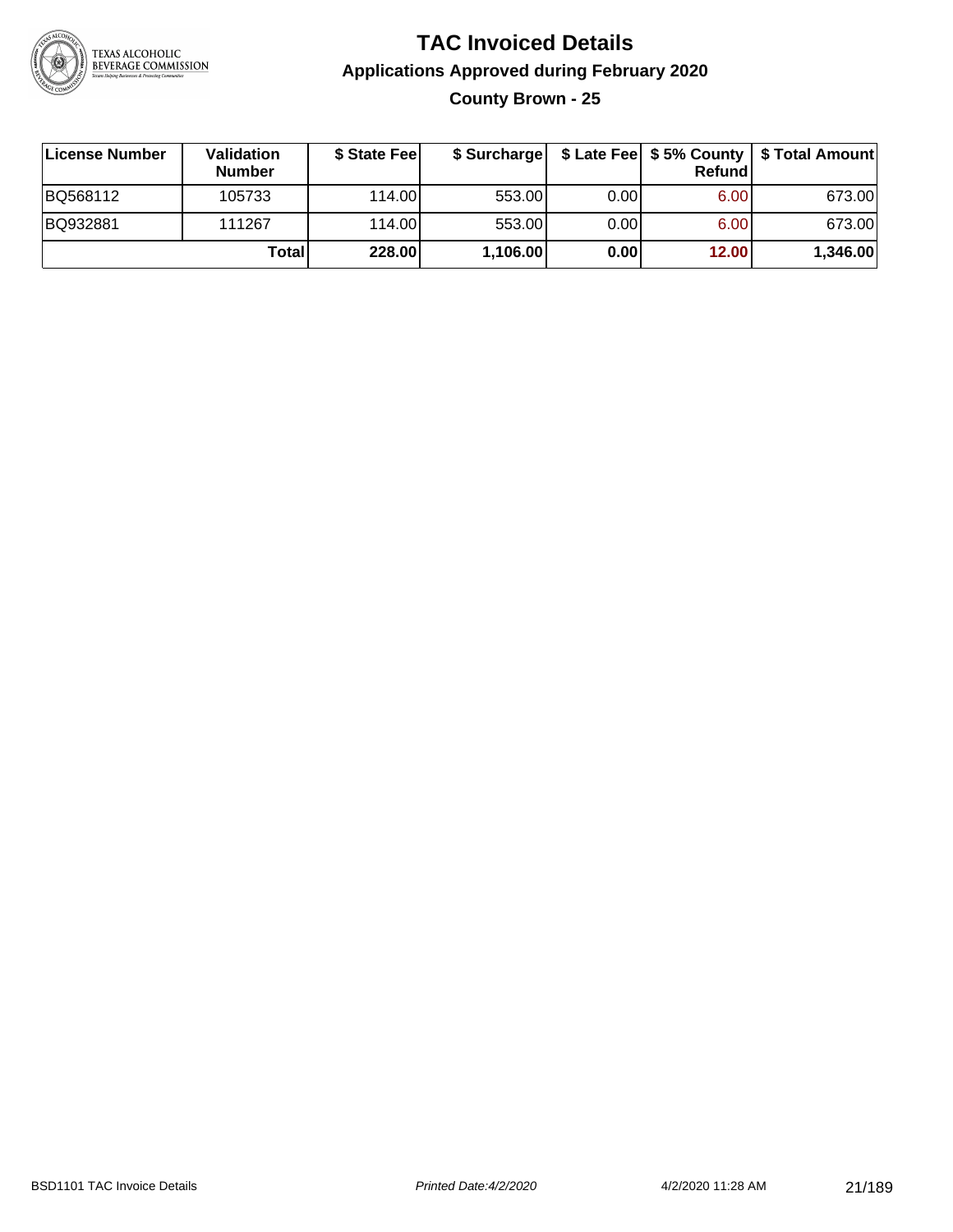

**County Burleson - 26**

| License Number | Validation<br><b>Number</b> | \$ State Feel |        |       | Refundl | \$ Surcharge   \$ Late Fee   \$5% County   \$ Total Amount |
|----------------|-----------------------------|---------------|--------|-------|---------|------------------------------------------------------------|
| BE405980       | 109902                      | 285.00        | 553.00 | 0.00I | 15.00   | 853.00                                                     |
|                | <b>Total</b>                | 285.00        | 553.00 | 0.00  | 15.00   | 853.00                                                     |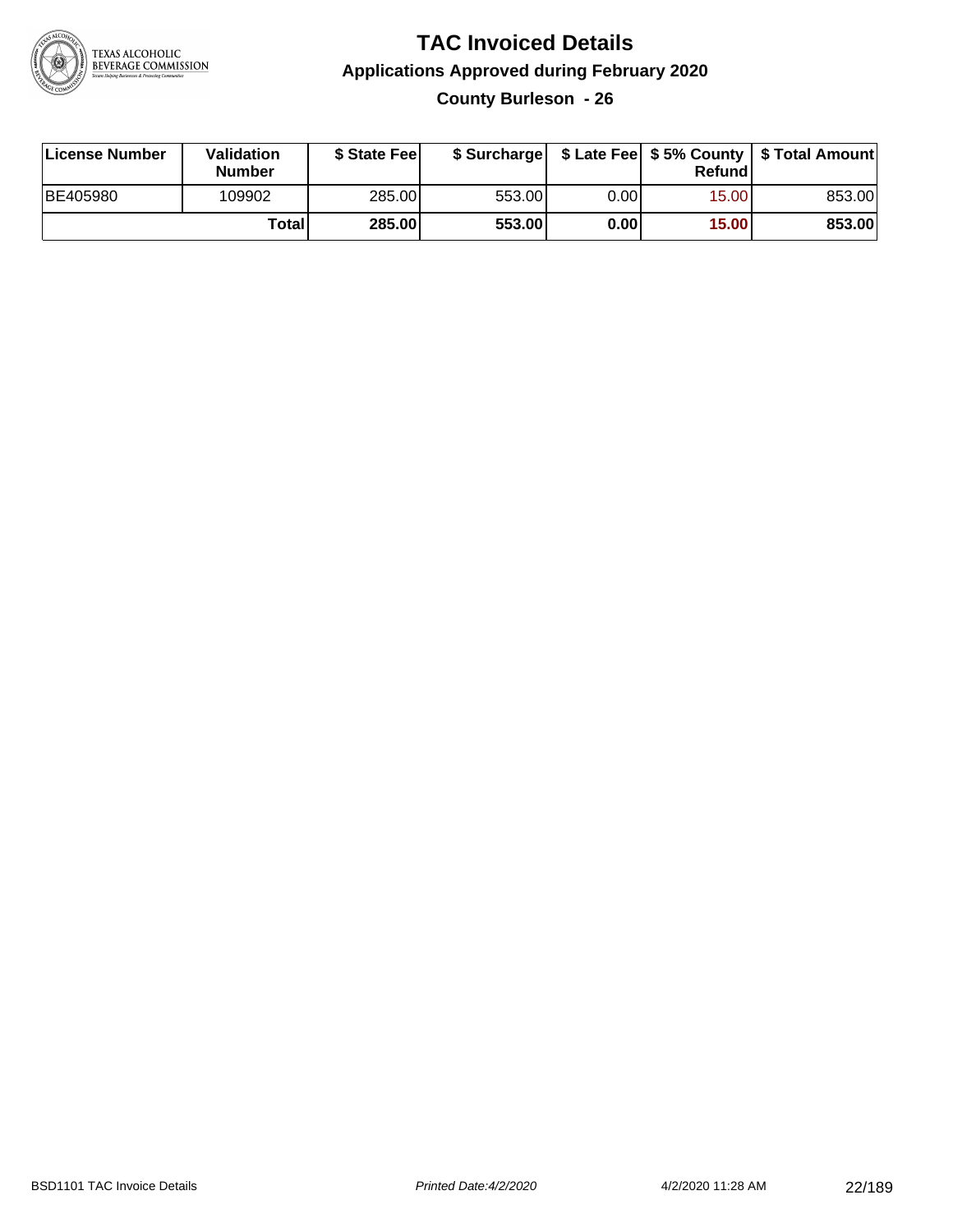

### **TAC Invoiced Details Applications Approved during February 2020 County Burnet - 27**

| License Number  | Validation<br><b>Number</b> | \$ State Fee    |        |      | Refundl | \$ Surcharge   \$ Late Fee   \$5% County   \$ Total Amount |
|-----------------|-----------------------------|-----------------|--------|------|---------|------------------------------------------------------------|
| <b>BF931340</b> | 110721                      | 114.00 <b>1</b> | 553.00 | 0.00 | 6.00    | 673.00                                                     |
|                 | Totall                      | 114.00          | 553.00 | 0.00 | 6.00    | 673.00                                                     |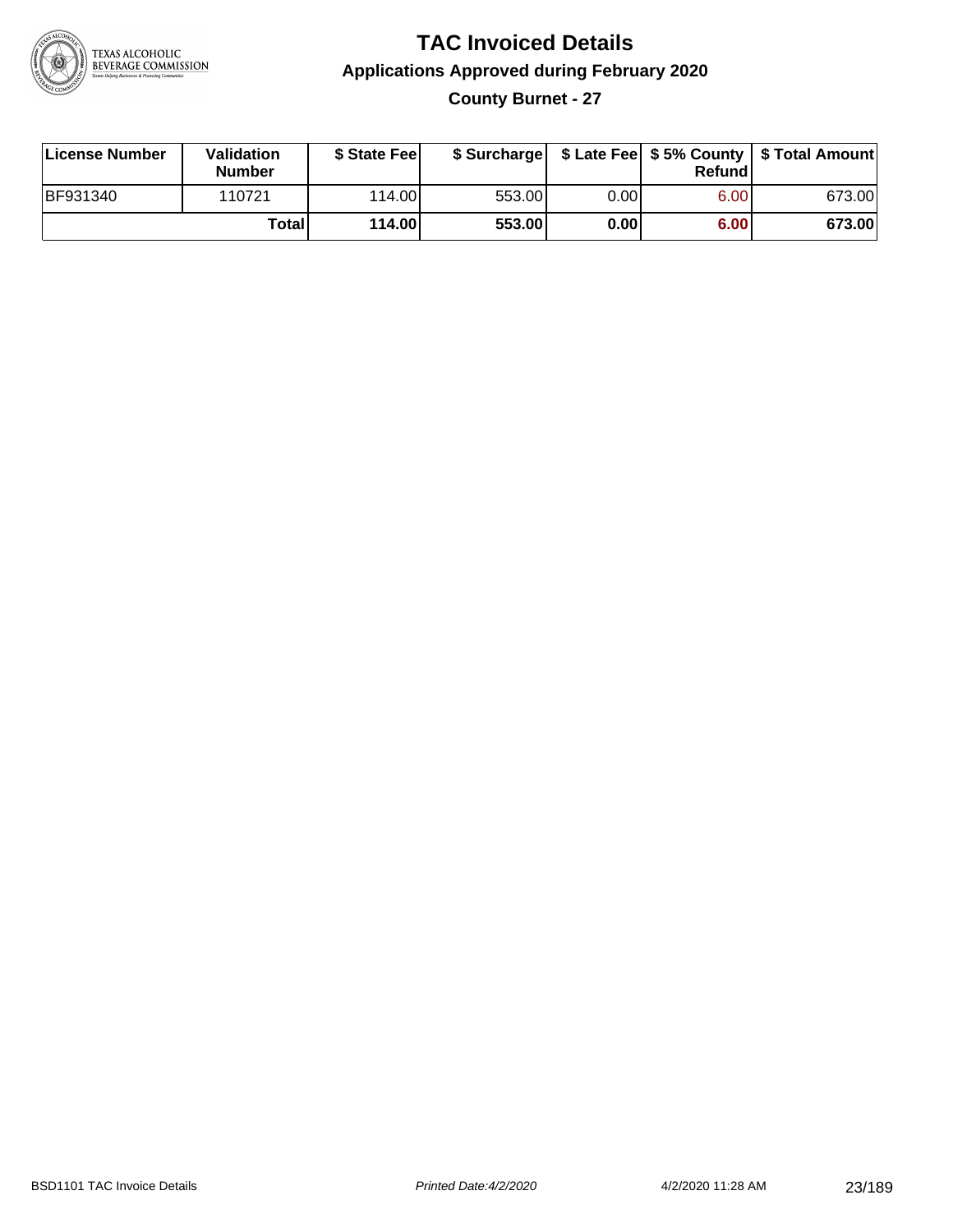

### **TAC Invoiced Details Applications Approved during February 2020 County Caldwell - 28**

| License Number | Validation<br><b>Number</b> | \$ State Feel |        |      | Refundl | \$ Surcharge   \$ Late Fee   \$5% County   \$ Total Amount |
|----------------|-----------------------------|---------------|--------|------|---------|------------------------------------------------------------|
| BF1079966      | 3466                        | 114.00        | 553.00 | 0.00 | 6.00    | 673.00                                                     |
|                | <b>Total</b>                | 114.00        | 553.00 | 0.00 | 6.00    | 673.00                                                     |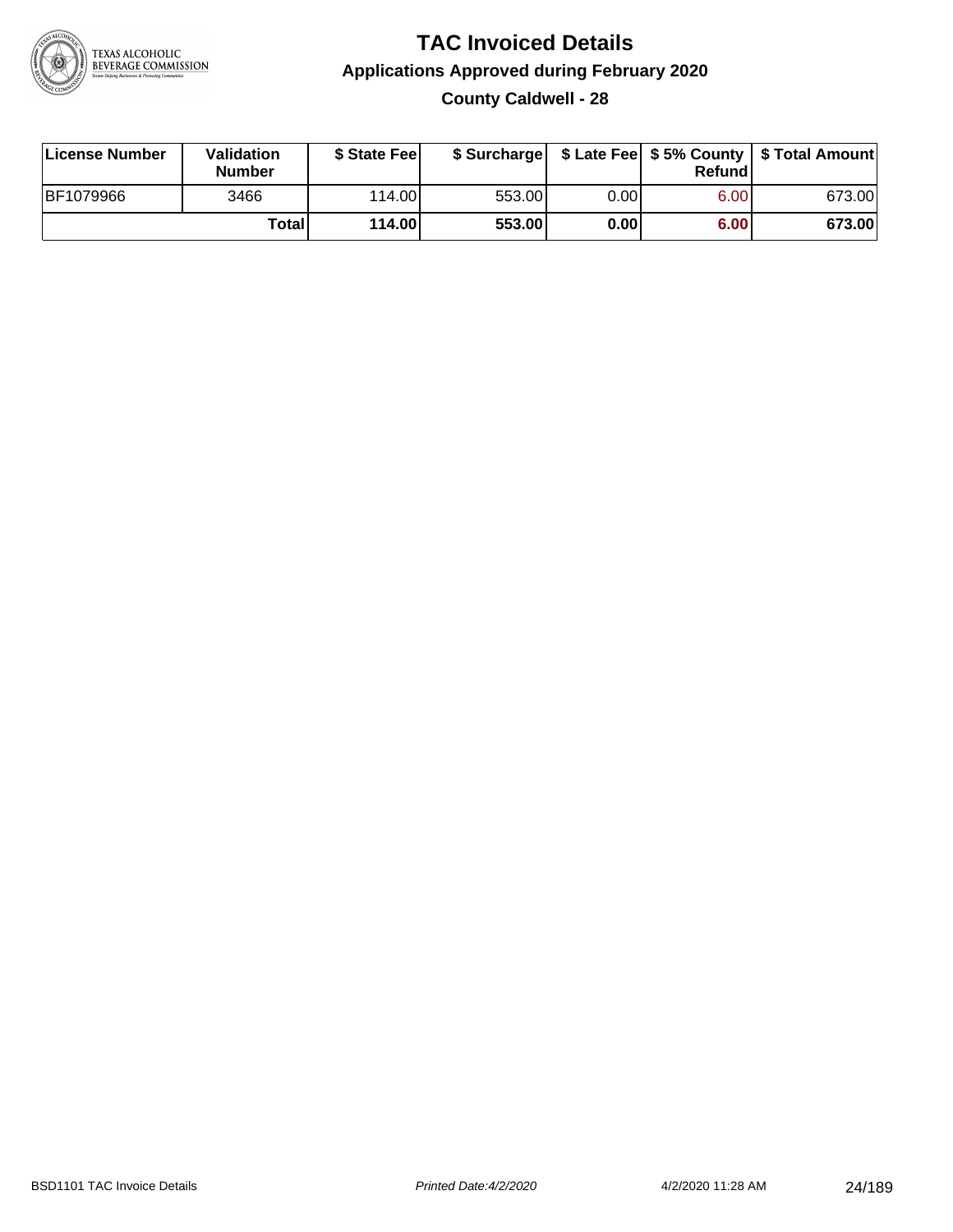

### **TAC Invoiced Details Applications Approved during February 2020 County Calhoun - 29**

| License Number | <b>Validation</b><br><b>Number</b> | \$ State Fee | \$ Surcharge |       | <b>Refund</b> | \$ Late Fee   \$5% County   \$ Total Amount |
|----------------|------------------------------------|--------------|--------------|-------|---------------|---------------------------------------------|
| BF443040       | 107561                             | 114.00       | 553.00       | 0.00  | 6.00          | 673.00                                      |
| BE570208       | 109078                             | 285.00       | 553.00       | 0.001 | 15.00         | 853.00                                      |
| BF147916       | 109320                             | 114.00       | 553.00       | 0.00  | 6.00          | 673.00                                      |
| BF797390       | 111099                             | 114.00       | 553.00       | 0.00  | 6.00          | 673.00                                      |
|                | Total                              | 627.00       | 2,212.00     | 0.00  | 33.00         | 2,872.00                                    |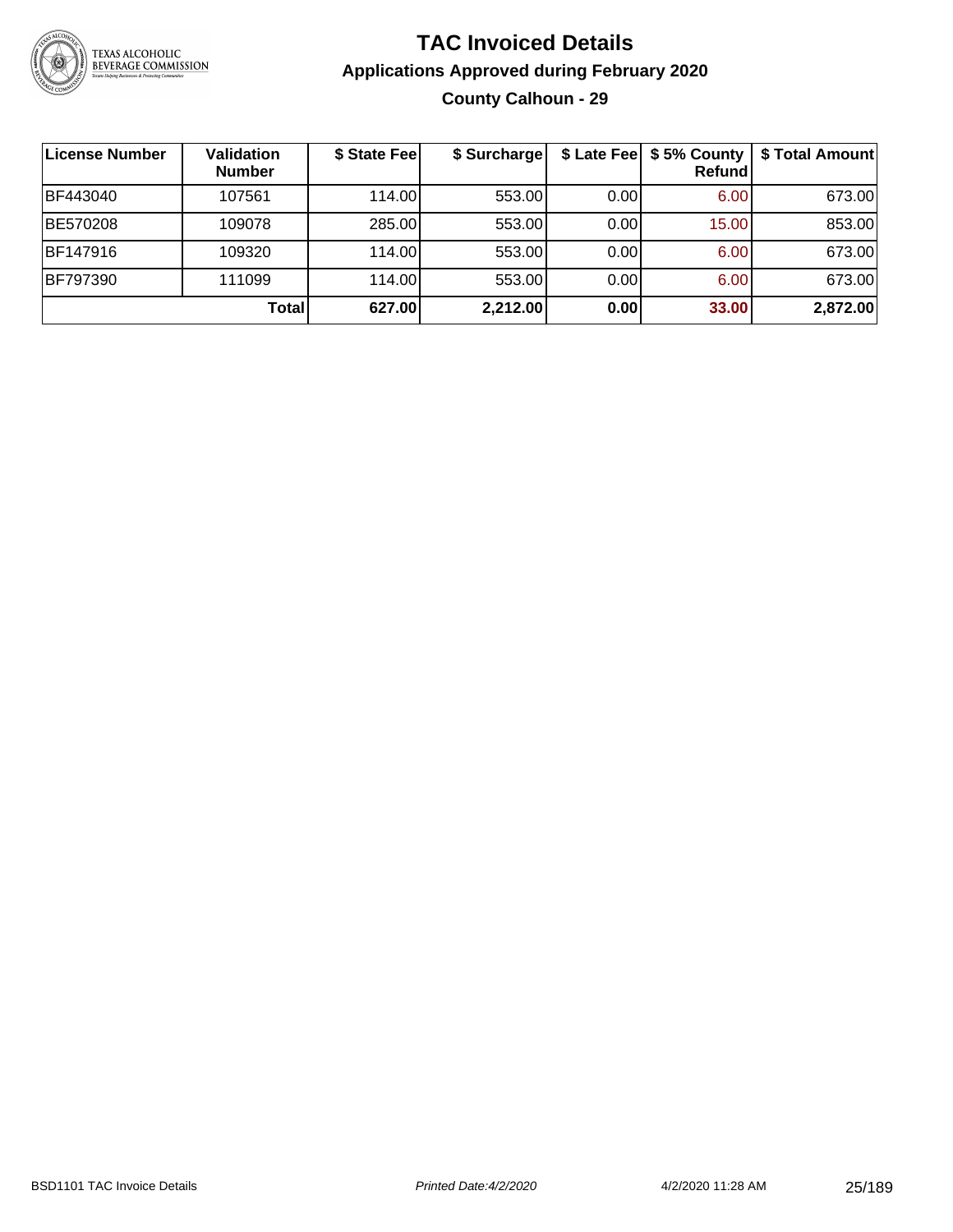

**County Callahan - 30**

| License Number | Validation<br><b>Number</b> | \$ State Fee  |        |      | Refundl | \$ Surcharge   \$ Late Fee   \$5% County   \$ Total Amount |
|----------------|-----------------------------|---------------|--------|------|---------|------------------------------------------------------------|
| BQ737719       | 105736                      | 114.00        | 553.00 | 0.00 | 6.00    | 673.00                                                     |
|                | <b>Total</b>                | <b>114.00</b> | 553.00 | 0.00 | 6.00    | 673.00                                                     |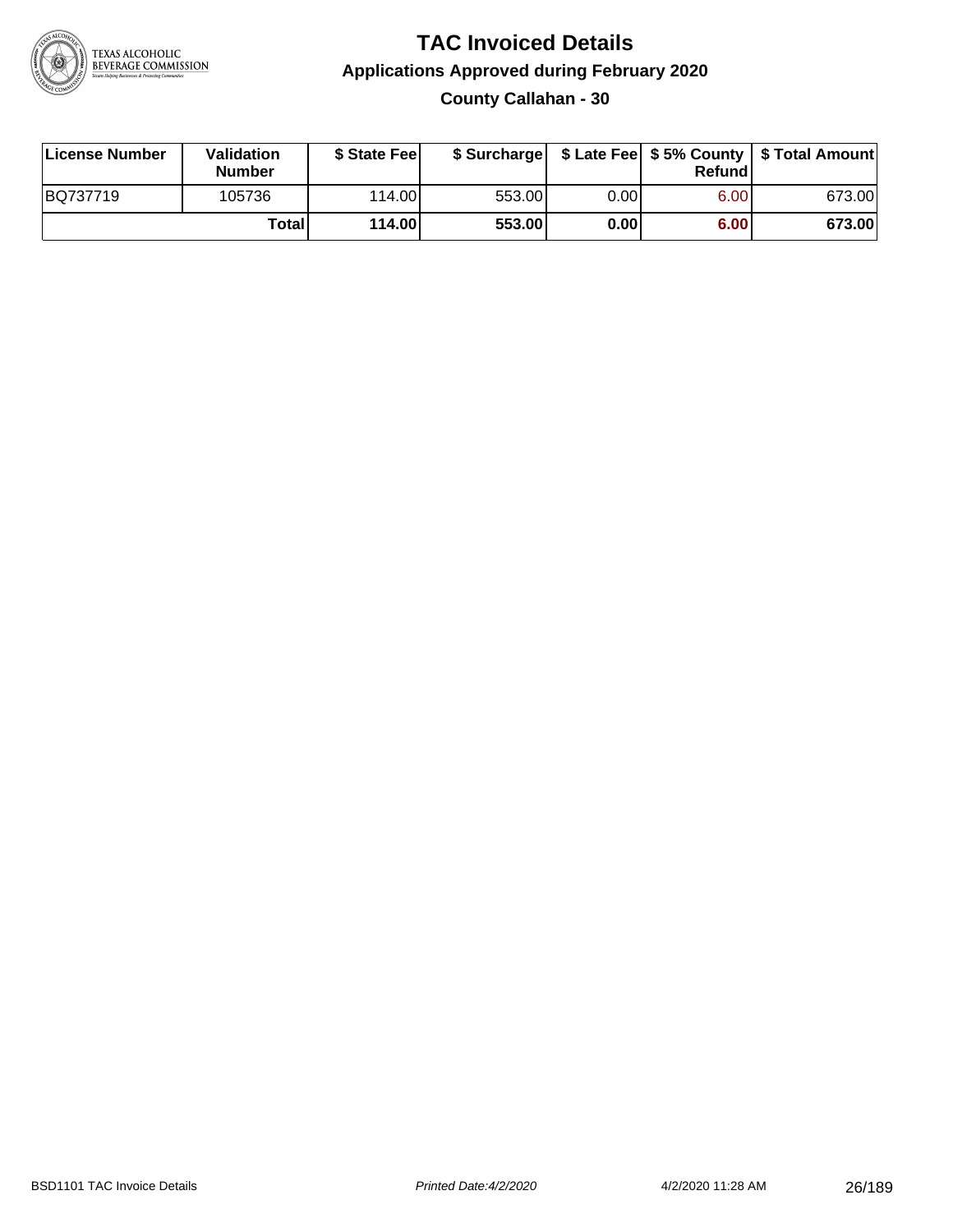

# TEXAS ALCOHOLIC<br>BEVERAGE COMMISSION

#### **TAC Invoiced Details Applications Approved during February 2020 County Cameron - 31**

| <b>License Number</b> | Validation<br><b>Number</b> | \$ State Fee | \$ Surcharge |      | \$ Late Fee   \$5% County<br><b>Refund</b> | \$ Total Amount |
|-----------------------|-----------------------------|--------------|--------------|------|--------------------------------------------|-----------------|
| BG1081186             | 4235                        | 332.50       | 553.00       | 0.00 | 17.50                                      | 903.00          |
| BG929145              | 108947                      | 332.50       | 553.00       | 0.00 | 17.50                                      | 903.00          |
| BG679097              | 109171                      | 332.50       | 553.00       | 0.00 | 17.50                                      | 903.00          |
| BL679097              | 109171                      | 475.00       | 327.00       | 0.00 | 25.00                                      | 827.00          |
| BG147775              | 109193                      | 332.50       | 553.00       | 0.00 | 17.50                                      | 903.00          |
| BG443685              | 109468                      | 332.50       | 553.00       | 0.00 | 17.50                                      | 903.00          |
| BL443685              | 109468                      | 475.00       | 327.00       | 0.00 | 25.00                                      | 827.00          |
| BG792646              | 109647                      | 332.50       | 553.00       | 0.00 | 17.50                                      | 903.00          |
| BG616733              | 109990                      | 332.50       | 553.00       | 0.00 | 17.50                                      | 903.00          |
| BG794146              | 109993                      | 332.50       | 553.00       | 0.00 | 17.50                                      | 903.00          |
| BG859756              | 110208                      | 332.50       | 553.00       | 0.00 | 17.50                                      | 903.00          |
| BF282252              | 110615                      | 114.00       | 553.00       | 0.00 | 6.00                                       | 673.00          |
| BE166718              | 110678                      | 285.00       | 553.00       | 0.00 | 15.00                                      | 853.00          |
| BG506756              | 110882                      | 332.50       | 553.00       | 0.00 | 17.50                                      | 903.00          |
| <b>BL506756</b>       | 110882                      | 475.00       | 327.00       | 0.00 | 25.00                                      | 827.00          |
| BQ407521              | 111151                      | 114.00       | 553.00       | 0.00 | 6.00                                       | 673.00          |
| BQ935424              | 111578                      | 114.00       | 553.00       | 0.00 | 6.00                                       | 673.00          |
| BQ933556              | 111630                      | 114.00       | 553.00       | 0.00 | 6.00                                       | 673.00          |
| BQ933645              | 111635                      | 114.00       | 553.00       | 0.00 | 6.00                                       | 673.00          |
| BQ933641              | 111638                      | 114.00       | 553.00       | 0.00 | 6.00                                       | 673.00          |
| BQ933705              | 111645                      | 114.00       | 553.00       | 0.00 | 6.00                                       | 673.00          |
| BQ933709              | 111649                      | 114.00       | 553.00       | 0.00 | 6.00                                       | 673.00          |
| BQ1003618             | 111678                      | 114.00       | 553.00       | 0.00 | 6.00                                       | 673.00          |
| BG424087              | 505138                      | 332.50       | 553.00       | 0.00 | 17.50                                      | 903.00          |
| BG524066              | 505139                      | 332.50       | 553.00       | 0.00 | 17.50                                      | 903.00          |
| BG485818              | 505772                      | 332.50       | 553.00       | 0.00 | 17.50                                      | 903.00          |
| BG571006              | 505777                      | 332.50       | 553.00       | 0.00 | 17.50                                      | 903.00          |
| BG1002444             | 506284                      | 332.50       | 553.00       | 0.00 | 17.50                                      | 903.00          |
|                       | <b>Total</b>                | 7,723.50     | 14,806.00    | 0.00 | 406.50                                     | 22,936.00       |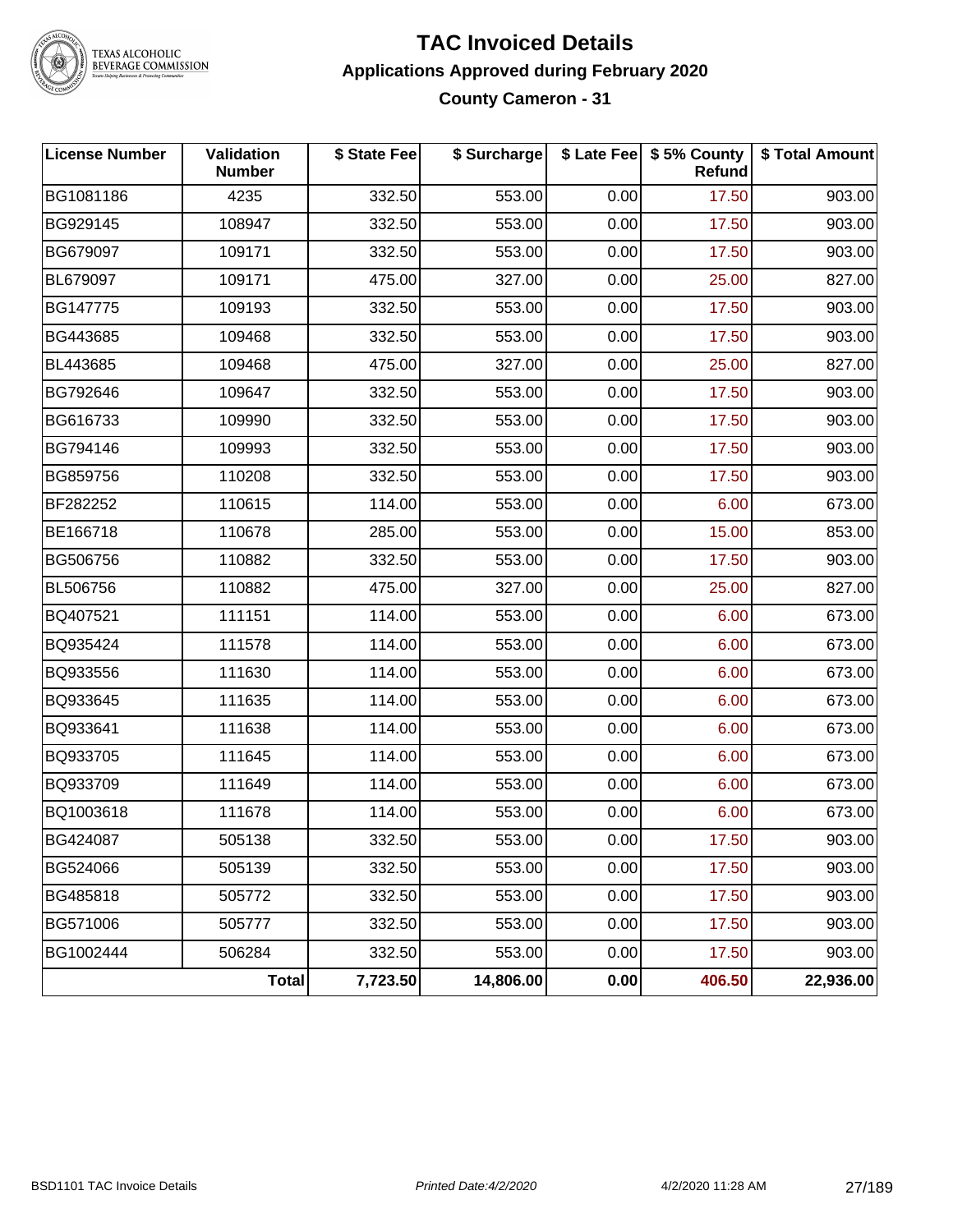

**County Carson - 33**

| License Number | <b>Validation</b><br>Number | \$ State Fee | \$ Surcharge |       | Refundl | \$ Late Fee   \$5% County   \$ Total Amount |
|----------------|-----------------------------|--------------|--------------|-------|---------|---------------------------------------------|
| BQ181589       | 105172                      | 114.00L      | 553.00       | 0.001 | 6.00    | 673.00                                      |
|                | Totall                      | 114.00       | 553.00       | 0.00  | 6.00    | 673.00                                      |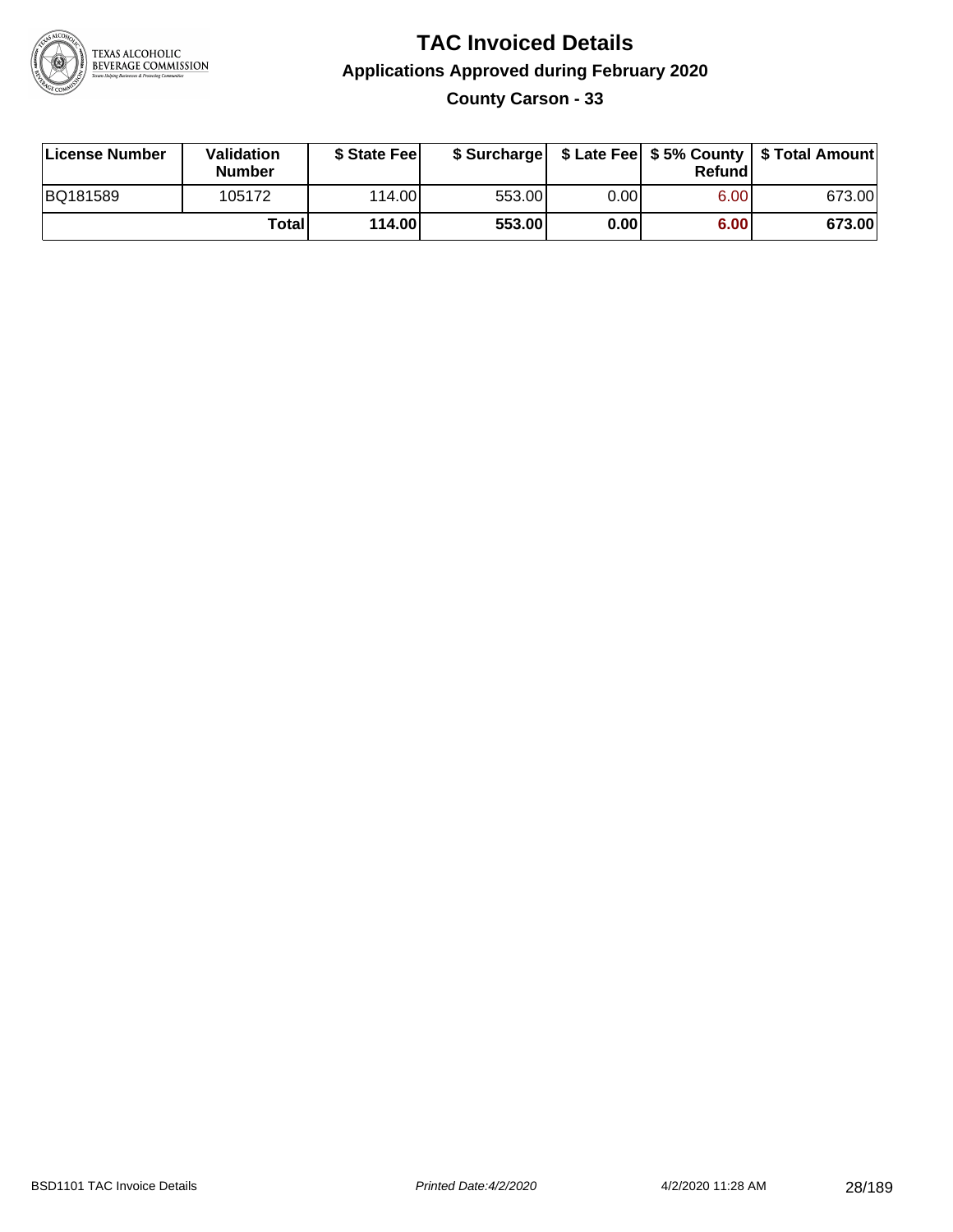

**County Cass - 34**

| License Number | Validation<br><b>Number</b> | \$ State Feel |        |       | Refundl | \$ Surcharge   \$ Late Fee   \$5% County   \$ Total Amount |
|----------------|-----------------------------|---------------|--------|-------|---------|------------------------------------------------------------|
| BQ934942       | 111288                      | 114.00        | 553.00 | 0.00  | 6.00    | 673.00                                                     |
|                | Totall                      | 114.00        | 553.00 | 0.001 | 6.00    | 673.00                                                     |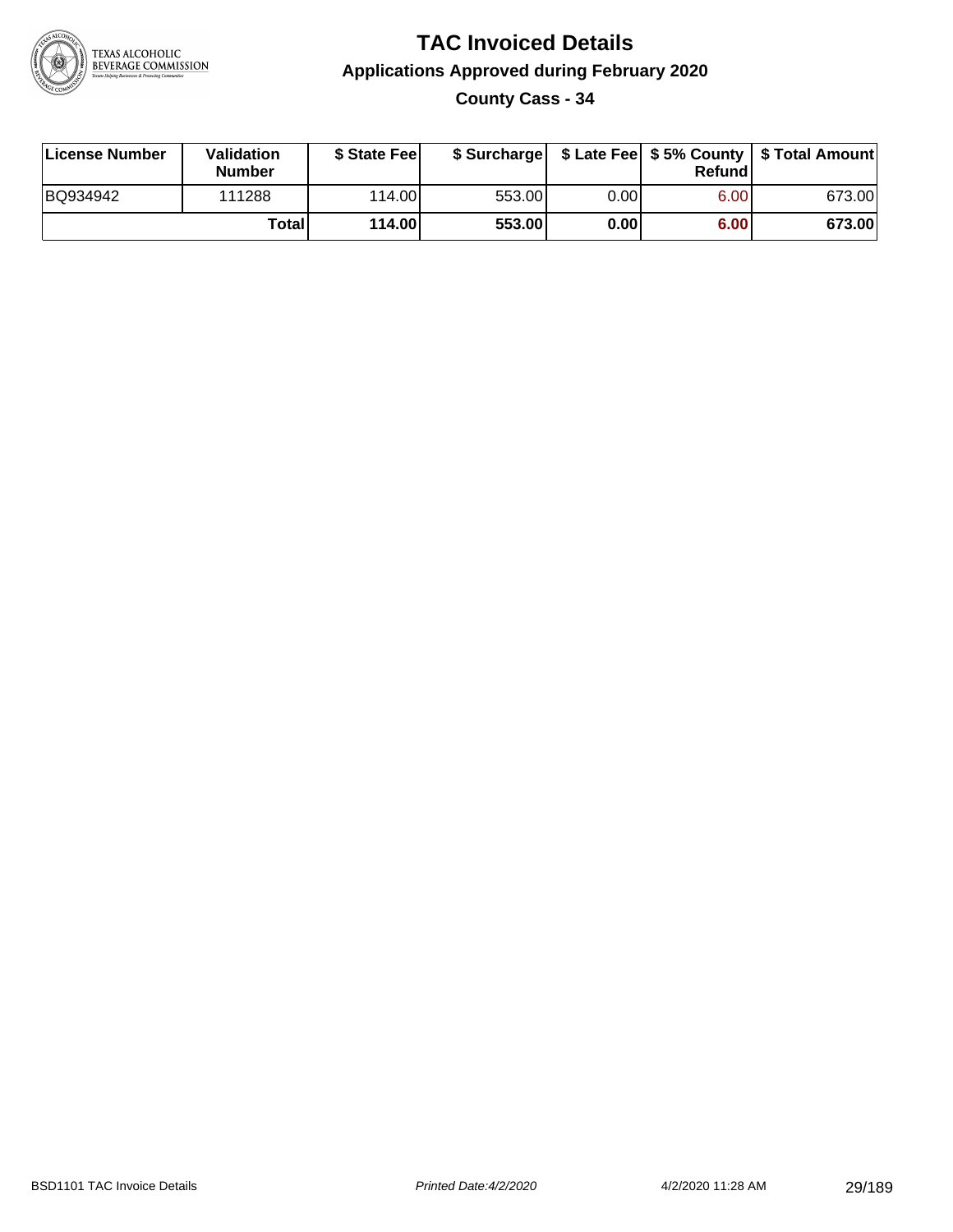

### **TAC Invoiced Details Applications Approved during February 2020 County Castro - 35**

| ∣License Number | Validation<br><b>Number</b> | \$ State Feel | \$ Surcharge |      | Refundl | \$ Late Fee   \$5% County   \$ Total Amount |
|-----------------|-----------------------------|---------------|--------------|------|---------|---------------------------------------------|
| BF860230        | 109976                      | 114.00        | 553.00       | 0.00 | 6.00    | 673.00                                      |
| BF860228        | 109977                      | 114.00        | 553.00       | 0.00 | 6.00    | 673.00                                      |
|                 | Totall                      | 228.00        | 1,106.00     | 0.00 | 12.00   | 1,346.00                                    |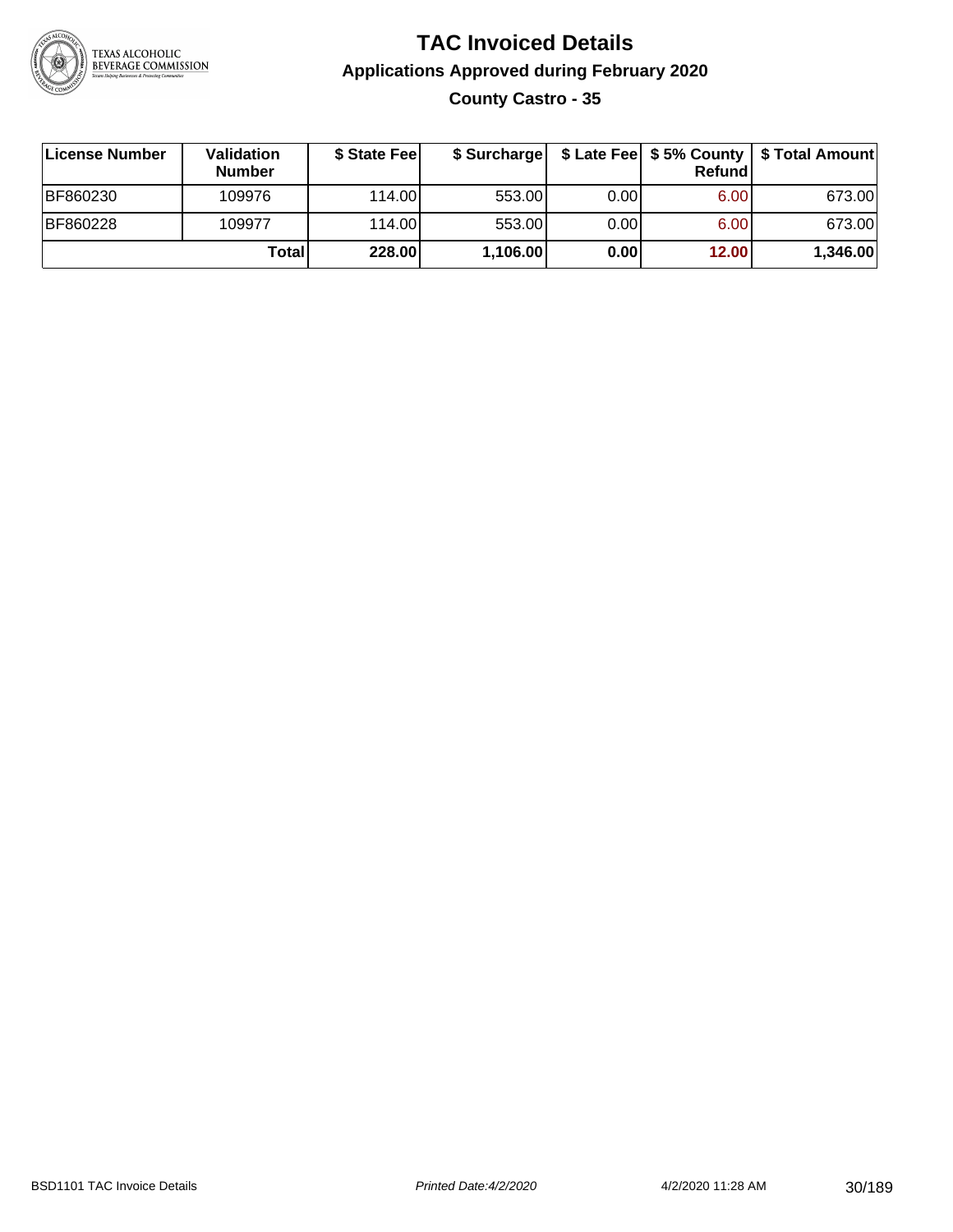

### **TAC Invoiced Details Applications Approved during February 2020 County Chambers - 36**

| <b>License Number</b> | <b>Validation</b><br><b>Number</b> | \$ State Fee | \$ Surcharge | \$ Late Fee | \$5% County<br>Refund | \$ Total Amount |
|-----------------------|------------------------------------|--------------|--------------|-------------|-----------------------|-----------------|
| BG1079983             | 3539                               | 332.50       | 553.00       | 0.00        | 17.50                 | 903.00          |
| BF646414              | 107457                             | 114.00       | 553.00       | 0.00        | 6.00                  | 673.00          |
| BF793207              | 109853                             | 114.00       | 553.00       | 0.00        | 6.00                  | 673.00          |
| BQ315223              | 111151                             | 114.00       | 553.00       | 0.00        | 6.00                  | 673.00          |
| BG711363              | 505604                             | 332.50       | 553.00       | 0.00        | 17.50                 | 903.00          |
| BG930975              | 506280                             | 332.50       | 553.00       | 0.00        | 17.50                 | 903.00          |
|                       | <b>Total</b>                       | 1,339.50     | 3,318.00     | 0.00        | 70.50                 | 4,728.00        |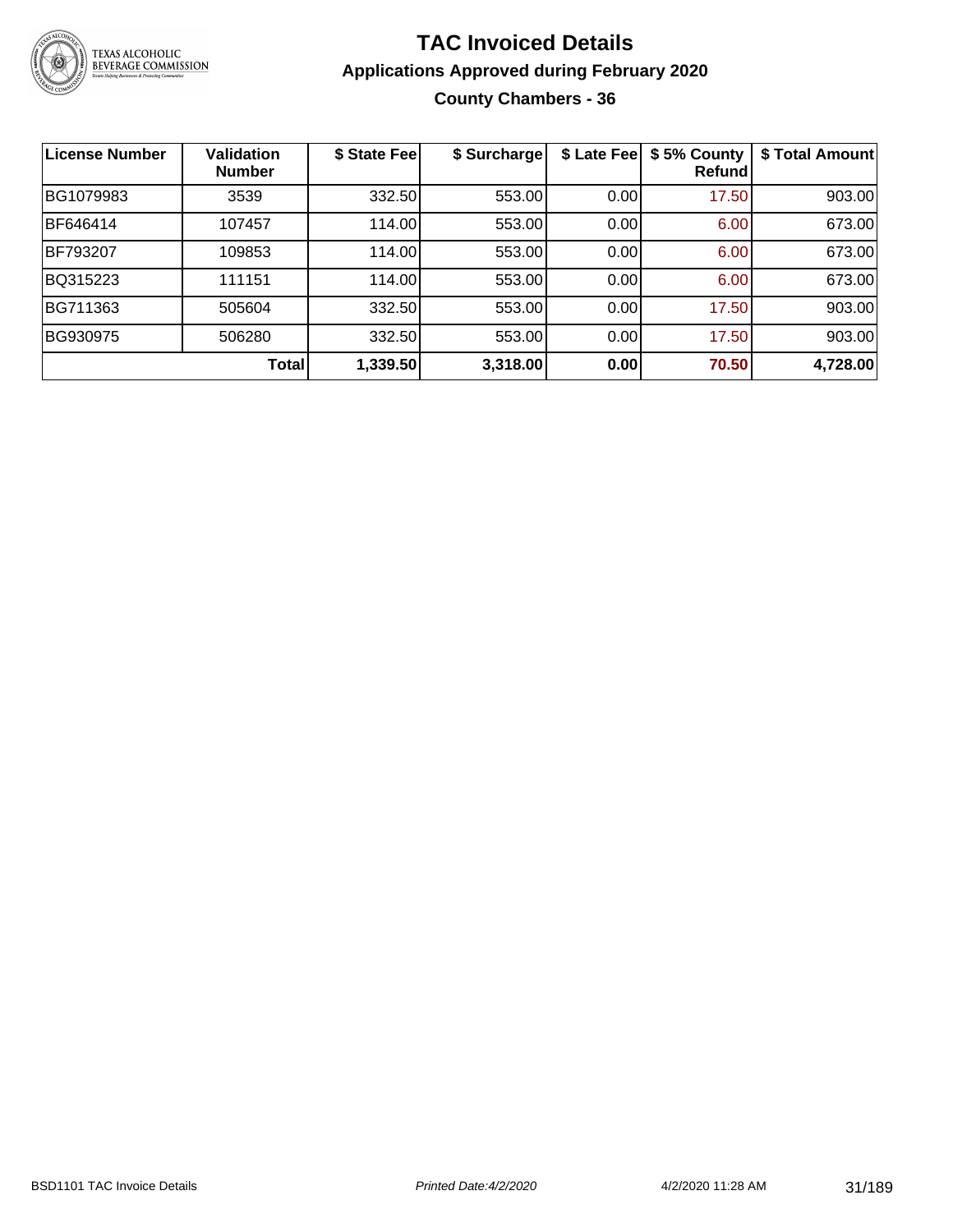

### **TAC Invoiced Details Applications Approved during February 2020 County Childress - 38**

| ∣License Number | <b>Validation</b><br><b>Number</b> | \$ State Fee | \$ Surcharge |      | Refund | \$ Late Fee   \$5% County   \$ Total Amount |
|-----------------|------------------------------------|--------------|--------------|------|--------|---------------------------------------------|
| BF680942        | 109355                             | 114.00L      | 553.00       | 0.00 | 6.00   | 673.00                                      |
| BQ680296        | 109671                             | 114.00       | 553.00       | 0.00 | 6.00   | 673.00                                      |
|                 | Totall                             | 228.00       | 1,106.00     | 0.00 | 12.00  | 1,346.00                                    |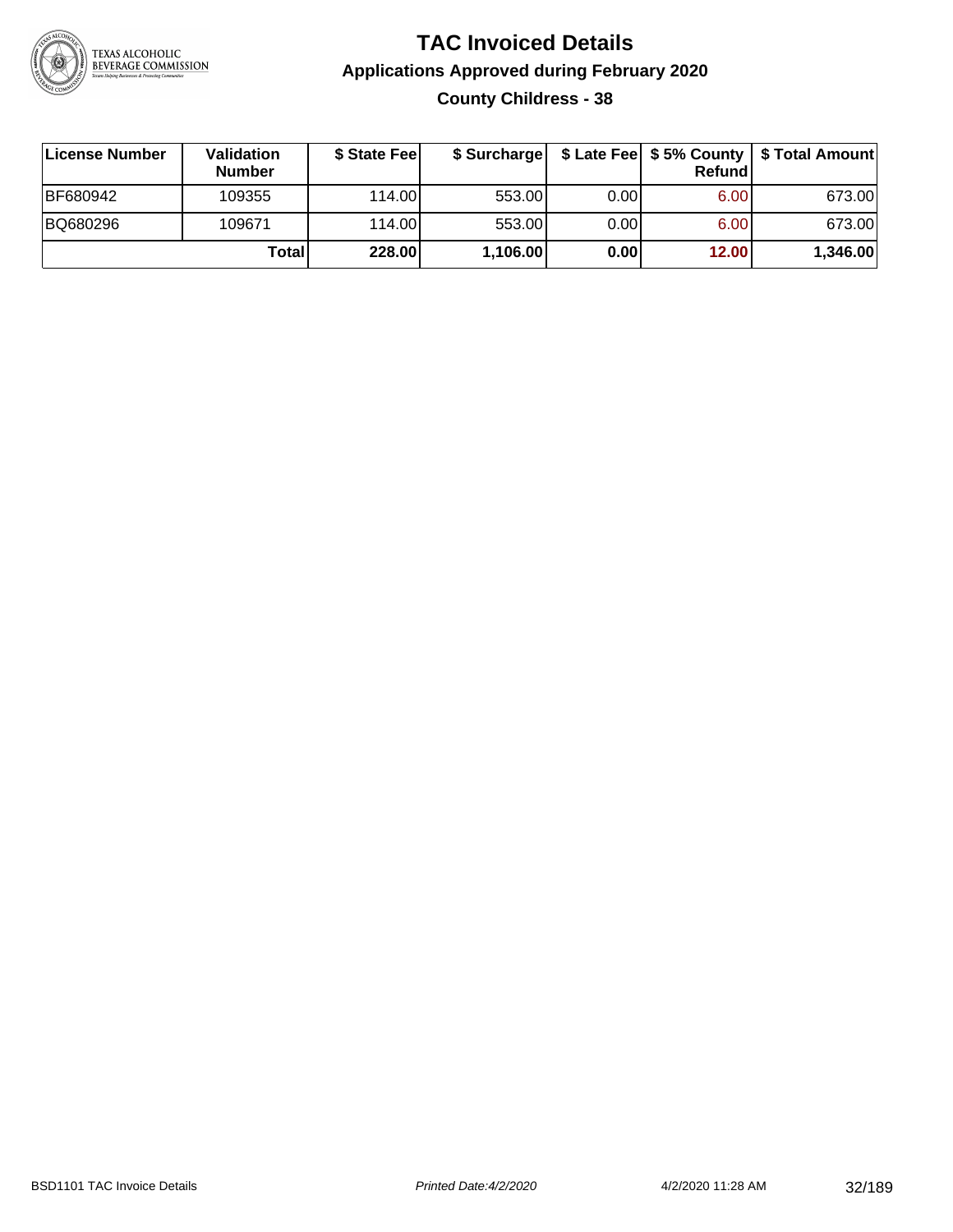

**County Coleman - 42**

| License Number | <b>Validation</b><br><b>Number</b> | \$ State Fee |        |       | Refundl | \$ Surcharge   \$ Late Fee   \$5% County   \$ Total Amount |
|----------------|------------------------------------|--------------|--------|-------|---------|------------------------------------------------------------|
| BQ1081926      | 3884                               | 114.00L      | 553.00 | 0.001 | 6.00    | 673.00                                                     |
|                | Total                              | 114.00       | 553.00 | 0.00  | 6.00    | 673.00                                                     |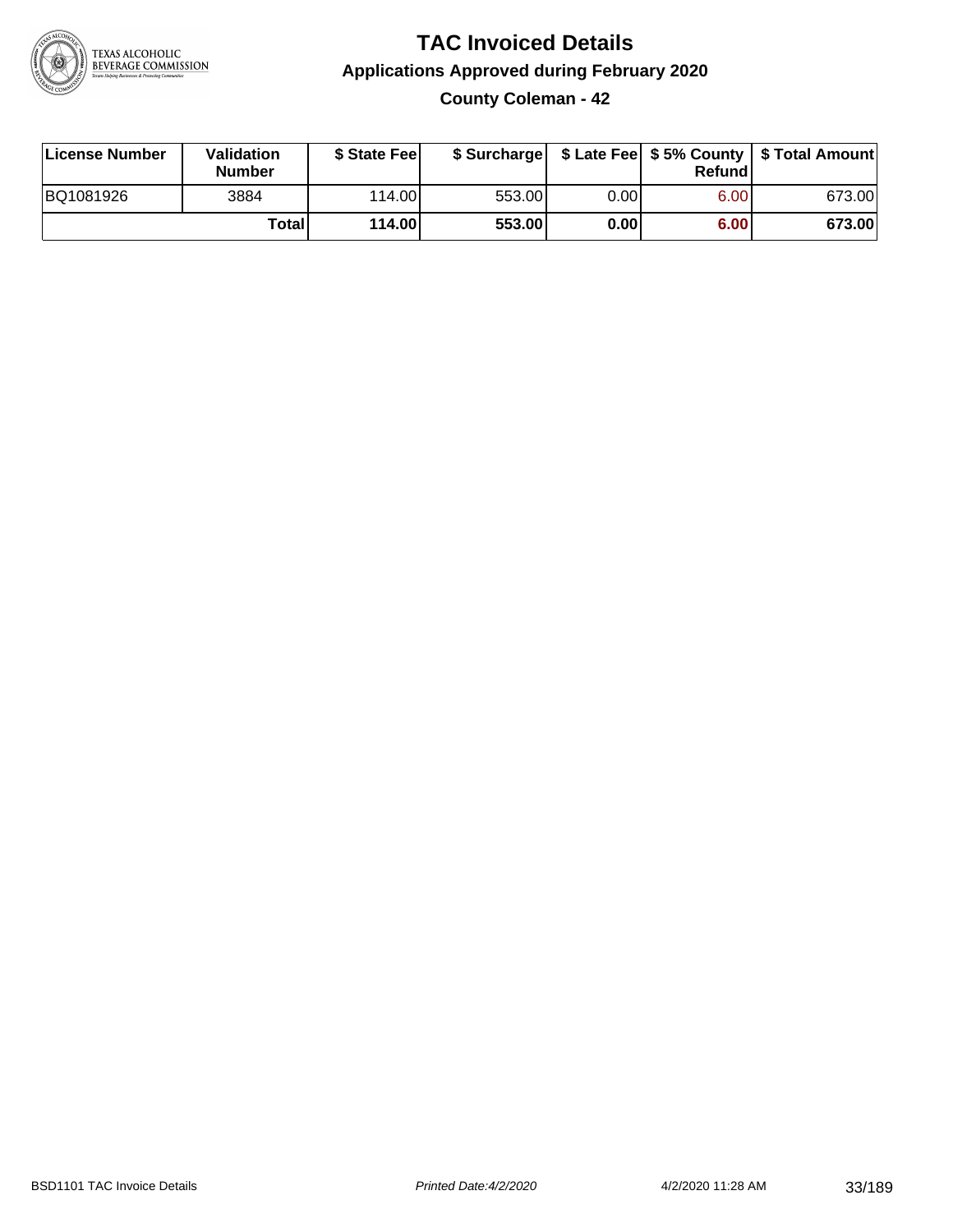

### TEXAS ALCOHOLIC<br>BEVERAGE COMMISSION

#### **TAC Invoiced Details Applications Approved during February 2020 County Collin - 43**

| <b>License Number</b> | Validation<br><b>Number</b> | \$ State Fee | \$ Surcharge |        | \$ Late Fee   \$5% County<br>Refund | \$ Total Amount |
|-----------------------|-----------------------------|--------------|--------------|--------|-------------------------------------|-----------------|
| BG1081162             | 3366                        | 332.50       | 553.00       | 0.00   | 17.50                               | 903.00          |
| BG1079610             | 3453                        | 332.50       | 553.00       | 0.00   | 17.50                               | 903.00          |
| BF1081662             | 3921                        | 114.00       | 553.00       | 0.00   | 6.00                                | 673.00          |
| BF1082262             | 3997                        | 114.00       | 553.00       | 0.00   | 6.00                                | 673.00          |
| BF1082258             | 4092                        | 114.00       | 553.00       | 0.00   | 6.00                                | 673.00          |
| BF1082266             | 4105                        | 114.00       | 553.00       | 0.00   | 6.00                                | 673.00          |
| BF1082284             | 4107                        | 114.00       | 553.00       | 0.00   | 6.00                                | 673.00          |
| BF1082327             | 4108                        | 114.00       | 553.00       | 0.00   | 6.00                                | 673.00          |
| BG930163              | 108789                      | 332.50       | 553.00       | 0.00   | 17.50                               | 903.00          |
| BG859417              | 108878                      | 332.50       | 553.00       | 0.00   | 17.50                               | 903.00          |
| BG854893              | 108881                      | 332.50       | 553.00       | 100.00 | 17.50                               | 1,003.00        |
| BF930157              | 108928                      | 114.00       | 553.00       | 0.00   | 6.00                                | 673.00          |
| BF739873              | 109570                      | 114.00       | 553.00       | 0.00   | 6.00                                | 673.00          |
| BG1004119             | 109676                      | 332.50       | 553.00       | 0.00   | 17.50                               | 903.00          |
| BL1004119             | 109676                      | 475.00       | 327.00       | 0.00   | 25.00                               | 827.00          |
| BG1004438             | 109798                      | 332.50       | 553.00       | 0.00   | 17.50                               | 903.00          |
| BG932193              | 110204                      | 332.50       | 553.00       | 0.00   | 17.50                               | 903.00          |
| BG1002871             | 110863                      | 332.50       | 553.00       | 0.00   | 17.50                               | 903.00          |
| BQ466520              | 111028                      | 114.00       | 553.00       | 0.00   | 6.00                                | 673.00          |
| BQ1007081             | 111151                      | 114.00       | 553.00       | 0.00   | 6.00                                | 673.00          |
| BQ681016              | 111472                      | 114.00       | 553.00       | 0.00   | 6.00                                | 673.00          |
| BF1004220             | 111528                      | 114.00       | 553.00       | 0.00   | 6.00                                | 673.00          |
| BQ684447              | 111578                      | 114.00       | 553.00       | 0.00   | 6.00                                | 673.00          |
| BQ714353              | 111599                      | 114.00       | 553.00       | 0.00   | 6.00                                | 673.00          |
| BF929896              | 505558                      | 114.00       | 553.00       | 0.00   | 6.00                                | 673.00          |
| BQ620584              | 506183                      | 114.00       | 553.00       | 0.00   | 6.00                                | 673.00          |
| BQ740519              | 506281                      | 114.00       | 553.00       | 0.00   | 6.00                                | 673.00          |
| BQ932693              | 506395                      | 114.00       | 553.00       | 0.00   | 6.00                                | 673.00          |
| BQ1082288             | 508274                      | 114.00       | 553.00       | 0.00   | 6.00                                | 673.00          |
|                       | Total                       | 5,633.50     | 15,811.00    | 100.00 | 296.50                              | 21,841.00       |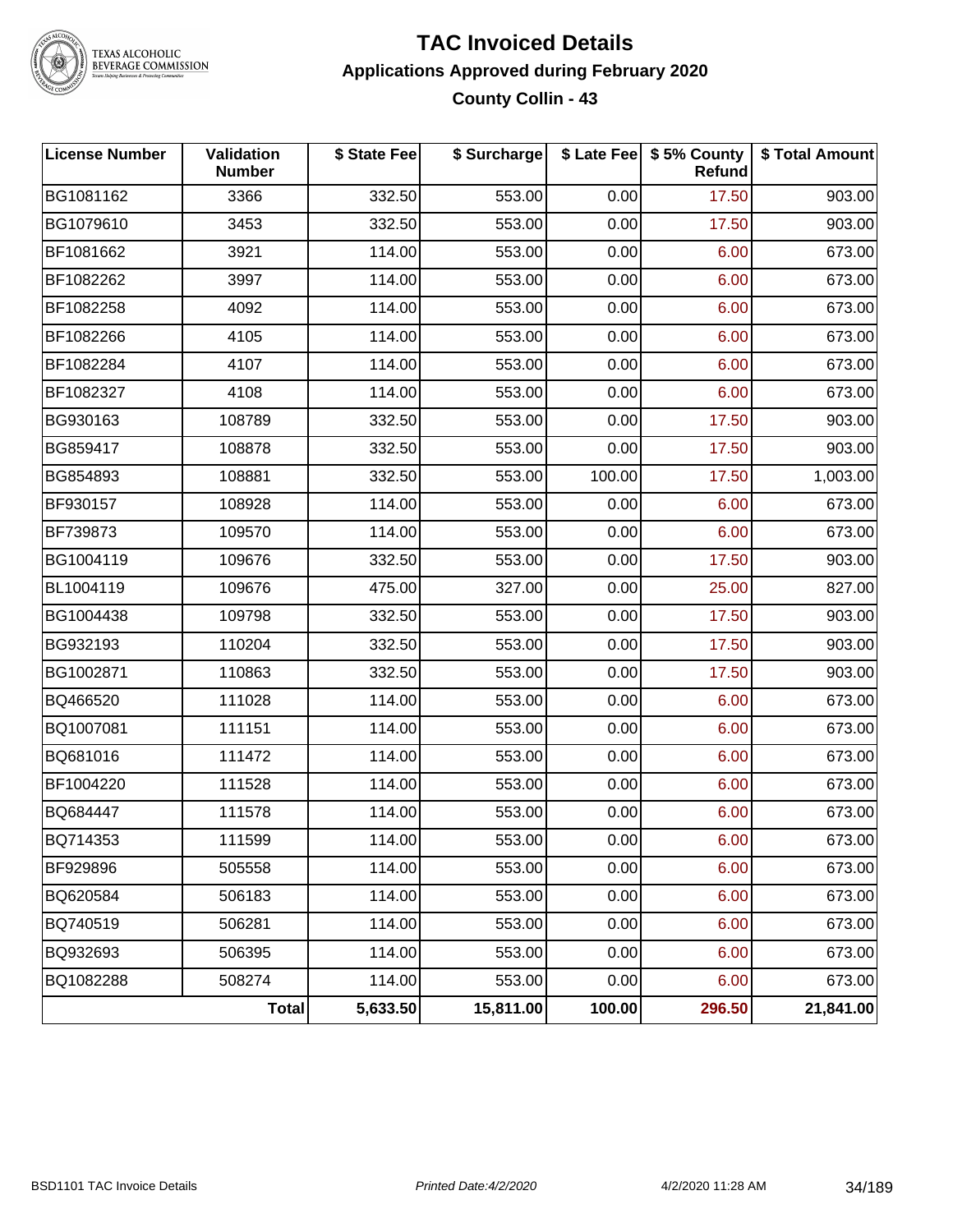

### **TAC Invoiced Details Applications Approved during February 2020 County Colorado - 45**

| <b>License Number</b> | Validation<br><b>Number</b> | \$ State Fee | \$ Surcharge |       | Refundl | \$ Late Fee   \$5% County   \$ Total Amount |
|-----------------------|-----------------------------|--------------|--------------|-------|---------|---------------------------------------------|
| BF1082103             | 3920                        | 114.00L      | 553.00       | 0.001 | 6.00    | 673.00                                      |
| BG571145              | 108442                      | 332.50       | 553.00       | 0.00  | 17.50   | 903.00                                      |
| <b>BF571188</b>       | 110808                      | 114.00L      | 553.00       | 0.00  | 6.00    | 673.00                                      |
|                       | Total                       | 560.50       | 1,659.00     | 0.00  | 29.50   | 2,249.00                                    |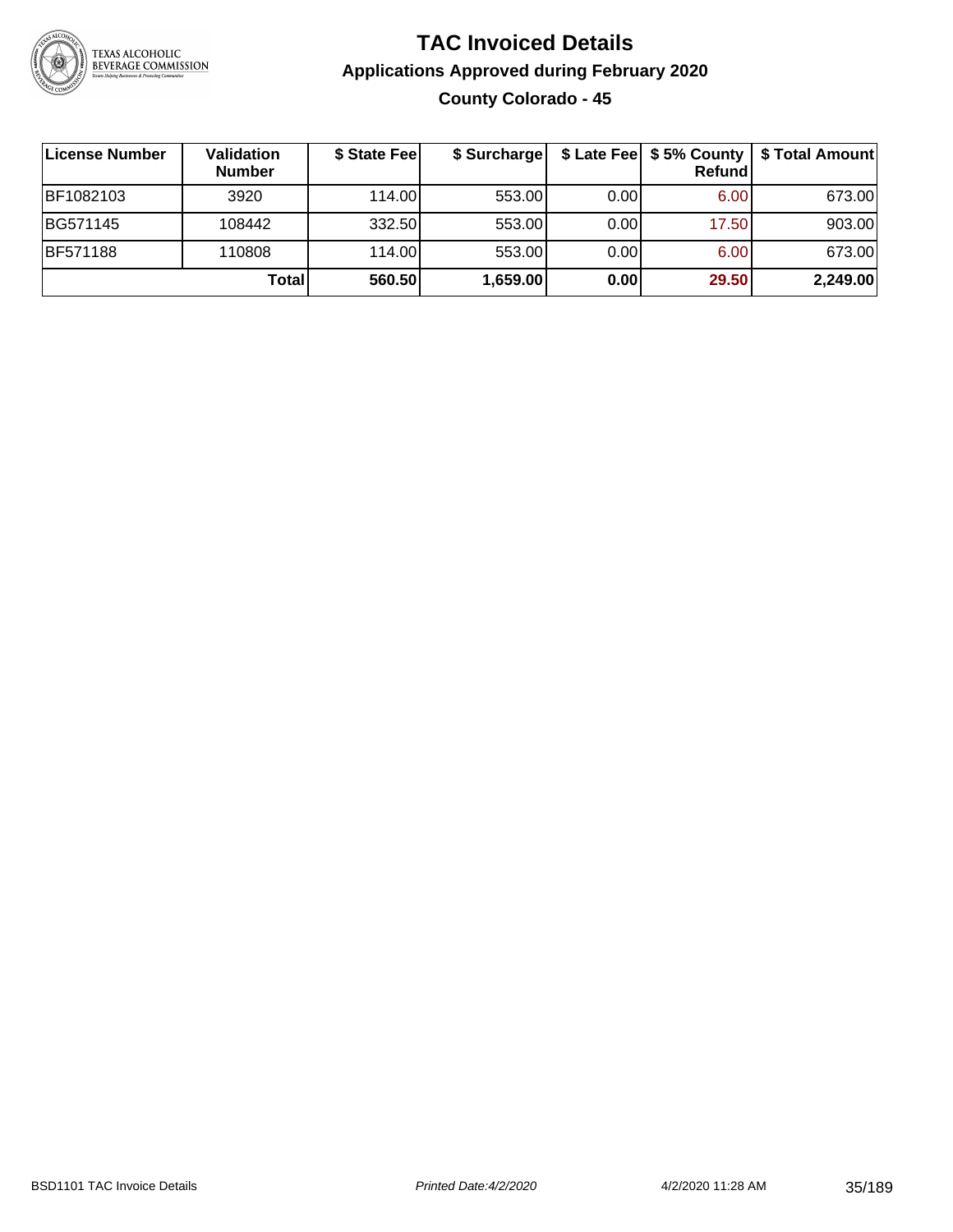

### **TAC Invoiced Details Applications Approved during February 2020 County Comal - 46**

| License Number | <b>Validation</b><br><b>Number</b> | \$ State Fee | \$ Surcharge | \$ Late Fee | \$5% County<br><b>Refund</b> | \$ Total Amount |
|----------------|------------------------------------|--------------|--------------|-------------|------------------------------|-----------------|
| <b>BG50658</b> | 2909                               | 332.50       | 553.00       | 0.00        | 17.50                        | 903.00          |
| BG1080364      | 3324                               | 332.50       | 553.00       | 0.00        | 17.50                        | 903.00          |
| BG1080366      | 3325                               | 332.50       | 553.00       | 0.00        | 17.50                        | 903.00          |
| BG1080363      | 3326                               | 332.50       | 553.00       | 0.00        | 17.50                        | 903.00          |
| BG1080362      | 3327                               | 332.50       | 553.00       | 0.00        | 17.50                        | 903.00          |
| BG1080467      | 3416                               | 332.50       | 553.00       | 0.00        | 17.50                        | 903.00          |
| BG857503       | 107930                             | 332.50       | 553.00       | 100.00      | 17.50                        | 1,003.00        |
| BE712030       | 109115                             | 285.00       | 553.00       | 0.00        | 15.00                        | 853.00          |
| BG711795       | 111396                             | 332.50       | 553.00       | 0.00        | 17.50                        | 903.00          |
| BG931427       | 505257                             | 332.50       | 553.00       | 0.00        | 17.50                        | 903.00          |
|                | <b>Total</b>                       | 3,277.50     | 5,530.00     | 100.00      | 172.50                       | 9,080.00        |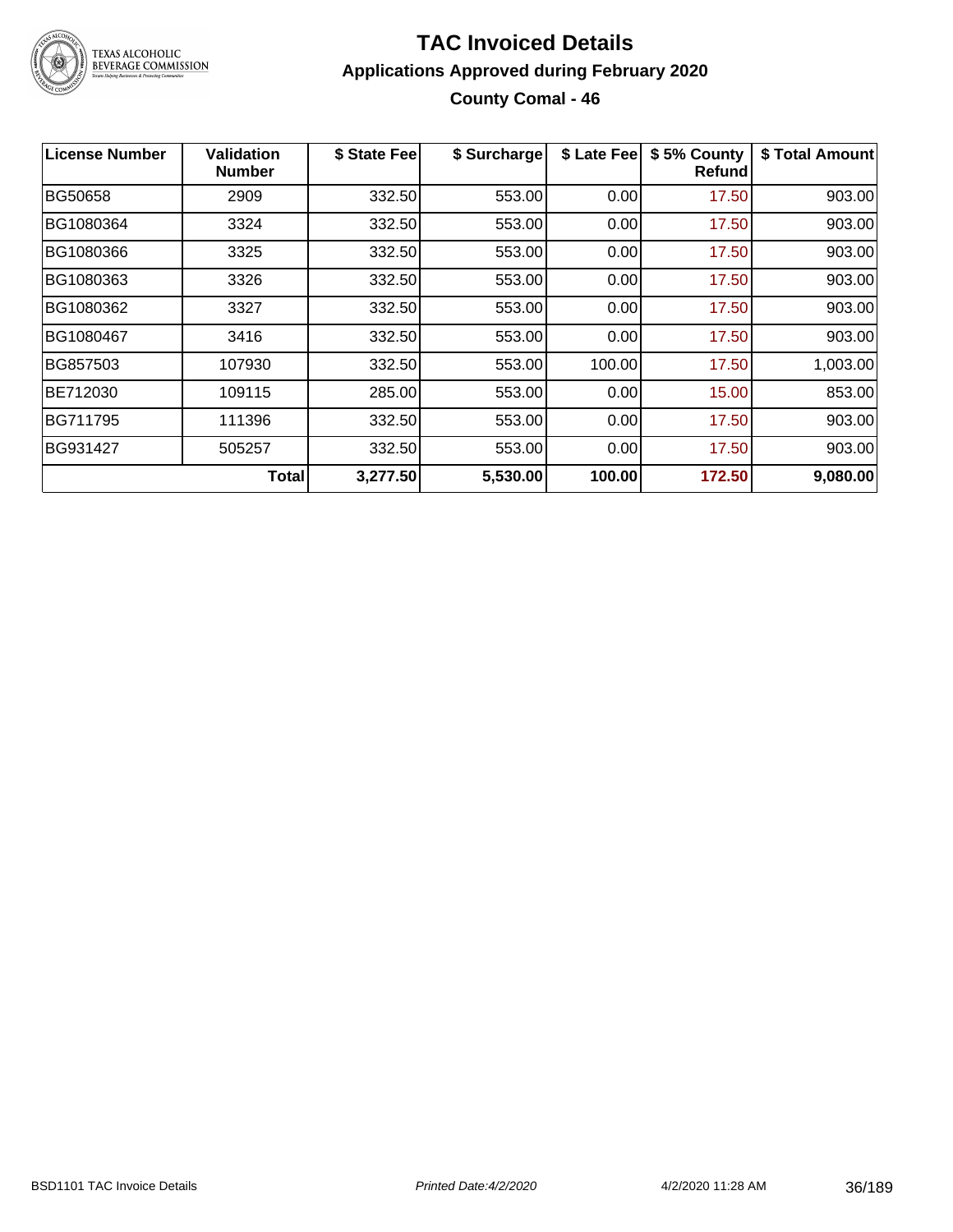

# **TAC Invoiced Details Applications Approved during February 2020**

**County Comanche - 47**

| License Number | Validation<br><b>Number</b> | \$ State Fee |        |      | Refundl | \$ Surcharge   \$ Late Fee   \$5% County   \$ Total Amount |
|----------------|-----------------------------|--------------|--------|------|---------|------------------------------------------------------------|
| BQ677619       | 105735                      | 114.00       | 553.00 | 0.00 | 6.00    | 673.00                                                     |
|                | <b>Total</b>                | 114.00       | 553.00 | 0.00 | 6.00    | 673.00                                                     |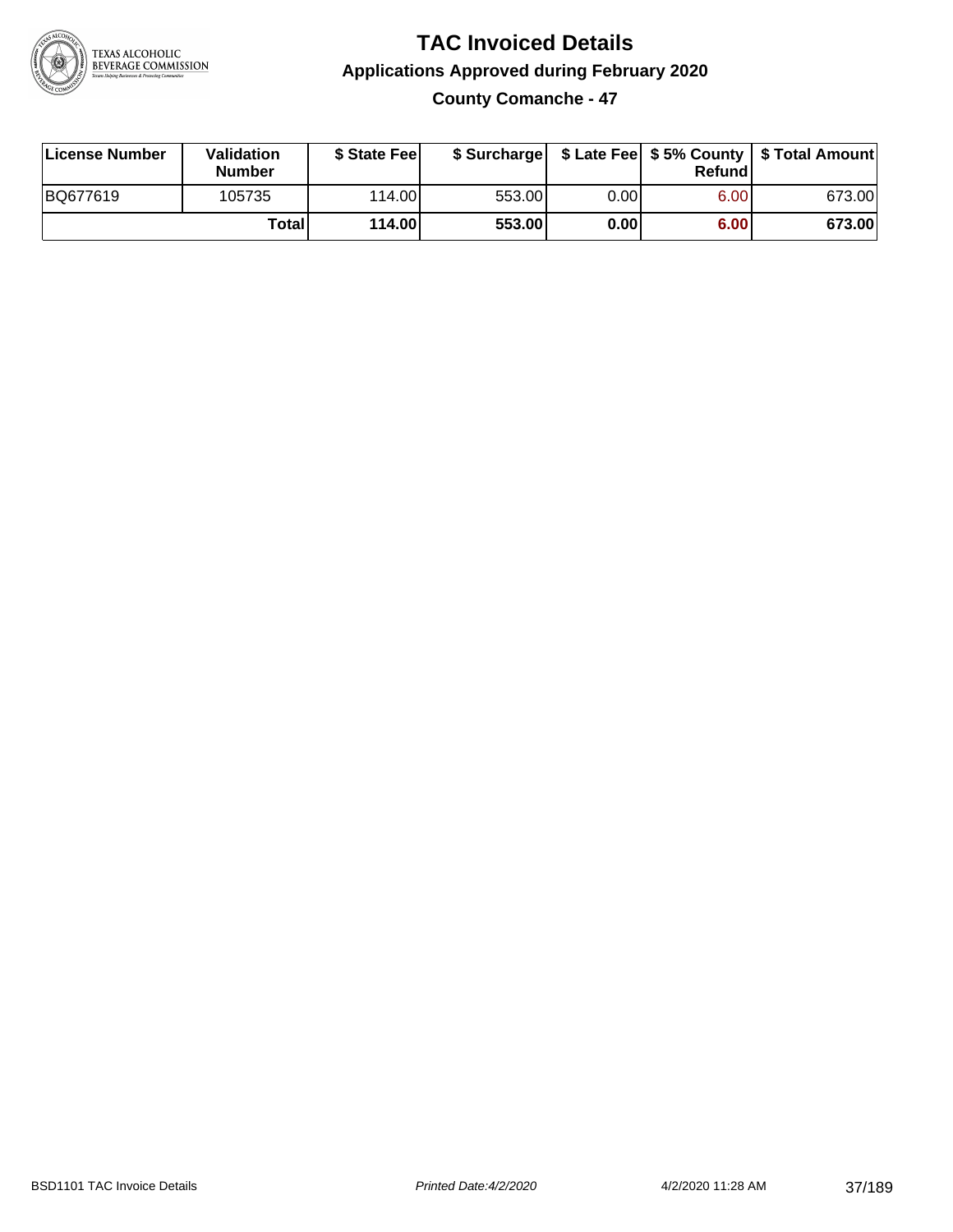

# **TAC Invoiced Details Applications Approved during February 2020 County Cooke - 49**

| <b>License Number</b> | <b>Validation</b><br><b>Number</b> | \$ State Fee | \$ Surcharge | \$ Late Fee | \$5% County<br>Refundl | \$ Total Amount |
|-----------------------|------------------------------------|--------------|--------------|-------------|------------------------|-----------------|
| BF1082214             | 3996                               | 114.00       | 553.00       | 0.00        | 6.00                   | 673.00          |
| BF649839              | 110703                             | 114.00       | 553.00       | 0.00        | 6.00                   | 673.00          |
| BF649843              | 110707                             | 114.00       | 553.00       | 0.00        | 6.00                   | 673.00          |
| BG1006252             | 110730                             | 332.50       | 553.00       | 0.00        | 17.50                  | 903.00          |
| BG405993              | 111461                             | 332.50       | 553.00       | 0.00        | 17.50                  | 903.00          |
| BF930062              | 505598                             | 114.00       | 553.00       | 0.00        | 6.00                   | 673.00          |
|                       | <b>Total</b>                       | 1,121.00     | 3,318.00     | 0.00        | 59.00                  | 4,498.00        |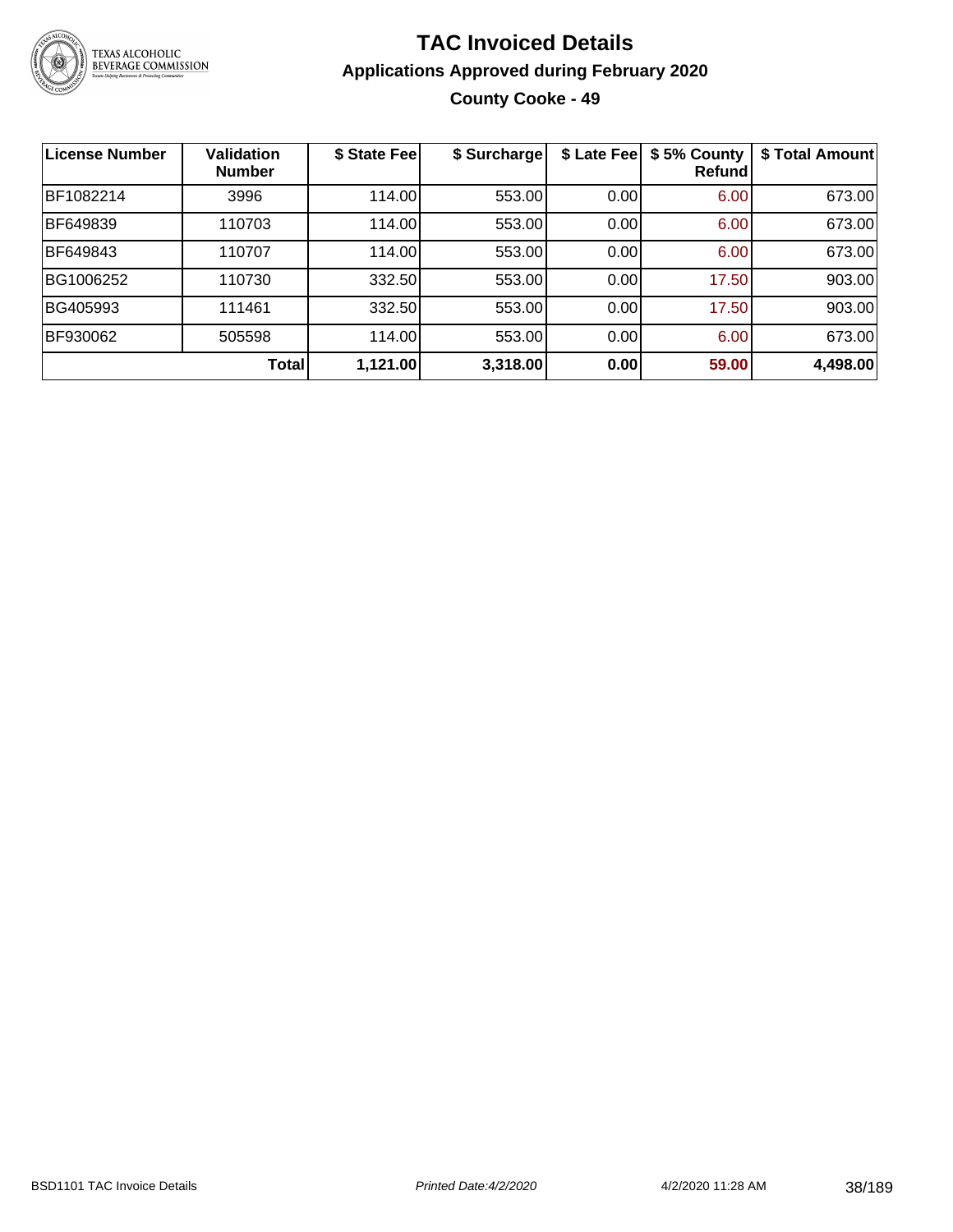

# **TAC Invoiced Details Applications Approved during February 2020 County Crane - 52**

| License Number | Validation<br><b>Number</b> | \$ State Feel |        |       | Refundl | \$ Surcharge   \$ Late Fee   \$5% County   \$ Total Amount |
|----------------|-----------------------------|---------------|--------|-------|---------|------------------------------------------------------------|
| BQ159348       | 103959                      | 114.00        | 553.00 | 0.00  | 6.00    | 673.00                                                     |
|                | Totall                      | 114.00        | 553.00 | 0.001 | 6.00    | 673.00                                                     |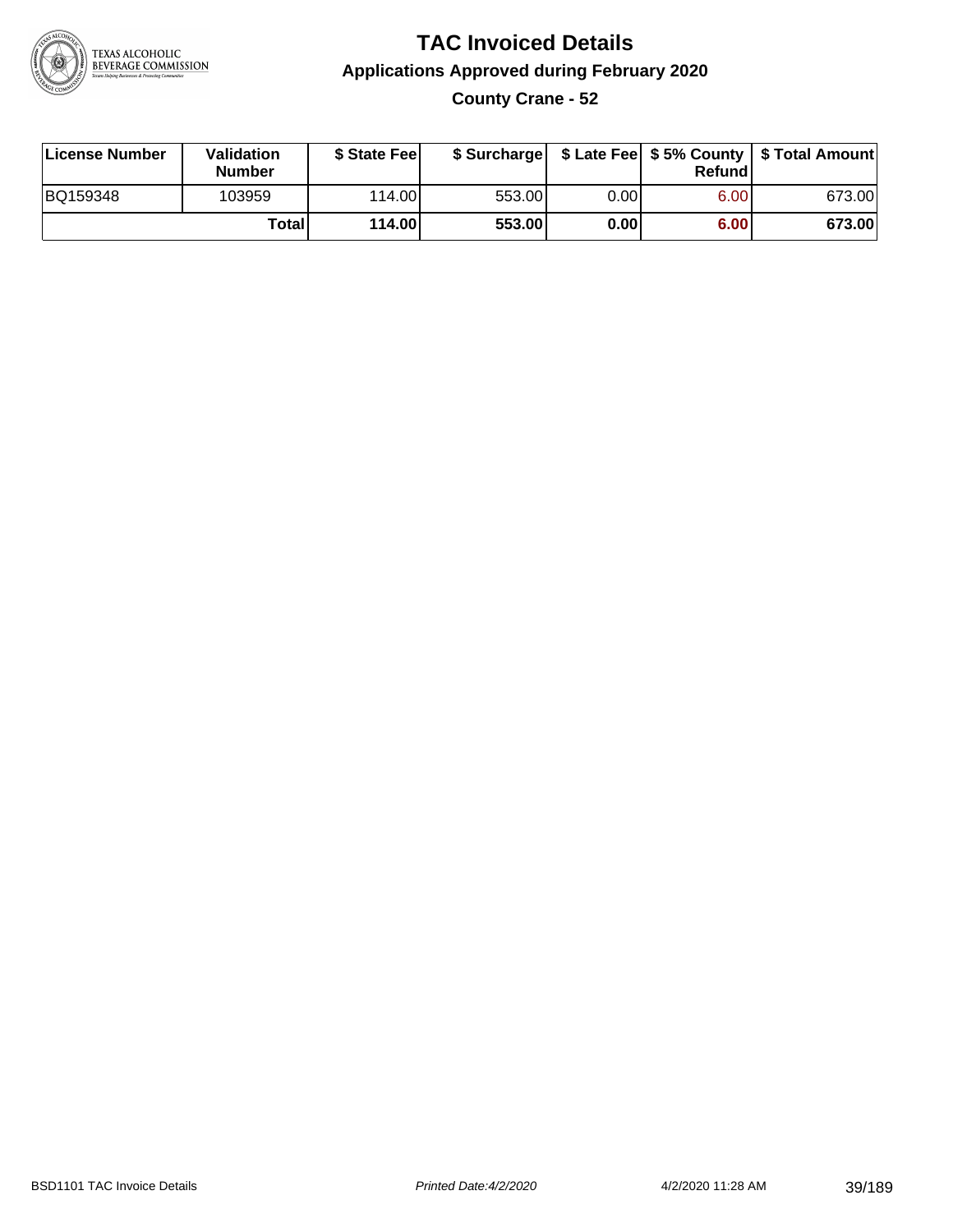

# **TAC Invoiced Details Applications Approved during February 2020**

**County Culberson - 55**

| License Number | Validation<br><b>Number</b> | \$ State Feel |        |       | Refundl | \$ Surcharge   \$ Late Fee   \$5% County   \$ Total Amount |
|----------------|-----------------------------|---------------|--------|-------|---------|------------------------------------------------------------|
| BG1081732      | 4455                        | 332.50        | 553.00 | 0.00  | 17.50   | 903.00                                                     |
|                | Totall                      | 332.50        | 553.00 | 0.001 | 17.50   | 903.00                                                     |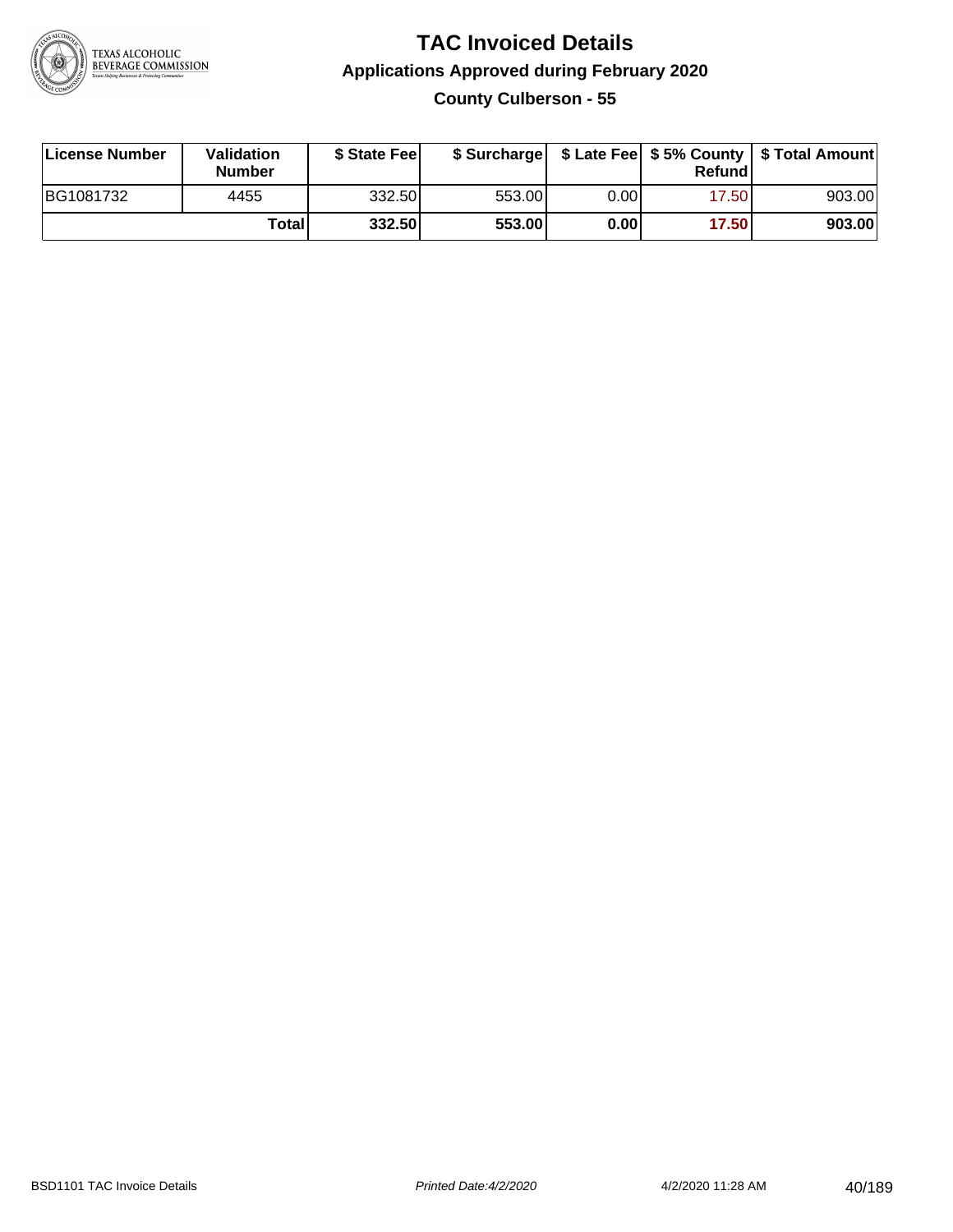

# **TAC Invoiced Details Applications Approved during February 2020 County Dallam - 56**

| License Number | Validation<br><b>Number</b> | \$ State Fee | \$ Surcharge |        | \$ Late Fee   \$5% County  <br>Refundl | \$ Total Amount |
|----------------|-----------------------------|--------------|--------------|--------|----------------------------------------|-----------------|
| BQ116330       | 105164                      | 114.00L      | 553.00       | 0.00   | 6.00                                   | 673.00          |
| BG709116       | 109446                      | 332.50       | 553.00       | 100.00 | 17.50                                  | 1,003.00        |
| BG932872       | 111122                      | 332.50       | 553.00       | 0.00   | 17.50                                  | 903.00          |
|                | Total                       | 779.00       | 1,659.00     | 100.00 | 41.00                                  | 2,579.00        |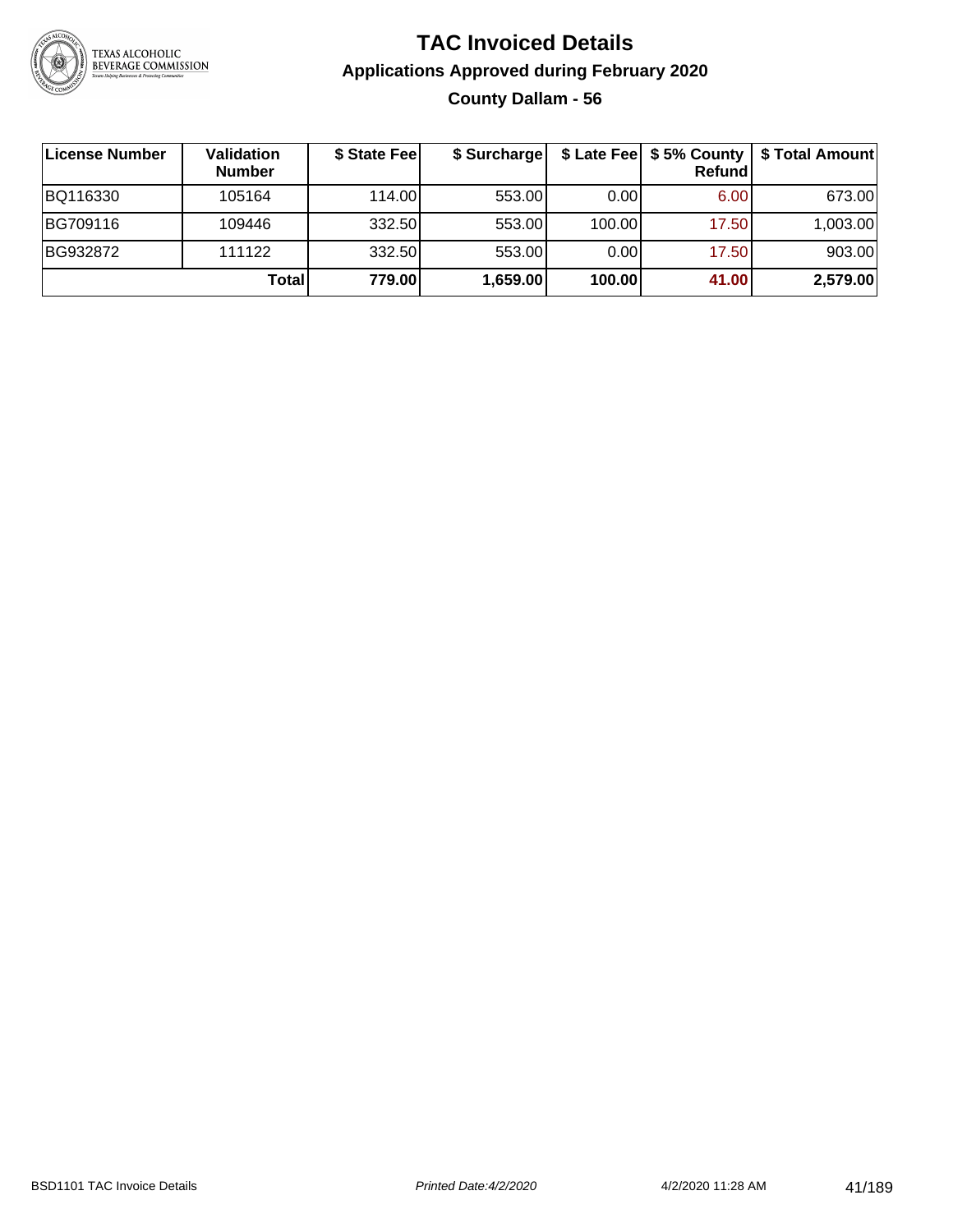

#### **TAC Invoiced Details Applications Approved during February 2020 County Dallas - 57**

| <b>License Number</b> | <b>Validation</b><br><b>Number</b> | \$ State Fee | \$ Surcharge |      | \$ Late Fee   \$5% County<br><b>Refund</b> | \$ Total Amount |
|-----------------------|------------------------------------|--------------|--------------|------|--------------------------------------------|-----------------|
| BQ1079716             | 2414                               | 114.00       | 553.00       | 0.00 | 6.00                                       | 673.00          |
| BG1081040             | 2967                               | 1,900.00     | 553.00       | 0.00 | 100.00                                     | 2,553.00        |
| BQ1082254             | 3057                               | 114.00       | 553.00       | 0.00 | 6.00                                       | 673.00          |
| BG1080679             | 3387                               | 1,900.00     | 553.00       | 0.00 | 100.00                                     | 2,553.00        |
| BF1081946             | 3549                               | 114.00       | 553.00       | 0.00 | 6.00                                       | 673.00          |
| BQ1079744             | 3553                               | 114.00       | 553.00       | 0.00 | 6.00                                       | 673.00          |
| BF1081166             | 3554                               | 114.00       | 553.00       | 0.00 | 6.00                                       | 673.00          |
| BF1081510             | 3555                               | 114.00       | 553.00       | 0.00 | 6.00                                       | 673.00          |
| BG1080677             | 3593                               | 1,900.00     | 553.00       | 0.00 | 100.00                                     | 2,553.00        |
| BF1081690             | 3597                               | 114.00       | 553.00       | 0.00 | 6.00                                       | 673.00          |
| BQ1081116             | 3720                               | 114.00       | 553.00       | 0.00 | 6.00                                       | 673.00          |
| BQ1082110             | 3721                               | 114.00       | 553.00       | 0.00 | 6.00                                       | 673.00          |
| BF1081702             | 3738                               | 114.00       | 553.00       | 0.00 | 6.00                                       | 673.00          |
| BQ1081124             | 3770                               | 114.00       | 553.00       | 0.00 | 6.00                                       | 673.00          |
| BF1081185             | 3814                               | 114.00       | 553.00       | 0.00 | 6.00                                       | 673.00          |
| BG1080349             | 3815                               | 1,900.00     | 553.00       | 0.00 | 100.00                                     | 2,553.00        |
| BG1081683             | 3912                               | 1,900.00     | 553.00       | 0.00 | 100.00                                     | 2,553.00        |
| BF1081281             | 3924                               | 114.00       | 553.00       | 0.00 | 6.00                                       | 673.00          |
| BF1081156             | 3937                               | 114.00       | 553.00       | 0.00 | 6.00                                       | 673.00          |
| BF1081149             | 3938                               | 114.00       | 553.00       | 0.00 | 6.00                                       | 673.00          |
| BQ1081125             | 3978                               | 114.00       | 553.00       | 0.00 | 6.00                                       | 673.00          |
| BQ1081127             | 4028                               | 114.00       | 553.00       | 0.00 | 6.00                                       | 673.00          |
| BQ1080751             | 4203                               | 114.00       | 553.00       | 0.00 | 6.00                                       | 673.00          |
| BQ1082041             | 4304                               | 114.00       | 553.00       | 0.00 | 6.00                                       | 673.00          |
| BG484074              | 105477                             | 1,425.00     | 553.00       | 0.00 | 75.00                                      | 2,053.00        |
| BG999849              | 106499                             | 1,425.00     | 553.00       | 0.00 | 75.00                                      | 2,053.00        |
| BL999849              | 106499                             | 475.00       | 327.00       | 0.00 | 25.00                                      | 827.00          |
| BA1000887             | 108007                             | 1,425.00     | 651.00       | 0.00 | 75.00                                      | 2,151.00        |
| BG858157              | 108281                             | 1,425.00     | 553.00       | 0.00 | 75.00                                      | 2,053.00        |
| BF406000              | 108769                             | 114.00       | 553.00       | 0.00 | 6.00                                       | 673.00          |
| BF215377              | 108848                             | 114.00       | 553.00       | 0.00 | 6.00                                       | 673.00          |
| BG860909              | 108857                             | 1,425.00     | 553.00       | 0.00 | 75.00                                      | 2,053.00        |
| BE312230              | 108872                             | 1,425.00     | 553.00       | 0.00 | 75.00                                      | 2,053.00        |
| BG930261              | 108879                             | 1,425.00     | 553.00       | 0.00 | 75.00                                      | 2,053.00        |
| BF680145              | 108971                             | 114.00       | 553.00       | 0.00 | 6.00                                       | 673.00          |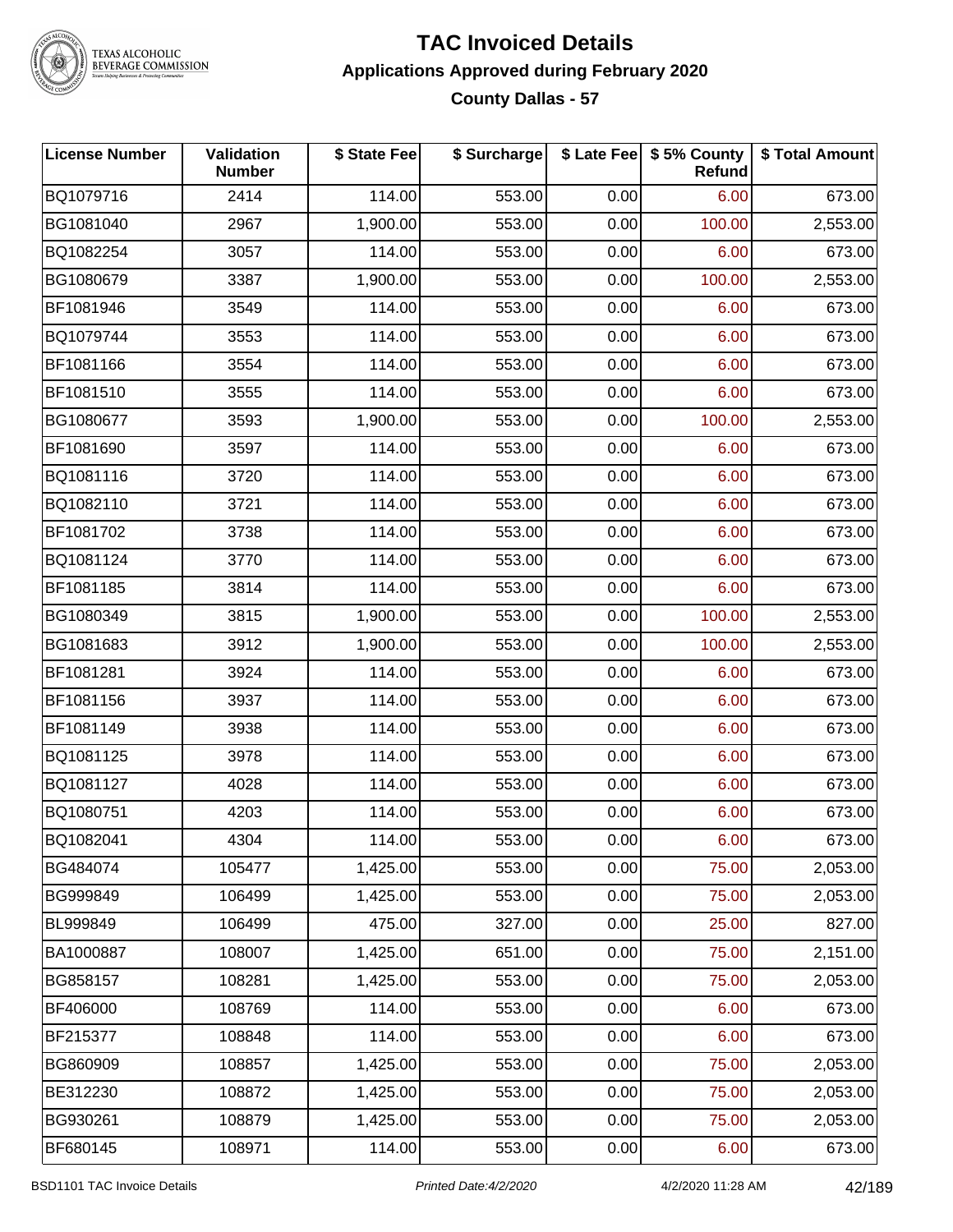| <b>License Number</b> | Validation<br><b>Number</b> | \$ State Fee | \$ Surcharge |        | \$ Late Fee   \$5% County<br>Refund | \$ Total Amount |
|-----------------------|-----------------------------|--------------|--------------|--------|-------------------------------------|-----------------|
| BG1003330             | 109066                      | 1,425.00     | 553.00       | 0.00   | 75.00                               | 2,053.00        |
| BL1003330             | 109066                      | 475.00       | 327.00       | 0.00   | 25.00                               | 827.00          |
| BG679738              | 109126                      | 1,425.00     | 553.00       | 0.00   | 75.00                               | 2,053.00        |
| BG929656              | 109417                      | 1,425.00     | 553.00       | 0.00   | 75.00                               | 2,053.00        |
| BG860185              | 109510                      | 1,425.00     | 553.00       | 0.00   | 75.00                               | 2,053.00        |
| BP860185              | 109510                      | 950.00       | 426.00       | 0.00   | 50.00                               | 1,426.00        |
| BF861680              | 109783                      | 114.00       | 553.00       | 0.00   | 6.00                                | 673.00          |
| BE792653              | 109943                      | 1,425.00     | 553.00       | 0.00   | 75.00                               | 2,053.00        |
| BF681364              | 109955                      | 114.00       | 553.00       | 0.00   | 6.00                                | 673.00          |
| BF304594              | 110057                      | 114.00       | 553.00       | 0.00   | 6.00                                | 673.00          |
| BF712308              | 110082                      | 114.00       | 553.00       | 0.00   | 6.00                                | 673.00          |
| BF712310              | 110083                      | 114.00       | 553.00       | 0.00   | 6.00                                | 673.00          |
| BG858272              | 110164                      | 1,425.00     | 553.00       | 100.00 | 75.00                               | 2,153.00        |
| BL858272              | 110164                      | 475.00       | 327.00       | 100.00 | 25.00                               | 927.00          |
| BF793135              | 110464                      | 114.00       | 553.00       | 0.00   | 6.00                                | 673.00          |
| BG1004658             | 110469                      | 1,425.00     | 553.00       | 0.00   | 75.00                               | 2,053.00        |
| BG793871              | 110545                      | 1,425.00     | 553.00       | 0.00   | 75.00                               | 2,053.00        |
| BG239966              | 110619                      | 1,425.00     | 553.00       | 0.00   | 75.00                               | 2,053.00        |
| BF1004441             | 110796                      | 114.00       | 553.00       | 0.00   | 6.00                                | 673.00          |
| BQ713428              | 110963                      | 114.00       | 553.00       | 0.00   | 6.00                                | 673.00          |
| BG1006608             | 111003                      | 1,425.00     | 553.00       | 0.00   | 75.00                               | 2,053.00        |
| BL1006608             | 111003                      | 475.00       | 327.00       | 0.00   | 25.00                               | 827.00          |
| BQ551697              | 111028                      | 114.00       | 553.00       | 0.00   | 6.00                                | 673.00          |
| BQ713766              | 111028                      | 114.00       | 553.00       | 0.00   | 6.00                                | 673.00          |
| BQ795581              | 111028                      | 114.00       | 553.00       | 0.00   | 6.00                                | 673.00          |
| BQ797087              | 111091                      | 114.00       | 553.00       | 0.00   | 6.00                                | 673.00          |
| BQ795432              | 111106                      | 114.00       | 553.00       | 0.00   | 6.00                                | 673.00          |
| BQ713623              | 111121                      | 114.00       | 553.00       | 0.00   | 6.00                                | 673.00          |
| BQ714352              | 111151                      | 114.00       | 553.00       | 0.00   | 6.00                                | 673.00          |
| BQ714650              | 111151                      | 114.00       | 553.00       | 0.00   | 6.00                                | 673.00          |
| BQ741962              | 111151                      | 114.00       | 553.00       | 0.00   | 6.00                                | 673.00          |
| BQ1007490             | 111151                      | 114.00       | 553.00       | 0.00   | 6.00                                | 673.00          |
| BQ1007492             | 111151                      | 114.00       | 553.00       | 0.00   | 6.00                                | 673.00          |
| BG251280              | 111189                      | 1,425.00     | 553.00       | 0.00   | 75.00                               | 2,053.00        |
| BL251280              | 111189                      | 475.00       | 327.00       | 0.00   | 25.00                               | 827.00          |
| BQ713504              | 111229                      | 114.00       | 553.00       | 0.00   | 6.00                                | 673.00          |
| BF1004603             | 111285                      | 114.00       | 553.00       | 0.00   | 6.00                                | 673.00          |
| BQ931163              | 111299                      | 114.00       | 553.00       | 0.00   | 6.00                                | 673.00          |
| BG797538              | 111365                      | 1,425.00     | 553.00       | 0.00   | 75.00                               | 2,053.00        |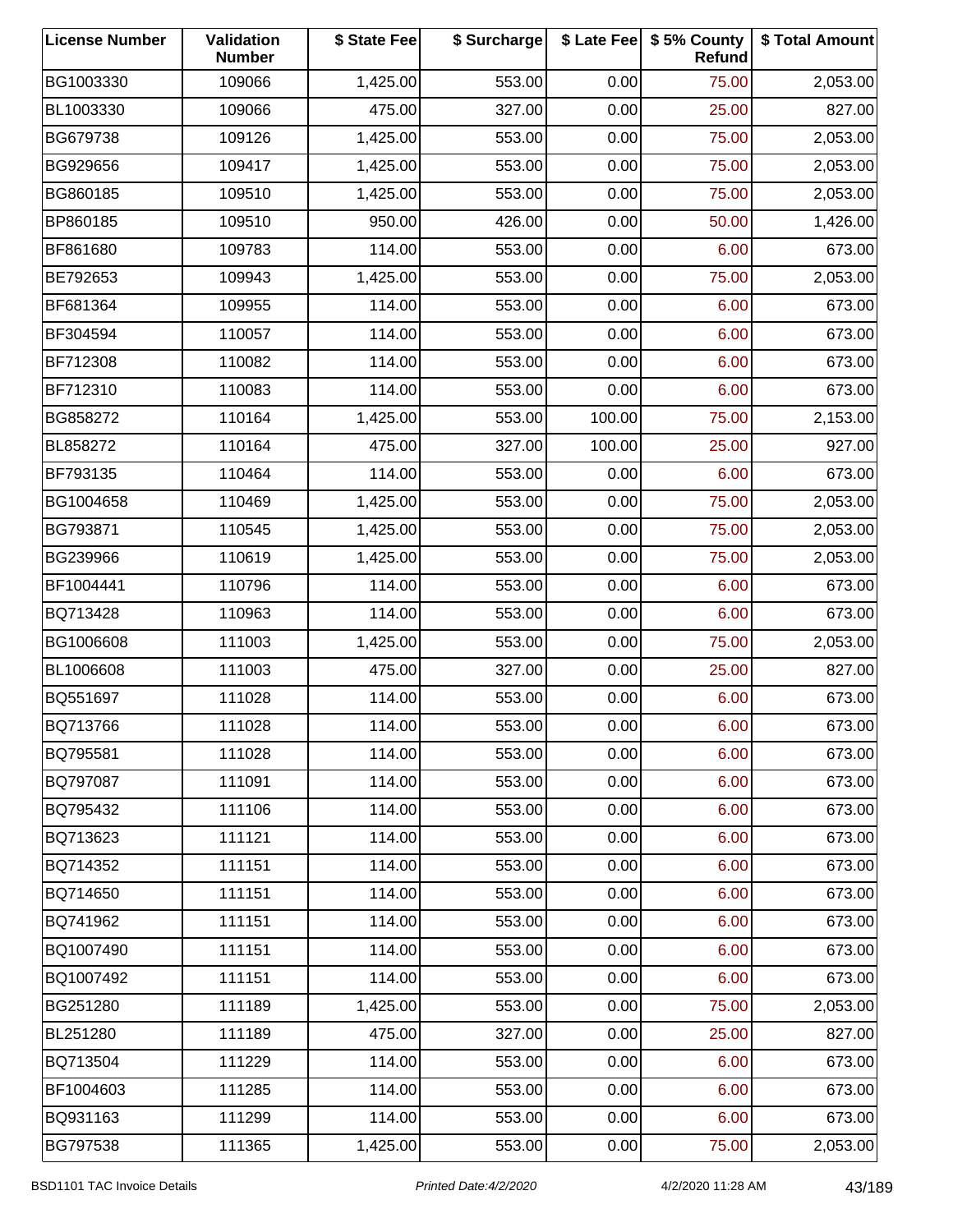| <b>License Number</b> | Validation<br><b>Number</b> | \$ State Fee | \$ Surcharge |        | \$ Late Fee   \$5% County<br>Refund | \$ Total Amount |
|-----------------------|-----------------------------|--------------|--------------|--------|-------------------------------------|-----------------|
| BQ742046              | 111368                      | 114.00       | 553.00       | 0.00   | 6.00                                | 673.00          |
| BQ649117              | 111487                      | 114.00       | 553.00       | 0.00   | 6.00                                | 673.00          |
| BQ712824              | 111487                      | 114.00       | 553.00       | 0.00   | 6.00                                | 673.00          |
| BQ797858              | 111538                      | 114.00       | 553.00       | 0.00   | 6.00                                | 673.00          |
| BQ864252              | 111578                      | 114.00       | 553.00       | 0.00   | 6.00                                | 673.00          |
| BQ935344              | 111578                      | 114.00       | 553.00       | 0.00   | 6.00                                | 673.00          |
| BQ933549              | 111624                      | 114.00       | 553.00       | 0.00   | 6.00                                | 673.00          |
| BQ933746              | 111641                      | 114.00       | 553.00       | 0.00   | 6.00                                | 673.00          |
| BQ713711              | 111684                      | 114.00       | 553.00       | 0.00   | 6.00                                | 673.00          |
| BQ864084              | 111710                      | 114.00       | 553.00       | 0.00   | 6.00                                | 673.00          |
| BQ651597              | 111716                      | 114.00       | 553.00       | 0.00   | 6.00                                | 673.00          |
| BQ714122              | 111776                      | 114.00       | 553.00       | 0.00   | 6.00                                | 673.00          |
| BQ681474              | 112717                      | 114.00       | 553.00       | 0.00   | 6.00                                | 673.00          |
| BQ741132              | 113762                      | 114.00       | 553.00       | 100.00 | 6.00                                | 773.00          |
| BG998467              | 502877                      | 1,425.00     | 553.00       | 0.00   | 75.00                               | 2,053.00        |
| BQ642351              | 503141                      | 114.00       | 553.00       | 0.00   | 6.00                                | 673.00          |
| BF503322              | 503410                      | 114.00       | 553.00       | 0.00   | 6.00                                | 673.00          |
| BG927421              | 505000                      | 1,425.00     | 553.00       | 0.00   | 75.00                               | 2,053.00        |
| BE929966              | 505552                      | 1,425.00     | 553.00       | 0.00   | 75.00                               | 2,053.00        |
| BG679723              | 505556                      | 1,425.00     | 553.00       | 0.00   | 75.00                               | 2,053.00        |
| BL679723              | 505556                      | 475.00       | 327.00       | 0.00   | 25.00                               | 827.00          |
| BG679245              | 505560                      | 1,425.00     | 553.00       | 0.00   | 75.00                               | 2,053.00        |
| BL679245              | 505560                      | 475.00       | 327.00       | 0.00   | 25.00                               | 827.00          |
| BF570257              | 505567                      | 114.00       | 553.00       | 0.00   | 6.00                                | 673.00          |
| BG292385              | 505568                      | 1,425.00     | 553.00       | 0.00   | 75.00                               | 2,053.00        |
| BG462326              | 505672                      | 1,425.00     | 553.00       | 0.00   | 75.00                               | 2,053.00        |
| BL462326              | 505672                      | 475.00       | 327.00       | 0.00   | 25.00                               | 827.00          |
| BG1001904             | 505700                      | 1,425.00     | 553.00       | 0.00   | 75.00                               | 2,053.00        |
| BG443614              | 505786                      | 1,425.00     | 553.00       | 0.00   | 75.00                               | 2,053.00        |
| BF794568              | 506161                      | 114.00       | 553.00       | 0.00   | 6.00                                | 673.00          |
| BF216442              | 506162                      | 114.00       | 553.00       | 0.00   | 6.00                                | 673.00          |
| BF861443              | 506163                      | 114.00       | 553.00       | 0.00   | 6.00                                | 673.00          |
| BQ794920              | 506180                      | 114.00       | 553.00       | 0.00   | 6.00                                | 673.00          |
| BQ794921              | 506181                      | 114.00       | 553.00       | 0.00   | 6.00                                | 673.00          |
| BQ796494              | 506182                      | 114.00       | 553.00       | 0.00   | 6.00                                | 673.00          |
| BQ712408              | 506184                      | 114.00       | 553.00       | 0.00   | 6.00                                | 673.00          |
| BQ711702              | 506196                      | 114.00       | 553.00       | 0.00   | 6.00                                | 673.00          |
| BQ711701              | 506197                      | 114.00       | 553.00       | 0.00   | 6.00                                | 673.00          |
| BQ711700              | 506199                      | 114.00       | 553.00       | 0.00   | 6.00                                | 673.00          |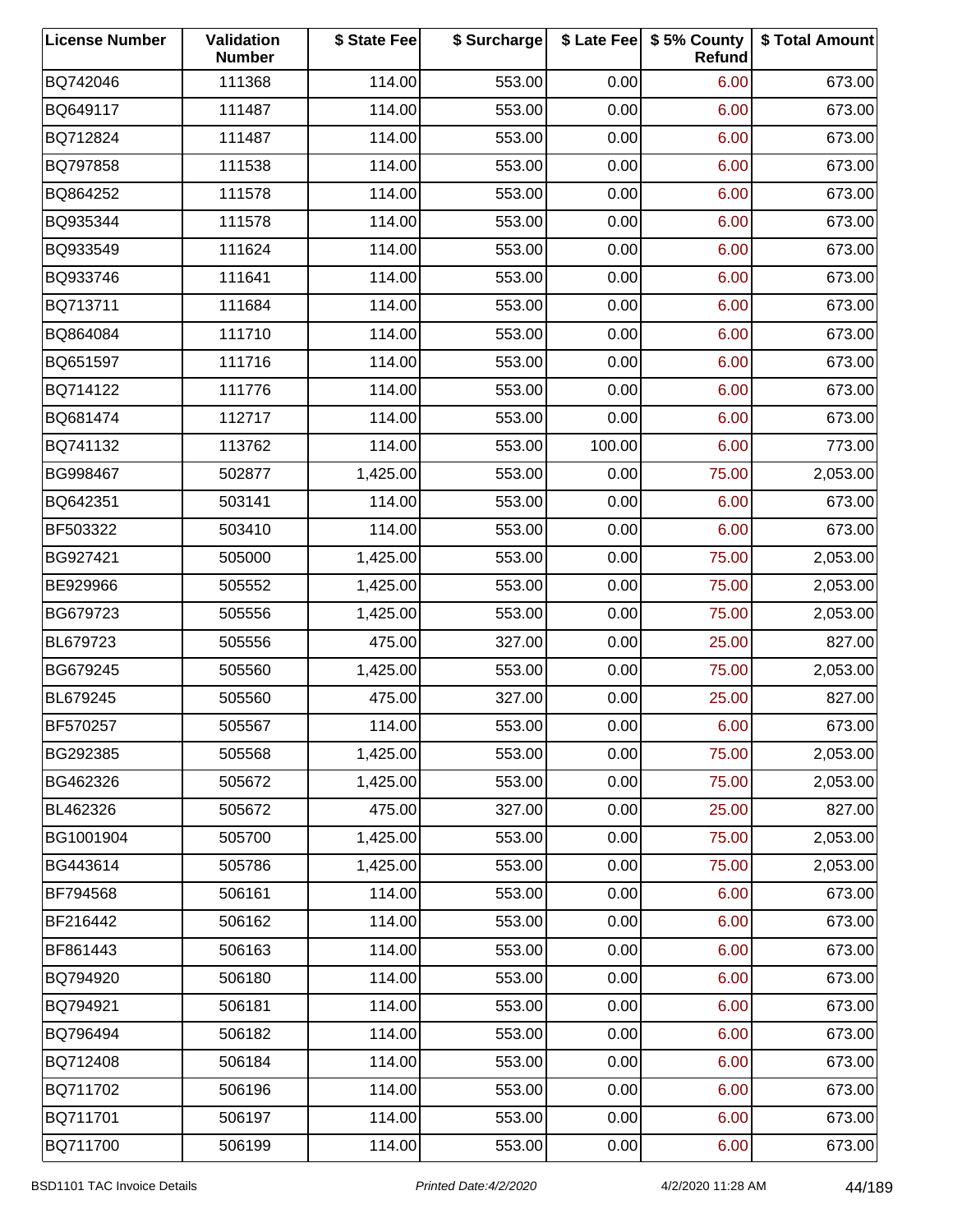| <b>License Number</b> | <b>Validation</b><br><b>Number</b> | \$ State Fee | \$ Surcharge | \$ Late Fee | \$5% County<br><b>Refund</b> | \$ Total Amount |
|-----------------------|------------------------------------|--------------|--------------|-------------|------------------------------|-----------------|
| BQ648125              | 506200                             | 114.00       | 553.00       | 0.00        | 6.00                         | 673.00          |
| BQ570194              | 506339                             | 114.00       | 553.00       | 0.00        | 6.00                         | 673.00          |
| BF793875              | 506355                             | 114.00       | 553.00       | 0.00        | 6.00                         | 673.00          |
| BQ1002723             | 506361                             | 114.00       | 553.00       | 0.00        | 6.00                         | 673.00          |
| BQ649956              | 506362                             | 114.00       | 553.00       | 0.00        | 6.00                         | 673.00          |
| BQ1080721             | 507198                             | 114.00       | 553.00       | 0.00        | 6.00                         | 673.00          |
|                       | <b>Total</b>                       | 62,928.00    | 63,970.00    | 300.00      | 3,312.00                     | 130,510.00      |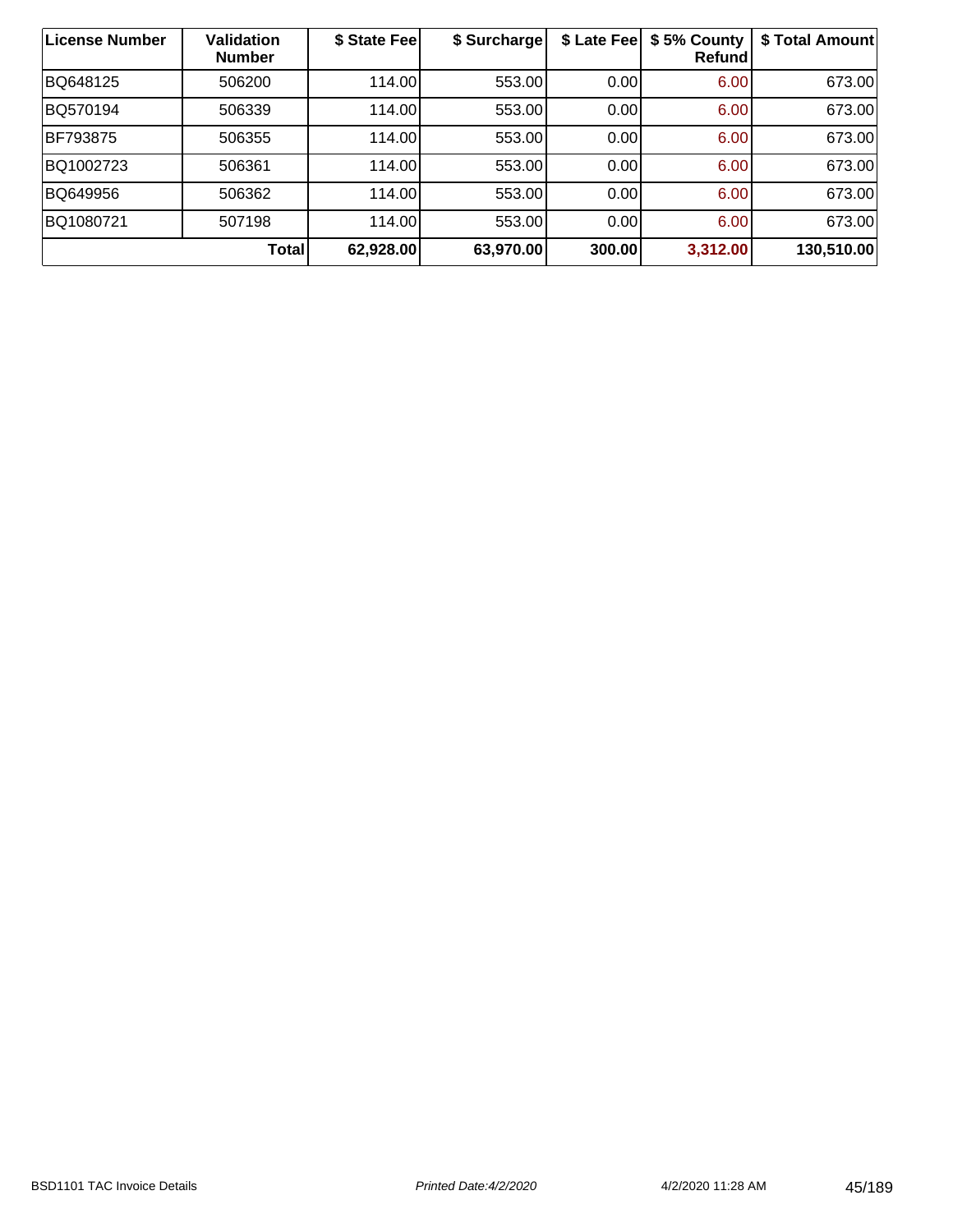

# **TAC Invoiced Details Applications Approved during February 2020 County Deaf Smith - 59**

| License Number | Validation<br><b>Number</b> | \$ State Fee |        |      | Refundl | \$ Surcharge   \$ Late Fee   \$5% County   \$ Total Amount |
|----------------|-----------------------------|--------------|--------|------|---------|------------------------------------------------------------|
| BQ186507       | 104577                      | 114.00       | 553.00 | 0.00 | 6.00    | 673.00                                                     |
|                | Totall                      | 114.00       | 553.00 | 0.00 | 6.00    | 673.00                                                     |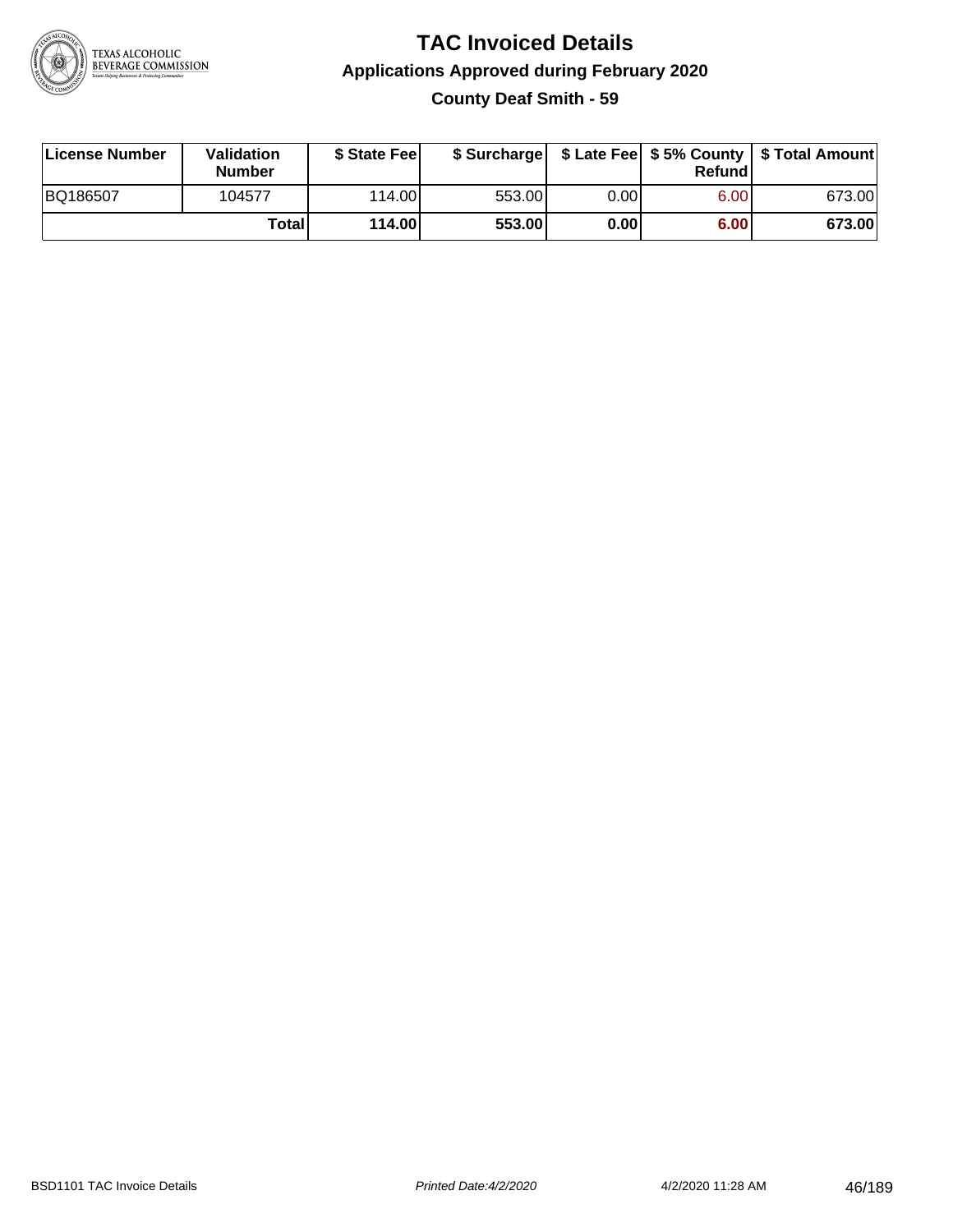

TEXAS ALCOHOLIC<br>BEVERAGE COMMISSION

#### **TAC Invoiced Details Applications Approved during February 2020 County Denton - 61**

| <b>License Number</b> | Validation<br><b>Number</b> | \$ State Fee | \$ Surcharge |        | \$ Late Fee   \$5% County<br><b>Refund</b> | \$ Total Amount |
|-----------------------|-----------------------------|--------------|--------------|--------|--------------------------------------------|-----------------|
| BG1082152             | 3300                        | 332.50       | 553.00       | 0.00   | 17.50                                      | 903.00          |
| BF1081844             | 3793                        | 114.00       | 553.00       | 0.00   | 6.00                                       | 673.00          |
| BG1081710             | 3892                        | 332.50       | 553.00       | 0.00   | 17.50                                      | 903.00          |
| BF1082245             | 3998                        | 114.00       | 553.00       | 0.00   | 6.00                                       | 673.00          |
| BQ1080377             | 4069                        | 114.00       | 553.00       | 0.00   | 6.00                                       | 673.00          |
| BQ227645              | 105160                      | 114.00       | 553.00       | 0.00   | 6.00                                       | 673.00          |
| BG506772              | 108429                      | 332.50       | 553.00       | 0.00   | 17.50                                      | 903.00          |
| BG570560              | 109130                      | 332.50       | 553.00       | 0.00   | 17.50                                      | 903.00          |
| BG862535              | 110191                      | 332.50       | 553.00       | 0.00   | 17.50                                      | 903.00          |
| BG931654              | 110322                      | 332.50       | 553.00       | 0.00   | 17.50                                      | 903.00          |
| BQ1005482             | 110789                      | 114.00       | 553.00       | 0.00   | 6.00                                       | 673.00          |
| BF795143              | 110929                      | 114.00       | 553.00       | 0.00   | 6.00                                       | 673.00          |
| BG1002914             | 110956                      | 332.50       | 553.00       | 0.00   | 17.50                                      | 903.00          |
| BG931022              | 110980                      | 332.50       | 553.00       | 0.00   | 17.50                                      | 903.00          |
| BQ1007179             | 111060                      | 114.00       | 553.00       | 0.00   | 6.00                                       | 673.00          |
| BQ796458              | 111131                      | 114.00       | 553.00       | 0.00   | 6.00                                       | 673.00          |
| BQ1007506             | 111151                      | 114.00       | 553.00       | 0.00   | 6.00                                       | 673.00          |
| BF571893              | 111290                      | 114.00       | 553.00       | 0.00   | 6.00                                       | 673.00          |
| BF932664              | 111386                      | 114.00       | 553.00       | 0.00   | 6.00                                       | 673.00          |
| BQ714355              | 111600                      | 114.00       | 553.00       | 0.00   | 6.00                                       | 673.00          |
| BQ684085              | 111737                      | 114.00       | 553.00       | 0.00   | 6.00                                       | 673.00          |
| BQ573407              | 115061                      | 114.00       | 553.00       | 100.00 | 6.00                                       | 773.00          |
| BF939027              | 115753                      | 114.00       | 553.00       | 0.00   | 6.00                                       | 673.00          |
| BG1003803             | 505555                      | 332.50       | 553.00       | 0.00   | 17.50                                      | 903.00          |
| BQ571955              | 506177                      | 114.00       | 553.00       | 0.00   | 6.00                                       | 673.00          |
| BQ1003654             | 506191                      | 114.00       | 553.00       | 0.00   | 6.00                                       | 673.00          |
| BQ486510              | 506276                      | 114.00       | 553.00       | 0.00   | 6.00                                       | 673.00          |
| BG796273              | 506359                      | 332.50       | 553.00       | 0.00   | 17.50                                      | 903.00          |
| BQ486511              | 506392                      | 114.00       | 553.00       | 0.00   | 6.00                                       | 673.00          |
| BQ681359              | 506394                      | 114.00       | 553.00       | 0.00   | 6.00                                       | 673.00          |
| BG1003887             | 508421                      | 332.50       | 553.00       | 100.00 | 17.50                                      | 1,003.00        |
|                       | Total                       | 5,937.50     | 17,143.00    | 200.00 | 312.50                                     | 23,593.00       |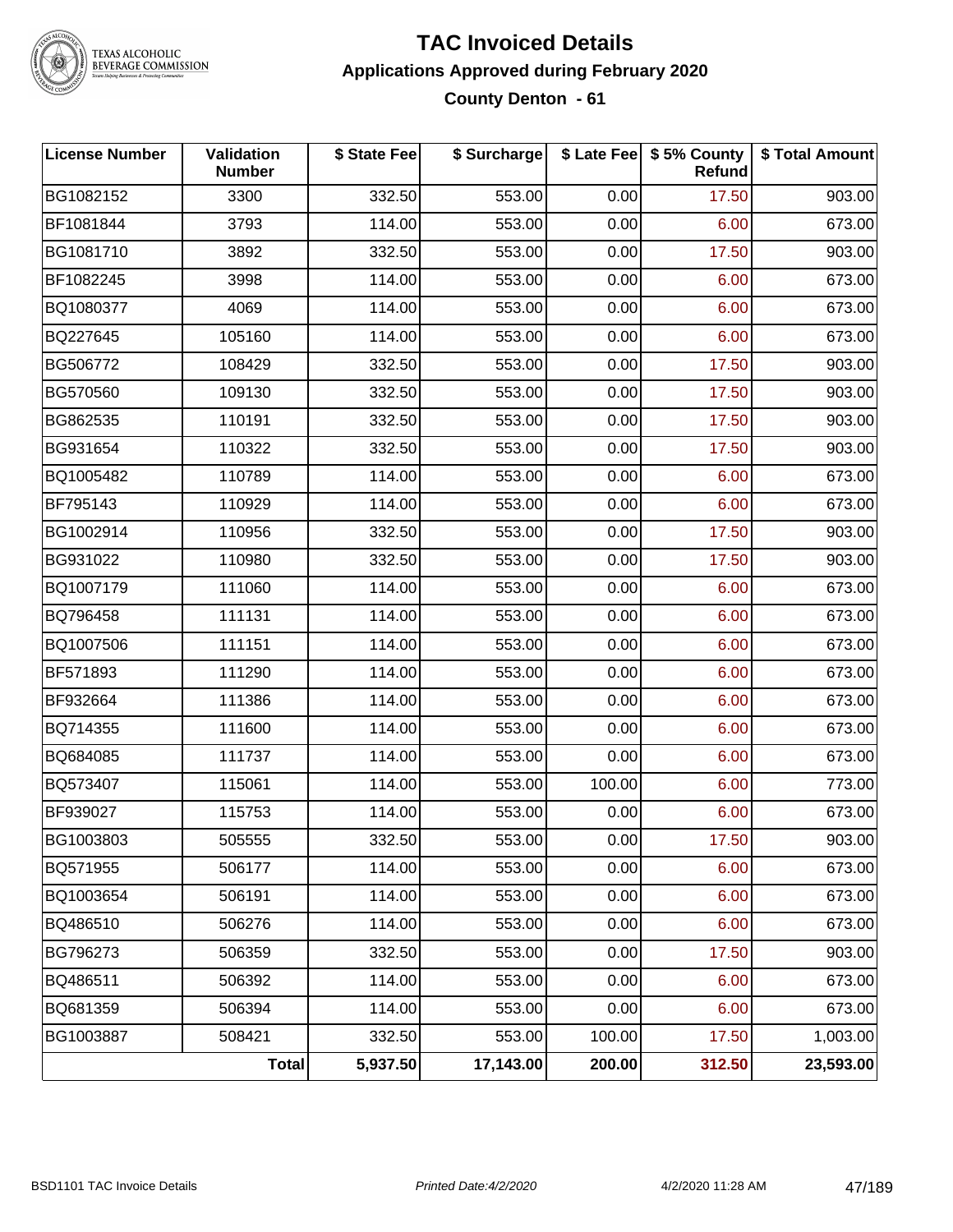

# **TAC Invoiced Details Applications Approved during February 2020 County DeWitt - 62**

| <b>License Number</b> | Validation<br><b>Number</b> | \$ State Fee | \$ Surcharge |      | \$ Late Fee   \$5% County  <br><b>Refund</b> | \$ Total Amount |
|-----------------------|-----------------------------|--------------|--------------|------|----------------------------------------------|-----------------|
| BG711508              | 108939                      | 332.50       | 553.00       | 0.00 | 17.50                                        | 903.00          |
| BF293247              | 108995                      | 114.00       | 553.00       | 0.00 | 6.00                                         | 673.00          |
| BE29545               | 109362                      | 285.00       | 553.00       | 0.00 | 15.00                                        | 853.00          |
| BE29236               | 110813                      | 285.00       | 553.00       | 0.00 | 15.00                                        | 853.00          |
|                       | Total                       | 1,016.50     | 2,212.00     | 0.00 | 53.50                                        | 3,282.00        |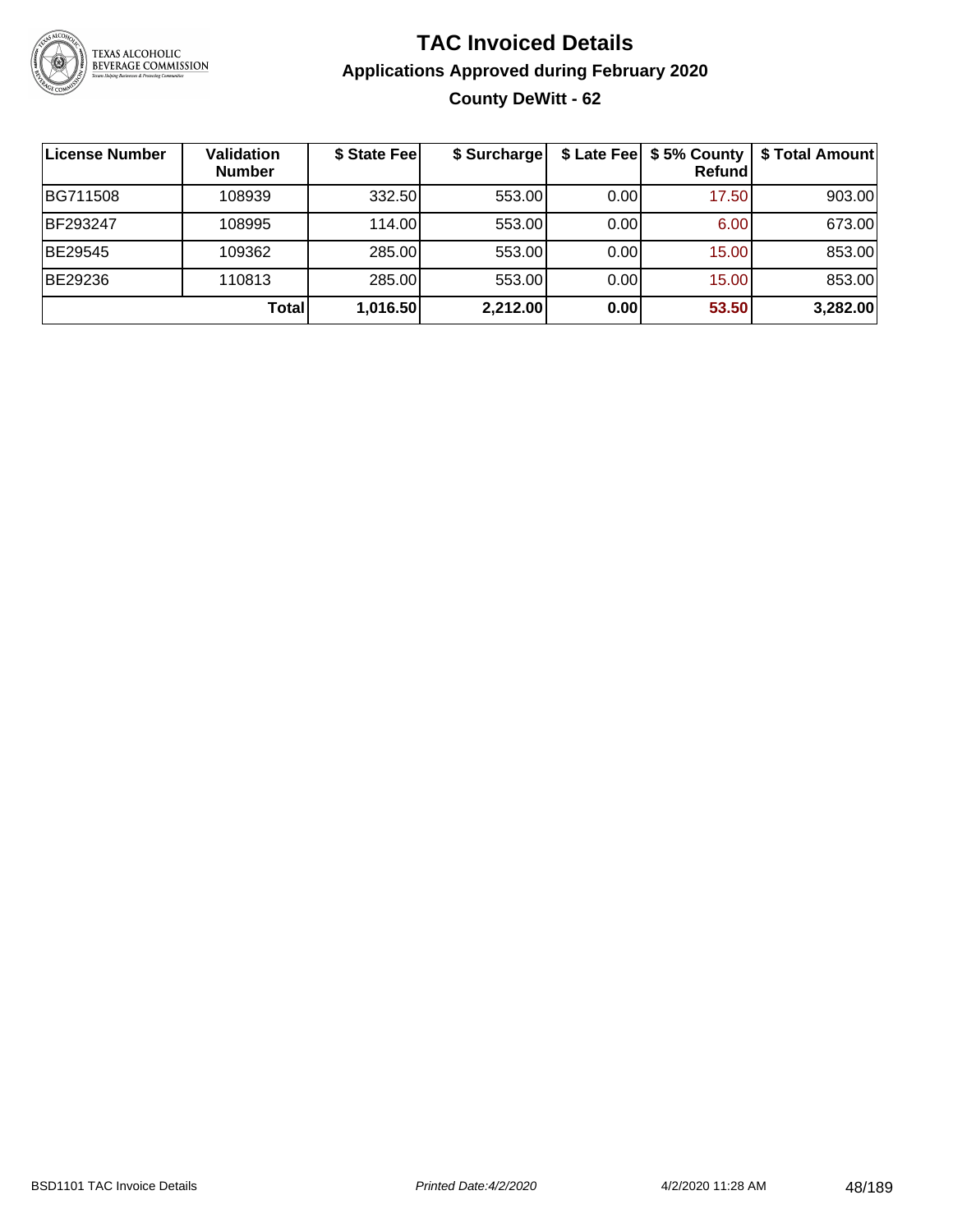

# **TAC Invoiced Details Applications Approved during February 2020 County Dimmit - 64**

| <b>License Number</b> | <b>Validation</b><br><b>Number</b> | \$ State Fee | \$ Surcharge | \$ Late Fee | \$5% County<br>Refundl | \$ Total Amount |
|-----------------------|------------------------------------|--------------|--------------|-------------|------------------------|-----------------|
| BG1081064             | 3778                               | 332.50       | 553.00       | 0.00        | 17.50                  | 903.00          |
| BL1081064             | 3778                               | 475.00       | 327.00       | 0.00        | 25.00                  | 827.00          |
| BQ1006932             | 111238                             | 114.00       | 553.00       | 0.00        | 6.00                   | 673.00          |
| BQ1006921             | 111239                             | 114.00       | 553.00       | 0.00        | 6.00                   | 673.00          |
| BQ1006828             | 111240                             | 114.00       | 553.00       | 0.00        | 6.00                   | 673.00          |
| BQ797980              | 113689                             | 114.00       | 553.00       | 0.00        | 6.00                   | 673.00          |
|                       | <b>Total</b>                       | 1,263.50     | 3,092.00     | 0.00        | 66.50                  | 4,422.00        |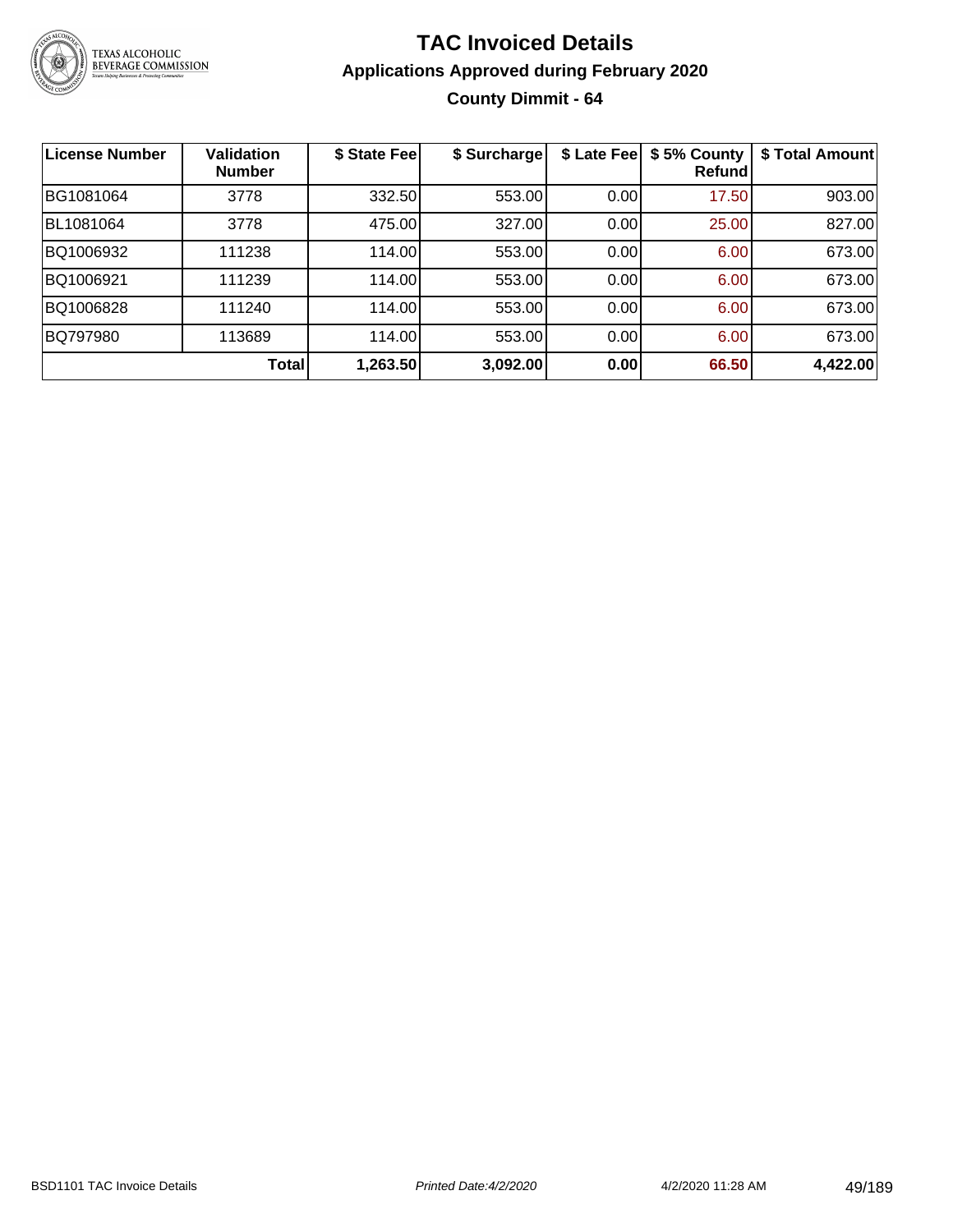

# **TAC Invoiced Details Applications Approved during February 2020 County Duval - 66**

| License Number | Validation<br><b>Number</b> | \$ State Fee | \$ Surcharge |      | \$ Late Fee   \$5% County  <br>Refundl | \$ Total Amount |
|----------------|-----------------------------|--------------|--------------|------|----------------------------------------|-----------------|
| BG526477       | 108187                      | 332.50       | 553.00       | 0.00 | 17.50                                  | 903.00          |
| BQ714356       | 111084                      | 114.00L      | 553.00       | 0.00 | 6.00                                   | 673.00          |
| BQ1006162      | 111230                      | 114.00       | 553.00       | 0.00 | 6.00                                   | 673.00          |
|                | <b>Total</b>                | 560.50       | 1,659.00     | 0.00 | 29.50                                  | 2,249.00        |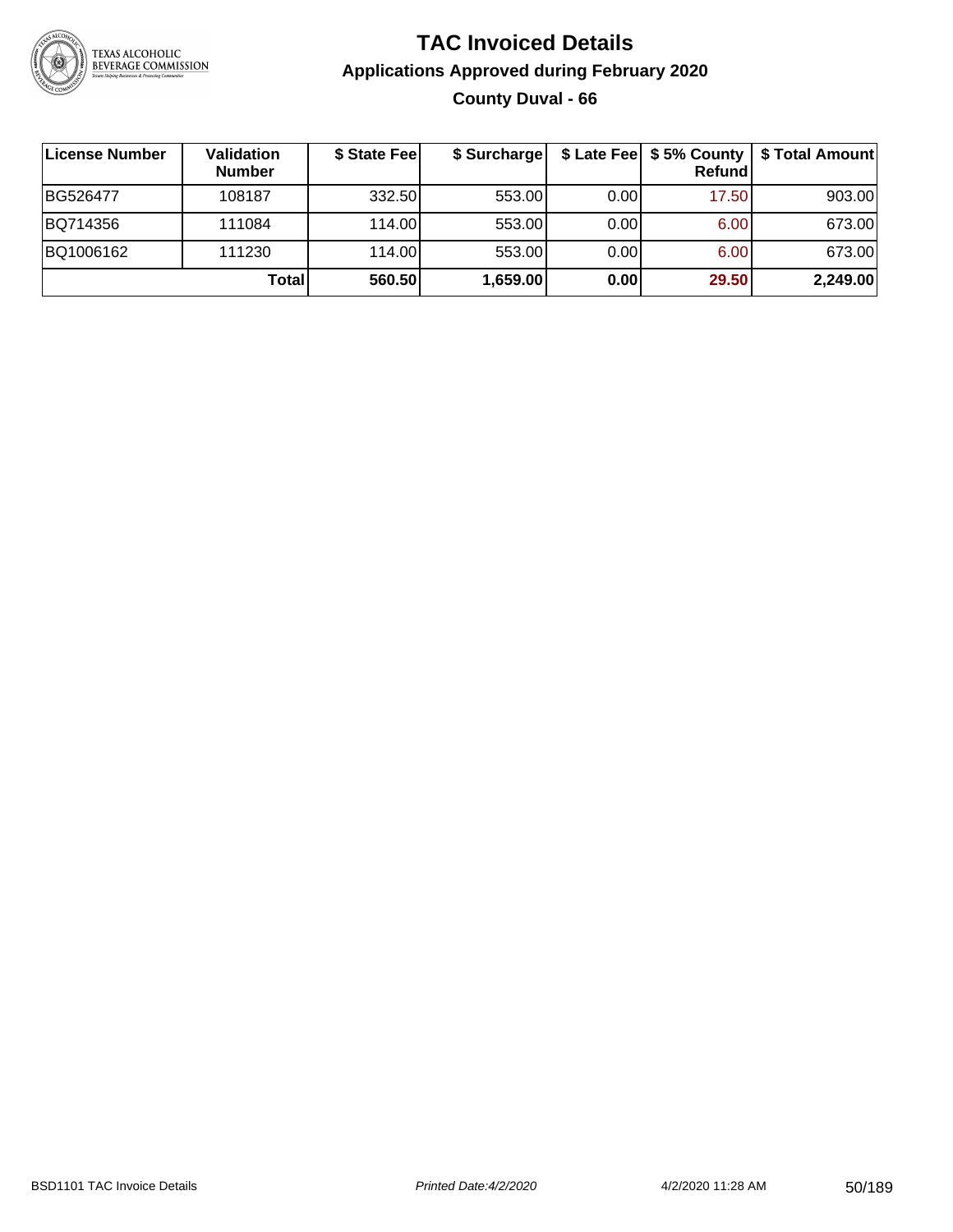

# TEXAS ALCOHOLIC<br>BEVERAGE COMMISSION

### **TAC Invoiced Details Applications Approved during February 2020 County Ector - 68**

| <b>License Number</b> | <b>Validation</b><br><b>Number</b> | \$ State Fee | \$ Surcharge | \$ Late Fee | \$5% County<br><b>Refund</b> | \$ Total Amount |
|-----------------------|------------------------------------|--------------|--------------|-------------|------------------------------|-----------------|
| BQ1079648             | 3511                               | 114.00       | 553.00       | 0.00        | 6.00                         | 673.00          |
| BG1002772             | 108011                             | 332.50       | 553.00       | 0.00        | 17.50                        | 903.00          |
| BE708594              | 108288                             | 285.00       | 553.00       | 100.00      | 15.00                        | 953.00          |
| BE526814              | 108316                             | 285.00       | 553.00       | 0.00        | 15.00                        | 853.00          |
| BG929972              | 109276                             | 332.50       | 553.00       | 0.00        | 17.50                        | 903.00          |
| BF861235              | 109508                             | 114.00       | 553.00       | 0.00        | 6.00                         | 673.00          |
| BG550049              | 110160                             | 332.50       | 553.00       | 0.00        | 17.50                        | 903.00          |
| BG860304              | 111079                             | 332.50       | 553.00       | 0.00        | 17.50                        | 903.00          |
| BL860304              | 111079                             | 475.00       | 327.00       | 0.00        | 25.00                        | 827.00          |
| BQ931921              | 111325                             | 114.00       | 553.00       | 0.00        | 6.00                         | 673.00          |
| BQ932745              | 111325                             | 114.00       | 553.00       | 0.00        | 6.00                         | 673.00          |
| BQ293853              | 111662                             | 114.00       | 553.00       | 0.00        | 6.00                         | 673.00          |
| BF407810              | 113119                             | 114.00       | 553.00       | 0.00        | 6.00                         | 673.00          |
|                       | Total                              | 3,059.00     | 6,963.00     | 100.00      | 161.00                       | 10,283.00       |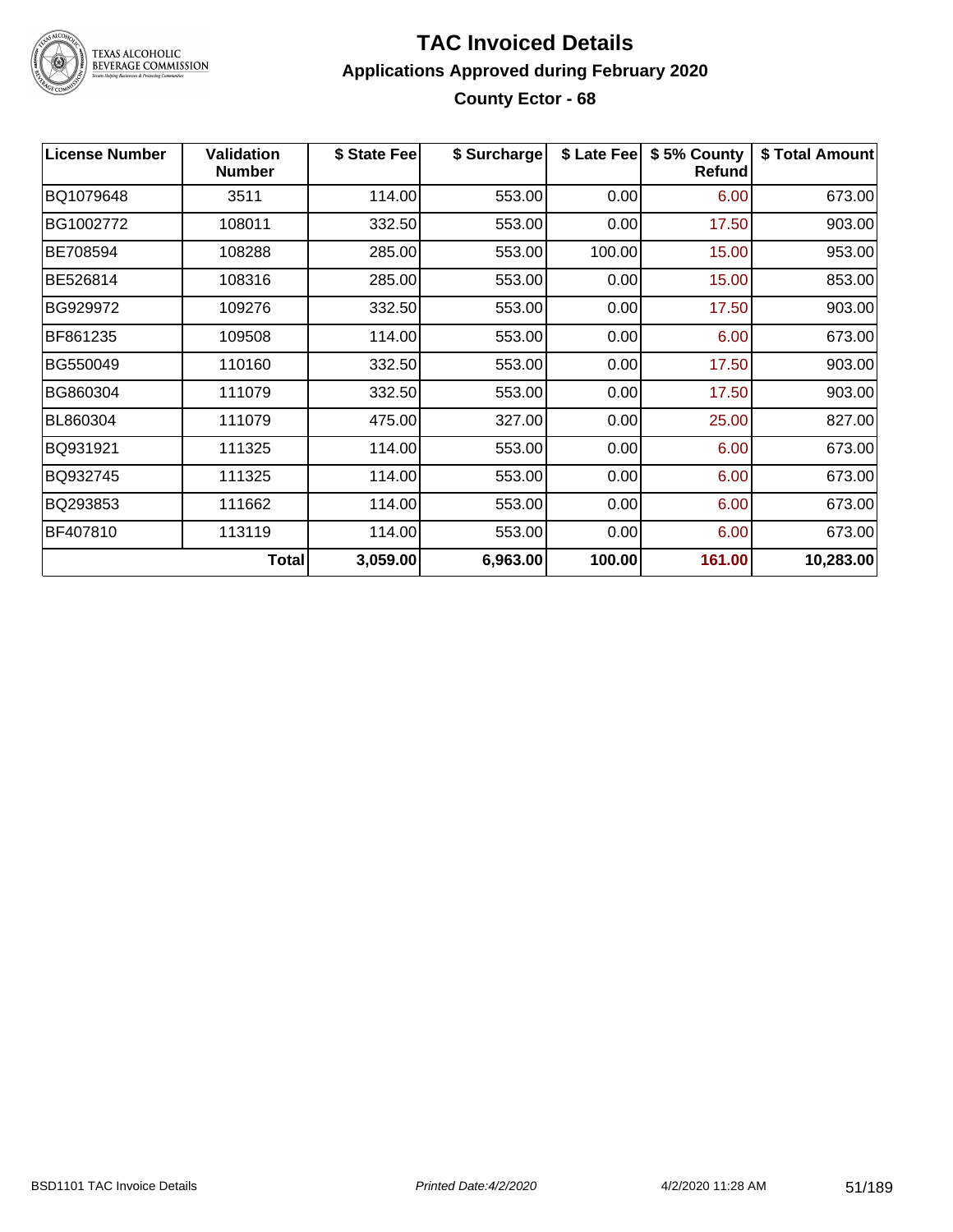

# **TAC Invoiced Details Applications Approved during February 2020 County Ellis - 70**

| <b>License Number</b> | <b>Validation</b><br><b>Number</b> | \$ State Fee | \$ Surcharge | \$ Late Fee | \$5% County<br><b>Refund</b> | \$ Total Amount |
|-----------------------|------------------------------------|--------------|--------------|-------------|------------------------------|-----------------|
| BQ1082194             | 3771                               | 114.00       | 553.00       | 0.00        | 6.00                         | 673.00          |
| BF1081066             | 3818                               | 114.00       | 553.00       | 0.00        | 6.00                         | 673.00          |
| BF1080602             | 3999                               | 114.00       | 553.00       | 0.00        | 6.00                         | 673.00          |
| BF862216              | 110487                             | 114.00       | 553.00       | 0.00        | 6.00                         | 673.00          |
| BQ714162              | 111063                             | 114.00       | 553.00       | 0.00        | 6.00                         | 673.00          |
| BQ714149              | 111301                             | 114.00       | 553.00       | 0.00        | 6.00                         | 673.00          |
| BQ796215              | 113762                             | 114.00       | 553.00       | 0.00        | 6.00                         | 673.00          |
|                       | Total                              | 798.00       | 3,871.00     | 0.00        | 42.00                        | 4,711.00        |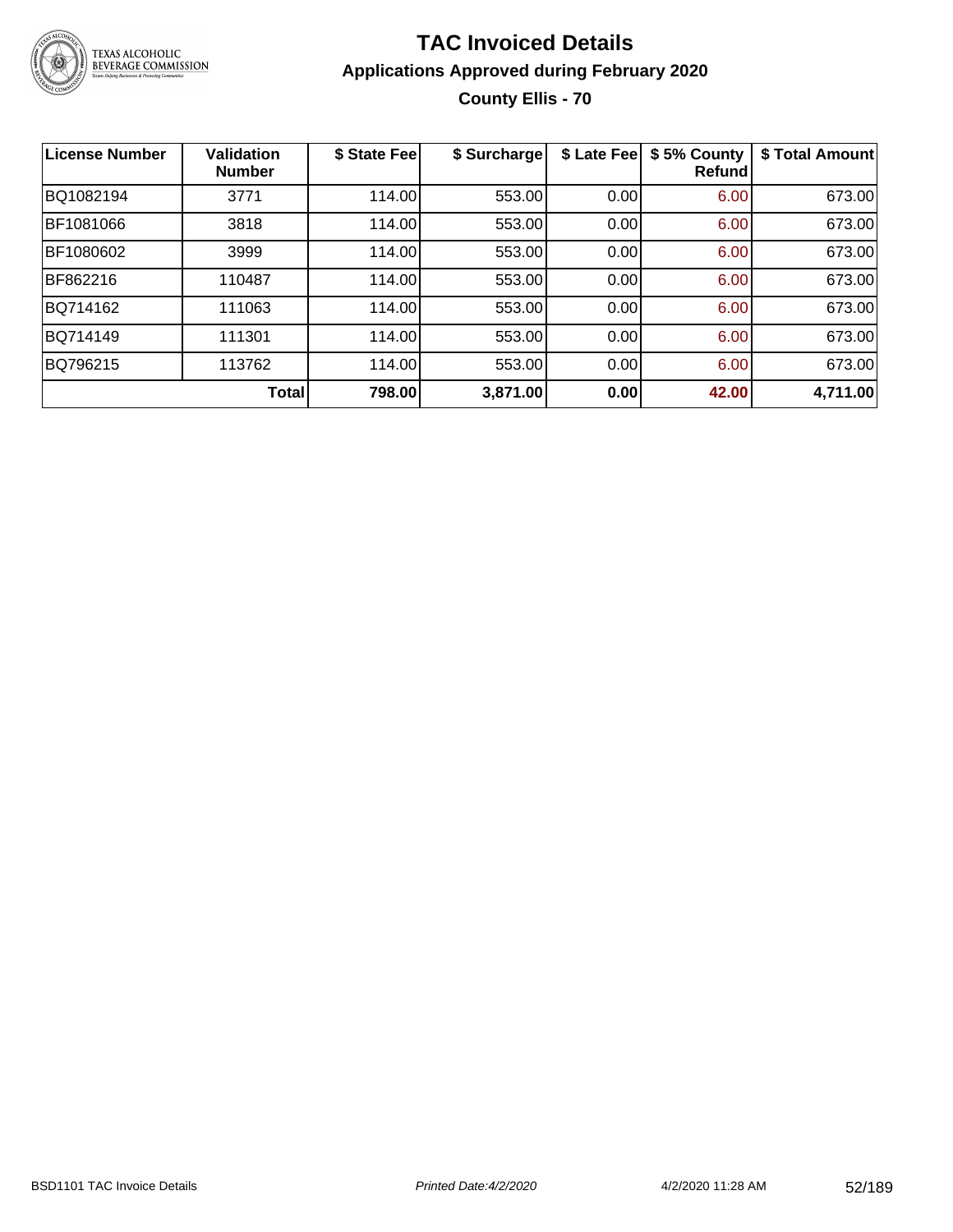

TEXAS ALCOHOLIC<br>BEVERAGE COMMISSION

### **TAC Invoiced Details Applications Approved during February 2020 County El Paso - 71**

| <b>License Number</b> | Validation<br><b>Number</b> | \$ State Fee | \$ Surcharge |        | \$ Late Fee   \$5% County<br>Refund | \$ Total Amount |
|-----------------------|-----------------------------|--------------|--------------|--------|-------------------------------------|-----------------|
| BG1080330             | 3509                        | 332.50       | 553.00       | 0.00   | 17.50                               | 903.00          |
| BQ1081653             | 3510                        | 114.00       | 553.00       | 0.00   | 6.00                                | 673.00          |
| BG1080579             | 3620                        | 332.50       | 553.00       | 0.00   | 17.50                               | 903.00          |
| BF1081489             | 3819                        | 114.00       | 553.00       | 0.00   | 6.00                                | 673.00          |
| BG1081801             | 4519                        | 332.50       | 553.00       | 0.00   | 17.50                               | 903.00          |
| BG860297              | 108125                      | 332.50       | 553.00       | 0.00   | 17.50                               | 903.00          |
| BG1001315             | 108413                      | 332.50       | 553.00       | 0.00   | 17.50                               | 903.00          |
| BG678453              | 108449                      | 332.50       | 553.00       | 0.00   | 17.50                               | 903.00          |
| BE505694              | 108609                      | 285.00       | 553.00       | 0.00   | 15.00                               | 853.00          |
| BL505694              | 108609                      | 475.00       | 327.00       | 0.00   | 25.00                               | 827.00          |
| BG709385              | 108792                      | 332.50       | 553.00       | 0.00   | 17.50                               | 903.00          |
| BL709385              | 108792                      | 475.00       | 327.00       | 0.00   | 25.00                               | 827.00          |
| BG281759              | 108935                      | 332.50       | 553.00       | 0.00   | 17.50                               | 903.00          |
| BG931570              | 109236                      | 332.50       | 553.00       | 0.00   | 17.50                               | 903.00          |
| BF550195              | 109313                      | 114.00       | 553.00       | 0.00   | 6.00                                | 673.00          |
| BF570206              | 109491                      | 114.00       | 553.00       | 0.00   | 6.00                                | 673.00          |
| BF859559              | 109650                      | 114.00       | 553.00       | 0.00   | 6.00                                | 673.00          |
| BF648058              | 109754                      | 114.00       | 553.00       | 0.00   | 6.00                                | 673.00          |
| BG570032              | 109823                      | 332.50       | 553.00       | 0.00   | 17.50                               | 903.00          |
| BF933348              | 110125                      | 114.00       | 553.00       | 0.00   | 6.00                                | 673.00          |
| BG228644              | 110166                      | 332.50       | 553.00       | 0.00   | 17.50                               | 903.00          |
| BG712885              | 110486                      | 332.50       | 553.00       | 0.00   | 17.50                               | 903.00          |
| BE292593              | 110590                      | 285.00       | 553.00       | 100.00 | 15.00                               | 953.00          |
| BG931325              | 110738                      | 332.50       | 553.00       | 0.00   | 17.50                               | 903.00          |
| BF932201              | 110893                      | 114.00       | 553.00       | 0.00   | 6.00                                | 673.00          |
| BF1006840             | 111170                      | 114.00       | 553.00       | 0.00   | 6.00                                | 673.00          |
| BF407469              | 111201                      | 114.00       | 553.00       | 0.00   | 6.00                                | 673.00          |
| BG860425              | 111213                      | 332.50       | 553.00       | 0.00   | 17.50                               | 903.00          |
| BG315175              | 111235                      | 332.50       | 553.00       | 0.00   | 17.50                               | 903.00          |
| BQ425960              | 111307                      | 114.00       | 553.00       | 0.00   | 6.00                                | 673.00          |
| BQ425961              | 111307                      | 114.00       | 553.00       | 0.00   | 6.00                                | 673.00          |
| BG615733              | 505698                      | 332.50       | 553.00       | 0.00   | 17.50                               | 903.00          |
| BF1081871             | 508285                      | 114.00       | 553.00       | 0.00   | 6.00                                | 673.00          |
|                       | Total                       | 8,322.00     | 17,797.00    | 100.00 | 438.00                              | 26,657.00       |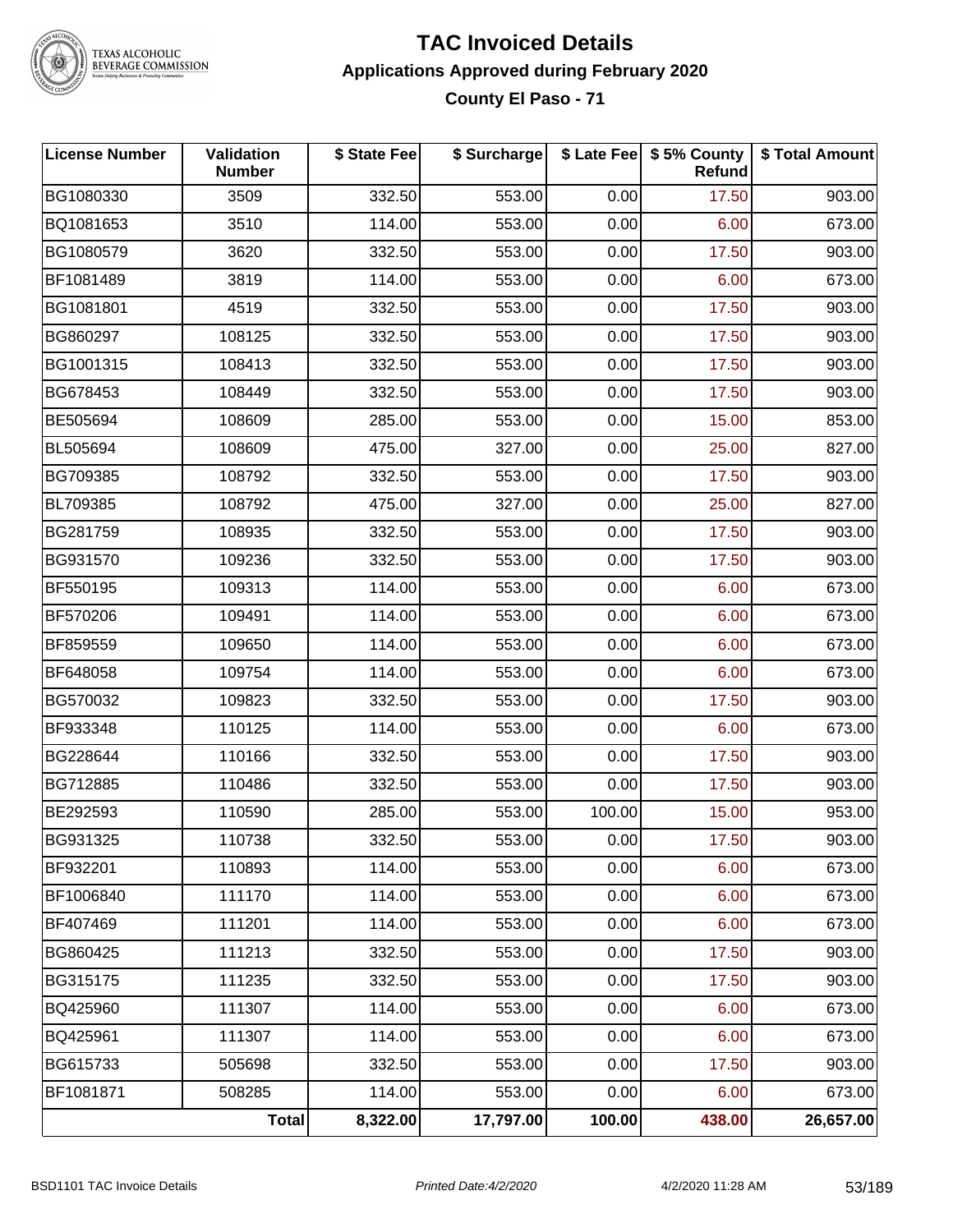

# **TAC Invoiced Details Applications Approved during February 2020 County Erath - 72**

| <b>License Number</b> | <b>Validation</b><br><b>Number</b> | \$ State Fee | \$ Surcharge | \$ Late Fee | \$5% County<br>Refund | \$ Total Amount |
|-----------------------|------------------------------------|--------------|--------------|-------------|-----------------------|-----------------|
| BQ1082033             | 3298                               | 114.00       | 553.00       | 0.00        | 6.00                  | 673.00          |
| BQ1082307             | 3767                               | 114.00       | 553.00       | 0.00        | 6.00                  | 673.00          |
| BQ710600              | 108577                             | 114.00       | 553.00       | 0.00        | 6.00                  | 673.00          |
| BQ712488              | 111373                             | 114.00       | 553.00       | 0.00        | 6.00                  | 673.00          |
| BQ712115              | 111415                             | 114.00       | 553.00       | 0.00        | 6.00                  | 673.00          |
| BQ712114              | 111417                             | 114.00       | 553.00       | 0.00        | 6.00                  | 673.00          |
|                       | Total                              | 684.00       | 3,318.00     | 0.00        | 36.00                 | 4,038.00        |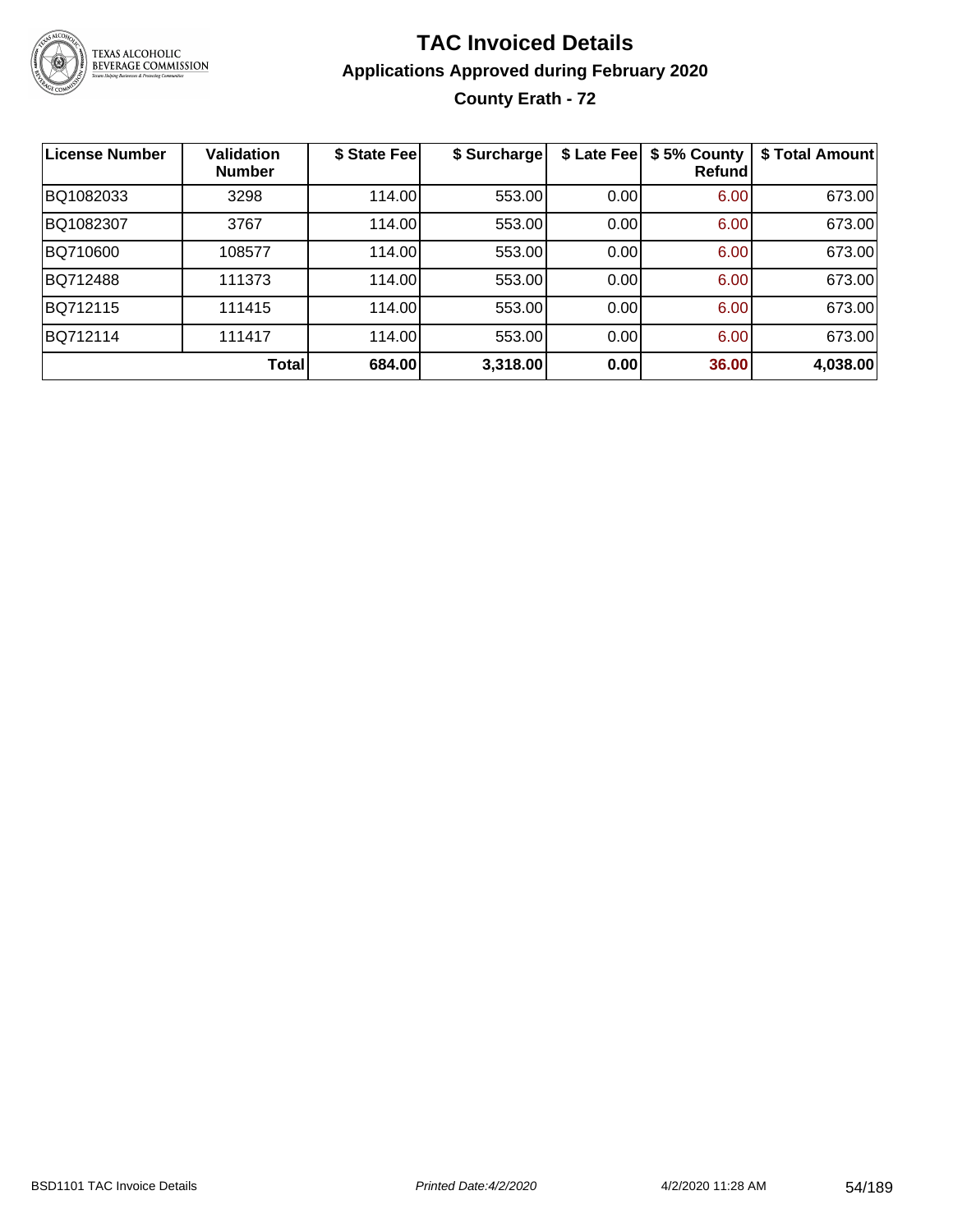

# **TAC Invoiced Details Applications Approved during February 2020**

**County Fannin - 74**

| License Number | <b>Validation</b><br><b>Number</b> | \$ State Feel |          |      | Refundl | \$ Surcharge   \$ Late Fee   \$5% County   \$ Total Amount |
|----------------|------------------------------------|---------------|----------|------|---------|------------------------------------------------------------|
| BF569801       | 109117                             | 114.00        | 553.00   | 0.00 | 6.00    | 673.00                                                     |
| BF569803       | 109120                             | 114.00        | 553.00   | 0.00 | 6.00    | 673.00                                                     |
|                | <b>Total</b>                       | 228.00        | 1,106.00 | 0.00 | 12.00   | 1,346.00                                                   |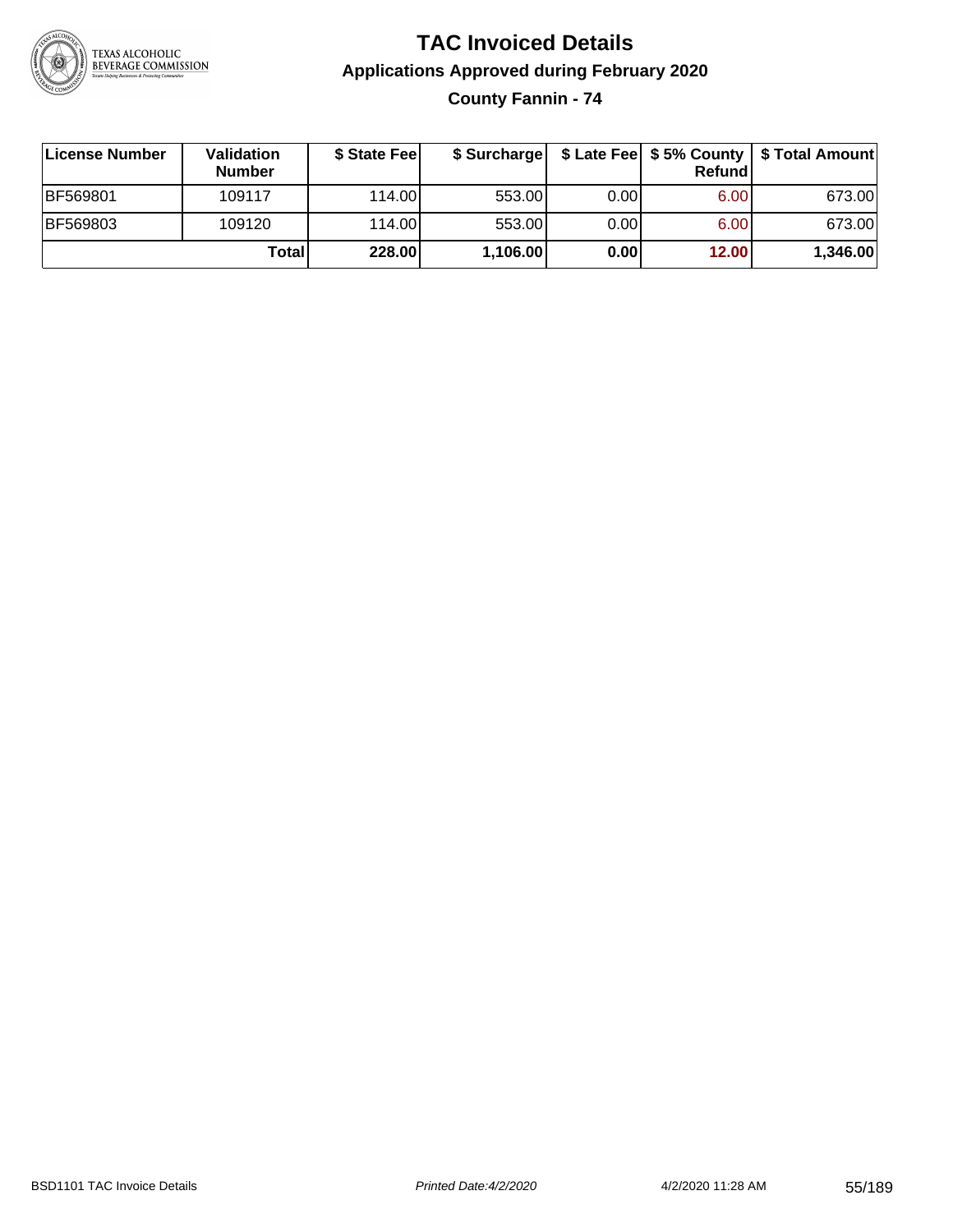

# **TAC Invoiced Details Applications Approved during February 2020 County Fayette - 75**

| License Number | <b>Validation</b><br><b>Number</b> | \$ State Fee | \$ Surcharge | \$ Late Fee | \$5% County<br><b>Refund</b> | \$ Total Amount |
|----------------|------------------------------------|--------------|--------------|-------------|------------------------------|-----------------|
| BQ1079809      | 3367                               | 114.00       | 553.00       | 0.00        | 6.00                         | 673.00          |
| BG1081790      | 3565                               | 332.50       | 553.00       | 0.00        | 17.50                        | 903.00          |
| BF860369       | 109836                             | 114.00       | 553.00       | 0.00        | 6.00                         | 673.00          |
| BG1005457      | 110729                             | 332.50       | 553.00       | 0.00        | 17.50                        | 903.00          |
| BQ680458       | 111080                             | 114.00       | 553.00       | 0.00        | 6.00                         | 673.00          |
| BG1004049      | 111102                             | 332.50       | 553.00       | 0.00        | 17.50                        | 903.00          |
| BG932725       | 111355                             | 332.50       | 553.00       | 0.00        | 17.50                        | 903.00          |
| BG528198       | 111458                             | 332.50       | 553.00       | 0.00        | 17.50                        | 903.00          |
|                | <b>Total</b>                       | 2,004.50     | 4,424.00     | 0.00        | 105.50                       | 6,534.00        |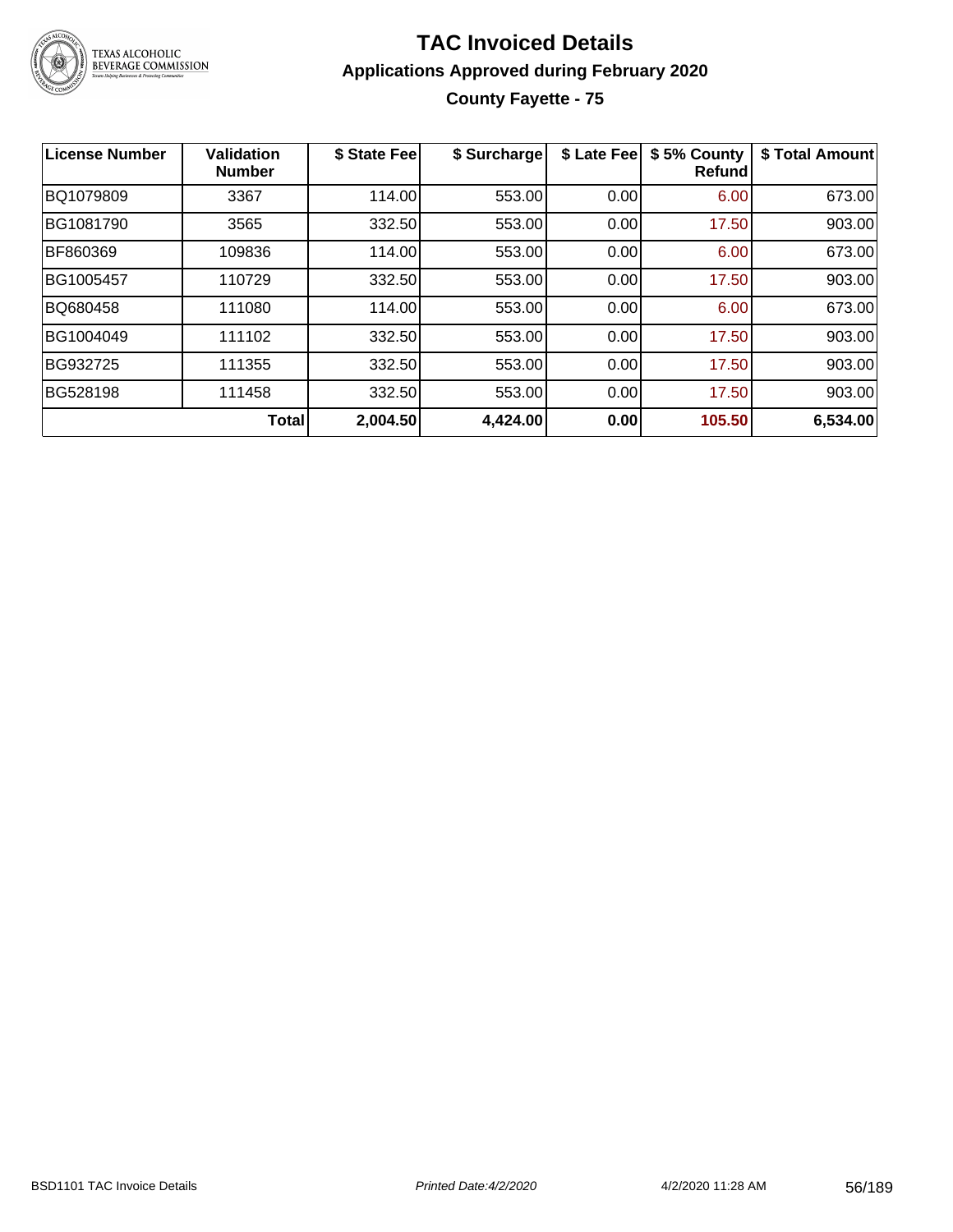

# **TAC Invoiced Details Applications Approved during February 2020 County Fisher - 76**

| License Number  | Validation<br><b>Number</b> | \$ State Fee |        |      | Refund | \$ Surcharge   \$ Late Fee   \$5% County   \$ Total Amount |
|-----------------|-----------------------------|--------------|--------|------|--------|------------------------------------------------------------|
| <b>BF860876</b> | 109085                      | 114.00L      | 553.00 | 0.00 | 6.00   | 673.00                                                     |
|                 | Total                       | 114.00       | 553.00 | 0.00 | 6.00   | 673.00                                                     |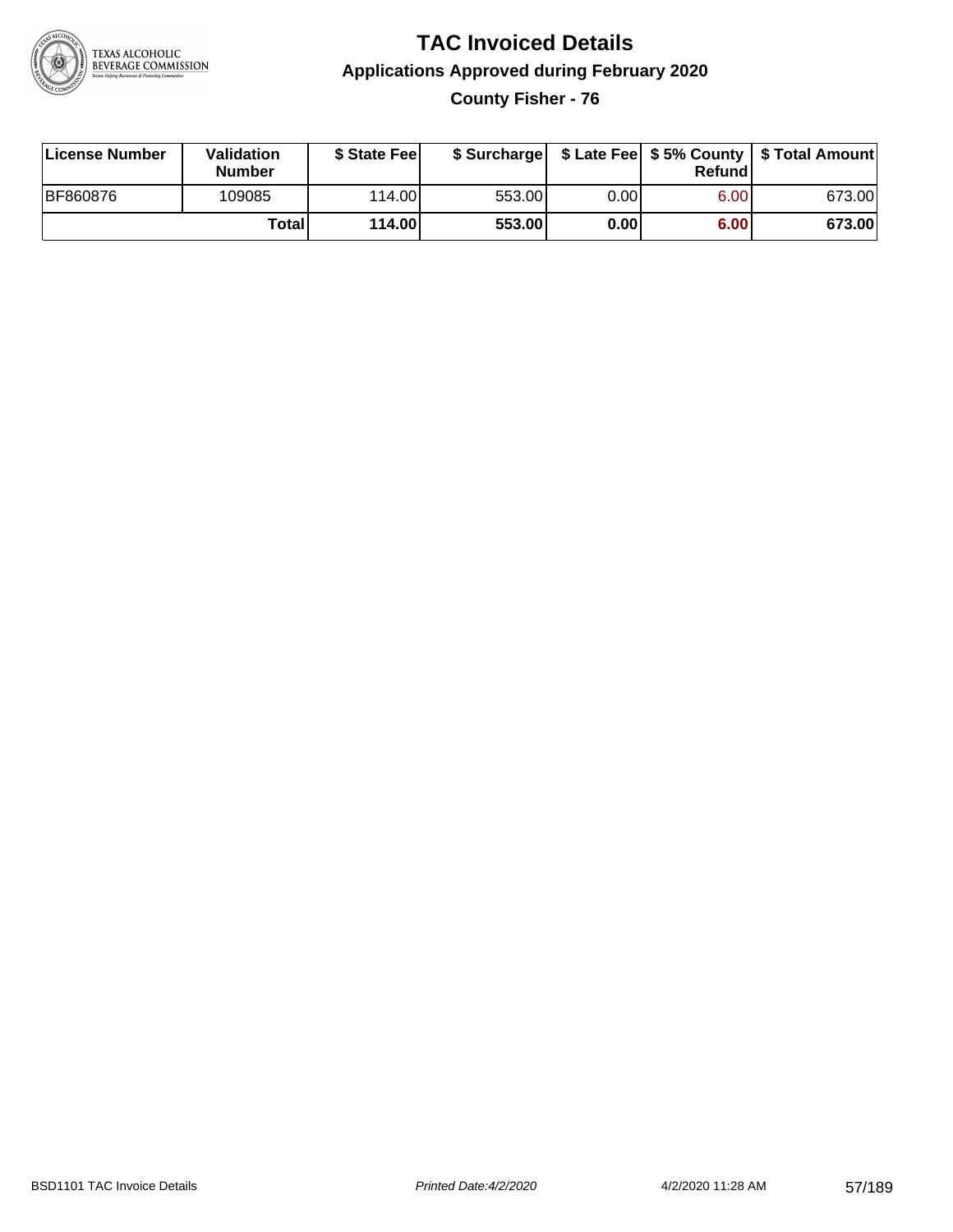

TEXAS ALCOHOLIC<br>BEVERAGE COMMISSION

#### **TAC Invoiced Details Applications Approved during February 2020 County Fort Bend - 79**

| <b>License Number</b> | Validation<br><b>Number</b> | \$ State Fee | \$ Surcharge |      | \$ Late Fee   \$5% County<br>Refund | \$ Total Amount |
|-----------------------|-----------------------------|--------------|--------------|------|-------------------------------------|-----------------|
| BF1079752             | 3398                        | 114.00       | 553.00       | 0.00 | 6.00                                | 673.00          |
| BG1080780             | 3570                        | 332.50       | 553.00       | 0.00 | 17.50                               | 903.00          |
| BQ1079806             | 3607                        | 114.00       | 553.00       | 0.00 | 6.00                                | 673.00          |
| BF1081174             | 3822                        | 114.00       | 553.00       | 0.00 | 6.00                                | 673.00          |
| BG1080931             | 3887                        | 332.50       | 553.00       | 0.00 | 17.50                               | 903.00          |
| BG1081684             | 4059                        | 332.50       | 553.00       | 0.00 | 17.50                               | 903.00          |
| BQ1081468             | 4313                        | 114.00       | 553.00       | 0.00 | 6.00                                | 673.00          |
| BQ791586              | 108747                      | 114.00       | 553.00       | 0.00 | 6.00                                | 673.00          |
| BQ791597              | 108892                      | 114.00       | 553.00       | 0.00 | 6.00                                | 673.00          |
| BQ547539              | 109040                      | 114.00       | 553.00       | 0.00 | 6.00                                | 673.00          |
| BG932305              | 109518                      | 332.50       | 553.00       | 0.00 | 17.50                               | 903.00          |
| BG1003341             | 109573                      | 332.50       | 553.00       | 0.00 | 17.50                               | 903.00          |
| BF794162              | 109856                      | 114.00       | 553.00       | 0.00 | 6.00                                | 673.00          |
| BF648691              | 109869                      | 114.00       | 553.00       | 0.00 | 6.00                                | 673.00          |
| BG507494              | 110100                      | 332.50       | 553.00       | 0.00 | 17.50                               | 903.00          |
| BF486612              | 110309                      | 114.00       | 553.00       | 0.00 | 6.00                                | 673.00          |
| BG406561              | 110324                      | 332.50       | 553.00       | 0.00 | 17.50                               | 903.00          |
| BF1004688             | 110615                      | 114.00       | 553.00       | 0.00 | 6.00                                | 673.00          |
| BQ271923              | 110996                      | 114.00       | 553.00       | 0.00 | 6.00                                | 673.00          |
| BG647893              | 111027                      | 332.50       | 553.00       | 0.00 | 17.50                               | 903.00          |
| BG680311              | 111451                      | 332.50       | 553.00       | 0.00 | 17.50                               | 903.00          |
| BF859775              | 505233                      | 114.00       | 553.00       | 0.00 | 6.00                                | 673.00          |
| BG738270              | 505535                      | 332.50       | 553.00       | 0.00 | 17.50                               | 903.00          |
| BG858975              | 505624                      | 332.50       | 553.00       | 0.00 | 17.50                               | 903.00          |
| BF649235              | 505655                      | 114.00       | 553.00       | 0.00 | 6.00                                | 673.00          |
| BG617708              | 506211                      | 332.50       | 553.00       | 0.00 | 17.50                               | 903.00          |
| BF1004201             | 506262                      | 114.00       | 553.00       | 0.00 | 6.00                                | 673.00          |
| BQ932040              | 506278                      | 114.00       | 553.00       | 0.00 | 6.00                                | 673.00          |
|                       | Total                       | 5,814.00     | 15,484.00    | 0.00 | 306.00                              | 21,604.00       |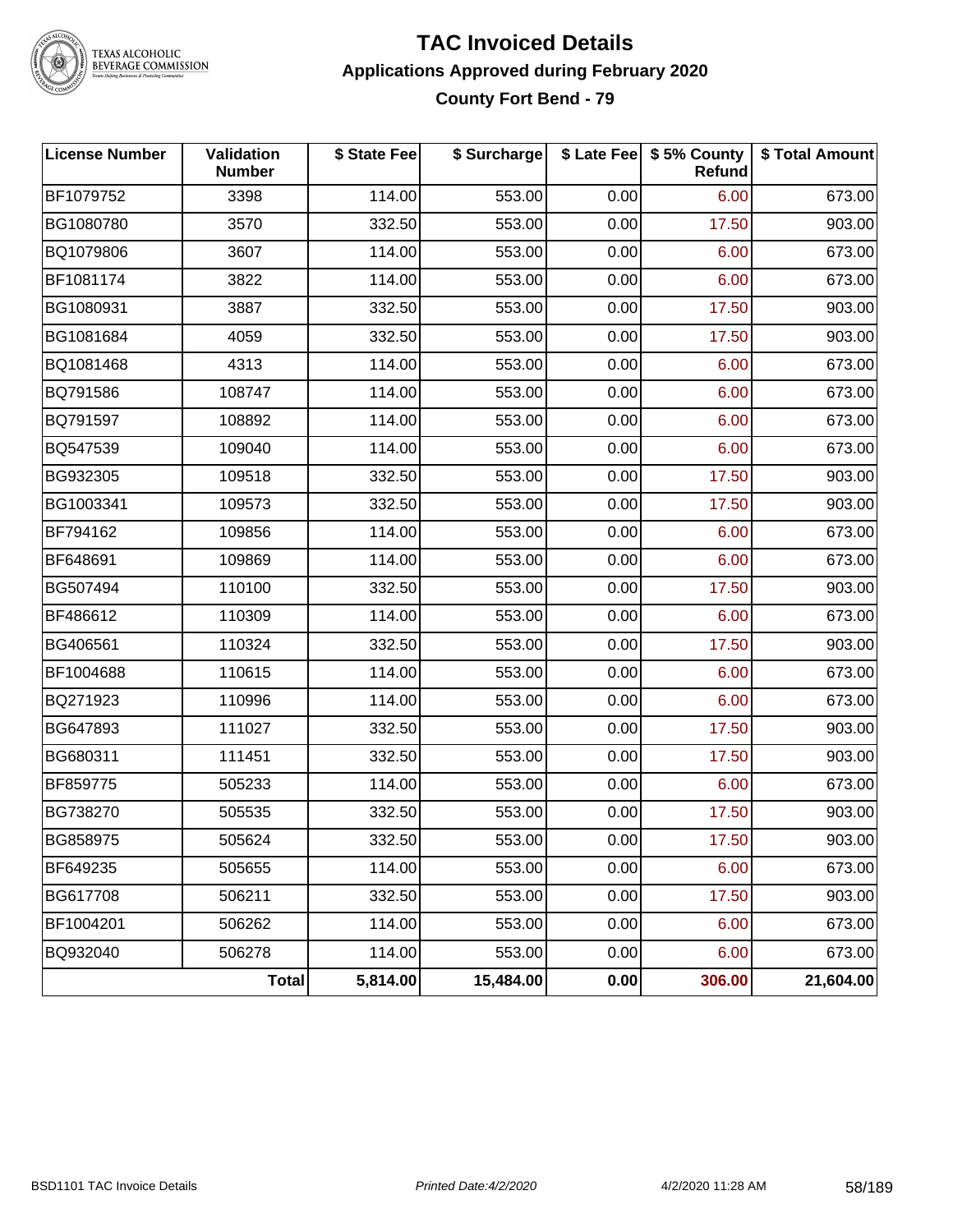

# **TAC Invoiced Details Applications Approved during February 2020 County Frio - 82**

| License Number | <b>Validation</b><br><b>Number</b> | \$ State Fee | \$ Surcharge | \$ Late Fee | \$5% County<br><b>Refund</b> | \$ Total Amount |
|----------------|------------------------------------|--------------|--------------|-------------|------------------------------|-----------------|
| BQ1079629      | 3355                               | 114.00       | 553.00       | 0.00        | 6.00                         | 673.00          |
| BE1081647      | 3874                               | 285.00       | 553.00       | 0.00        | 15.00                        | 853.00          |
| BE741180       | 110811                             | 285.00       | 553.00       | 0.00        | 15.00                        | 853.00          |
| BQ742086       | 111692                             | 114.00       | 553.00       | 0.00        | 6.00                         | 673.00          |
| BG859802       | 505775                             | 332.50       | 553.00       | 0.00        | 17.50                        | 903.00          |
| BL859802       | 505775                             | 475.00       | 327.00       | 0.00        | 25.00                        | 827.00          |
|                | <b>Total</b>                       | 1,605.50     | 3,092.00     | 0.00        | 84.50                        | 4,782.00        |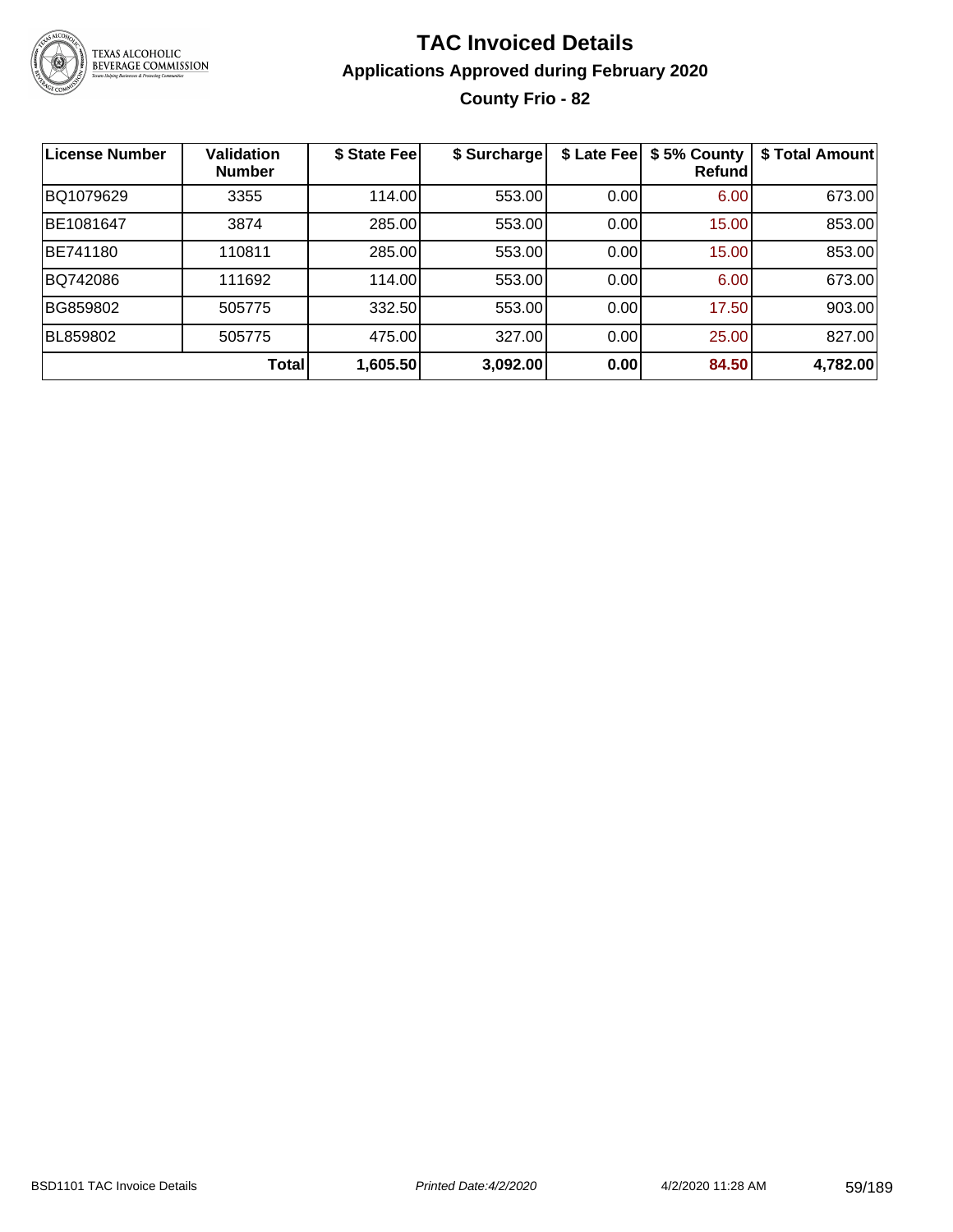

# TEXAS ALCOHOLIC<br>BEVERAGE COMMISSION

#### **TAC Invoiced Details Applications Approved during February 2020 County Galveston - 84**

| <b>License Number</b> | Validation<br><b>Number</b> | \$ State Fee | \$ Surcharge |        | \$ Late Fee   \$5% County<br>Refund | \$ Total Amount |
|-----------------------|-----------------------------|--------------|--------------|--------|-------------------------------------|-----------------|
| BG1080379             | 3161                        | 332.50       | 553.00       | 0.00   | 17.50                               | 903.00          |
| BQ1080689             | 3582                        | 114.00       | 553.00       | 0.00   | 6.00                                | 673.00          |
| BG1082300             | 3590                        | 332.50       | 553.00       | 0.00   | 17.50                               | 903.00          |
| BP1082300             | 3590                        | 950.00       | 426.00       | 0.00   | 50.00                               | 1,426.00        |
| BF1081171             | 3820                        | 114.00       | 553.00       | 0.00   | 6.00                                | 673.00          |
| BG1081794             | 4466                        | 332.50       | 553.00       | 0.00   | 17.50                               | 903.00          |
| BL1081794             | 4466                        | 475.00       | 327.00       | 0.00   | 25.00                               | 827.00          |
| BF549822              | 108987                      | 114.00       | 553.00       | 0.00   | 6.00                                | 673.00          |
| BF464681              | 109788                      | 114.00       | 553.00       | 0.00   | 6.00                                | 673.00          |
| BF711352              | 109839                      | 114.00       | 553.00       | 0.00   | 6.00                                | 673.00          |
| BF570671              | 109914                      | 114.00       | 553.00       | 0.00   | 6.00                                | 673.00          |
| BG528217              | 110516                      | 332.50       | 553.00       | 0.00   | 17.50                               | 903.00          |
| BF932205              | 110530                      | 114.00       | 553.00       | 0.00   | 6.00                                | 673.00          |
| BG444040              | 110884                      | 332.50       | 553.00       | 0.00   | 17.50                               | 903.00          |
| BQ649943              | 110931                      | 114.00       | 553.00       | 0.00   | 6.00                                | 673.00          |
| BG1004593             | 110966                      | 332.50       | 553.00       | 0.00   | 17.50                               | 903.00          |
| BQ931235              | 111185                      | 114.00       | 553.00       | 0.00   | 6.00                                | 673.00          |
| BQ932149              | 111387                      | 114.00       | 553.00       | 0.00   | 6.00                                | 673.00          |
| BG443484              | 111419                      | 332.50       | 553.00       | 0.00   | 17.50                               | 903.00          |
| BQ933500              | 111620                      | 114.00       | 553.00       | 0.00   | 6.00                                | 673.00          |
| BQ712419              | 111625                      | 114.00       | 553.00       | 0.00   | 6.00                                | 673.00          |
| BQ796173              | 111797                      | 114.00       | 553.00       | 0.00   | 6.00                                | 673.00          |
| BQ509521              | 115061                      | 114.00       | 553.00       | 100.00 | 6.00                                | 773.00          |
| BG735990              | 504045                      | 332.50       | 553.00       | 0.00   | 17.50                               | 903.00          |
| BB241173              | 505424                      | 570.00       | 701.00       | 0.00   | 30.00                               | 1,301.00        |
| BI256684              | 505424                      | 38.00        | 278.00       | 0.00   | 2.00                                | 318.00          |
| BG738787              | 505574                      | 332.50       | 553.00       | 0.00   | 17.50                               | 903.00          |
| BG739247              | 505629                      | 332.50       | 553.00       | 0.00   | 17.50                               | 903.00          |
| BG710758              | 506185                      | 332.50       | 553.00       | 0.00   | 17.50                               | 903.00          |
| BQ271407              | 506187                      | 114.00       | 553.00       | 0.00   | 6.00                                | 673.00          |
| BG794183              | 506188                      | 332.50       | 553.00       | 0.00   | 17.50                               | 903.00          |
| BG932563              | 506352                      | 332.50       | 553.00       | 0.00   | 17.50                               | 903.00          |
| BQ739465              | 506354                      | 114.00       | 553.00       | 0.00   | 6.00                                | 673.00          |
| BG949785              | 518322                      | 332.50       | 553.00       | 100.00 | 17.50                               | 1,003.00        |
|                       | <b>Total</b>                | 8,512.00     | 18,322.00    | 200.00 | 448.00                              | 27,482.00       |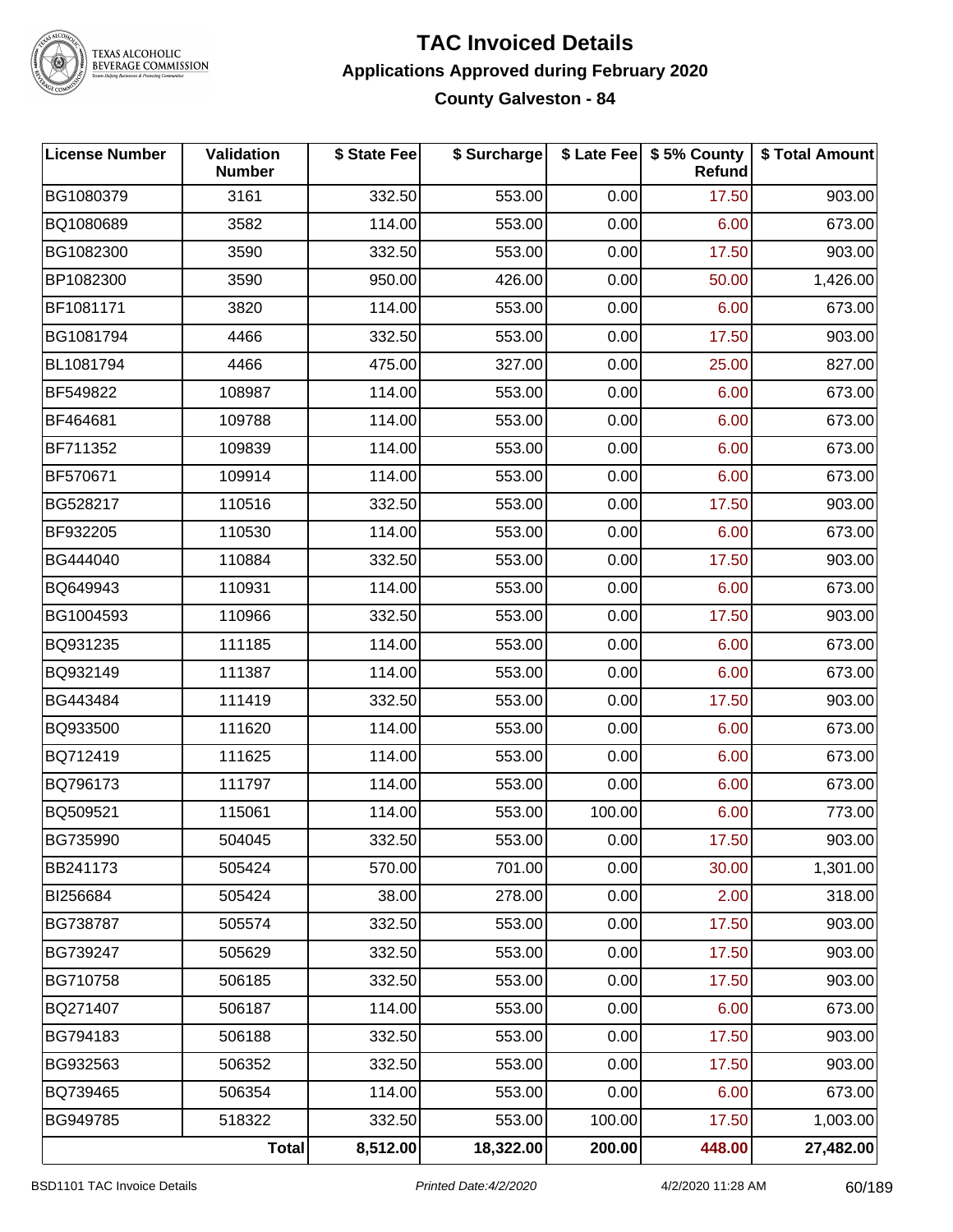

# **TAC Invoiced Details Applications Approved during February 2020 County Gillespie - 86**

| License Number | <b>Validation</b><br><b>Number</b> | \$ State Fee | \$ Surcharge |      | \$ Late Fee   \$5% County<br><b>Refund</b> | \$ Total Amount |
|----------------|------------------------------------|--------------|--------------|------|--------------------------------------------|-----------------|
| BG708902       | 108381                             | 332.50       | 553.00       | 0.00 | 17.50                                      | 903.00          |
| BG648845       | 108866                             | 332.50       | 553.00       | 0.00 | 17.50                                      | 903.00          |
| BG931563       | 109917                             | 332.50       | 553.00       | 0.00 | 17.50                                      | 903.00          |
| BG710339       | 110117                             | 332.50       | 553.00       | 0.00 | 17.50                                      | 903.00          |
| BG215603       | 505592                             | 332.50       | 553.00       | 0.00 | 17.50                                      | 903.00          |
|                | Total                              | 1,662.50     | 2,765.00     | 0.00 | 87.50                                      | 4,515.00        |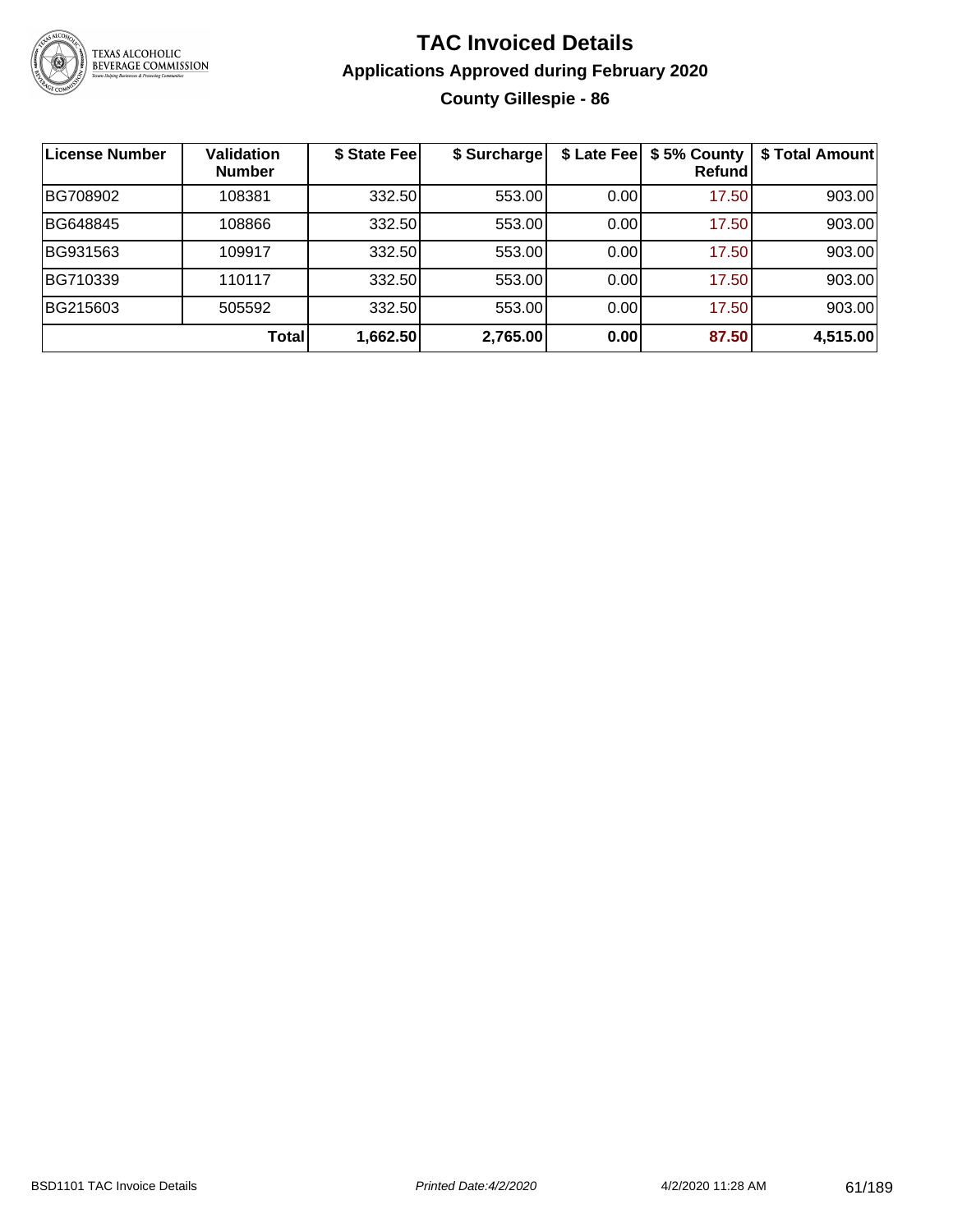

# **TAC Invoiced Details Applications Approved during February 2020 County Goliad - 88**

| License Number | <b>Validation</b><br><b>Number</b> | \$ State Feel | \$ Surcharge |      | Refundl | \$ Late Fee   \$5% County   \$ Total Amount |
|----------------|------------------------------------|---------------|--------------|------|---------|---------------------------------------------|
| BF292987       | 108578                             | 114.00L       | 553.00       | 0.00 | 6.00    | 673.00                                      |
| BG482556       | 108707                             | 332.50        | 553.00       | 0.00 | 17.50   | 903.00                                      |
| BG859529       | 109623                             | 332.50        | 553.00       | 0.00 | 17.50   | 903.00                                      |
|                | Total                              | 779.00        | 1,659.00     | 0.00 | 41.00   | 2,479.00                                    |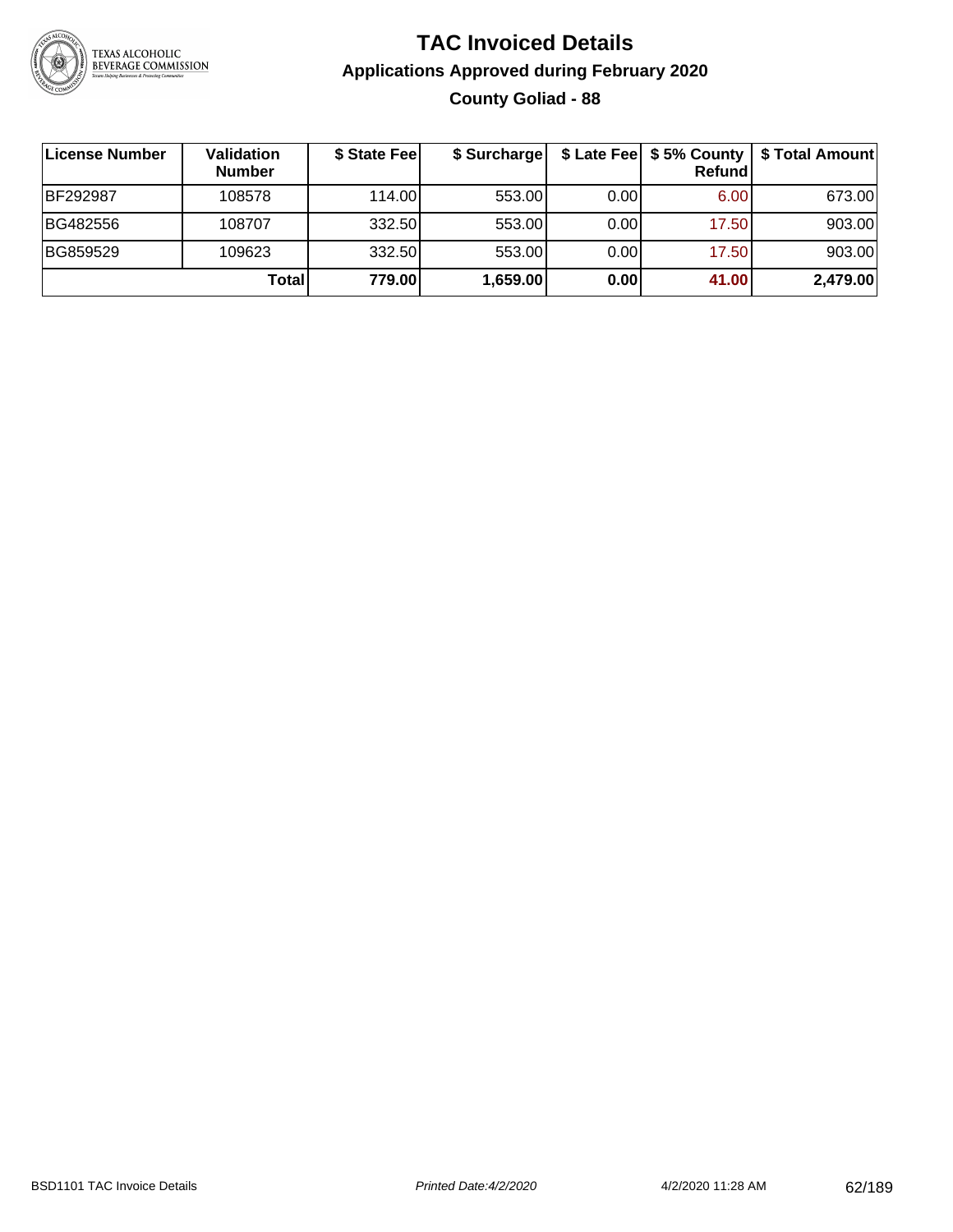

# **TAC Invoiced Details Applications Approved during February 2020 County Gonzales - 89**

| <b>∣License Number</b> | Validation<br><b>Number</b> | \$ State Feel | \$ Surcharge |      | Refundl           | \$ Late Fee   \$5% County   \$ Total Amount |
|------------------------|-----------------------------|---------------|--------------|------|-------------------|---------------------------------------------|
| BQ1081609              | 3928                        | 114.00        | 553.00       | 0.00 | 6.00              | 673.00                                      |
| BQ1006013              | 113078                      | 114.00        | 553.00       | 0.00 | 6.00 <sub>1</sub> | 673.00                                      |
|                        | Totall                      | 228.00        | 1,106.00     | 0.00 | 12.00             | 1,346.00                                    |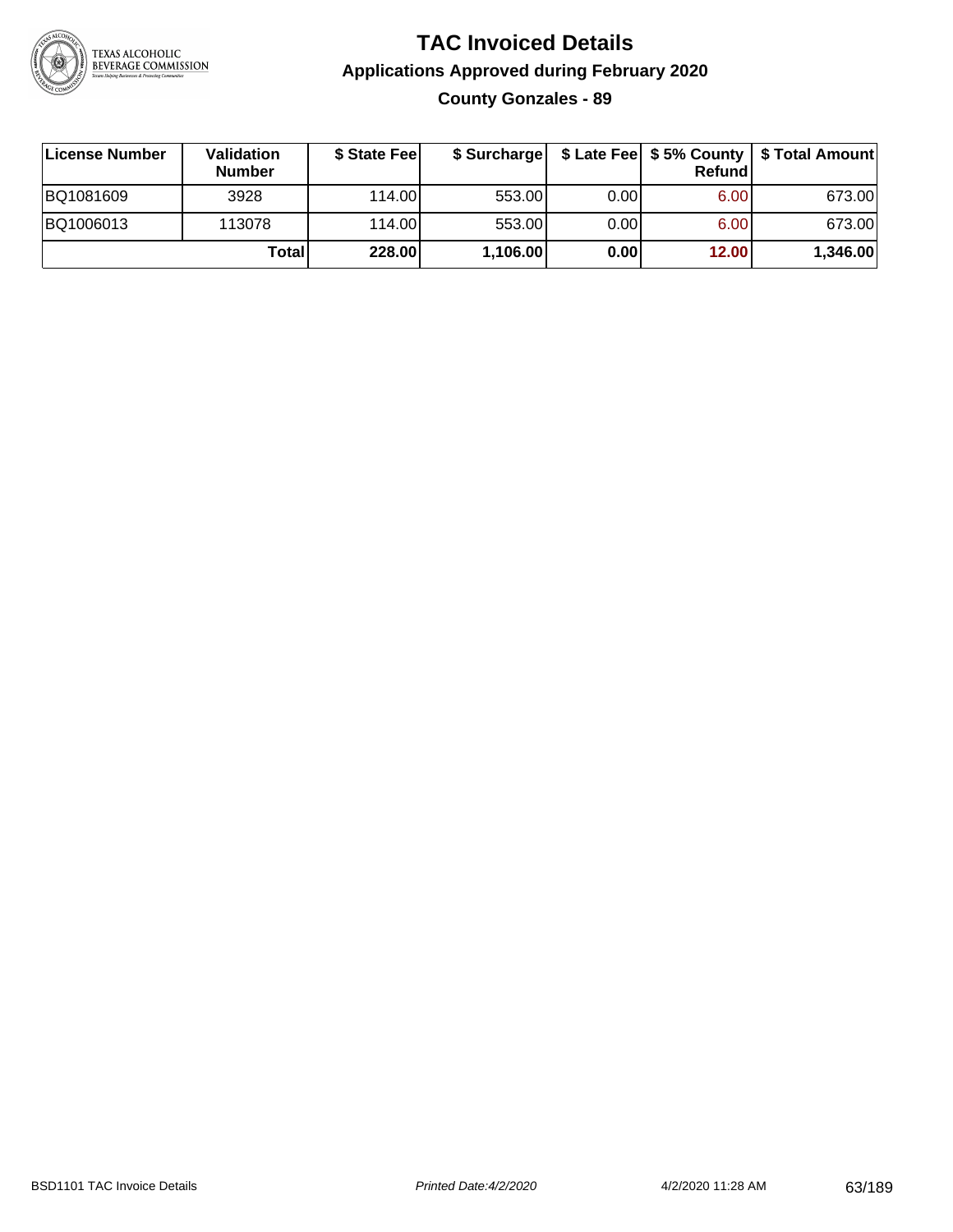

# **TAC Invoiced Details Applications Approved during February 2020 County Gray - 90**

| <b>License Number</b> | <b>Validation</b><br><b>Number</b> | \$ State Fee | \$ Surcharge |      | \$ Late Fee   \$5% County  <br>Refund | \$ Total Amount |
|-----------------------|------------------------------------|--------------|--------------|------|---------------------------------------|-----------------|
| BQ133664              | 105165                             | 114.00       | 553.00       | 0.00 | 6.00                                  | 673.00          |
| BQ133661              | 105169                             | 114.00       | 553.00       | 0.00 | 6.00                                  | 673.00          |
| BQ133662              | 105173                             | 114.00       | 553.00       | 0.00 | 6.00                                  | 673.00          |
| BQ99713               | 105731                             | 114.00       | 553.00       | 0.00 | 6.00                                  | 673.00          |
|                       | <b>Total</b>                       | 456.00       | 2,212.00     | 0.00 | 24.00                                 | 2,692.00        |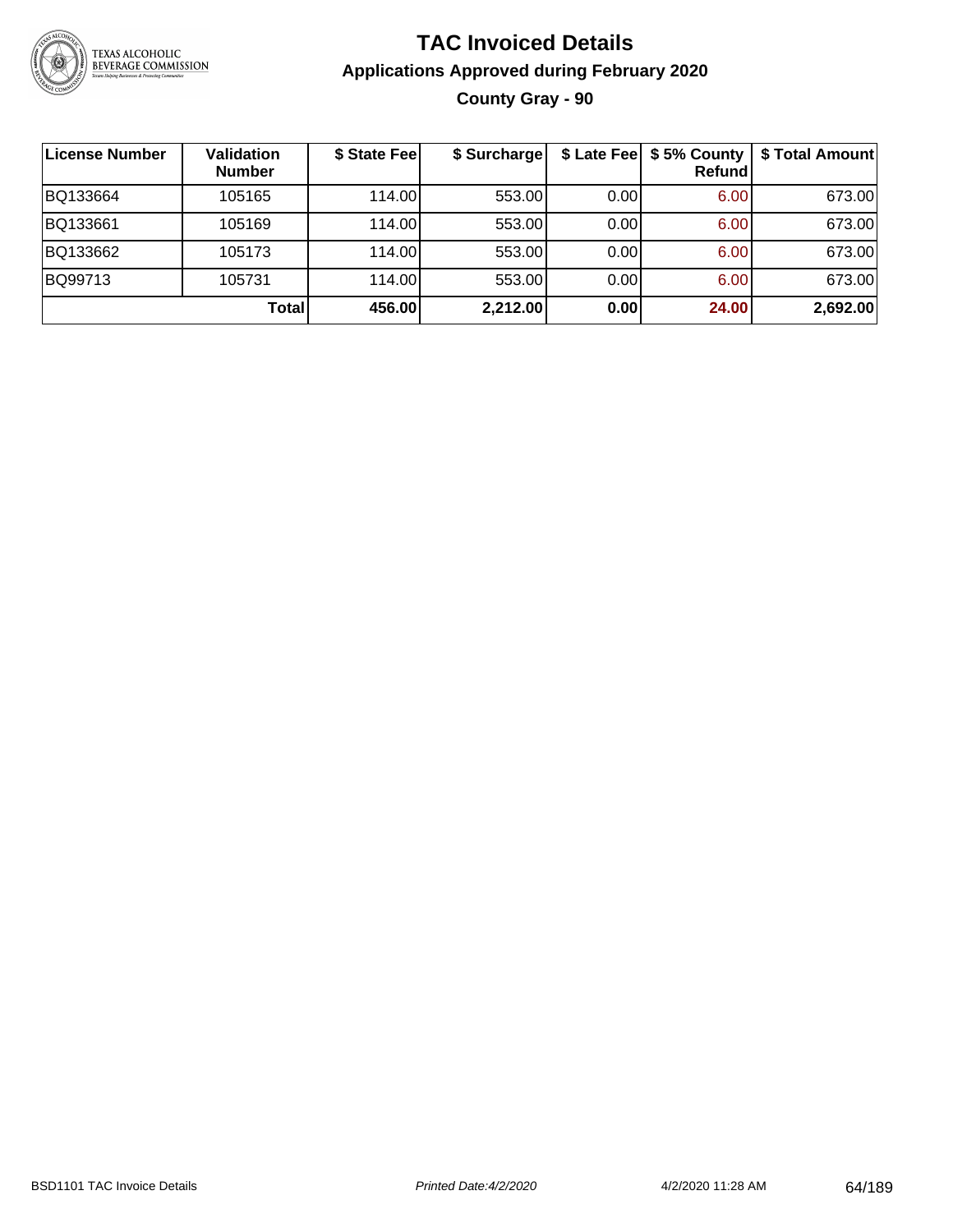

# **TAC Invoiced Details Applications Approved during February 2020 County Grayson - 91**

| <b>License Number</b> | <b>Validation</b><br><b>Number</b> | \$ State Fee | \$ Surcharge | \$ Late Fee | \$5% County<br><b>Refund</b> | \$ Total Amount |
|-----------------------|------------------------------------|--------------|--------------|-------------|------------------------------|-----------------|
| BF1079865             | 3266                               | 114.00       | 553.00       | 0.00        | 6.00                         | 673.00          |
| BF1080237             | 3357                               | 114.00       | 553.00       | 0.00        | 6.00                         | 673.00          |
| <b>BF795834</b>       | 109612                             | 114.00       | 553.00       | 0.00        | 6.00                         | 673.00          |
| BG1001720             | 109786                             | 332.50       | 553.00       | 0.00        | 17.50                        | 903.00          |
| BF741718              | 111000                             | 114.00       | 553.00       | 0.00        | 6.00                         | 673.00          |
| BF741712              | 111004                             | 114.00       | 553.00       | 0.00        | 6.00                         | 673.00          |
| BF742116              | 111346                             | 114.00       | 553.00       | 0.00        | 6.00                         | 673.00          |
|                       | Total                              | 1,016.50     | 3,871.00     | 0.00        | 53.50                        | 4,941.00        |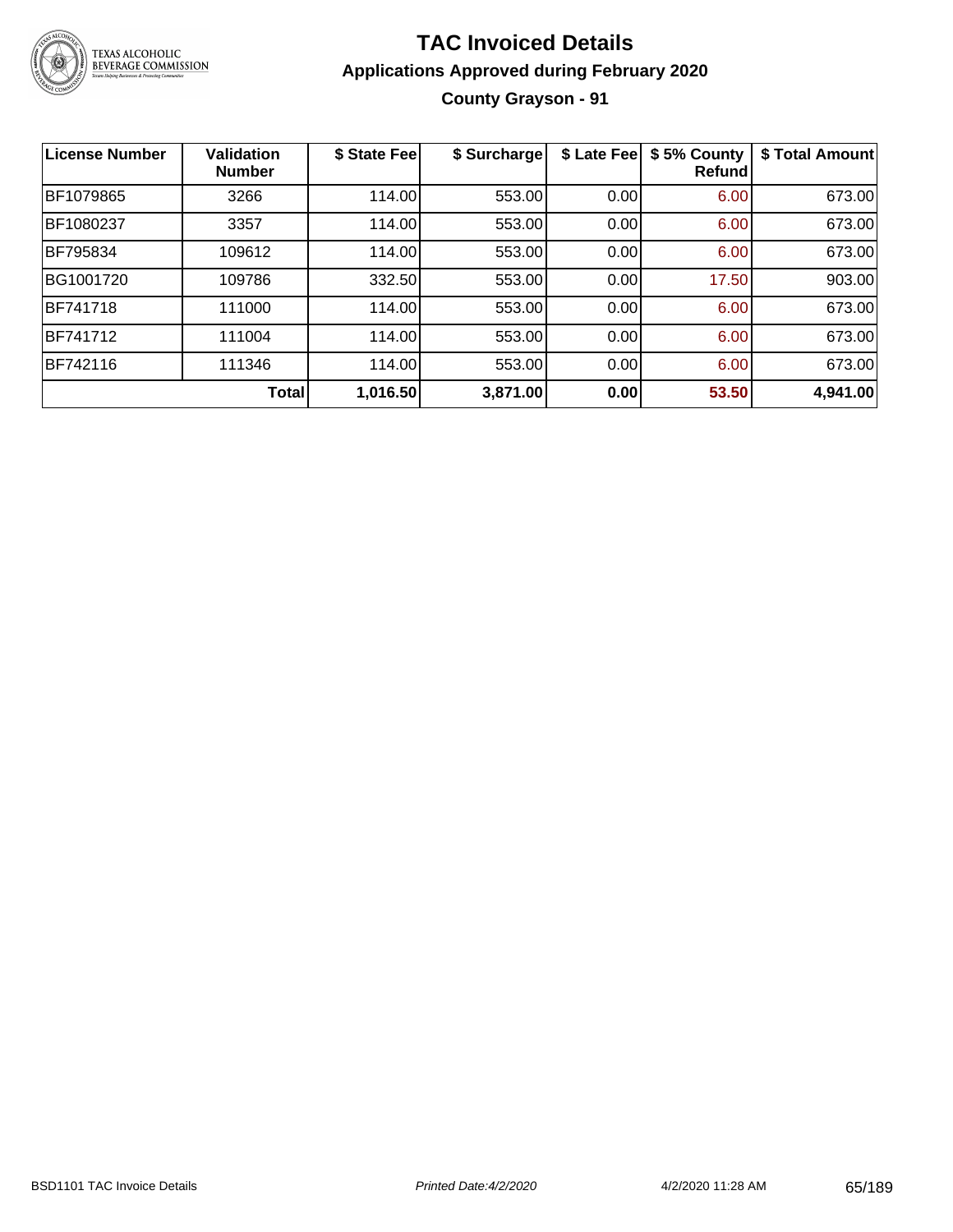

# TEXAS ALCOHOLIC<br>BEVERAGE COMMISSION

# **TAC Invoiced Details Applications Approved during February 2020 County Gregg - 92**

| <b>License Number</b> | <b>Validation</b><br><b>Number</b> | \$ State Fee | \$ Surcharge | \$ Late Fee | \$5% County<br><b>Refund</b> | \$ Total Amount |
|-----------------------|------------------------------------|--------------|--------------|-------------|------------------------------|-----------------|
| BF1081133             | 3823                               | 114.00       | 553.00       | 0.00        | 6.00                         | 673.00          |
| BG1000612             | 108122                             | 332.50       | 553.00       | 0.00        | 17.50                        | 903.00          |
| BP1000612             | 108122                             | 950.00       | 426.00       | 0.00        | 50.00                        | 1,426.00        |
| BF1003332             | 108890                             | 114.00       | 553.00       | 0.00        | 6.00                         | 673.00          |
| BG424651              | 109278                             | 332.50       | 553.00       | 0.00        | 17.50                        | 903.00          |
| BL424651              | 109278                             | 475.00       | 327.00       | 0.00        | 25.00                        | 827.00          |
| BF681479              | 109659                             | 114.00       | 553.00       | 0.00        | 6.00                         | 673.00          |
| BG176456              | 109769                             | 332.50       | 553.00       | 100.00      | 17.50                        | 1,003.00        |
| BG929960              | 110177                             | 332.50       | 553.00       | 0.00        | 17.50                        | 903.00          |
| BG681360              | 110785                             | 332.50       | 553.00       | 0.00        | 17.50                        | 903.00          |
| BF241833              | 509174                             | 114.00       | 553.00       | 0.00        | 6.00                         | 673.00          |
|                       | Total                              | 3,543.50     | 5,730.00     | 100.00      | 186.50                       | 9,560.00        |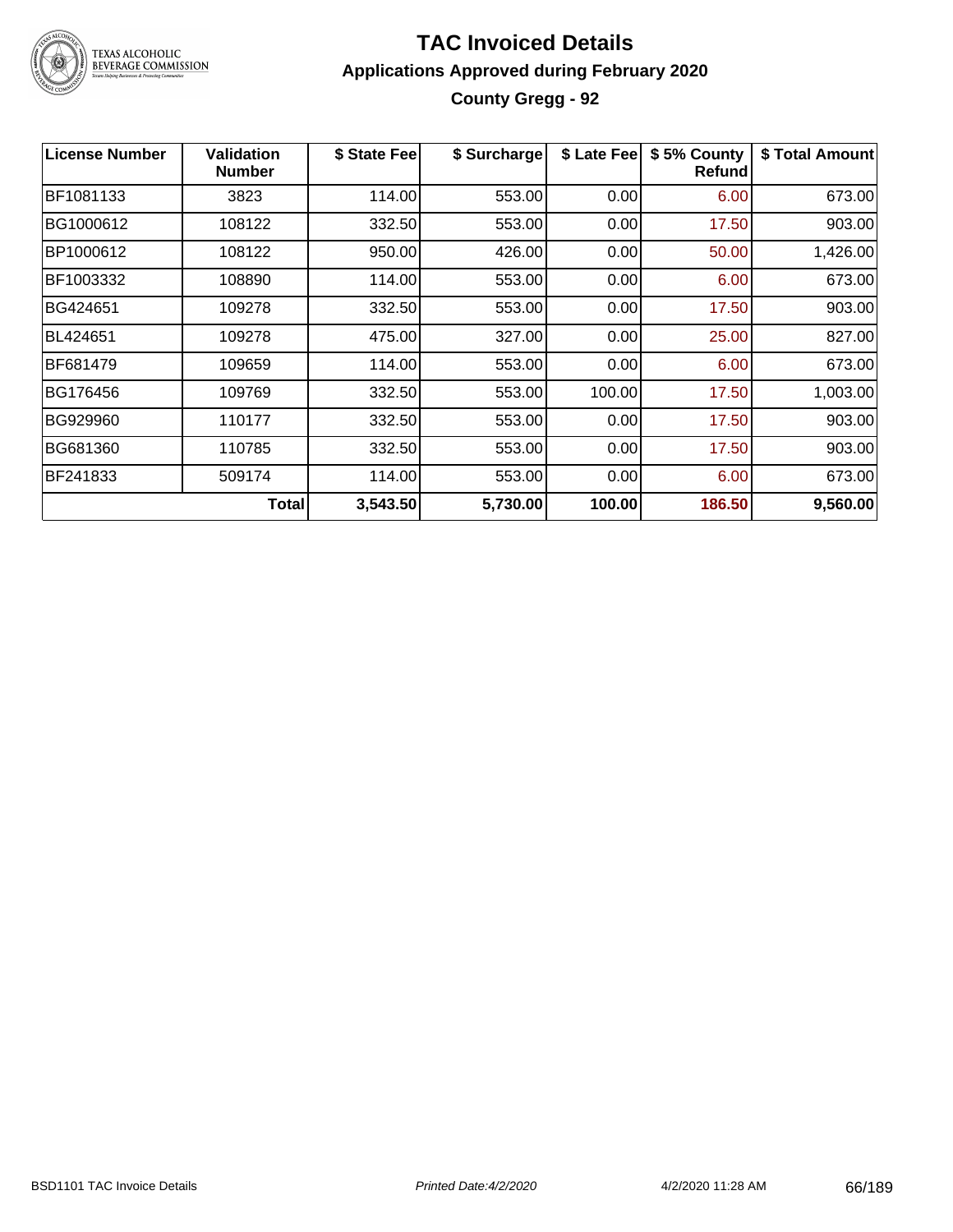

# **TAC Invoiced Details Applications Approved during February 2020 County Grimes - 93**

| License Number | Validation<br><b>Number</b> | \$ State Fee |        |      | Refund | \$ Surcharge   \$ Late Fee   \$5% County   \$ Total Amount |
|----------------|-----------------------------|--------------|--------|------|--------|------------------------------------------------------------|
| BQ1081459      | 4178                        | 114.00L      | 553.00 | 0.00 | 6.00   | 673.00                                                     |
|                | Total                       | 114.00       | 553.00 | 0.00 | 6.00   | 673.00                                                     |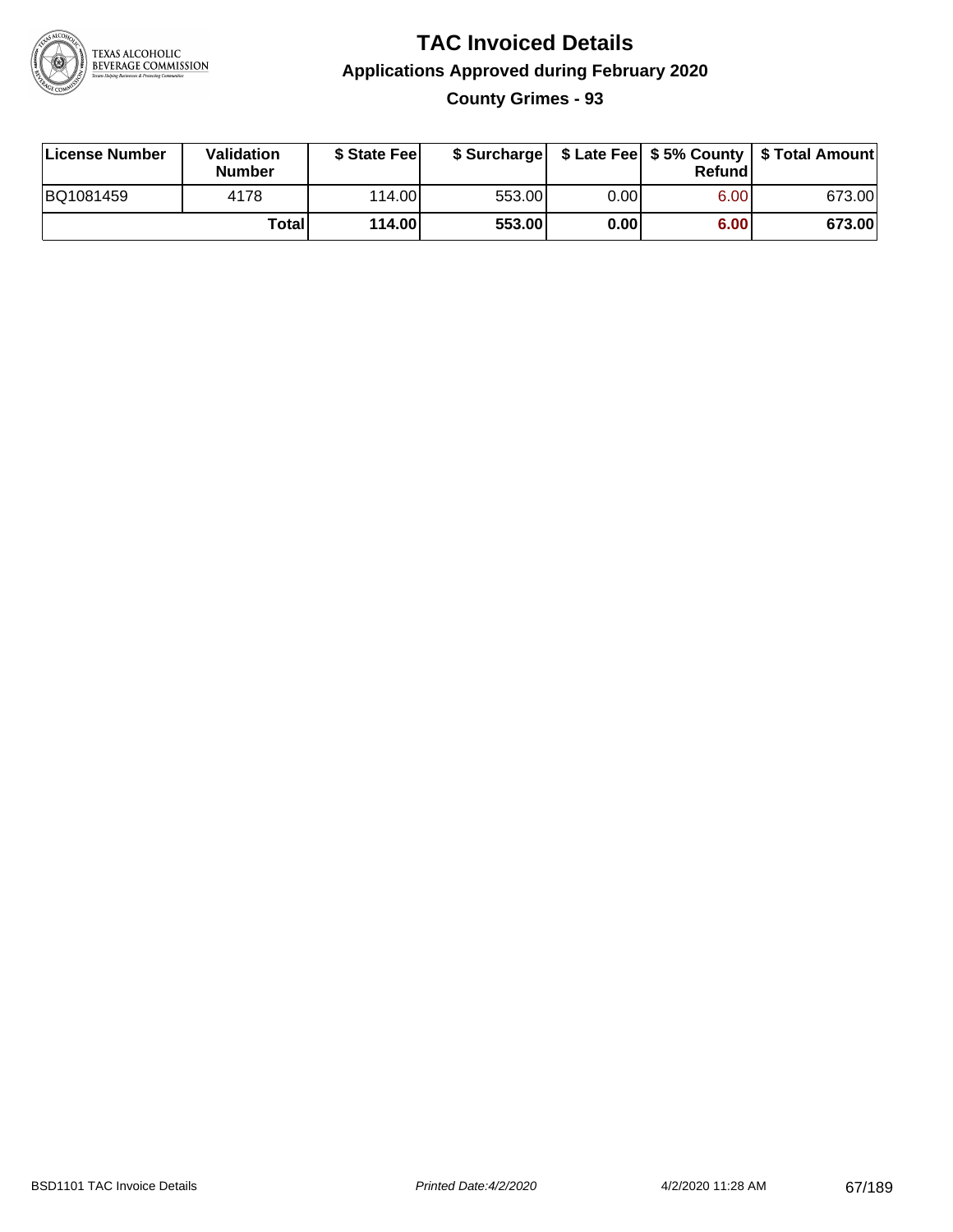

# **TAC Invoiced Details Applications Approved during February 2020 County Guadalupe - 94**

| <b>License Number</b> | <b>Validation</b><br><b>Number</b> | \$ State Fee | \$ Surcharge | \$ Late Fee | \$5% County<br><b>Refund</b> | \$ Total Amount |
|-----------------------|------------------------------------|--------------|--------------|-------------|------------------------------|-----------------|
| BG1080412             | 3891                               | 332.50       | 553.00       | 0.00        | 17.50                        | 903.00          |
| BG442072              | 108639                             | 332.50       | 553.00       | 0.00        | 17.50                        | 903.00          |
| BG677716              | 108714                             | 332.50       | 553.00       | 0.00        | 17.50                        | 903.00          |
| BG282411              | 109097                             | 332.50       | 553.00       | 0.00        | 17.50                        | 903.00          |
| BG791870              | 109404                             | 332.50       | 553.00       | 0.00        | 17.50                        | 903.00          |
| BG313552              | 109983                             | 332.50       | 553.00       | 0.00        | 17.50                        | 903.00          |
| BQ528678              | 110972                             | 114.00       | 553.00       | 0.00        | 6.00                         | 673.00          |
| BF645665              | 505136                             | 114.00       | 553.00       | 0.00        | 6.00                         | 673.00          |
| BQ712263              | 506344                             | 114.00       | 553.00       | 0.00        | 6.00                         | 673.00          |
| BE63557               | 506373                             | 285.00       | 553.00       | 0.00        | 15.00                        | 853.00          |
| BG679824              | 506484                             | 332.50       | 553.00       | 100.00      | 17.50                        | 1,003.00        |
|                       | Total                              | 2,954.50     | 6,083.00     | 100.00      | 155.50                       | 9,293.00        |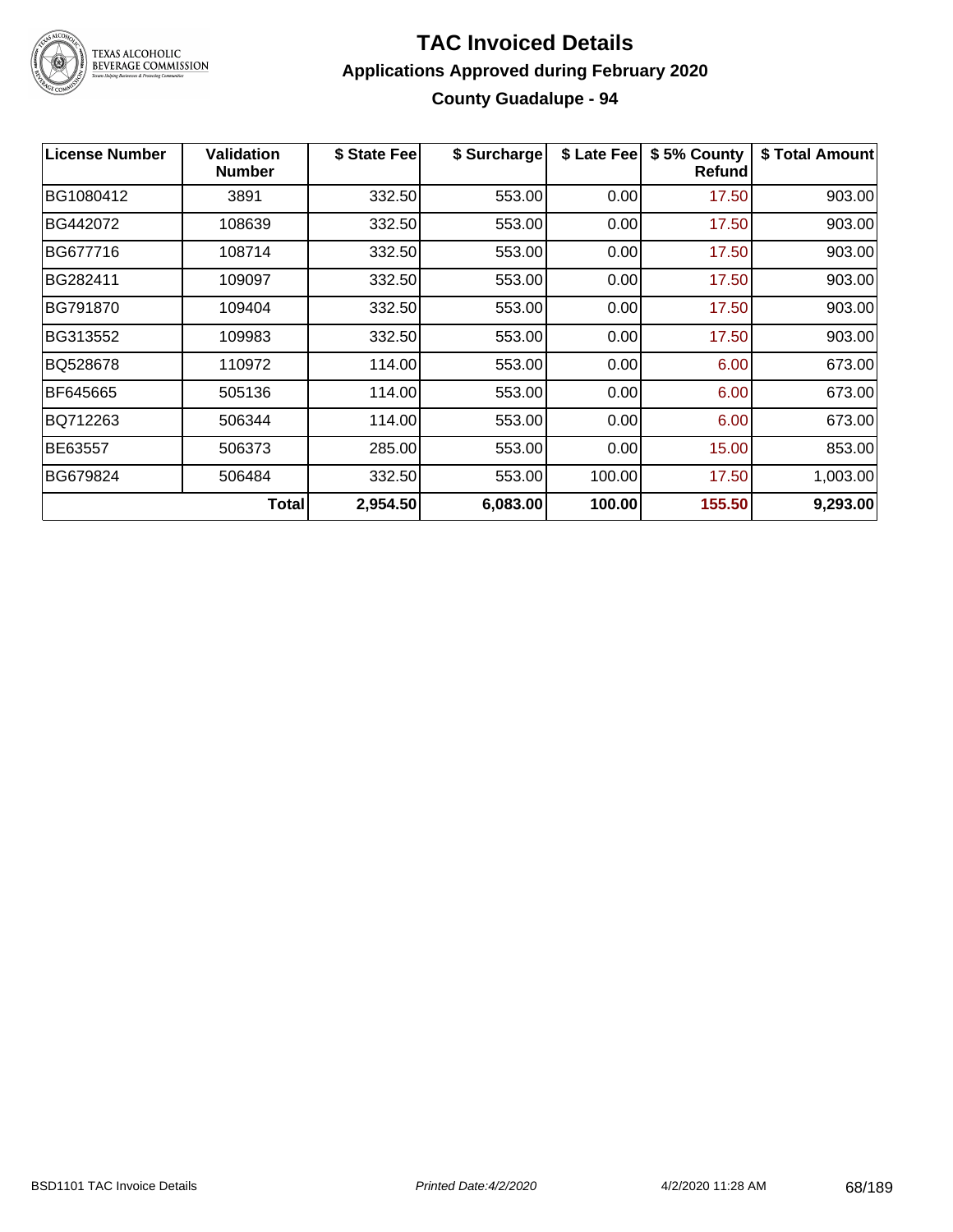

# **TAC Invoiced Details Applications Approved during February 2020 County Hale - 95**

| License Number  | Validation<br><b>Number</b> | \$ State Feel |        |      | Refund | \$ Surcharge   \$ Late Fee   \$5% County   \$ Total Amount |
|-----------------|-----------------------------|---------------|--------|------|--------|------------------------------------------------------------|
| <b>BF685951</b> | 113639                      | 114.00L       | 553.00 | 0.00 | 6.00   | 673.00                                                     |
|                 | Total                       | 114.00        | 553.00 | 0.00 | 6.00   | 673.00                                                     |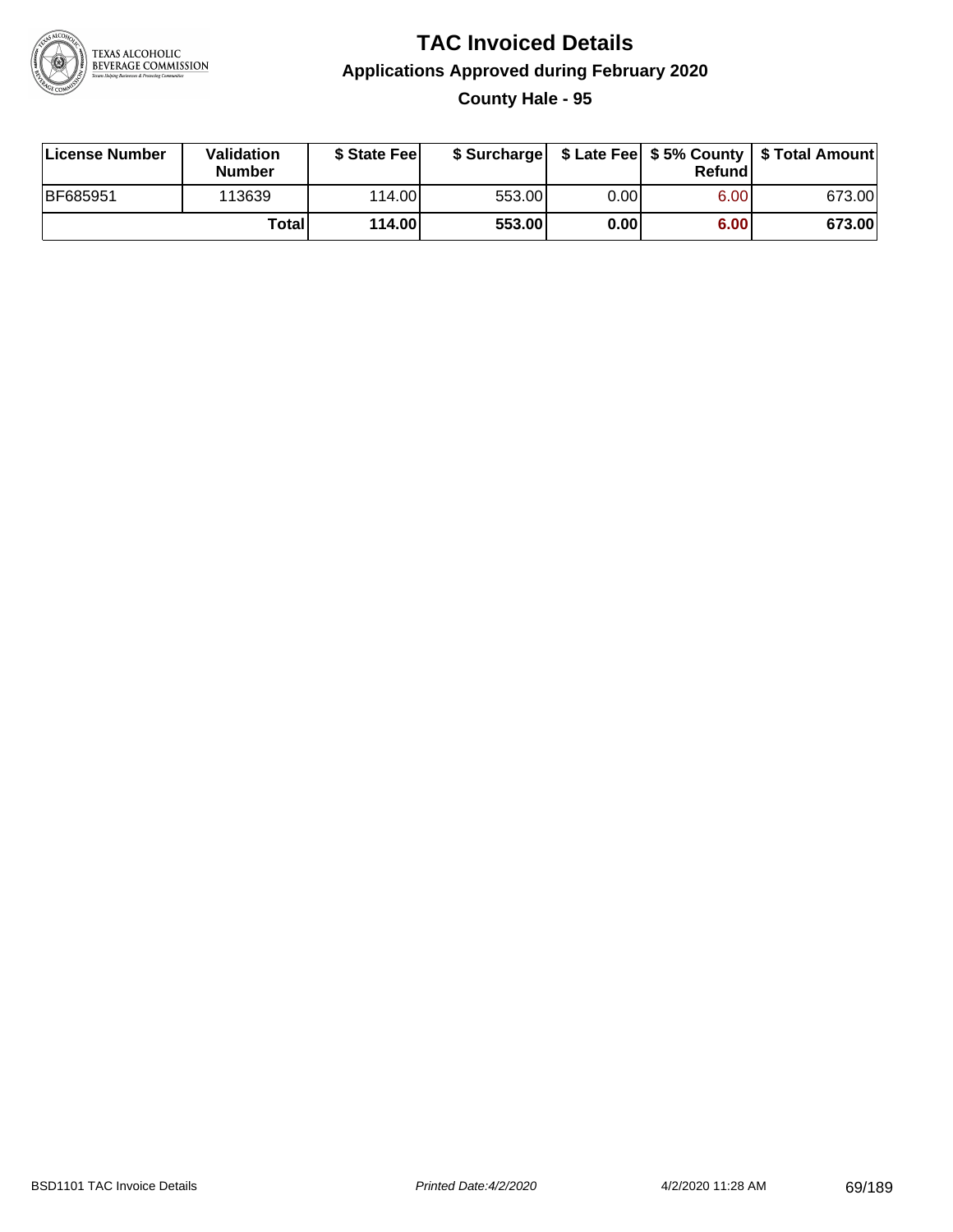

# **TAC Invoiced Details Applications Approved during February 2020 County Hall - 96**

| License Number | Validation<br><b>Number</b> | \$ State Feel |        |       | Refund | \$ Surcharge   \$ Late Fee   \$5% County   \$ Total Amount |
|----------------|-----------------------------|---------------|--------|-------|--------|------------------------------------------------------------|
| BQ929250       | 105737                      | 114.00        | 553.00 | 0.001 | 6.00   | 673.00                                                     |
|                | Totall                      | 114.00        | 553.00 | 0.00  | 6.00   | 673.00                                                     |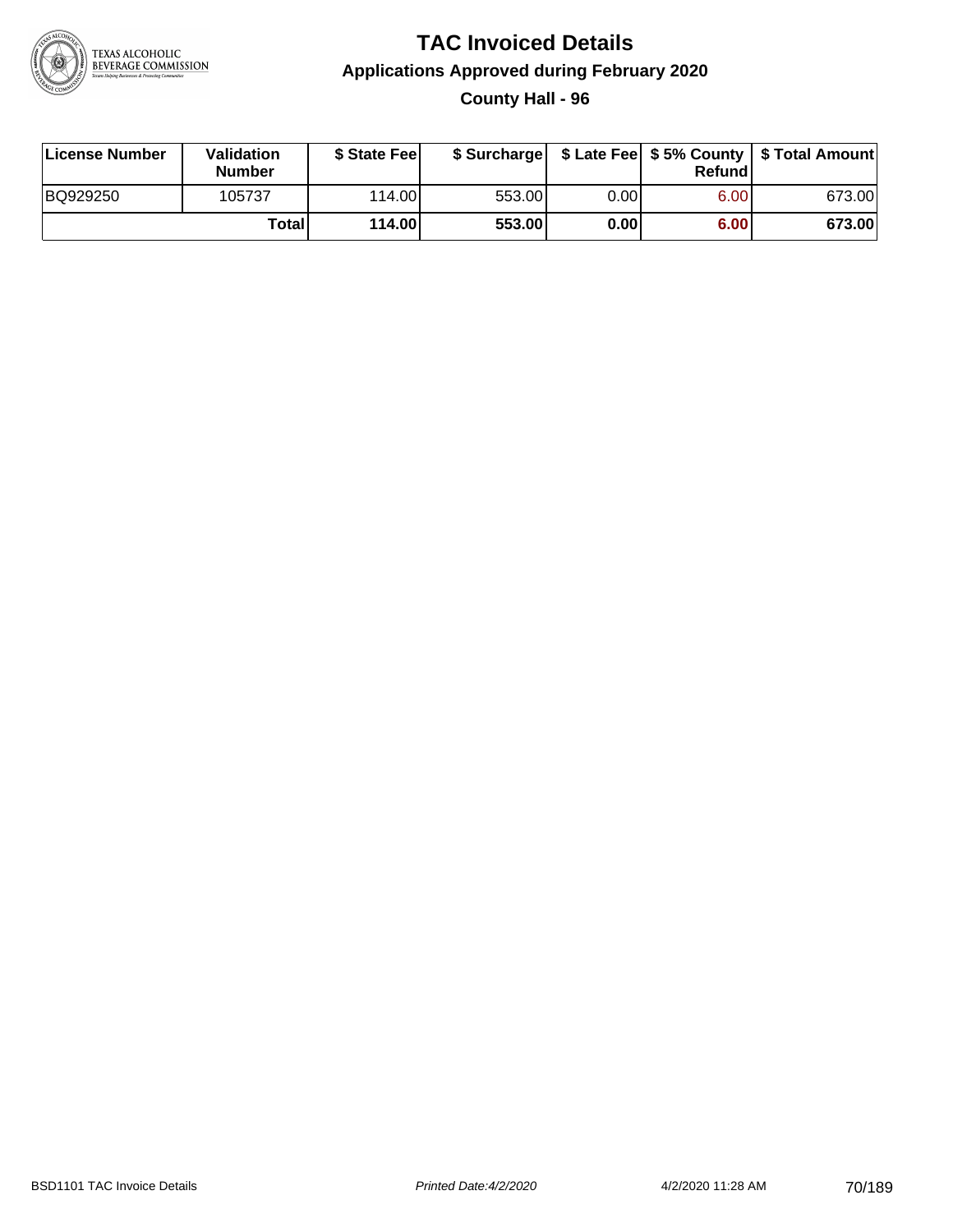

# **TAC Invoiced Details Applications Approved during February 2020 County Hansford - 98**

| License Number | Validation<br><b>Number</b> | \$ State Fee | \$ Surcharge |      | Refund | \$ Late Fee   \$5% County   \$ Total Amount |
|----------------|-----------------------------|--------------|--------------|------|--------|---------------------------------------------|
| BQ793136       | 108584                      | 114.00L      | 553.00       | 0.00 | 6.00   | 673.00                                      |
|                | Totall                      | 114.00       | 553.00       | 0.00 | 6.00   | 673.00                                      |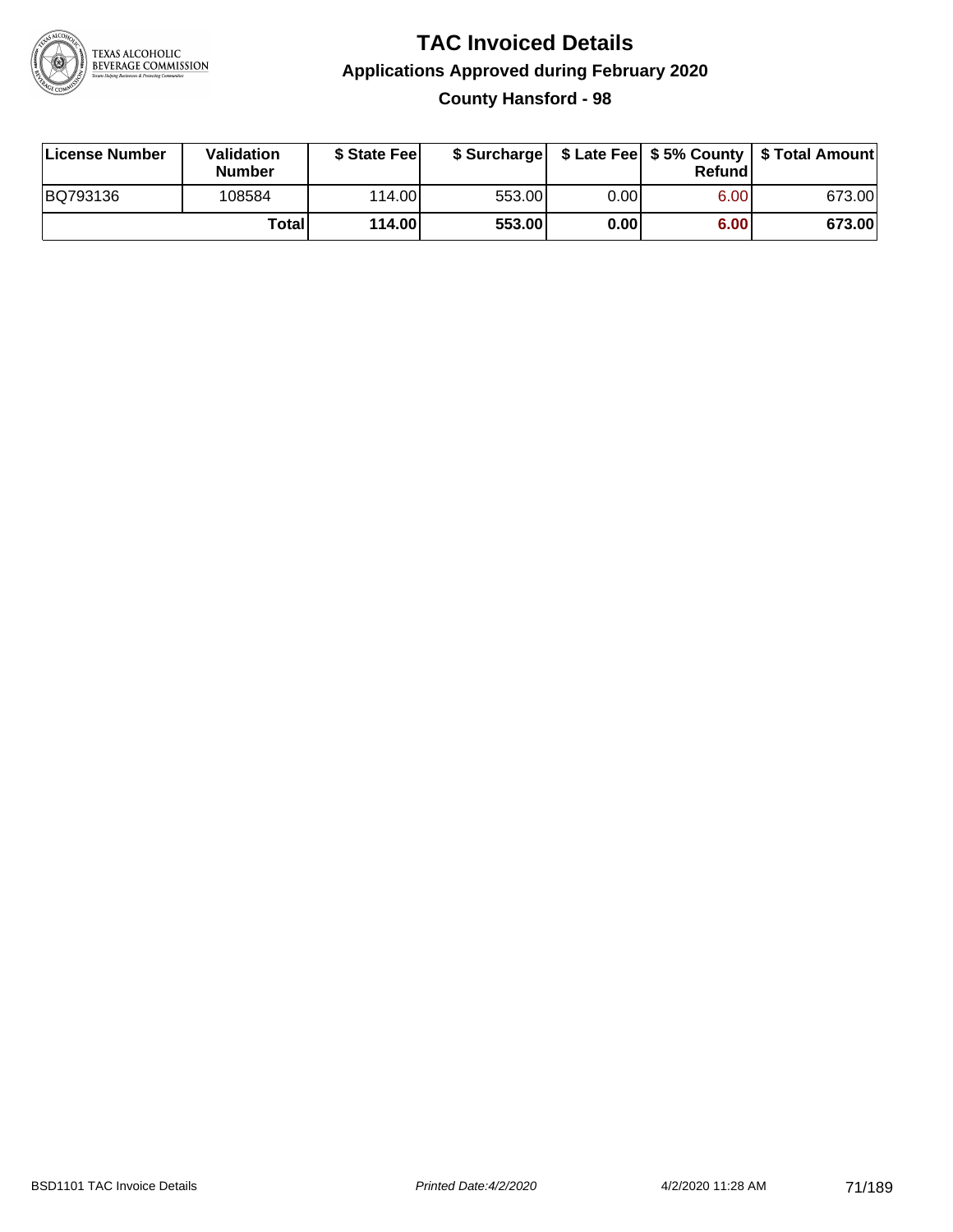

# **TAC Invoiced Details Applications Approved during February 2020 County Hardeman - 99**

| ∣License Number | <b>Validation</b><br><b>Number</b> | \$ State Fee | \$ Surcharge | \$ Late Fee | \$5% County<br>Refund | \$ Total Amount |
|-----------------|------------------------------------|--------------|--------------|-------------|-----------------------|-----------------|
| BQ1081720       | 3850                               | 114.00       | 553.00       | 0.00        | 6.00                  | 673.00          |
| BF649426        | 109661                             | 114.00       | 553.00       | 0.00        | 6.00                  | 673.00          |
| BQ648237        | 109666                             | 114.00       | 553.00       | 0.00        | 6.00                  | 673.00          |
| BQ648236        | 109668                             | 114.00       | 553.00       | 0.00        | 6.00                  | 673.00          |
| BF648667        | 110147                             | 114.00       | 553.00       | 0.00        | 6.00                  | 673.00          |
|                 | Total                              | 570.00       | 2,765.00     | 0.00        | 30.00                 | 3,365.00        |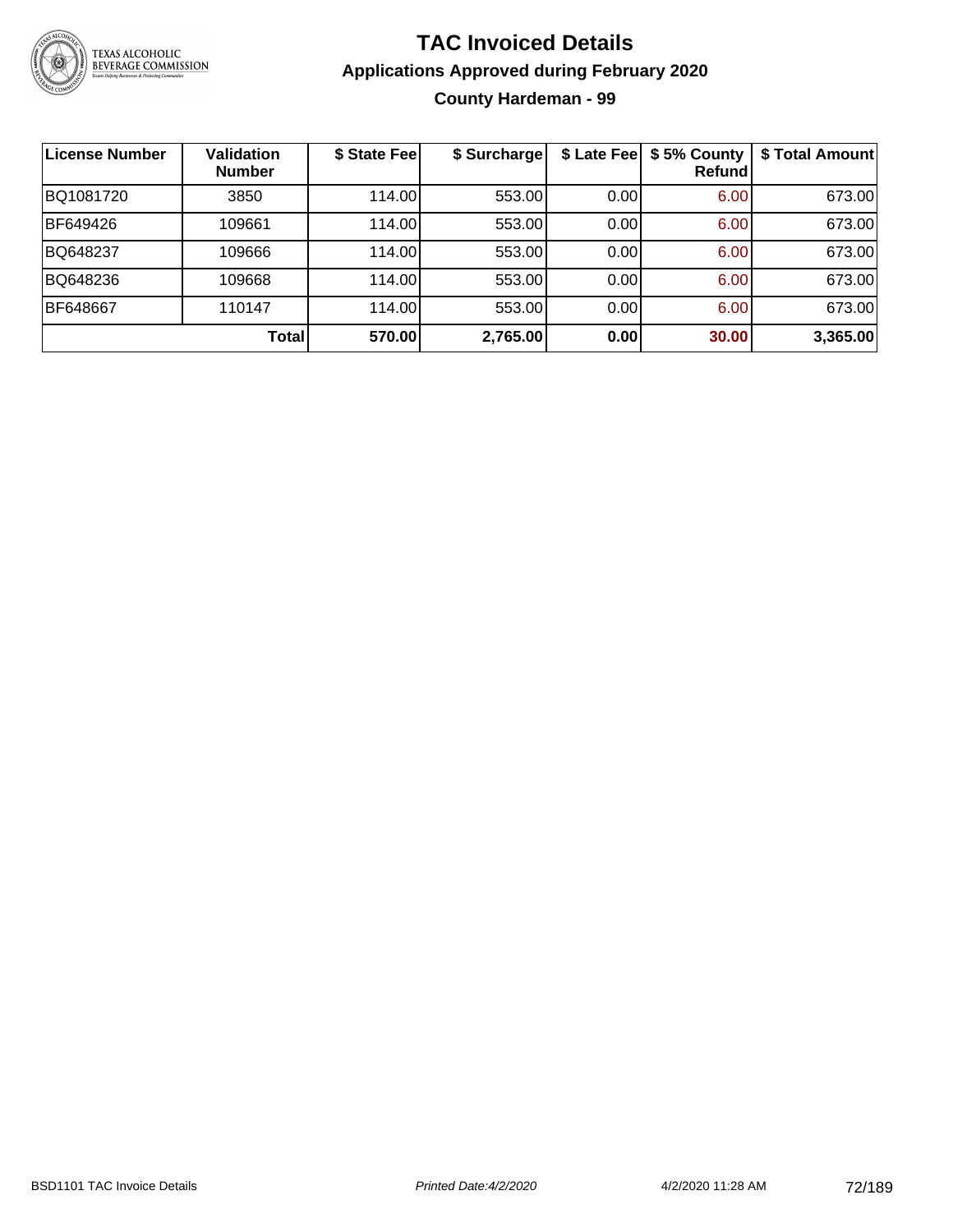

# **TAC Invoiced Details Applications Approved during February 2020 County Hardin - 100**

| License Number | <b>Validation</b><br><b>Number</b> | \$ State Fee | \$ Surcharge |      | \$ Late Fee   \$5% County  <br>Refund | \$ Total Amount |
|----------------|------------------------------------|--------------|--------------|------|---------------------------------------|-----------------|
| BF1004135      | 108855                             | 114.00       | 553.00       | 0.00 | 6.00                                  | 673.00          |
| BF282245       | 110025                             | 114.00       | 553.00       | 0.00 | 6.00                                  | 673.00          |
| BG861420       | 110182                             | 332.50       | 553.00       | 0.00 | 17.50                                 | 903.00          |
| BG1004872      | 110367                             | 332.50       | 553.00       | 0.00 | 17.50                                 | 903.00          |
|                | <b>Total</b>                       | 893.00       | 2,212.00     | 0.00 | 47.00                                 | 3,152.00        |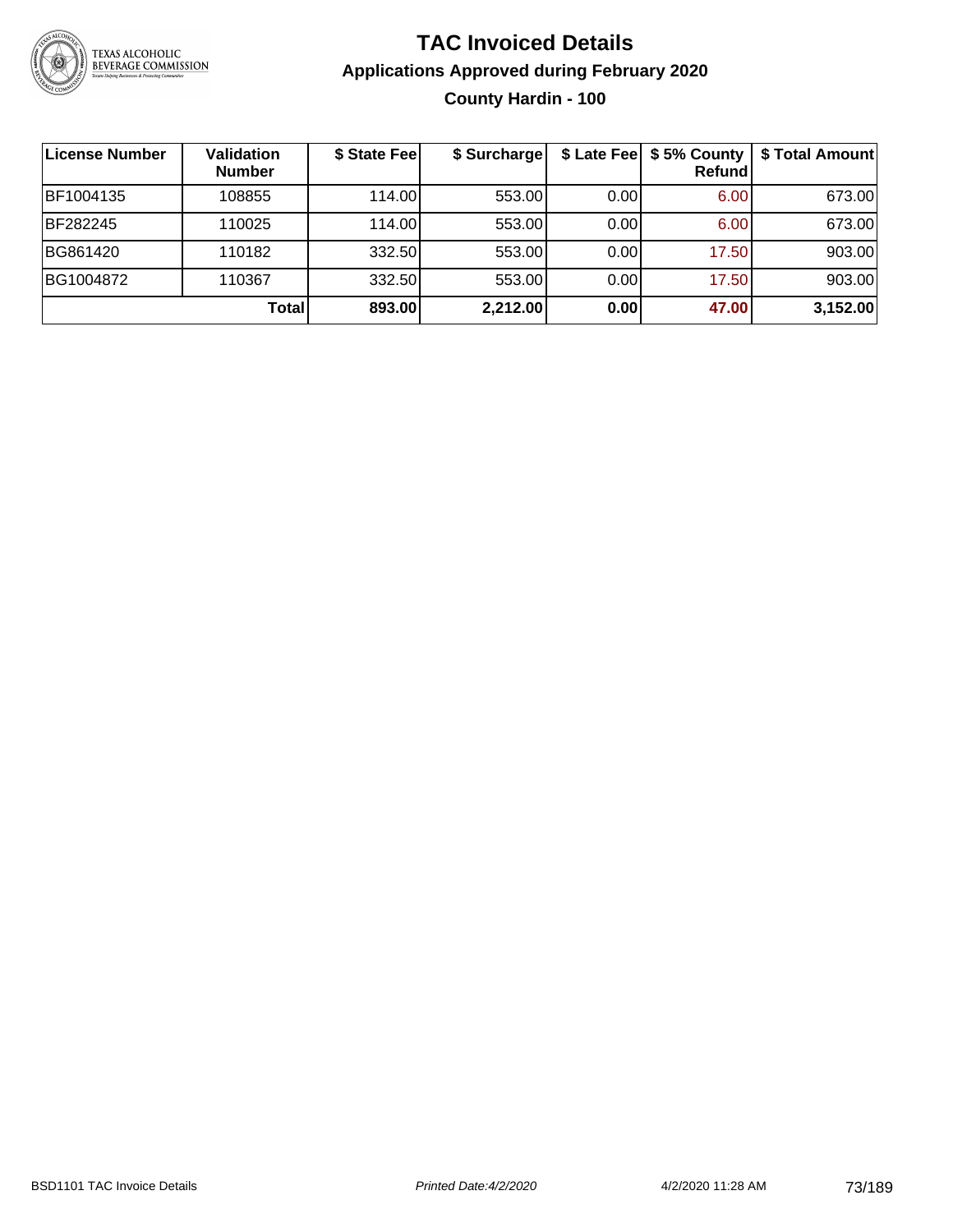

#### **TAC Invoiced Details Applications Approved during February 2020 County Harris - 101**

| <b>License Number</b> | Validation<br><b>Number</b> | \$ State Fee | \$ Surcharge |      | \$ Late Fee   \$5% County<br><b>Refund</b> | \$ Total Amount |
|-----------------------|-----------------------------|--------------|--------------|------|--------------------------------------------|-----------------|
| BQ1080167             | 1928                        | 114.00       | 553.00       | 0.00 | 6.00                                       | 673.00          |
| BQ1080030             | 1955                        | 114.00       | 553.00       | 0.00 | 6.00                                       | 673.00          |
| BF1079987             | 3169                        | 114.00       | 553.00       | 0.00 | 6.00                                       | 673.00          |
| BQ1079672             | 3354                        | 114.00       | 553.00       | 0.00 | 6.00                                       | 673.00          |
| BQ1080747             | 3404                        | 114.00       | 553.00       | 0.00 | 6.00                                       | 673.00          |
| BG1080356             | 3440                        | 1,900.00     | 553.00       | 0.00 | 100.00                                     | 2,553.00        |
| BQ1079721             | 3455                        | 114.00       | 553.00       | 0.00 | 6.00                                       | 673.00          |
| BG1082047             | 3501                        | 1,900.00     | 553.00       | 0.00 | 100.00                                     | 2,553.00        |
| BP1082047             | 3501                        | 950.00       | 426.00       | 0.00 | 50.00                                      | 1,426.00        |
| BF1080014             | 3525                        | 114.00       | 553.00       | 0.00 | 6.00                                       | 673.00          |
| BF1079655             | 3537                        | 114.00       | 553.00       | 0.00 | 6.00                                       | 673.00          |
| BG1081685             | 3566                        | 1,900.00     | 553.00       | 0.00 | 100.00                                     | 2,553.00        |
| BQ1080720             | 3587                        | 114.00       | 553.00       | 0.00 | 6.00                                       | 673.00          |
| BQ1079960             | 3608                        | 114.00       | 553.00       | 0.00 | 6.00                                       | 673.00          |
| BQ1079595             | 3637                        | 114.00       | 553.00       | 0.00 | 6.00                                       | 673.00          |
| BQ1079792             | 3638                        | 114.00       | 553.00       | 0.00 | 6.00                                       | 673.00          |
| BF1080675             | 3640                        | 114.00       | 553.00       | 0.00 | 6.00                                       | 673.00          |
| BF1080176             | 3644                        | 114.00       | 553.00       | 0.00 | 6.00                                       | 673.00          |
| BQ1079674             | 3646                        | 114.00       | 553.00       | 0.00 | 6.00                                       | 673.00          |
| BG1081135             | 3652                        | 1,900.00     | 553.00       | 0.00 | 100.00                                     | 2,553.00        |
| BG1080465             | 3670                        | 1,900.00     | 553.00       | 0.00 | 100.00                                     | 2,553.00        |
| BG1081128             | 3673                        | 1,900.00     | 553.00       | 0.00 | 100.00                                     | 2,553.00        |
| BG1082121             | 3675                        | 1,900.00     | 553.00       | 0.00 | 100.00                                     | 2,553.00        |
| BG1081707             | 3799                        | 1,900.00     | 553.00       | 0.00 | 100.00                                     | 2,553.00        |
| BF1081075             | 3813                        | 114.00       | 553.00       | 0.00 | 6.00                                       | 673.00          |
| BQ1080728             | 3898                        | 114.00       | 553.00       | 0.00 | 6.00                                       | 673.00          |
| BQ1081775             | 3899                        | 114.00       | 553.00       | 0.00 | 6.00                                       | 673.00          |
| BF1081767             | 3903                        | 114.00       | 553.00       | 0.00 | 6.00                                       | 673.00          |
| BF1080655             | 3904                        | 114.00       | 553.00       | 0.00 | 6.00                                       | 673.00          |
| BA1081736             | 3910                        | 1,425.00     | 651.00       | 0.00 | 75.00                                      | 2,151.00        |
| BF1081930             | 4000                        | 114.00       | 553.00       | 0.00 | 6.00                                       | 673.00          |
| BQ1081786             | 4016                        | 114.00       | 553.00       | 0.00 | 6.00                                       | 673.00          |
| BQ1079808             | 4037                        | 114.00       | 553.00       | 0.00 | 6.00                                       | 673.00          |
| BF1082313             | 4097                        | 114.00       | 553.00       | 0.00 | 6.00                                       | 673.00          |
| BG1082050             | 4157                        | 1,900.00     | 553.00       | 0.00 | 100.00                                     | 2,553.00        |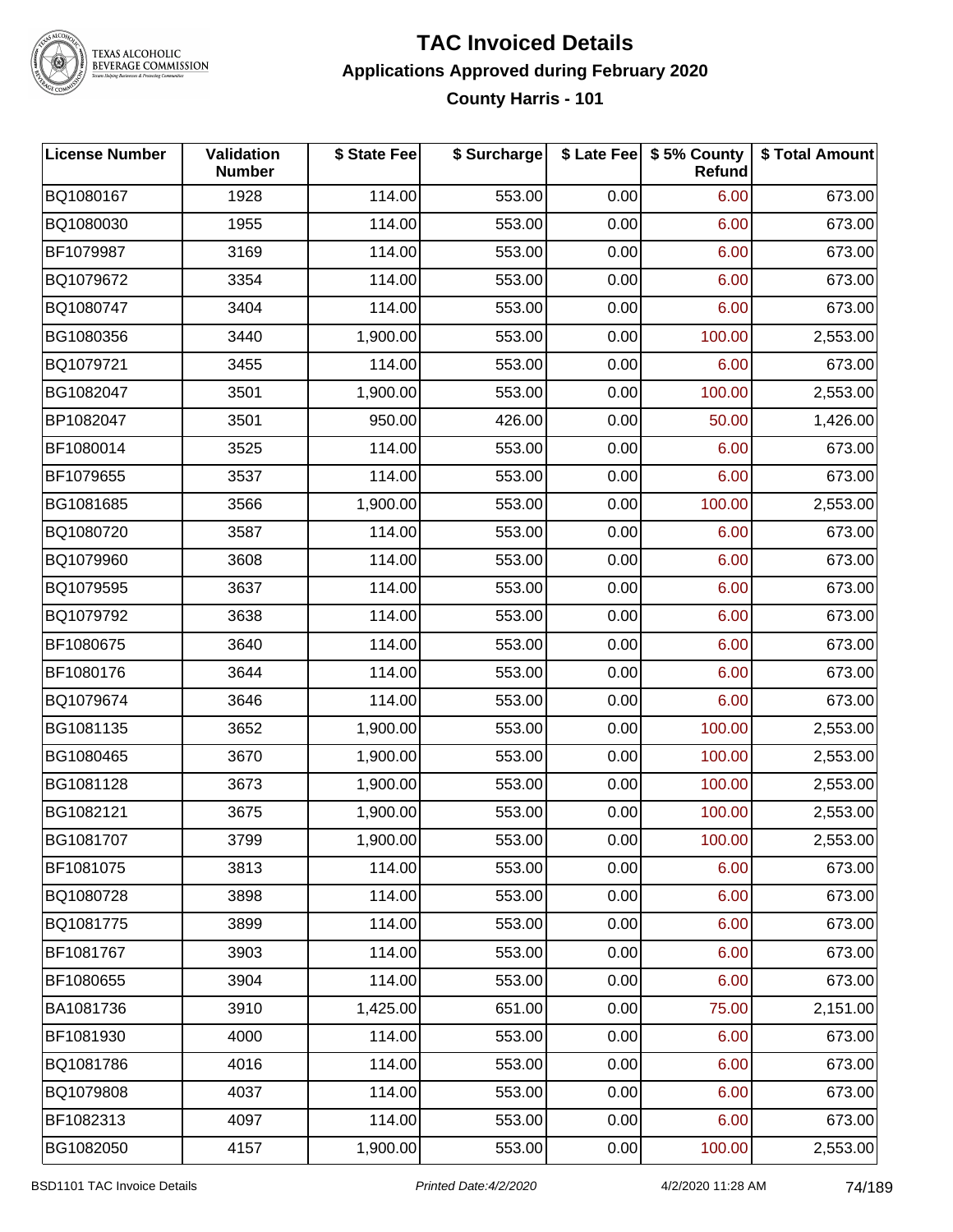| <b>License Number</b> | Validation<br><b>Number</b> | \$ State Fee | \$ Surcharge |      | \$ Late Fee   \$5% County<br>Refund | \$ Total Amount |
|-----------------------|-----------------------------|--------------|--------------|------|-------------------------------------|-----------------|
| BG1080730             | 4175                        | 1,900.00     | 553.00       | 0.00 | 100.00                              | 2,553.00        |
| BQ1081408             | 4177                        | 114.00       | 553.00       | 0.00 | 6.00                                | 673.00          |
| BF1082123             | 4259                        | 114.00       | 553.00       | 0.00 | 6.00                                | 673.00          |
| BF1082260             | 4261                        | 114.00       | 553.00       | 0.00 | 6.00                                | 673.00          |
| BF1082119             | 4263                        | 114.00       | 553.00       | 0.00 | 6.00                                | 673.00          |
| BG1081938             | 4273                        | 1,900.00     | 553.00       | 0.00 | 100.00                              | 2,553.00        |
| BG1080670             | 4293                        | 1,900.00     | 553.00       | 0.00 | 100.00                              | 2,553.00        |
| BF1082210             | 4349                        | 114.00       | 553.00       | 0.00 | 6.00                                | 673.00          |
| BQ1082117             | 4391                        | 114.00       | 553.00       | 0.00 | 6.00                                | 673.00          |
| BG1081818             | 4468                        | 1,900.00     | 553.00       | 0.00 | 100.00                              | 2,553.00        |
| BQ1082109             | 4470                        | 114.00       | 553.00       | 0.00 | 6.00                                | 673.00          |
| BG1081797             | 4537                        | 1,900.00     | 553.00       | 0.00 | 100.00                              | 2,553.00        |
| BQ1082125             | 4624                        | 114.00       | 553.00       | 0.00 | 6.00                                | 673.00          |
| BQ460346              | 103746                      | 114.00       | 553.00       | 0.00 | 6.00                                | 673.00          |
| BG997631              | 104219                      | 1,425.00     | 553.00       | 0.00 | 75.00                               | 2,053.00        |
| BP997631              | 104219                      | 950.00       | 426.00       | 0.00 | 50.00                               | 1,426.00        |
| BG734357              | 104331                      | 1,425.00     | 553.00       | 0.00 | 75.00                               | 2,053.00        |
| BL734357              | 104331                      | 475.00       | 327.00       | 0.00 | 25.00                               | 827.00          |
| BQ998579              | 105328                      | 114.00       | 553.00       | 0.00 | 6.00                                | 673.00          |
| BF270292              | 106564                      | 114.00       | 553.00       | 0.00 | 6.00                                | 673.00          |
| BF547382              | 106585                      | 114.00       | 553.00       | 0.00 | 6.00                                | 673.00          |
| BG567844              | 106633                      | 1,425.00     | 553.00       | 0.00 | 75.00                               | 2,053.00        |
| BG1001005             | 107017                      | 1,425.00     | 553.00       | 0.00 | 75.00                               | 2,053.00        |
| BQ790782              | 107340                      | 114.00       | 553.00       | 0.00 | 6.00                                | 673.00          |
| BQ790778              | 107341                      | 114.00       | 553.00       | 0.00 | 6.00                                | 673.00          |
| BQ790774              | 107342                      | 114.00       | 553.00       | 0.00 | 6.00                                | 673.00          |
| BQ790771              | 107344                      | 114.00       | 553.00       | 0.00 | 6.00                                | 673.00          |
| BQ790934              | 107345                      | 114.00       | 553.00       | 0.00 | 6.00                                | 673.00          |
| BQ790936              | 107346                      | 114.00       | 553.00       | 0.00 | 6.00                                | 673.00          |
| BG525698              | 107353                      | 1,425.00     | 553.00       | 0.00 | 75.00                               | 2,053.00        |
| BL525698              | 107353                      | 475.00       | 327.00       | 0.00 | 25.00                               | 827.00          |
| BQ790937              | 107487                      | 114.00       | 553.00       | 0.00 | 6.00                                | 673.00          |
| BQ790939              | 107488                      | 114.00       | 553.00       | 0.00 | 6.00                                | 673.00          |
| BQ790948              | 107489                      | 114.00       | 553.00       | 0.00 | 6.00                                | 673.00          |
| BQ790950              | 107490                      | 114.00       | 553.00       | 0.00 | 6.00                                | 673.00          |
| BQ790953              | 107498                      | 114.00       | 553.00       | 0.00 | 6.00                                | 673.00          |
| BQ708555              | 107506                      | 114.00       | 553.00       | 0.00 | 6.00                                | 673.00          |
| BQ858431              | 107509                      | 114.00       | 553.00       | 0.00 | 6.00                                | 673.00          |
| BF1000149             | 107736                      | 114.00       | 553.00       | 0.00 | 6.00                                | 673.00          |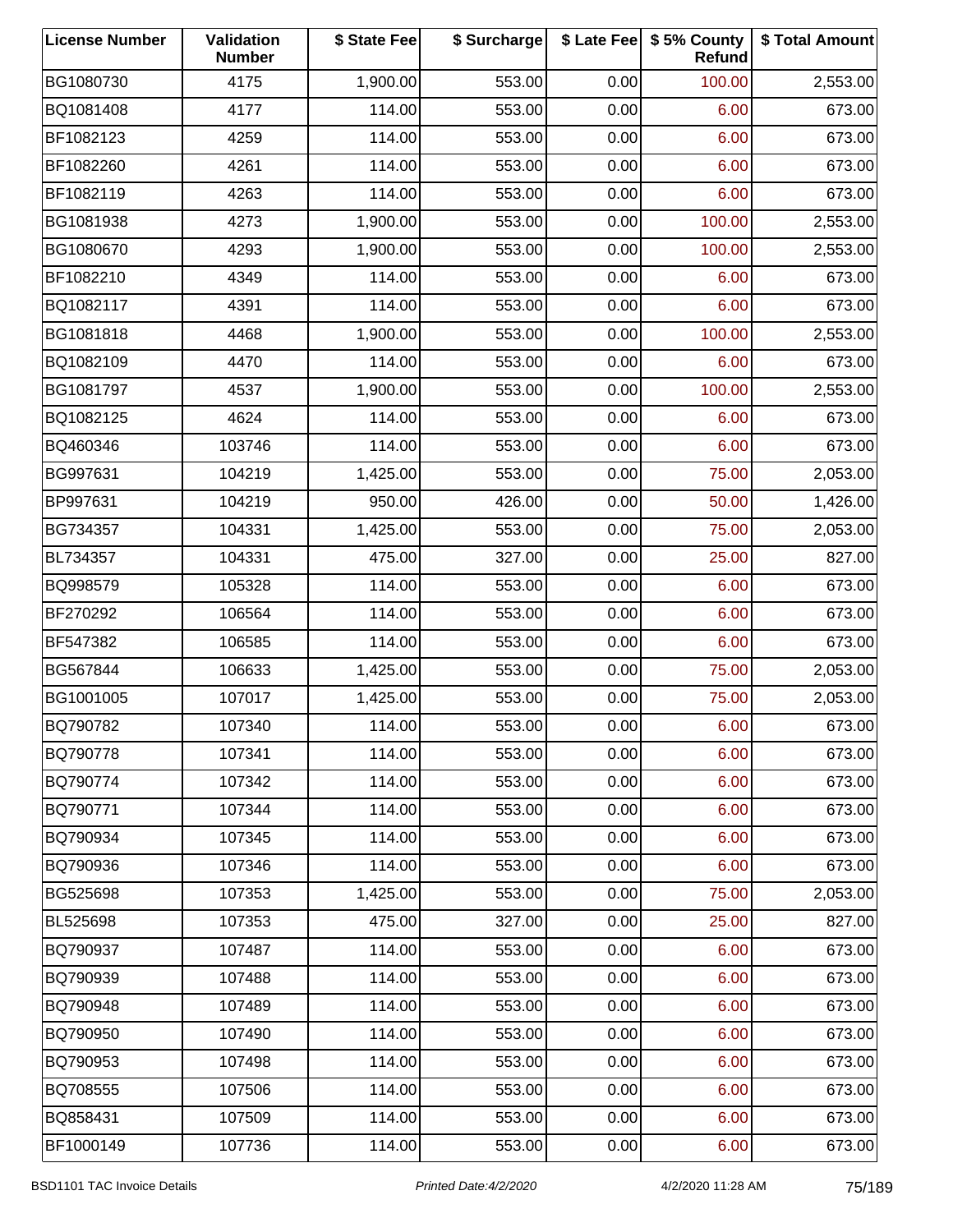| <b>License Number</b> | Validation<br><b>Number</b> | \$ State Fee | \$ Surcharge |        | \$ Late Fee   \$5% County<br>Refund | \$ Total Amount |
|-----------------------|-----------------------------|--------------|--------------|--------|-------------------------------------|-----------------|
| BG924222              | 107870                      | 1,425.00     | 553.00       | 100.00 | 75.00                               | 2,153.00        |
| BQ708554              | 107947                      | 114.00       | 553.00       | 0.00   | 6.00                                | 673.00          |
| BQ791014              | 107956                      | 114.00       | 553.00       | 0.00   | 6.00                                | 673.00          |
| BQ791144              | 107962                      | 114.00       | 553.00       | 0.00   | 6.00                                | 673.00          |
| BQ791015              | 107963                      | 114.00       | 553.00       | 0.00   | 6.00                                | 673.00          |
| BF738380              | 108018                      | 114.00       | 553.00       | 0.00   | 6.00                                | 673.00          |
| BG710755              | 108021                      | 1,425.00     | 553.00       | 0.00   | 75.00                               | 2,053.00        |
| BF292730              | 108050                      | 114.00       | 553.00       | 0.00   | 6.00                                | 673.00          |
| BQ791016              | 108093                      | 114.00       | 553.00       | 0.00   | 6.00                                | 673.00          |
| BQ791022              | 108094                      | 114.00       | 553.00       | 0.00   | 6.00                                | 673.00          |
| BQ791019              | 108095                      | 114.00       | 553.00       | 0.00   | 6.00                                | 673.00          |
| BQ791021              | 108096                      | 114.00       | 553.00       | 0.00   | 6.00                                | 673.00          |
| BQ791018              | 108097                      | 114.00       | 553.00       | 0.00   | 6.00                                | 673.00          |
| BQ791024              | 108098                      | 114.00       | 553.00       | 0.00   | 6.00                                | 673.00          |
| BQ791129              | 108100                      | 114.00       | 553.00       | 0.00   | 6.00                                | 673.00          |
| BQ708693              | 108110                      | 114.00       | 553.00       | 0.00   | 6.00                                | 673.00          |
| BQ708692              | 108114                      | 114.00       | 553.00       | 0.00   | 6.00                                | 673.00          |
| BG927582              | 108189                      | 1,425.00     | 553.00       | 100.00 | 75.00                               | 2,153.00        |
| BL927582              | 108189                      | 475.00       | 327.00       | 100.00 | 25.00                               | 927.00          |
| BQ708819              | 108212                      | 114.00       | 553.00       | 0.00   | 6.00                                | 673.00          |
| BQ791397              | 108215                      | 114.00       | 553.00       | 0.00   | 6.00                                | 673.00          |
| BQ791395              | 108216                      | 114.00       | 553.00       | 0.00   | 6.00                                | 673.00          |
| BQ791391              | 108217                      | 114.00       | 553.00       | 0.00   | 6.00                                | 673.00          |
| BQ791414              | 108218                      | 114.00       | 553.00       | 0.00   | 6.00                                | 673.00          |
| BQ791393              | 108220                      | 114.00       | 553.00       | 0.00   | 6.00                                | 673.00          |
| BQ791408              | 108223                      | 114.00       | 553.00       | 0.00   | 6.00                                | 673.00          |
| BG858978              | 108312                      | 1,425.00     | 553.00       | 0.00   | 75.00                               | 2,053.00        |
| BG1000628             | 108325                      | 1,425.00     | 553.00       | 0.00   | 75.00                               | 2,053.00        |
| BG930983              | 108401                      | 1,425.00     | 553.00       | 0.00   | 75.00                               | 2,053.00        |
| BG858165              | 108403                      | 1,425.00     | 553.00       | 0.00   | 75.00                               | 2,053.00        |
| BF462582              | 108440                      | 114.00       | 553.00       | 0.00   | 6.00                                | 673.00          |
| BQ791406              | 108466                      | 114.00       | 553.00       | 0.00   | 6.00                                | 673.00          |
| BQ791402              | 108467                      | 114.00       | 553.00       | 0.00   | 6.00                                | 673.00          |
| BQ791416              | 108468                      | 114.00       | 553.00       | 0.00   | 6.00                                | 673.00          |
| BQ791404              | 108469                      | 114.00       | 553.00       | 0.00   | 6.00                                | 673.00          |
| BQ791400              | 108470                      | 114.00       | 553.00       | 0.00   | 6.00                                | 673.00          |
| BQ791409              | 108471                      | 114.00       | 553.00       | 0.00   | 6.00                                | 673.00          |
| BQ791387              | 108475                      | 114.00       | 553.00       | 0.00   | 6.00                                | 673.00          |
| BG927878              | 108595                      | 1,425.00     | 553.00       | 100.00 | 75.00                               | 2,153.00        |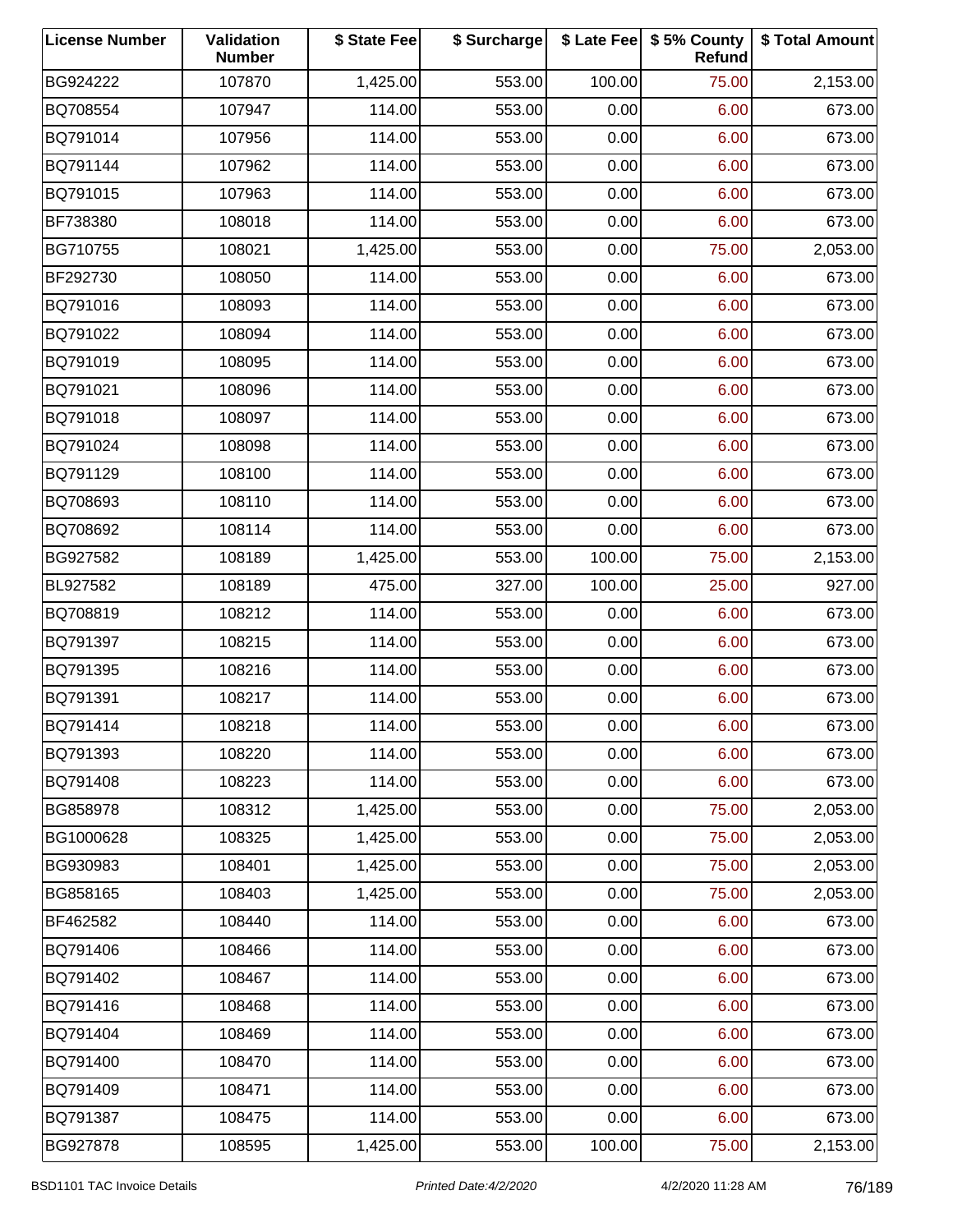| <b>License Number</b> | Validation<br><b>Number</b> | \$ State Fee | \$ Surcharge |        | \$ Late Fee   \$5% County<br>Refund | \$ Total Amount |
|-----------------------|-----------------------------|--------------|--------------|--------|-------------------------------------|-----------------|
| BL927878              | 108595                      | 475.00       | 327.00       | 100.00 | 25.00                               | 927.00          |
| BG737833              | 108616                      | 1,425.00     | 553.00       | 0.00   | 75.00                               | 2,053.00        |
| BG1001916             | 108708                      | 1,425.00     | 553.00       | 0.00   | 75.00                               | 2,053.00        |
| BG1003504             | 108720                      | 1,425.00     | 553.00       | 0.00   | 75.00                               | 2,053.00        |
| BQ791585              | 108738                      | 114.00       | 553.00       | 0.00   | 6.00                                | 673.00          |
| BQ791592              | 108739                      | 114.00       | 553.00       | 0.00   | 6.00                                | 673.00          |
| BQ791590              | 108740                      | 114.00       | 553.00       | 0.00   | 6.00                                | 673.00          |
| BQ791583              | 108741                      | 114.00       | 553.00       | 0.00   | 6.00                                | 673.00          |
| BQ791584              | 108742                      | 114.00       | 553.00       | 0.00   | 6.00                                | 673.00          |
| BQ791577              | 108744                      | 114.00       | 553.00       | 0.00   | 6.00                                | 673.00          |
| BQ791580              | 108745                      | 114.00       | 553.00       | 0.00   | 6.00                                | 673.00          |
| BQ791581              | 108746                      | 114.00       | 553.00       | 0.00   | 6.00                                | 673.00          |
| BG404806              | 108756                      | 1,425.00     | 553.00       | 0.00   | 75.00                               | 2,053.00        |
| BG1001676             | 108791                      | 1,425.00     | 553.00       | 0.00   | 75.00                               | 2,053.00        |
| BG739849              | 108858                      | 1,425.00     | 553.00       | 0.00   | 75.00                               | 2,053.00        |
| BF548941              | 108863                      | 114.00       | 553.00       | 0.00   | 6.00                                | 673.00          |
| BG1002857             | 108865                      | 1,425.00     | 553.00       | 0.00   | 75.00                               | 2,053.00        |
| BG793247              | 108883                      | 1,425.00     | 553.00       | 0.00   | 75.00                               | 2,053.00        |
| BQ791578              | 108888                      | 114.00       | 553.00       | 0.00   | 6.00                                | 673.00          |
| BG711320              | 108911                      | 1,425.00     | 553.00       | 0.00   | 75.00                               | 2,053.00        |
| BQ791594              | 108943                      | 114.00       | 553.00       | 0.00   | 6.00                                | 673.00          |
| BQ791610              | 108945                      | 114.00       | 553.00       | 0.00   | 6.00                                | 673.00          |
| BQ791604              | 108948                      | 114.00       | 553.00       | 0.00   | 6.00                                | 673.00          |
| BF1001693             | 108951                      | 114.00       | 553.00       | 0.00   | 6.00                                | 673.00          |
| BG928352              | 108957                      | 1,425.00     | 553.00       | 100.00 | 75.00                               | 2,153.00        |
| BF1002127             | 108963                      | 114.00       | 553.00       | 0.00   | 6.00                                | 673.00          |
| BF860929              | 108966                      | 114.00       | 553.00       | 0.00   | 6.00                                | 673.00          |
| BF860905              | 108967                      | 114.00       | 553.00       | 0.00   | 6.00                                | 673.00          |
| BF931096              | 108976                      | 114.00       | 553.00       | 0.00   | 6.00                                | 673.00          |
| BG737857              | 109004                      | 1,425.00     | 553.00       | 0.00   | 75.00                               | 2,053.00        |
| BL737857              | 109004                      | 475.00       | 327.00       | 0.00   | 25.00                               | 827.00          |
| BF424297              | 109021                      | 114.00       | 553.00       | 0.00   | 6.00                                | 673.00          |
| BQ791606              | 109036                      | 114.00       | 553.00       | 0.00   | 6.00                                | 673.00          |
| BQ791614              | 109037                      | 114.00       | 553.00       | 0.00   | 6.00                                | 673.00          |
| BQ791626              | 109038                      | 114.00       | 553.00       | 0.00   | 6.00                                | 673.00          |
| BQ791608              | 109039                      | 114.00       | 553.00       | 0.00   | 6.00                                | 673.00          |
| BG118277              | 109059                      | 1,425.00     | 553.00       | 0.00   | 75.00                               | 2,053.00        |
| BG303729              | 109133                      | 1,425.00     | 553.00       | 0.00   | 75.00                               | 2,053.00        |
| BE211210              | 109157                      | 1,425.00     | 553.00       | 0.00   | 75.00                               | 2,053.00        |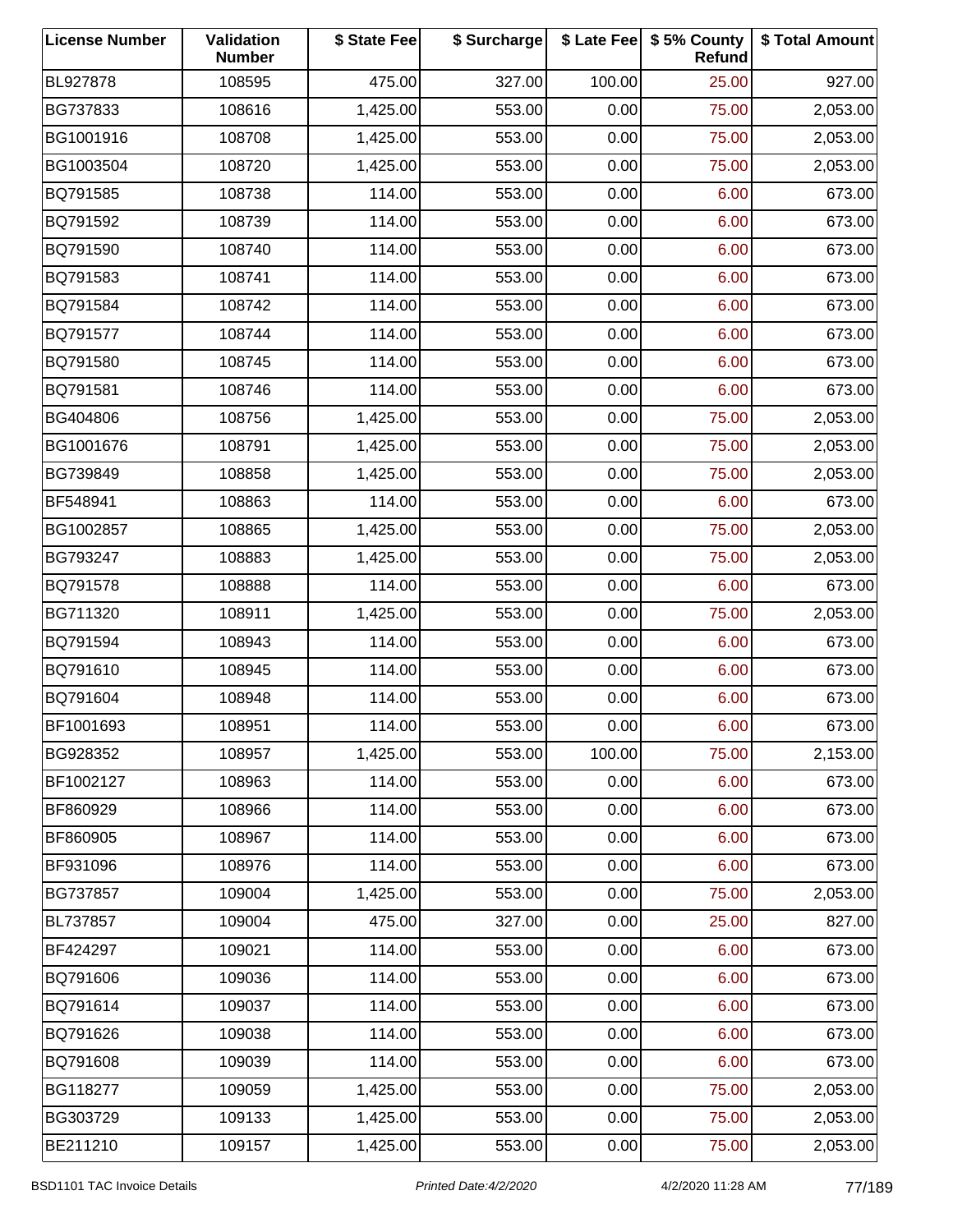| <b>License Number</b> | <b>Validation</b><br><b>Number</b> | \$ State Fee | \$ Surcharge |        | \$ Late Fee   \$5% County<br>Refund | \$ Total Amount |
|-----------------------|------------------------------------|--------------|--------------|--------|-------------------------------------|-----------------|
| BG1002565             | 109158                             | 1,425.00     | 553.00       | 0.00   | 75.00                               | 2,053.00        |
| BG549346              | 109233                             | 1,425.00     | 553.00       | 0.00   | 75.00                               | 2,053.00        |
| BG314270              | 109245                             | 1,425.00     | 553.00       | 0.00   | 75.00                               | 2,053.00        |
| BE528212              | 109257                             | 1,425.00     | 553.00       | 0.00   | 75.00                               | 2,053.00        |
| BG794686              | 109271                             | 1,425.00     | 553.00       | 0.00   | 75.00                               | 2,053.00        |
| BF270046              | 109279                             | 114.00       | 553.00       | 100.00 | 6.00                                | 773.00          |
| BF545445              | 109294                             | 114.00       | 553.00       | 100.00 | 6.00                                | 773.00          |
| BG502119              | 109301                             | 1,425.00     | 553.00       | 0.00   | 75.00                               | 2,053.00        |
| BL502119              | 109301                             | 475.00       | 327.00       | 0.00   | 25.00                               | 827.00          |
| BG313768              | 109319                             | 1,425.00     | 553.00       | 0.00   | 75.00                               | 2,053.00        |
| BL313768              | 109319                             | 475.00       | 327.00       | 0.00   | 25.00                               | 827.00          |
| BF424812              | 109344                             | 114.00       | 553.00       | 0.00   | 6.00                                | 673.00          |
| BF1002826             | 109375                             | 114.00       | 553.00       | 0.00   | 6.00                                | 673.00          |
| BF646565              | 109391                             | 114.00       | 553.00       | 0.00   | 6.00                                | 673.00          |
| BG484328              | 109394                             | 1,425.00     | 553.00       | 0.00   | 75.00                               | 2,053.00        |
| BG1002421             | 109403                             | 1,425.00     | 553.00       | 0.00   | 75.00                               | 2,053.00        |
| BG615747              | 109422                             | 1,425.00     | 553.00       | 0.00   | 75.00                               | 2,053.00        |
| BE792152              | 109423                             | 1,425.00     | 553.00       | 0.00   | 75.00                               | 2,053.00        |
| BG859526              | 109469                             | 1,425.00     | 553.00       | 0.00   | 75.00                               | 2,053.00        |
| BG928710              | 109497                             | 1,425.00     | 553.00       | 100.00 | 75.00                               | 2,153.00        |
| BG571757              | 109546                             | 1,425.00     | 553.00       | 0.00   | 75.00                               | 2,053.00        |
| BE794918              | 109560                             | 1,425.00     | 553.00       | 0.00   | 75.00                               | 2,053.00        |
| BG1003091             | 109572                             | 1,425.00     | 553.00       | 0.00   | 75.00                               | 2,053.00        |
| BG569331              | 109616                             | 1,425.00     | 553.00       | 0.00   | 75.00                               | 2,053.00        |
| BL569331              | 109616                             | 475.00       | 327.00       | 0.00   | 25.00                               | 827.00          |
| BG929317              | 109634                             | 1,425.00     | 553.00       | 0.00   | 75.00                               | 2,053.00        |
| BL929317              | 109634                             | 475.00       | 327.00       | 0.00   | 25.00                               | 827.00          |
| BG527318              | 109645                             | 1,425.00     | 553.00       | 0.00   | 75.00                               | 2,053.00        |
| BG932512              | 109684                             | 1,425.00     | 553.00       | 0.00   | 75.00                               | 2,053.00        |
| BG931283              | 109688                             | 1,425.00     | 553.00       | 0.00   | 75.00                               | 2,053.00        |
| BL931283              | 109688                             | 475.00       | 327.00       | 0.00   | 25.00                               | 827.00          |
| BG931893              | 109700                             | 1,425.00     | 553.00       | 0.00   | 75.00                               | 2,053.00        |
| BL931893              | 109700                             | 475.00       | 327.00       | 0.00   | 25.00                               | 827.00          |
| BG931293              | 109704                             | 1,425.00     | 553.00       | 0.00   | 75.00                               | 2,053.00        |
| BL931293              | 109704                             | 475.00       | 327.00       | 0.00   | 25.00                               | 827.00          |
| BG1001675             | 109781                             | 1,425.00     | 553.00       | 0.00   | 75.00                               | 2,053.00        |
| BG1001733             | 109801                             | 1,425.00     | 553.00       | 0.00   | 75.00                               | 2,053.00        |
| BF861027              | 109866                             | 114.00       | 553.00       | 0.00   | 6.00                                | 673.00          |
| BF740590              | 109871                             | 114.00       | 553.00       | 0.00   | 6.00                                | 673.00          |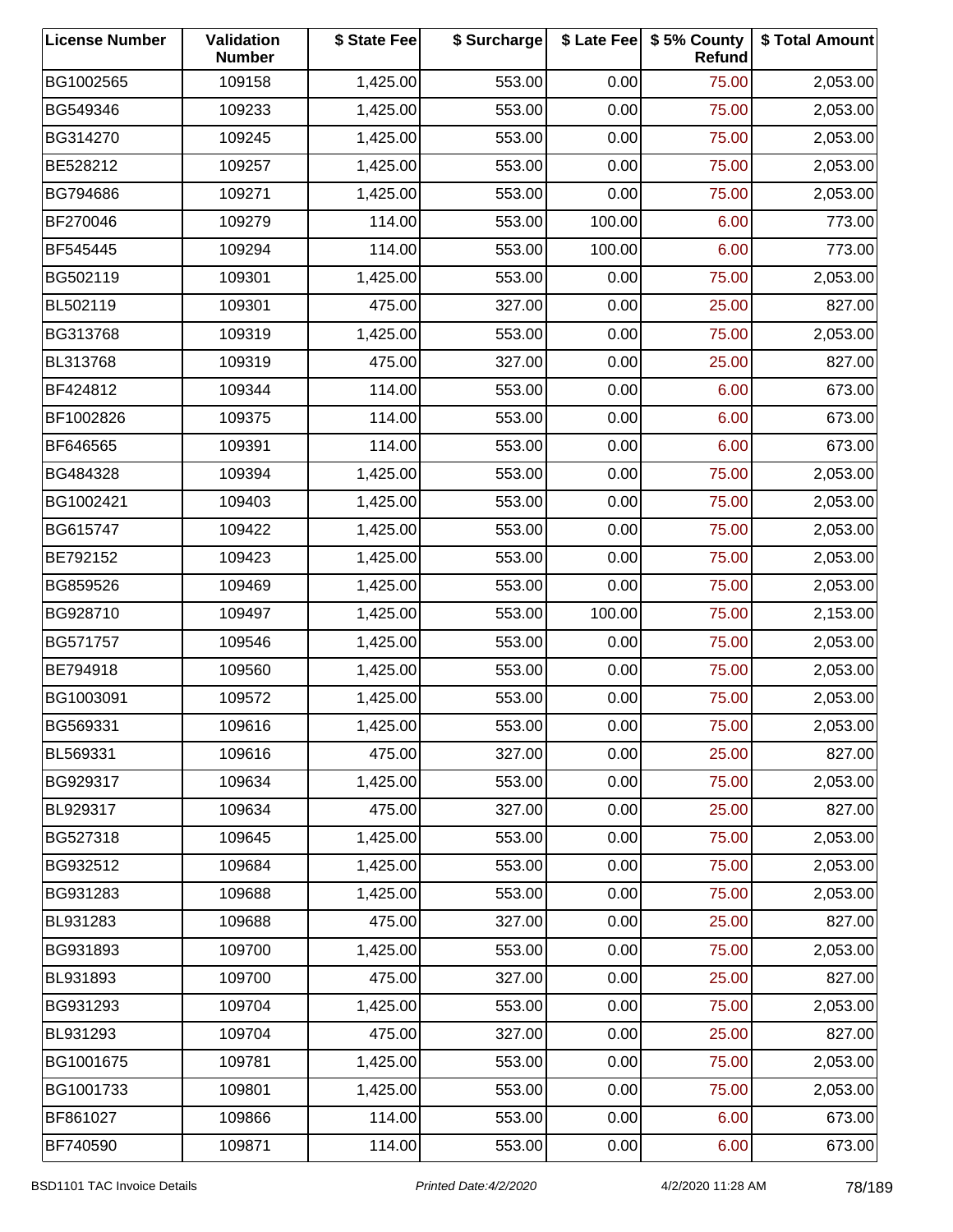| <b>License Number</b> | Validation<br><b>Number</b> | \$ State Fee | \$ Surcharge |      | \$ Late Fee   \$5% County<br>Refund | \$ Total Amount |
|-----------------------|-----------------------------|--------------|--------------|------|-------------------------------------|-----------------|
| BF528343              | 109876                      | 114.00       | 553.00       | 0.00 | 6.00                                | 673.00          |
| BF465247              | 109896                      | 114.00       | 553.00       | 0.00 | 6.00                                | 673.00          |
| BG549552              | 109939                      | 1,425.00     | 553.00       | 0.00 | 75.00                               | 2,053.00        |
| BG738525              | 109947                      | 1,425.00     | 553.00       | 0.00 | 75.00                               | 2,053.00        |
| BF615816              | 110009                      | 114.00       | 553.00       | 0.00 | 6.00                                | 673.00          |
| BF293255              | 110075                      | 114.00       | 553.00       | 0.00 | 6.00                                | 673.00          |
| BF293254              | 110078                      | 114.00       | 553.00       | 0.00 | 6.00                                | 673.00          |
| BQ860198              | 110114                      | 114.00       | 553.00       | 0.00 | 6.00                                | 673.00          |
| BG550598              | 110161                      | 1,425.00     | 553.00       | 0.00 | 75.00                               | 2,053.00        |
| BF710425              | 110196                      | 114.00       | 553.00       | 0.00 | 6.00                                | 673.00          |
| BF443165              | 110273                      | 114.00       | 553.00       | 0.00 | 6.00                                | 673.00          |
| BQ293043              | 110319                      | 114.00       | 553.00       | 0.00 | 6.00                                | 673.00          |
| BG528033              | 110328                      | 1,425.00     | 553.00       | 0.00 | 75.00                               | 2,053.00        |
| BL528033              | 110328                      | 475.00       | 327.00       | 0.00 | 25.00                               | 827.00          |
| BG527657              | 110339                      | 1,425.00     | 553.00       | 0.00 | 75.00                               | 2,053.00        |
| BF529084              | 110380                      | 114.00       | 553.00       | 0.00 | 6.00                                | 673.00          |
| BG679397              | 110430                      | 1,425.00     | 553.00       | 0.00 | 75.00                               | 2,053.00        |
| BG932069              | 110439                      | 1,425.00     | 553.00       | 0.00 | 75.00                               | 2,053.00        |
| BF739278              | 110477                      | 114.00       | 553.00       | 0.00 | 6.00                                | 673.00          |
| BF739795              | 110493                      | 114.00       | 553.00       | 0.00 | 6.00                                | 673.00          |
| BF793441              | 110495                      | 114.00       | 553.00       | 0.00 | 6.00                                | 673.00          |
| BG1002471             | 110503                      | 1,425.00     | 553.00       | 0.00 | 75.00                               | 2,053.00        |
| BF304424              | 110509                      | 114.00       | 553.00       | 0.00 | 6.00                                | 673.00          |
| BF740655              | 110514                      | 114.00       | 553.00       | 0.00 | 6.00                                | 673.00          |
| BF740831              | 110519                      | 114.00       | 553.00       | 0.00 | 6.00                                | 673.00          |
| BF795812              | 110537                      | 114.00       | 553.00       | 0.00 | 6.00                                | 673.00          |
| BF712372              | 110560                      | 114.00       | 553.00       | 0.00 | 6.00                                | 673.00          |
| BF741214              | 110581                      | 114.00       | 553.00       | 0.00 | 6.00                                | 673.00          |
| BG1002709             | 110600                      | 1,425.00     | 553.00       | 0.00 | 75.00                               | 2,053.00        |
| BG463596              | 110602                      | 1,425.00     | 553.00       | 0.00 | 75.00                               | 2,053.00        |
| BL463596              | 110602                      | 475.00       | 327.00       | 0.00 | 25.00                               | 827.00          |
| BF484756              | 110615                      | 114.00       | 553.00       | 0.00 | 6.00                                | 673.00          |
| BF794219              | 110615                      | 114.00       | 553.00       | 0.00 | 6.00                                | 673.00          |
| BG292572              | 110682                      | 1,425.00     | 553.00       | 0.00 | 75.00                               | 2,053.00        |
| BG679667              | 110683                      | 1,425.00     | 553.00       | 0.00 | 75.00                               | 2,053.00        |
| BF932015              | 110722                      | 114.00       | 553.00       | 0.00 | 6.00                                | 673.00          |
| BG1002830             | 110790                      | 1,425.00     | 553.00       | 0.00 | 75.00                               | 2,053.00        |
| BL1002830             | 110790                      | 475.00       | 327.00       | 0.00 | 25.00                               | 827.00          |
| BF549843              | 110792                      | 114.00       | 553.00       | 0.00 | 6.00                                | 673.00          |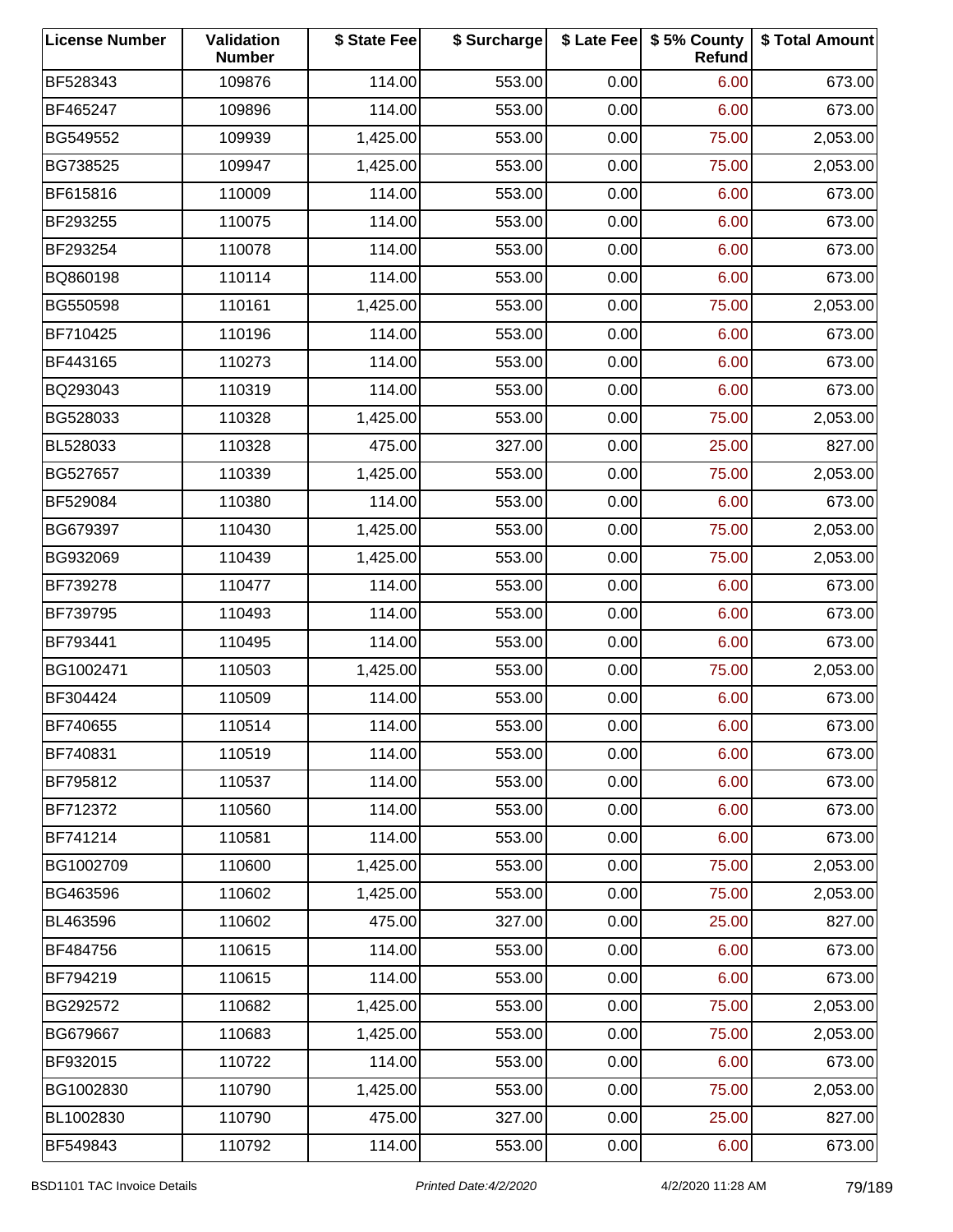| <b>License Number</b> | Validation<br><b>Number</b> | \$ State Fee | \$ Surcharge |        | \$ Late Fee   \$5% County<br>Refund | \$ Total Amount |
|-----------------------|-----------------------------|--------------|--------------|--------|-------------------------------------|-----------------|
| BF528607              | 110831                      | 114.00       | 553.00       | 0.00   | 6.00                                | 673.00          |
| BG646359              | 110925                      | 1,425.00     | 553.00       | 100.00 | 75.00                               | 2,153.00        |
| BG711232              | 110952                      | 1,425.00     | 553.00       | 0.00   | 75.00                               | 2,053.00        |
| BL711232              | 110952                      | 475.00       | 327.00       | 0.00   | 25.00                               | 827.00          |
| BG739789              | 110968                      | 1,425.00     | 553.00       | 0.00   | 75.00                               | 2,053.00        |
| BL739789              | 110968                      | 475.00       | 327.00       | 0.00   | 25.00                               | 827.00          |
| BQ425885              | 110995                      | 114.00       | 553.00       | 0.00   | 6.00                                | 673.00          |
| BQ741292              | 110997                      | 114.00       | 553.00       | 0.00   | 6.00                                | 673.00          |
| BF424293              | 111005                      | 114.00       | 553.00       | 0.00   | 6.00                                | 673.00          |
| BF507431              | 111025                      | 114.00       | 553.00       | 0.00   | 6.00                                | 673.00          |
| BQ930695              | 111064                      | 114.00       | 553.00       | 0.00   | 6.00                                | 673.00          |
| BG1003061             | 111072                      | 1,425.00     | 553.00       | 0.00   | 75.00                               | 2,053.00        |
| BG647883              | 111076                      | 1,425.00     | 553.00       | 0.00   | 75.00                               | 2,053.00        |
| BL647883              | 111076                      | 475.00       | 327.00       | 0.00   | 25.00                               | 827.00          |
| BQ647931              | 111093                      | 114.00       | 553.00       | 0.00   | 6.00                                | 673.00          |
| BG793587              | 111094                      | 1,425.00     | 553.00       | 0.00   | 75.00                               | 2,053.00        |
| BF681053              | 111108                      | 114.00       | 553.00       | 0.00   | 6.00                                | 673.00          |
| BQ1005652             | 111144                      | 114.00       | 553.00       | 0.00   | 6.00                                | 673.00          |
| BQ934724              | 111151                      | 114.00       | 553.00       | 0.00   | 6.00                                | 673.00          |
| BQ931651              | 111152                      | 114.00       | 553.00       | 0.00   | 6.00                                | 673.00          |
| BQ933134              | 111156                      | 114.00       | 553.00       | 0.00   | 6.00                                | 673.00          |
| BF648264              | 111187                      | 114.00       | 553.00       | 0.00   | 6.00                                | 673.00          |
| BQ793757              | 111202                      | 114.00       | 553.00       | 0.00   | 6.00                                | 673.00          |
| BG862485              | 111214                      | 1,425.00     | 553.00       | 0.00   | 75.00                               | 2,053.00        |
| BL862485              | 111214                      | 475.00       | 327.00       | 0.00   | 25.00                               | 827.00          |
| BG793775              | 111217                      | 1,425.00     | 553.00       | 100.00 | 75.00                               | 2,153.00        |
| BQ549933              | 111219                      | 114.00       | 553.00       | 0.00   | 6.00                                | 673.00          |
| BQ271543              | 111286                      | 114.00       | 553.00       | 0.00   | 6.00                                | 673.00          |
| BF528333              | 111296                      | 114.00       | 553.00       | 0.00   | 6.00                                | 673.00          |
| BF684065              | 111330                      | 114.00       | 553.00       | 0.00   | 6.00                                | 673.00          |
| BG680980              | 111343                      | 1,425.00     | 553.00       | 0.00   | 75.00                               | 2,053.00        |
| BF228414              | 111344                      | 114.00       | 553.00       | 0.00   | 6.00                                | 673.00          |
| BG617189              | 111385                      | 1,425.00     | 553.00       | 0.00   | 75.00                               | 2,053.00        |
| BG304406              | 111406                      | 1,425.00     | 553.00       | 0.00   | 75.00                               | 2,053.00        |
| BL304406              | 111406                      | 475.00       | 327.00       | 0.00   | 25.00                               | 827.00          |
| BG572344              | 111444                      | 1,425.00     | 553.00       | 0.00   | 75.00                               | 2,053.00        |
| BQ863070              | 111455                      | 114.00       | 553.00       | 0.00   | 6.00                                | 673.00          |
| BQ932962              | 111488                      | 114.00       | 553.00       | 0.00   | 6.00                                | 673.00          |
| BQ713756              | 111512                      | 114.00       | 553.00       | 0.00   | 6.00                                | 673.00          |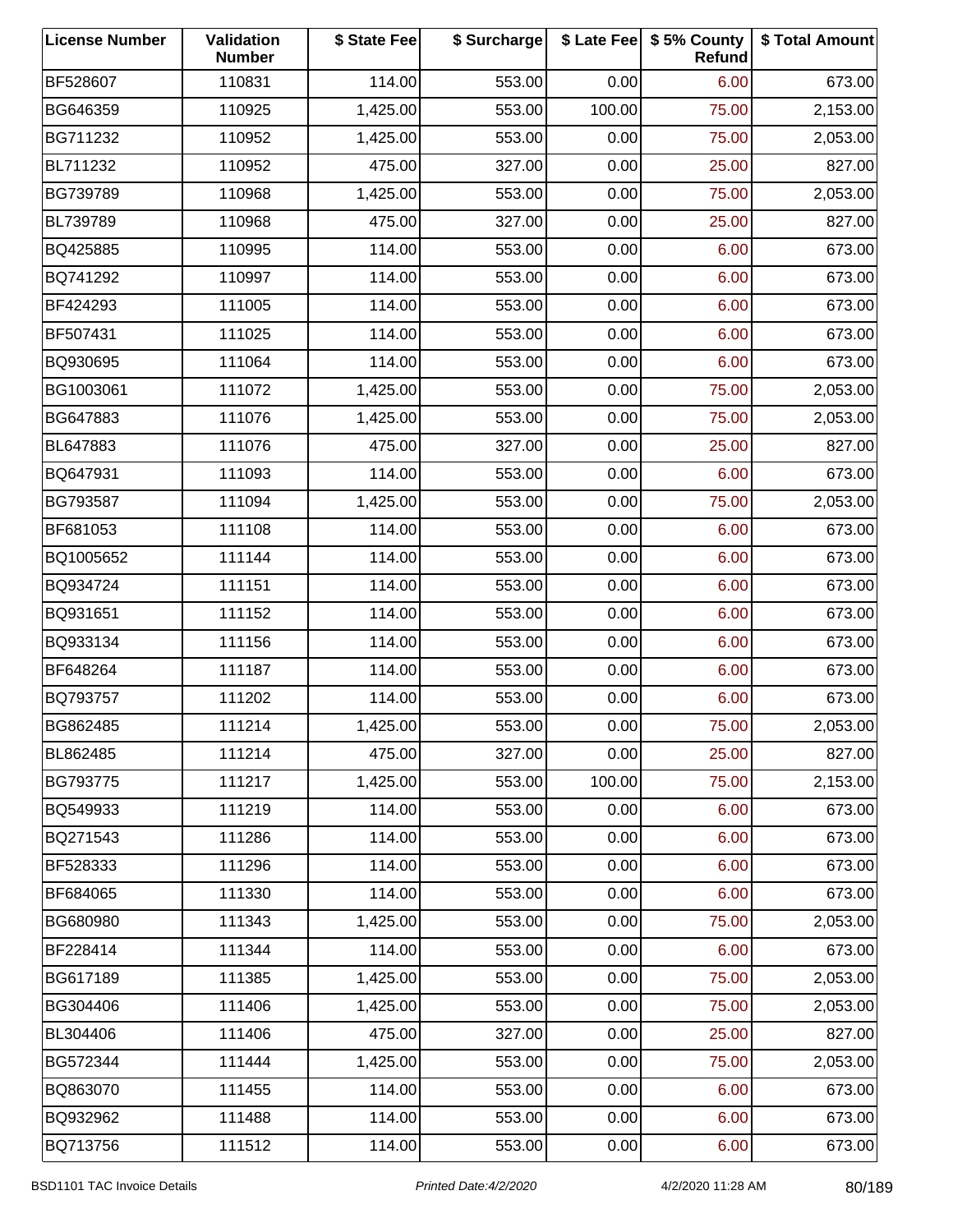| <b>License Number</b> | Validation<br><b>Number</b> | \$ State Fee | \$ Surcharge |        | \$ Late Fee   \$5% County<br>Refund | \$ Total Amount |
|-----------------------|-----------------------------|--------------|--------------|--------|-------------------------------------|-----------------|
| BQ680143              | 111584                      | 114.00       | 553.00       | 100.00 | 6.00                                | 773.00          |
| BQ294096              | 111615                      | 114.00       | 553.00       | 0.00   | 6.00                                | 673.00          |
| BQ465781              | 111797                      | 114.00       | 553.00       | 0.00   | 6.00                                | 673.00          |
| BQ551284              | 111797                      | 114.00       | 553.00       | 0.00   | 6.00                                | 673.00          |
| BQ466696              | 112443                      | 114.00       | 553.00       | 0.00   | 6.00                                | 673.00          |
| BF487050              | 113119                      | 114.00       | 553.00       | 0.00   | 6.00                                | 673.00          |
| BF651593              | 114920                      | 114.00       | 553.00       | 0.00   | 6.00                                | 673.00          |
| BF566589              | 501054                      | 114.00       | 553.00       | 0.00   | 6.00                                | 673.00          |
| BG994605              | 501144                      | 1,425.00     | 553.00       | 0.00   | 75.00                               | 2,053.00        |
| BL994605              | 501144                      | 475.00       | 327.00       | 0.00   | 25.00                               | 827.00          |
| BG737297              | 503836                      | 1,425.00     | 553.00       | 0.00   | 75.00                               | 2,053.00        |
| BG249787              | 504187                      | 1,425.00     | 553.00       | 0.00   | 75.00                               | 2,053.00        |
| BL249787              | 504187                      | 475.00       | 327.00       | 0.00   | 25.00                               | 827.00          |
| BF710097              | 504740                      | 114.00       | 553.00       | 0.00   | 6.00                                | 673.00          |
| BQ737579              | 504950                      | 114.00       | 553.00       | 0.00   | 6.00                                | 673.00          |
| BG292610              | 505077                      | 1,425.00     | 553.00       | 0.00   | 75.00                               | 2,053.00        |
| BL292610              | 505077                      | 475.00       | 327.00       | 0.00   | 25.00                               | 827.00          |
| BG739457              | 505142                      | 1,425.00     | 553.00       | 0.00   | 75.00                               | 2,053.00        |
| BG312399              | 505243                      | 1,425.00     | 553.00       | 0.00   | 75.00                               | 2,053.00        |
| BG859374              | 505244                      | 1,425.00     | 553.00       | 0.00   | 75.00                               | 2,053.00        |
| BE404323              | 505287                      | 1,425.00     | 553.00       | 0.00   | 75.00                               | 2,053.00        |
| BG526009              | 505290                      | 1,425.00     | 553.00       | 0.00   | 75.00                               | 2,053.00        |
| BG527663              | 505439                      | 1,425.00     | 553.00       | 0.00   | 75.00                               | 2,053.00        |
| BL527663              | 505439                      | 475.00       | 327.00       | 0.00   | 25.00                               | 827.00          |
| BG1001436             | 505440                      | 1,425.00     | 553.00       | 0.00   | 75.00                               | 2,053.00        |
| BL1001436             | 505440                      | 475.00       | 327.00       | 0.00   | 25.00                               | 827.00          |
| BG859013              | 505446                      | 1,425.00     | 553.00       | 0.00   | 75.00                               | 2,053.00        |
| BG527495              | 505447                      | 1,425.00     | 553.00       | 0.00   | 75.00                               | 2,053.00        |
| BL527495              | 505447                      | 475.00       | 327.00       | 0.00   | 25.00                               | 827.00          |
| BF444067              | 505448                      | 114.00       | 553.00       | 0.00   | 6.00                                | 673.00          |
| BG118948              | 505449                      | 1,425.00     | 553.00       | 0.00   | 75.00                               | 2,053.00        |
| BG1001923             | 505533                      | 1,425.00     | 553.00       | 0.00   | 75.00                               | 2,053.00        |
| BL1001923             | 505533                      | 475.00       | 327.00       | 0.00   | 25.00                               | 827.00          |
| BF227652              | 505613                      | 114.00       | 553.00       | 0.00   | 6.00                                | 673.00          |
| BG858877              | 505614                      | 1,425.00     | 553.00       | 0.00   | 75.00                               | 2,053.00        |
| BF711299              | 505617                      | 114.00       | 553.00       | 0.00   | 6.00                                | 673.00          |
| BG795087              | 505618                      | 1,425.00     | 553.00       | 0.00   | 75.00                               | 2,053.00        |
| BL795087              | 505618                      | 475.00       | 327.00       | 0.00   | 25.00                               | 827.00          |
| BG570419              | 505619                      | 1,425.00     | 553.00       | 0.00   | 75.00                               | 2,053.00        |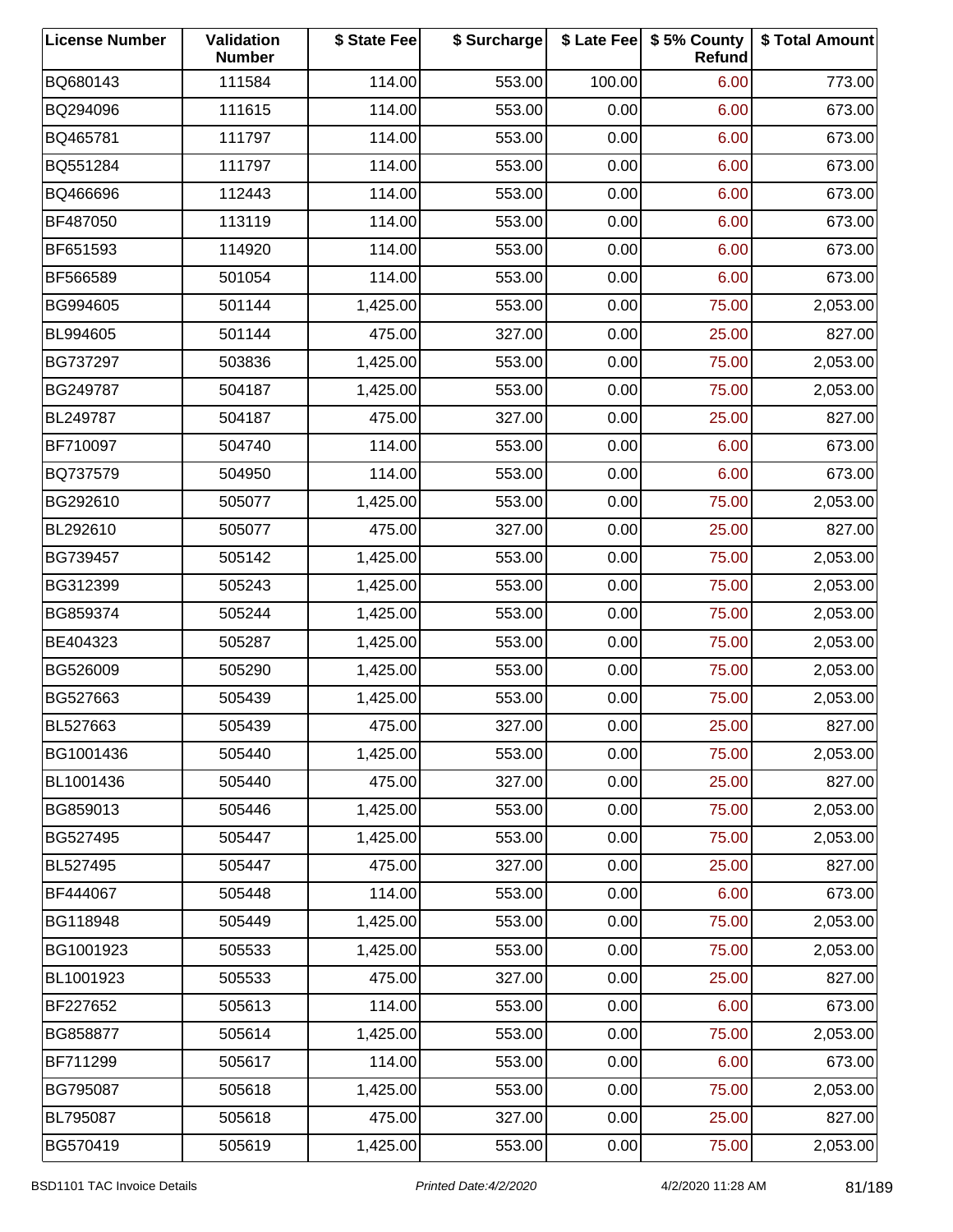| <b>License Number</b> | Validation<br><b>Number</b> | \$ State Fee | \$ Surcharge |      | \$ Late Fee   \$5% County<br>Refund | \$ Total Amount |
|-----------------------|-----------------------------|--------------|--------------|------|-------------------------------------|-----------------|
| BL570419              | 505619                      | 475.00       | 327.00       | 0.00 | 25.00                               | 827.00          |
| BG485249              | 505620                      | 1,425.00     | 553.00       | 0.00 | 75.00                               | 2,053.00        |
| BG648241              | 505621                      | 1,425.00     | 553.00       | 0.00 | 75.00                               | 2,053.00        |
| BL648241              | 505621                      | 475.00       | 327.00       | 0.00 | 25.00                               | 827.00          |
| BG931029              | 505630                      | 1,425.00     | 553.00       | 0.00 | 75.00                               | 2,053.00        |
| BL931029              | 505630                      | 475.00       | 327.00       | 0.00 | 25.00                               | 827.00          |
| BG930161              | 505755                      | 1,425.00     | 553.00       | 0.00 | 75.00                               | 2,053.00        |
| BF442937              | 505756                      | 114.00       | 553.00       | 0.00 | 6.00                                | 673.00          |
| BG463656              | 505760                      | 1,425.00     | 553.00       | 0.00 | 75.00                               | 2,053.00        |
| BG105789              | 505761                      | 1,425.00     | 553.00       | 0.00 | 75.00                               | 2,053.00        |
| BF710088              | 505762                      | 114.00       | 553.00       | 0.00 | 6.00                                | 673.00          |
| BG794907              | 505767                      | 1,425.00     | 553.00       | 0.00 | 75.00                               | 2,053.00        |
| BG794385              | 505867                      | 1,425.00     | 553.00       | 0.00 | 75.00                               | 2,053.00        |
| BL794385              | 505867                      | 475.00       | 327.00       | 0.00 | 25.00                               | 827.00          |
| BQ528952              | 506190                      | 114.00       | 553.00       | 0.00 | 6.00                                | 673.00          |
| BQ293118              | 506192                      | 114.00       | 553.00       | 0.00 | 6.00                                | 673.00          |
| BQ293116              | 506193                      | 114.00       | 553.00       | 0.00 | 6.00                                | 673.00          |
| BQ293117              | 506194                      | 114.00       | 553.00       | 0.00 | 6.00                                | 673.00          |
| BQ293112              | 506195                      | 114.00       | 553.00       | 0.00 | 6.00                                | 673.00          |
| BQ617183              | 506198                      | 114.00       | 553.00       | 0.00 | 6.00                                | 673.00          |
| BQ314243              | 506202                      | 114.00       | 553.00       | 0.00 | 6.00                                | 673.00          |
| BQ679829              | 506204                      | 114.00       | 553.00       | 0.00 | 6.00                                | 673.00          |
| BQ931337              | 506206                      | 114.00       | 553.00       | 0.00 | 6.00                                | 673.00          |
| BG929948              | 506208                      | 1,425.00     | 553.00       | 0.00 | 75.00                               | 2,053.00        |
| BG527720              | 506209                      | 1,425.00     | 553.00       | 0.00 | 75.00                               | 2,053.00        |
| BL527720              | 506209                      | 475.00       | 327.00       | 0.00 | 25.00                               | 827.00          |
| BG269888              | 506210                      | 1,425.00     | 553.00       | 0.00 | 75.00                               | 2,053.00        |
| BF507064              | 506260                      | 114.00       | 553.00       | 0.00 | 6.00                                | 673.00          |
| BF507062              | 506261                      | 114.00       | 553.00       | 0.00 | 6.00                                | 673.00          |
| BQ304409              | 506275                      | 114.00       | 553.00       | 0.00 | 6.00                                | 673.00          |
| BQ406302              | 506277                      | 114.00       | 553.00       | 0.00 | 6.00                                | 673.00          |
| BQ314054              | 506289                      | 114.00       | 553.00       | 0.00 | 6.00                                | 673.00          |
| BF681578              | 506293                      | 114.00       | 553.00       | 0.00 | 6.00                                | 673.00          |
| BF526219              | 506364                      | 114.00       | 553.00       | 0.00 | 6.00                                | 673.00          |
| BG563386              | 506376                      | 1,425.00     | 553.00       | 0.00 | 75.00                               | 2,053.00        |
| BL563386              | 506376                      | 475.00       | 327.00       | 0.00 | 25.00                               | 827.00          |
| BF679697              | 506380                      | 114.00       | 553.00       | 0.00 | 6.00                                | 673.00          |
| BE216139              | 506383                      | 1,425.00     | 553.00       | 0.00 | 75.00                               | 2,053.00        |
| BG648327              | 506387                      | 1,425.00     | 553.00       | 0.00 | 75.00                               | 2,053.00        |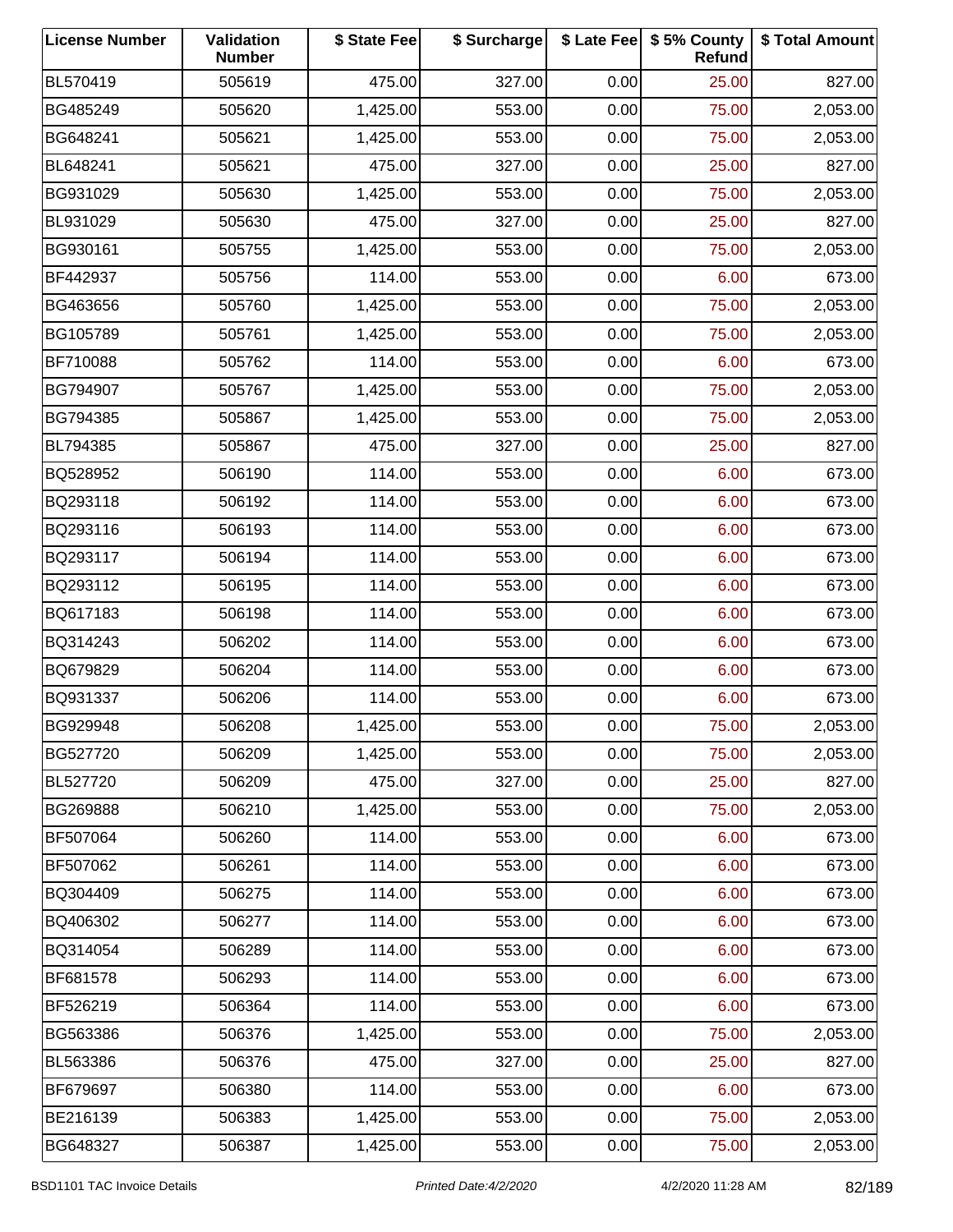| <b>License Number</b> | <b>Validation</b><br><b>Number</b> | \$ State Fee | \$ Surcharge | \$ Late Fee | \$5% County<br><b>Refund</b> | \$ Total Amount |
|-----------------------|------------------------------------|--------------|--------------|-------------|------------------------------|-----------------|
| BL648327              | 506387                             | 475.00       | 327.00       | 0.00        | 25.00                        | 827.00          |
| BG793388              | 506388                             | 1,425.00     | 553.00       | 0.00        | 75.00                        | 2,053.00        |
| BF548382              | 506389                             | 114.00       | 553.00       | 100.00      | 6.00                         | 773.00          |
| BQ862018              | 506396                             | 114.00       | 553.00       | 0.00        | 6.00                         | 673.00          |
| BG932504              | 506397                             | 1,425.00     | 553.00       | 0.00        | 75.00                        | 2,053.00        |
| BQ861850              | 506398                             | 114.00       | 553.00       | 0.00        | 6.00                         | 673.00          |
| BF712306              | 506464                             | 114.00       | 553.00       | 0.00        | 6.00                         | 673.00          |
| BF1006942             | 507994                             | 114.00       | 553.00       | 0.00        | 6.00                         | 673.00          |
| BG1082001             | 508273                             | 1,900.00     | 553.00       | 0.00        | 100.00                       | 2,553.00        |
| BG1079614             | 508284                             | 1,900.00     | 553.00       | 0.00        | 100.00                       | 2,553.00        |
| BG1081734             | 508288                             | 1,900.00     | 553.00       | 0.00        | 100.00                       | 2,553.00        |
| BF684192              | 508296                             | 114.00       | 553.00       | 0.00        | 6.00                         | 673.00          |
| BG682279              | 509305                             | 1,425.00     | 553.00       | 0.00        | 75.00                        | 2,053.00        |
| <b>BL682279</b>       | 509305                             | 475.00       | 327.00       | 0.00        | 25.00                        | 827.00          |
| BG1004191             | 509363                             | 1,425.00     | 553.00       | 100.00      | 75.00                        | 2,153.00        |
|                       | Total                              | 235,752.00   | 191,894.00   | 1,400.00    | 12,408.00                    | 441,454.00      |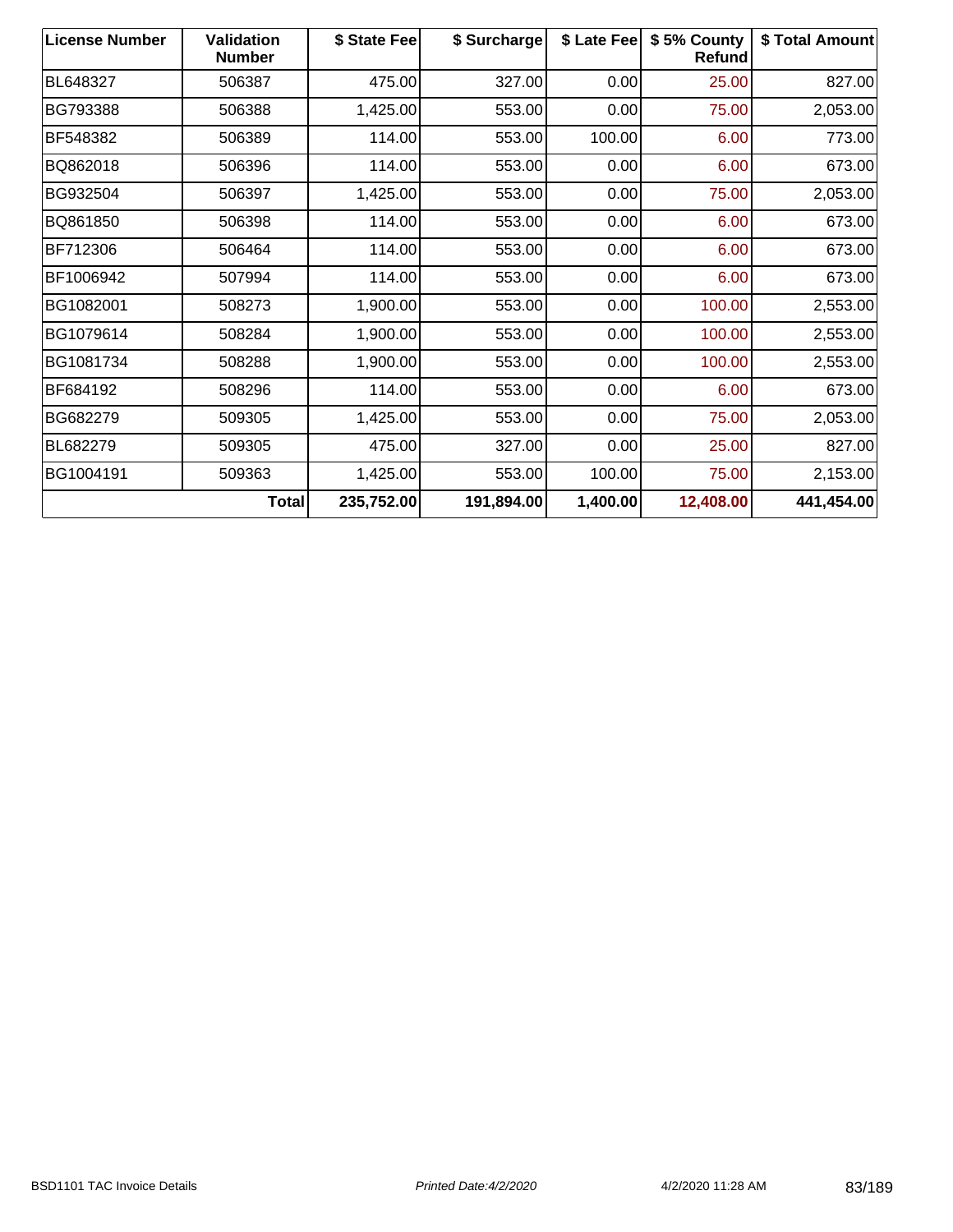

# **TAC Invoiced Details Applications Approved during February 2020 County Harrison - 102**

| <b>License Number</b> | <b>Validation</b><br><b>Number</b> | \$ State Fee | \$ Surcharge | \$ Late Fee | \$5% County<br><b>Refund</b> | \$ Total Amount |
|-----------------------|------------------------------------|--------------|--------------|-------------|------------------------------|-----------------|
| BQ1080260             | 3444                               | 114.00       | 553.00       | 0.00        | 6.00                         | 673.00          |
| BQ1081795             | 3682                               | 114.00       | 553.00       | 0.00        | 6.00                         | 673.00          |
| BQ1081808             | 3685                               | 114.00       | 553.00       | 0.00        | 6.00                         | 673.00          |
| BQ1082100             | 3686                               | 114.00       | 553.00       | 0.00        | 6.00                         | 673.00          |
| BQ1007576             | 111558                             | 114.00       | 553.00       | 0.00        | 6.00                         | 673.00          |
| BQ314291              | 112469                             | 114.00       | 553.00       | 0.00        | 6.00                         | 673.00          |
|                       | Total                              | 684.00       | 3,318.00     | 0.00        | 36.00                        | 4,038.00        |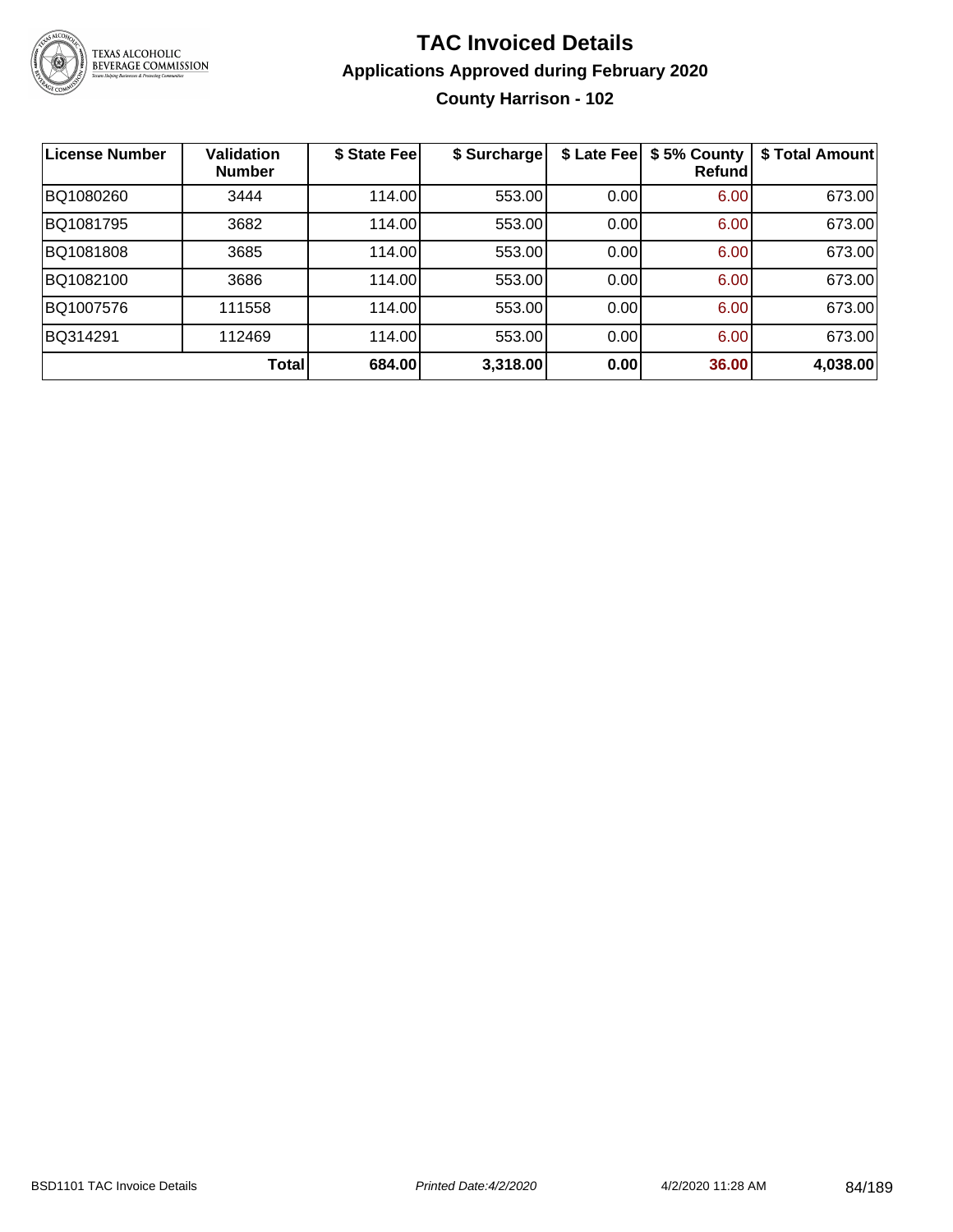

# **TAC Invoiced Details Applications Approved during February 2020 County Hays - 105**

| <b>License Number</b> | <b>Validation</b><br><b>Number</b> | \$ State Fee | \$ Surcharge | \$ Late Fee | \$5% County<br><b>Refund</b> | \$ Total Amount |
|-----------------------|------------------------------------|--------------|--------------|-------------|------------------------------|-----------------|
| BF1081804             | 3610                               | 114.00       | 553.00       | 0.00        | 6.00                         | 673.00          |
| BG931110              | 109016                             | 332.50       | 553.00       | 0.00        | 17.50                        | 903.00          |
| BG1004679             | 110442                             | 332.50       | 553.00       | 0.00        | 17.50                        | 903.00          |
| BG1003493             | 110457                             | 332.50       | 553.00       | 0.00        | 17.50                        | 903.00          |
| BP1003493             | 110457                             | 950.00       | 426.00       | 0.00        | 50.00                        | 1,426.00        |
| BQ713320              | 111597                             | 114.00       | 553.00       | 0.00        | 6.00                         | 673.00          |
| <b>BF526817</b>       | 505223                             | 114.00       | 553.00       | 0.00        | 6.00                         | 673.00          |
| BF862641              | 506466                             | 114.00       | 553.00       | 0.00        | 6.00                         | 673.00          |
|                       | <b>Total</b>                       | 2,403.50     | 4,297.00     | 0.00        | 126.50                       | 6,827.00        |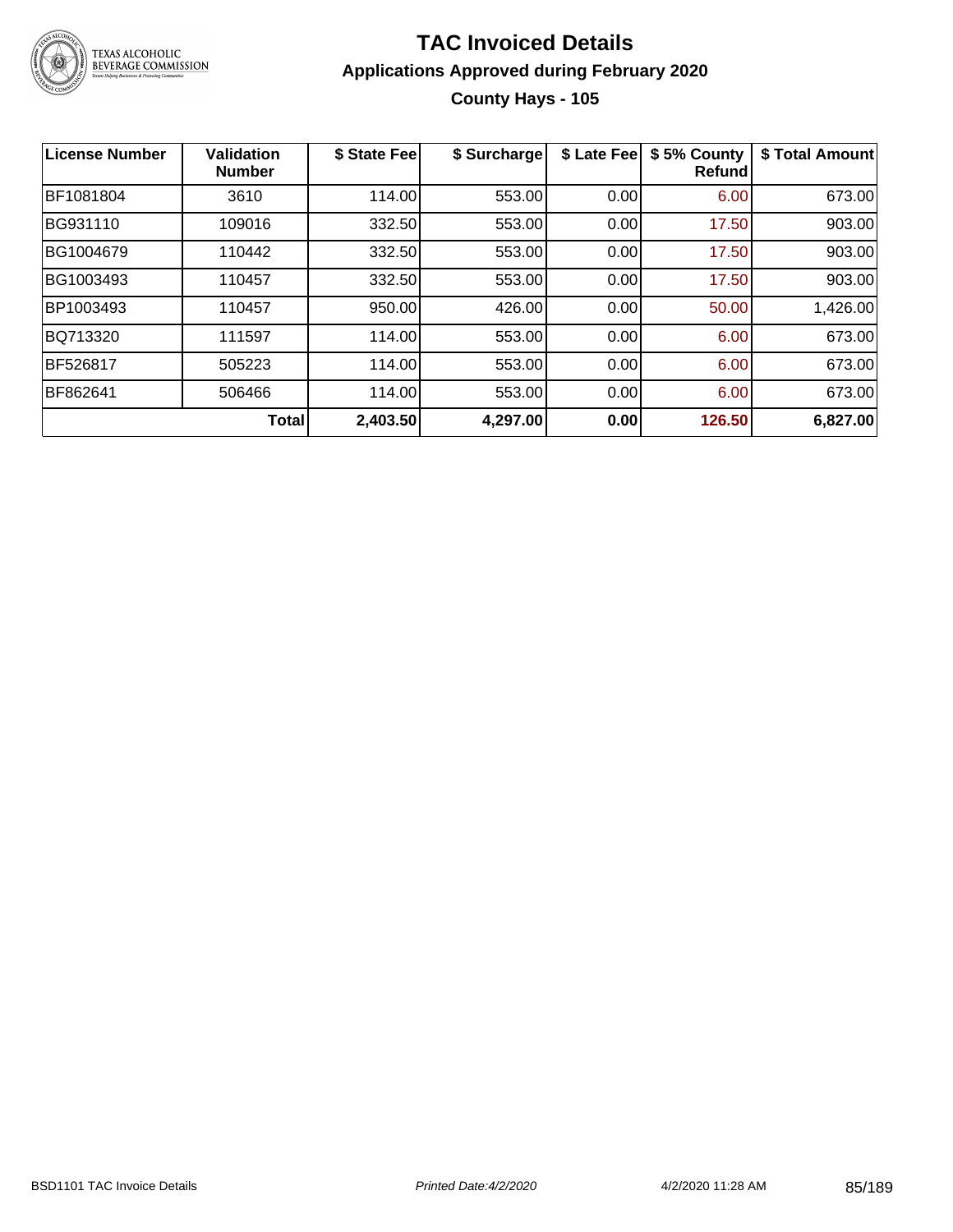

# **TAC Invoiced Details Applications Approved during February 2020**

**County Henderson - 107**

| <b>License Number</b> | <b>Validation</b><br><b>Number</b> | \$ State Fee | \$ Surcharge | \$ Late Fee | \$5% County<br>Refundl | \$ Total Amount |
|-----------------------|------------------------------------|--------------|--------------|-------------|------------------------|-----------------|
| BF464486              | 109020                             | 114.00       | 553.00       | 0.00        | 6.00                   | 673.00          |
| BQ861085              | 111061                             | 114.00       | 553.00       | 0.00        | 6.00                   | 673.00          |
| BQ572700              | 111309                             | 114.00       | 553.00       | 0.00        | 6.00                   | 673.00          |
| BQ572701              | 111309                             | 114.00       | 553.00       | 0.00        | 6.00                   | 673.00          |
| BQ863364              | 111339                             | 114.00       | 553.00       | 0.00        | 6.00                   | 673.00          |
| BQ863124              | 111357                             | 114.00       | 553.00       | 0.00        | 6.00                   | 673.00          |
|                       | Total                              | 684.00       | 3,318.00     | 0.00        | 36.00                  | 4,038.00        |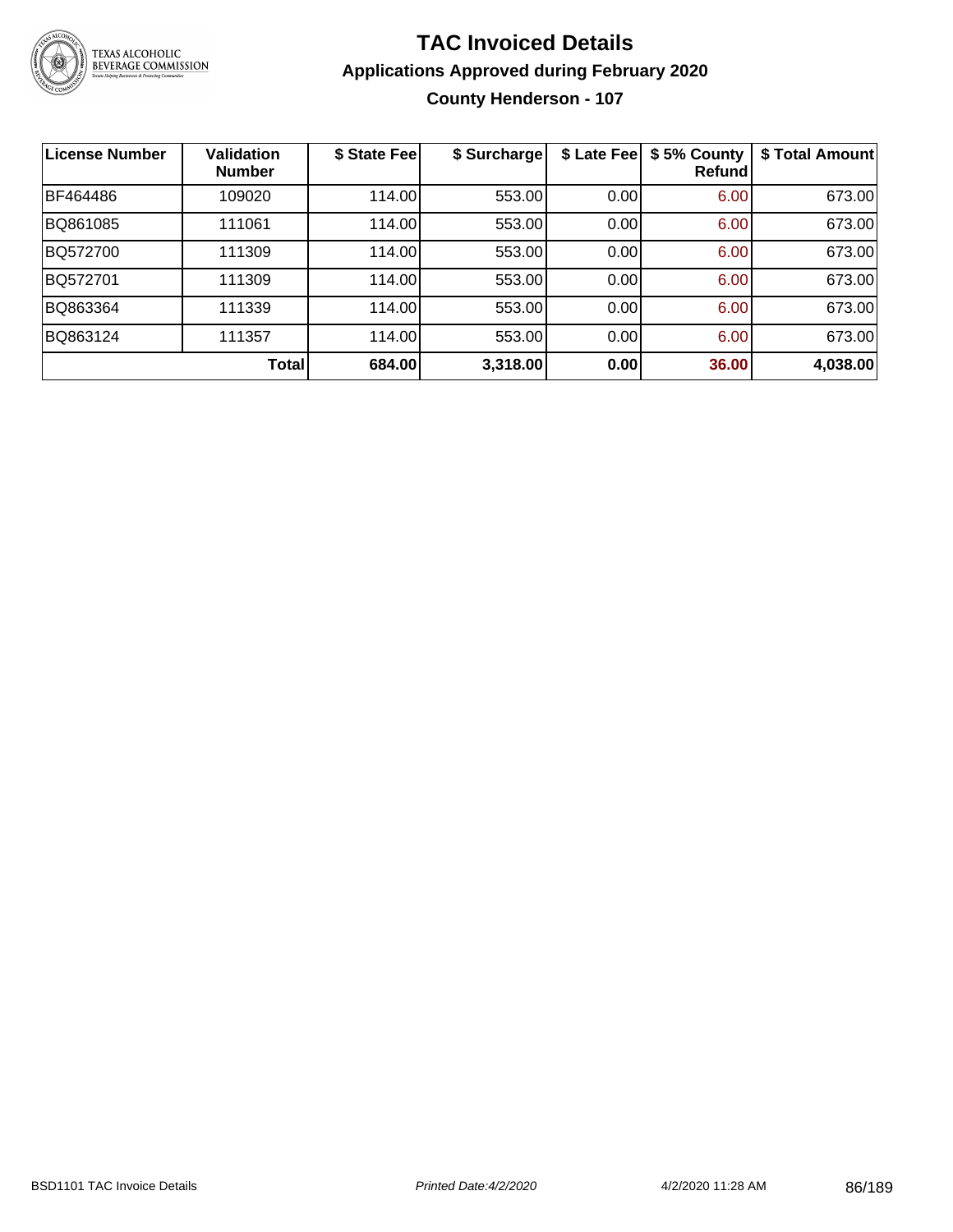

# **TAC Invoiced Details Applications Approved during February 2020 County Hidalgo - 108**

| <b>License Number</b> | <b>Validation</b><br><b>Number</b> | \$ State Fee | \$ Surcharge |        | \$ Late Fee   \$5% County<br>Refund | \$ Total Amount |
|-----------------------|------------------------------------|--------------|--------------|--------|-------------------------------------|-----------------|
| BG1080640             | 3351                               | 332.50       | 553.00       | 0.00   | 17.50                               | 903.00          |
| BQ1079653             | 3450                               | 114.00       | 553.00       | 0.00   | 6.00                                | 673.00          |
| BQ1079845             | 3478                               | 114.00       | 553.00       | 0.00   | 6.00                                | 673.00          |
| BG1081458             | 3572                               | 332.50       | 553.00       | 0.00   | 17.50                               | 903.00          |
| BQ1079969             | 3600                               | 114.00       | 553.00       | 0.00   | 6.00                                | 673.00          |
| BF1080524             | 3630                               | 114.00       | 553.00       | 0.00   | 6.00                                | 673.00          |
| BG1080739             | 3775                               | 332.50       | 553.00       | 0.00   | 17.50                               | 903.00          |
| BQ1081717             | 3777                               | 114.00       | 553.00       | 0.00   | 6.00                                | 673.00          |
| BQ1081832             | 3854                               | 114.00       | 553.00       | 0.00   | 6.00                                | 673.00          |
| BG1081735             | 4250                               | 332.50       | 553.00       | 0.00   | 17.50                               | 903.00          |
| BG999075              | 106103                             | 332.50       | 553.00       | 100.00 | 17.50                               | 1,003.00        |
| BG680302              | 108198                             | 332.50       | 553.00       | 0.00   | 17.50                               | 903.00          |
| BG1003337             | 108272                             | 332.50       | 553.00       | 0.00   | 17.50                               | 903.00          |
| BG506702              | 108817                             | 332.50       | 553.00       | 0.00   | 17.50                               | 903.00          |
| BF792647              | 108882                             | 114.00       | 553.00       | 0.00   | 6.00                                | 673.00          |
| BG1002010             | 108974                             | 332.50       | 553.00       | 0.00   | 17.50                               | 903.00          |
| BG929672              | 108982                             | 332.50       | 553.00       | 0.00   | 17.50                               | 903.00          |
| BG931284              | 109325                             | 332.50       | 553.00       | 0.00   | 17.50                               | 903.00          |
| BL931284              | 109325                             | 475.00       | 327.00       | 0.00   | 25.00                               | 827.00          |
| BG712489              | 109685                             | 332.50       | 553.00       | 0.00   | 17.50                               | 903.00          |
| BG1004726             | 109691                             | 332.50       | 553.00       | 0.00   | 17.50                               | 903.00          |
| BF190706              | 109987                             | 114.00       | 553.00       | 0.00   | 6.00                                | 673.00          |
| BG464128              | 110416                             | 332.50       | 553.00       | 0.00   | 17.50                               | 903.00          |
| BG251288              | 110603                             | 332.50       | 553.00       | 0.00   | 17.50                               | 903.00          |
| BF425094              | 110615                             | 114.00       | 553.00       | 0.00   | 6.00                                | 673.00          |
| BF550550              | 110615                             | 114.00       | 553.00       | 0.00   | 6.00                                | 673.00          |
| BG648574              | 110912                             | 332.50       | 553.00       | 0.00   | 17.50                               | 903.00          |
| BQ739697              | 110962                             | 114.00       | 553.00       | 0.00   | 6.00                                | 673.00          |
| BG528203              | 110979                             | 332.50       | 553.00       | 0.00   | 17.50                               | 903.00          |
| BE649137              | 111011                             | 285.00       | 553.00       | 0.00   | 15.00                               | 853.00          |
| BQ650310              | 111023                             | 114.00       | 553.00       | 0.00   | 6.00                                | 673.00          |
| BQ932678              | 111118                             | 114.00       | 553.00       | 0.00   | 6.00                                | 673.00          |
| BQ648475              | 111195                             | 114.00       | 553.00       | 0.00   | 6.00                                | 673.00          |
| BG741966              | 111198                             | 332.50       | 553.00       | 0.00   | 17.50                               | 903.00          |
| BQ1003346             | 111402                             | 114.00       | 553.00       | 0.00   | 6.00                                | 673.00          |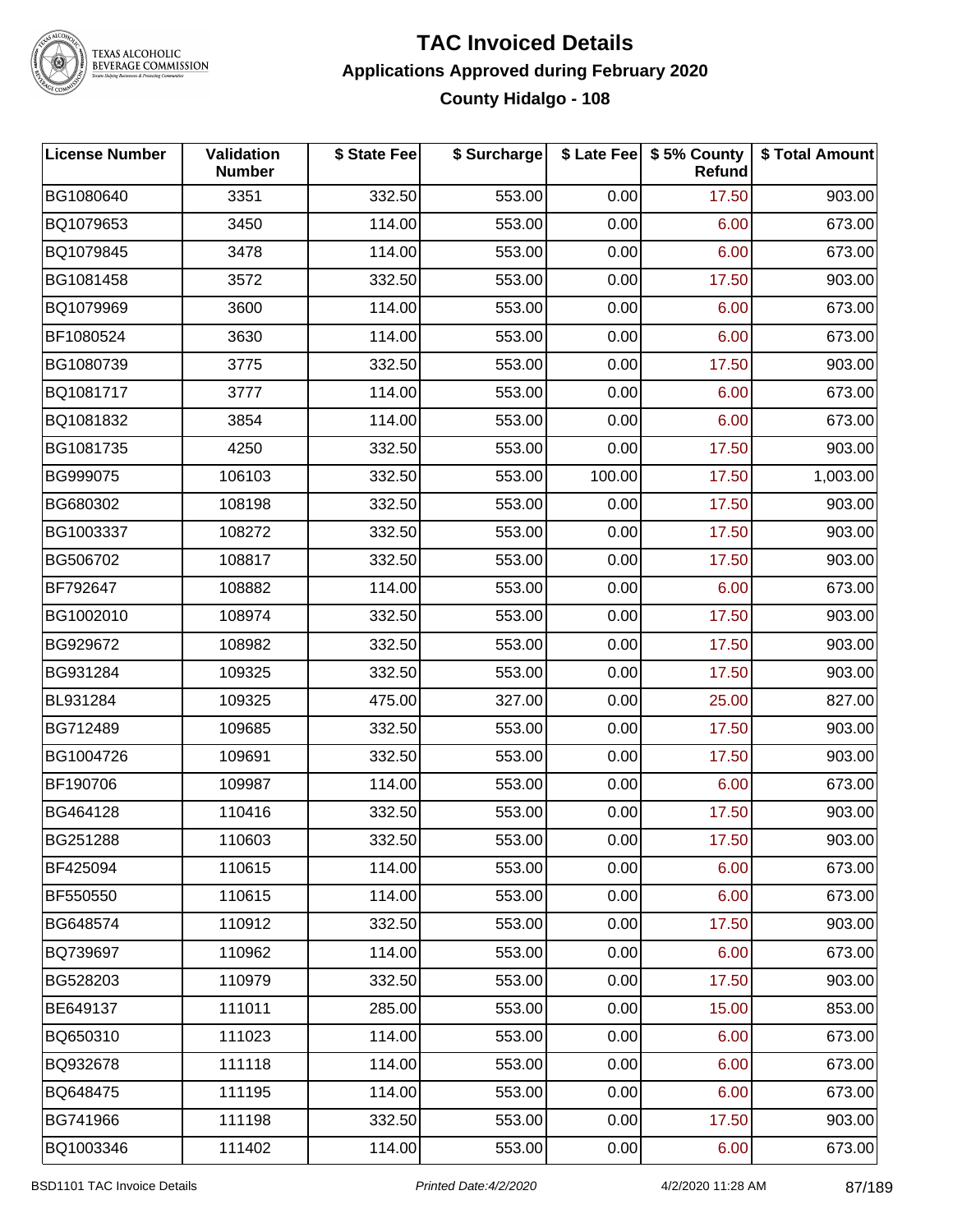| <b>License Number</b> | <b>Validation</b><br><b>Number</b> | \$ State Fee | \$ Surcharge |        | \$ Late Fee   \$5% County<br>Refund | \$ Total Amount |
|-----------------------|------------------------------------|--------------|--------------|--------|-------------------------------------|-----------------|
| BQ552389              | 111418                             | 114.00       | 553.00       | 0.00   | 6.00                                | 673.00          |
| BQ552624              | 111578                             | 114.00       | 553.00       | 0.00   | 6.00                                | 673.00          |
| BQ860965              | 111608                             | 114.00       | 553.00       | 0.00   | 6.00                                | 673.00          |
| BQ574045              | 111693                             | 114.00       | 553.00       | 0.00   | 6.00                                | 673.00          |
| BG401308              | 502548                             | 332.50       | 553.00       | 0.00   | 17.50                               | 903.00          |
| BG926517              | 504557                             | 332.50       | 553.00       | 0.00   | 17.50                               | 903.00          |
| BL926517              | 504557                             | 475.00       | 327.00       | 0.00   | 25.00                               | 827.00          |
| BG1001666             | 505102                             | 332.50       | 553.00       | 0.00   | 17.50                               | 903.00          |
| BF463469              | 505371                             | 114.00       | 553.00       | 0.00   | 6.00                                | 673.00          |
| BE549243              | 505372                             | 285.00       | 553.00       | 0.00   | 15.00                               | 853.00          |
| BG1000960             | 505373                             | 332.50       | 553.00       | 0.00   | 17.50                               | 903.00          |
| BL1000960             | 505373                             | 475.00       | 327.00       | 0.00   | 25.00                               | 827.00          |
| BG679233              | 505536                             | 332.50       | 553.00       | 0.00   | 17.50                               | 903.00          |
| BG678362              | 505537                             | 332.50       | 553.00       | 0.00   | 17.50                               | 903.00          |
| BG931246              | 505541                             | 332.50       | 553.00       | 0.00   | 17.50                               | 903.00          |
| BG929150              | 505589                             | 332.50       | 553.00       | 0.00   | 17.50                               | 903.00          |
| BG930332              | 505590                             | 332.50       | 553.00       | 0.00   | 17.50                               | 903.00          |
| BG676437              | 505600                             | 332.50       | 553.00       | 100.00 | 17.50                               | 1,003.00        |
| BG465178              | 505774                             | 332.50       | 553.00       | 0.00   | 17.50                               | 903.00          |
| BQ616269              | 506286                             | 114.00       | 553.00       | 0.00   | 6.00                                | 673.00          |
|                       | <b>Total</b>                       | 14,031.50    | 29,737.00    | 200.00 | 738.50                              | 44,707.00       |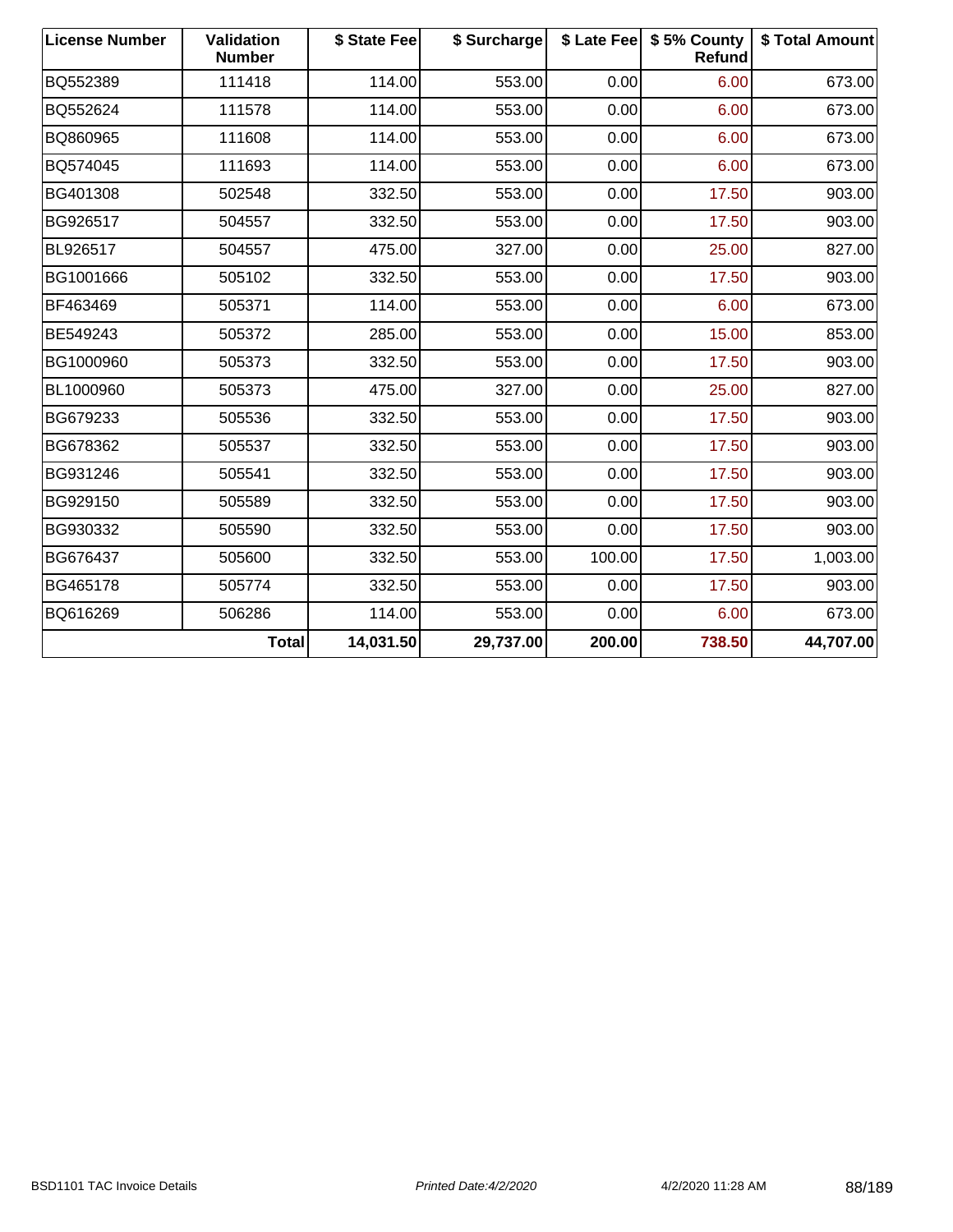

# **TAC Invoiced Details Applications Approved during February 2020 County Hood - 111**

| License Number | <b>Validation</b><br><b>Number</b> | \$ State Fee | \$ Surcharge |        | Refundl | \$ Late Fee   \$5% County   \$ Total Amount |
|----------------|------------------------------------|--------------|--------------|--------|---------|---------------------------------------------|
| BG932993       | 110316                             | 332.50       | 553.00       | 0.00   | 17.50   | 903.00                                      |
| BQ1007275      | 111314                             | 114.00L      | 553.00       | 0.00   | 6.00    | 673.00                                      |
| BG859231       | 506363                             | 332.50       | 553.00       | 100.00 | 17.50   | 1,003.00                                    |
| BF861848       | 506465                             | 114.00L      | 553.00       | 0.00   | 6.00    | 673.00                                      |
|                | <b>Total</b>                       | 893.00       | 2,212.00     | 100.00 | 47.00   | 3,252.00                                    |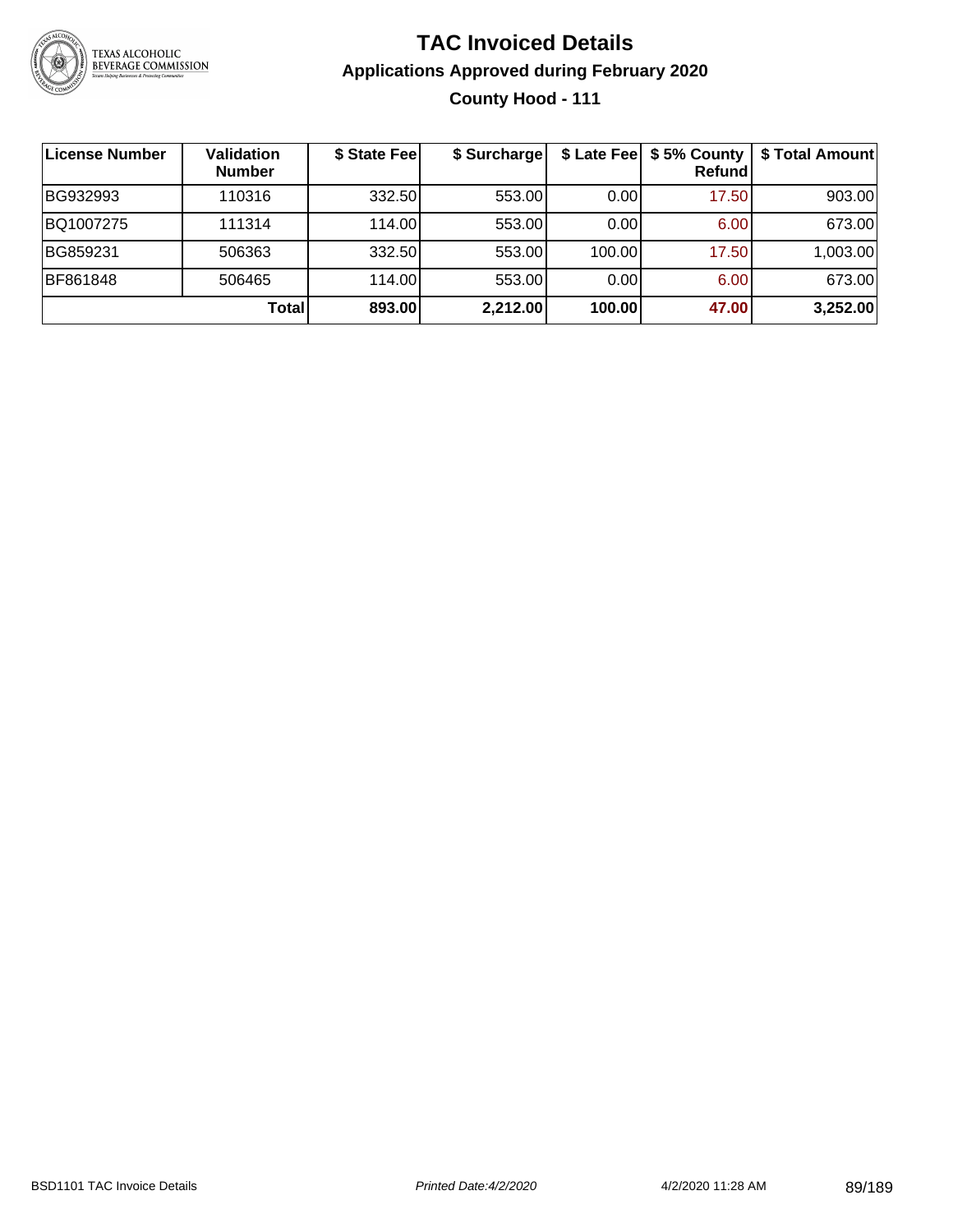

# **TAC Invoiced Details Applications Approved during February 2020 County Houston - 113**

| ∣License Number | Validation<br><b>Number</b> | \$ State Feel | \$ Surcharge |      | Refund | \$ Late Fee   \$5% County   \$ Total Amount |
|-----------------|-----------------------------|---------------|--------------|------|--------|---------------------------------------------|
| BQ1080271       | 3678                        | 114.00L       | 553.00       | 0.00 | 6.00   | 673.00                                      |
| BQ1080317       | 3752                        | 114.00        | 553.00       | 0.00 | 6.00   | 673.00                                      |
|                 | Total                       | <b>228.00</b> | 1,106.00     | 0.00 | 12.00  | 1,346.00                                    |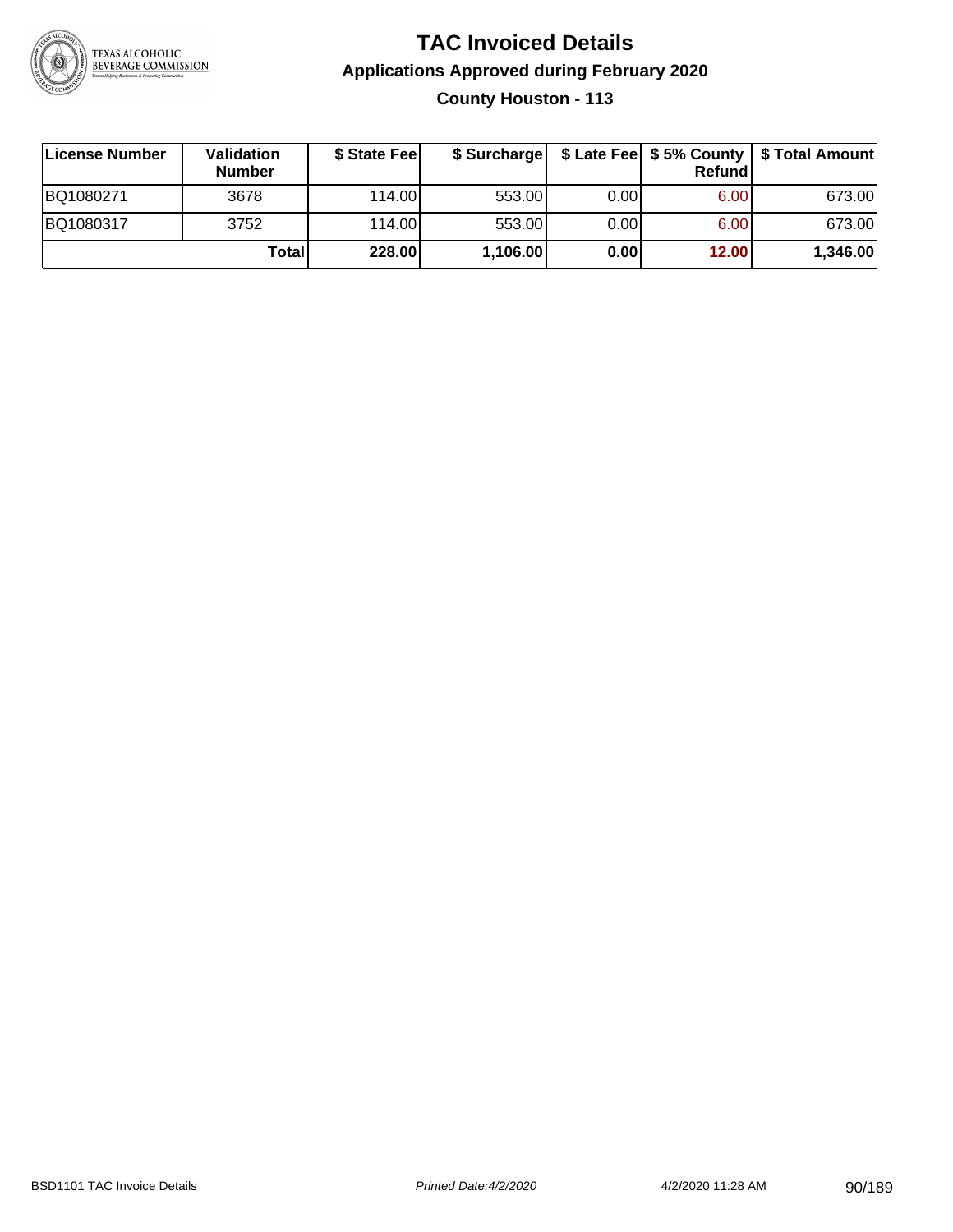

# **TAC Invoiced Details Applications Approved during February 2020 County Howard - 114**

| License Number | Validation<br><b>Number</b> | \$ State Feel | \$ Surcharge |      | Refund | \$ Late Fee   \$5% County   \$ Total Amount |
|----------------|-----------------------------|---------------|--------------|------|--------|---------------------------------------------|
| BF861372       | 109101                      | 114.00L       | 553.00       | 0.00 | 6.00   | 673.00                                      |
| BG1002879      | 109190                      | 332.50        | 553.00       | 0.00 | 17.50  | 903.00                                      |
|                | Total                       | 446.50        | 1,106.00     | 0.00 | 23.50  | 1,576.00                                    |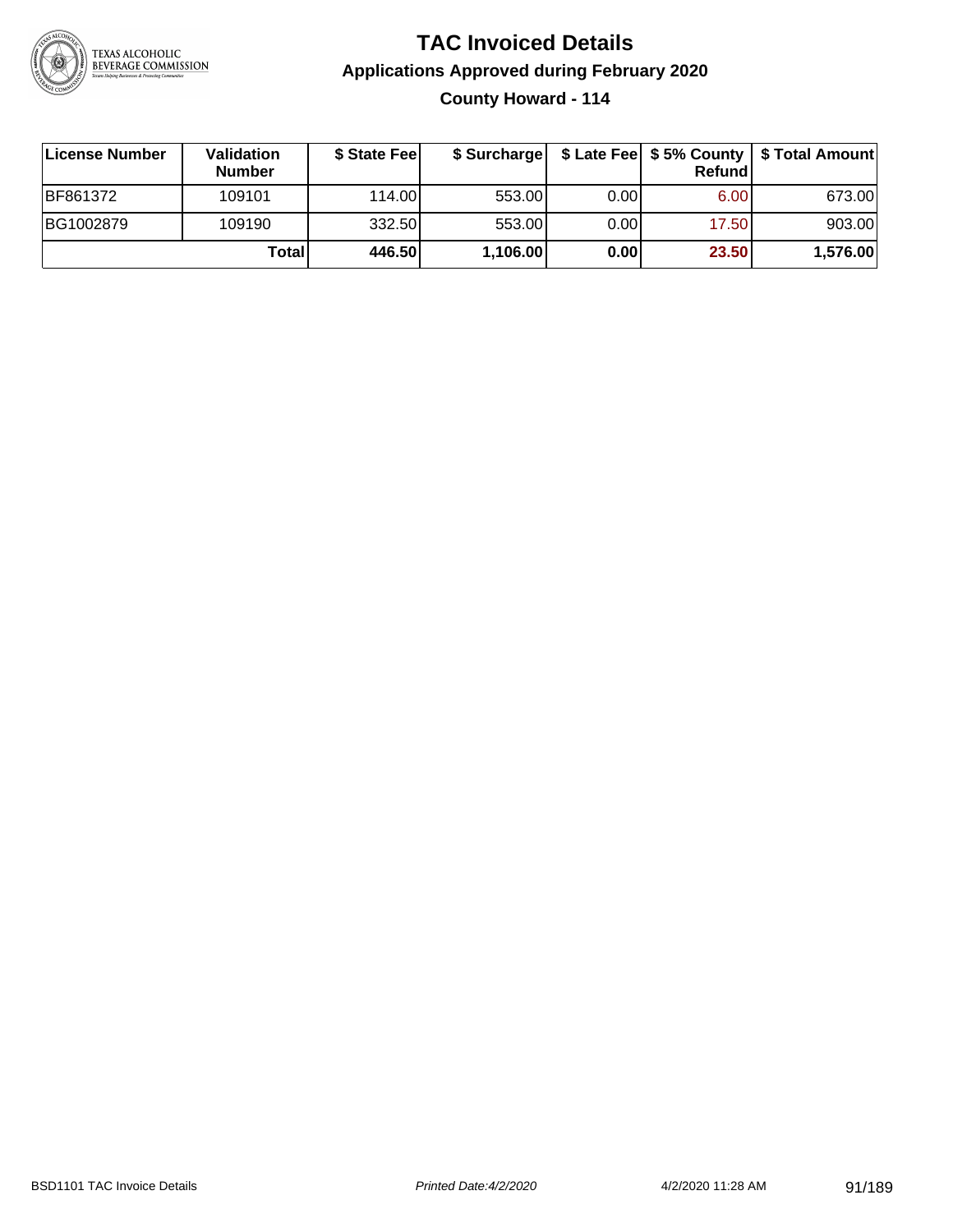

## **TAC Invoiced Details Applications Approved during February 2020 County Hunt - 116**

| License Number  | <b>Validation</b><br><b>Number</b> | \$ State Fee | \$ Surcharge |      | <b>Refund</b> | \$ Late Fee   \$5% County   \$ Total Amount |
|-----------------|------------------------------------|--------------|--------------|------|---------------|---------------------------------------------|
| BQ1080811       | 4082                               | 114.00       | 553.00       | 0.00 | 6.00          | 673.00                                      |
| <b>BF679778</b> | 110347                             | 114.00       | 553.00       | 0.00 | 6.00          | 673.00                                      |
| <b>BF680105</b> | 110349                             | 114.00L      | 553.00       | 0.00 | 6.00          | 673.00                                      |
|                 | Total                              | 342.00       | 1,659.00     | 0.00 | 18.00         | 2,019.00                                    |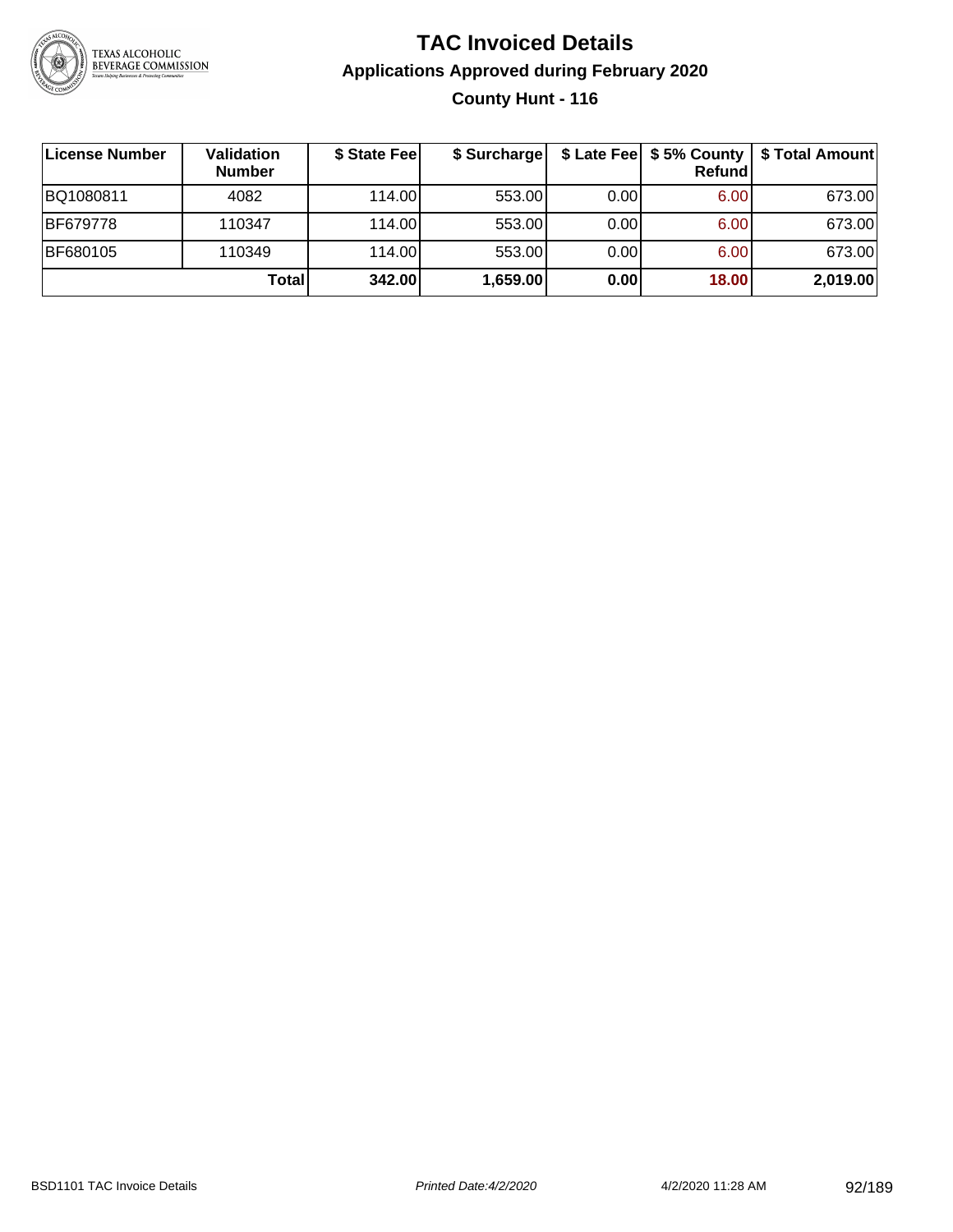

# **TAC Invoiced Details Applications Approved during February 2020 County Hutchinson - 117**

| License Number | <b>Validation</b><br><b>Number</b> | \$ State Feel | \$ Surcharge | \$ Late Fee | \$5% County<br>Refund | \$ Total Amount |
|----------------|------------------------------------|---------------|--------------|-------------|-----------------------|-----------------|
| BQ119083       | 103952                             | 114.00        | 553.00       | 0.00        | 6.00                  | 673.00          |
| BQ147722       | 103953                             | 114.00        | 553.00       | 0.00        | 6.00                  | 673.00          |
| BQ119081       | 105162                             | 114.00        | 553.00       | 0.00        | 6.00                  | 673.00          |
| BG646450       | 108992                             | 332.50        | 553.00       | 0.00        | 17.50                 | 903.00          |
| BG861434       | 110667                             | 332.50        | 553.00       | 0.00        | 17.50                 | 903.00          |
|                | <b>Total</b>                       | 1,007.00      | 2,765.00     | 0.00        | 53.00                 | 3,825.00        |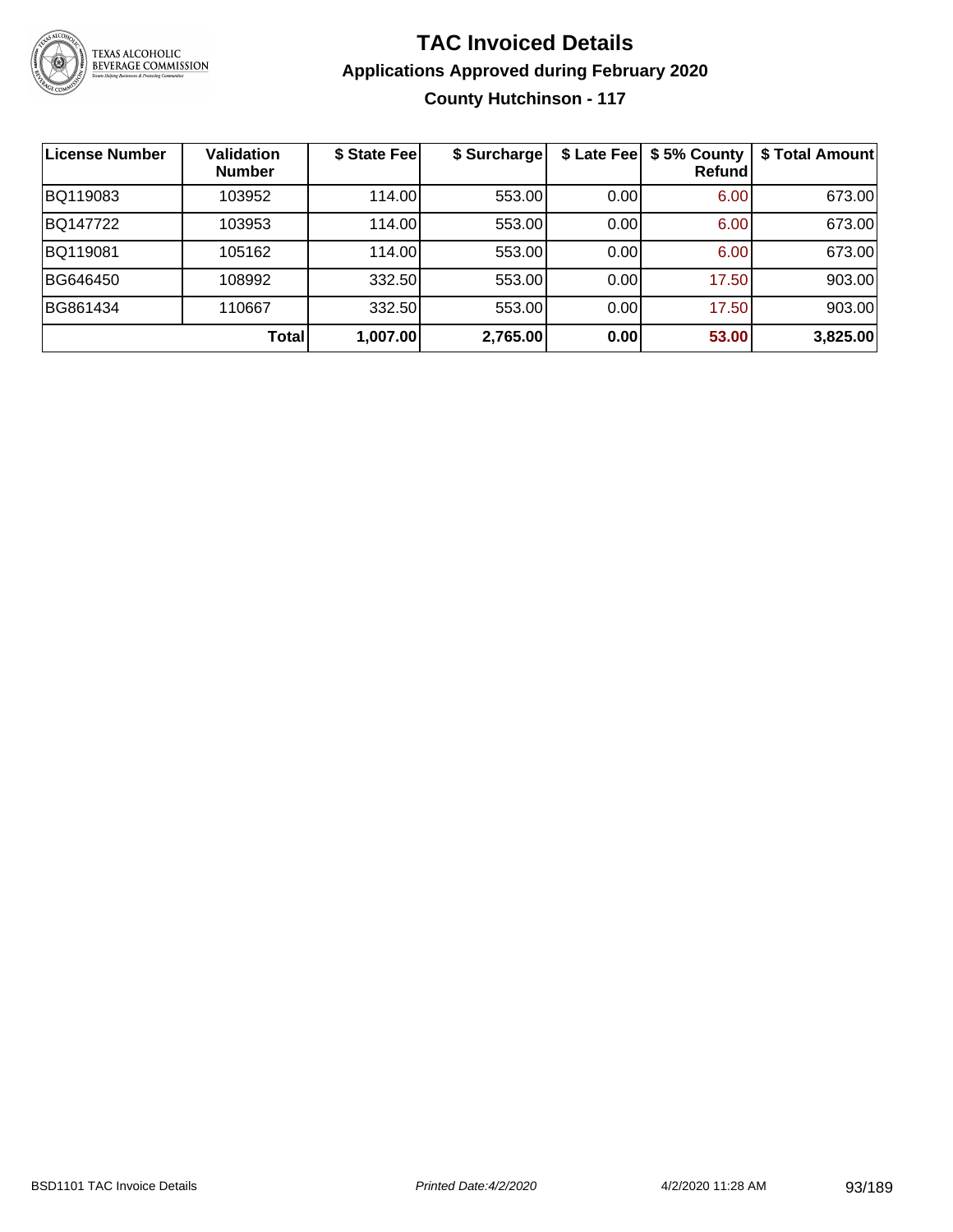

# **TAC Invoiced Details Applications Approved during February 2020 County Jackson - 120**

| License Number | <b>Validation</b><br><b>Number</b> | \$ State Fee | \$ Surcharge | \$ Late Fee | \$5% County<br>Refund | \$ Total Amount |
|----------------|------------------------------------|--------------|--------------|-------------|-----------------------|-----------------|
| BG1079594      | 2884                               | 332.50       | 553.00       | 0.00        | 17.50                 | 903.00          |
| BG1081796      | 4035                               | 332.50       | 553.00       | 0.00        | 17.50                 | 903.00          |
| BQ1080499      | 4036                               | 114.00       | 553.00       | 0.00        | 6.00                  | 673.00          |
| BG1003430      | 111287                             | 332.50       | 553.00       | 0.00        | 17.50                 | 903.00          |
|                | Total                              | 1,111.50     | 2,212.00     | 0.00        | 58.50                 | 3,382.00        |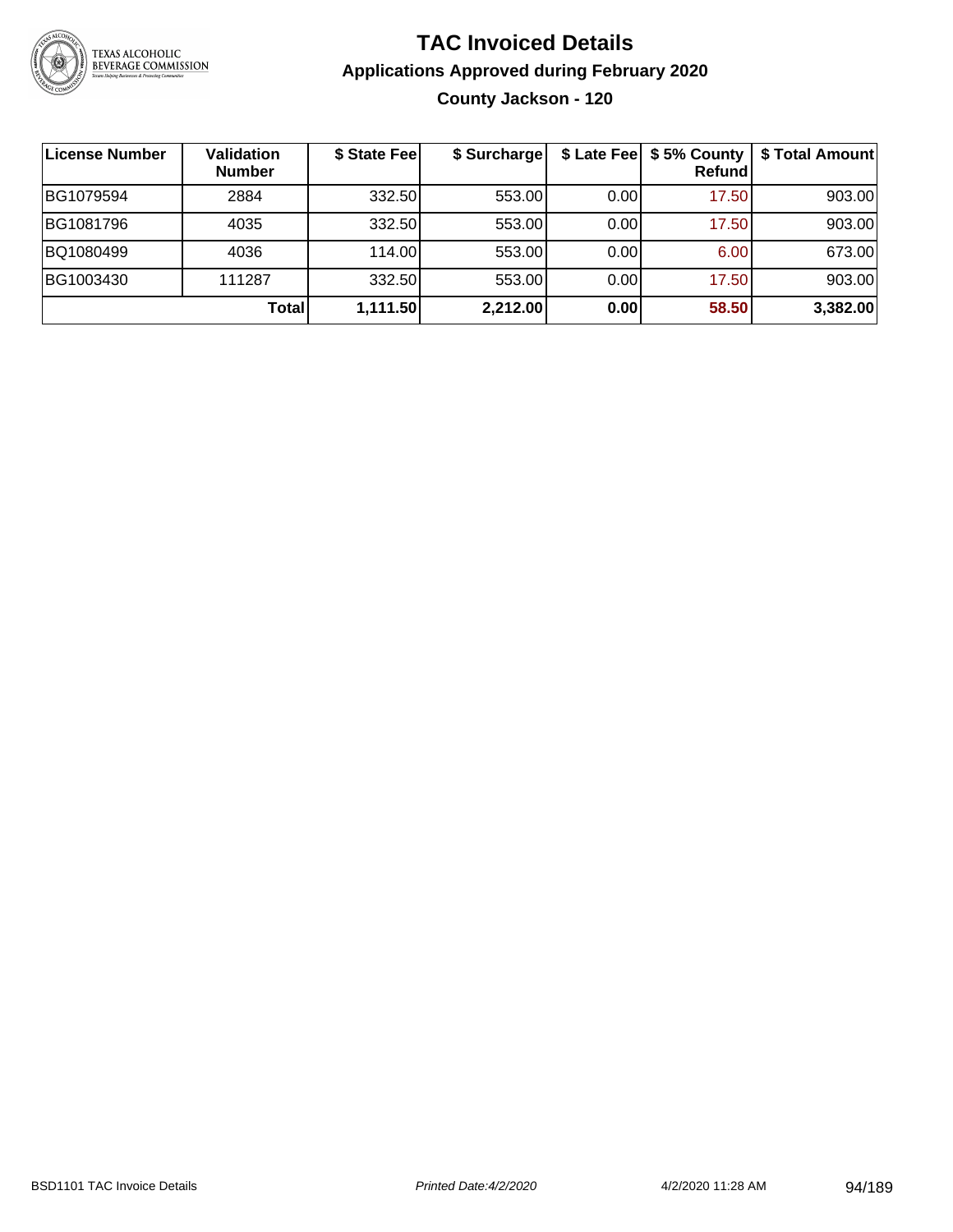

# **TAC Invoiced Details Applications Approved during February 2020**

**County Jeff Davis - 122**

| ∣License Number | <b>Validation</b><br><b>Number</b> | \$ State Fee | \$ Surcharge |      | Refundl | \$ Late Fee   \$5% County   \$ Total Amount |
|-----------------|------------------------------------|--------------|--------------|------|---------|---------------------------------------------|
| BQ794154        | 111470                             | 114.00L      | 553.00       | 0.00 | 6.00    | 673.00                                      |
| BG1080344       | 507201                             | 332.50       | 553.00       | 0.00 | 17.50   | 903.00                                      |
|                 | Totall                             | 446.50       | 1,106.00     | 0.00 | 23.50   | 1,576.00                                    |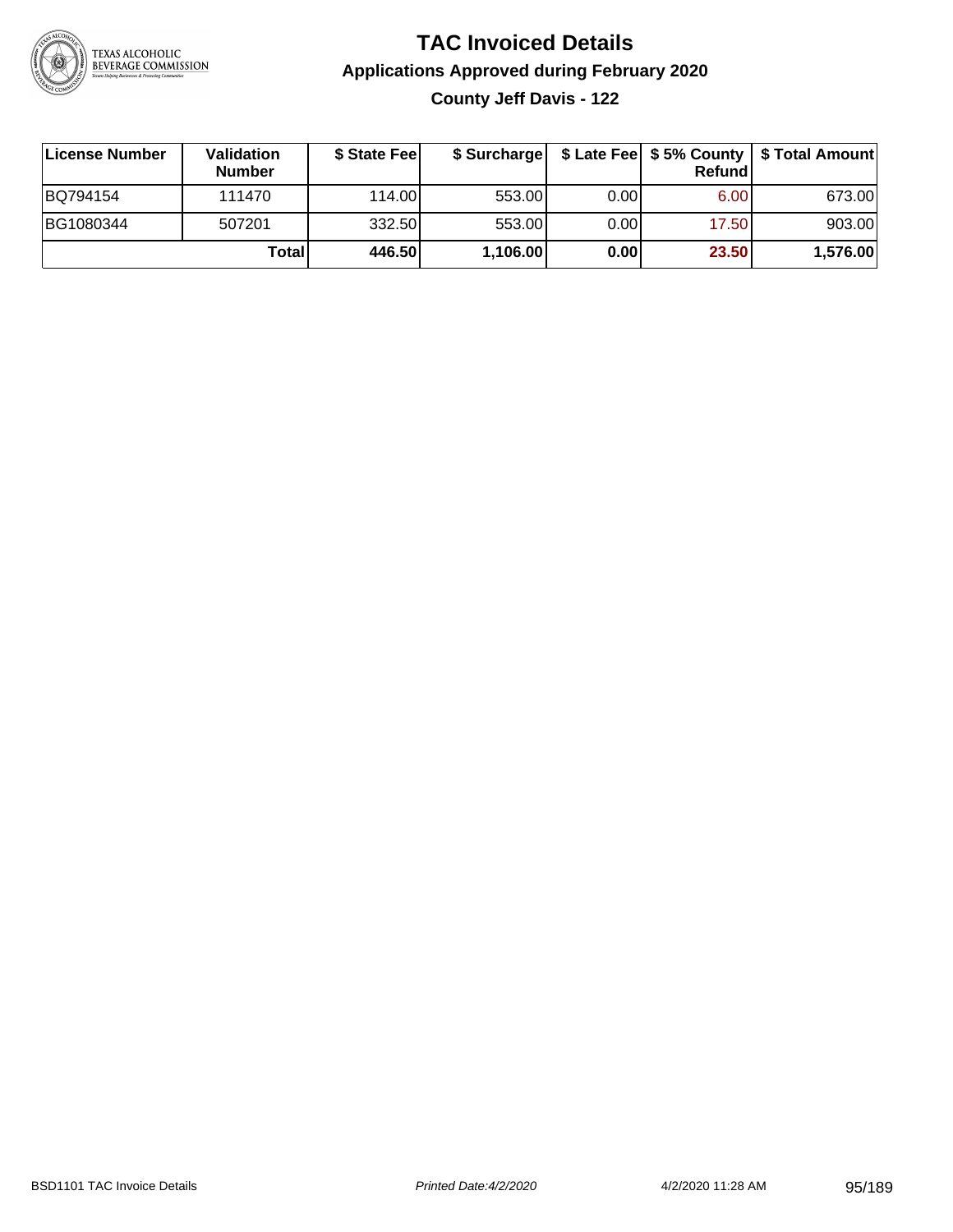

TEXAS ALCOHOLIC<br>BEVERAGE COMMISSION

#### **TAC Invoiced Details Applications Approved during February 2020 County Jefferson - 123**

| <b>License Number</b> | <b>Validation</b><br><b>Number</b> | \$ State Fee | \$ Surcharge |        | \$ Late Fee   \$5% County<br>Refund | \$ Total Amount |
|-----------------------|------------------------------------|--------------|--------------|--------|-------------------------------------|-----------------|
| BG1079597             | 2846                               | 332.50       | 553.00       | 0.00   | 17.50                               | 903.00          |
| BG1079984             | 3449                               | 332.50       | 553.00       | 0.00   | 17.50                               | 903.00          |
| BA1079734             | 3468                               | 1,425.00     | 651.00       | 0.00   | 75.00                               | 2,151.00        |
| BF1080941             | 3471                               | 114.00       | 553.00       | 0.00   | 6.00                                | 673.00          |
| BQ1081706             | 4317                               | 114.00       | 553.00       | 0.00   | 6.00                                | 673.00          |
| BF404794              | 109010                             | 114.00       | 553.00       | 0.00   | 6.00                                | 673.00          |
| BG930184              | 109206                             | 332.50       | 553.00       | 0.00   | 17.50                               | 903.00          |
| BF404796              | 109526                             | 114.00       | 553.00       | 0.00   | 6.00                                | 673.00          |
| BF404718              | 109532                             | 114.00       | 553.00       | 0.00   | 6.00                                | 673.00          |
| BF861554              | 110255                             | 114.00       | 553.00       | 0.00   | 6.00                                | 673.00          |
| BF282785              | 110846                             | 114.00       | 553.00       | 0.00   | 6.00                                | 673.00          |
| BF860438              | 110876                             | 114.00       | 553.00       | 0.00   | 6.00                                | 673.00          |
| BQ509199              | 110930                             | 114.00       | 553.00       | 0.00   | 6.00                                | 673.00          |
| BF229161              | 110984                             | 114.00       | 553.00       | 0.00   | 6.00                                | 673.00          |
| BF714381              | 111364                             | 114.00       | 553.00       | 0.00   | 6.00                                | 673.00          |
| BQ1005142             | 111547                             | 114.00       | 553.00       | 0.00   | 6.00                                | 673.00          |
| BC241174              | 505425                             | 142.50       | 701.00       | 0.00   | 7.50                                | 851.00          |
| BI256721              | 505425                             | 38.00        | 278.00       | 0.00   | 2.00                                | 318.00          |
| BG260997              | 505658                             | 332.50       | 553.00       | 0.00   | 17.50                               | 903.00          |
| BG927290              | 506072                             | 332.50       | 553.00       | 100.00 | 17.50                               | 1,003.00        |
| BF552491              | 508298                             | 114.00       | 553.00       | 0.00   | 6.00                                | 673.00          |
|                       | <b>Total</b>                       | 4,750.00     | 11,584.00    | 100.00 | 250.00                              | 16,684.00       |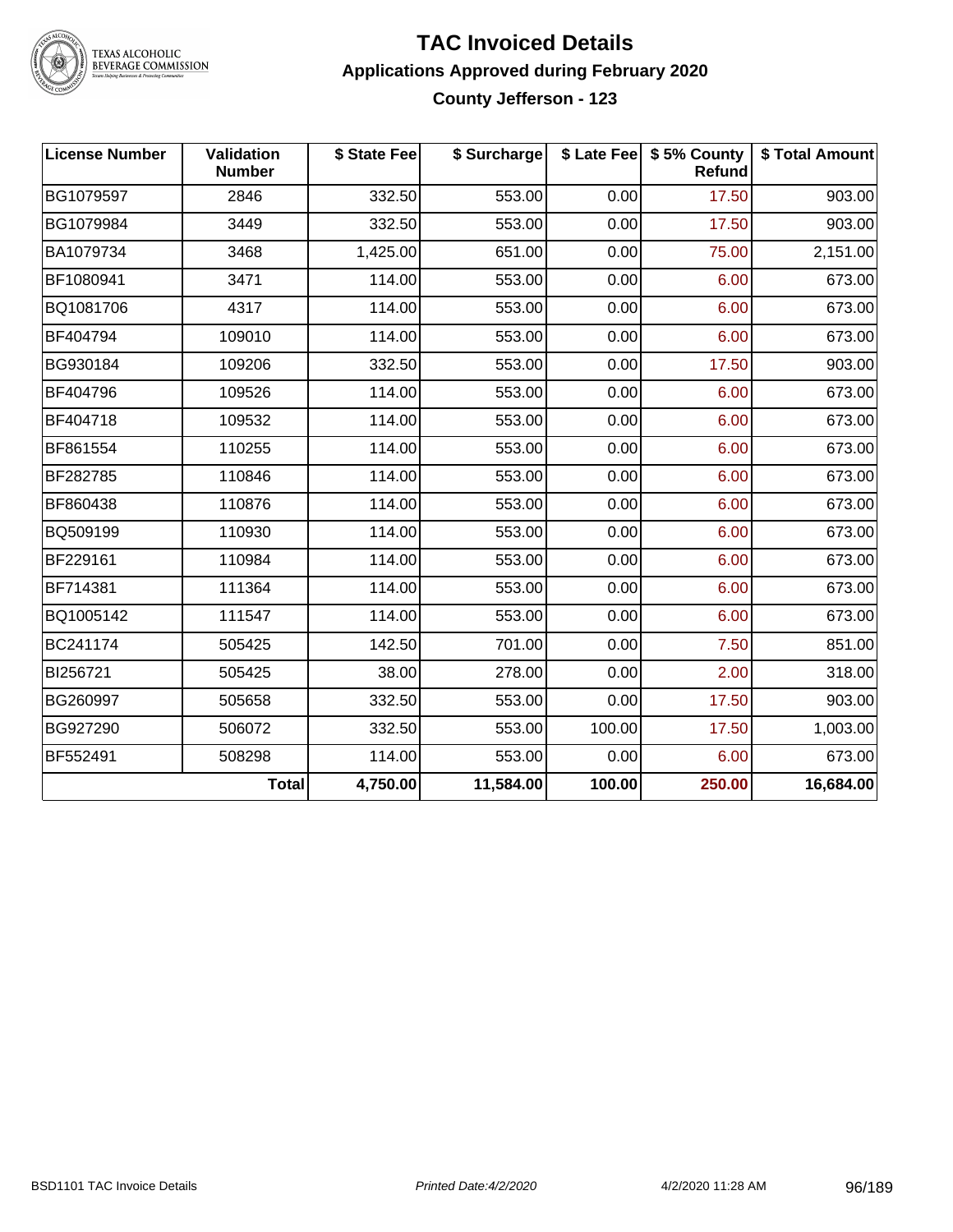

# **TAC Invoiced Details Applications Approved during February 2020 County Jim Hogg - 124**

| License Number | Validation<br><b>Number</b> | \$ State Fee |        |      | Refundl | \$ Surcharge   \$ Late Fee   \$5% County   \$ Total Amount |
|----------------|-----------------------------|--------------|--------|------|---------|------------------------------------------------------------|
| BG737874       | 108245                      | 332.50       | 553.00 | 0.00 | 17.50   | 903.00                                                     |
|                | Totall                      | 332.50       | 553.00 | 0.00 | 17.50   | 903.00                                                     |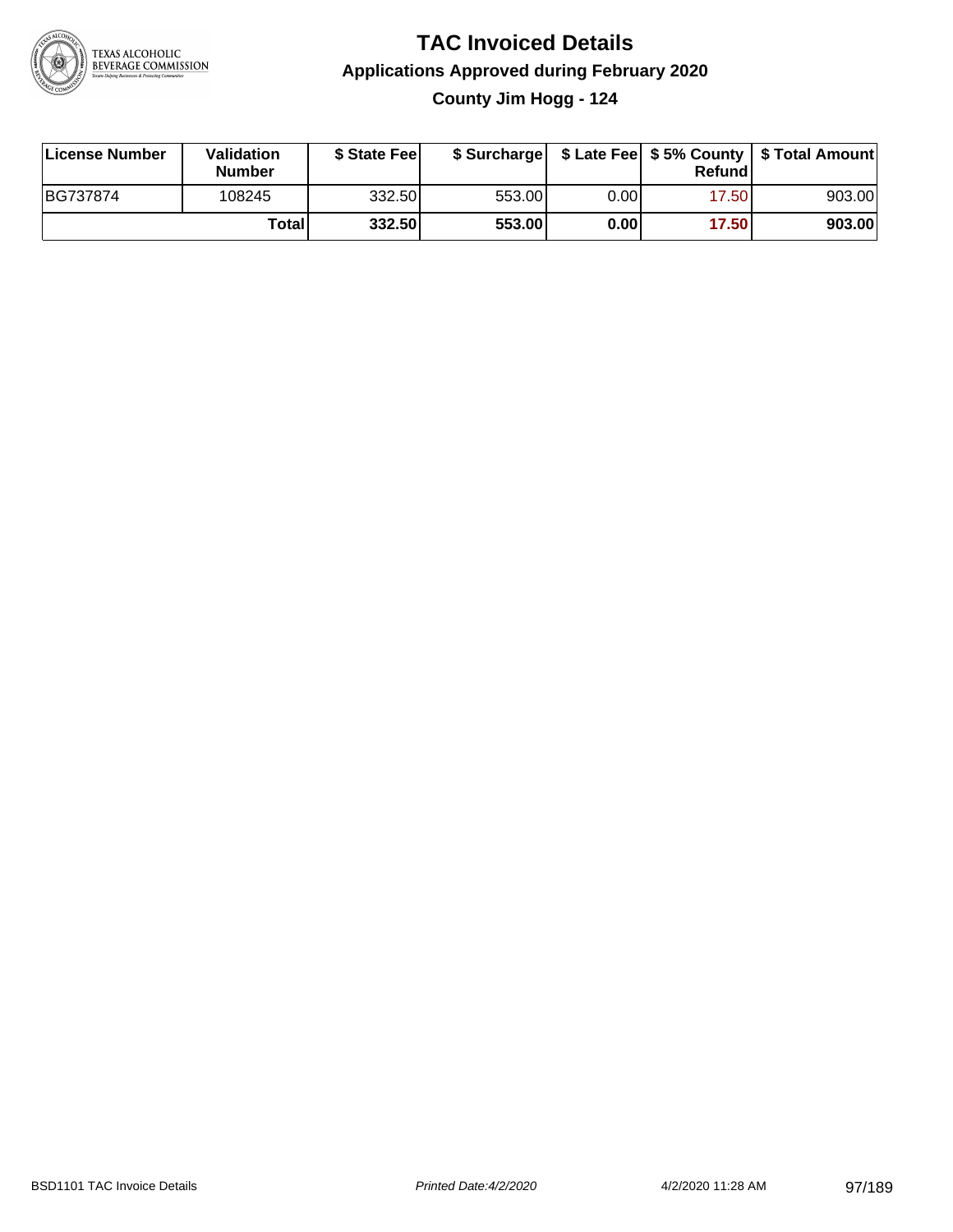

# **TAC Invoiced Details Applications Approved during February 2020**

**County Jim Wells - 125**

| <b>License Number</b> | <b>Validation</b><br><b>Number</b> | \$ State Fee | \$ Surcharge | \$ Late Fee | \$5% County<br>Refundl | \$ Total Amount |
|-----------------------|------------------------------------|--------------|--------------|-------------|------------------------|-----------------|
| BE442983              | 109353                             | 285.00       | 553.00       | 0.00        | 15.00                  | 853.00          |
| BF1001670             | 109593                             | 114.00       | 553.00       | 0.00        | 6.00                   | 673.00          |
| BG570626              | 110383                             | 332.50       | 553.00       | 0.00        | 17.50                  | 903.00          |
| BG648127              | 110866                             | 332.50       | 553.00       | 0.00        | 17.50                  | 903.00          |
| BQ683749              | 111550                             | 114.00       | 553.00       | 0.00        | 6.00                   | 673.00          |
| BF121072              | 113119                             | 114.00       | 553.00       | 0.00        | 6.00                   | 673.00          |
| BG647878              | 506400                             | 332.50       | 553.00       | 0.00        | 17.50                  | 903.00          |
|                       | <b>Total</b>                       | 1,624.50     | 3,871.00     | 0.00        | 85.50                  | 5,581.00        |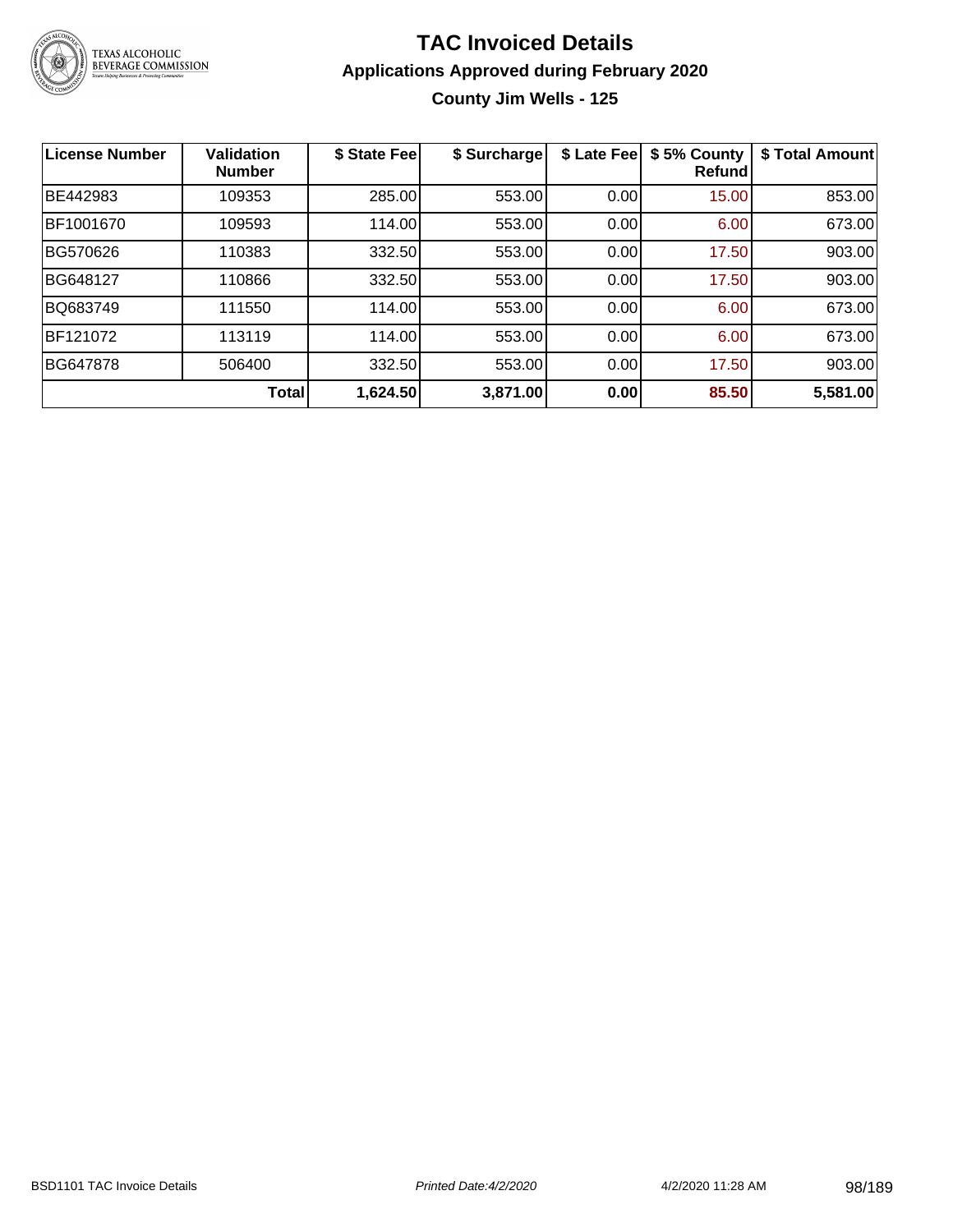

# **TAC Invoiced Details Applications Approved during February 2020 County Johnson - 126**

| License Number | <b>Validation</b><br><b>Number</b> | \$ State Fee | \$ Surcharge |      | \$ Late Fee   \$5% County<br>Refundl | \$ Total Amount |
|----------------|------------------------------------|--------------|--------------|------|--------------------------------------|-----------------|
| BG1081719      | 4120                               | 332.50       | 553.00       | 0.00 | 17.50                                | 903.00          |
| BQ796694       | 110903                             | 114.00       | 553.00       | 0.00 | 6.00                                 | 673.00          |
| BQ1005969      | 110927                             | 114.00       | 553.00       | 0.00 | 6.00                                 | 673.00          |
| BQ1003791      | 111294                             | 114.00       | 553.00       | 0.00 | 6.00                                 | 673.00          |
| BQ931967       | 111553                             | 114.00       | 553.00       | 0.00 | 6.00                                 | 673.00          |
|                | <b>Total</b>                       | 788.50       | 2,765.00     | 0.00 | 41.50                                | 3,595.00        |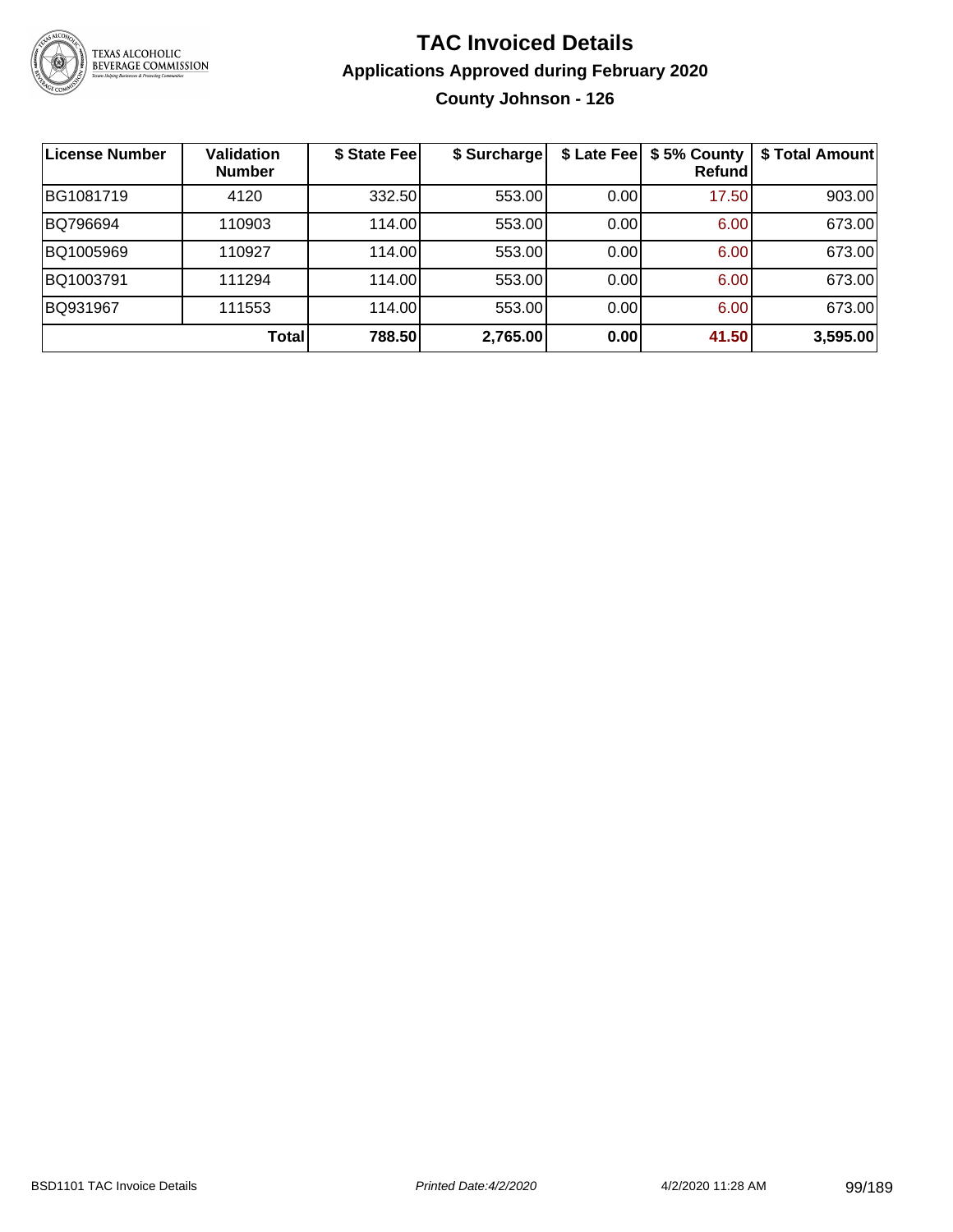

# **TAC Invoiced Details Applications Approved during February 2020**

**County Jones - 127**

| ∣License Number | <b>Validation</b><br><b>Number</b> | \$ State Fee |          |      | <b>Refund</b> | \$ Surcharge   \$ Late Fee   \$5% County   \$ Total Amount |
|-----------------|------------------------------------|--------------|----------|------|---------------|------------------------------------------------------------|
| BQ929674        | 108576                             | 114.00       | 553.00   | 0.00 | 6.00          | 673.00                                                     |
| BQ930622        | 111074                             | 114.00       | 553.00   | 0.00 | 6.00          | 673.00                                                     |
|                 | Total                              | 228.00       | 1,106.00 | 0.00 | 12.00         | 1,346.00                                                   |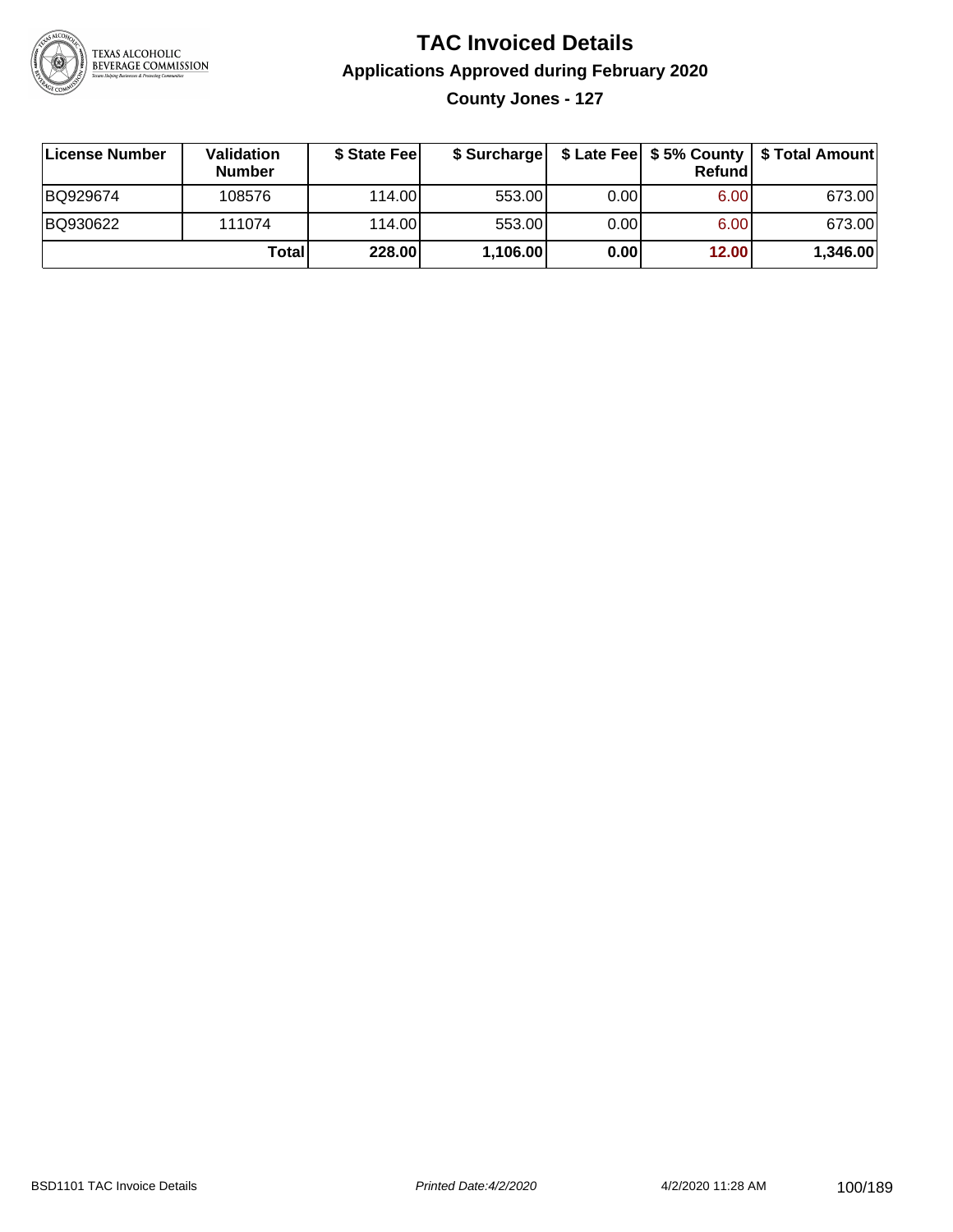

# **TAC Invoiced Details Applications Approved during February 2020 County Karnes - 128**

| License Number | Validation<br><b>Number</b> | \$ State Feel |        |       | Refund | \$ Surcharge   \$ Late Fee   \$5% County   \$ Total Amount |
|----------------|-----------------------------|---------------|--------|-------|--------|------------------------------------------------------------|
| BG999345       | 106041                      | 332.50        | 553.00 | 0.001 | 17.50  | 903.00                                                     |
|                | Totall                      | 332.50        | 553.00 | 0.00  | 17.50  | 903.00                                                     |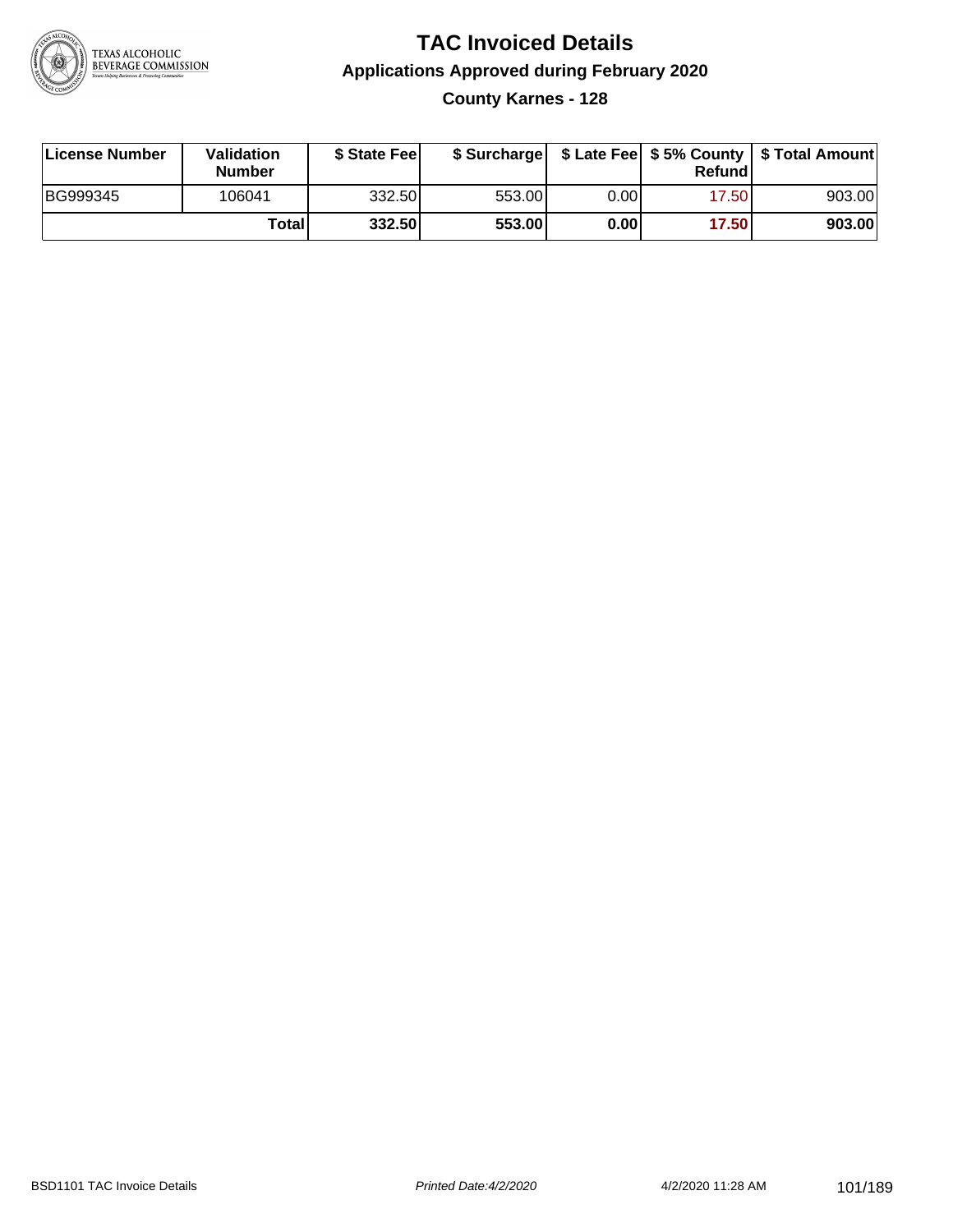

# **TAC Invoiced Details Applications Approved during February 2020 County Kaufman - 129**

| <b>License Number</b> | <b>Validation</b><br><b>Number</b> | \$ State Fee | \$ Surcharge | \$ Late Fee | \$5% County<br><b>Refund</b> | \$ Total Amount |
|-----------------------|------------------------------------|--------------|--------------|-------------|------------------------------|-----------------|
| BF1081788             | 3817                               | 114.00       | 553.00       | 0.00        | 6.00                         | 673.00          |
| BF464302              | 109397                             | 114.00       | 553.00       | 0.00        | 6.00                         | 673.00          |
| BF1005613             | 110438                             | 114.00       | 553.00       | 0.00        | 6.00                         | 673.00          |
| BQ548167              | 111132                             | 114.00       | 553.00       | 0.00        | 6.00                         | 673.00          |
| BQ548168              | 111132                             | 114.00       | 553.00       | 0.00        | 6.00                         | 673.00          |
| BQ407850              | 111374                             | 114.00       | 553.00       | 0.00        | 6.00                         | 673.00          |
| BQ794188              | 111449                             | 114.00       | 553.00       | 0.00        | 6.00                         | 673.00          |
| BQ795841              | 113338                             | 114.00       | 553.00       | 0.00        | 6.00                         | 673.00          |
|                       | <b>Total</b>                       | 912.00       | 4,424.00     | 0.00        | 48.00                        | 5,384.00        |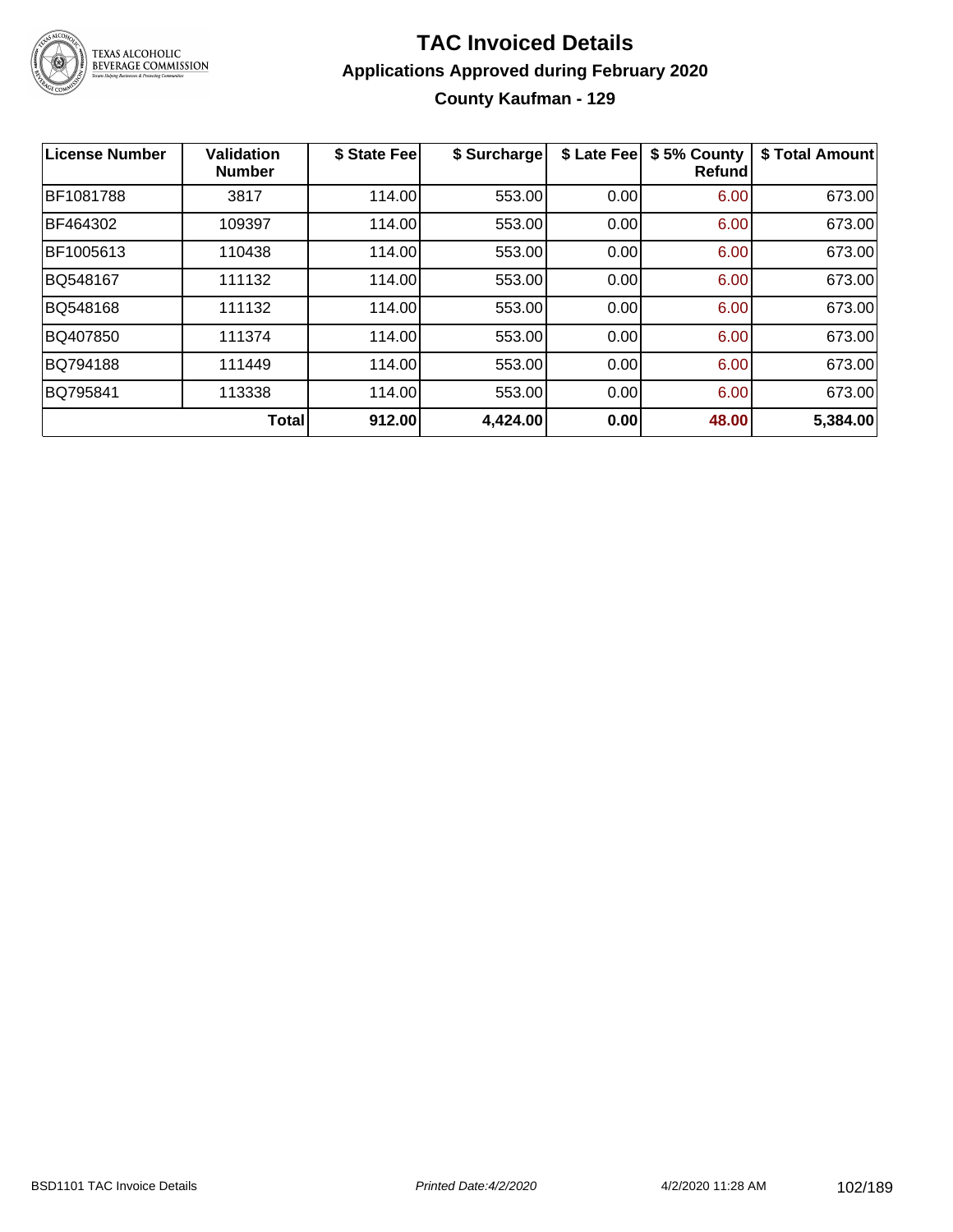

# **TAC Invoiced Details Applications Approved during February 2020 County Kendall - 130**

| <b>License Number</b> | <b>Validation</b><br><b>Number</b> | \$ State Fee | \$ Surcharge | \$ Late Fee | \$5% County<br><b>Refund</b> | \$ Total Amount |
|-----------------------|------------------------------------|--------------|--------------|-------------|------------------------------|-----------------|
| BG507699              | 108842                             | 332.50       | 553.00       | 0.00        | 17.50                        | 903.00          |
| BG271410              | 108853                             | 332.50       | 553.00       | 0.00        | 17.50                        | 903.00          |
| BG1004543             | 109814                             | 332.50       | 553.00       | 0.00        | 17.50                        | 903.00          |
| BG260828              | 505192                             | 332.50       | 553.00       | 0.00        | 17.50                        | 903.00          |
| BL260828              | 505192                             | 475.00       | 327.00       | 0.00        | 25.00                        | 827.00          |
| <b>BF647407</b>       | 505863                             | 114.00       | 553.00       | 0.00        | 6.00                         | 673.00          |
|                       | <b>Total</b>                       | 1,919.00     | 3,092.00     | 0.00        | 101.00                       | 5,112.00        |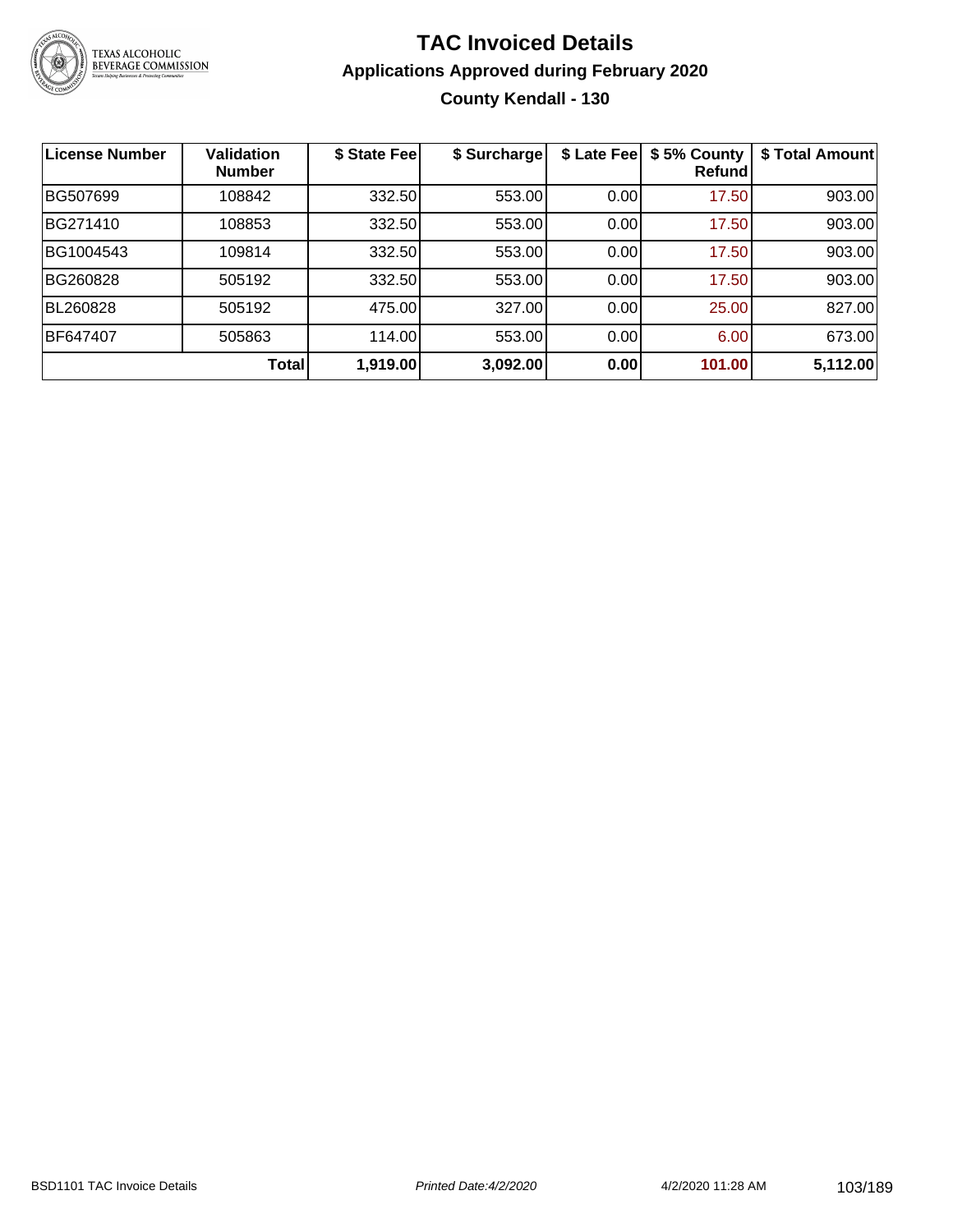

# **TAC Invoiced Details Applications Approved during February 2020 County Kerr - 133**

| <b>License Number</b> | <b>Validation</b><br><b>Number</b> | \$ State Fee | \$ Surcharge | \$ Late Fee | \$5% County<br><b>Refund</b> | \$ Total Amount |
|-----------------------|------------------------------------|--------------|--------------|-------------|------------------------------|-----------------|
| BF1082169             | 3245                               | 114.00       | 553.00       | 0.00        | 6.00                         | 673.00          |
| BG1081451             | 3407                               | 332.50       | 553.00       | 0.00        | 17.50                        | 903.00          |
| BG1080738             | 3413                               | 332.50       | 553.00       | 0.00        | 17.50                        | 903.00          |
| BG1080596             | 3722                               | 332.50       | 553.00       | 0.00        | 17.50                        | 903.00          |
| BF932227              | 110065                             | 114.00       | 553.00       | 0.00        | 6.00                         | 673.00          |
| BG739470              | 110860                             | 332.50       | 553.00       | 0.00        | 17.50                        | 903.00          |
| BG463791              | 505595                             | 332.50       | 553.00       | 0.00        | 17.50                        | 903.00          |
|                       | Total                              | 1,890.50     | 3,871.00     | 0.00        | 99.50                        | 5,861.00        |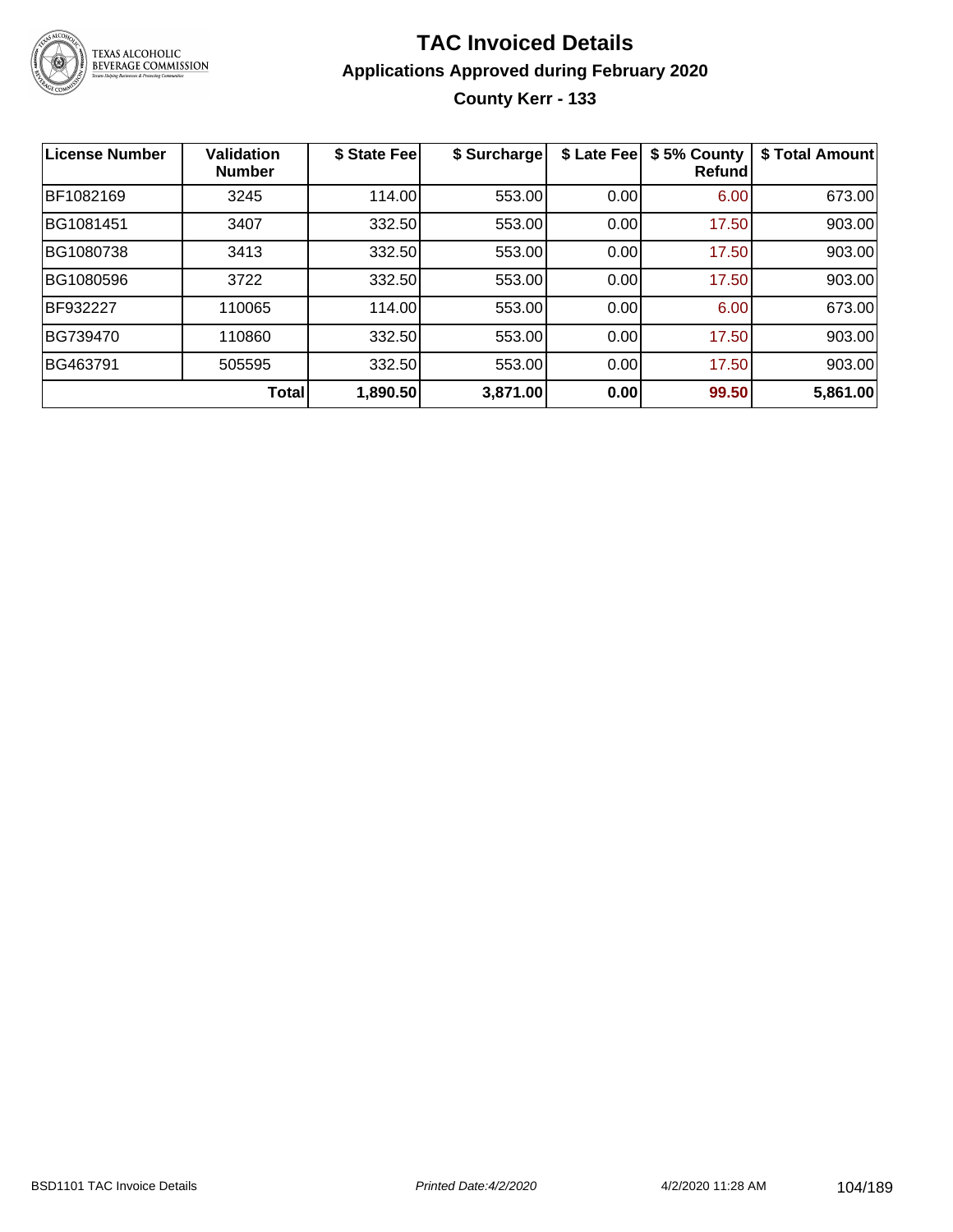

# **TAC Invoiced Details Applications Approved during February 2020 County Kinney - 136**

| License Number  | Validation<br><b>Number</b> | \$ State Feel |        |       | Refundl | \$ Surcharge   \$ Late Fee   \$5% County   \$ Total Amount |
|-----------------|-----------------------------|---------------|--------|-------|---------|------------------------------------------------------------|
| <b>BF229411</b> | 110725                      | 114.00        | 553.00 | 0.00  | 6.00    | 673.00                                                     |
|                 | Totall                      | 114.00        | 553.00 | 0.001 | 6.00    | 673.00                                                     |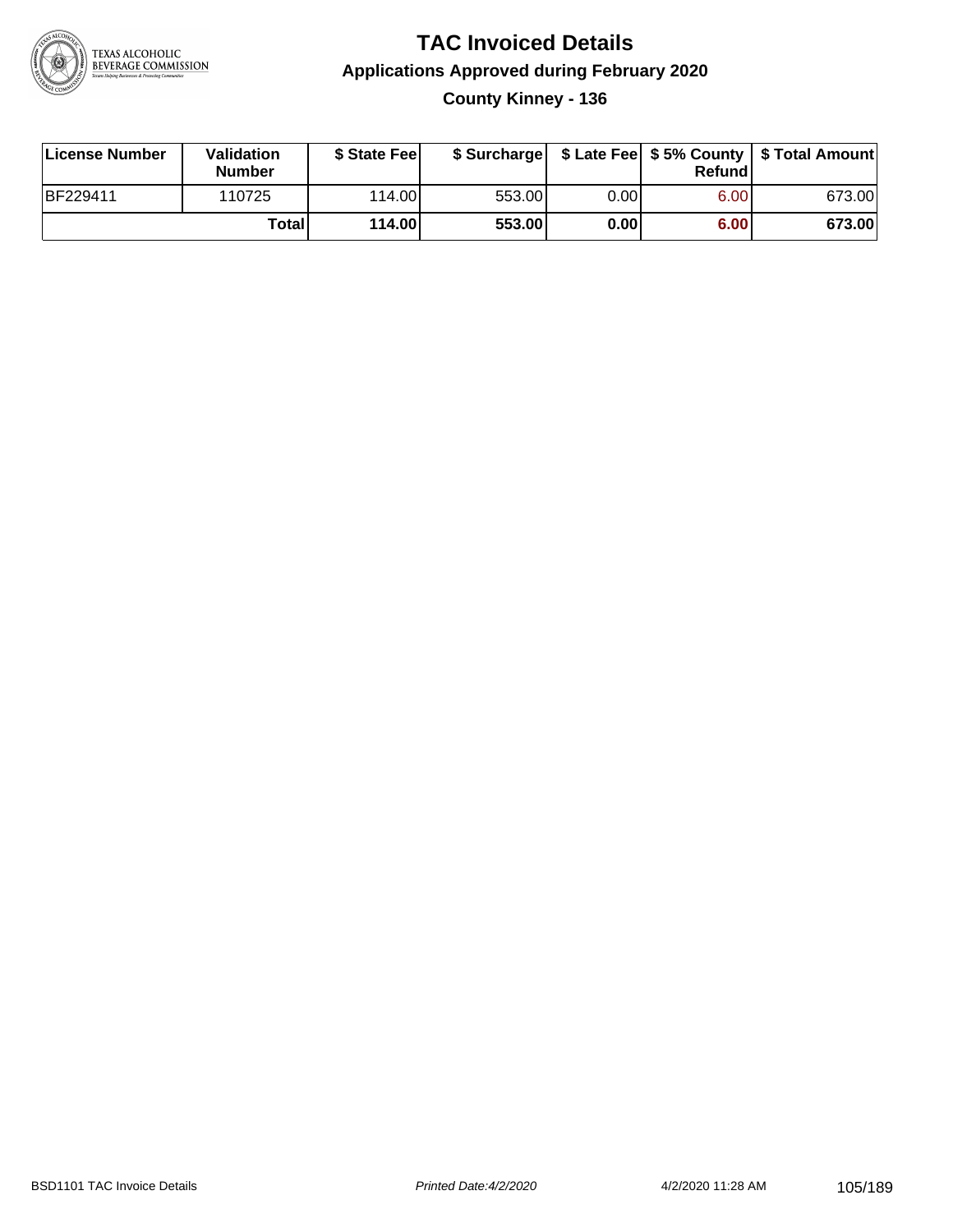

# **TAC Invoiced Details Applications Approved during February 2020 County Kleberg - 137**

| ∣License Number | <b>Validation</b><br><b>Number</b> | \$ State Fee | \$ Surcharge |      | Refundl | \$ Late Fee   \$5% County   \$ Total Amount |
|-----------------|------------------------------------|--------------|--------------|------|---------|---------------------------------------------|
| BG1080692       | 3726                               | 332.50       | 553.00       | 0.00 | 17.50   | 903.00                                      |
| BL1080692       | 3726                               | 475.00       | 327.00       | 0.00 | 25.00   | 827.00                                      |
| BQ716011        | 112837                             | 114.00       | 553.00       | 0.00 | 6.00    | 673.00                                      |
|                 | Total                              | 921.50       | 1,433.00     | 0.00 | 48.50   | 2,403.00                                    |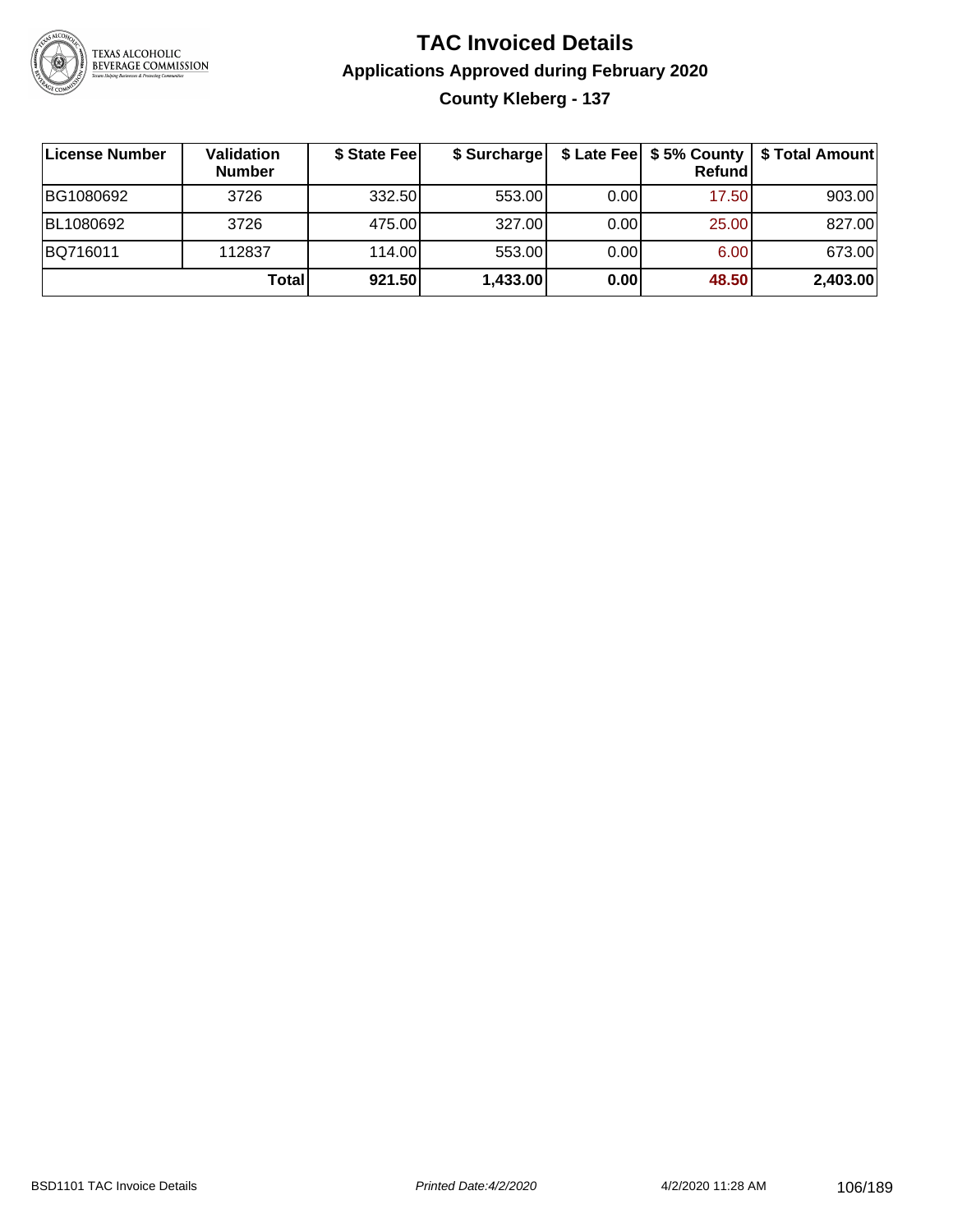

# **TAC Invoiced Details Applications Approved during February 2020**

**County Lamar - 139**

| License Number | <b>Validation</b><br><b>Number</b> | \$ State Fee | \$ Surcharge |      | Refundl |        |
|----------------|------------------------------------|--------------|--------------|------|---------|--------|
| BF1003348      | 108436                             | 114.00       | 553.00       | 0.00 | 6.00    | 673.00 |
|                | Totall                             | 114.00       | 553.00       | 0.00 | 6.00    | 673.00 |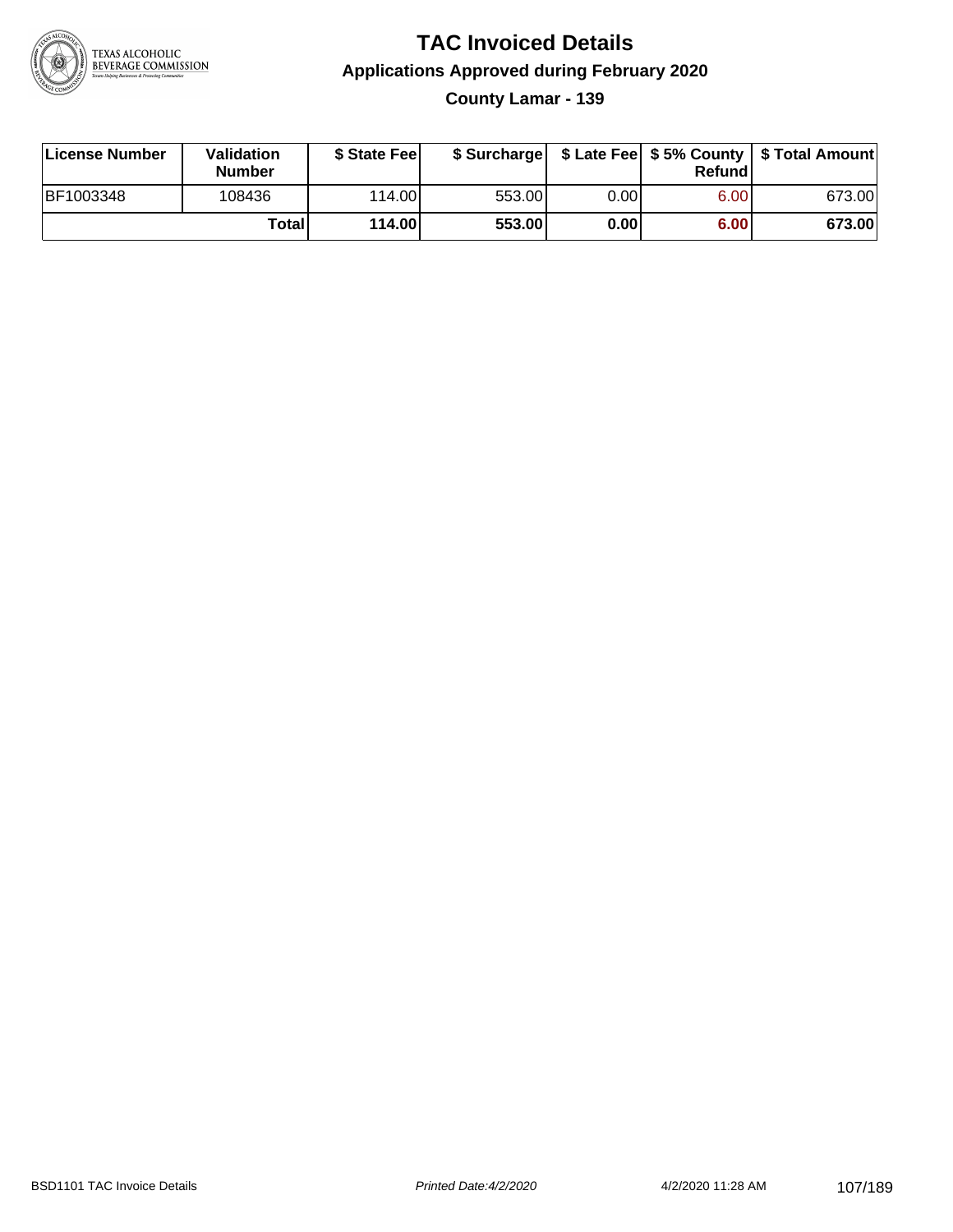

# **TAC Invoiced Details Applications Approved during February 2020 County Lamb - 140**

| License Number | Validation<br><b>Number</b> | \$ State Fee | \$ Surcharge |      | $$$ Late Fee $$5%$ County<br>Refund | \$ Total Amount |
|----------------|-----------------------------|--------------|--------------|------|-------------------------------------|-----------------|
| BQ1080796      | 3773                        | 114.00L      | 553.00       | 0.00 | 6.00                                | 673.00          |
| BQ618019       | 111325                      | 114.00L      | 553.00       | 0.00 | 6.00                                | 673.00          |
| BQ618021       | 111325                      | 114.00       | 553.00       | 0.00 | 6.00                                | 673.00          |
|                | Totall                      | 342.00       | 1,659.00     | 0.00 | 18.00                               | 2,019.00        |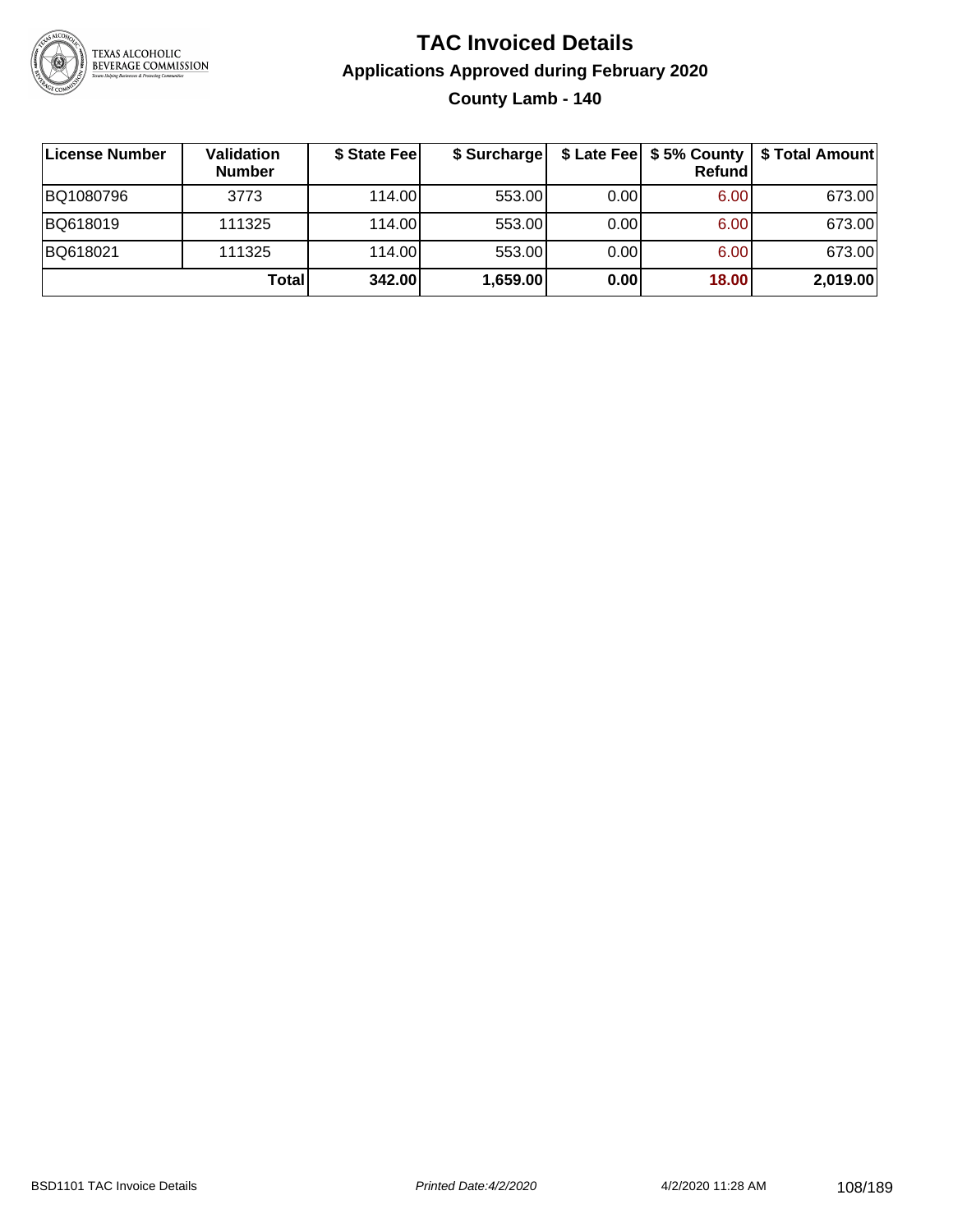

**County Lampasas - 141**

| License Number | <b>Validation</b><br><b>Number</b> | \$ State Fee | \$ Surcharge |       | Refundl |        |
|----------------|------------------------------------|--------------|--------------|-------|---------|--------|
| BG1003214      | 108535                             | 332.50       | 553.00       | 0.00I | 17.50   | 903.00 |
|                | Totall                             | 332.50       | 553.00       | 0.00  | 17.50   | 903.00 |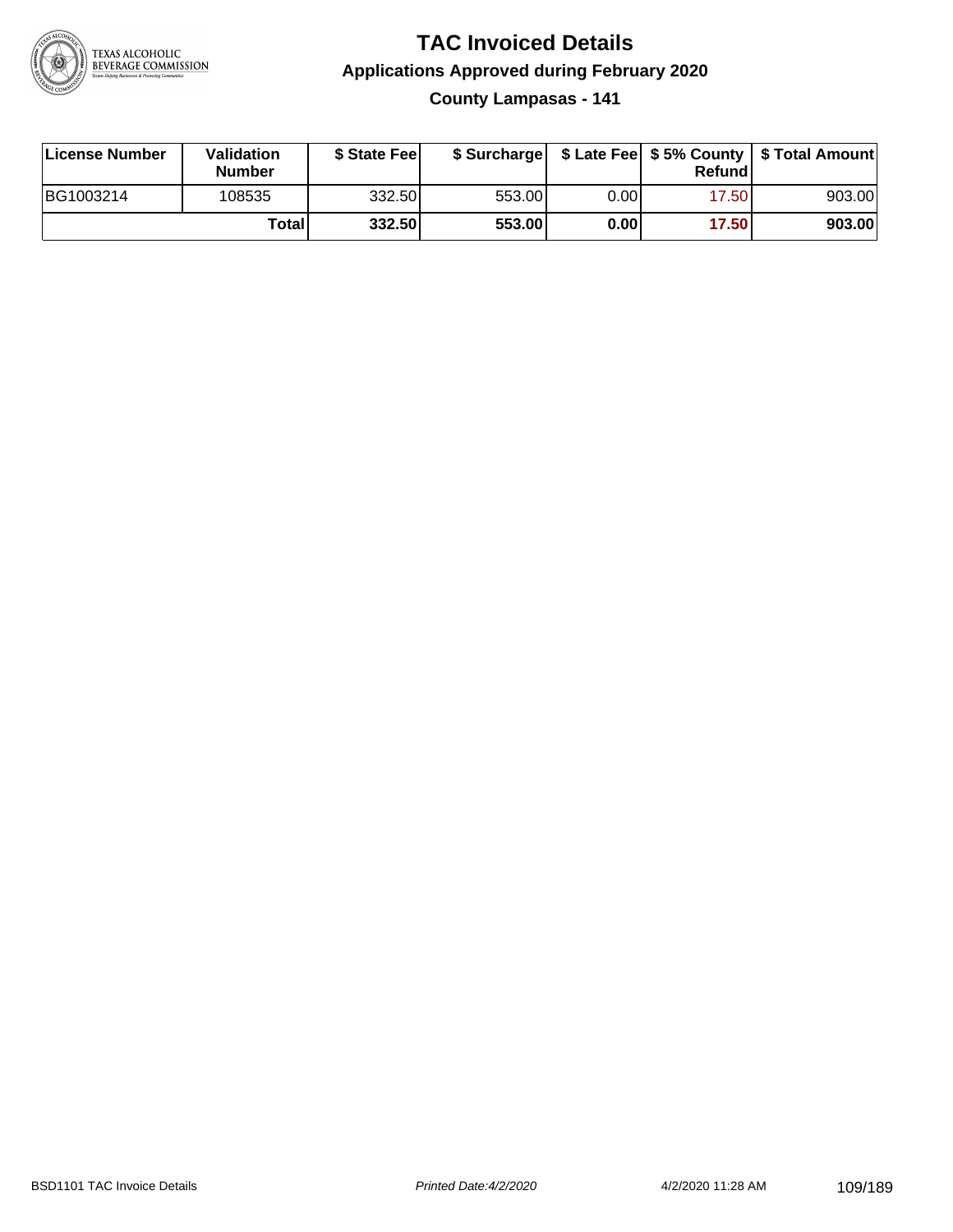

#### **TAC Invoiced Details Applications Approved during February 2020 County Lavaca - 143**

| <b>License Number</b> | <b>Validation</b><br><b>Number</b> | \$ State Fee | \$ Surcharge | \$ Late Fee | \$5% County<br>Refund | \$ Total Amount |
|-----------------------|------------------------------------|--------------|--------------|-------------|-----------------------|-----------------|
| BG709865              | 109528                             | 332.50       | 553.00       | 0.00        | 17.50                 | 903.00          |
| <b>BL709865</b>       | 109528                             | 475.00       | 327.00       | 0.00        | 25.00                 | 827.00          |
| BI464643              | 110146                             | 38.00        | 278.00       | 0.00        | 2.00                  | 318.00          |
| BA464642              | 110224                             | 1,425.00     | 651.00       | 0.00        | 75.00                 | 2,151.00        |
| BG571550              | 111216                             | 332.50       | 553.00       | 100.00      | 17.50                 | 1,003.00        |
| BQ932639              | 111557                             | 114.00       | 553.00       | 0.00        | 6.00                  | 673.00          |
| BG423665              | 505593                             | 332.50       | 553.00       | 0.00        | 17.50                 | 903.00          |
|                       | Total                              | 3,049.50     | 3,468.00     | 100.00      | 160.50                | 6,778.00        |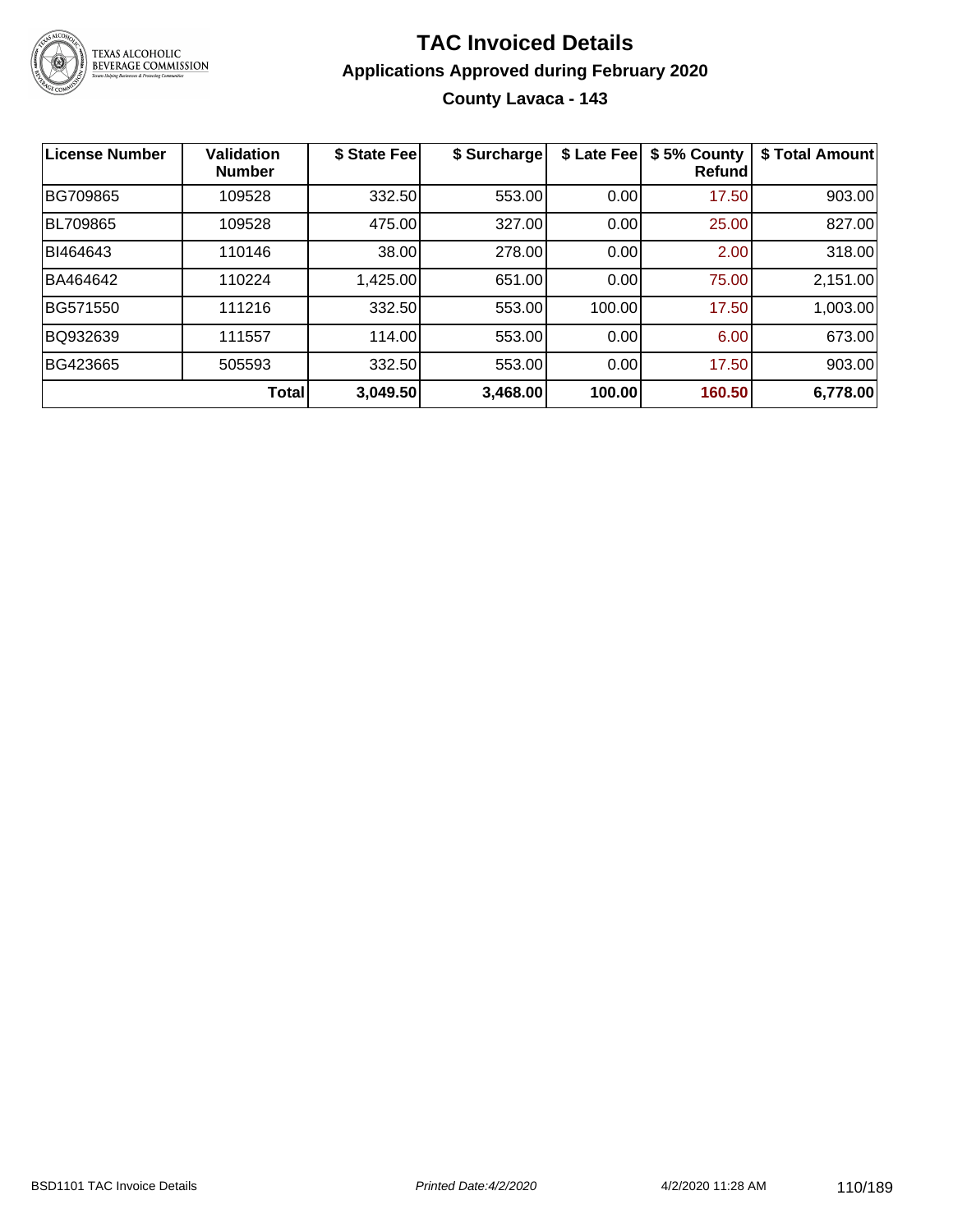

#### **TAC Invoiced Details Applications Approved during February 2020 County Lee - 144**

| License Number | Validation<br><b>Number</b> | \$ State Fee | \$ Surcharge |      | Refund | \$ Late Fee   \$5% County   \$ Total Amount |
|----------------|-----------------------------|--------------|--------------|------|--------|---------------------------------------------|
| BF1081957      | 3612                        | 114.00L      | 553.00       | 0.00 | 6.00   | 673.00                                      |
| BG1003254      | 111117                      | 332.50       | 553.00       | 0.00 | 17.50  | 903.00                                      |
| BF798321       | 508921                      | 114.00       | 553.00       | 0.00 | 6.00   | 673.00                                      |
|                | Total                       | 560.50       | 1,659.00     | 0.00 | 29.50  | 2,249.00                                    |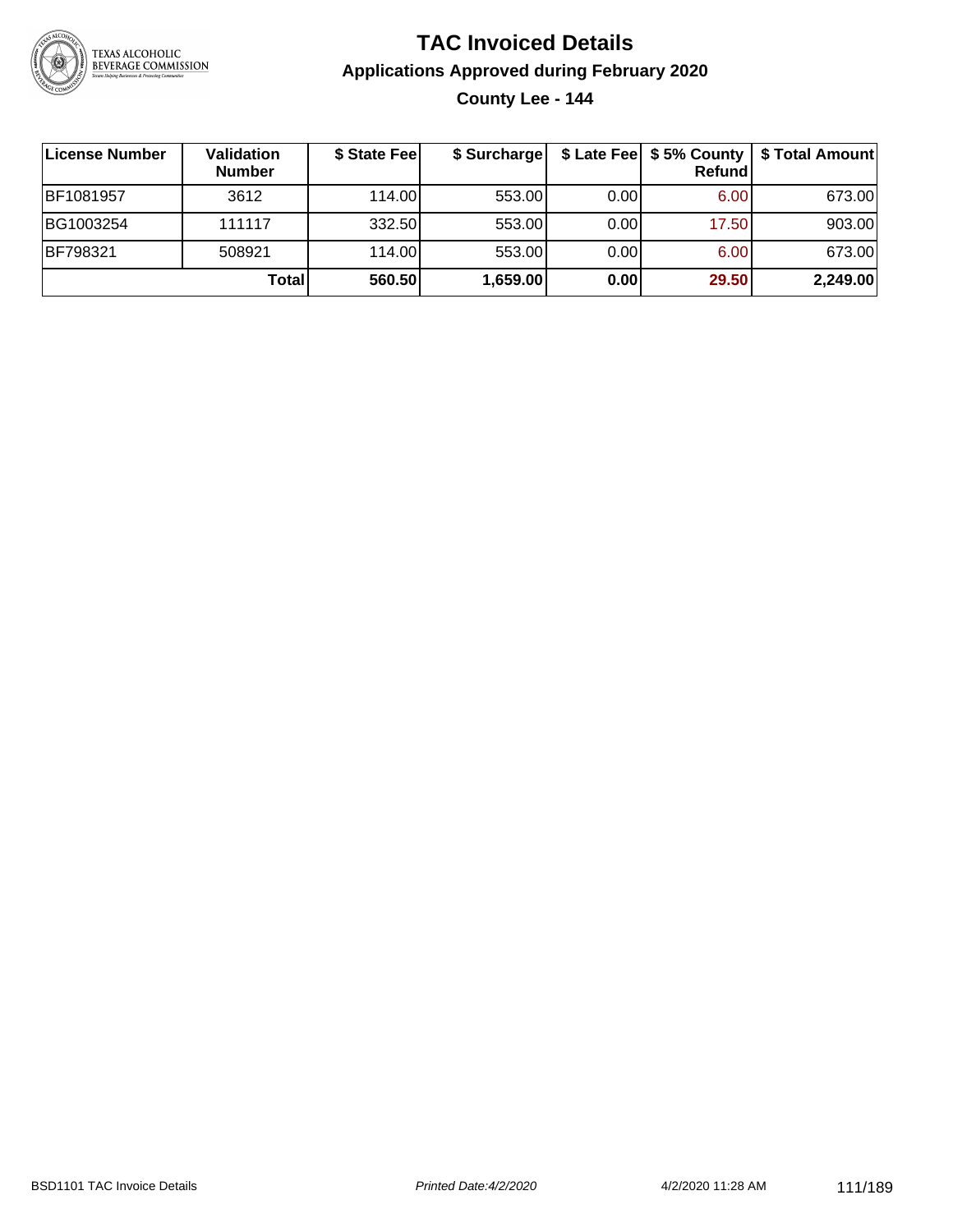

#### **TAC Invoiced Details Applications Approved during February 2020 County Leon - 145**

| License Number | Validation<br><b>Number</b> | \$ State Feel   |        |       | Refundl | \$ Surcharge   \$ Late Fee   \$5% County   \$ Total Amount |
|----------------|-----------------------------|-----------------|--------|-------|---------|------------------------------------------------------------|
| BF712340       | 111100                      | 114.00 <b>1</b> | 553.00 | 0.00  | 6.00    | 673.00                                                     |
|                | Totall                      | 114.00          | 553.00 | 0.001 | 6.00    | 673.00                                                     |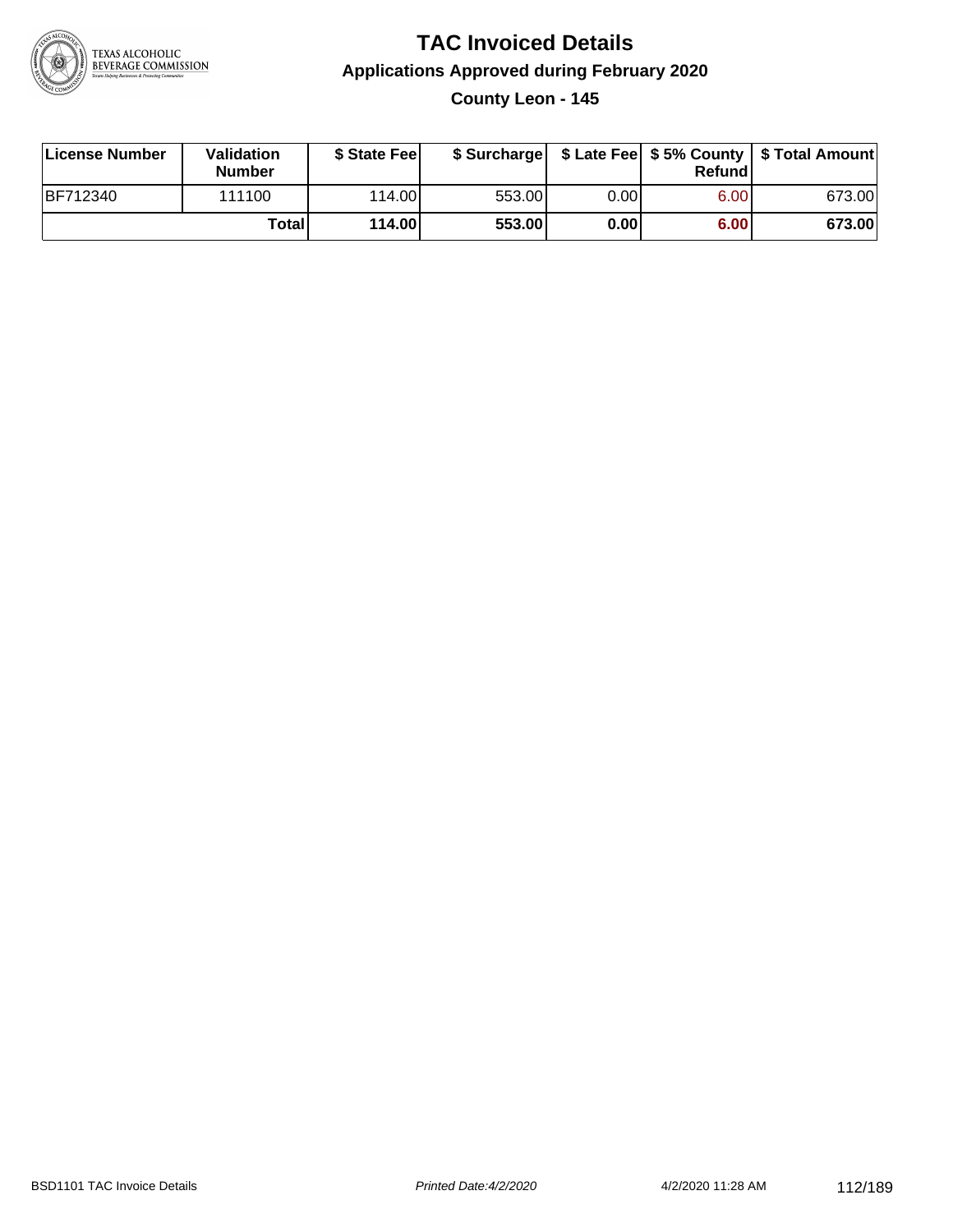

#### **TAC Invoiced Details Applications Approved during February 2020 County Liberty - 146**

| License Number | <b>Validation</b><br><b>Number</b> | \$ State Fee | \$ Surcharge |      | \$ Late Fee   \$5% County  <br>Refund | \$ Total Amount |
|----------------|------------------------------------|--------------|--------------|------|---------------------------------------|-----------------|
| BQ1079658      | 3303                               | 114.00       | 553.00       | 0.00 | 6.00                                  | 673.00          |
| BQ650756       | 111311                             | 114.00       | 553.00       | 0.00 | 6.00                                  | 673.00          |
| BG485402       | 505126                             | 332.50       | 553.00       | 0.00 | 17.50                                 | 903.00          |
| BQ462273       | 506205                             | 114.00       | 553.00       | 0.00 | 6.00                                  | 673.00          |
|                | <b>Total</b>                       | 674.50       | 2,212.00     | 0.00 | 35.50                                 | 2,922.00        |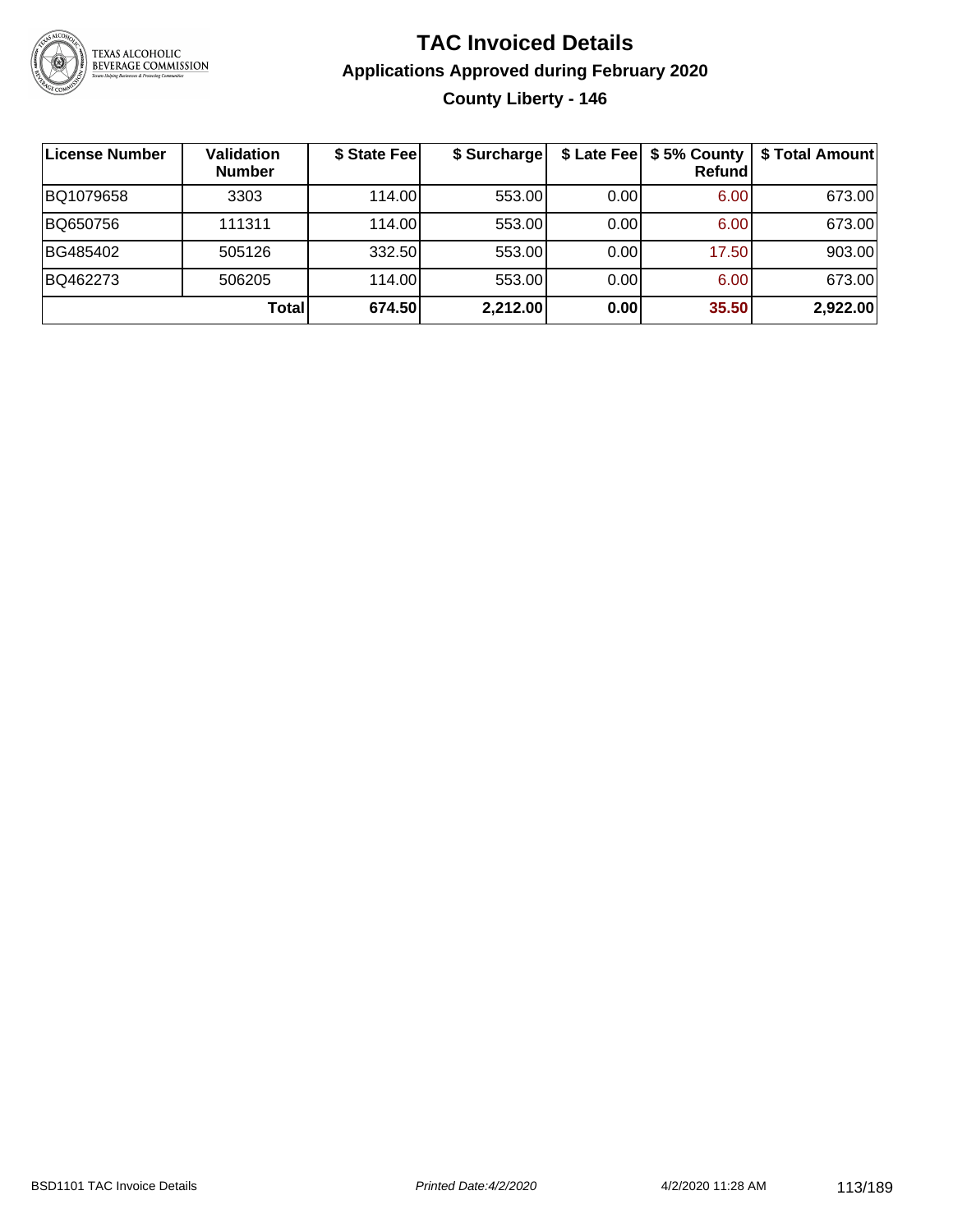

**County Limestone - 147**

| ∣License Number | Validation<br><b>Number</b> | \$ State Fee | \$ Surcharge |       | <b>Refund</b> | \$ Late Fee   \$5% County   \$ Total Amount |
|-----------------|-----------------------------|--------------|--------------|-------|---------------|---------------------------------------------|
| BG860028        | 108157                      | 332.50       | 553.00       | 0.001 | 17.50         | 903.00                                      |
| BG313631        | 110171                      | 332.50       | 553.00       | 0.001 | 17.50         | 903.00                                      |
| BG464483        | 110173                      | 332.50       | 553.00       | 0.001 | 17.50         | 903.00                                      |
|                 | Totall                      | 997.50       | 1,659.00     | 0.00  | 52.50         | 2,709.00                                    |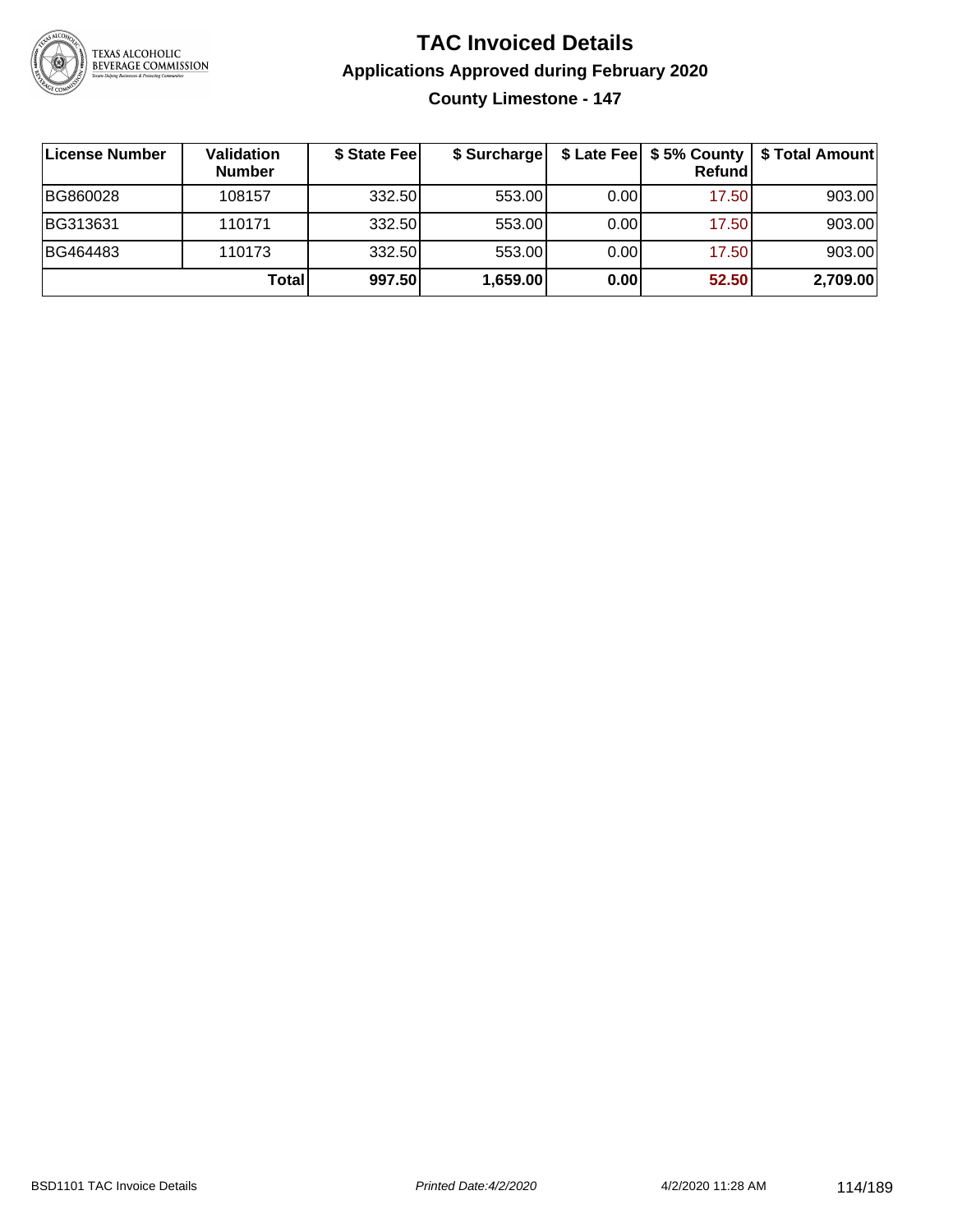

**County Live Oak - 149**

| ∣License Number | Validation<br><b>Number</b> | \$ State Fee | \$ Surcharge |        | <b>Refund</b> | \$ Late Fee   \$5% County   \$ Total Amount |
|-----------------|-----------------------------|--------------|--------------|--------|---------------|---------------------------------------------|
| BF859371        | 108359                      | 114.00L      | 553.00       | 0.00   | 6.00          | 673.00                                      |
| BE738434        | 110081                      | 285.00       | 553.00       | 100.00 | 15.00         | 953.00                                      |
|                 | Totall                      | 399.00       | 1,106.00     | 100.00 | 21.00         | 1,626.00                                    |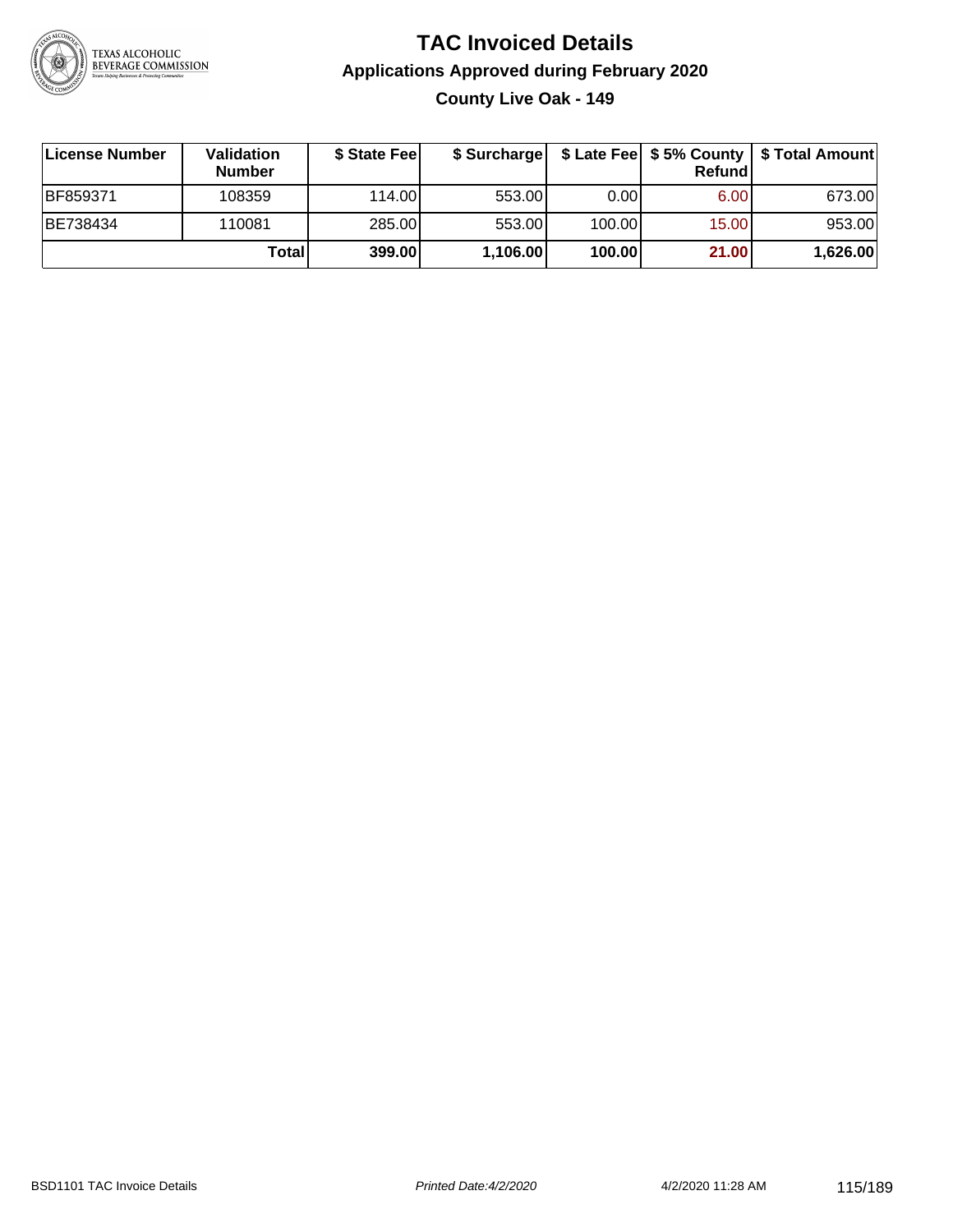

#### **TAC Invoiced Details Applications Approved during February 2020 County Llano - 150**

| <b>License Number</b> | <b>Validation</b><br><b>Number</b> | \$ State Fee | \$ Surcharge | \$ Late Fee | \$5% County<br>Refundl | \$ Total Amount |
|-----------------------|------------------------------------|--------------|--------------|-------------|------------------------|-----------------|
| BG930986              | 110942                             | 332.50       | 553.00       | 0.00        | 17.50                  | 903.00          |
| BG932285              | 110944                             | 332.50       | 553.00       | 0.00        | 17.50                  | 903.00          |
| BG932671              | 110945                             | 332.50       | 553.00       | 0.00        | 17.50                  | 903.00          |
| BF424512              | 110990                             | 114.00       | 553.00       | 0.00        | 6.00                   | 673.00          |
| BQ216934              | 111631                             | 114.00       | 553.00       | 0.00        | 6.00                   | 673.00          |
| BG926538              | 504260                             | 332.50       | 553.00       | 0.00        | 17.50                  | 903.00          |
|                       | <b>Total</b>                       | 1,558.00     | 3,318.00     | 0.00        | 82.00                  | 4,958.00        |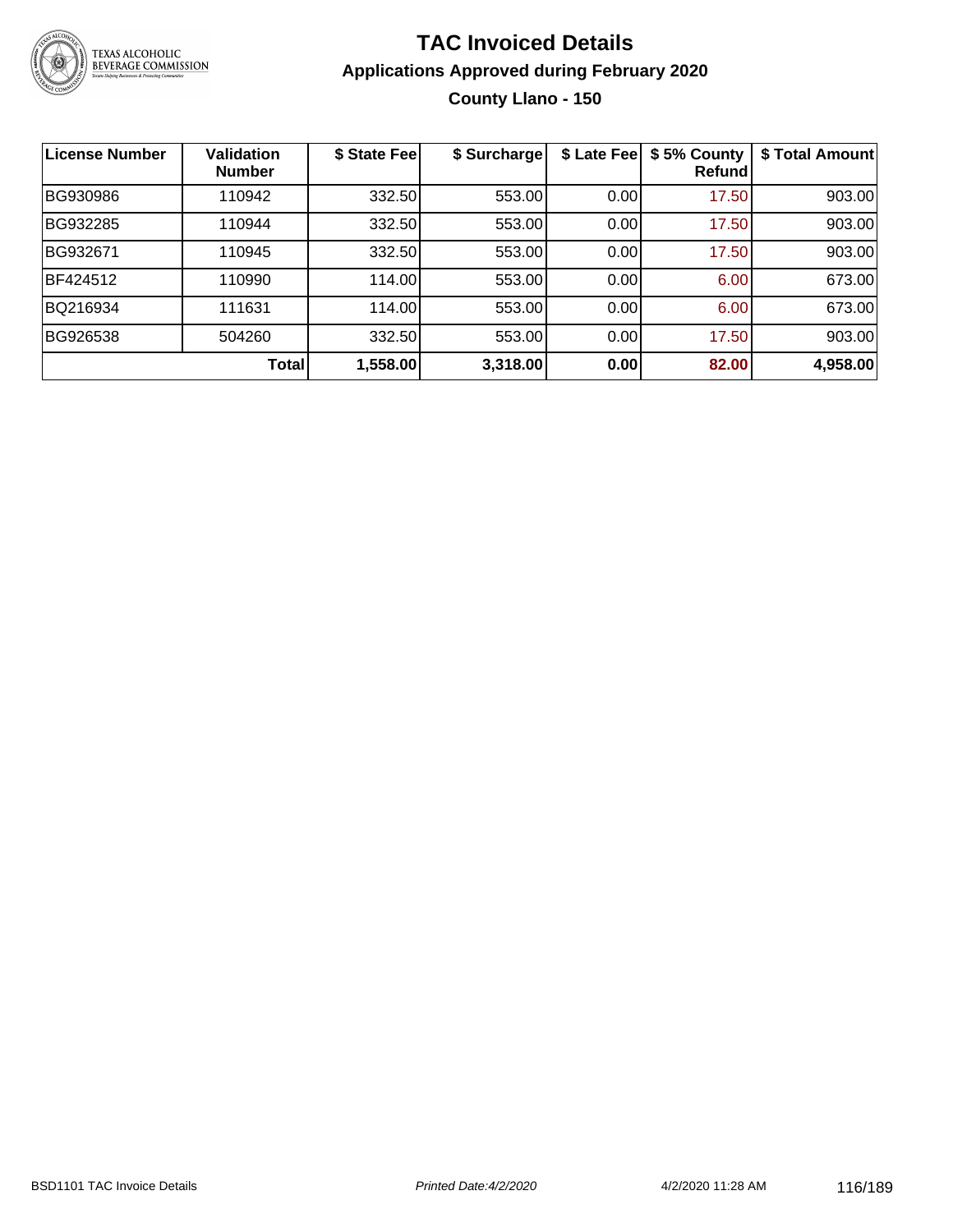

#### **TAC Invoiced Details Applications Approved during February 2020 County Loving - 151**

| License Number | <b>Validation</b><br><b>Number</b> | \$ State Feel | \$ Surcharge |      | Refund | \$ Late Fee   \$5% County   \$ Total Amount |
|----------------|------------------------------------|---------------|--------------|------|--------|---------------------------------------------|
| BF1080361      | 3195                               | 114.00L       | 553.00       | 0.00 | 6.00   | 673.00                                      |
| BQ999443       | 503538                             | 114.00L       | 553.00       | 0.00 | 6.00   | 673.00                                      |
|                | Totall                             | 228.00        | 1,106.00     | 0.00 | 12.00  | 1,346.00                                    |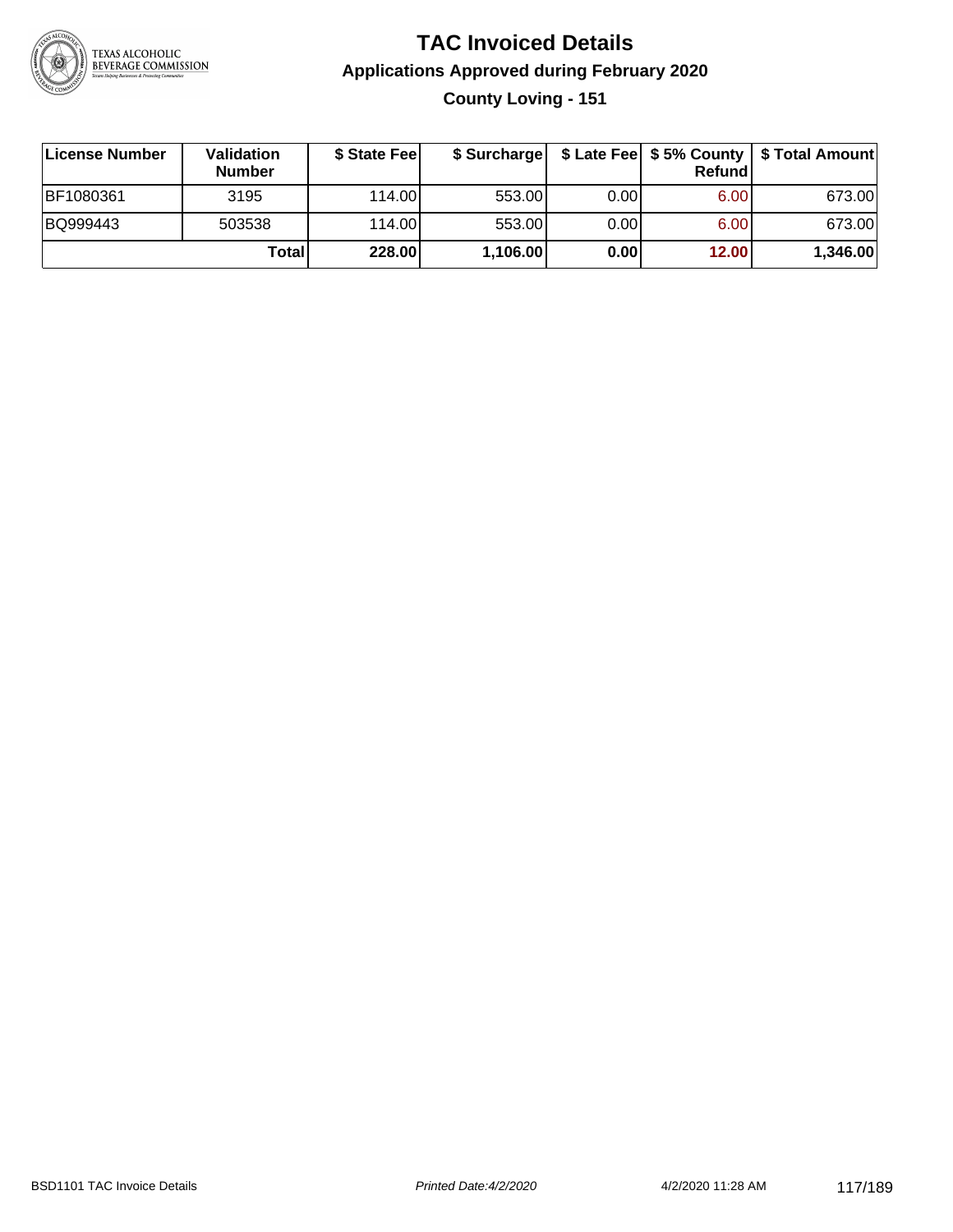

## TEXAS ALCOHOLIC<br>BEVERAGE COMMISSION

#### **TAC Invoiced Details Applications Approved during February 2020 County Lubbock - 152**

| <b>License Number</b> | <b>Validation</b><br><b>Number</b> | \$ State Fee | \$ Surcharge | \$ Late Fee | \$5% County<br>Refund | \$ Total Amount |
|-----------------------|------------------------------------|--------------|--------------|-------------|-----------------------|-----------------|
| BG1080641             | 3389                               | 332.50       | 553.00       | 0.00        | 17.50                 | 903.00          |
| BG1081007             | 3514                               | 332.50       | 553.00       | 0.00        | 17.50                 | 903.00          |
| BQ1080745             | 3750                               | 114.00       | 553.00       | 0.00        | 6.00                  | 673.00          |
| BF1081722             | 3816                               | 114.00       | 553.00       | 0.00        | 6.00                  | 673.00          |
| BF1003412             | 109648                             | 114.00       | 553.00       | 0.00        | 6.00                  | 673.00          |
| BF406016              | 110194                             | 114.00       | 553.00       | 0.00        | 6.00                  | 673.00          |
| BQ932727              | 112717                             | 114.00       | 553.00       | 0.00        | 6.00                  | 673.00          |
| BF736805              | 504988                             | 114.00       | 553.00       | 0.00        | 6.00                  | 673.00          |
| BF1004730             | 506085                             | 114.00       | 553.00       | 0.00        | 6.00                  | 673.00          |
| BQ1080314             | 506576                             | 114.00       | 553.00       | 0.00        | 6.00                  | 673.00          |
| BQ1080296             | 506578                             | 114.00       | 553.00       | 0.00        | 6.00                  | 673.00          |
|                       | Total                              | 1,691.00     | 6,083.00     | 0.00        | 89.00                 | 7,863.00        |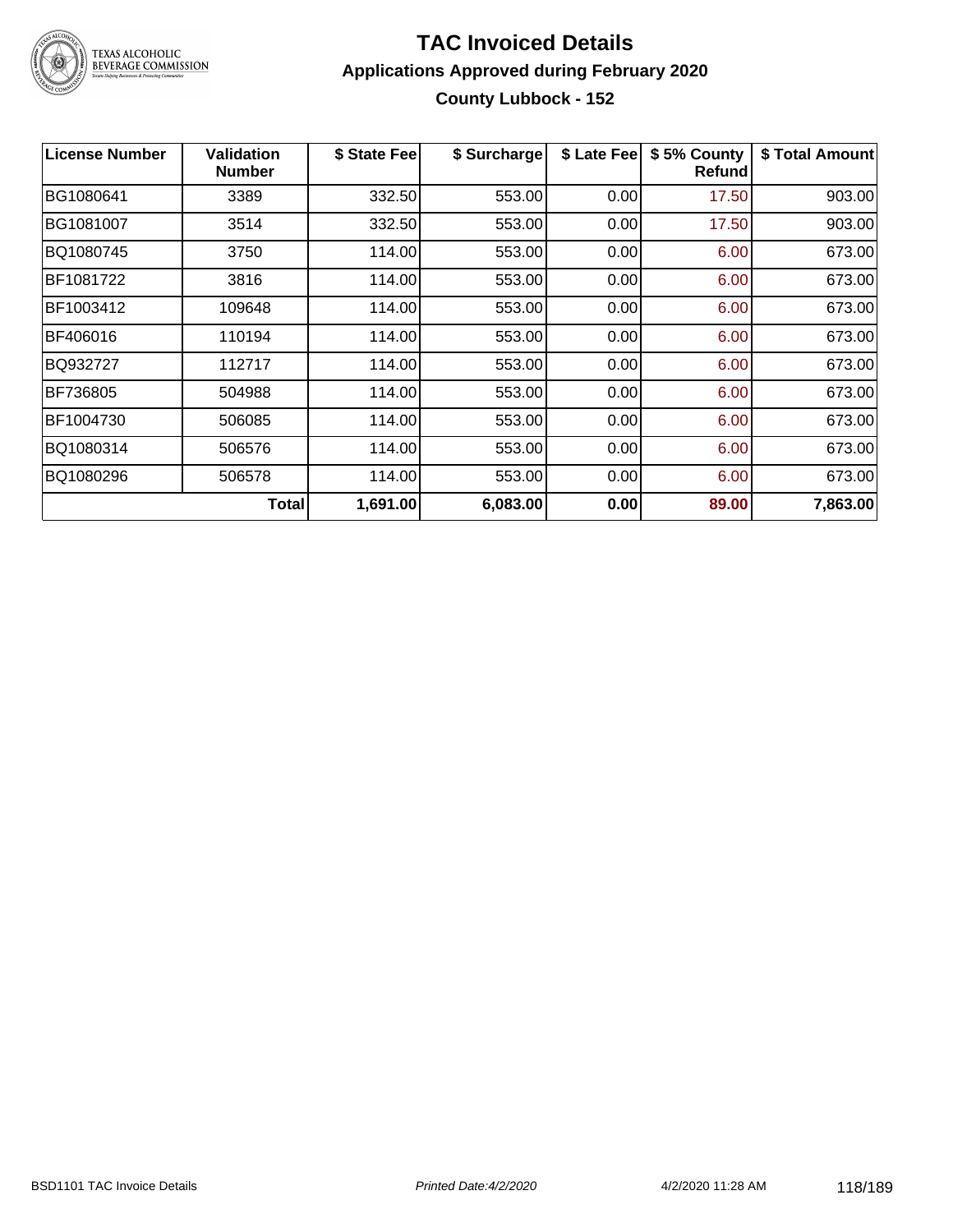

TEXAS ALCOHOLIC<br>BEVERAGE COMMISSION

#### **TAC Invoiced Details Applications Approved during February 2020 County McLennan - 155**

| <b>License Number</b> | <b>Validation</b><br><b>Number</b> | \$ State Fee | \$ Surcharge |        | \$ Late Fee   \$5% County<br>Refund | \$ Total Amount |
|-----------------------|------------------------------------|--------------|--------------|--------|-------------------------------------|-----------------|
| BG1081167             | 3567                               | 332.50       | 553.00       | 0.00   | 17.50                               | 903.00          |
| BQ1080696             | 3774                               | 114.00       | 553.00       | 0.00   | 6.00                                | 673.00          |
| BG441070              | 105533                             | 332.50       | 553.00       | 0.00   | 17.50                               | 903.00          |
| BE1000659             | 108219                             | 285.00       | 553.00       | 0.00   | 15.00                               | 853.00          |
| BE190195              | 108498                             | 285.00       | 553.00       | 0.00   | 15.00                               | 853.00          |
| BG928015              | 108808                             | 332.50       | 553.00       | 0.00   | 17.50                               | 903.00          |
| BF271767              | 110479                             | 114.00       | 553.00       | 0.00   | 6.00                                | 673.00          |
| BQ863300              | 111070                             | 114.00       | 553.00       | 0.00   | 6.00                                | 673.00          |
| BQ619729              | 111175                             | 114.00       | 553.00       | 0.00   | 6.00                                | 673.00          |
| BG407645              | 111298                             | 332.50       | 553.00       | 0.00   | 17.50                               | 903.00          |
| BF99611               | 111351                             | 114.00       | 553.00       | 0.00   | 6.00                                | 673.00          |
| BF293766              | 111354                             | 114.00       | 553.00       | 0.00   | 6.00                                | 673.00          |
| BE711506              | 111356                             | 285.00       | 553.00       | 100.00 | 15.00                               | 953.00          |
| BQ486105              | 111370                             | 114.00       | 553.00       | 0.00   | 6.00                                | 673.00          |
| BQ1007631             | 111527                             | 114.00       | 553.00       | 0.00   | 6.00                                | 673.00          |
| BQ934063              | 111552                             | 114.00       | 553.00       | 0.00   | 6.00                                | 673.00          |
| BF121078              | 113119                             | 114.00       | 553.00       | 0.00   | 6.00                                | 673.00          |
| BG923793              | 503383                             | 332.50       | 553.00       | 100.00 | 17.50                               | 1,003.00        |
| BG927074              | 505283                             | 332.50       | 553.00       | 100.00 | 17.50                               | 1,003.00        |
| BQ932454              | 506476                             | 114.00       | 553.00       | 0.00   | 6.00                                | 673.00          |
| BF862975              | 507900                             | 114.00       | 553.00       | 0.00   | 6.00                                | 673.00          |
|                       | <b>Total</b>                       | 4,218.00     | 11,613.00    | 300.00 | 222.00                              | 16,353.00       |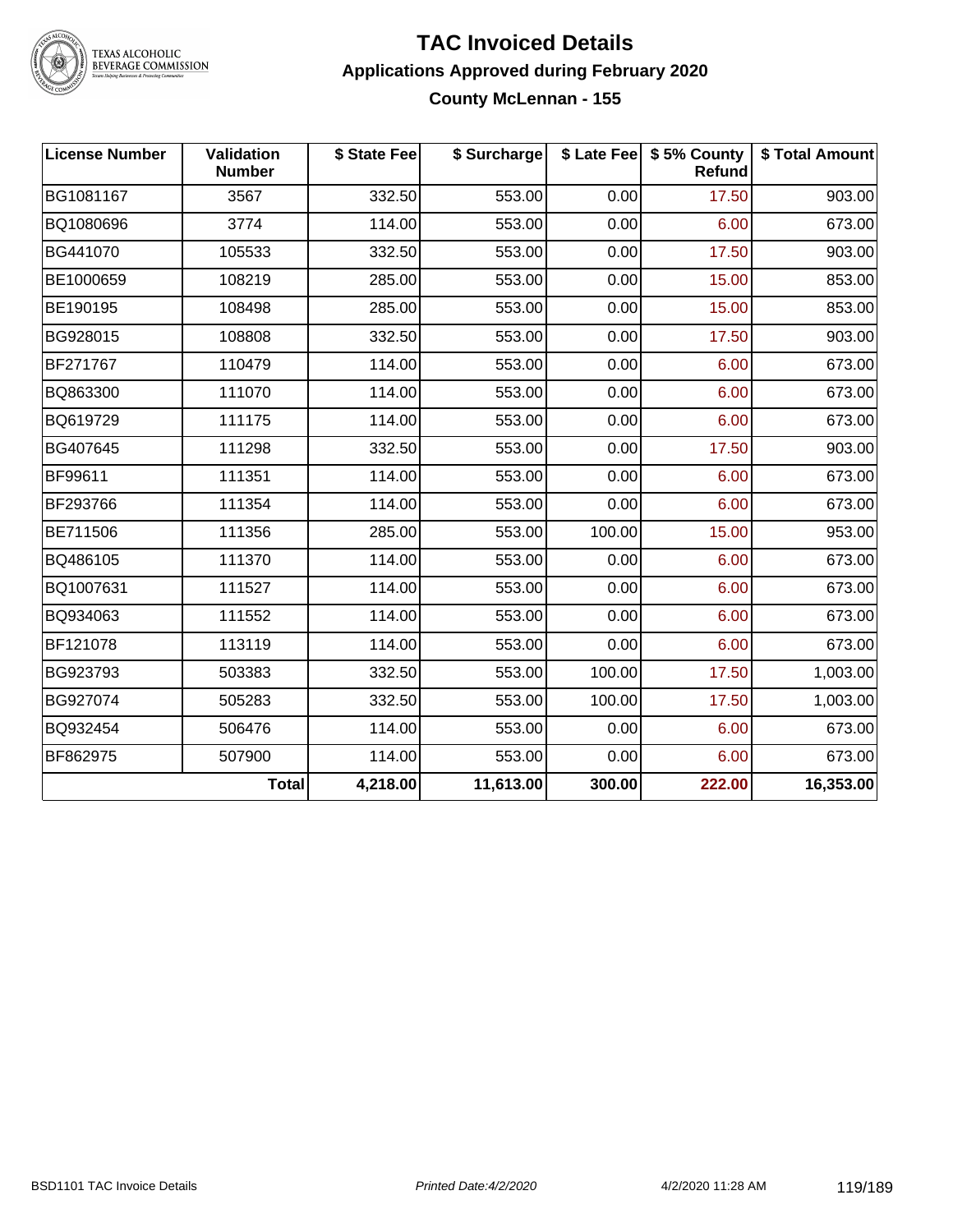

#### **TAC Invoiced Details Applications Approved during February 2020 County Marion - 158**

| License Number | Validation<br>Number | \$ State Fee    |        |       | Refundl | \$ Surcharge   \$ Late Fee   \$5% County   \$ Total Amount |
|----------------|----------------------|-----------------|--------|-------|---------|------------------------------------------------------------|
| BQ650681       | 111009               | 114.00 <b>1</b> | 553.00 | 0.001 | 6.00    | 673.00                                                     |
|                | Totall               | 114.00          | 553.00 | 0.00  | 6.00    | 673.00                                                     |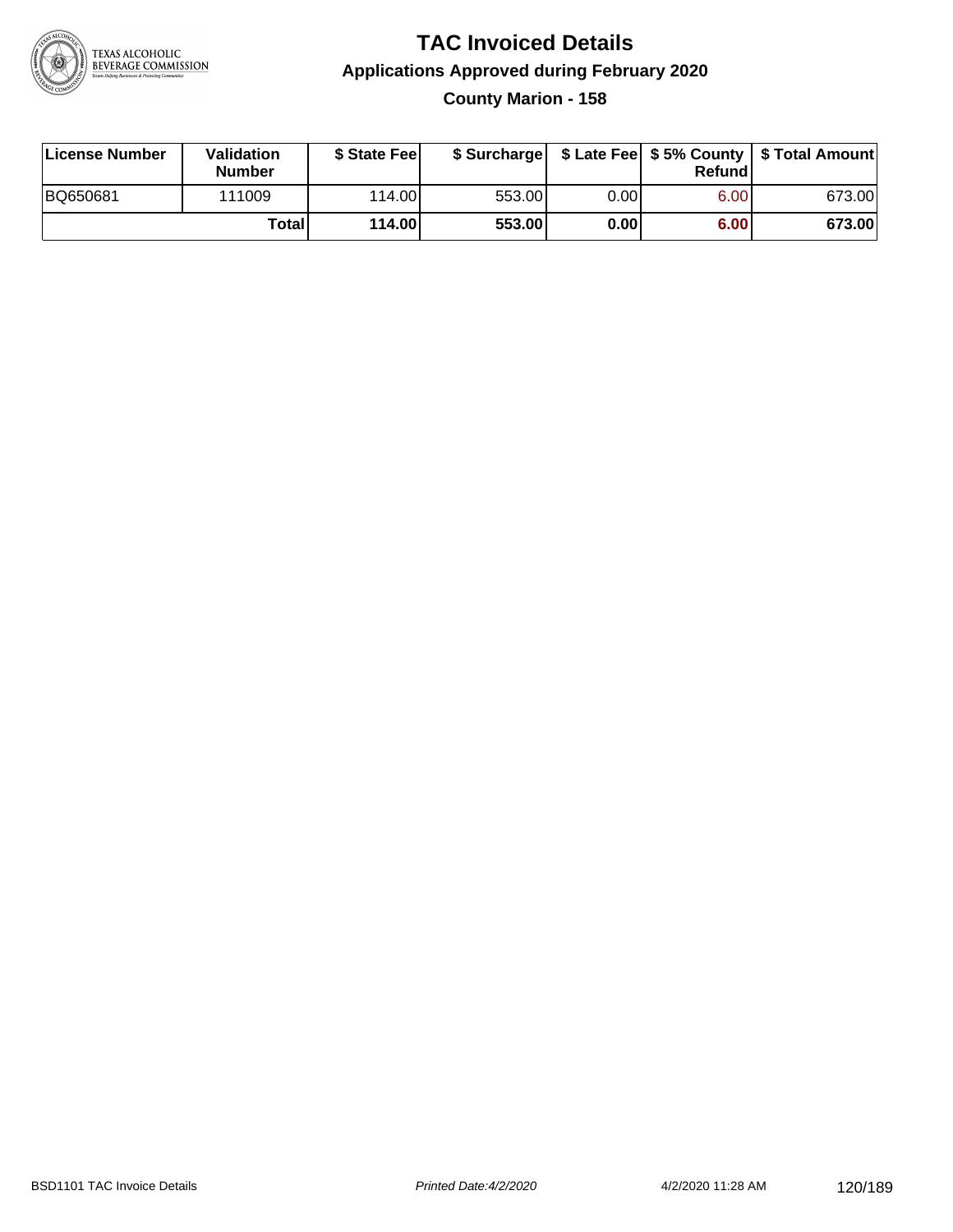

#### **TAC Invoiced Details Applications Approved during February 2020 County Mason - 160**

| License Number  | <b>Validation</b><br><b>Number</b> | \$ State Fee |          |       | Refundl | \$ Surcharge   \$ Late Fee   \$5% County   \$ Total Amount |
|-----------------|------------------------------------|--------------|----------|-------|---------|------------------------------------------------------------|
| <b>BF261908</b> | 110134                             | 114.00       | 553.00   | 0.00  | 6.00    | 673.00                                                     |
| <b>BF487399</b> | 111325                             | 114.00       | 553.00   | 0.001 | 6.00    | 673.00                                                     |
|                 | Totall                             | 228.00       | 1,106.00 | 0.00  | 12.00   | 1,346.00                                                   |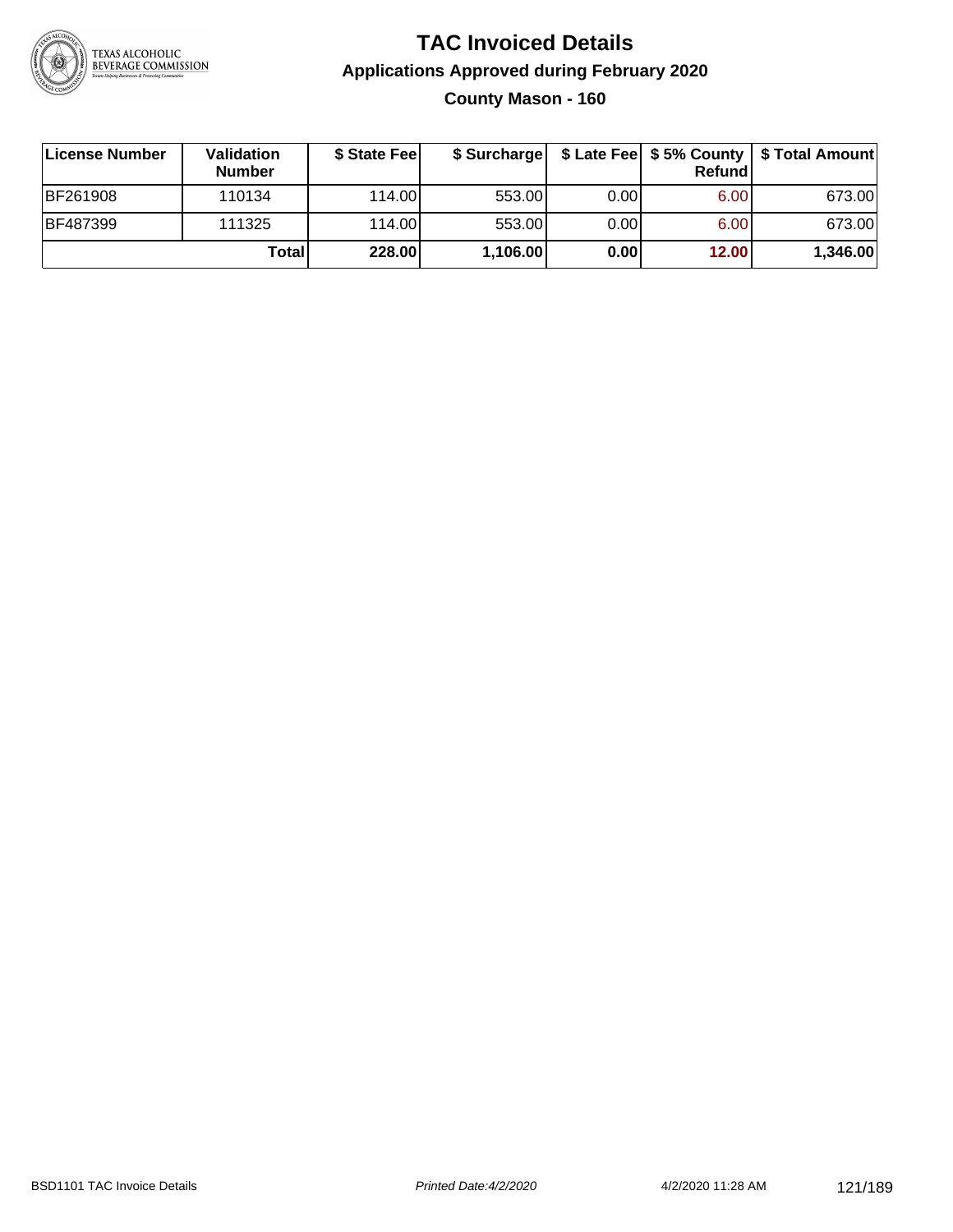

#### **TAC Invoiced Details Applications Approved during February 2020 County Matagorda - 161**

| License Number | Validation<br><b>Number</b> | \$ State Fee | \$ Surcharge |      | \$ Late Fee   \$5% County<br>Refundl | \$ Total Amount |
|----------------|-----------------------------|--------------|--------------|------|--------------------------------------|-----------------|
| BG616861       | 108637                      | 332.50       | 553.00       | 0.00 | 17.50                                | 903.00          |
| BG251383       | 109014                      | 332.50       | 553.00       | 0.00 | 17.50                                | 903.00          |
| BG739334       | 110777                      | 332.50       | 553.00       | 0.00 | 17.50                                | 903.00          |
| BF482616       | 506083                      | 114.00       | 553.00       | 0.00 | 6.00                                 | 673.00          |
| BG1081063      | 507197                      | 332.50       | 553.00       | 0.00 | 17.50                                | 903.00          |
|                | <b>Total</b>                | 1,444.00     | 2,765.00     | 0.00 | 76.00                                | 4,285.00        |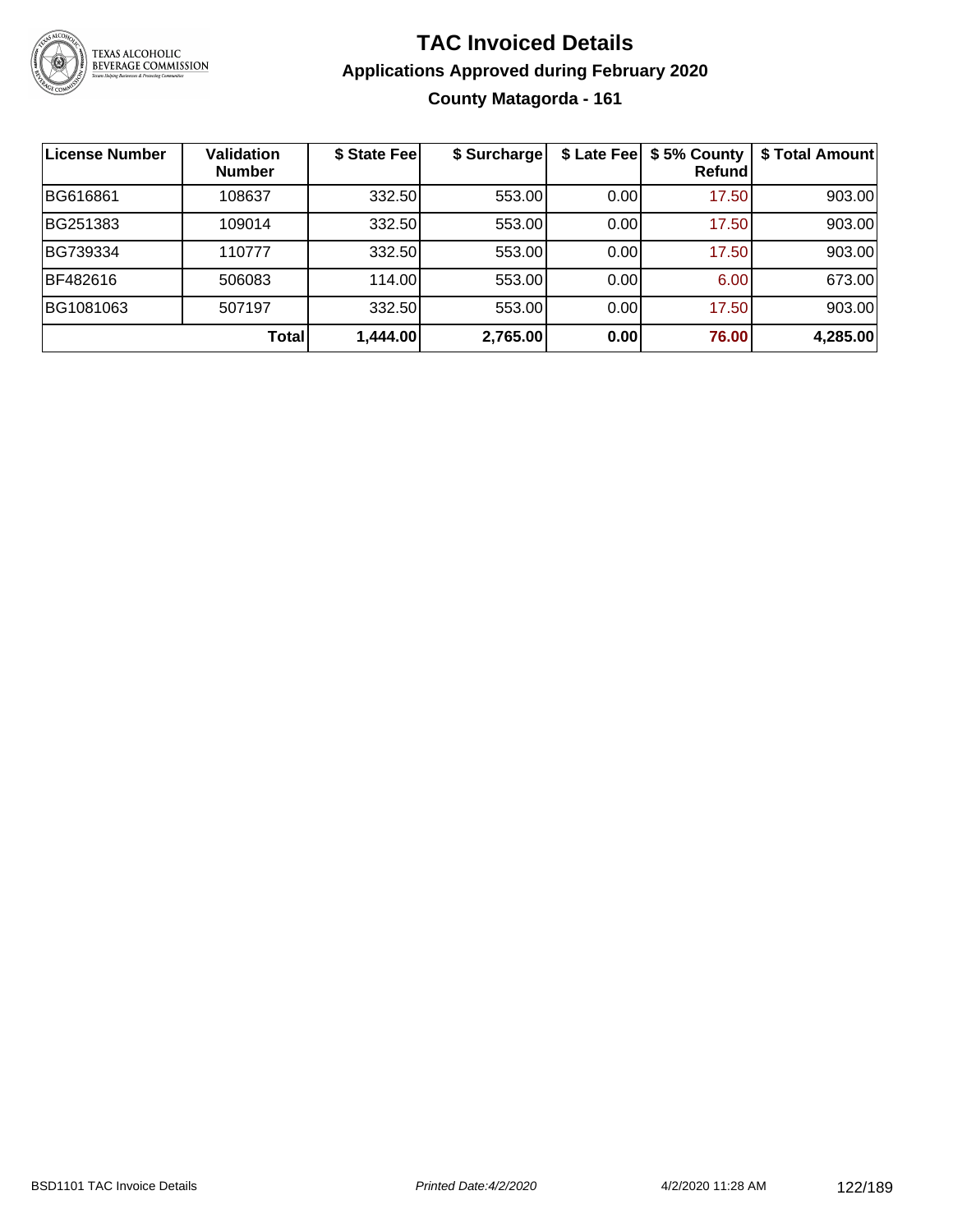

#### **TAC Invoiced Details Applications Approved during February 2020 County Maverick - 162**

| License Number | Validation<br><b>Number</b> | \$ State Fee | \$ Surcharge | \$ Late Fee | \$5% County<br>Refund | \$ Total Amount |
|----------------|-----------------------------|--------------|--------------|-------------|-----------------------|-----------------|
| BQ262038       | 111139                      | 114.00       | 553.00       | 0.00        | 6.00                  | 673.00          |
| BQ1007579      | 111250                      | 114.00       | 553.00       | 0.00        | 6.00                  | 673.00          |
| BQ1006924      | 111251                      | 114.00       | 553.00       | 0.00        | 6.00                  | 673.00          |
| BQ680444       | 111482                      | 114.00       | 553.00       | 0.00        | 6.00                  | 673.00          |
| BQ444687       | 111483                      | 114.00       | 553.00       | 0.00        | 6.00                  | 673.00          |
|                | Total                       | 570.00       | 2,765.00     | 0.00        | 30.00                 | 3,365.00        |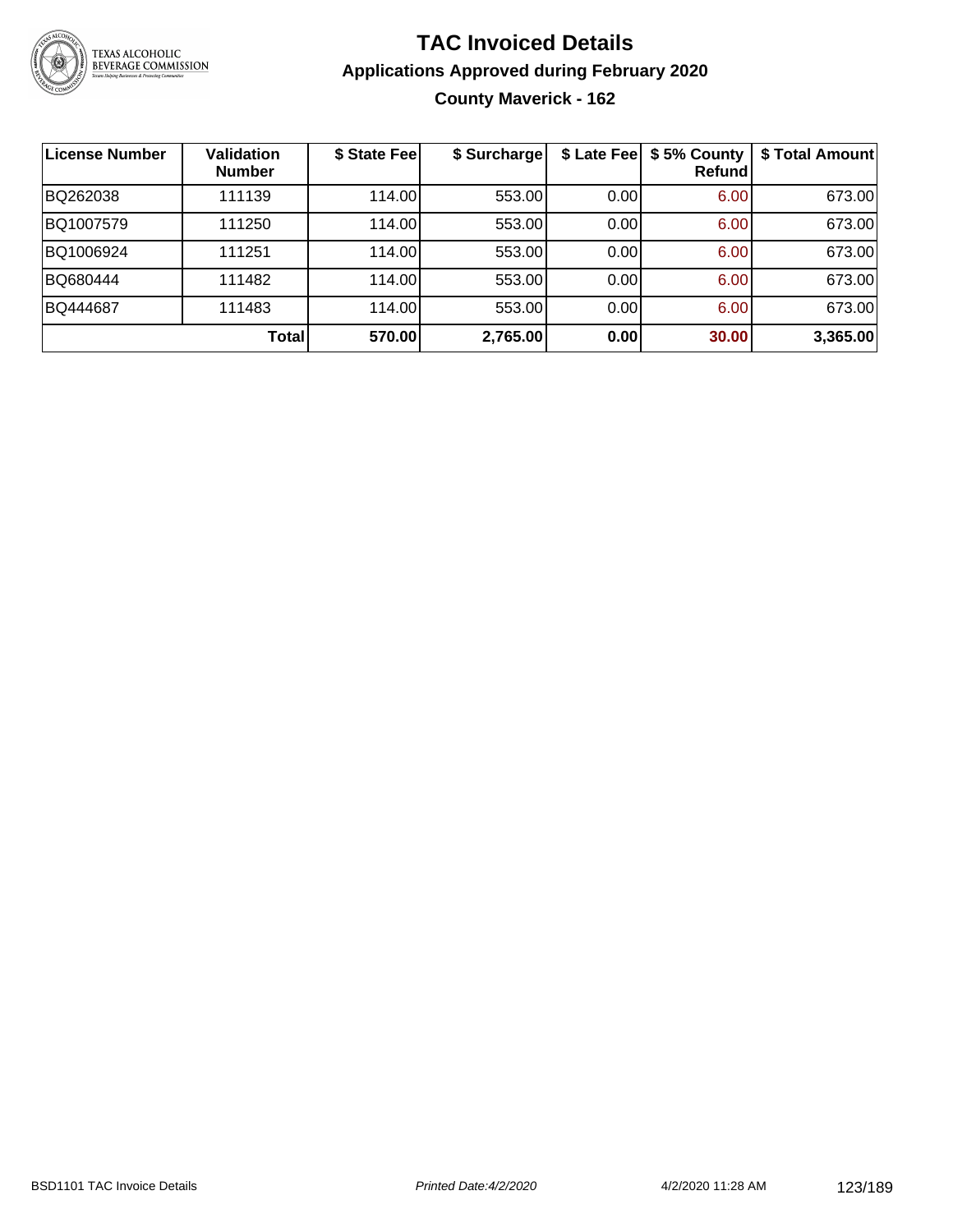

#### **TAC Invoiced Details Applications Approved during February 2020 County Medina - 163**

| License Number | Validation<br><b>Number</b> | \$ State Fee | \$ Surcharge |      | Refundl | \$ Late Fee   \$5% County   \$ Total Amount |
|----------------|-----------------------------|--------------|--------------|------|---------|---------------------------------------------|
| BG1000604      | 107955                      | 332.50       | 553.00       | 0.00 | 17.50   | 903.00                                      |
| BF681187       | 110355                      | 114.00L      | 553.00       | 0.00 | 6.00    | 673.00                                      |
| BG681892       | 110904                      | 332.50       | 553.00       | 0.00 | 17.50   | 903.00                                      |
|                | Total                       | 779.00       | 1,659.00     | 0.00 | 41.00   | 2,479.00                                    |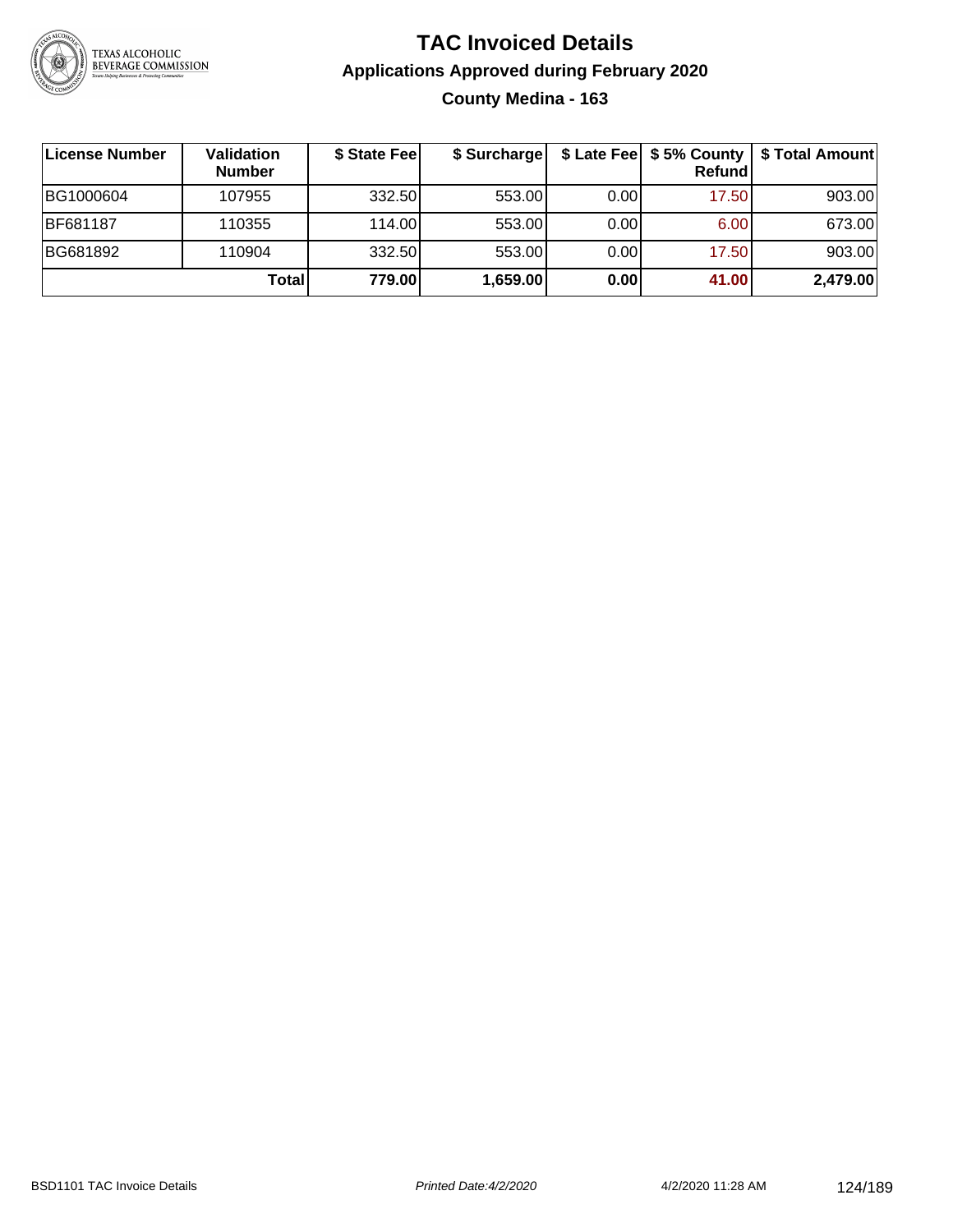

#### **TAC Invoiced Details Applications Approved during February 2020 County Midland - 165**

| <b>License Number</b> | <b>Validation</b><br><b>Number</b> | \$ State Fee | \$ Surcharge | \$ Late Fee | \$5% County<br><b>Refund</b> | \$ Total Amount |
|-----------------------|------------------------------------|--------------|--------------|-------------|------------------------------|-----------------|
| BG1002775             | 108014                             | 332.50       | 553.00       | 0.00        | 17.50                        | 903.00          |
| BG505915              | 109072                             | 332.50       | 553.00       | 0.00        | 17.50                        | 903.00          |
| BG571070              | 109188                             | 332.50       | 553.00       | 0.00        | 17.50                        | 903.00          |
| BG1003017             | 109812                             | 332.50       | 553.00       | 0.00        | 17.50                        | 903.00          |
| BG617466              | 110265                             | 332.50       | 553.00       | 0.00        | 17.50                        | 903.00          |
| BF931272              | 110615                             | 114.00       | 553.00       | 0.00        | 6.00                         | 673.00          |
| BQ741476              | 111199                             | 114.00       | 553.00       | 0.00        | 6.00                         | 673.00          |
| BQ741014              | 111325                             | 114.00       | 553.00       | 0.00        | 6.00                         | 673.00          |
|                       | <b>Total</b>                       | 2,004.50     | 4,424.00     | 0.00        | 105.50                       | 6,534.00        |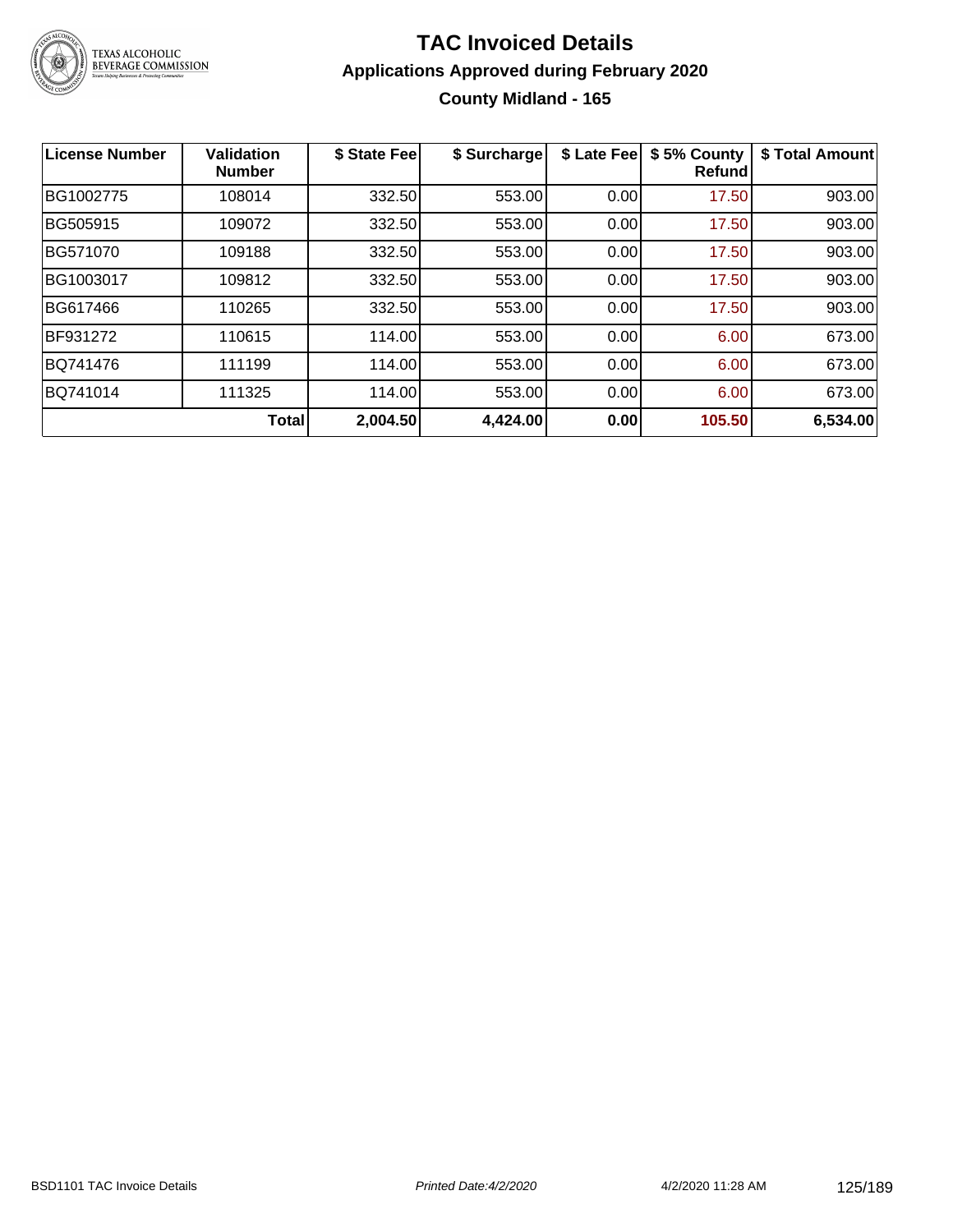

#### **TAC Invoiced Details Applications Approved during February 2020 County Milam - 166**

| <b>License Number</b> | Validation<br><b>Number</b> | \$ State Fee | \$ Surcharge |       | Refundl | \$ Late Fee   \$5% County   \$ Total Amount |
|-----------------------|-----------------------------|--------------|--------------|-------|---------|---------------------------------------------|
| BE616919              | 108489                      | 285.00       | 553.00       | 0.001 | 15.00   | 853.00                                      |
| BE617231              | 108490                      | 285.00       | 553.00       | 0.00  | 15.00   | 853.00                                      |
| BG313712              | 505298                      | 332.50       | 553.00       | 0.00  | 17.50   | 903.00                                      |
|                       | Totall                      | 902.50       | 1,659.00     | 0.00  | 47.50   | 2,609.00                                    |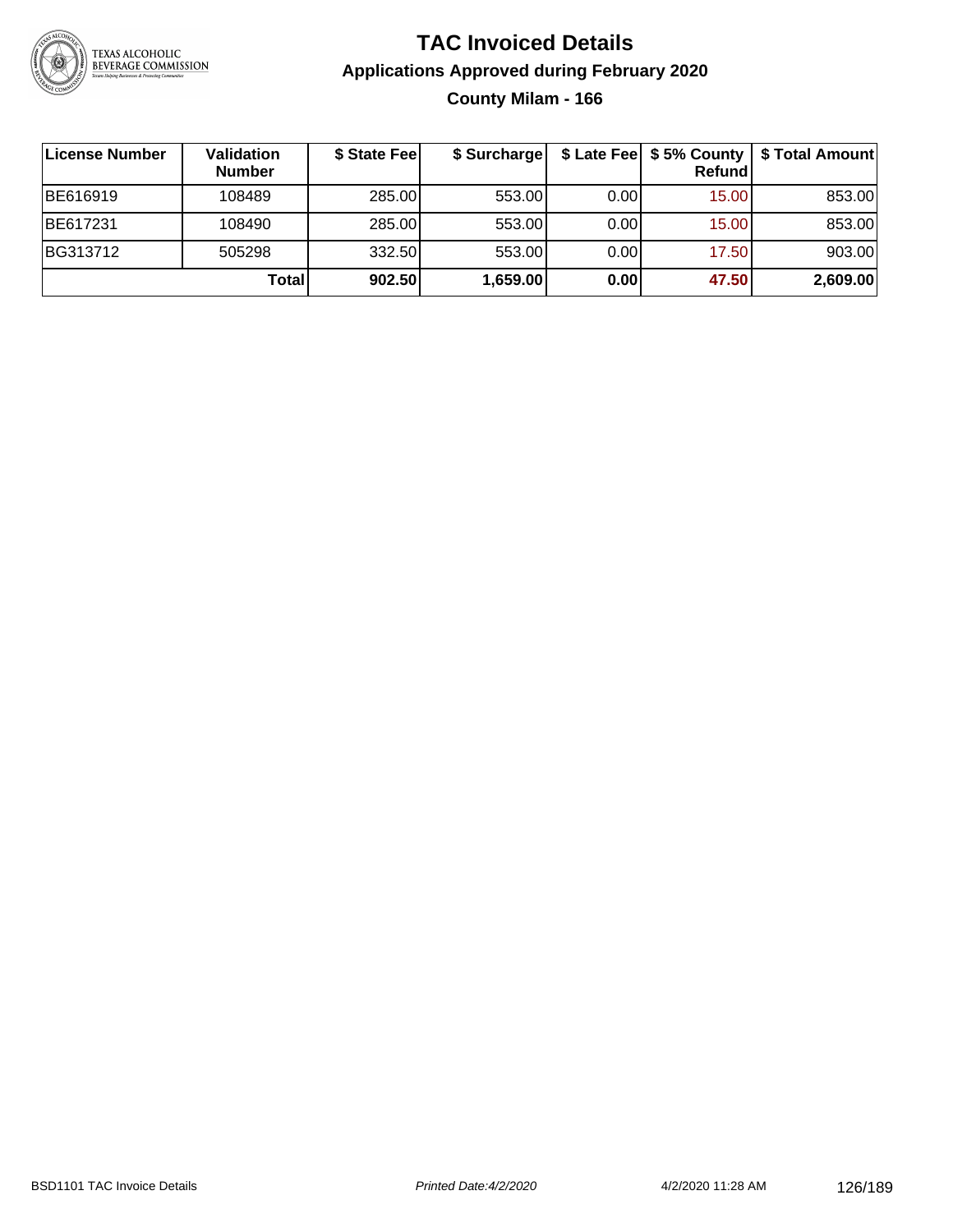

#### **TAC Invoiced Details Applications Approved during February 2020 County Montague - 169**

| License Number | Validation<br><b>Number</b> | \$ State Fee |        |      | Refund | \$ Surcharge   \$ Late Fee   \$5% County   \$ Total Amount |
|----------------|-----------------------------|--------------|--------|------|--------|------------------------------------------------------------|
| BG1080370      | 3504                        | 332.50       | 553.00 | 0.00 | 17.50  | 903.00                                                     |
|                | Total                       | 332.50       | 553.00 | 0.00 | 17.50  | 903.00                                                     |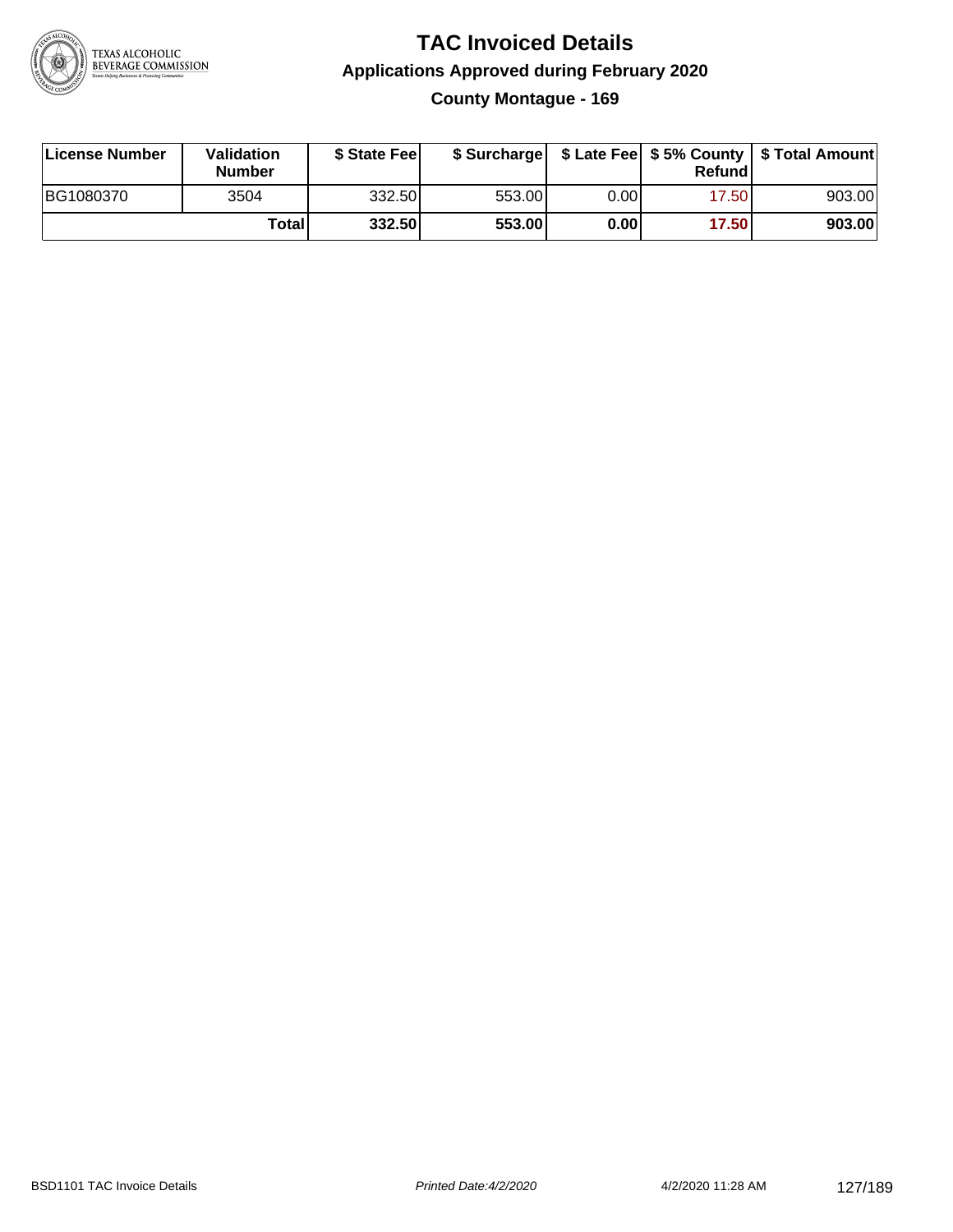

TEXAS ALCOHOLIC<br>BEVERAGE COMMISSION

#### **TAC Invoiced Details Applications Approved during February 2020 County Montgomery - 170**

| <b>License Number</b> | Validation<br><b>Number</b> | \$ State Fee | \$ Surcharge |      | \$ Late Fee   \$5% County<br>Refund | \$ Total Amount |
|-----------------------|-----------------------------|--------------|--------------|------|-------------------------------------|-----------------|
| BQ1080022             | 2829                        | 114.00       | 553.00       | 0.00 | 6.00                                | 673.00          |
| BG1080685             | 3364                        | 332.50       | 553.00       | 0.00 | 17.50                               | 903.00          |
| BQ1080386             | 3893                        | 114.00       | 553.00       | 0.00 | 6.00                                | 673.00          |
| BF1081724             | 3901                        | 114.00       | 553.00       | 0.00 | 6.00                                | 673.00          |
| BQ790772              | 107073                      | 114.00       | 553.00       | 0.00 | 6.00                                | 673.00          |
| BQ790777              | 107074                      | 114.00       | 553.00       | 0.00 | 6.00                                | 673.00          |
| BQ790781              | 107075                      | 114.00       | 553.00       | 0.00 | 6.00                                | 673.00          |
| BQ790780              | 107076                      | 114.00       | 553.00       | 0.00 | 6.00                                | 673.00          |
| BQ790779              | 107078                      | 114.00       | 553.00       | 0.00 | 6.00                                | 673.00          |
| BQ790776              | 107305                      | 114.00       | 553.00       | 0.00 | 6.00                                | 673.00          |
| BQ790775              | 107338                      | 114.00       | 553.00       | 0.00 | 6.00                                | 673.00          |
| BQ790773              | 107339                      | 114.00       | 553.00       | 0.00 | 6.00                                | 673.00          |
| BQ790955              | 107502                      | 114.00       | 553.00       | 0.00 | 6.00                                | 673.00          |
| BQ708556              | 107507                      | 114.00       | 553.00       | 0.00 | 6.00                                | 673.00          |
| BQ708275              | 107508                      | 114.00       | 553.00       | 0.00 | 6.00                                | 673.00          |
| BQ708553              | 107945                      | 114.00       | 553.00       | 0.00 | 6.00                                | 673.00          |
| BQ708694              | 108111                      | 114.00       | 553.00       | 0.00 | 6.00                                | 673.00          |
| BQ708695              | 108113                      | 114.00       | 553.00       | 0.00 | 6.00                                | 673.00          |
| BQ708822              | 108213                      | 114.00       | 553.00       | 0.00 | 6.00                                | 673.00          |
| BQ708820              | 108214                      | 114.00       | 553.00       | 0.00 | 6.00                                | 673.00          |
| BG463404              | 108266                      | 332.50       | 553.00       | 0.00 | 17.50                               | 903.00          |
| BG1001472             | 109092                      | 332.50       | 553.00       | 0.00 | 17.50                               | 903.00          |
| BG858648              | 109155                      | 332.50       | 553.00       | 0.00 | 17.50                               | 903.00          |
| BG928776              | 109347                      | 332.50       | 553.00       | 0.00 | 17.50                               | 903.00          |
| BG792109              | 109488                      | 332.50       | 553.00       | 0.00 | 17.50                               | 903.00          |
| BF860196              | 109644                      | 114.00       | 553.00       | 0.00 | 6.00                                | 673.00          |
| BF1004370             | 109878                      | 114.00       | 553.00       | 0.00 | 6.00                                | 673.00          |
| BG932067              | 110157                      | 332.50       | 553.00       | 0.00 | 17.50                               | 903.00          |
| BG860075              | 110392                      | 332.50       | 553.00       | 0.00 | 17.50                               | 903.00          |
| BL860075              | 110392                      | 475.00       | 327.00       | 0.00 | 25.00                               | 827.00          |
| BF740608              | 110512                      | 114.00       | 553.00       | 0.00 | 6.00                                | 673.00          |
| BF292966              | 110615                      | 114.00       | 553.00       | 0.00 | 6.00                                | 673.00          |
| BG1003340             | 110615                      | 332.50       | 553.00       | 0.00 | 17.50                               | 903.00          |
| BG740505              | 110746                      | 332.50       | 553.00       | 0.00 | 17.50                               | 903.00          |
| BQ712744              | 111116                      | 114.00       | 553.00       | 0.00 | 6.00                                | 673.00          |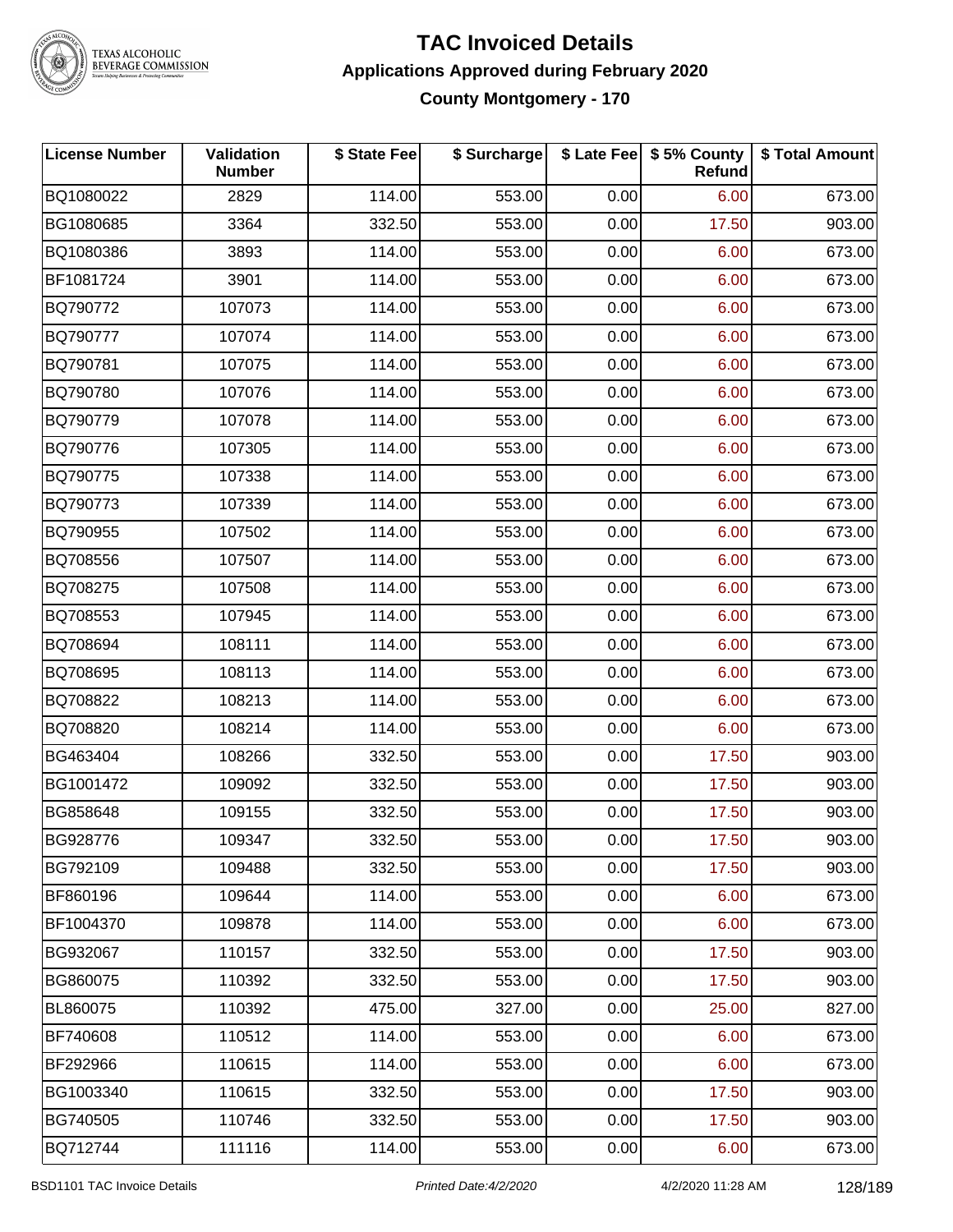| License Number | <b>Validation</b><br><b>Number</b> | \$ State Fee | \$ Surcharge | \$ Late Fee | \$5% County<br>Refund | \$ Total Amount |
|----------------|------------------------------------|--------------|--------------|-------------|-----------------------|-----------------|
| BE53243        | 504098                             | 285.00       | 553.00       | 100.00      | 15.00                 | 953.00          |
| BF857782       | 504946                             | 114.00       | 553.00       | 0.00        | 6.00                  | 673.00          |
| BG464350       | 505577                             | 332.50       | 553.00       | 0.00        | 17.50                 | 903.00          |
| BG1002456      | 505582                             | 332.50       | 553.00       | 0.00        | 17.50                 | 903.00          |
| BQ680939       | 506189                             | 114.00       | 553.00       | 0.00        | 6.00                  | 673.00          |
| BF571285       | 506406                             | 114.00       | 553.00       | 0.00        | 6.00                  | 673.00          |
| BQ1006346      | 506410                             | 114.00       | 553.00       | 0.00        | 6.00                  | 673.00          |
|                | <b>Total</b>                       | 7,942.00     | 23,000.00    | 100.00      | 418.00                | 31,460.00       |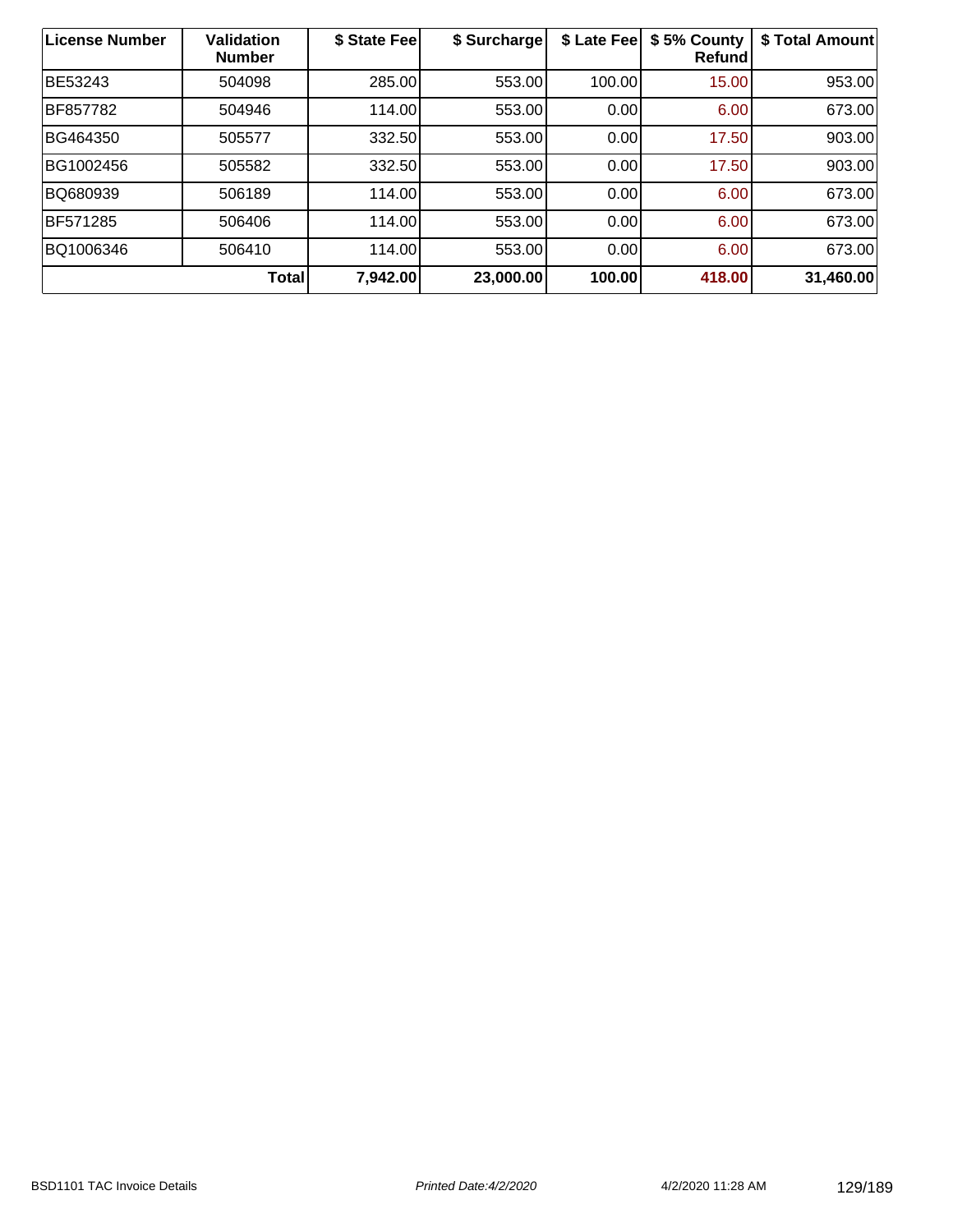

#### **TAC Invoiced Details Applications Approved during February 2020 County Moore - 171**

| <b>License Number</b> | <b>Validation</b><br><b>Number</b> | \$ State Fee | \$ Surcharge | \$ Late Fee | \$5% County<br><b>Refund</b> | \$ Total Amount |
|-----------------------|------------------------------------|--------------|--------------|-------------|------------------------------|-----------------|
| BG1080322             | 3579                               | 332.50       | 553.00       | 0.00        | 17.50                        | 903.00          |
| BP1080322             | 3579                               | 950.00       | 426.00       | 0.00        | 50.00                        | 1,426.00        |
| BF1081072             | 3697                               | 114.00       | 553.00       | 0.00        | 6.00                         | 673.00          |
| BQ179520              | 105174                             | 114.00       | 553.00       | 0.00        | 6.00                         | 673.00          |
| BQ101407              | 105732                             | 114.00       | 553.00       | 0.00        | 6.00                         | 673.00          |
| BQ860690              | 111403                             | 114.00       | 553.00       | 0.00        | 6.00                         | 673.00          |
| BQ933704              | 111644                             | 114.00       | 553.00       | 0.00        | 6.00                         | 673.00          |
|                       | Total                              | 1,852.50     | 3,744.00     | 0.00        | 97.50                        | 5,694.00        |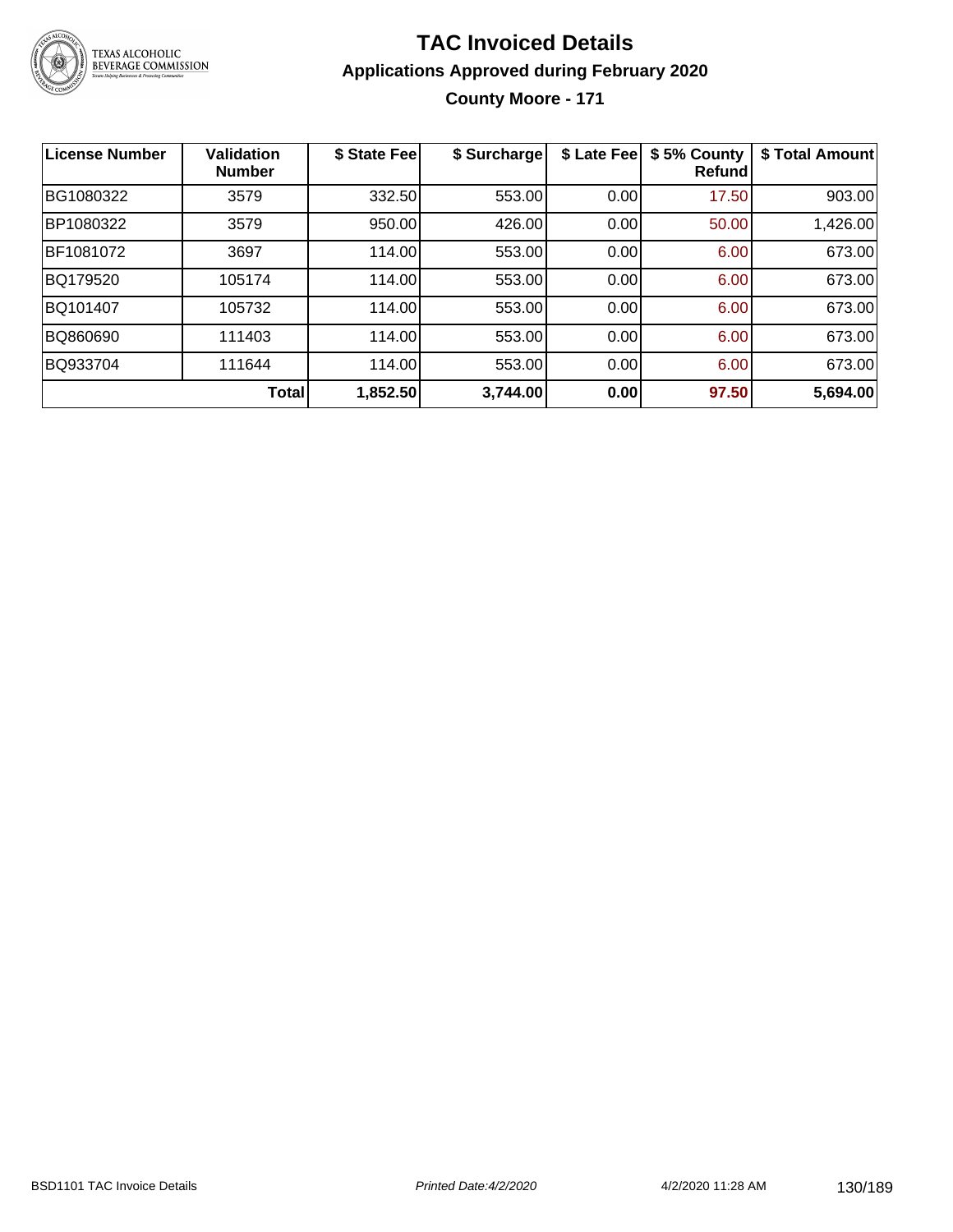

#### **TAC Invoiced Details Applications Approved during February 2020 County Motley - 173**

| License Number | Validation<br><b>Number</b> | \$ State Fee    |        |      | Refundl | \$ Surcharge   \$ Late Fee   \$5% County   \$ Total Amount |
|----------------|-----------------------------|-----------------|--------|------|---------|------------------------------------------------------------|
| BQ792838       | 108583                      | 114.00 <b>1</b> | 553.00 | 0.00 | 6.00    | 673.00                                                     |
|                | Totall                      | 114.00          | 553.00 | 0.00 | 6.00    | 673.00                                                     |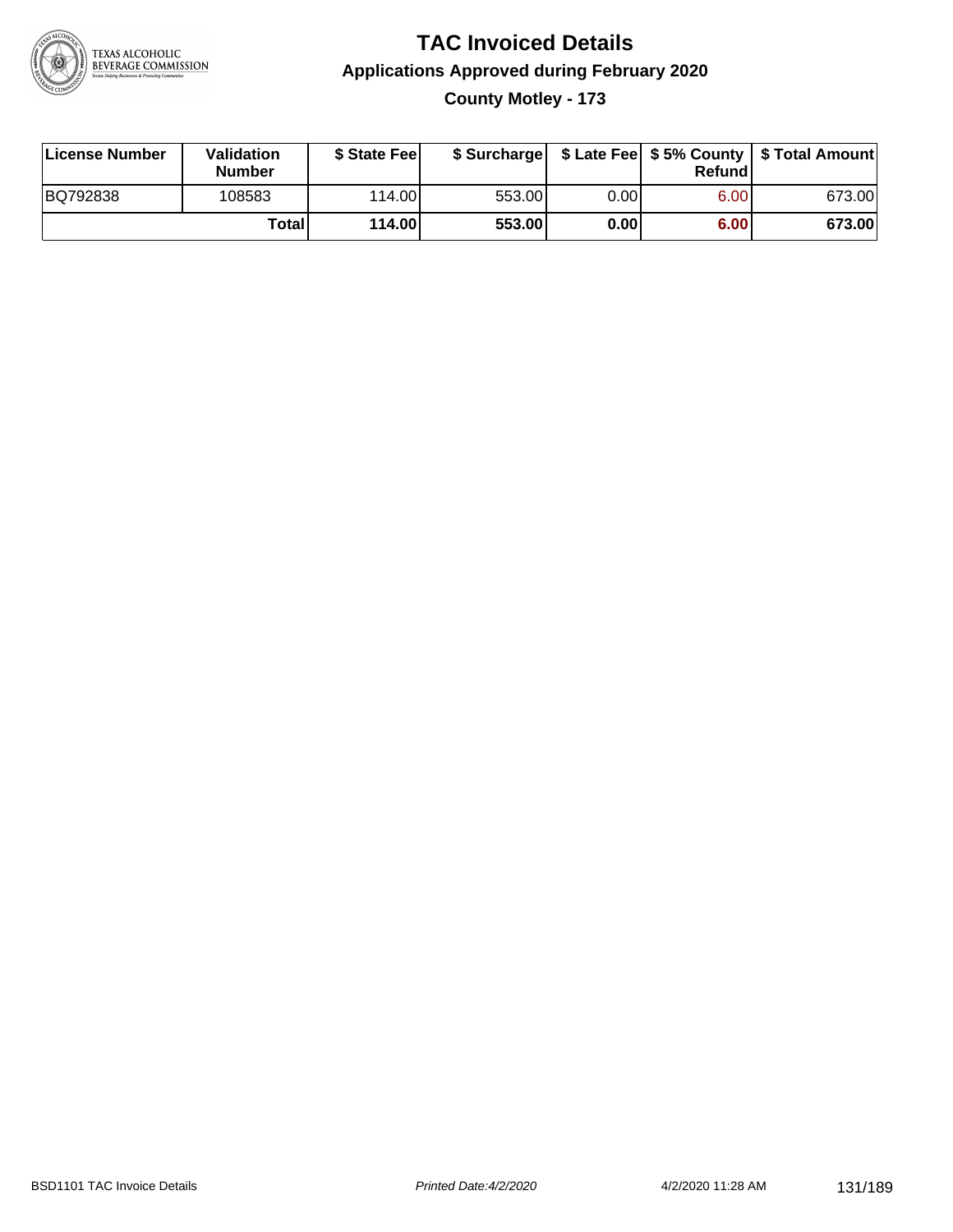

**County Nacogdoches - 174**

| ∣License Number | Validation<br><b>Number</b> | \$ State Fee | \$ Surcharge |      | <b>Refund</b> | \$ Late Fee   \$5% County   \$ Total Amount |
|-----------------|-----------------------------|--------------|--------------|------|---------------|---------------------------------------------|
| BF549813        | 110471                      | 114.00       | 553.00       | 0.00 | 6.00          | 673.00                                      |
| BQ648334        | 111342                      | 114.00       | 553.00       | 0.00 | 6.00          | 673.00                                      |
| BQ204312        | 111752                      | 114.00       | 553.00       | 0.00 | 6.00          | 673.00                                      |
|                 | Totall                      | 342.00       | 1,659.00     | 0.00 | 18.00         | 2,019.00                                    |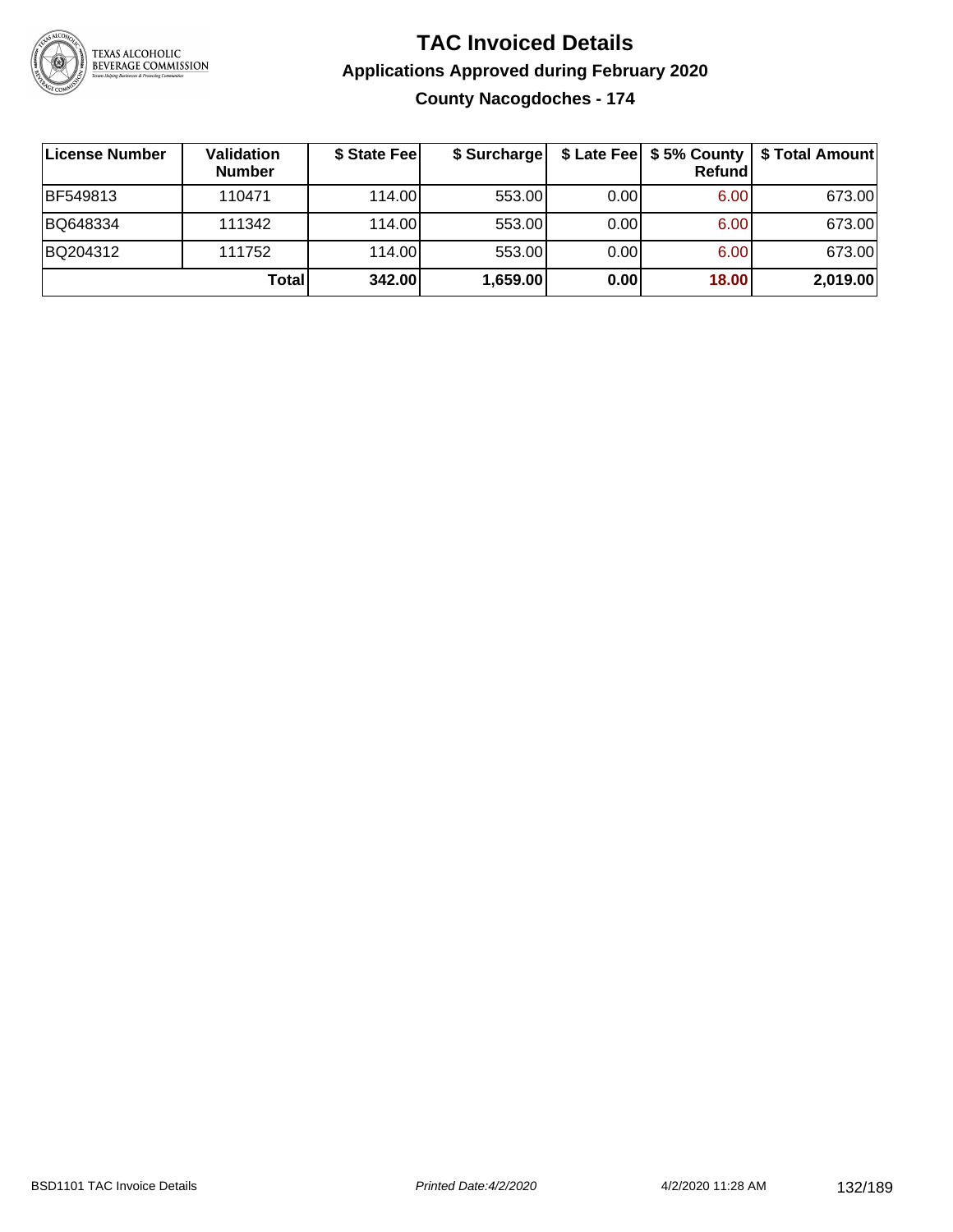

#### **TAC Invoiced Details Applications Approved during February 2020 County Navarro - 175**

| License Number | Validation<br><b>Number</b> | \$ State Feel |        |      | Refund | \$ Surcharge   \$ Late Fee   \$5% County   \$ Total Amount |
|----------------|-----------------------------|---------------|--------|------|--------|------------------------------------------------------------|
| BQ932797       | 111133                      | 114.00L       | 553.00 | 0.00 | 6.00   | 673.00                                                     |
|                | Totall                      | 114.00        | 553.00 | 0.00 | 6.00   | 673.00                                                     |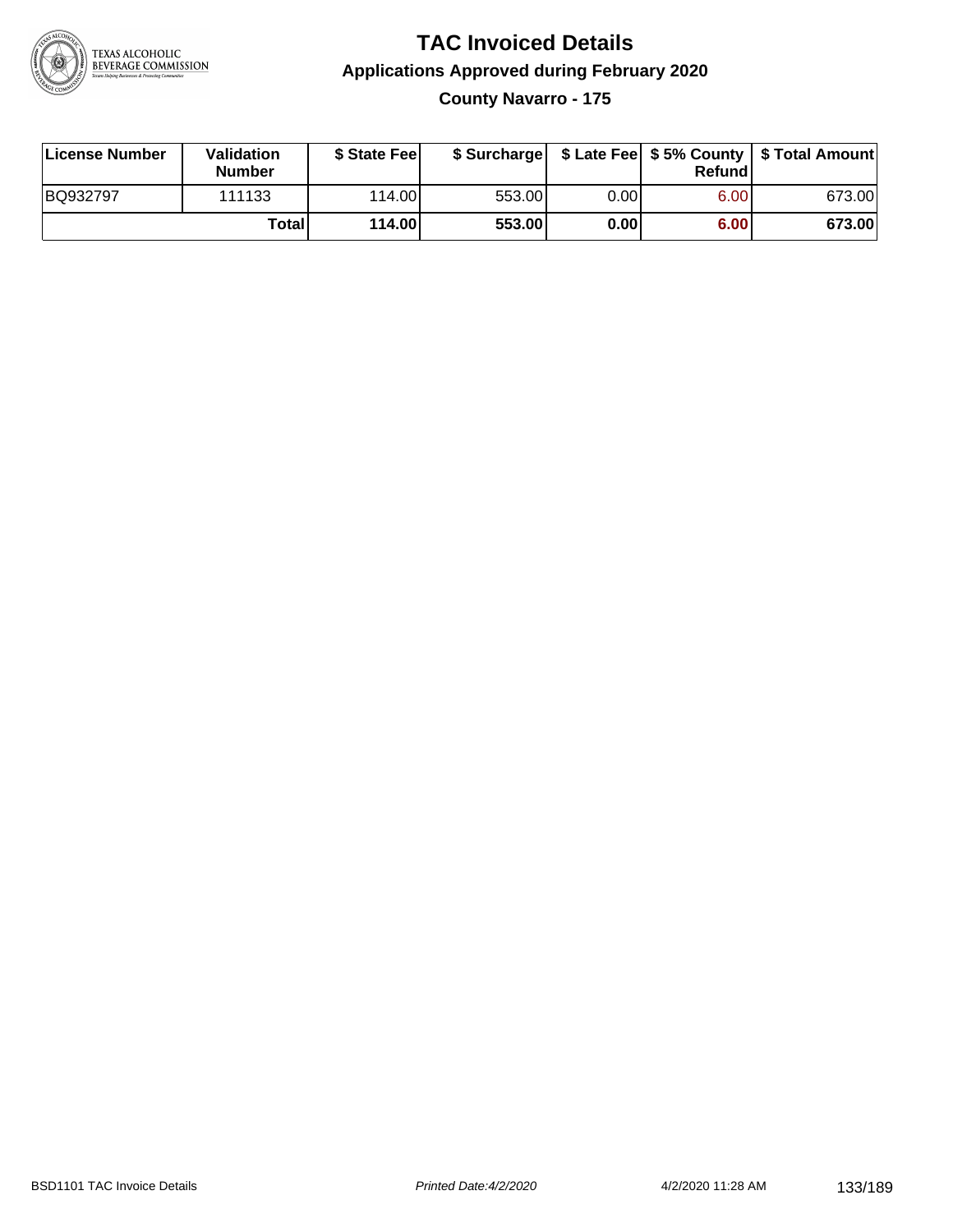

**County Nolan - 177**

| License Number | <b>Validation</b><br><b>Number</b> | \$ State Fee | \$ Surcharge |      | \$ Late Fee   \$5% County<br><b>Refund</b> | \$ Total Amount |
|----------------|------------------------------------|--------------|--------------|------|--------------------------------------------|-----------------|
| BG793352       | 110728                             | 332.50       | 553.00       | 0.00 | 17.50                                      | 903.00          |
| BQ573882       | 111309                             | 114.00       | 553.00       | 0.00 | 6.00                                       | 673.00          |
| BQ740912       | 111325                             | 114.00L      | 553.00       | 0.00 | 6.00                                       | 673.00          |
| BQ1080313      | 506575                             | 114.00       | 553.00       | 0.00 | 6.00                                       | 673.00          |
|                | Total                              | 674.50       | 2,212.00     | 0.00 | 35.50                                      | 2,922.00        |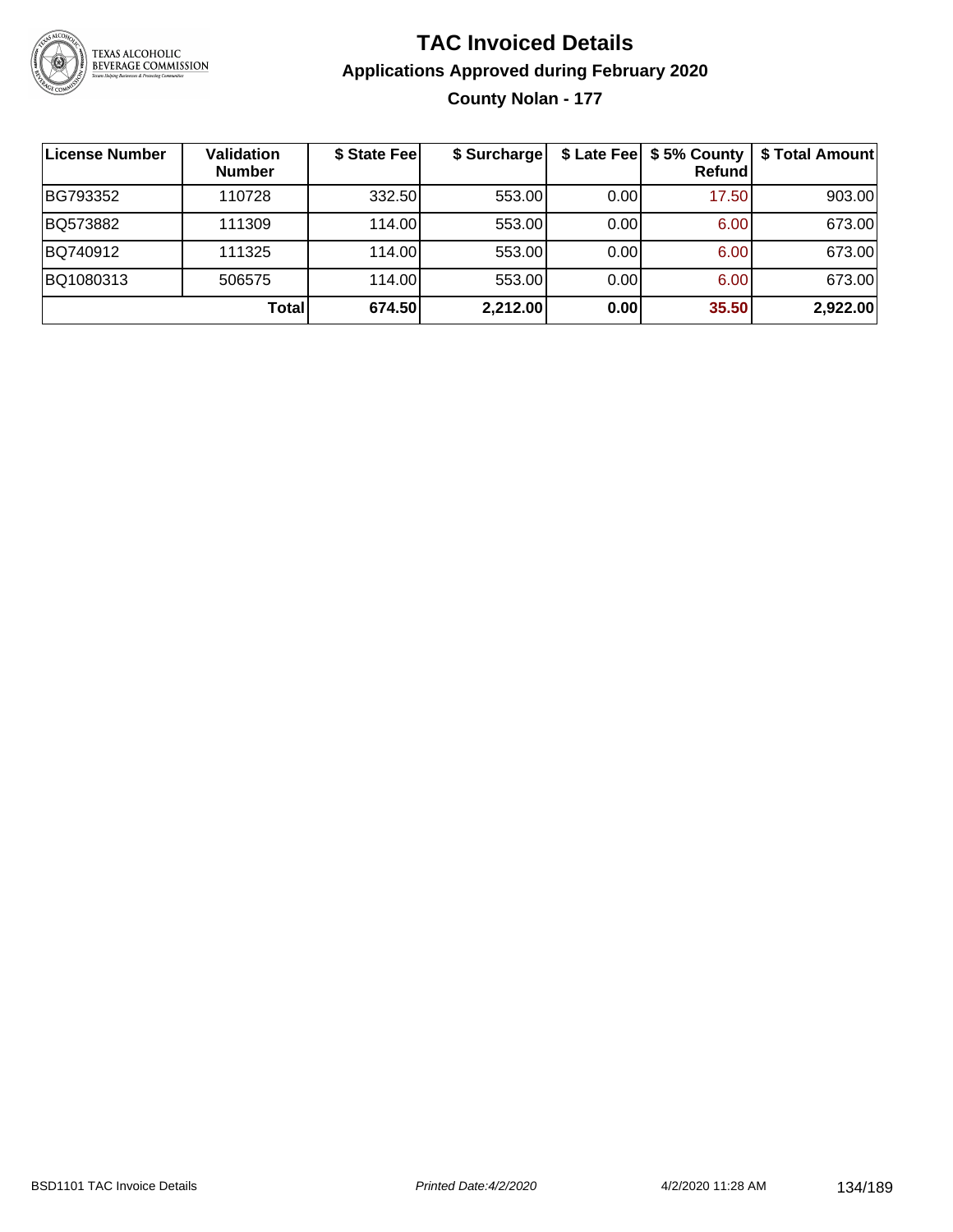

TEXAS ALCOHOLIC<br>BEVERAGE COMMISSION

#### **TAC Invoiced Details Applications Approved during February 2020 County Nueces - 178**

| <b>License Number</b> | Validation<br><b>Number</b> | \$ State Fee | \$ Surcharge |        | \$ Late Fee   \$5% County<br>Refund | \$ Total Amount |
|-----------------------|-----------------------------|--------------|--------------|--------|-------------------------------------|-----------------|
| BG1080359             | 3592                        | 332.50       | 553.00       | 0.00   | 17.50                               | 903.00          |
| BG1080990             | 3810                        | 332.50       | 553.00       | 0.00   | 17.50                               | 903.00          |
| BG1080469             | 3845                        | 332.50       | 553.00       | 0.00   | 17.50                               | 903.00          |
| BG1080859             | 4017                        | 332.50       | 553.00       | 0.00   | 17.50                               | 903.00          |
| BG568617              | 108673                      | 332.50       | 553.00       | 0.00   | 17.50                               | 903.00          |
| BG570026              | 108684                      | 332.50       | 553.00       | 0.00   | 17.50                               | 903.00          |
| BG646372              | 108688                      | 332.50       | 553.00       | 0.00   | 17.50                               | 903.00          |
| BG528705              | 108952                      | 332.50       | 553.00       | 0.00   | 17.50                               | 903.00          |
| BG792494              | 109762                      | 332.50       | 553.00       | 0.00   | 17.50                               | 903.00          |
| BF739705              | 110181                      | 114.00       | 553.00       | 0.00   | 6.00                                | 673.00          |
| BG304125              | 110363                      | 332.50       | 553.00       | 0.00   | 17.50                               | 903.00          |
| BG794802              | 111071                      | 332.50       | 553.00       | 0.00   | 17.50                               | 903.00          |
| BQ315243              | 111151                      | 114.00       | 553.00       | 0.00   | 6.00                                | 673.00          |
| BQ315252              | 111151                      | 114.00       | 553.00       | 0.00   | 6.00                                | 673.00          |
| BQ550472              | 111151                      | 114.00       | 553.00       | 0.00   | 6.00                                | 673.00          |
| BQ550477              | 111151                      | 114.00       | 553.00       | 0.00   | 6.00                                | 673.00          |
| BG530475              | 111244                      | 332.50       | 553.00       | 0.00   | 17.50                               | 903.00          |
| BQ529578              | 111295                      | 114.00       | 553.00       | 0.00   | 6.00                                | 673.00          |
| BF121083              | 113119                      | 114.00       | 553.00       | 0.00   | 6.00                                | 673.00          |
| BF121084              | 113119                      | 114.00       | 553.00       | 0.00   | 6.00                                | 673.00          |
| BF121088              | 113119                      | 114.00       | 553.00       | 0.00   | 6.00                                | 673.00          |
| BF121092              | 113119                      | 114.00       | 553.00       | 0.00   | 6.00                                | 673.00          |
| BF121094              | 113119                      | 114.00       | 553.00       | 0.00   | 6.00                                | 673.00          |
| BG860200              | 505092                      | 332.50       | 553.00       | 0.00   | 17.50                               | 903.00          |
| BL860200              | 505092                      | 475.00       | 327.00       | 0.00   | 25.00                               | 827.00          |
| BE645657              | 505428                      | 285.00       | 553.00       | 100.00 | 15.00                               | 953.00          |
| BL645657              | 505428                      | 475.00       | 327.00       | 100.00 | 25.00                               | 927.00          |
| BF148169              | 505579                      | 114.00       | 553.00       | 0.00   | 6.00                                | 673.00          |
|                       | <b>Total</b>                | 6,925.50     | 15,032.00    | 200.00 | 364.50                              | 22,522.00       |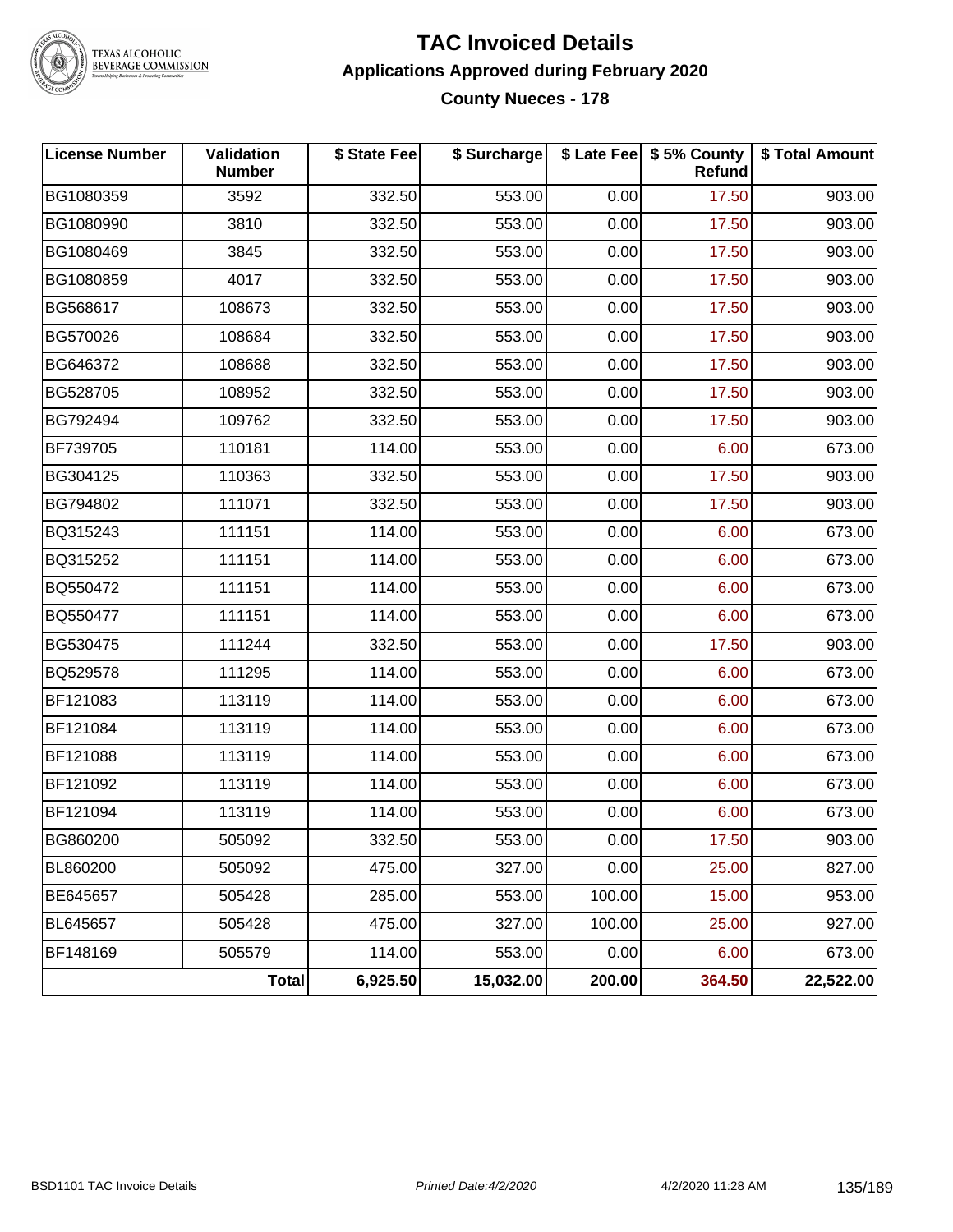

#### **TAC Invoiced Details Applications Approved during February 2020 County Oldham - 180**

| ∣License Number | <b>Validation</b><br><b>Number</b> | \$ State Fee |          |       | <b>Refund</b> | \$ Surcharge   \$ Late Fee   \$5% County   \$ Total Amount |
|-----------------|------------------------------------|--------------|----------|-------|---------------|------------------------------------------------------------|
| BQ859912        | 108581                             | 114.00       | 553.00   | 0.001 | 6.00          | 673.00                                                     |
| BF859927        | 505791                             | 114.00       | 553.00   | 0.001 | 6.00          | 673.00                                                     |
|                 | Totall                             | 228.00       | 1,106.00 | 0.00  | 12.00         | 1,346.00                                                   |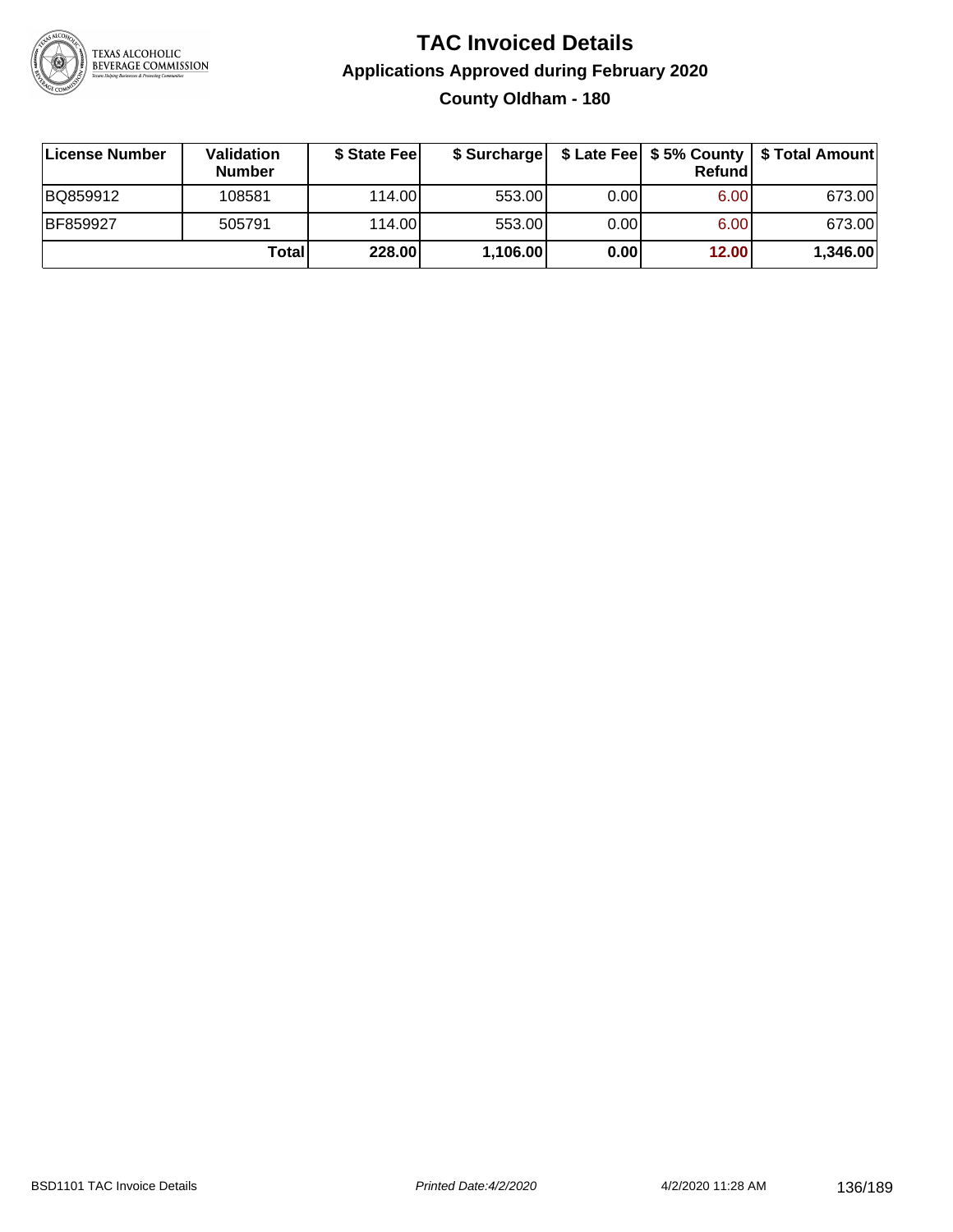

#### **TAC Invoiced Details Applications Approved during February 2020 County Orange - 181**

| <b>License Number</b> | <b>Validation</b><br><b>Number</b> | \$ State Fee | \$ Surcharge | \$ Late Fee | \$5% County<br><b>Refund</b> | \$ Total Amount |
|-----------------------|------------------------------------|--------------|--------------|-------------|------------------------------|-----------------|
| BF1081052             | 2235                               | 114.00       | 553.00       | 0.00        | 6.00                         | 673.00          |
| BQ1079992             | 3894                               | 114.00       | 553.00       | 0.00        | 6.00                         | 673.00          |
| BQ1080737             | 3896                               | 114.00       | 553.00       | 0.00        | 6.00                         | 673.00          |
| BQ1081875             | 4200                               | 114.00       | 553.00       | 0.00        | 6.00                         | 673.00          |
| BF1082115             | 4397                               | 114.00       | 553.00       | 0.00        | 6.00                         | 673.00          |
| <b>BF177838</b>       | 109604                             | 114.00       | 553.00       | 0.00        | 6.00                         | 673.00          |
| BQ794817              | 111689                             | 114.00       | 553.00       | 0.00        | 6.00                         | 673.00          |
|                       | Total                              | 798.00       | 3,871.00     | 0.00        | 42.00                        | 4,711.00        |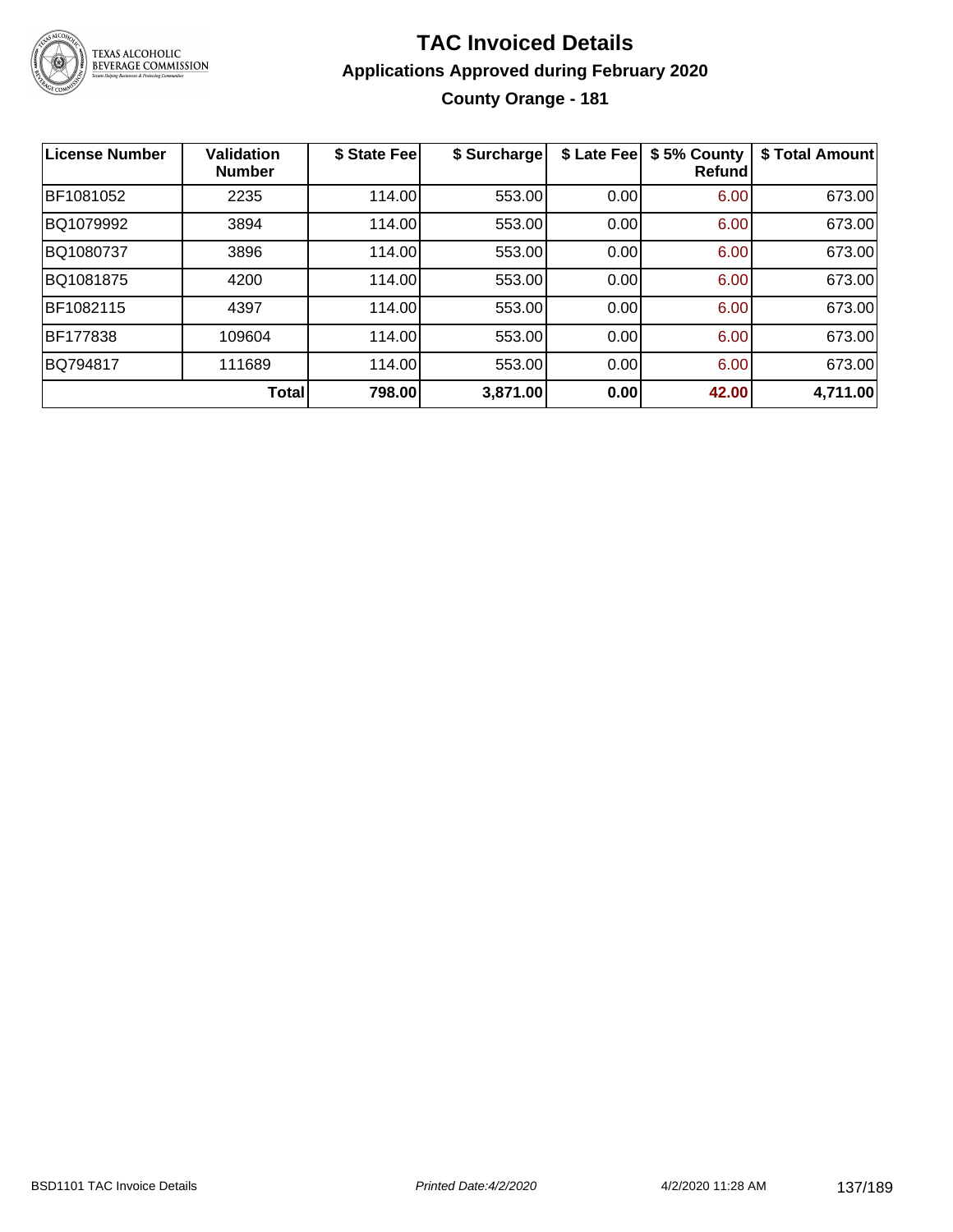

#### **TAC Invoiced Details Applications Approved during February 2020 County Palo Pinto - 182**

| License Number | <b>Validation</b><br><b>Number</b> | \$ State Fee | \$ Surcharge | \$ Late Fee | \$5% County<br>Refundl | \$ Total Amount |
|----------------|------------------------------------|--------------|--------------|-------------|------------------------|-----------------|
| BF739463       | 108121                             | 114.00       | 553.00       | 0.00        | 6.00                   | 673.00          |
| BE507314       | 108138                             | 285.00       | 553.00       | 0.00        | 15.00                  | 853.00          |
| BF739303       | 109044                             | 114.00       | 553.00       | 0.00        | 6.00                   | 673.00          |
| BF740892       | 110553                             | 114.00       | 553.00       | 0.00        | 6.00                   | 673.00          |
| BQ934509       | 111171                             | 114.00       | 553.00       | 0.00        | 6.00                   | 673.00          |
|                | <b>Total</b>                       | 741.00       | 2,765.00     | 0.00        | 39.00                  | 3,545.00        |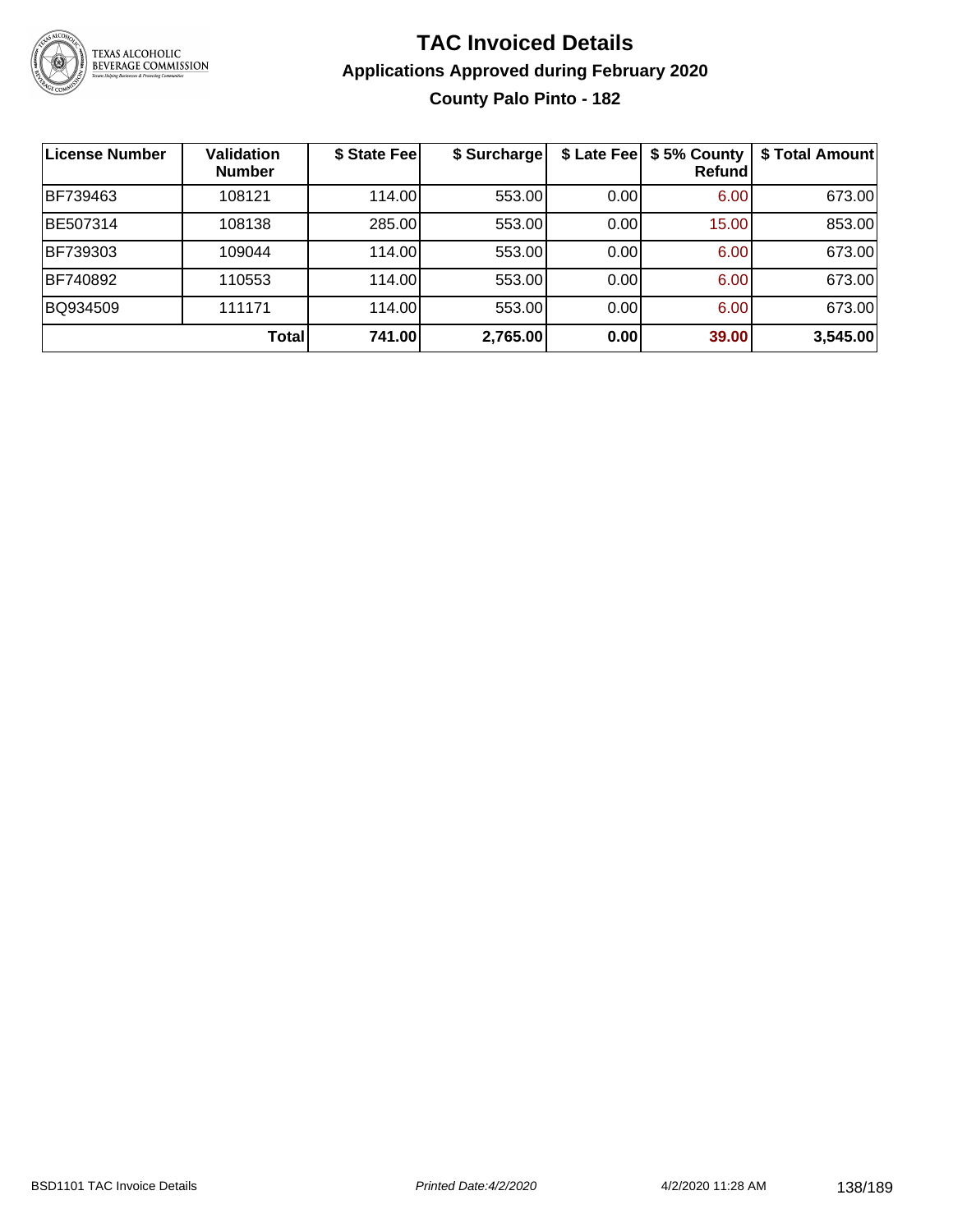

#### **TAC Invoiced Details Applications Approved during February 2020 County Panola - 183**

| License Number  | Validation<br><b>Number</b> | \$ State Feel |        |       | Refundl | \$ Surcharge   \$ Late Fee   \$5% County   \$ Total Amount |
|-----------------|-----------------------------|---------------|--------|-------|---------|------------------------------------------------------------|
| <b>BF862188</b> | 110615                      | 114.00        | 553.00 | 0.00  | 6.00    | 673.00                                                     |
|                 | Totall                      | 114.00        | 553.00 | 0.001 | 6.00    | 673.00                                                     |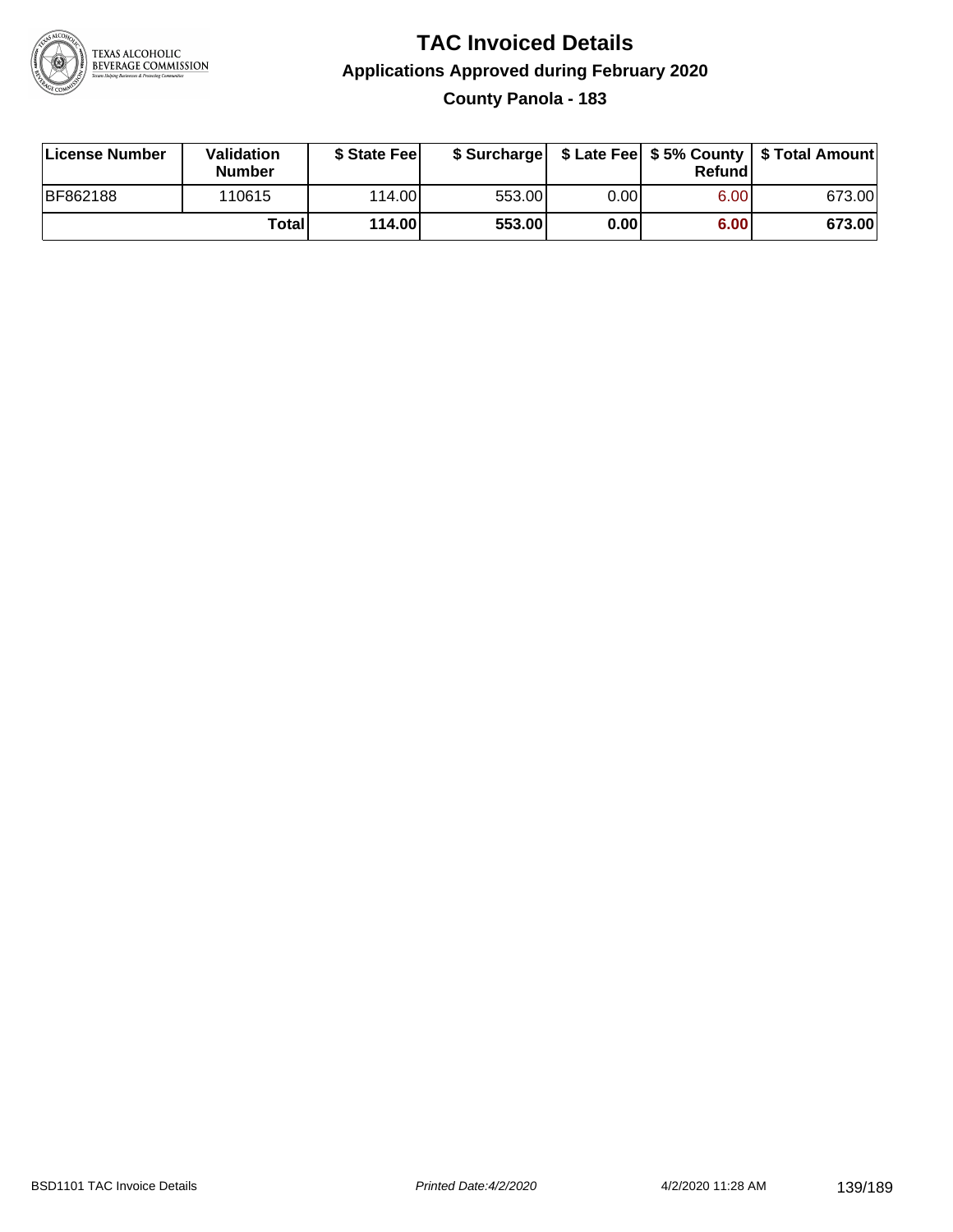

#### **TAC Invoiced Details Applications Approved during February 2020 County Parker - 184**

| <b>License Number</b> | <b>Validation</b><br><b>Number</b> | \$ State Fee | \$ Surcharge | \$ Late Fee | \$5% County<br>Refundl | \$ Total Amount |
|-----------------------|------------------------------------|--------------|--------------|-------------|------------------------|-----------------|
| BQ1081114             | 3456                               | 114.00       | 553.00       | 0.00        | 6.00                   | 673.00          |
| BQ1081110             | 3457                               | 114.00       | 553.00       | 0.00        | 6.00                   | 673.00          |
| BG1080723             | 4119                               | 332.50       | 553.00       | 0.00        | 17.50                  | 903.00          |
| BQ715045              | 111309                             | 114.00       | 553.00       | 0.00        | 6.00                   | 673.00          |
| BG1001099             | 504999                             | 332.50       | 553.00       | 0.00        | 17.50                  | 903.00          |
| BP1001099             | 504999                             | 950.00       | 426.00       | 0.00        | 50.00                  | 1,426.00        |
|                       | <b>Total</b>                       | 1,957.00     | 3,191.00     | 0.00        | 103.00                 | 5,251.00        |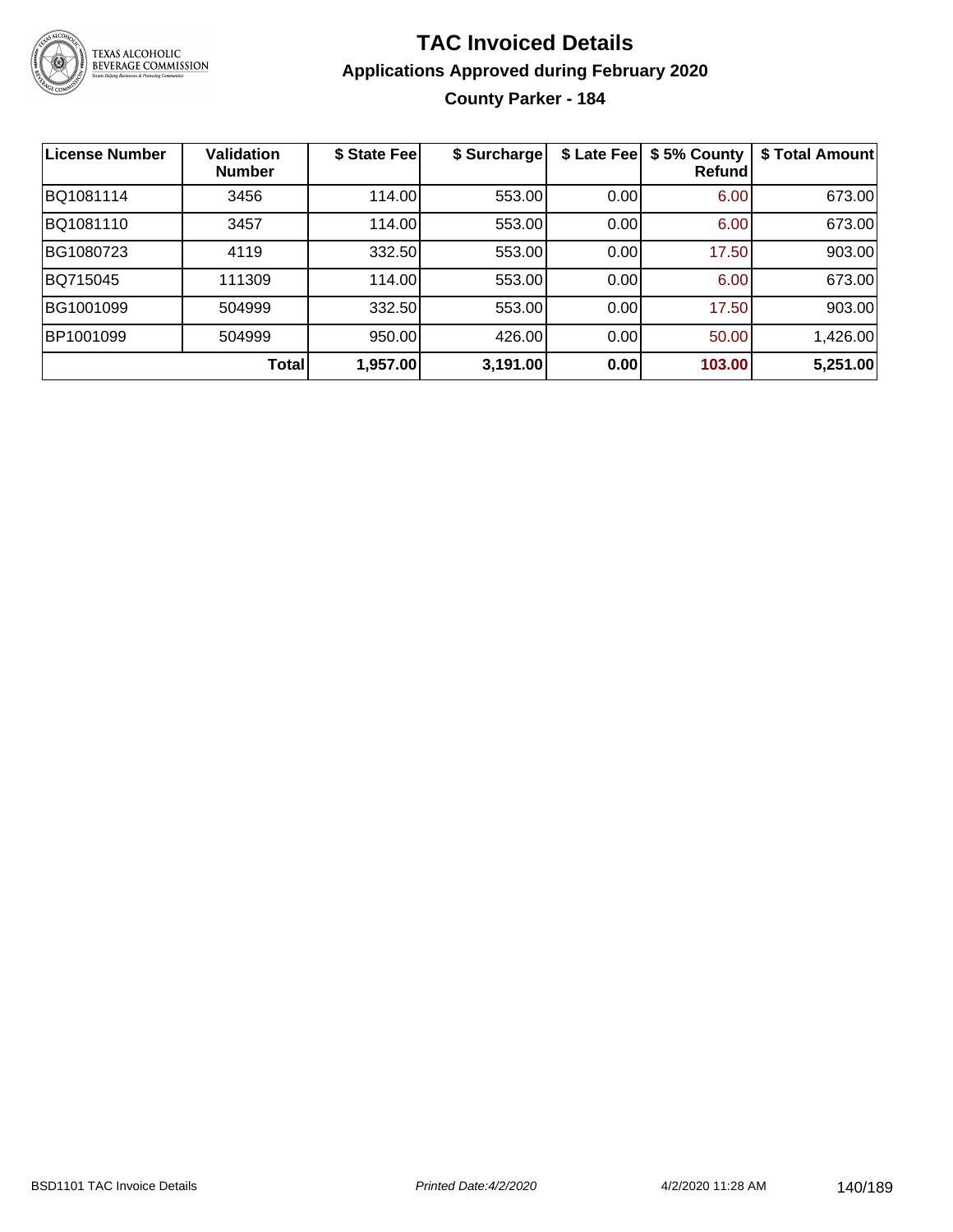

**County Pecos - 186**

| License Number | Validation<br><b>Number</b> | \$ State Fee |        |      | Refundl | \$ Surcharge   \$ Late Fee   \$5% County   \$ Total Amount |
|----------------|-----------------------------|--------------|--------|------|---------|------------------------------------------------------------|
| BQ1081187      | 3772                        | 114.00       | 553.00 | 0.00 | 6.00    | 673.00                                                     |
|                | <b>Total</b>                | 114.00       | 553.00 | 0.00 | 6.00    | 673.00                                                     |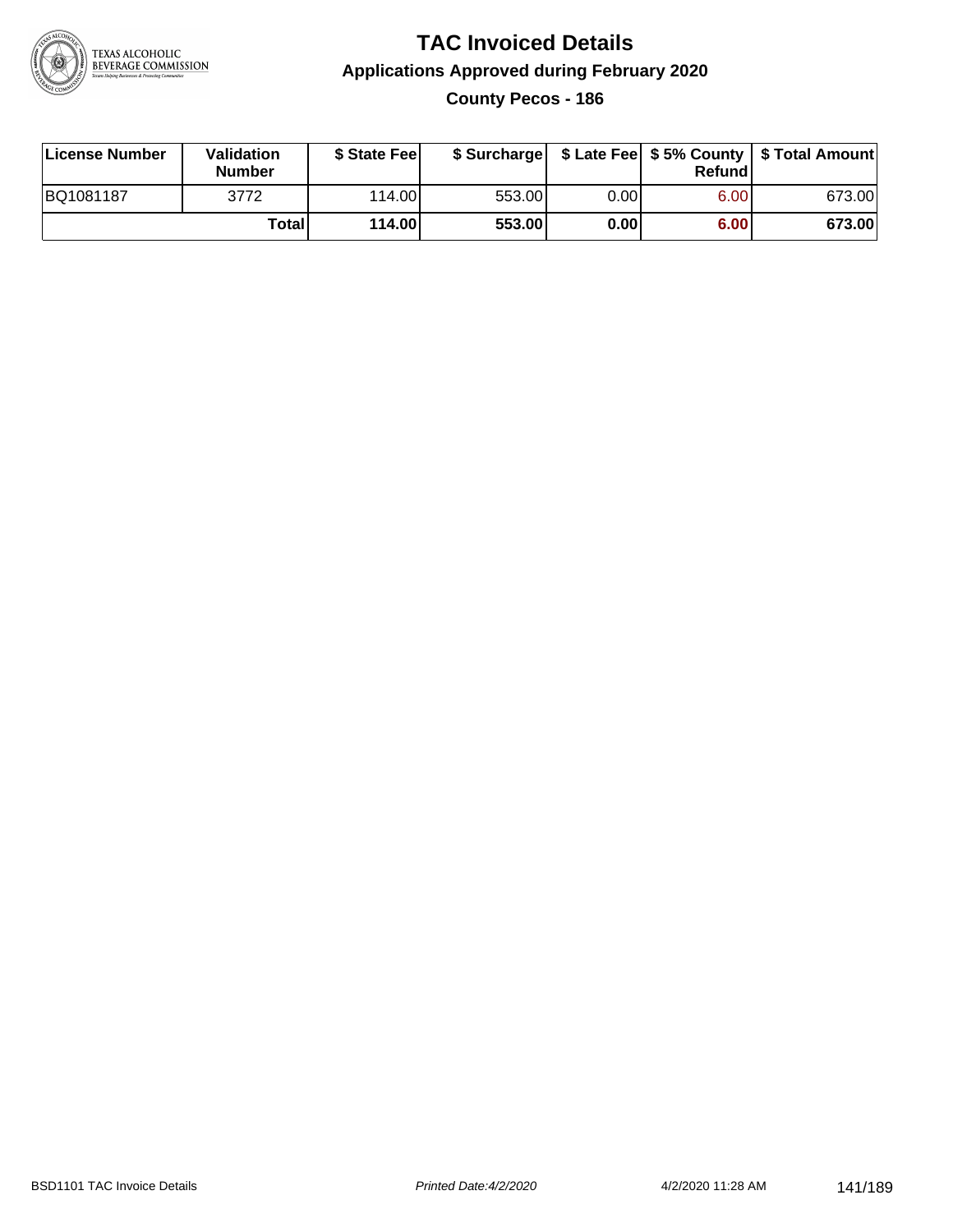

### TEXAS ALCOHOLIC<br>BEVERAGE COMMISSION

#### **TAC Invoiced Details Applications Approved during February 2020 County Potter - 188**

| <b>License Number</b> | <b>Validation</b><br><b>Number</b> | \$ State Fee | \$ Surcharge | \$ Late Fee | \$5% County<br><b>Refund</b> | \$ Total Amount |
|-----------------------|------------------------------------|--------------|--------------|-------------|------------------------------|-----------------|
| BQ1081814             | 3502                               | 114.00       | 553.00       | 0.00        | 6.00                         | 673.00          |
| BE1080781             | 3653                               | 285.00       | 553.00       | 0.00        | 15.00                        | 853.00          |
| BI39258               | 110865                             | 38.00        | 278.00       | 0.00        | 2.00                         | 318.00          |
| BB39257               | 110867                             | 570.00       | 701.00       | 0.00        | 30.00                        | 1,301.00        |
| BQ931748              | 111659                             | 114.00       | 553.00       | 0.00        | 6.00                         | 673.00          |
| BQ931751              | 111661                             | 114.00       | 553.00       | 0.00        | 6.00                         | 673.00          |
| BG858593              | 505193                             | 332.50       | 553.00       | 0.00        | 17.50                        | 903.00          |
| BG571410              | 505336                             | 332.50       | 553.00       | 0.00        | 17.50                        | 903.00          |
| BF647944              | 505526                             | 114.00       | 553.00       | 0.00        | 6.00                         | 673.00          |
| BG526671              | 505659                             | 332.50       | 553.00       | 100.00      | 17.50                        | 1,003.00        |
| BQ794923              | 506414                             | 114.00       | 553.00       | 0.00        | 6.00                         | 673.00          |
|                       | <b>Total</b>                       | 2,460.50     | 5,956.00     | 100.00      | 129.50                       | 8,646.00        |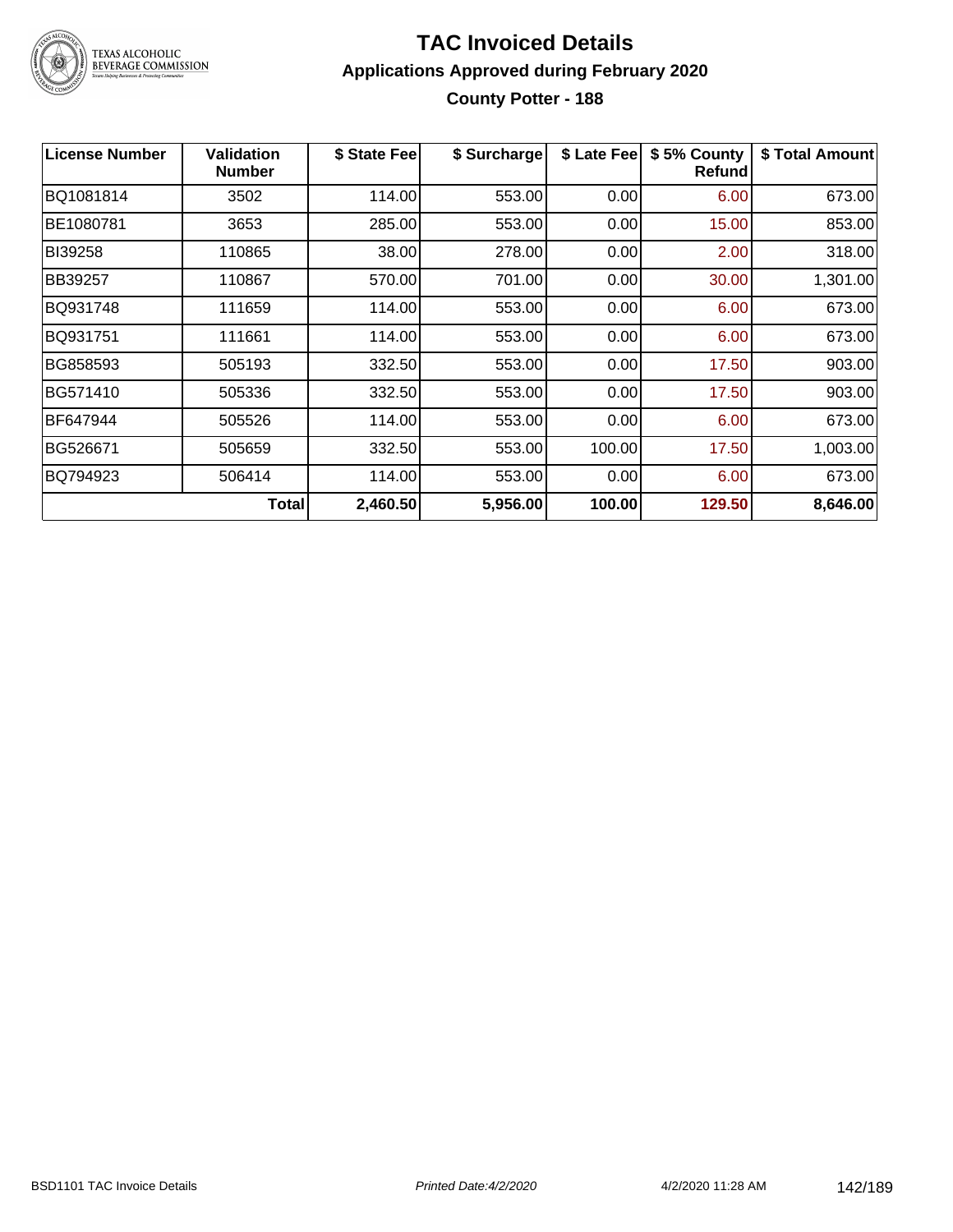

**County Rains - 190**

| License Number | Validation<br><b>Number</b> | \$ State Feel |        |      | Refundl | \$ Surcharge   \$ Late Fee   \$5% County   \$ Total Amount |
|----------------|-----------------------------|---------------|--------|------|---------|------------------------------------------------------------|
| BQ861925       | 505318                      | 114.00        | 553.00 | 0.00 | 6.00    | 673.00                                                     |
|                | Totall                      | 114.00        | 553.00 | 0.00 | 6.00    | 673.00                                                     |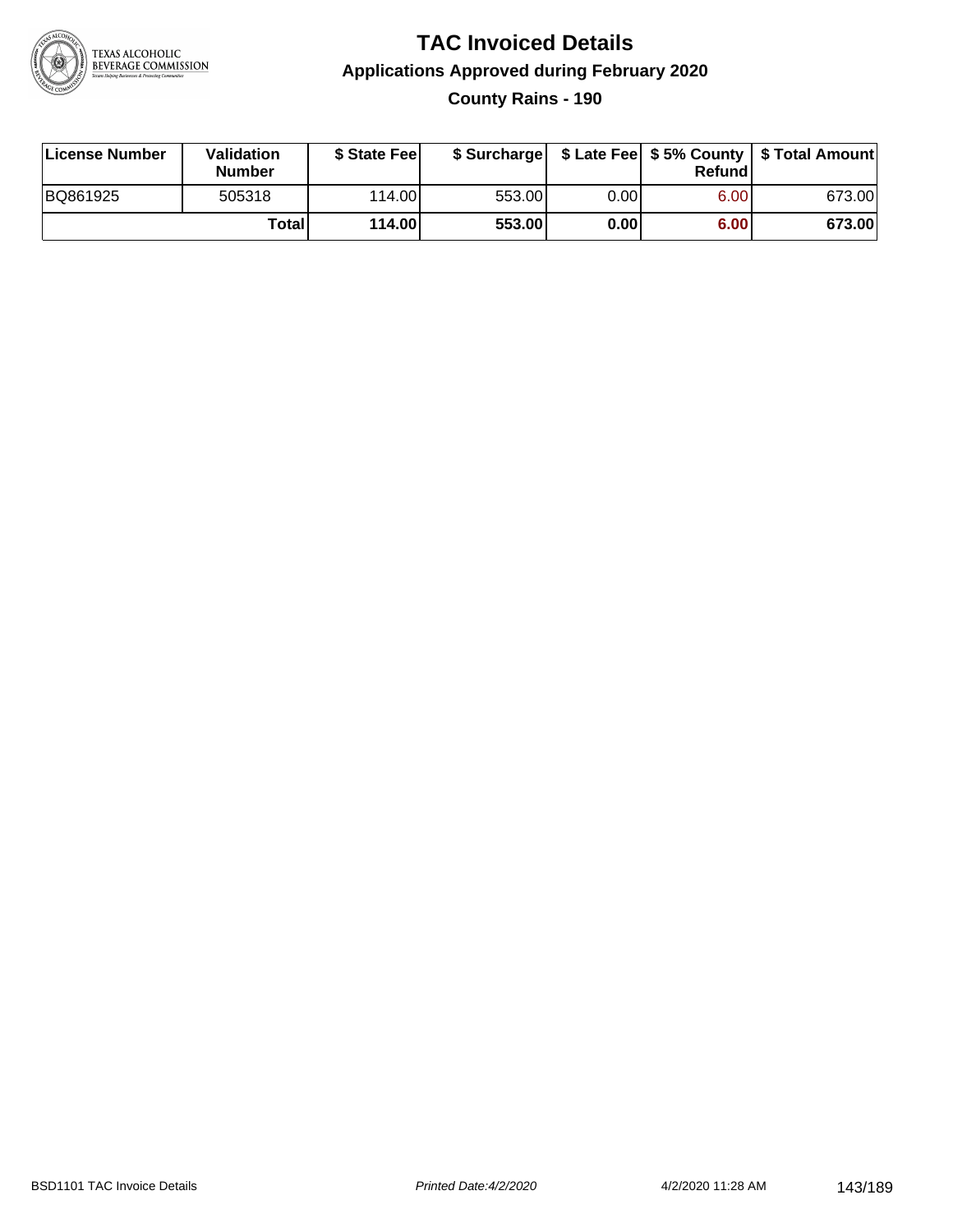

#### **TAC Invoiced Details Applications Approved during February 2020 County Randall - 191**

| License Number | <b>Validation</b><br><b>Number</b> | \$ State Feel | \$ Surcharge |        | Refundl | \$ Late Fee   \$5% County   \$ Total Amount |
|----------------|------------------------------------|---------------|--------------|--------|---------|---------------------------------------------|
| BF463426       | 109185                             | 114.00        | 553.00       | 0.00   | 6.00    | 673.00                                      |
| BG858847       | 110398                             | 332.50        | 553.00       | 100.00 | 17.50   | 1,003.00                                    |
| BQ933579       | 111626                             | 114.00        | 553.00       | 0.00   | 6.00    | 673.00                                      |
|                | Total                              | 560.50        | 1,659.00     | 100.00 | 29.50   | 2,349.00                                    |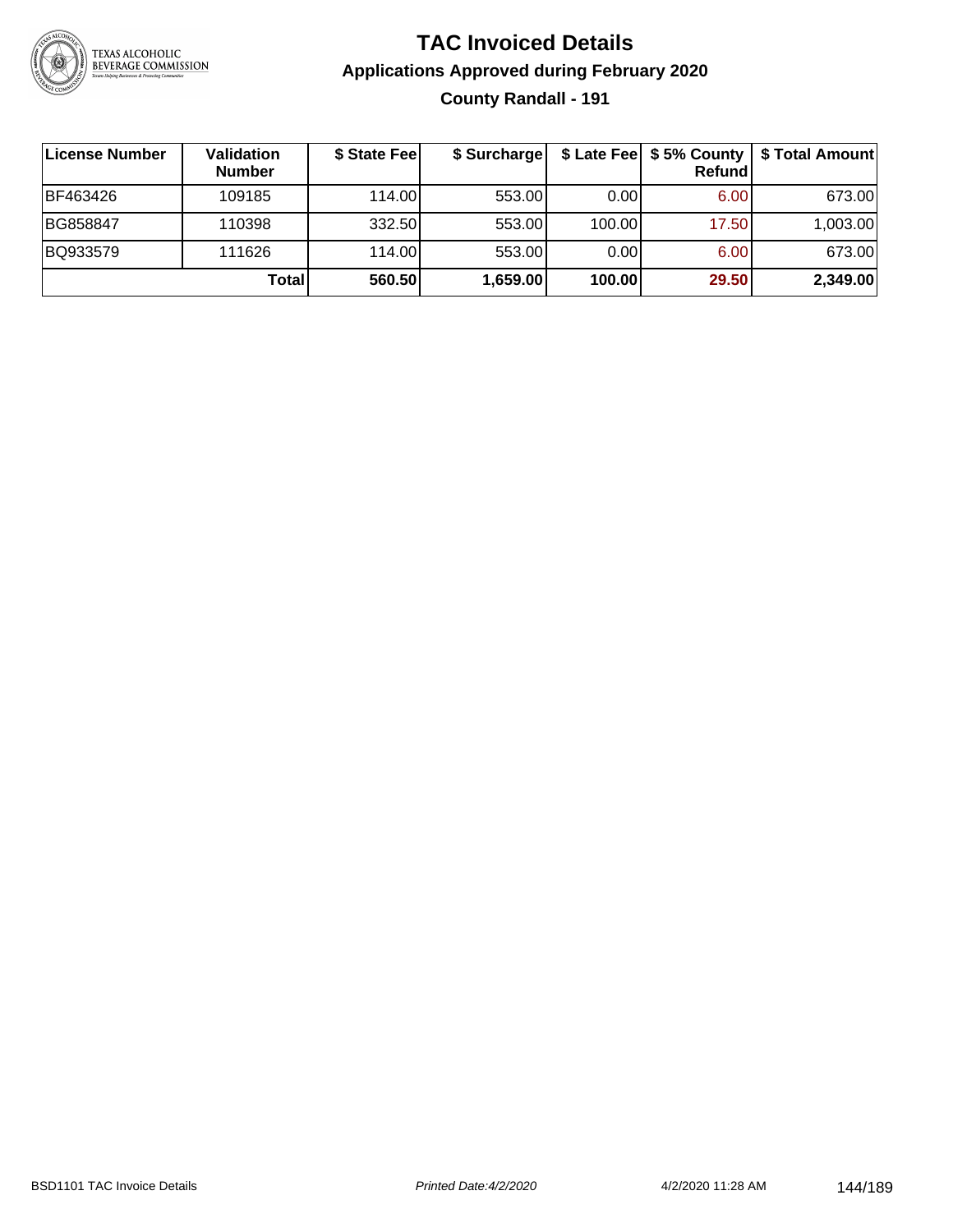

# **TAC Invoiced Details Applications Approved during February 2020 County Real - 193**

| License Number | <b>Validation</b><br><b>Number</b> | \$ State Feel |        |      | Refundl | \$ Surcharge   \$ Late Fee   \$5% County   \$ Total Amount |
|----------------|------------------------------------|---------------|--------|------|---------|------------------------------------------------------------|
| BF860301       | 108908                             | 114.00        | 553.00 | 0.00 | 6.00    | 673.00                                                     |
|                | Totall                             | 114.00        | 553.00 | 0.00 | 6.00    | 673.00                                                     |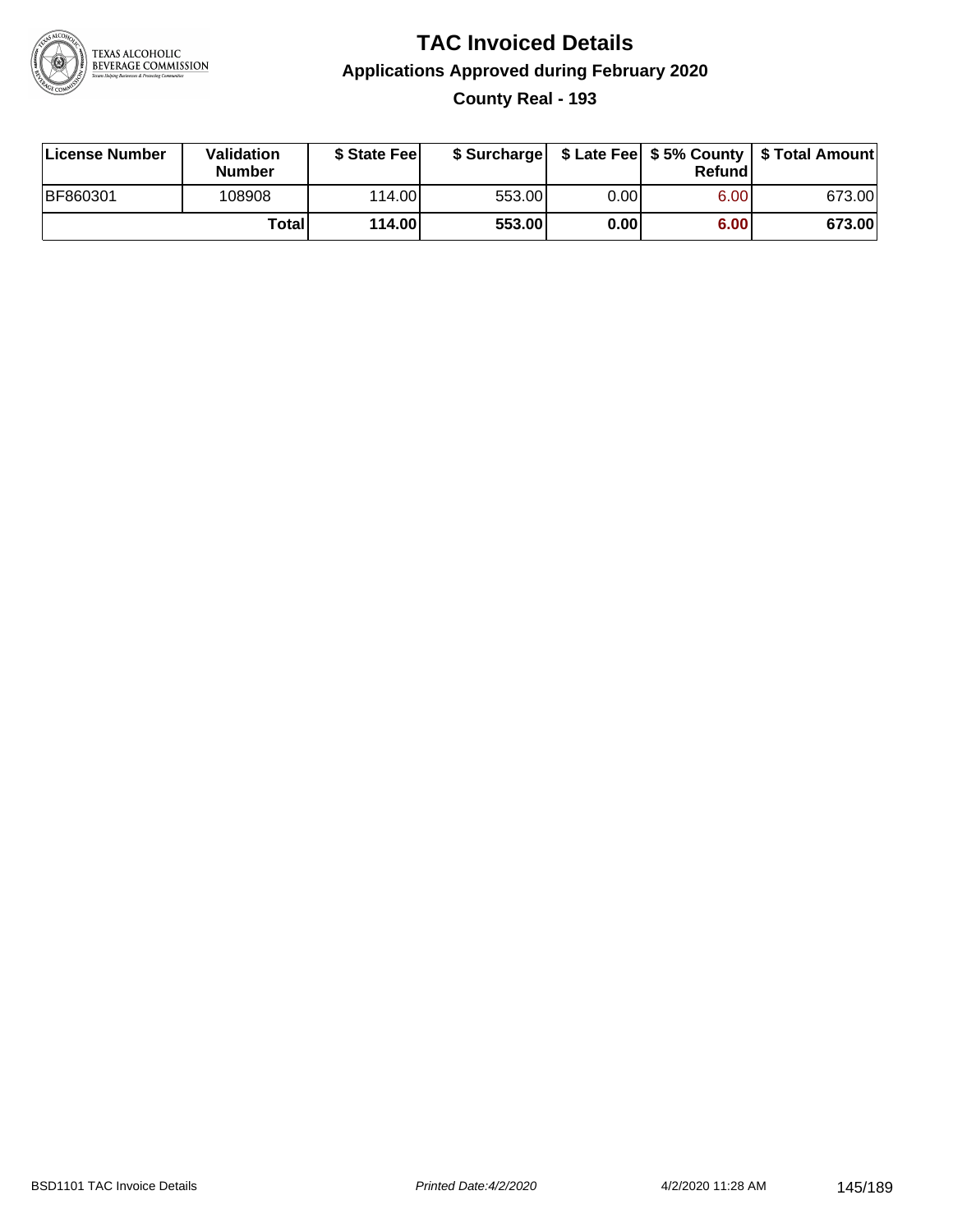

# **TAC Invoiced Details Applications Approved during February 2020 County Reeves - 195**

| License Number | Validation<br><b>Number</b> | \$ State Fee | \$ Surcharge |       | Refund | \$ Late Fee   \$5% County   \$ Total Amount |
|----------------|-----------------------------|--------------|--------------|-------|--------|---------------------------------------------|
| BG932895       | 111183                      | 332.50       | 553.00       | 0.001 | 17.50  | 903.00                                      |
| BQ932871       | 111325                      | 114.00L      | 553.00       | 0.00  | 6.00   | 673.00                                      |
| BQ932879       | 111325                      | 114.00       | 553.00       | 0.00  | 6.00   | 673.00                                      |
|                | Total                       | 560.50       | 1,659.00     | 0.00  | 29.50  | 2,249.00                                    |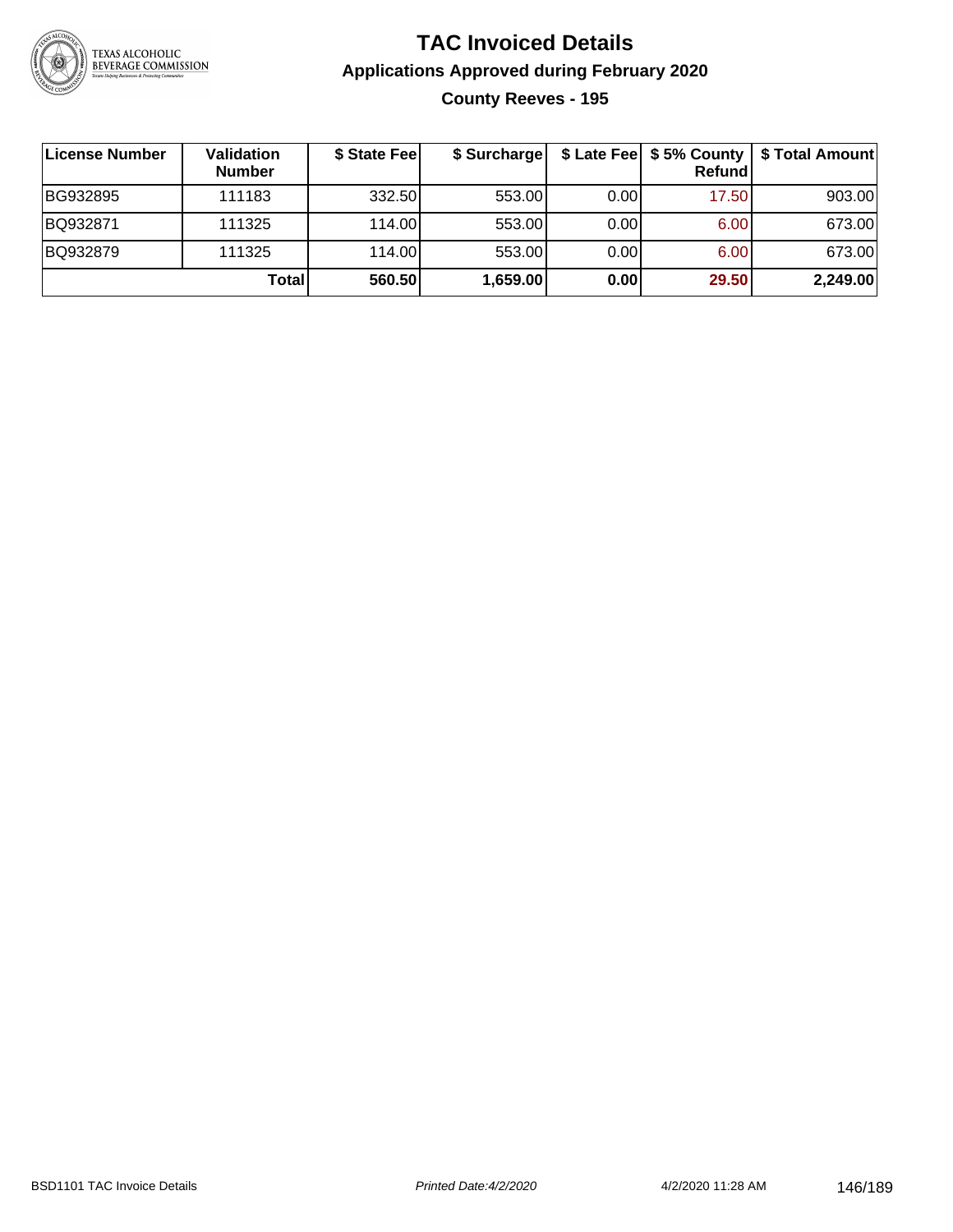

# **TAC Invoiced Details Applications Approved during February 2020 County Refugio - 196**

| License Number  | Validation<br><b>Number</b> | \$ State Feel |        |       | Refund | \$ Surcharge   \$ Late Fee   \$5% County   \$ Total Amount |
|-----------------|-----------------------------|---------------|--------|-------|--------|------------------------------------------------------------|
| <b>BF148575</b> | 109531                      | 114.00        | 553.00 | 0.001 | 6.00   | 673.00                                                     |
|                 | Totall                      | 114.00        | 553.00 | 0.00  | 6.00   | 673.00                                                     |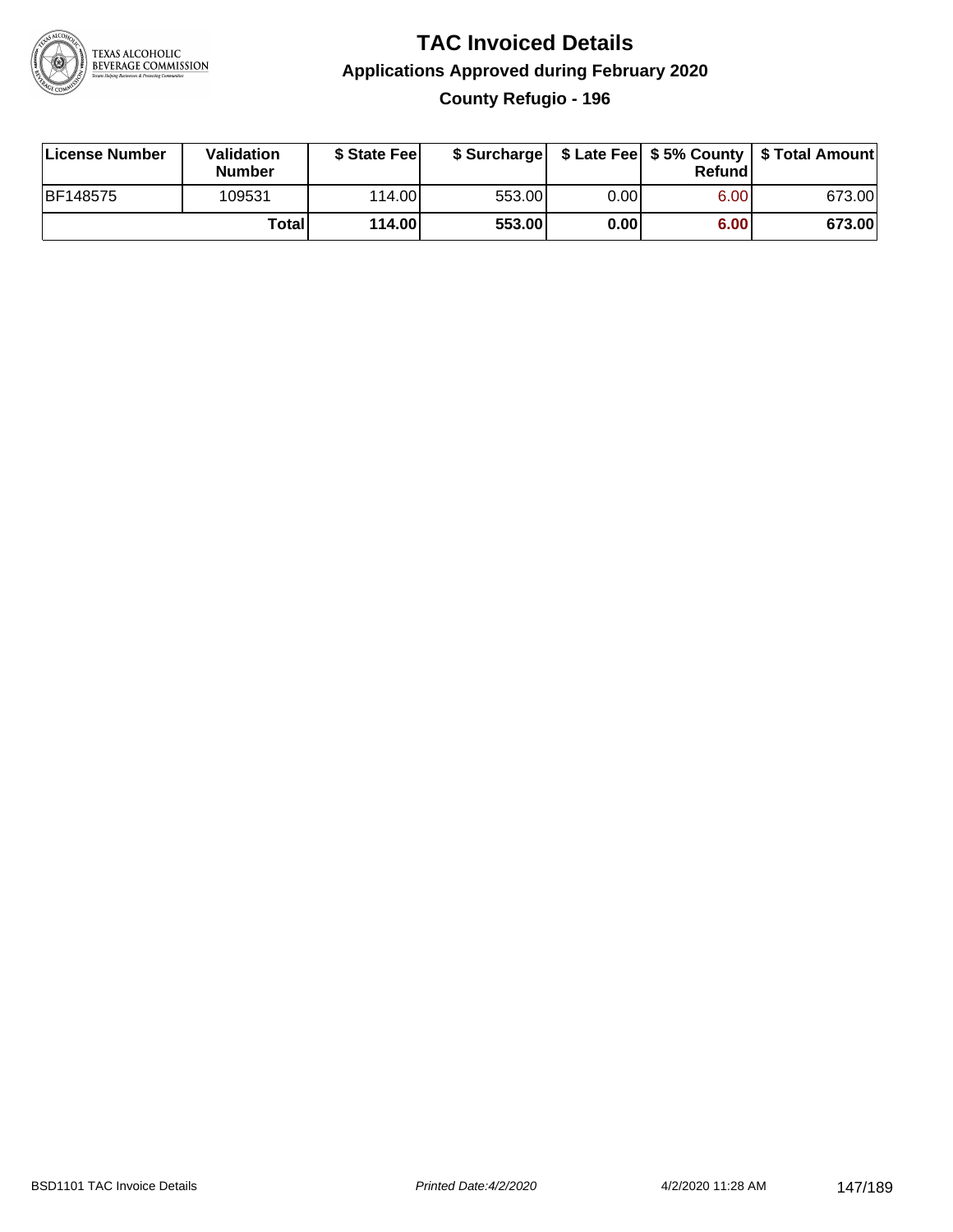

# **TAC Invoiced Details Applications Approved during February 2020 County Rockwall - 199**

| License Number | <b>Validation</b><br><b>Number</b> | \$ State Fee | \$ Surcharge |        | \$ Late Fee   \$5% County<br>Refund | \$ Total Amount |
|----------------|------------------------------------|--------------|--------------|--------|-------------------------------------|-----------------|
| BQ1081817      | 3671                               | 114.00       | 553.00       | 0.00   | 6.00                                | 673.00          |
| BQ1080744      | 4084                               | 114.00       | 553.00       | 0.00   | 6.00                                | 673.00          |
| BG929321       | 110402                             | 332.50       | 553.00       | 100.00 | 17.50                               | 1,003.00        |
| BG933279       | 110474                             | 332.50       | 553.00       | 0.00   | 17.50                               | 903.00          |
| BQ741016       | 506178                             | 114.00       | 553.00       | 0.00   | 6.00                                | 673.00          |
|                | Total                              | 1,007.00     | 2,765.00     | 100.00 | 53.00                               | 3,925.00        |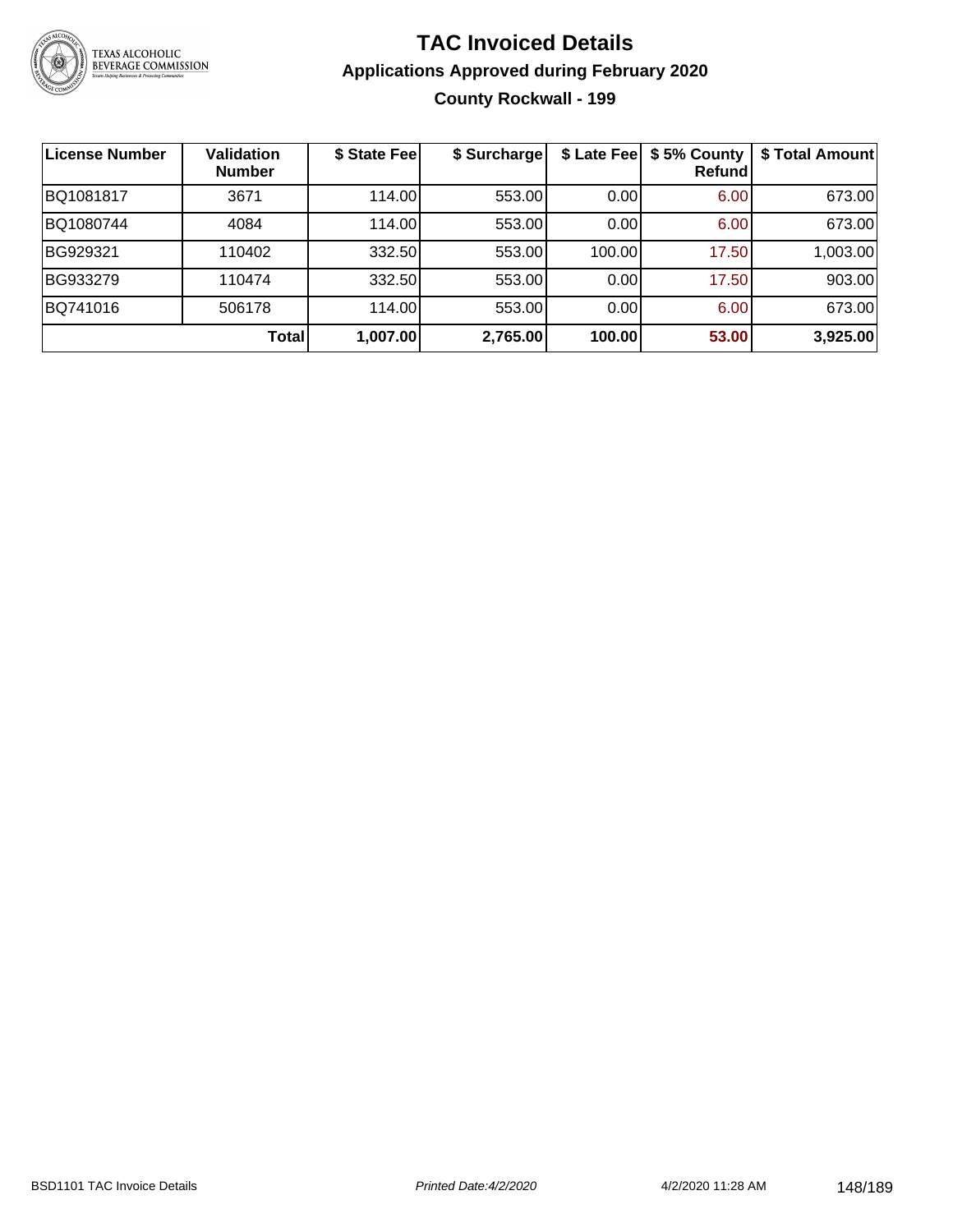

# **TAC Invoiced Details Applications Approved during February 2020 County Runnels - 200**

| License Number | Validation<br><b>Number</b> | \$ State Feel |        |       | Refund | \$ Surcharge   \$ Late Fee   \$5% County   \$ Total Amount |
|----------------|-----------------------------|---------------|--------|-------|--------|------------------------------------------------------------|
| BF1081941      | 508286                      | 114.00L       | 553.00 | 0.001 | 6.00   | 673.00                                                     |
|                | Totall                      | 114.00        | 553.00 | 0.00  | 6.00   | 673.00                                                     |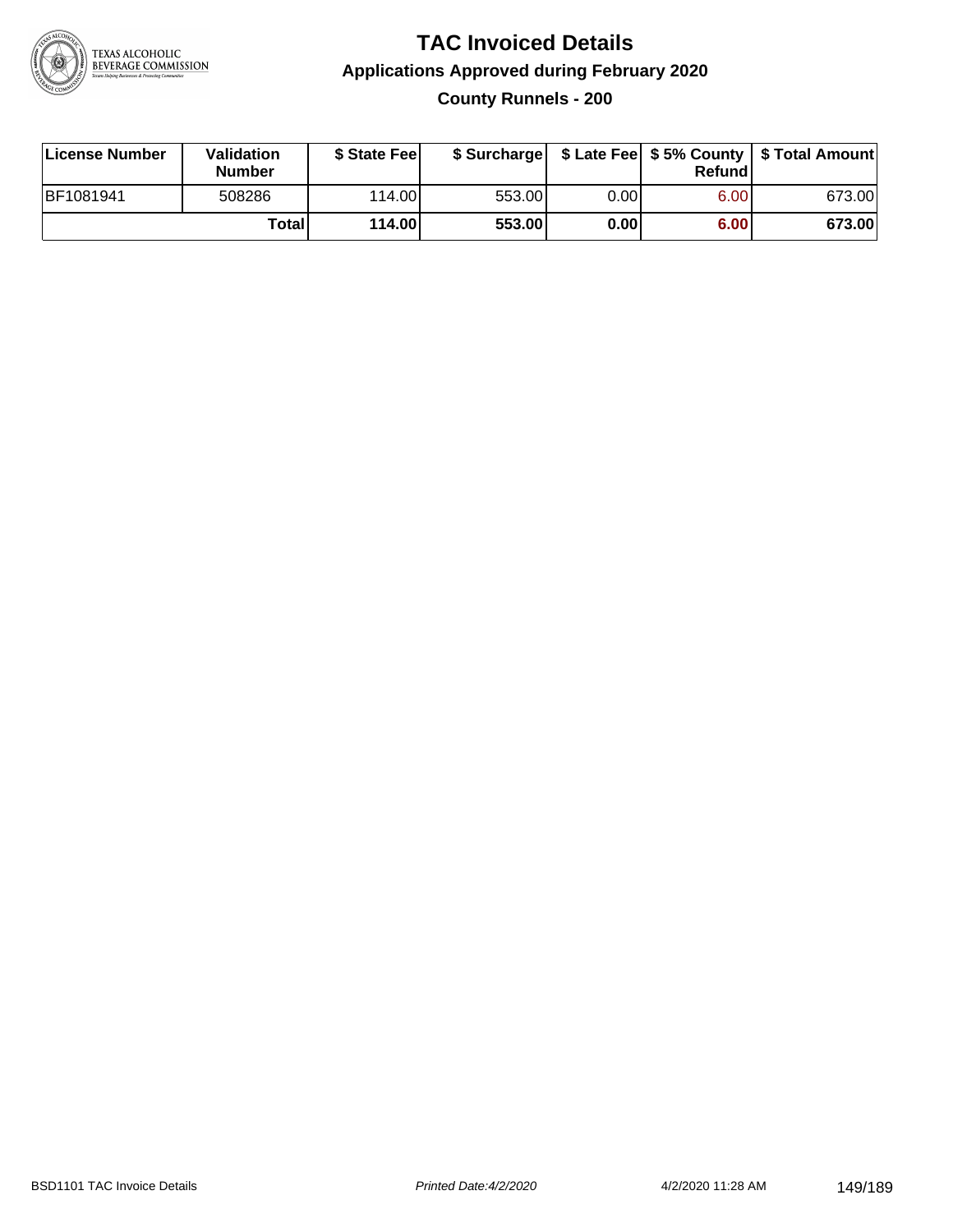

# **TAC Invoiced Details Applications Approved during February 2020 County Rusk - 201**

| <b>License Number</b> | <b>Validation</b><br><b>Number</b> | \$ State Fee | \$ Surcharge | \$ Late Fee | \$5% County<br><b>Refund</b> | \$ Total Amount |
|-----------------------|------------------------------------|--------------|--------------|-------------|------------------------------|-----------------|
| BF1080348             | 3580                               | 114.00       | 553.00       | 0.00        | 6.00                         | 673.00          |
| BQ796312              | 111127                             | 114.00       | 553.00       | 0.00        | 6.00                         | 673.00          |
| BQ796295              | 111493                             | 114.00       | 553.00       | 0.00        | 6.00                         | 673.00          |
| BQ796297              | 111494                             | 114.00       | 553.00       | 0.00        | 6.00                         | 673.00          |
| BQ796291              | 111496                             | 114.00       | 553.00       | 0.00        | 6.00                         | 673.00          |
| BQ796300              | 111499                             | 114.00       | 553.00       | 0.00        | 6.00                         | 673.00          |
| BQ796292              | 113762                             | 114.00       | 553.00       | 0.00        | 6.00                         | 673.00          |
|                       | Total                              | 798.00       | 3,871.00     | 0.00        | 42.00                        | 4,711.00        |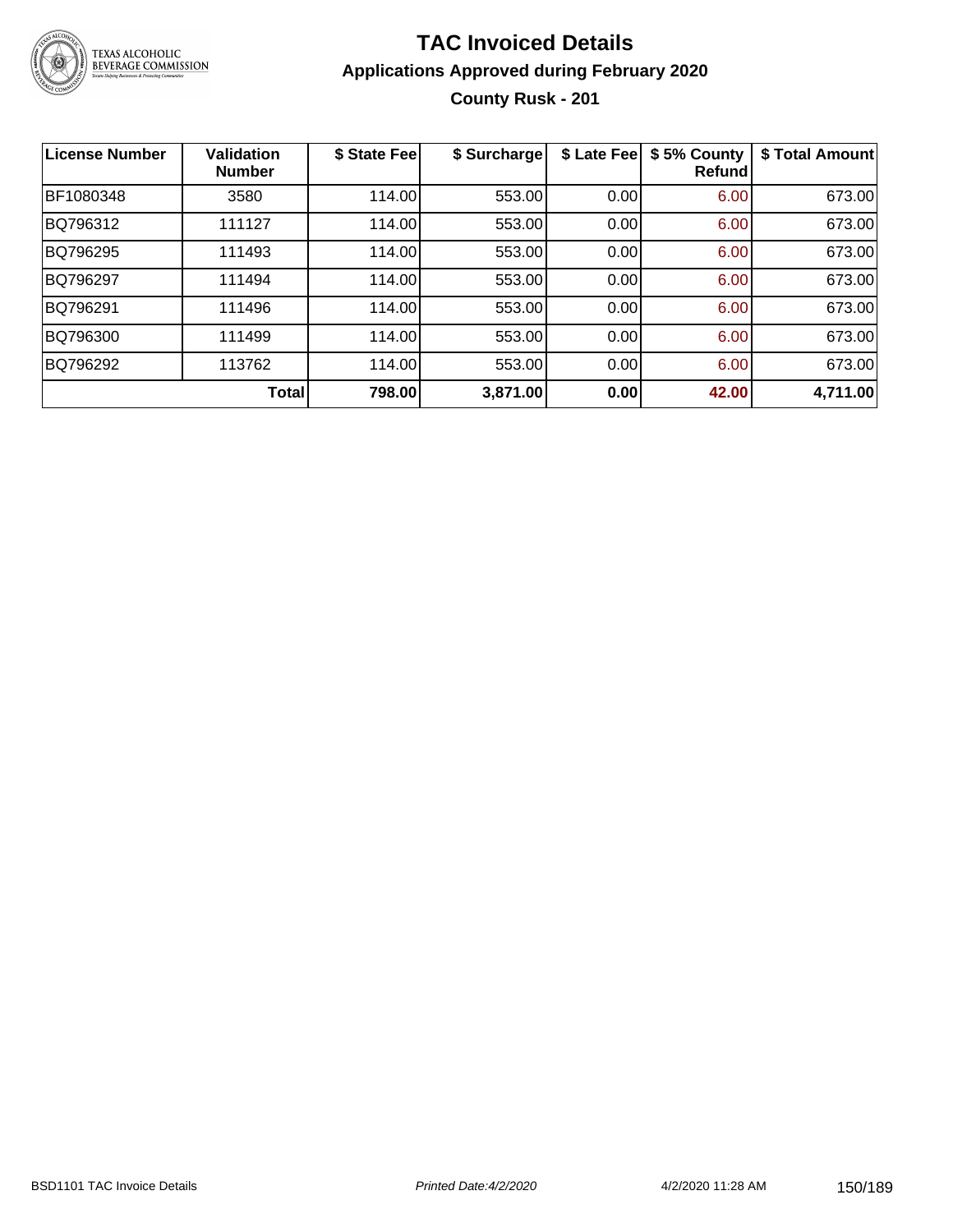

# **TAC Invoiced Details Applications Approved during February 2020 County San Jacinto - 204**

| ∣License Number | Validation<br><b>Number</b> | \$ State Fee |          |      | <b>Refund</b> | \$ Surcharge   \$ Late Fee   \$5% County   \$ Total Amount |
|-----------------|-----------------------------|--------------|----------|------|---------------|------------------------------------------------------------|
| BQ1081615       | 3175                        | 114.00       | 553.00   | 0.00 | 6.00          | 673.00                                                     |
| BQ1081269       | 3900                        | 114.00       | 553.00   | 0.00 | 6.00          | 673.00                                                     |
|                 | <b>Total</b>                | 228.00       | 1,106.00 | 0.00 | 12.00         | 1,346.00                                                   |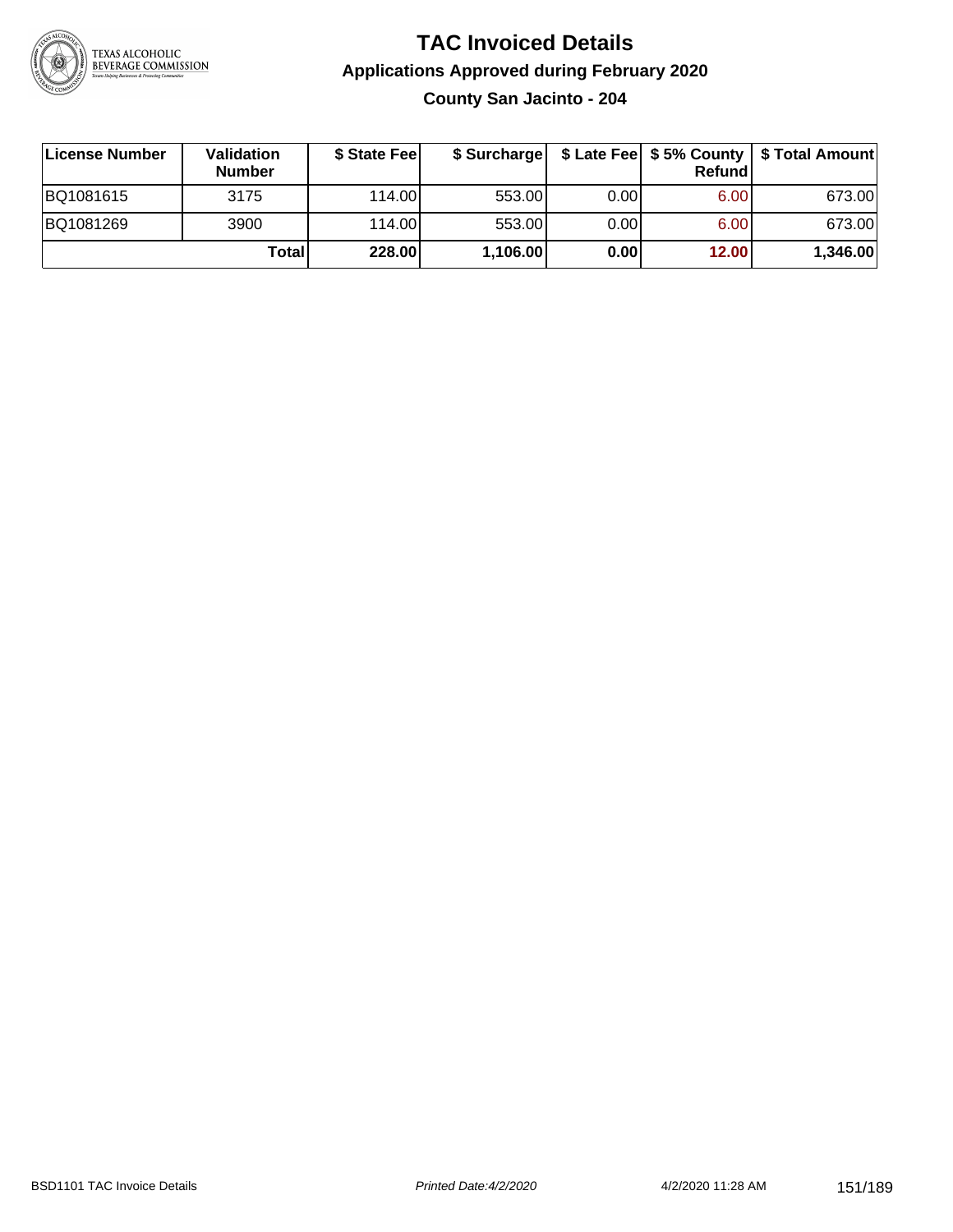

#### **TAC Invoiced Details Applications Approved during February 2020 County San Patricio - 205**

| <b>License Number</b> | <b>Validation</b><br><b>Number</b> | \$ State Fee | \$ Surcharge | \$ Late Fee | \$5% County<br><b>Refund</b> | \$ Total Amount |
|-----------------------|------------------------------------|--------------|--------------|-------------|------------------------------|-----------------|
| BF464383              | 109537                             | 114.00       | 553.00       | 0.00        | 6.00                         | 673.00          |
| BF464371              | 109538                             | 114.00       | 553.00       | 0.00        | 6.00                         | 673.00          |
| BF464375              | 109542                             | 114.00       | 553.00       | 0.00        | 6.00                         | 673.00          |
| BF464379              | 109545                             | 114.00       | 553.00       | 0.00        | 6.00                         | 673.00          |
| BG425624              | 111069                             | 332.50       | 553.00       | 0.00        | 17.50                        | 903.00          |
| BL425624              | 111069                             | 475.00       | 327.00       | 0.00        | 25.00                        | 827.00          |
| BG271944              | 111129                             | 332.50       | 553.00       | 0.00        | 17.50                        | 903.00          |
| BQ315248              | 111151                             | 114.00       | 553.00       | 0.00        | 6.00                         | 673.00          |
| BQ1006532             | 111231                             | 114.00       | 553.00       | 0.00        | 6.00                         | 673.00          |
| BQ650792              | 111601                             | 114.00       | 553.00       | 0.00        | 6.00                         | 673.00          |
| BF680109              | 506486                             | 114.00       | 553.00       | 0.00        | 6.00                         | 673.00          |
|                       | Total                              | 2,052.00     | 5,857.00     | 0.00        | 108.00                       | 8,017.00        |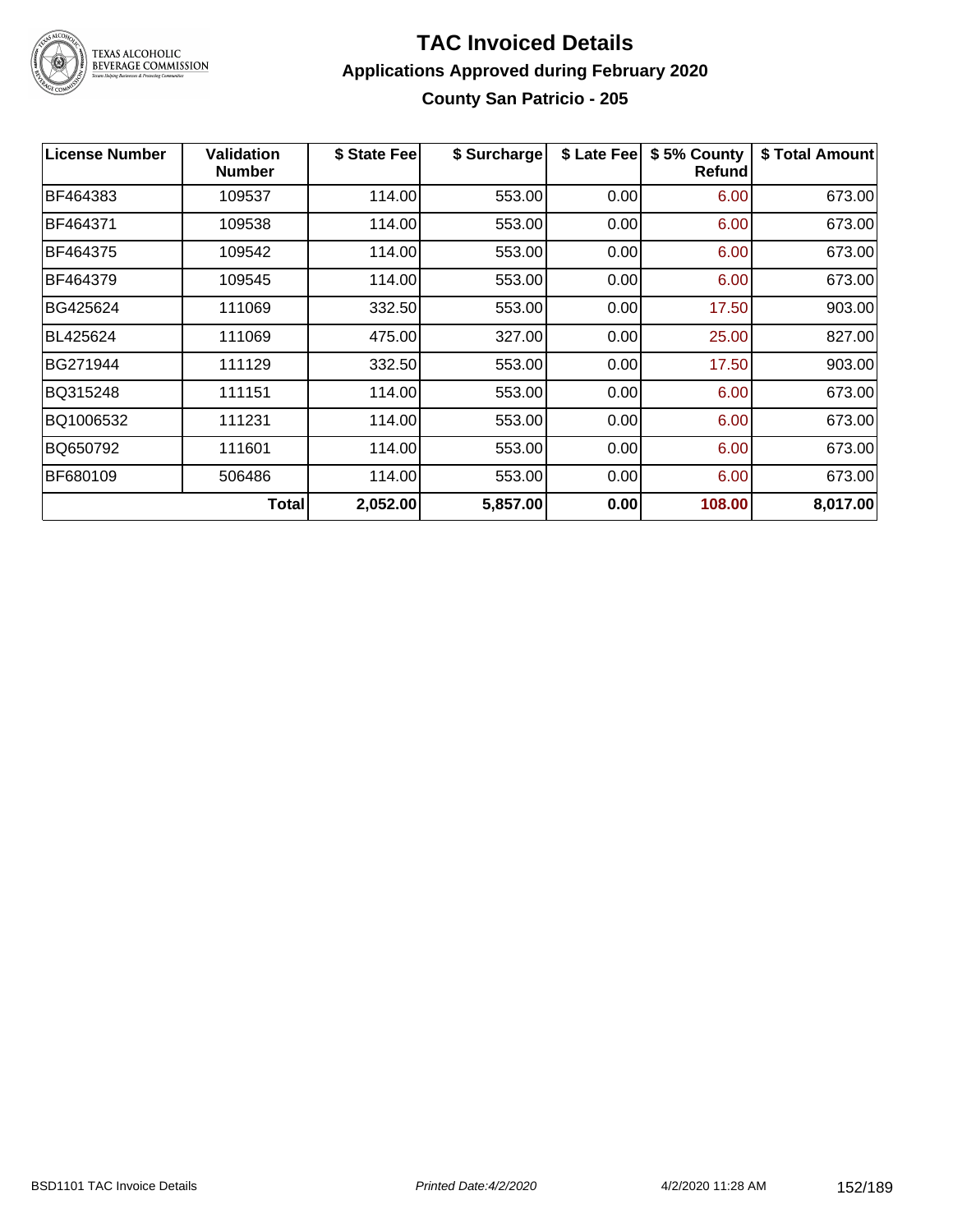

# **TAC Invoiced Details Applications Approved during February 2020**

**County Schleicher - 207**

| License Number | <b>Validation</b><br><b>Number</b> | \$ State Feel | \$ Surcharge |       | Refundl |        |
|----------------|------------------------------------|---------------|--------------|-------|---------|--------|
| BF251259       | 109441                             | 114.00L       | 553.00       | 0.001 | 6.00    | 673.00 |
|                | Totall                             | 114.00        | 553.00       | 0.00  | 6.00    | 673.00 |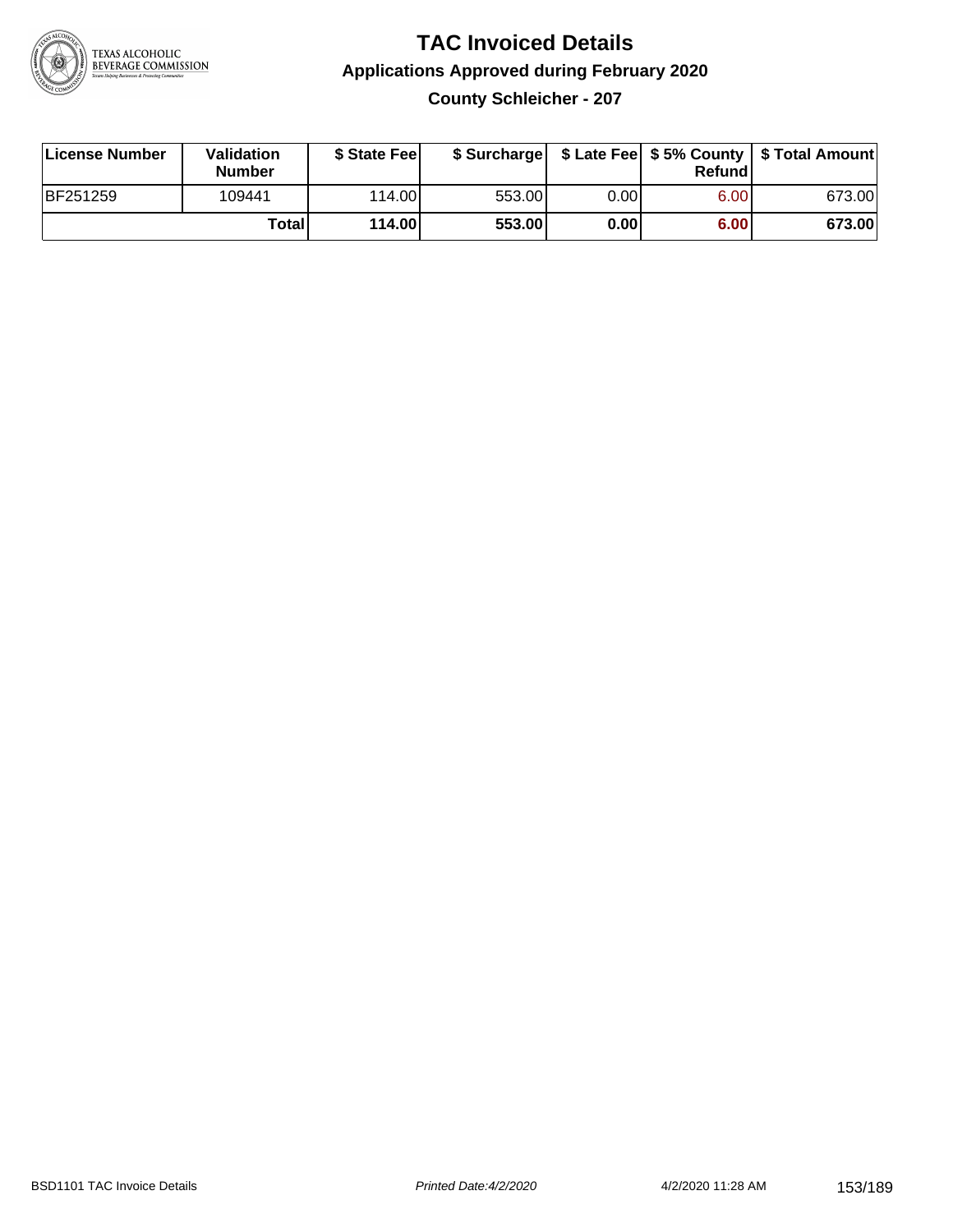

# **TAC Invoiced Details Applications Approved during February 2020 County Shelby - 210**

| License Number | Validation<br><b>Number</b> | \$ State Feel |        |       | Refund | \$ Surcharge   \$ Late Fee   \$5% County   \$ Total Amount |
|----------------|-----------------------------|---------------|--------|-------|--------|------------------------------------------------------------|
| BF423374       | 109194                      | 114.00        | 553.00 | 0.001 | 6.00   | 673.00                                                     |
|                | Totall                      | 114.00        | 553.00 | 0.00  | 6.00   | 673.00                                                     |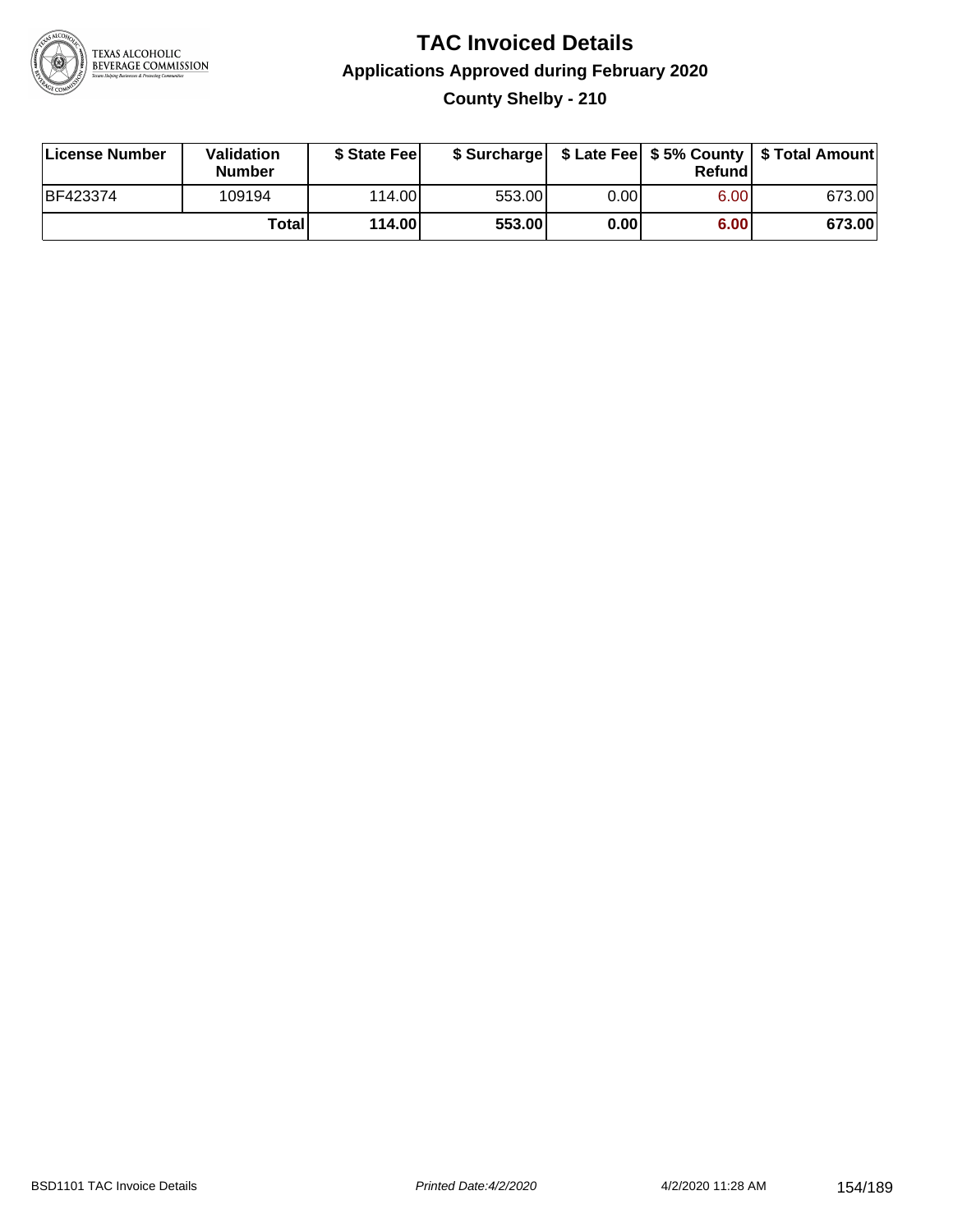

# **TAC Invoiced Details Applications Approved during February 2020 County Smith - 212**

| License Number | <b>Validation</b><br><b>Number</b> | \$ State Fee | \$ Surcharge |      | \$ Late Fee   \$5% County<br>Refundl | \$ Total Amount |
|----------------|------------------------------------|--------------|--------------|------|--------------------------------------|-----------------|
| BG1081094      | 3151                               | 332.50       | 553.00       | 0.00 | 17.50                                | 903.00          |
| BG1001874      | 109496                             | 332.50       | 553.00       | 0.00 | 17.50                                | 903.00          |
| BQ1001899      | 109817                             | 114.00       | 553.00       | 0.00 | 6.00                                 | 673.00          |
| BF1005742      | 110937                             | 114.00       | 553.00       | 0.00 | 6.00                                 | 673.00          |
| BQ1007552      | 114001                             | 114.00       | 553.00       | 0.00 | 6.00                                 | 673.00          |
|                | <b>Total</b>                       | 1,007.00     | 2,765.00     | 0.00 | 53.00                                | 3,825.00        |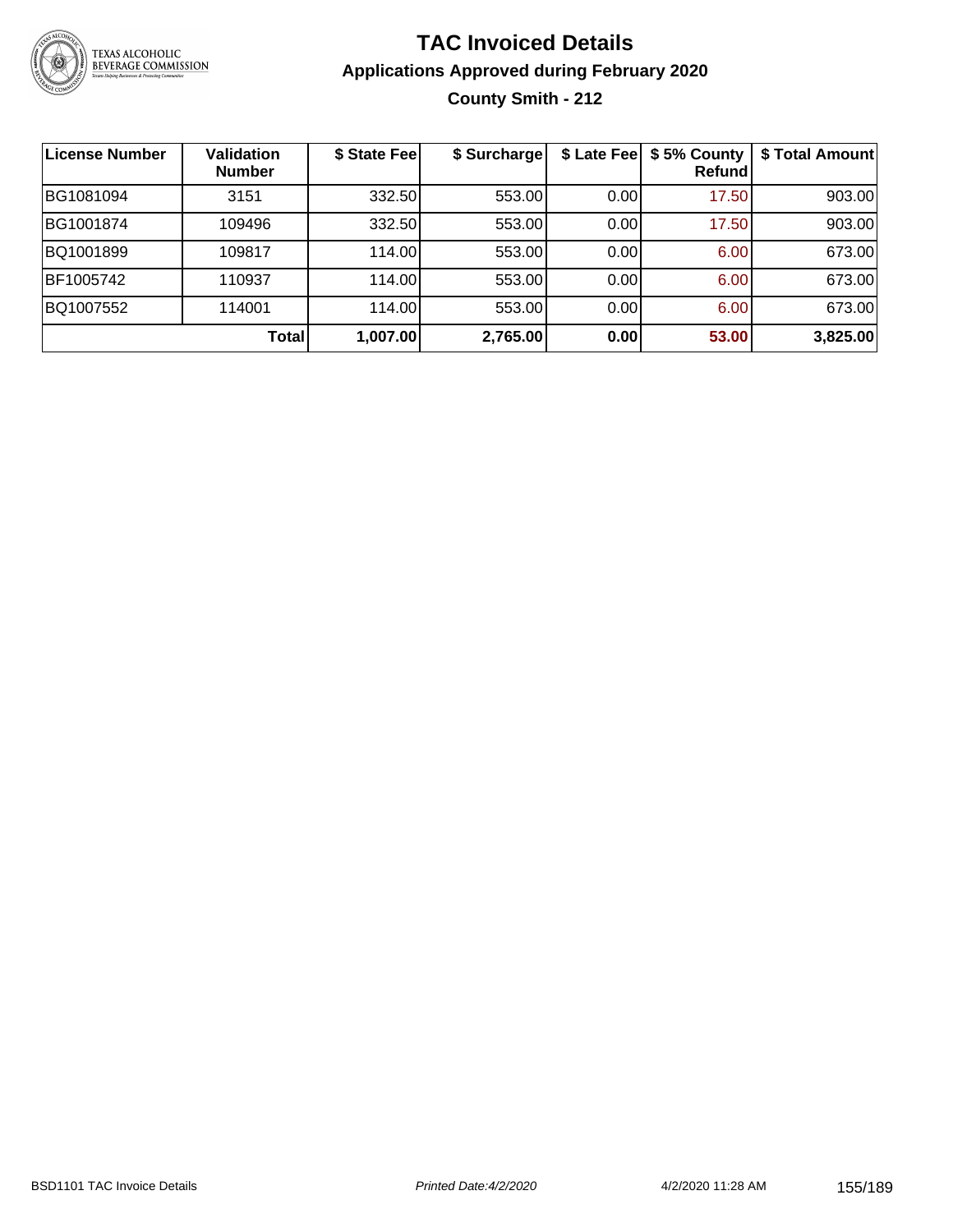

# **TAC Invoiced Details Applications Approved during February 2020 County Starr - 214**

| <b>License Number</b> | Validation<br><b>Number</b> | \$ State Fee | \$ Surcharge |      | \$ Late Fee   \$5% County  <br><b>Refund</b> | \$ Total Amount |
|-----------------------|-----------------------------|--------------|--------------|------|----------------------------------------------|-----------------|
| BG1005132             | 110939                      | 332.50       | 553.00       | 0.00 | 17.50                                        | 903.00          |
| BQ550898              | 111241                      | 114.00       | 553.00       | 0.00 | 6.00                                         | 673.00          |
| BG791893              | 505540                      | 332.50       | 553.00       | 0.00 | 17.50                                        | 903.00          |
| BG1079611             | 508287                      | 332.50       | 553.00       | 0.00 | 17.50                                        | 903.00          |
|                       | Total                       | 1,111.50     | 2,212.00     | 0.00 | 58.50                                        | 3,382.00        |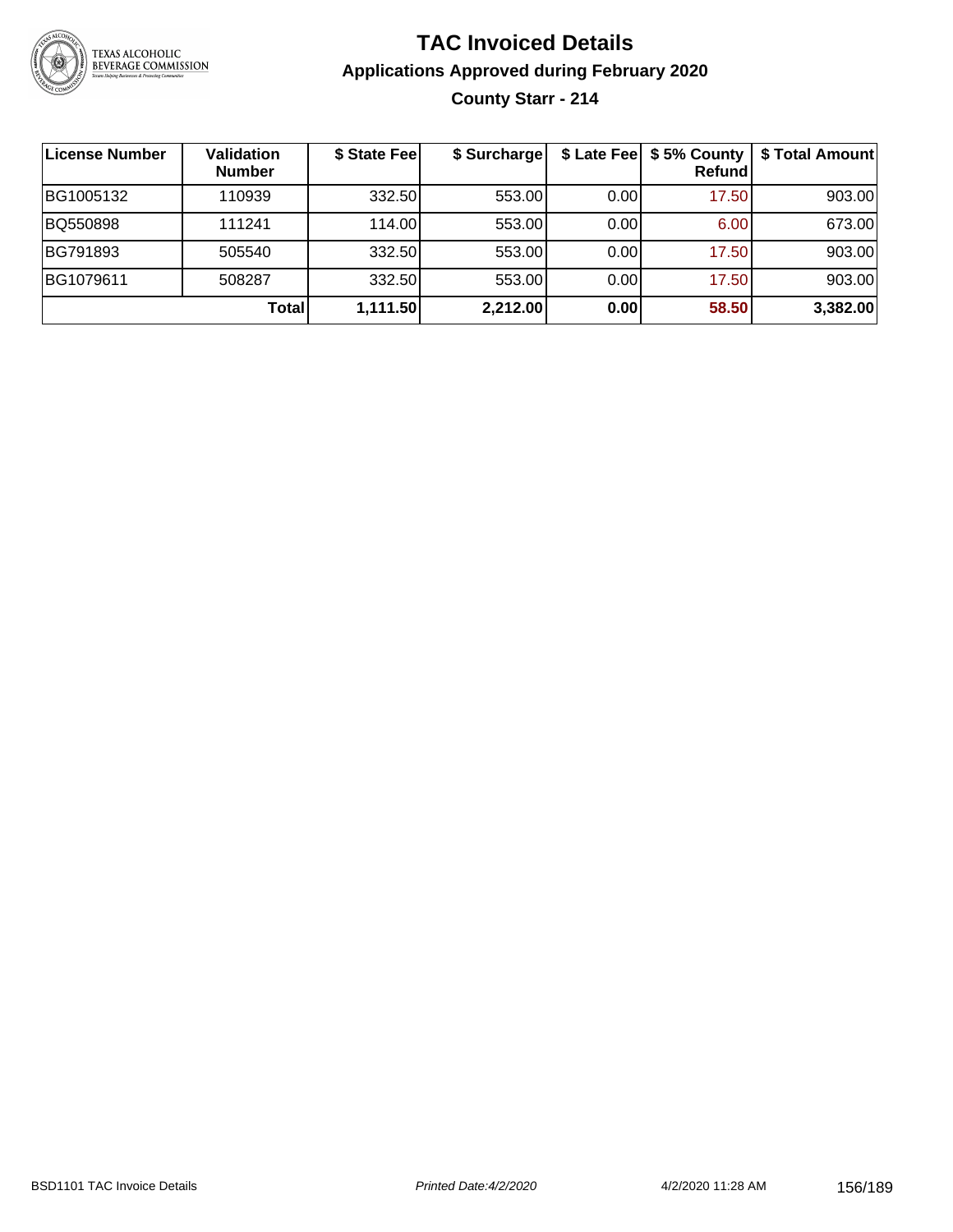

# **TAC Invoiced Details Applications Approved during February 2020 County Stephens - 215**

| License Number | Validation<br><b>Number</b> | \$ State Feel |        |      | Refund | \$ Surcharge   \$ Late Fee   \$5% County   \$ Total Amount |
|----------------|-----------------------------|---------------|--------|------|--------|------------------------------------------------------------|
| BE929006       | 108820                      | 285.00        | 553.00 | 0.00 | 15.00  | 853.00                                                     |
|                | Total                       | <b>285.00</b> | 553.00 | 0.00 | 15.00  | 853.00                                                     |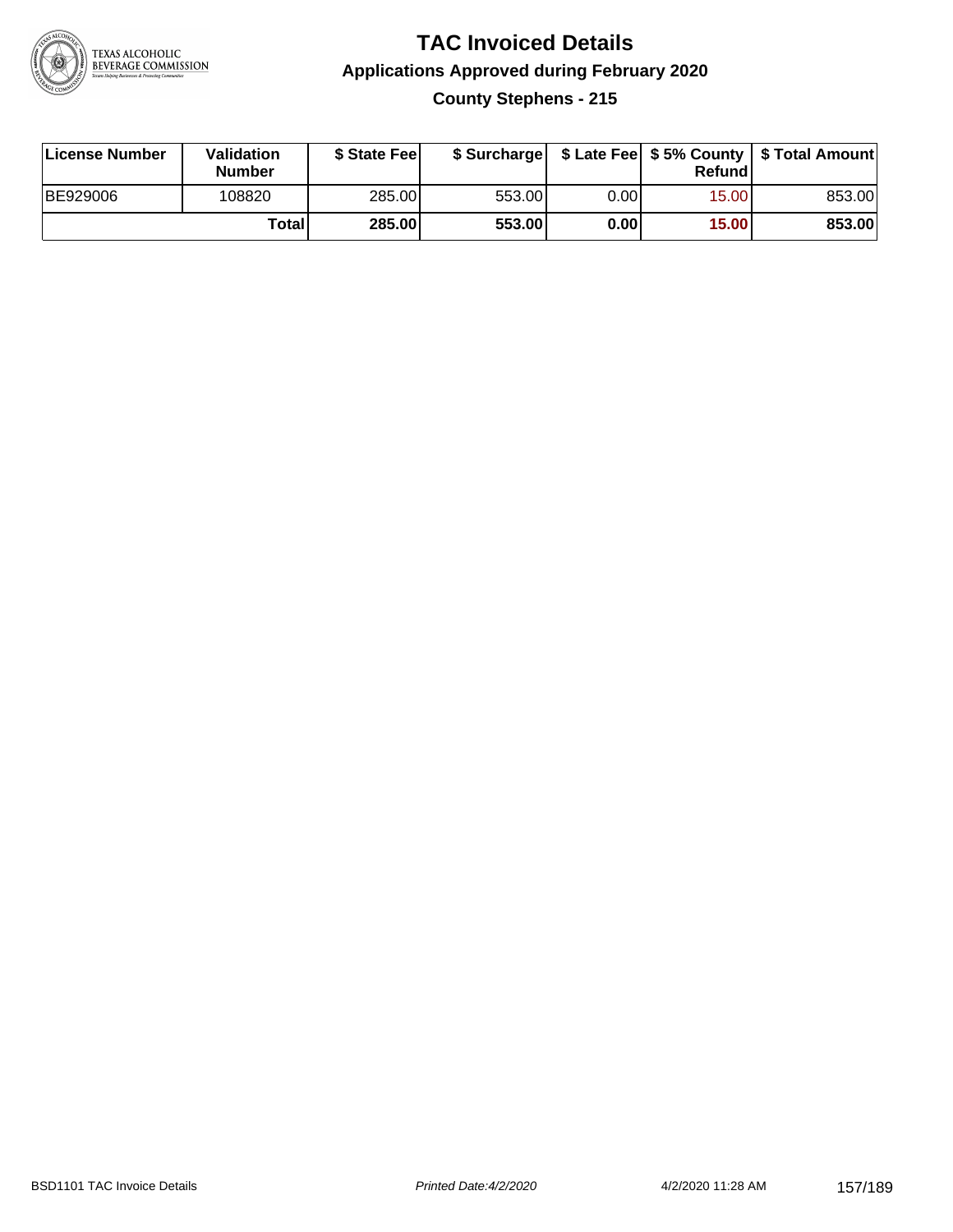

# TEXAS ALCOHOLIC<br>BEVERAGE COMMISSION

# **TAC Invoiced Details Applications Approved during February 2020 County Tarrant - 220**

| <b>License Number</b> | Validation<br><b>Number</b> | \$ State Fee | \$ Surcharge |        | \$ Late Fee   \$5% County<br><b>Refund</b> | \$ Total Amount |
|-----------------------|-----------------------------|--------------|--------------|--------|--------------------------------------------|-----------------|
| BQ1080808             | 3204                        | 114.00       | 553.00       | 0.00   | 6.00                                       | 673.00          |
| BG1079605             | 3248                        | 1,900.00     | 553.00       | 0.00   | 100.00                                     | 2,553.00        |
| BG1080736             | 3302                        | 1,900.00     | 553.00       | 0.00   | 100.00                                     | 2,553.00        |
| BQ1081816             | 3362                        | 114.00       | 553.00       | 0.00   | 6.00                                       | 673.00          |
| BG1079647             | 3445                        | 1,900.00     | 553.00       | 0.00   | 100.00                                     | 2,553.00        |
| BG1081789             | 3475                        | 1,900.00     | 553.00       | 0.00   | 100.00                                     | 2,553.00        |
| BL1081789             | 3475                        | 475.00       | 327.00       | 0.00   | 25.00                                      | 827.00          |
| BG1080741             | 3569                        | 1,900.00     | 553.00       | 0.00   | 100.00                                     | 2,553.00        |
| BL1080741             | 3569                        | 475.00       | 327.00       | 0.00   | 25.00                                      | 827.00          |
| BQ1080659             | 3588                        | 114.00       | 553.00       | 0.00   | 6.00                                       | 673.00          |
| BF1080306             | 3624                        | 114.00       | 553.00       | 0.00   | 6.00                                       | 673.00          |
| BF1080447             | 3629                        | 114.00       | 553.00       | 0.00   | 6.00                                       | 673.00          |
| BG1079971             | 3724                        | 1,900.00     | 553.00       | 0.00   | 100.00                                     | 2,553.00        |
| BG1080774             | 3725                        | 1,900.00     | 553.00       | 0.00   | 100.00                                     | 2,553.00        |
| BL1080774             | 3725                        | 475.00       | 327.00       | 0.00   | 25.00                                      | 827.00          |
| BF1081057             | 3736                        | 114.00       | 553.00       | 0.00   | 6.00                                       | 673.00          |
| BF1081021             | 3737                        | 114.00       | 553.00       | 0.00   | 6.00                                       | 673.00          |
| BQ1080368             | 3754                        | 114.00       | 553.00       | 0.00   | 6.00                                       | 673.00          |
| BG1079802             | 3755                        | 1,900.00     | 553.00       | 0.00   | 100.00                                     | 2,553.00        |
| BQ1082010             | 3857                        | 114.00       | 553.00       | 0.00   | 6.00                                       | 673.00          |
| BF1081473             | 3919                        | 114.00       | 553.00       | 0.00   | 6.00                                       | 673.00          |
| BF1081471             | 3922                        | 114.00       | 553.00       | 0.00   | 6.00                                       | 673.00          |
| BF1081714             | 3925                        | 114.00       | 553.00       | 0.00   | 6.00                                       | 673.00          |
| BG1082127             | 3975                        | 1,900.00     | 553.00       | 0.00   | 100.00                                     | 2,553.00        |
| BQ1082315             | 3976                        | 114.00       | 553.00       | 0.00   | 6.00                                       | 673.00          |
| BG1081716             | 4029                        | 1,900.00     | 553.00       | 0.00   | 100.00                                     | 2,553.00        |
| BL1081716             | 4029                        | 475.00       | 327.00       | 0.00   | 25.00                                      | 827.00          |
| BG1080891             | 4181                        | 1,900.00     | 553.00       | 0.00   | 100.00                                     | 2,553.00        |
| BG707541              | 106060                      | 1,425.00     | 553.00       | 0.00   | 75.00                                      | 2,053.00        |
| BL707541              | 106060                      | 475.00       | 327.00       | 0.00   | 25.00                                      | 827.00          |
| BG1000868             | 108230                      | 1,425.00     | 553.00       | 0.00   | 75.00                                      | 2,053.00        |
| BP1000868             | 108230                      | 950.00       | 426.00       | 0.00   | 50.00                                      | 1,426.00        |
| BF547966              | 108241                      | 114.00       | 553.00       | 0.00   | 6.00                                       | 673.00          |
| BG302205              | 108961                      | 1,425.00     | 553.00       | 100.00 | 75.00                                      | 2,153.00        |
| BF679350              | 109081                      | 114.00       | 553.00       | 0.00   | 6.00                                       | 673.00          |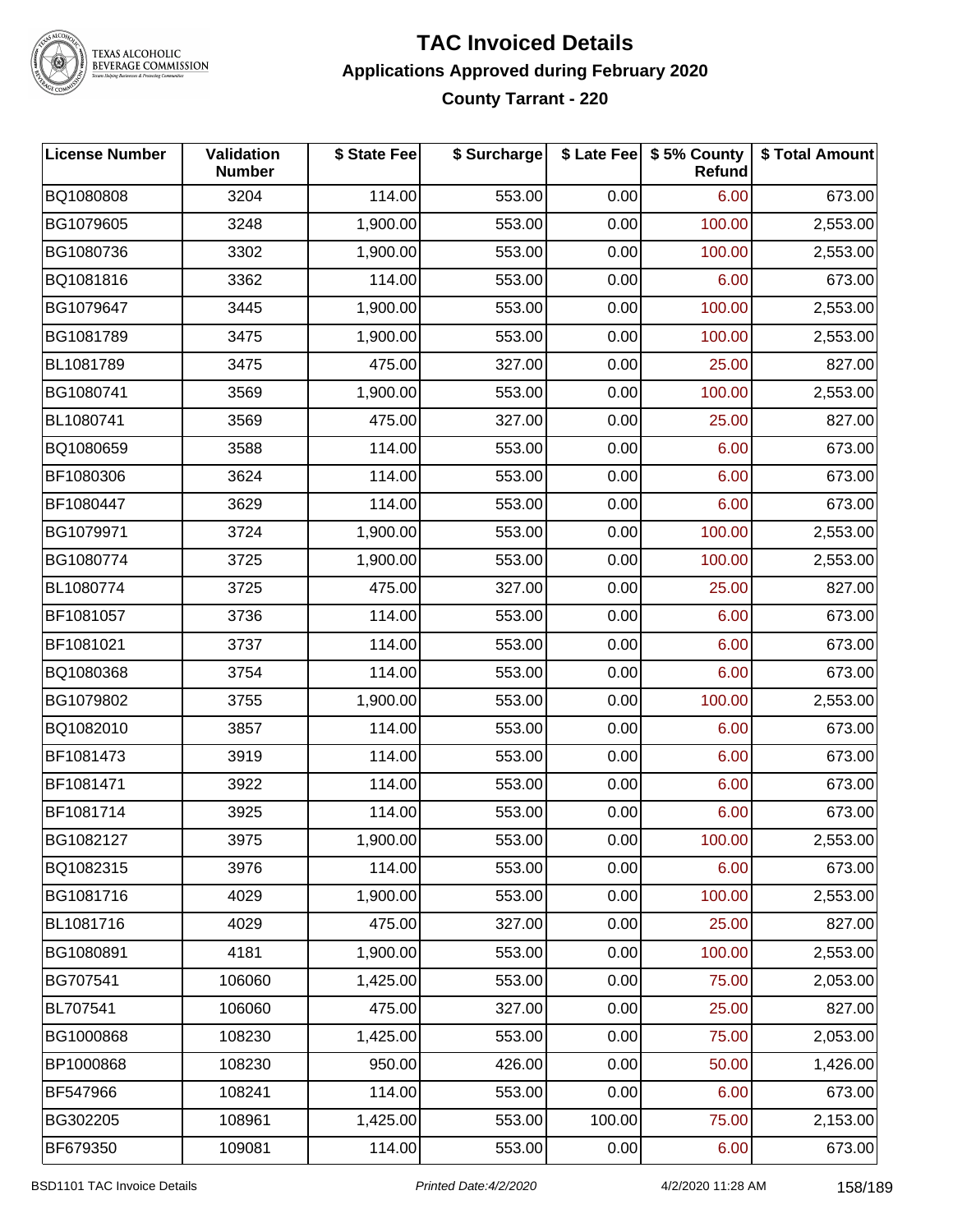| <b>License Number</b> | Validation<br><b>Number</b> | \$ State Fee | \$ Surcharge |        | \$ Late Fee   \$5% County<br>Refund | \$ Total Amount |
|-----------------------|-----------------------------|--------------|--------------|--------|-------------------------------------|-----------------|
| BE646855              | 109205                      | 1,425.00     | 553.00       | 0.00   | 75.00                               | 2,053.00        |
| BG927539              | 109226                      | 1,425.00     | 553.00       | 100.00 | 75.00                               | 2,153.00        |
| BG861660              | 109464                      | 1,425.00     | 553.00       | 0.00   | 75.00                               | 2,053.00        |
| BG710746              | 109559                      | 1,425.00     | 553.00       | 0.00   | 75.00                               | 2,053.00        |
| BQ794040              | 109706                      | 114.00       | 553.00       | 0.00   | 6.00                                | 673.00          |
| BG1004324             | 109974                      | 1,425.00     | 553.00       | 0.00   | 75.00                               | 2,053.00        |
| BP1004324             | 109974                      | 950.00       | 426.00       | 0.00   | 50.00                               | 1,426.00        |
| BG858845              | 109994                      | 1,425.00     | 553.00       | 100.00 | 75.00                               | 2,153.00        |
| BG189874              | 110045                      | 1,425.00     | 553.00       | 0.00   | 75.00                               | 2,053.00        |
| BE278454              | 110137                      | 1,425.00     | 553.00       | 0.00   | 75.00                               | 2,053.00        |
| BF711356              | 110139                      | 114.00       | 553.00       | 0.00   | 6.00                                | 673.00          |
| BF930673              | 110221                      | 114.00       | 553.00       | 0.00   | 6.00                                | 673.00          |
| BG930162              | 110240                      | 1,425.00     | 553.00       | 0.00   | 75.00                               | 2,053.00        |
| BF1003326             | 110247                      | 114.00       | 553.00       | 0.00   | 6.00                                | 673.00          |
| BQ487055              | 110257                      | 114.00       | 553.00       | 0.00   | 6.00                                | 673.00          |
| BG740027              | 110524                      | 1,425.00     | 553.00       | 0.00   | 75.00                               | 2,053.00        |
| BL740027              | 110524                      | 475.00       | 327.00       | 0.00   | 25.00                               | 827.00          |
| BG931896              | 110525                      | 1,425.00     | 553.00       | 0.00   | 75.00                               | 2,053.00        |
| BF1004858             | 110689                      | 114.00       | 553.00       | 0.00   | 6.00                                | 673.00          |
| BF444166              | 110872                      | 114.00       | 553.00       | 0.00   | 6.00                                | 673.00          |
| BQ619727              | 111028                      | 114.00       | 553.00       | 0.00   | 6.00                                | 673.00          |
| BQ797105              | 111028                      | 114.00       | 553.00       | 0.00   | 6.00                                | 673.00          |
| BQ1006979             | 111028                      | 114.00       | 553.00       | 0.00   | 6.00                                | 673.00          |
| BQ862464              | 111067                      | 114.00       | 553.00       | 0.00   | 6.00                                | 673.00          |
| BQ933356              | 111075                      | 114.00       | 553.00       | 0.00   | 6.00                                | 673.00          |
| BF1006002             | 111098                      | 114.00       | 553.00       | 0.00   | 6.00                                | 673.00          |
| BG711983              | 111161                      | 1,425.00     | 553.00       | 0.00   | 75.00                               | 2,053.00        |
| BL711983              | 111161                      | 475.00       | 327.00       | 0.00   | 25.00                               | 827.00          |
| BG933449              | 111269                      | 1,425.00     | 553.00       | 0.00   | 75.00                               | 2,053.00        |
| BQ930214              | 111380                      | 114.00       | 553.00       | 100.00 | 6.00                                | 773.00          |
| BQ863040              | 111510                      | 114.00       | 553.00       | 0.00   | 6.00                                | 673.00          |
| BQ446153              | 111529                      | 114.00       | 553.00       | 0.00   | 6.00                                | 673.00          |
| BQ1004107             | 111537                      | 114.00       | 553.00       | 0.00   | 6.00                                | 673.00          |
| BQ684521              | 111578                      | 114.00       | 553.00       | 0.00   | 6.00                                | 673.00          |
| BQ684562              | 111578                      | 114.00       | 553.00       | 0.00   | 6.00                                | 673.00          |
| BQ864248              | 111578                      | 114.00       | 553.00       | 0.00   | 6.00                                | 673.00          |
| BQ571751              | 111591                      | 114.00       | 553.00       | 0.00   | 6.00                                | 673.00          |
| BQ837006              | 112738                      | 114.00       | 553.00       | 0.00   | 6.00                                | 673.00          |
| BG997038              | 502203                      | 1,425.00     | 553.00       | 0.00   | 75.00                               | 2,053.00        |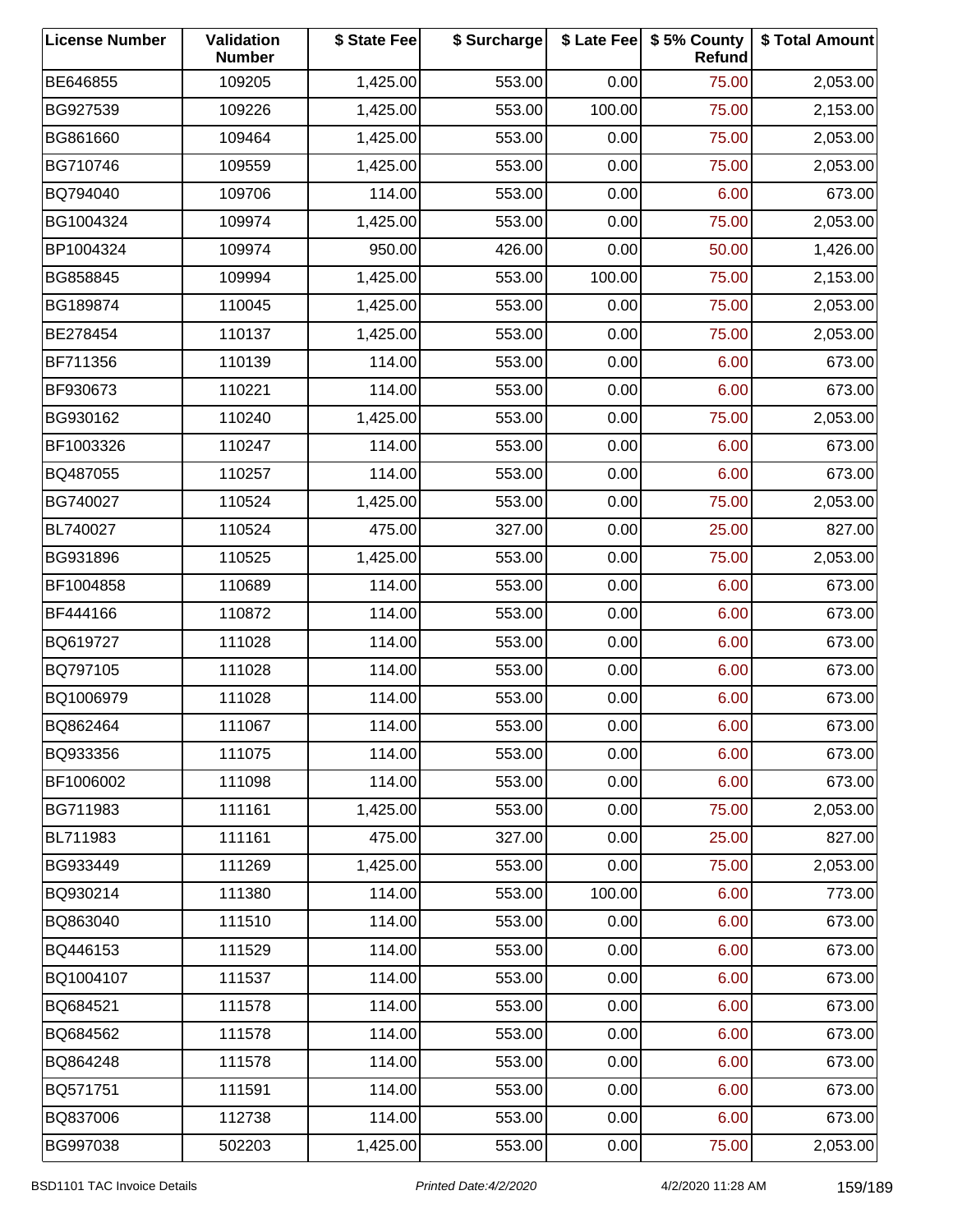| <b>License Number</b> | <b>Validation</b><br><b>Number</b> | \$ State Fee | \$ Surcharge | \$ Late Fee | \$5% County<br><b>Refund</b> | \$ Total Amount |
|-----------------------|------------------------------------|--------------|--------------|-------------|------------------------------|-----------------|
| BL997038              | 502203                             | 475.00       | 327.00       | 0.00        | 25.00                        | 827.00          |
| BF49705               | 505201                             | 114.00       | 553.00       | 0.00        | 6.00                         | 673.00          |
| BG738281              | 505451                             | 1,425.00     | 553.00       | 0.00        | 75.00                        | 2,053.00        |
| BL738281              | 505451                             | 475.00       | 327.00       | 0.00        | 25.00                        | 827.00          |
| BG570573              | 505703                             | 1,425.00     | 553.00       | 0.00        | 75.00                        | 2,053.00        |
| BL570573              | 505703                             | 475.00       | 327.00       | 0.00        | 25.00                        | 827.00          |
| BE616788              | 505792                             | 1,425.00     | 553.00       | 0.00        | 75.00                        | 2,053.00        |
| BQ930164              | 506176                             | 114.00       | 553.00       | 100.00      | 6.00                         | 773.00          |
| BQ712485              | 506179                             | 114.00       | 553.00       | 0.00        | 6.00                         | 673.00          |
| BQ862793              | 506340                             | 114.00       | 553.00       | 0.00        | 6.00                         | 673.00          |
| BQ486723              | 506393                             | 114.00       | 553.00       | 0.00        | 6.00                         | 673.00          |
| BF507798              | 506478                             | 114.00       | 553.00       | 0.00        | 6.00                         | 673.00          |
| BF739837              | 506479                             | 114.00       | 553.00       | 0.00        | 6.00                         | 673.00          |
| BQ1082205             | 508275                             | 114.00       | 553.00       | 0.00        | 6.00                         | 673.00          |
| BQ1006998             | 508975                             | 114.00       | 553.00       | 0.00        | 6.00                         | 673.00          |
|                       | Total                              | 61,294.00    | 46,703.00    | 500.00      | 3,226.00                     | 111,723.00      |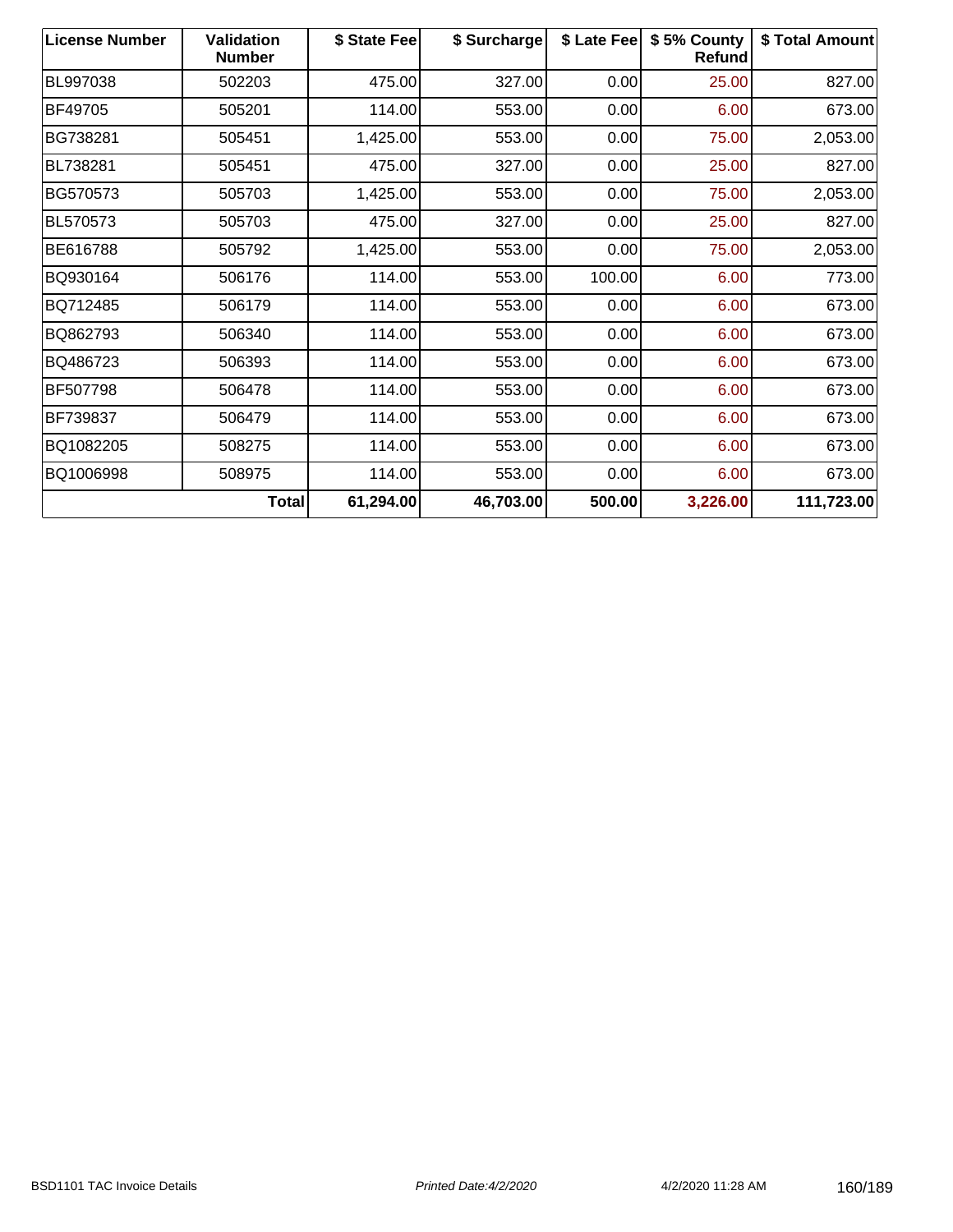

# **TAC Invoiced Details Applications Approved during February 2020 County Taylor - 221**

| <b>License Number</b> | Validation<br><b>Number</b> | \$ State Fee | \$ Surcharge | \$ Late Fee | \$5% County<br><b>Refund</b> | \$ Total Amount |
|-----------------------|-----------------------------|--------------|--------------|-------------|------------------------------|-----------------|
| BF1079650             | 3657                        | 114.00       | 553.00       | 0.00        | 6.00                         | 673.00          |
| BQ317696              | 105730                      | 114.00       | 553.00       | 0.00        | 6.00                         | 673.00          |
| BE548498              | 108256                      | 285.00       | 553.00       | 0.00        | 15.00                        | 853.00          |
| BC784241              | 110870                      | 142.50       | 701.00       | 0.00        | 7.50                         | 851.00          |
| BG508028              | 111300                      | 332.50       | 553.00       | 0.00        | 17.50                        | 903.00          |
| BQ573301              | 111325                      | 114.00       | 553.00       | 0.00        | 6.00                         | 673.00          |
| BG1003448             | 505596                      | 332.50       | 553.00       | 0.00        | 17.50                        | 903.00          |
| BG462371              | 506408                      | 332.50       | 553.00       | 0.00        | 17.50                        | 903.00          |
| BQ1081068             | 506574                      | 114.00       | 553.00       | 0.00        | 6.00                         | 673.00          |
| BQ1081628             | 508023                      | 114.00       | 553.00       | 0.00        | 6.00                         | 673.00          |
|                       | Totall                      | 1,995.00     | 5,678.00     | 0.00        | 105.00                       | 7,778.00        |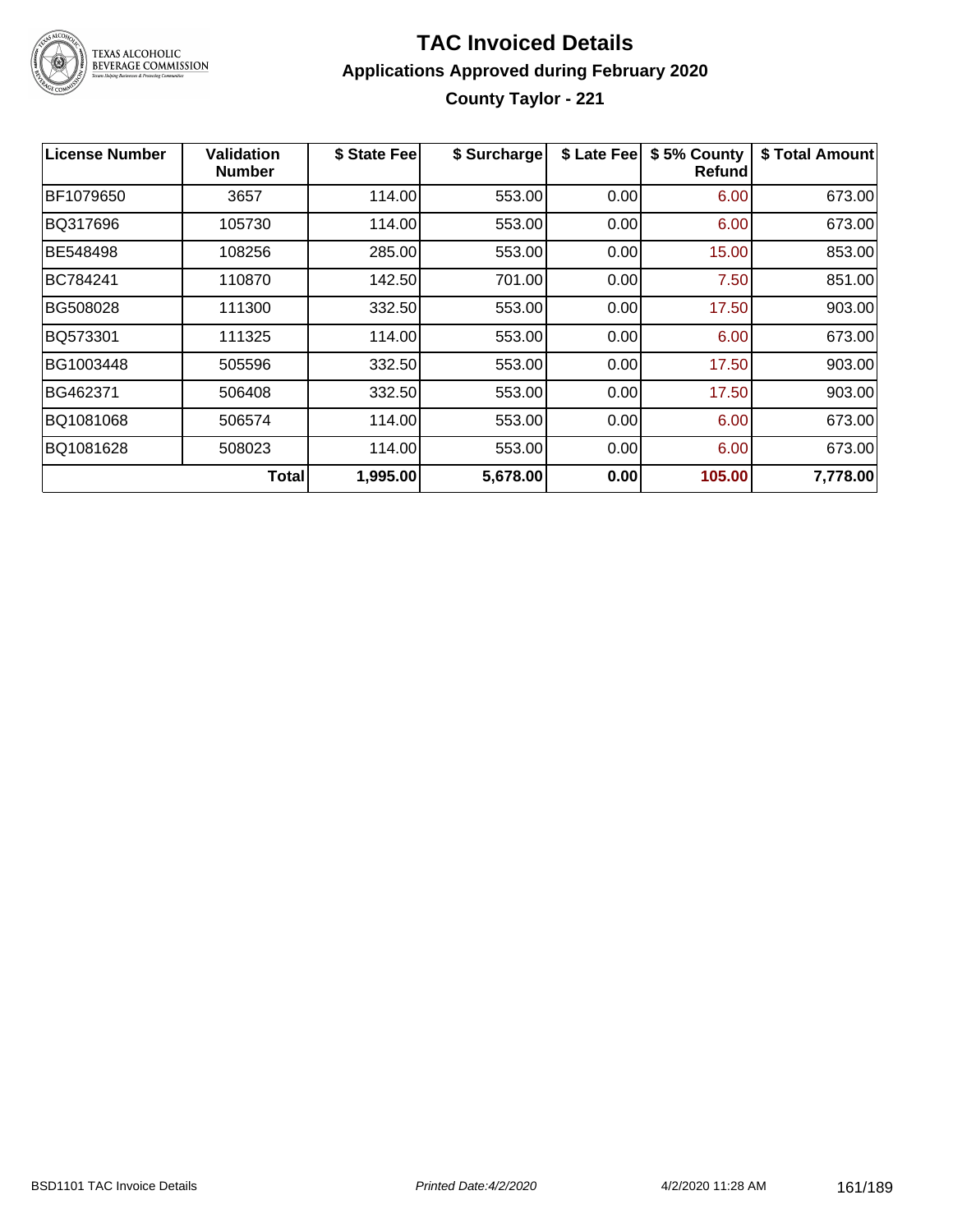

# **TAC Invoiced Details Applications Approved during February 2020 County Terry - 223**

| License Number | Validation<br><b>Number</b> | \$ State Fee | \$ Surcharge |      | \$ Late Fee   \$5% County  <br><b>Refund</b> | \$ Total Amount |
|----------------|-----------------------------|--------------|--------------|------|----------------------------------------------|-----------------|
| BQ714095       | 111325                      | 114.00       | 553.00       | 0.00 | 6.00                                         | 673.00          |
| BQ714098       | 111325                      | 114.00       | 553.00       | 0.00 | 6.00                                         | 673.00          |
| BQ714124       | 111325                      | 114.00       | 553.00       | 0.00 | 6.00                                         | 673.00          |
| BQ1080318      | 506577                      | 114.00       | 553.00       | 0.00 | 6.00                                         | 673.00          |
|                | <b>Total</b>                | 456.00       | 2,212.00     | 0.00 | 24.00                                        | 2,692.00        |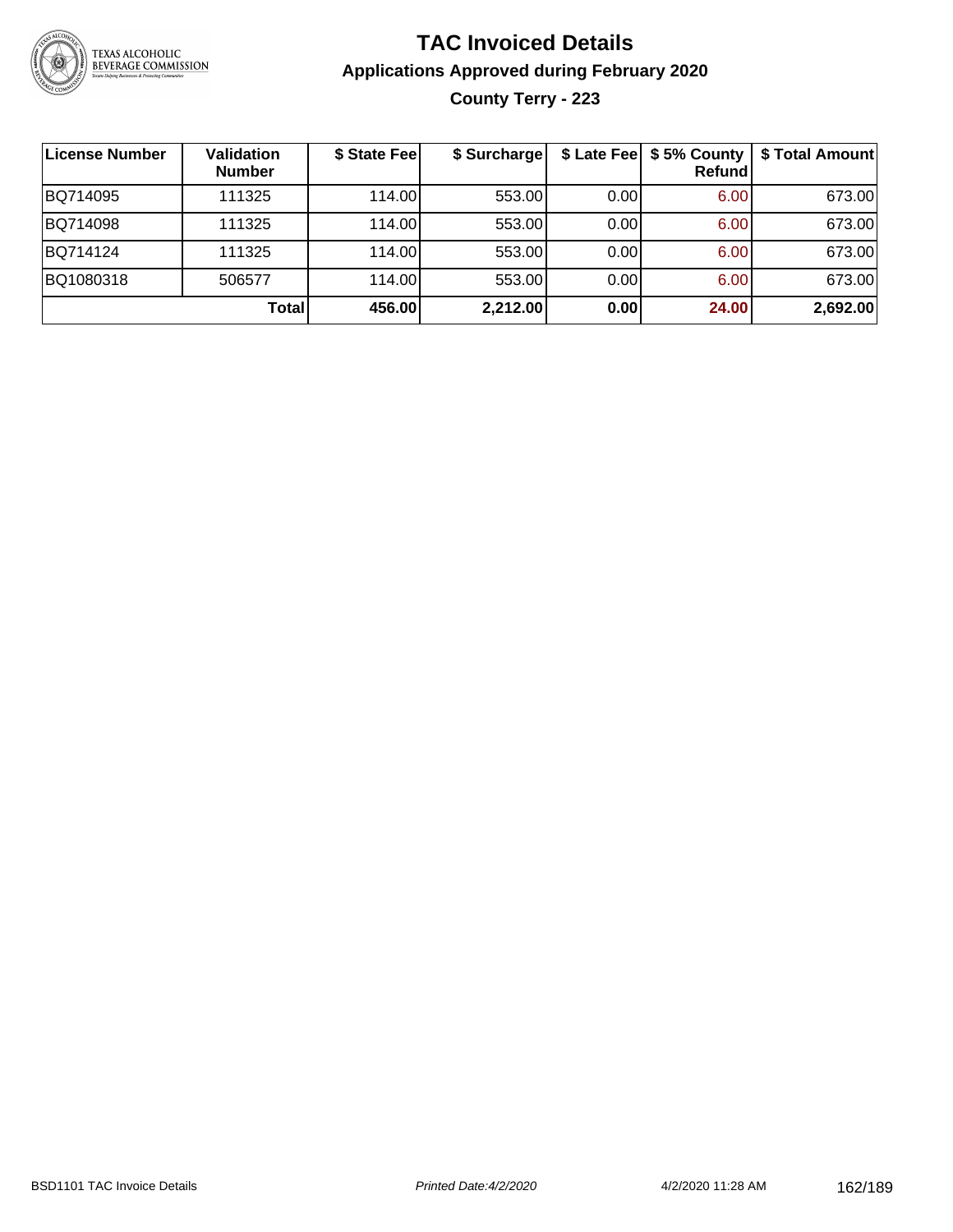

# **TAC Invoiced Details Applications Approved during February 2020 County Titus - 225**

| License Number | Validation<br><b>Number</b> | \$ State Feel   |        |       | Refundl | \$ Surcharge   \$ Late Fee   \$5% County   \$ Total Amount |
|----------------|-----------------------------|-----------------|--------|-------|---------|------------------------------------------------------------|
| BF1081062      | 3794                        | 114.00 <b>1</b> | 553.00 | 0.00  | 6.00    | 673.00                                                     |
|                | Totall                      | 114.00          | 553.00 | 0.001 | 6.00    | 673.00                                                     |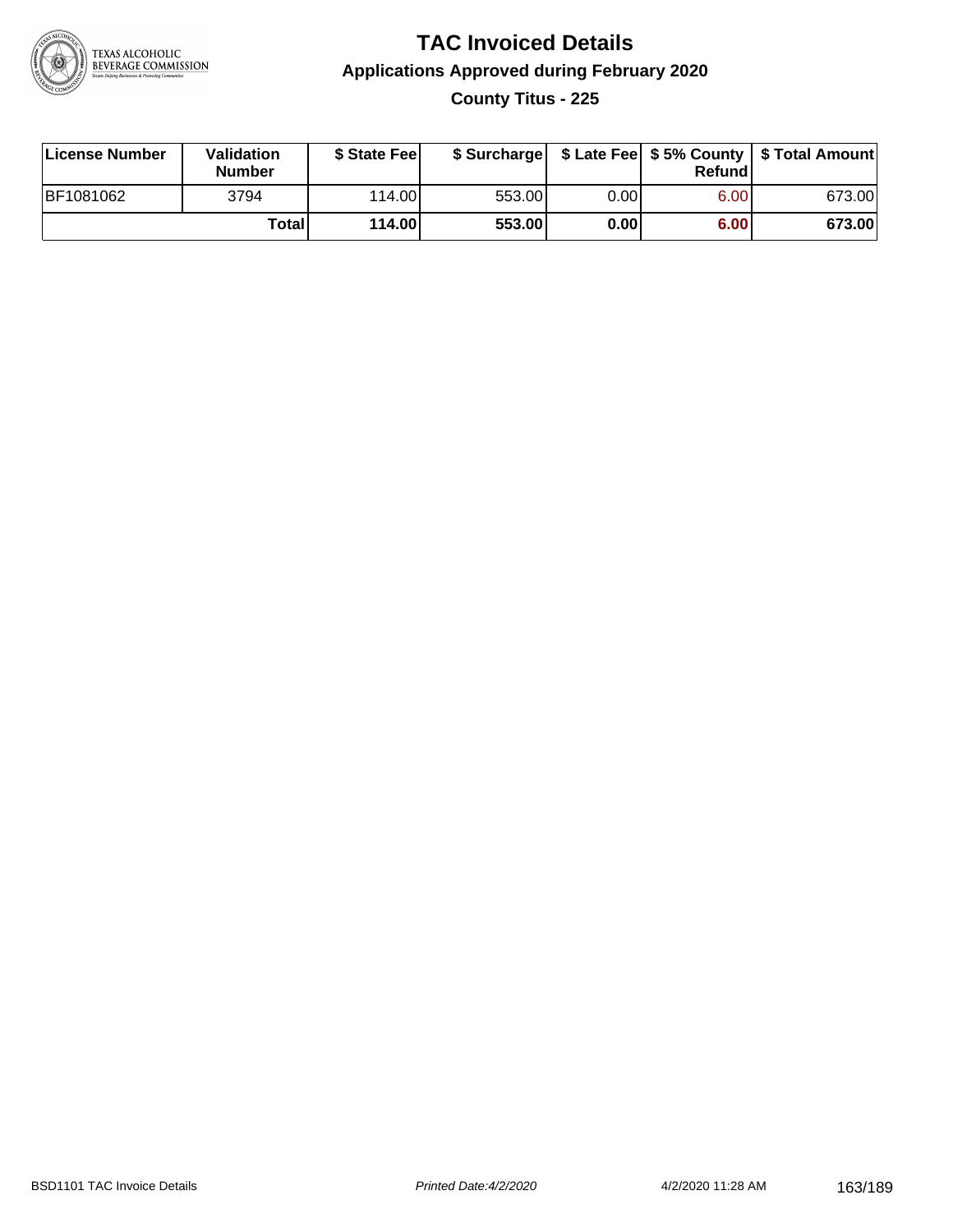

# **TAC Invoiced Details Applications Approved during February 2020 County Tom Green - 226**

| License Number | <b>Validation</b><br><b>Number</b> | \$ State Fee | \$ Surcharge | \$ Late Fee | \$5% County<br>Refund | \$ Total Amount |
|----------------|------------------------------------|--------------|--------------|-------------|-----------------------|-----------------|
| BG1080698      | 3568                               | 332.50       | 553.00       | 0.00        | 17.50                 | 903.00          |
| BE507443       | 109643                             | 285.00       | 553.00       | 0.00        | 15.00                 | 853.00          |
| BE932740       | 110465                             | 285.00       | 553.00       | 0.00        | 15.00                 | 853.00          |
| BQ552050       | 110844                             | 114.00       | 553.00       | 0.00        | 6.00                  | 673.00          |
|                | <b>Total</b>                       | 1,016.50     | 2,212.00     | 0.00        | 53.50                 | 3,282.00        |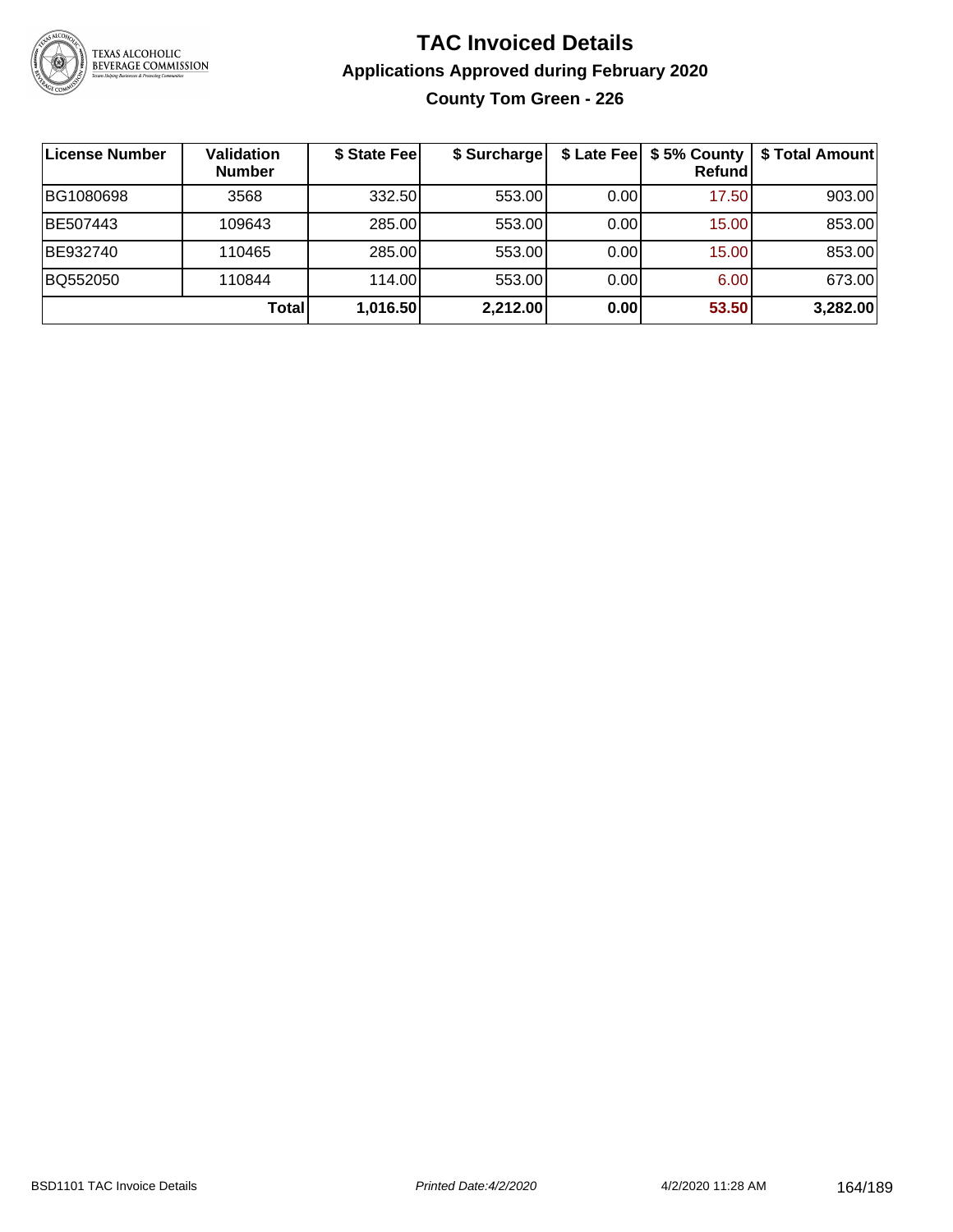

TEXAS ALCOHOLIC<br>BEVERAGE COMMISSION

#### **TAC Invoiced Details Applications Approved during February 2020 County Travis - 227**

| <b>License Number</b> | Validation<br><b>Number</b> | \$ State Fee | \$ Surcharge |      | \$ Late Fee   \$5% County<br>Refund | \$ Total Amount |
|-----------------------|-----------------------------|--------------|--------------|------|-------------------------------------|-----------------|
| BQ1079596             | 2762                        | 114.00       | 553.00       | 0.00 | 6.00                                | 673.00          |
| BG1080992             | 3080                        | 332.50       | 553.00       | 0.00 | 17.50                               | 903.00          |
| BQ1079616             | 3178                        | 114.00       | 553.00       | 0.00 | 6.00                                | 673.00          |
| BA1081553             | 3192                        | 1,425.00     | 651.00       | 0.00 | 75.00                               | 2,151.00        |
| BQ1080162             | 3284                        | 114.00       | 553.00       | 0.00 | 6.00                                | 673.00          |
| BG1080283             | 3409                        | 332.50       | 553.00       | 0.00 | 17.50                               | 903.00          |
| BF1080352             | 3473                        | 114.00       | 553.00       | 0.00 | 6.00                                | 673.00          |
| BF1081812             | 3476                        | 114.00       | 553.00       | 0.00 | 6.00                                | 673.00          |
| BA1079968             | 3633                        | 1,425.00     | 651.00       | 0.00 | 75.00                               | 2,151.00        |
| BG1081878             | 3751                        | 332.50       | 553.00       | 0.00 | 17.50                               | 903.00          |
| BG1080480             | 3779                        | 332.50       | 553.00       | 0.00 | 17.50                               | 903.00          |
| BB1081694             | 3790                        | 570.00       | 701.00       | 0.00 | 30.00                               | 1,301.00        |
| BA1081855             | 3911                        | 1,425.00     | 651.00       | 0.00 | 75.00                               | 2,151.00        |
| BQ1081853             | 3945                        | 114.00       | 553.00       | 0.00 | 6.00                                | 673.00          |
| BL1036968             | 4570                        | 475.00       | 327.00       | 0.00 | 25.00                               | 827.00          |
| BG1002057             | 106830                      | 332.50       | 553.00       | 0.00 | 17.50                               | 903.00          |
| BG443938              | 107537                      | 332.50       | 553.00       | 0.00 | 17.50                               | 903.00          |
| BG303743              | 108211                      | 332.50       | 553.00       | 0.00 | 17.50                               | 903.00          |
| BF679714              | 108435                      | 114.00       | 553.00       | 0.00 | 6.00                                | 673.00          |
| BG646738              | 108942                      | 332.50       | 553.00       | 0.00 | 17.50                               | 903.00          |
| BQ570394              | 109041                      | 114.00       | 553.00       | 0.00 | 6.00                                | 673.00          |
| BG860715              | 109063                      | 332.50       | 553.00       | 0.00 | 17.50                               | 903.00          |
| BF858822              | 109212                      | 114.00       | 553.00       | 0.00 | 6.00                                | 673.00          |
| BG303511              | 109339                      | 332.50       | 553.00       | 0.00 | 17.50                               | 903.00          |
| BF710843              | 109557                      | 114.00       | 553.00       | 0.00 | 6.00                                | 673.00          |
| BG859091              | 109579                      | 332.50       | 553.00       | 0.00 | 17.50                               | 903.00          |
| BG860717              | 109622                      | 332.50       | 553.00       | 0.00 | 17.50                               | 903.00          |
| BG931238              | 109669                      | 332.50       | 553.00       | 0.00 | 17.50                               | 903.00          |
| BL931238              | 109669                      | 475.00       | 327.00       | 0.00 | 25.00                               | 827.00          |
| BG793744              | 109677                      | 332.50       | 553.00       | 0.00 | 17.50                               | 903.00          |
| BG740778              | 109707                      | 332.50       | 553.00       | 0.00 | 17.50                               | 903.00          |
| BG712137              | 109711                      | 332.50       | 553.00       | 0.00 | 17.50                               | 903.00          |
| BG932146              | 109834                      | 332.50       | 553.00       | 0.00 | 17.50                               | 903.00          |
| BG681795              | 110129                      | 332.50       | 553.00       | 0.00 | 17.50                               | 903.00          |
| BG1002166             | 110131                      | 332.50       | 553.00       | 0.00 | 17.50                               | 903.00          |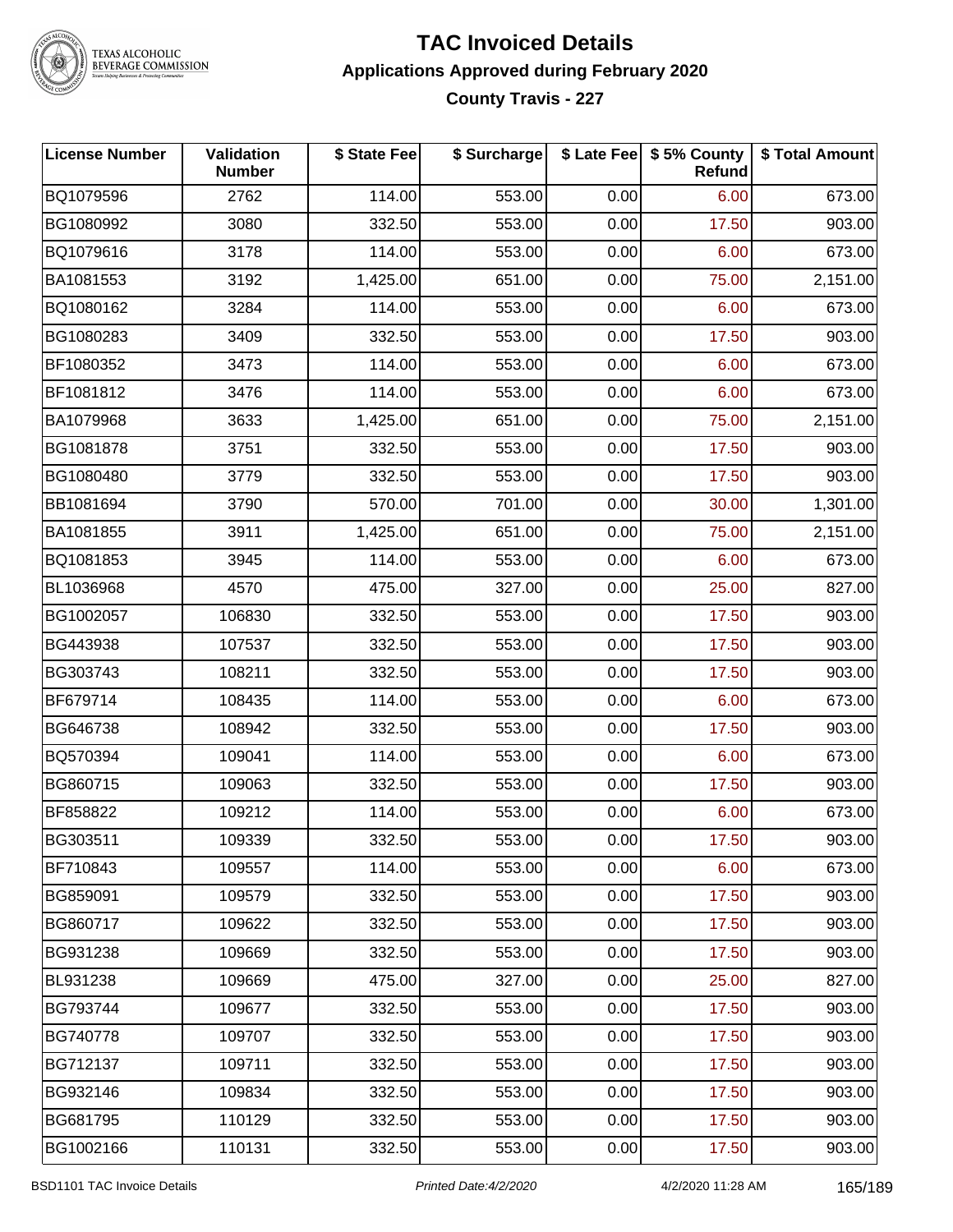| <b>License Number</b> | Validation<br><b>Number</b> | \$ State Fee | \$ Surcharge |        | \$ Late Fee   \$5% County<br>Refund | \$ Total Amount |
|-----------------------|-----------------------------|--------------|--------------|--------|-------------------------------------|-----------------|
| BP1002166             | 110131                      | 950.00       | 426.00       | 0.00   | 50.00                               | 1,426.00        |
| BF303945              | 110140                      | 114.00       | 553.00       | 0.00   | 6.00                                | 673.00          |
| BG709927              | 110223                      | 332.50       | 553.00       | 100.00 | 17.50                               | 1,003.00        |
| BG739859              | 110279                      | 332.50       | 553.00       | 0.00   | 17.50                               | 903.00          |
| BF710824              | 110466                      | 114.00       | 553.00       | 100.00 | 6.00                                | 773.00          |
| BG1004917             | 110586                      | 332.50       | 553.00       | 0.00   | 17.50                               | 903.00          |
| BF204175              | 110615                      | 114.00       | 553.00       | 0.00   | 6.00                                | 673.00          |
| BG1006217             | 110640                      | 332.50       | 553.00       | 0.00   | 17.50                               | 903.00          |
| BG571927              | 110674                      | 332.50       | 553.00       | 0.00   | 17.50                               | 903.00          |
| BQ1006199             | 110772                      | 114.00       | 553.00       | 0.00   | 6.00                                | 673.00          |
| BG617716              | 110913                      | 332.50       | 553.00       | 0.00   | 17.50                               | 903.00          |
| BG443460              | 110985                      | 332.50       | 553.00       | 0.00   | 17.50                               | 903.00          |
| BQ1006955             | 110987                      | 114.00       | 553.00       | 0.00   | 6.00                                | 673.00          |
| BQ741184              | 111019                      | 114.00       | 553.00       | 0.00   | 6.00                                | 673.00          |
| BQ1005433             | 111149                      | 114.00       | 553.00       | 0.00   | 6.00                                | 673.00          |
| BQ714189              | 111151                      | 114.00       | 553.00       | 0.00   | 6.00                                | 673.00          |
| BG304226              | 111154                      | 332.50       | 553.00       | 0.00   | 17.50                               | 903.00          |
| BG1002129             | 111155                      | 332.50       | 553.00       | 100.00 | 17.50                               | 1,003.00        |
| BQ934846              | 111179                      | 114.00       | 553.00       | 0.00   | 6.00                                | 673.00          |
| BQ934844              | 111180                      | 114.00       | 553.00       | 0.00   | 6.00                                | 673.00          |
| BQ486364              | 111454                      | 114.00       | 553.00       | 0.00   | 6.00                                | 673.00          |
| BQ795853              | 111487                      | 114.00       | 553.00       | 0.00   | 6.00                                | 673.00          |
| BQ241010              | 111508                      | 114.00       | 553.00       | 0.00   | 6.00                                | 673.00          |
| BG550276              | 111511                      | 332.50       | 553.00       | 0.00   | 17.50                               | 903.00          |
| BQ529443              | 111541                      | 114.00       | 553.00       | 0.00   | 6.00                                | 673.00          |
| BF315311              | 111545                      | 114.00       | 553.00       | 0.00   | 6.00                                | 673.00          |
| BQ935249              | 111578                      | 114.00       | 553.00       | 0.00   | 6.00                                | 673.00          |
| BQ408063              | 111612                      | 114.00       | 553.00       | 0.00   | 6.00                                | 673.00          |
| BQ551317              | 111797                      | 114.00       | 553.00       | 0.00   | 6.00                                | 673.00          |
| BG787862              | 502553                      | 332.50       | 553.00       | 0.00   | 17.50                               | 903.00          |
| BG678436              | 505219                      | 332.50       | 553.00       | 0.00   | 17.50                               | 903.00          |
| BF404501              | 505361                      | 114.00       | 553.00       | 100.00 | 6.00                                | 773.00          |
| BG527916              | 505379                      | 332.50       | 553.00       | 0.00   | 17.50                               | 903.00          |
| BG147662              | 505419                      | 332.50       | 553.00       | 0.00   | 17.50                               | 903.00          |
| BG1001585             | 505585                      | 332.50       | 553.00       | 0.00   | 17.50                               | 903.00          |
| BF313995              | 505692                      | 114.00       | 553.00       | 0.00   | 6.00                                | 673.00          |
| BQ485709              | 506274                      | 114.00       | 553.00       | 0.00   | 6.00                                | 673.00          |
| BQ1080993             | 507200                      | 114.00       | 553.00       | 0.00   | 6.00                                | 673.00          |
| BG1081073             | 508283                      | 332.50       | 553.00       | 0.00   | 17.50                               | 903.00          |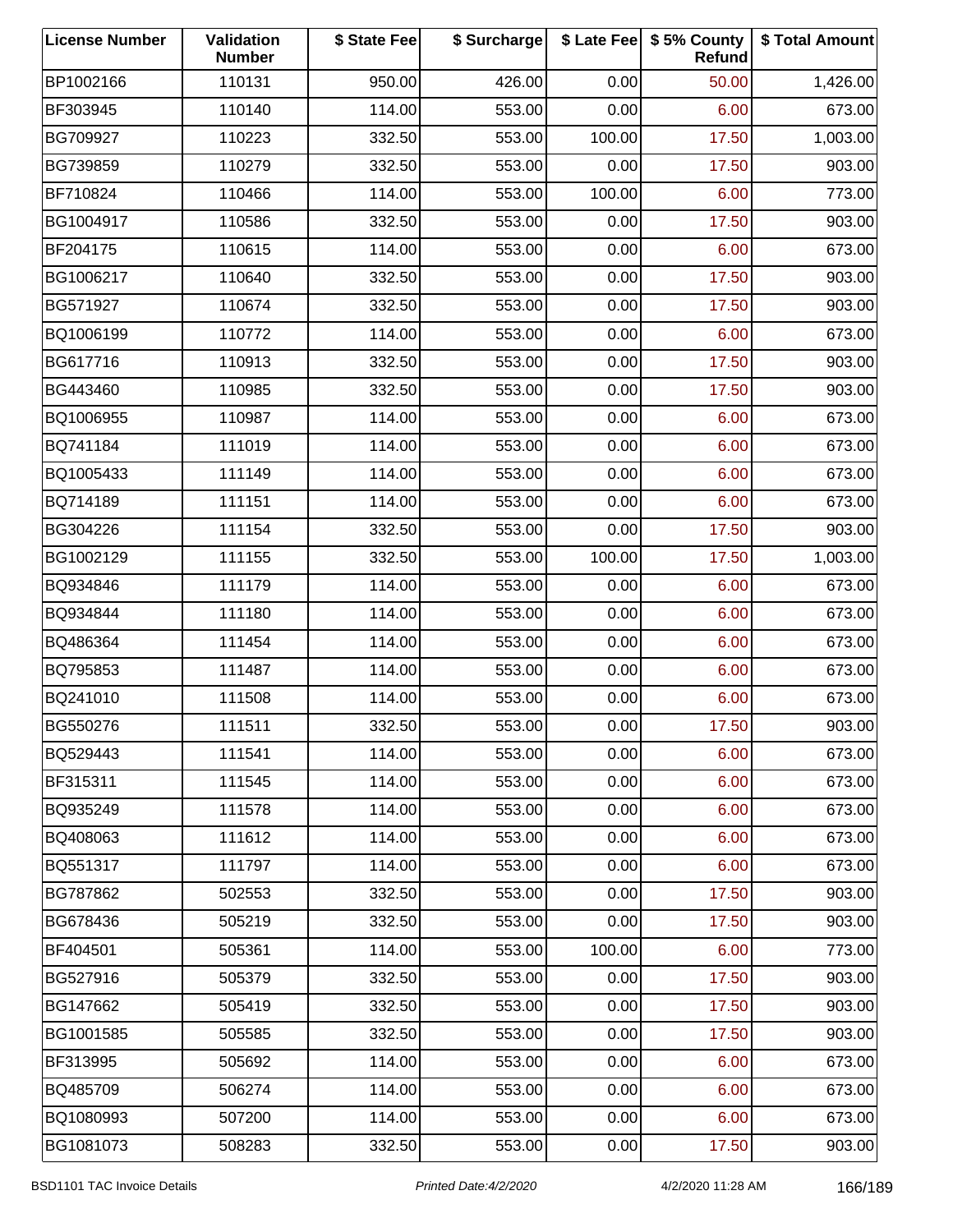| ∣License Number | <b>Validation</b><br><b>Number</b> | \$ State Feel | \$ Surcharge |        | Refundl  | \$ Late Fee   \$5% County   \$ Total Amount |
|-----------------|------------------------------------|---------------|--------------|--------|----------|---------------------------------------------|
| BF864445        | 508299                             | 114.00        | 553.00       | 0.00   | 6.00     | 673.00                                      |
| BE794864        | 509621                             | 285.00        | 553.00       | 100.00 | 15.00    | 953.00                                      |
|                 | Totall                             | 22,429.50     | 41,891.00    | 500.00 | 1,180.50 | 66,001.00                                   |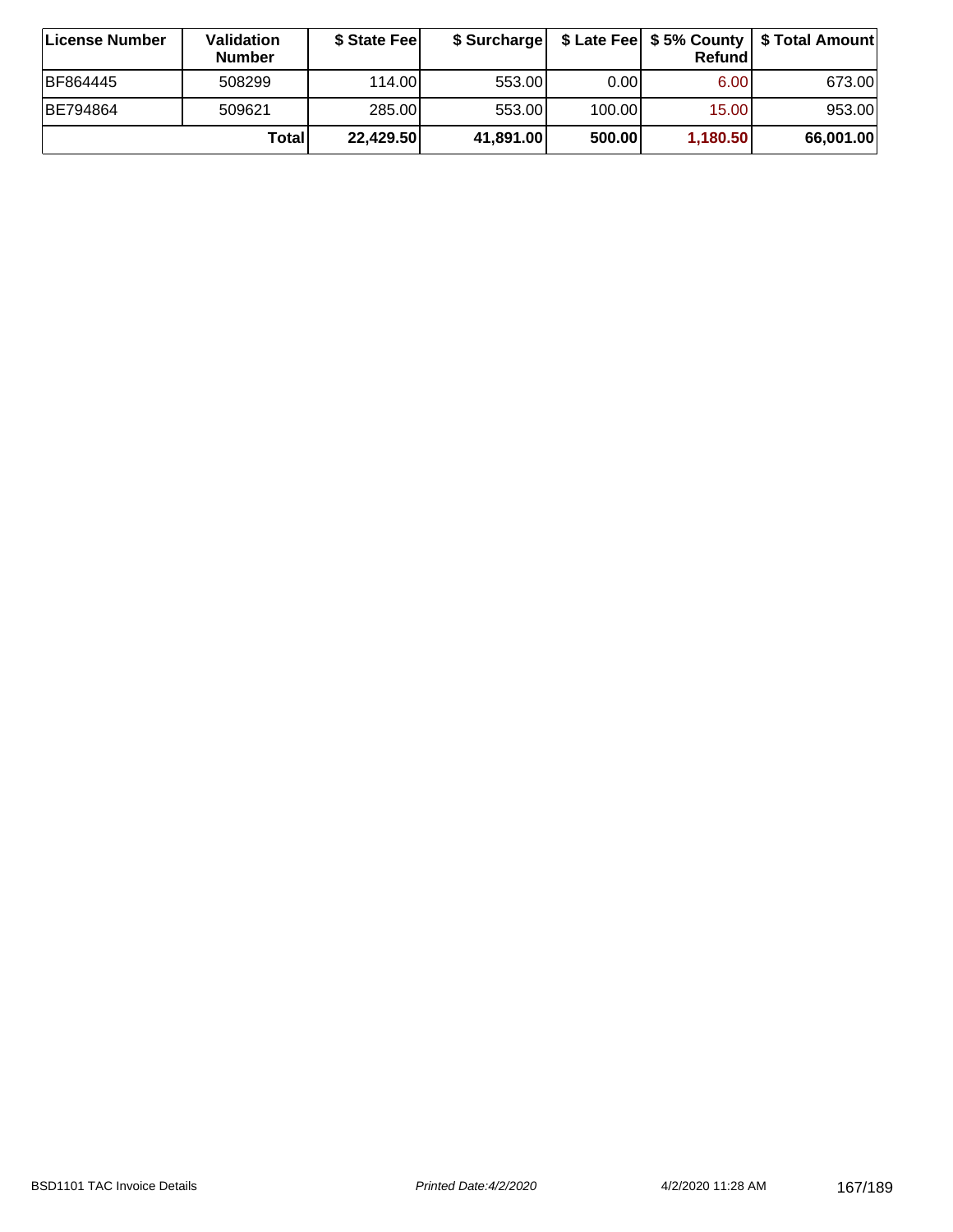

# **TAC Invoiced Details Applications Approved during February 2020 County Trinity - 228**

| License Number | Validation<br><b>Number</b> | \$ State Fee | \$ Surcharge |      | Refundl | \$ Late Fee   \$5% County   \$ Total Amount |
|----------------|-----------------------------|--------------|--------------|------|---------|---------------------------------------------|
| BG1080357      | 3622                        | 332.50       | 553.00       | 0.00 | 17.50   | 903.00                                      |
| BL1080357      | 3622                        | 475.00       | 327.00       | 0.00 | 25.00   | 827.00                                      |
| BQ1080599      | 3897                        | 114.00       | 553.00       | 0.00 | 6.00    | 673.00                                      |
|                | Total                       | 921.50       | 1,433.00     | 0.00 | 48.50   | 2,403.00                                    |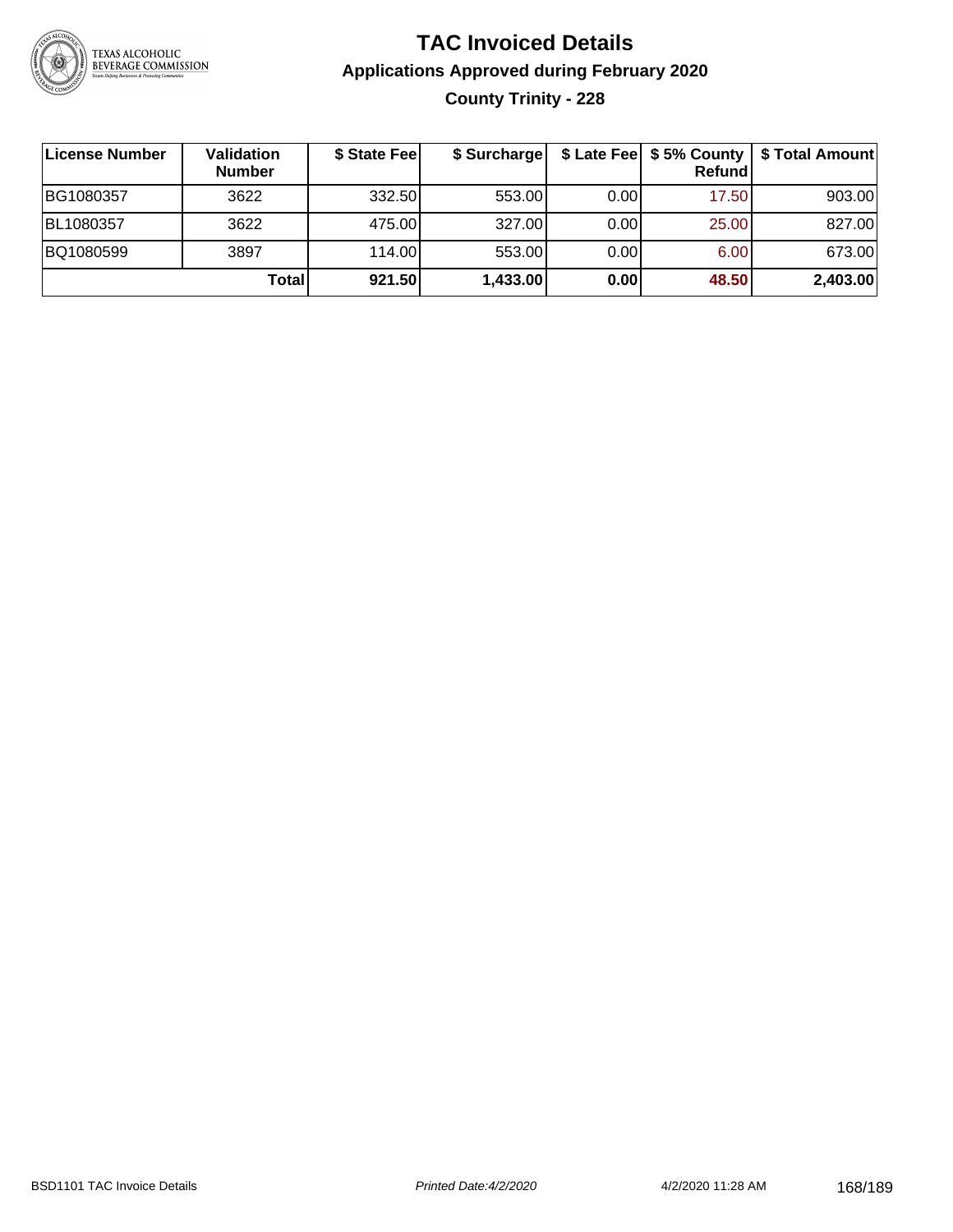

# **TAC Invoiced Details Applications Approved during February 2020 County Upshur - 230**

| License Number | Validation<br><b>Number</b> | \$ State Fee    |        |      | Refundl | \$ Surcharge   \$ Late Fee   \$5% County   \$ Total Amount |
|----------------|-----------------------------|-----------------|--------|------|---------|------------------------------------------------------------|
| BQ930380       | 109419                      | 114.00 <b>1</b> | 553.00 | 0.00 | 6.00    | 673.00                                                     |
|                | Totall                      | 114.00          | 553.00 | 0.00 | 6.00    | 673.00                                                     |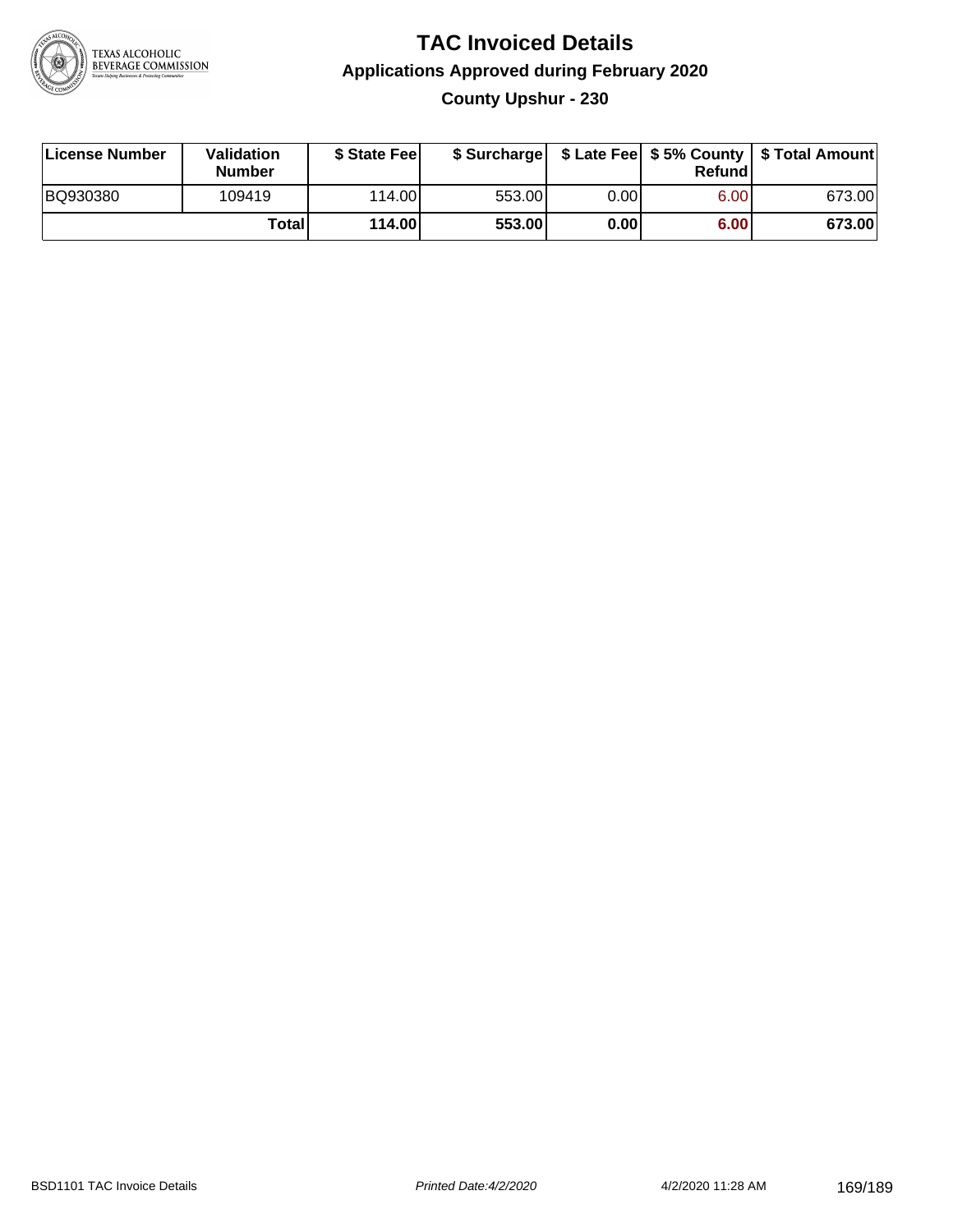

# **TAC Invoiced Details Applications Approved during February 2020 County Upton - 231**

| License Number | Validation<br><b>Number</b> | \$ State Feel |        |      | Refund | \$ Surcharge   \$ Late Fee   \$5% County   \$ Total Amount |
|----------------|-----------------------------|---------------|--------|------|--------|------------------------------------------------------------|
| BQ157903       | 104574                      | 114.00L       | 553.00 | 0.00 | 6.00   | 673.00                                                     |
|                | Totall                      | 114.00        | 553.00 | 0.00 | 6.00   | 673.00                                                     |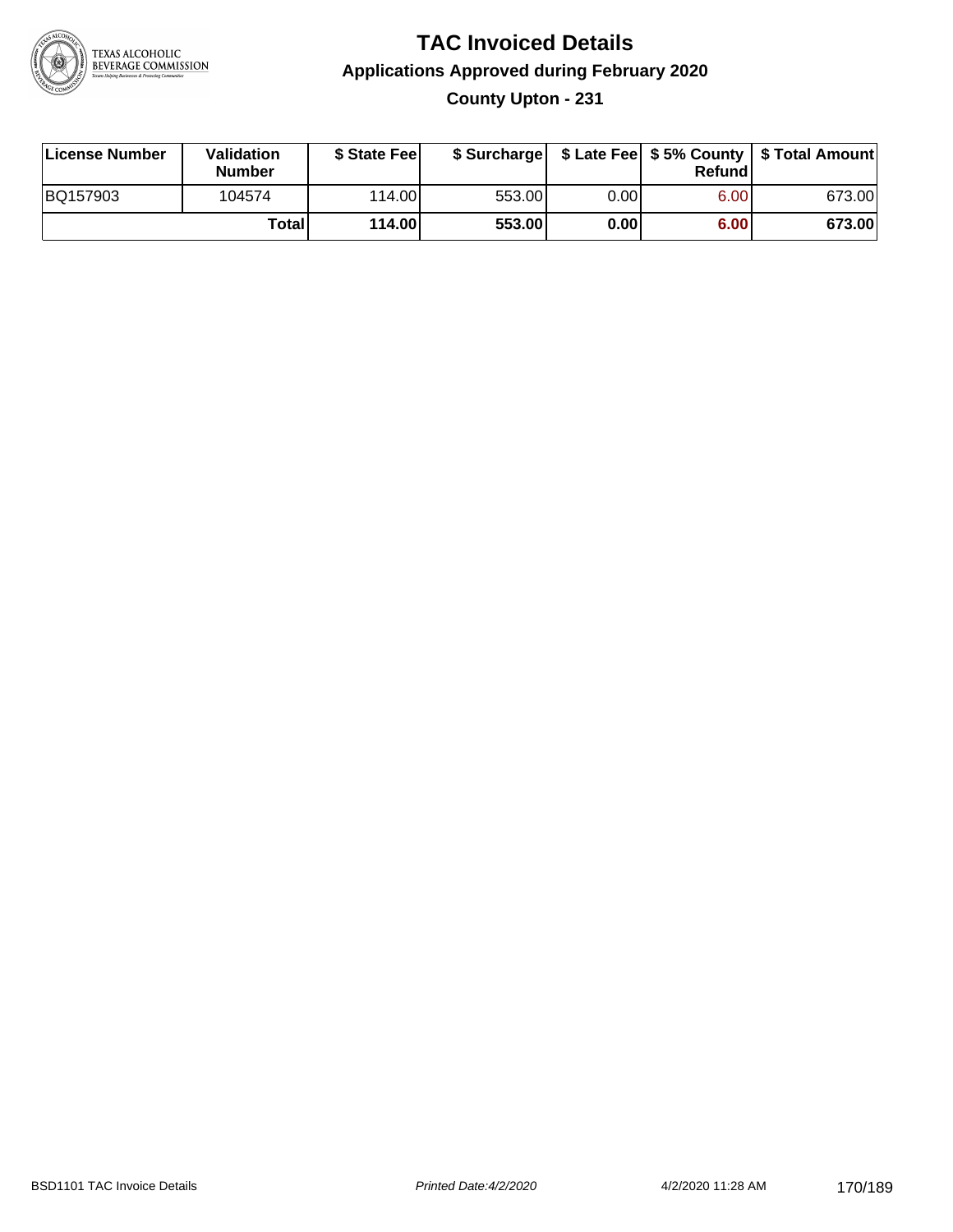

# **TAC Invoiced Details Applications Approved during February 2020 County Uvalde - 232**

| <b>License Number</b> | <b>Validation</b><br><b>Number</b> | \$ State Fee | \$ Surcharge |      | \$ Late Fee   \$5% County<br><b>Refund</b> | \$ Total Amount |
|-----------------------|------------------------------------|--------------|--------------|------|--------------------------------------------|-----------------|
| BG548636              | 108876                             | 332.50       | 553.00       | 0.00 | 17.50                                      | 903.00          |
| <b>BL548636</b>       | 108876                             | 475.00       | 327.00       | 0.00 | 25.00                                      | 827.00          |
| BF133905              | 110615                             | 114.00       | 553.00       | 0.00 | 6.00                                       | 673.00          |
| BF1006214             | 110638                             | 114.00       | 553.00       | 0.00 | 6.00                                       | 673.00          |
| BG682638              | 111078                             | 332.50       | 553.00       | 0.00 | 17.50                                      | 903.00          |
|                       | <b>Total</b>                       | 1,368.00     | 2,539.00     | 0.00 | 72.00                                      | 3,979.00        |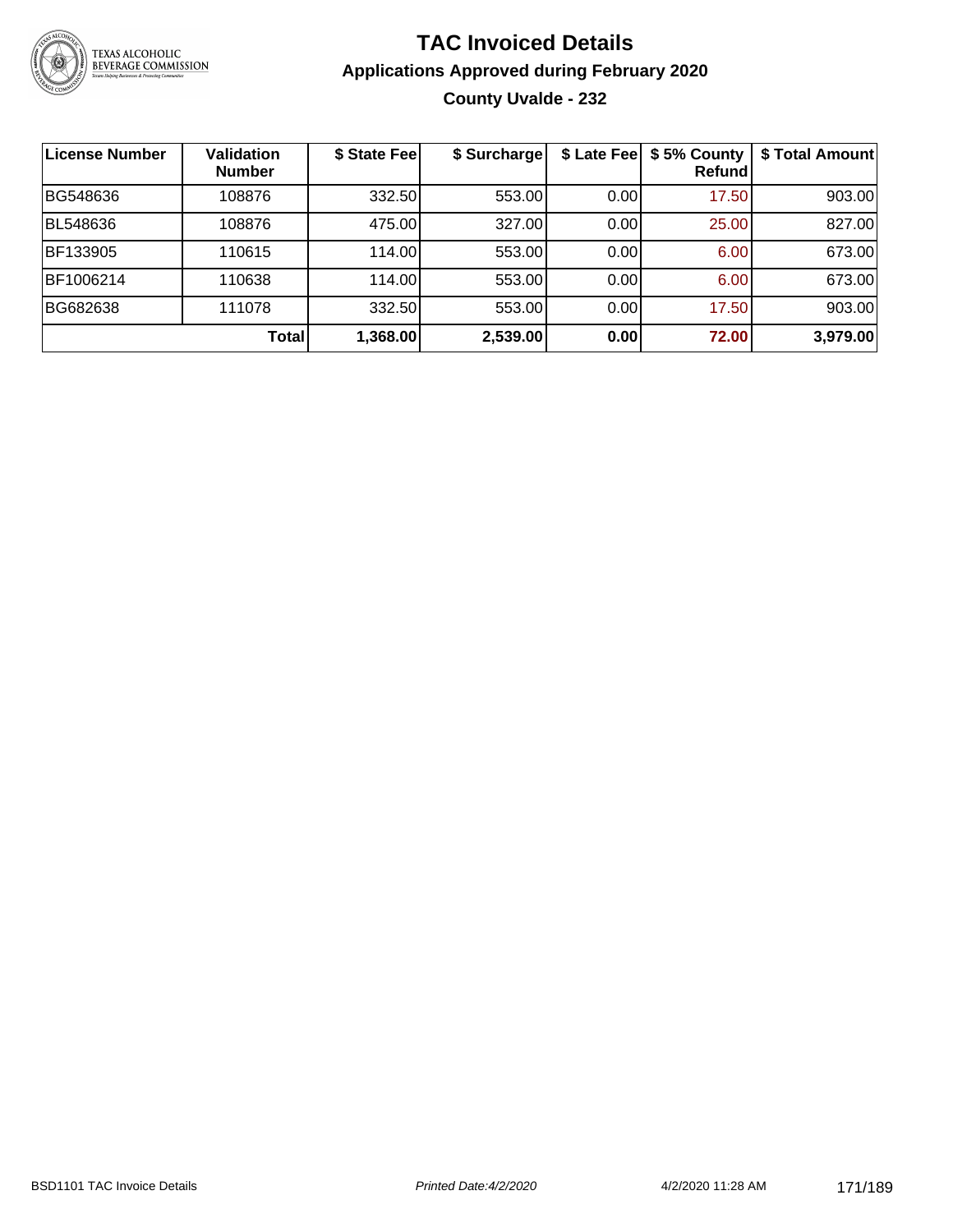

TEXAS ALCOHOLIC<br>BEVERAGE COMMISSION

#### **TAC Invoiced Details Applications Approved during February 2020 County Val Verde - 233**

| <b>License Number</b> | <b>Validation</b><br><b>Number</b> | \$ State Fee | \$ Surcharge | \$ Late Fee | \$5% County<br><b>Refund</b> | \$ Total Amount |
|-----------------------|------------------------------------|--------------|--------------|-------------|------------------------------|-----------------|
| BE1081536             | 3232                               | 285.00       | 553.00       | 0.00        | 15.00                        | 853.00          |
| BG1079628             | 3233                               | 332.50       | 553.00       | 0.00        | 17.50                        | 903.00          |
| BG737428              | 108332                             | 332.50       | 553.00       | 0.00        | 17.50                        | 903.00          |
| BL737428              | 108332                             | 475.00       | 327.00       | 0.00        | 25.00                        | 827.00          |
| BG505451              | 108433                             | 332.50       | 553.00       | 0.00        | 17.50                        | 903.00          |
| <b>BL505451</b>       | 108433                             | 475.00       | 327.00       | 0.00        | 25.00                        | 827.00          |
| BG189511              | 108833                             | 332.50       | 553.00       | 0.00        | 17.50                        | 903.00          |
| BG463929              | 110617                             | 332.50       | 553.00       | 0.00        | 17.50                        | 903.00          |
| BL463929              | 110617                             | 475.00       | 327.00       | 0.00        | 25.00                        | 827.00          |
| BG680576              | 110744                             | 332.50       | 553.00       | 0.00        | 17.50                        | 903.00          |
| BF408048              | 113119                             | 114.00       | 553.00       | 0.00        | 6.00                         | 673.00          |
| BG858304              | 505295                             | 332.50       | 553.00       | 0.00        | 17.50                        | 903.00          |
|                       | Total                              | 4,151.50     | 5,958.00     | 0.00        | 218.50                       | 10,328.00       |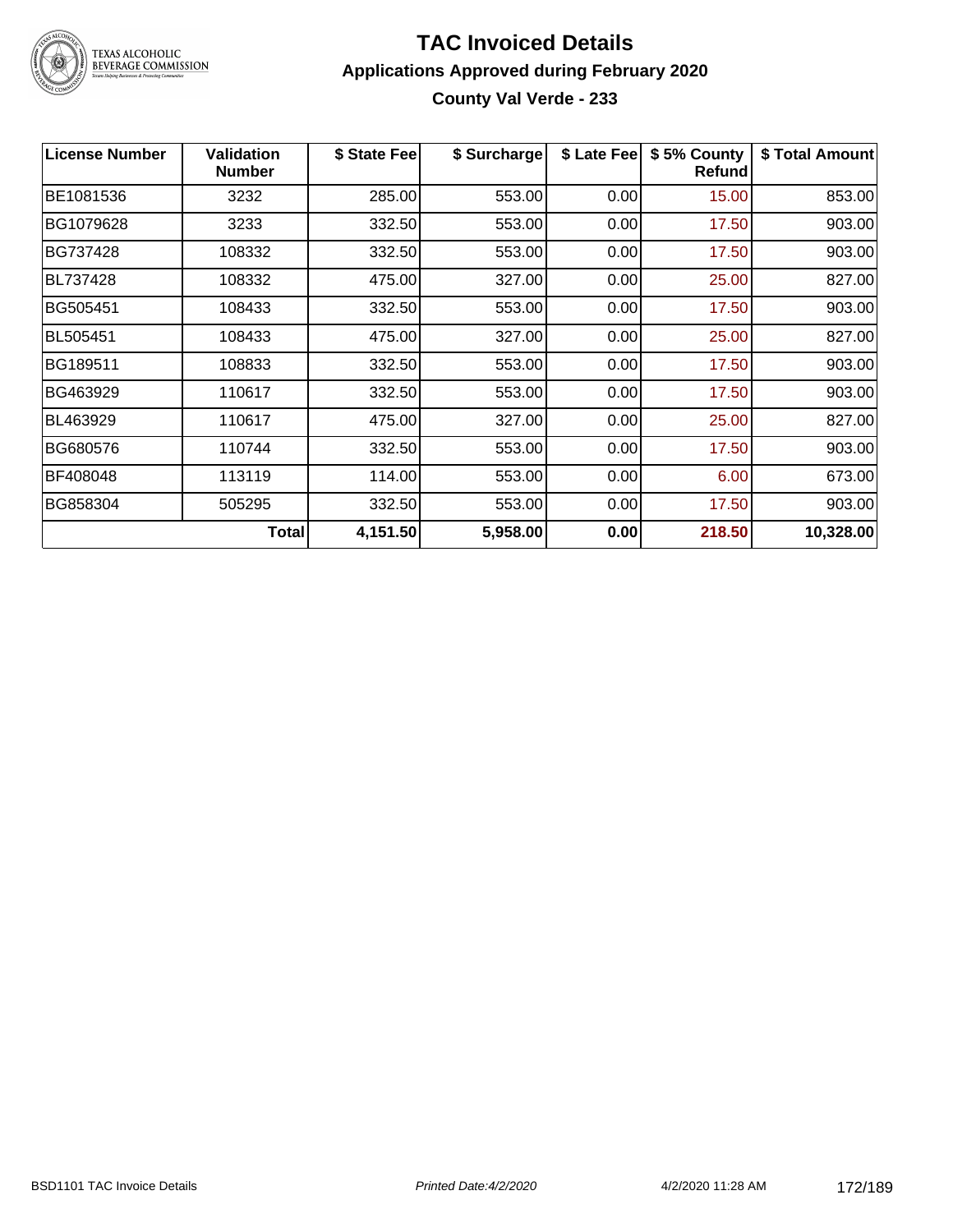

# **TAC Invoiced Details Applications Approved during February 2020 County Victoria - 235**

| <b>License Number</b> | <b>Validation</b><br><b>Number</b> | \$ State Fee | \$ Surcharge | \$ Late Fee | \$5% County<br>Refund | \$ Total Amount |
|-----------------------|------------------------------------|--------------|--------------|-------------|-----------------------|-----------------|
| BF1082256             | 4094                               | 114.00       | 553.00       | 0.00        | 6.00                  | 673.00          |
| BG1002821             | 110421                             | 332.50       | 553.00       | 0.00        | 17.50                 | 903.00          |
| BG934563              | 111363                             | 332.50       | 553.00       | 0.00        | 17.50                 | 903.00          |
| BL934563              | 111363                             | 475.00       | 327.00       | 0.00        | 25.00                 | 827.00          |
| BC241263              | 505423                             | 142.50       | 701.00       | 0.00        | 7.50                  | 851.00          |
| BI241264              | 505423                             | 38.00        | 278.00       | 0.00        | 2.00                  | 318.00          |
|                       | <b>Total</b>                       | 1,434.50     | 2,965.00     | 0.00        | 75.50                 | 4,475.00        |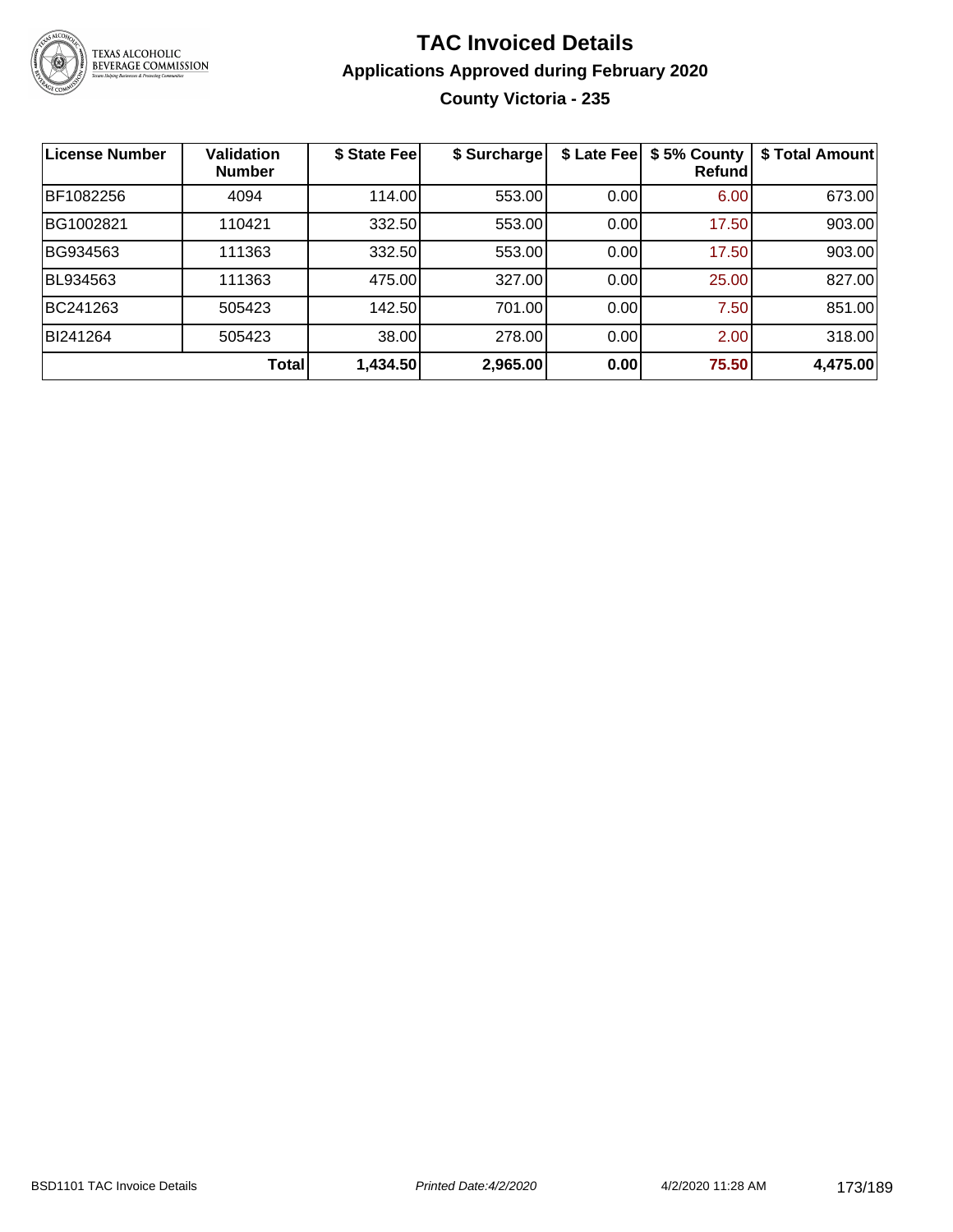

# **TAC Invoiced Details Applications Approved during February 2020 County Walker - 236**

| License Number | Validation<br><b>Number</b> | \$ State Feel |        |       | Refund | \$ Surcharge   \$ Late Fee   \$5% County   \$ Total Amount |
|----------------|-----------------------------|---------------|--------|-------|--------|------------------------------------------------------------|
| BQ1080311      | 3448                        | 114.00L       | 553.00 | 0.001 | 6.00   | 673.00                                                     |
|                | Totall                      | 114.00        | 553.00 | 0.00  | 6.00   | 673.00                                                     |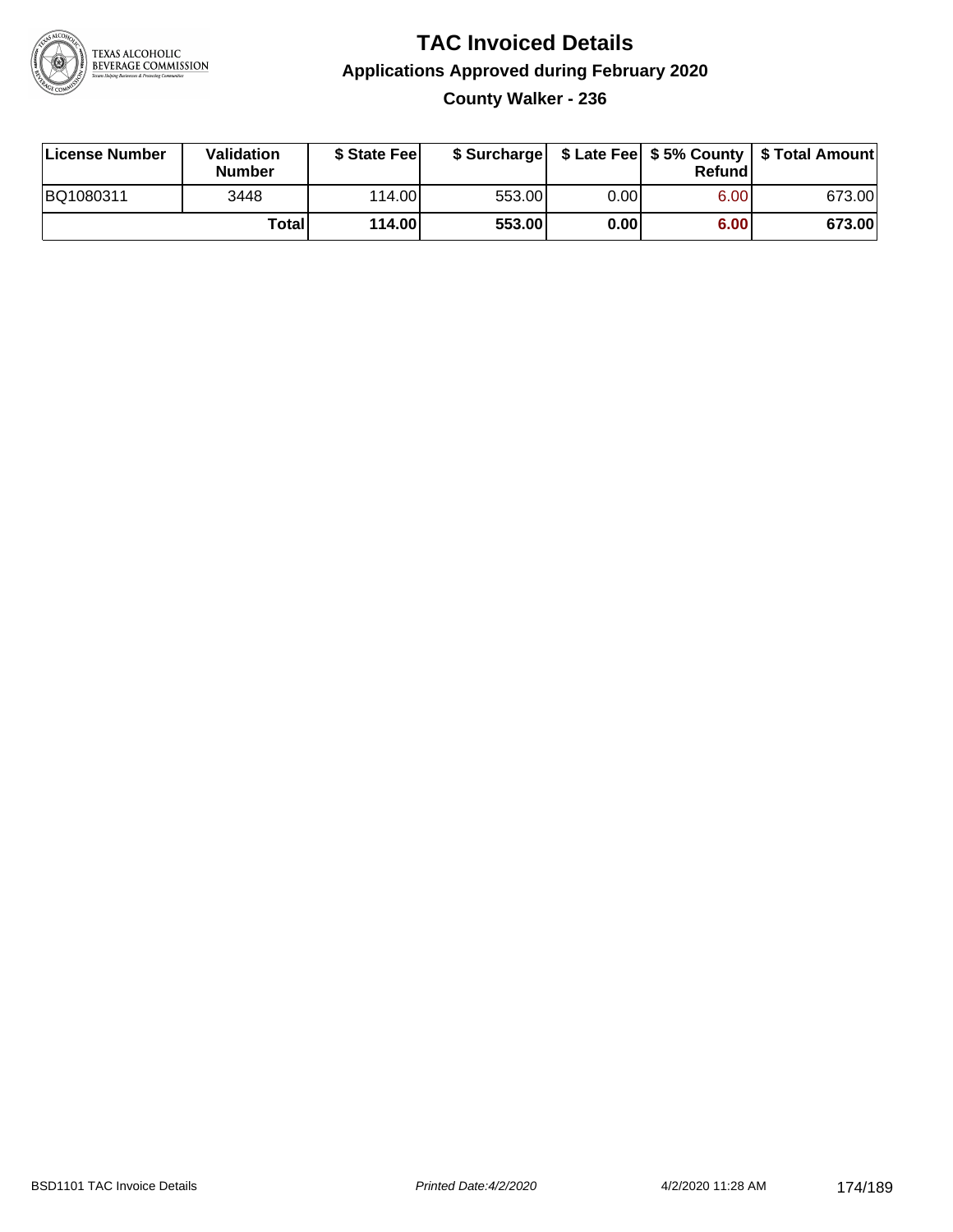

# **TAC Invoiced Details Applications Approved during February 2020 County Waller - 237**

| License Number  | <b>Validation</b><br><b>Number</b> | \$ State Fee | \$ Surcharge | \$ Late Fee | \$5% County<br><b>Refund</b> | \$ Total Amount |
|-----------------|------------------------------------|--------------|--------------|-------------|------------------------------|-----------------|
| BG1079603       | 3585                               | 332.50       | 553.00       | 0.00        | 17.50                        | 903.00          |
| BQ1080004       | 3895                               | 114.00       | 553.00       | 0.00        | 6.00                         | 673.00          |
| BQ1081614       | 4176                               | 114.00       | 553.00       | 0.00        | 6.00                         | 673.00          |
| BG708332        | 105600                             | 332.50       | 553.00       | 0.00        | 17.50                        | 903.00          |
| BG442297        | 109517                             | 332.50       | 553.00       | 100.00      | 17.50                        | 1,003.00        |
| BG1002874       | 110609                             | 332.50       | 553.00       | 0.00        | 17.50                        | 903.00          |
| BG568601        | 505125                             | 332.50       | 553.00       | 0.00        | 17.50                        | 903.00          |
| <b>BF529858</b> | 505257                             | 114.00       | 553.00       | 0.00        | 6.00                         | 673.00          |
|                 | <b>Total</b>                       | 2,004.50     | 4,424.00     | 100.00      | 105.50                       | 6,634.00        |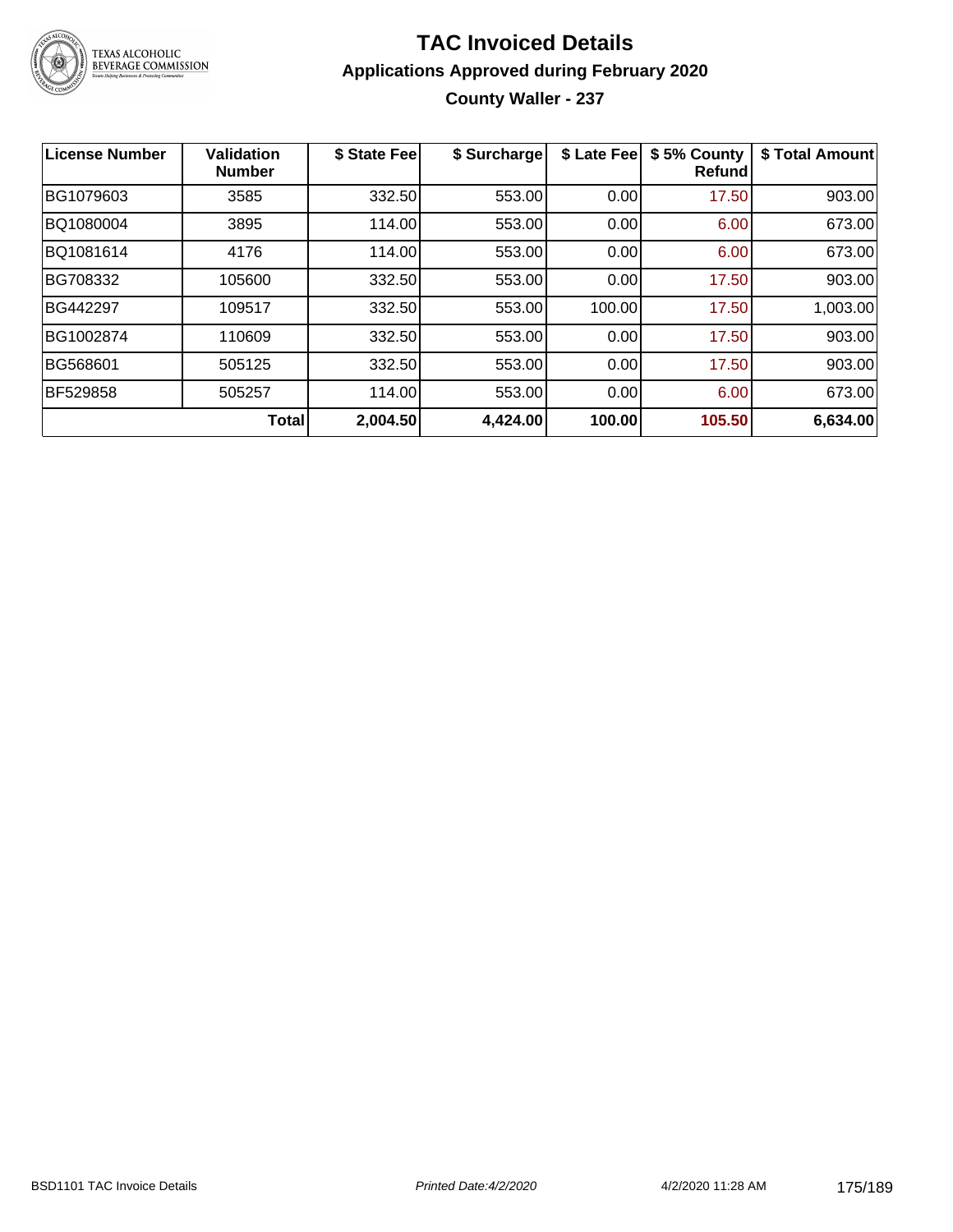

# **TAC Invoiced Details Applications Approved during February 2020 County Ward - 238**

| <b>License Number</b> | Validation<br><b>Number</b> | \$ State Fee | \$ Surcharge |      | \$ Late Fee   \$5% County  <br><b>Refund</b> | \$ Total Amount |
|-----------------------|-----------------------------|--------------|--------------|------|----------------------------------------------|-----------------|
| BG1081154             | 3370                        | 332.50       | 553.00       | 0.00 | 17.50                                        | 903.00          |
| BQ197699              | 103954                      | 114.00       | 553.00       | 0.00 | 6.00                                         | 673.00          |
| BQ157010              | 103958                      | 114.00       | 553.00       | 0.00 | 6.00                                         | 673.00          |
| BQ164243              | 104572                      | 114.00       | 553.00       | 0.00 | 6.00                                         | 673.00          |
|                       | <b>Total</b>                | 674.50       | 2,212.00     | 0.00 | 35.50                                        | 2,922.00        |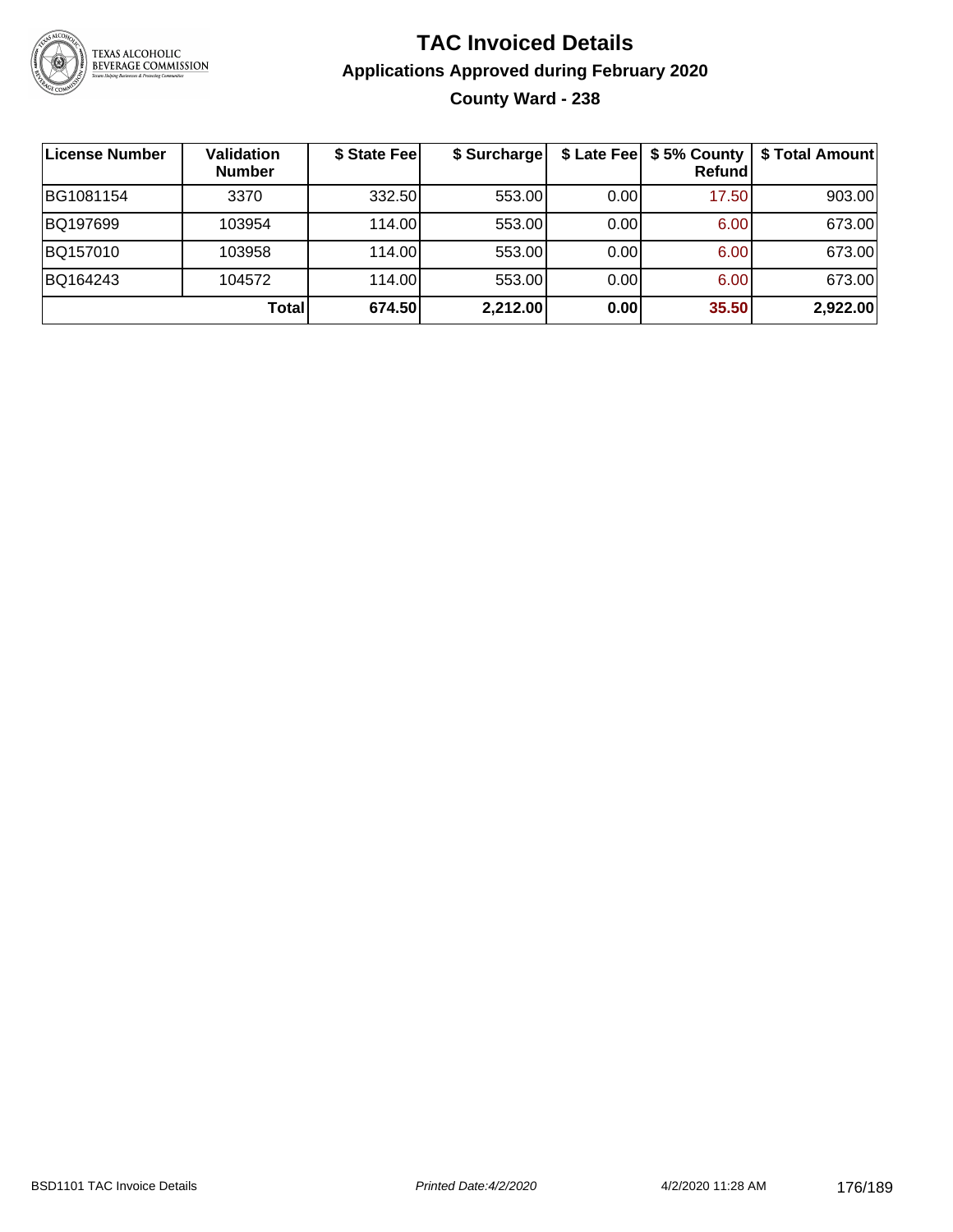

# **TAC Invoiced Details Applications Approved during February 2020 County Washington - 239**

| License Number | Validation<br><b>Number</b> | \$ State Fee | \$ Surcharge |      | \$ Late Fee   \$5% County  <br>Refundl | \$ Total Amount |
|----------------|-----------------------------|--------------|--------------|------|----------------------------------------|-----------------|
| BG1002735      | 109459                      | 332.50       | 553.00       | 0.00 | 17.50                                  | 903.00          |
| BP1002735      | 109459                      | 950.00       | 426.00       | 0.00 | 50.00                                  | 1,426.00        |
| BG1003172      | 110239                      | 332.50       | 553.00       | 0.00 | 17.50                                  | 903.00          |
|                | <b>Total</b>                | 1,615.00     | 1,532.00     | 0.00 | 85.00                                  | 3,232.00        |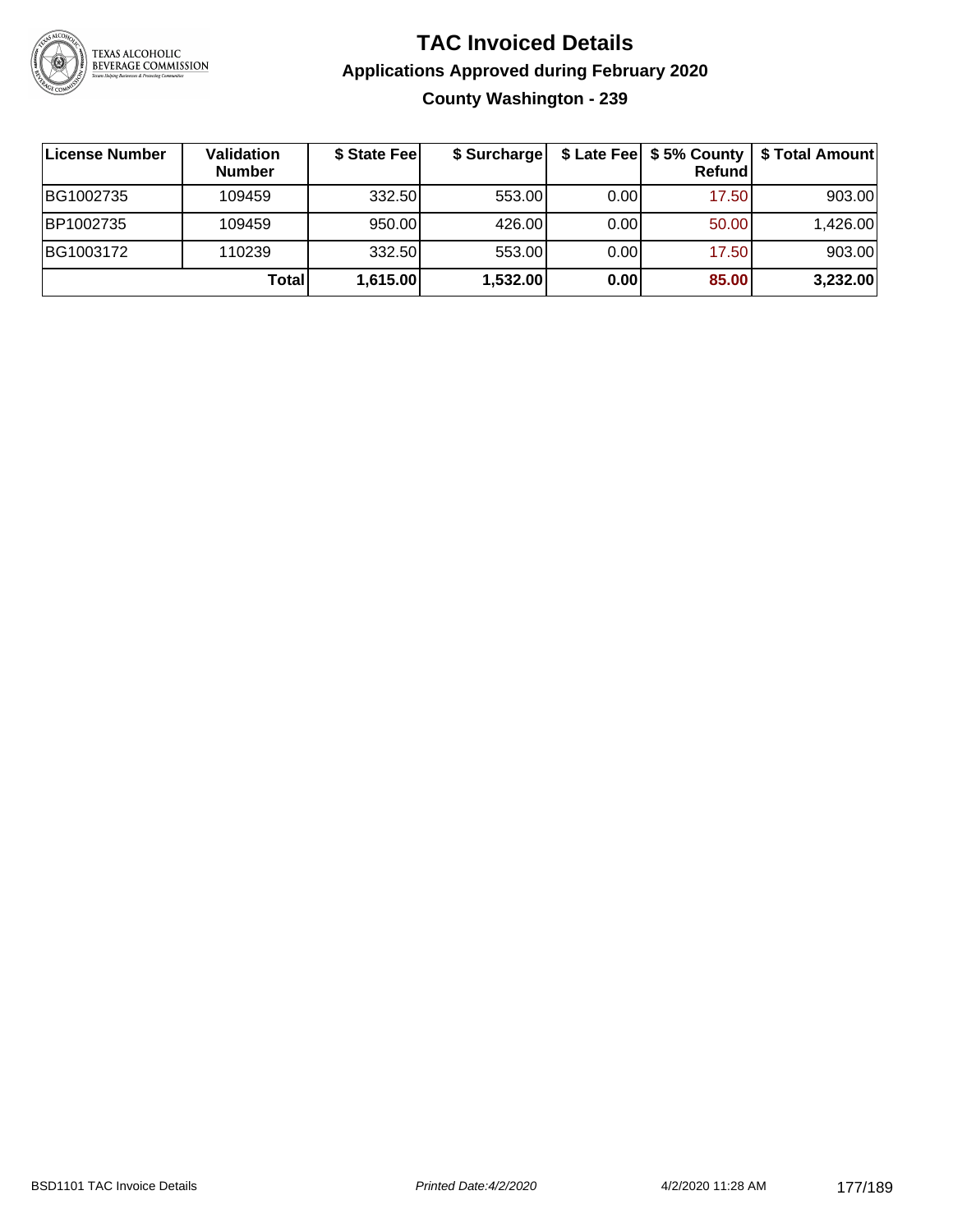

# TEXAS ALCOHOLIC<br>BEVERAGE COMMISSION

#### **TAC Invoiced Details Applications Approved during February 2020 County Webb - 240**

| <b>License Number</b> | <b>Validation</b><br><b>Number</b> | \$ State Fee | \$ Surcharge | \$ Late Fee | \$5% County<br><b>Refund</b> | \$ Total Amount |
|-----------------------|------------------------------------|--------------|--------------|-------------|------------------------------|-----------------|
| BQ1081800             | 3679                               | 114.00       | 553.00       | 0.00        | 6.00                         | 673.00          |
| BF1082290             | 4001                               | 114.00       | 553.00       | 0.00        | 6.00                         | 673.00          |
| BG547720              | 109875                             | 332.50       | 553.00       | 0.00        | 17.50                        | 903.00          |
| BG740284              | 109996                             | 332.50       | 553.00       | 0.00        | 17.50                        | 903.00          |
| BG1005324             | 111382                             | 332.50       | 553.00       | 0.00        | 17.50                        | 903.00          |
| BQ487971              | 111578                             | 114.00       | 553.00       | 0.00        | 6.00                         | 673.00          |
| BQ933430              | 111617                             | 114.00       | 553.00       | 0.00        | 6.00                         | 673.00          |
| BQ228584              | 111809                             | 114.00       | 553.00       | 0.00        | 6.00                         | 673.00          |
| BG480827              | 505330                             | 332.50       | 553.00       | 100.00      | 17.50                        | 1,003.00        |
| BG796603              | 505335                             | 332.50       | 553.00       | 0.00        | 17.50                        | 903.00          |
|                       | Total                              | 2,232.50     | 5,530.00     | 100.00      | 117.50                       | 7,980.00        |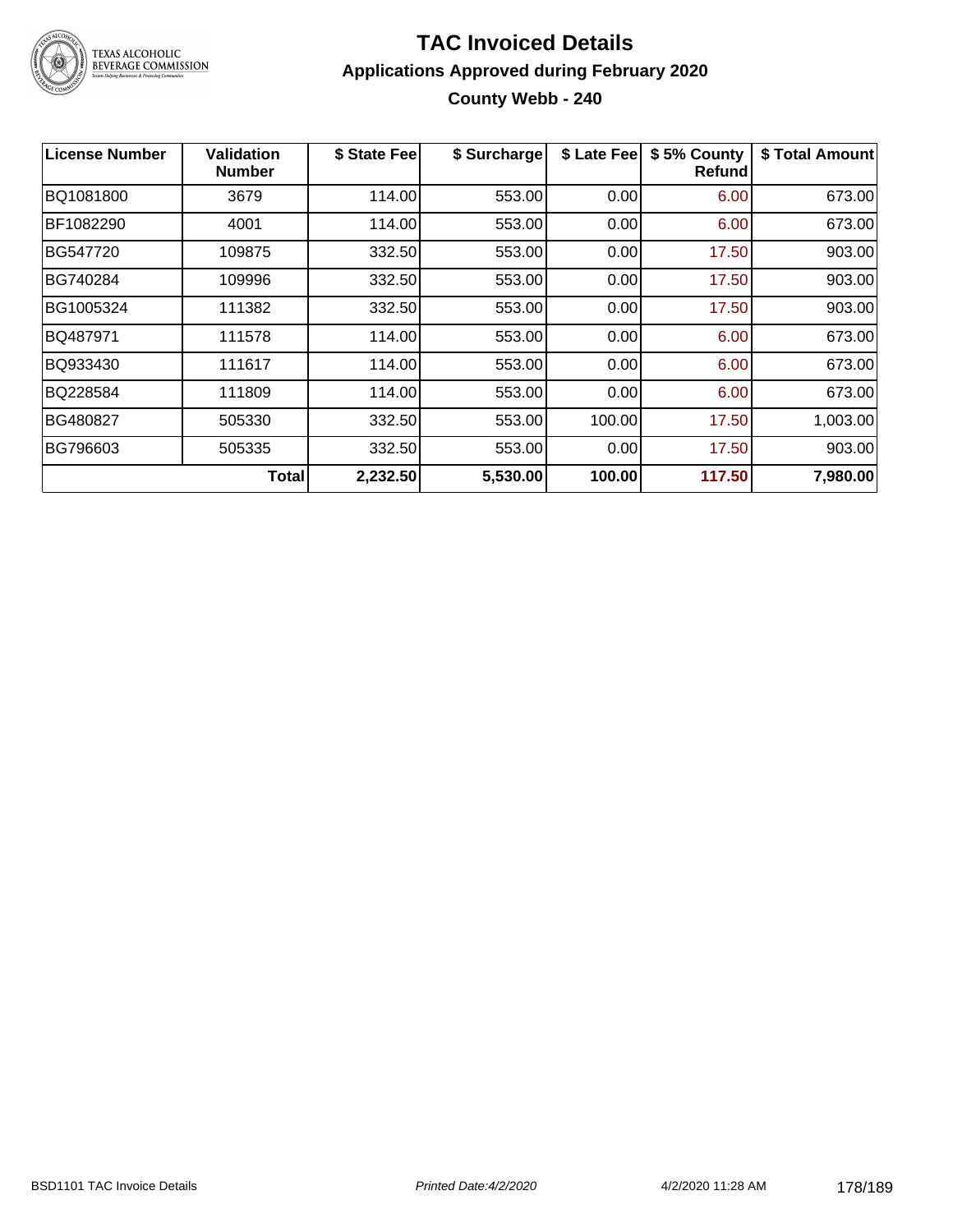

# **TAC Invoiced Details Applications Approved during February 2020 County Wharton - 241**

| <b>License Number</b> | <b>Validation</b><br><b>Number</b> | \$ State Fee | \$ Surcharge | \$ Late Fee | \$5% County<br><b>Refund</b> | \$ Total Amount |
|-----------------------|------------------------------------|--------------|--------------|-------------|------------------------------|-----------------|
| BQ1080265             | 3641                               | 114.00       | 553.00       | 0.00        | 6.00                         | 673.00          |
| BG281632              | 108674                             | 332.50       | 553.00       | 0.00        | 17.50                        | 903.00          |
| BQ444212              | 110318                             | 114.00       | 553.00       | 0.00        | 6.00                         | 673.00          |
| BG794025              | 110511                             | 332.50       | 553.00       | 0.00        | 17.50                        | 903.00          |
| BG712810              | 110515                             | 332.50       | 553.00       | 0.00        | 17.50                        | 903.00          |
| BE791008              | 505377                             | 285.00       | 553.00       | 0.00        | 15.00                        | 853.00          |
| <b>BL791008</b>       | 505377                             | 475.00       | 327.00       | 0.00        | 25.00                        | 827.00          |
| BG647866              | 505653                             | 332.50       | 553.00       | 0.00        | 17.50                        | 903.00          |
| <b>BL647866</b>       | 505653                             | 475.00       | 327.00       | 0.00        | 25.00                        | 827.00          |
|                       | Total                              | 2,793.00     | 4,525.00     | 0.00        | 147.00                       | 7,465.00        |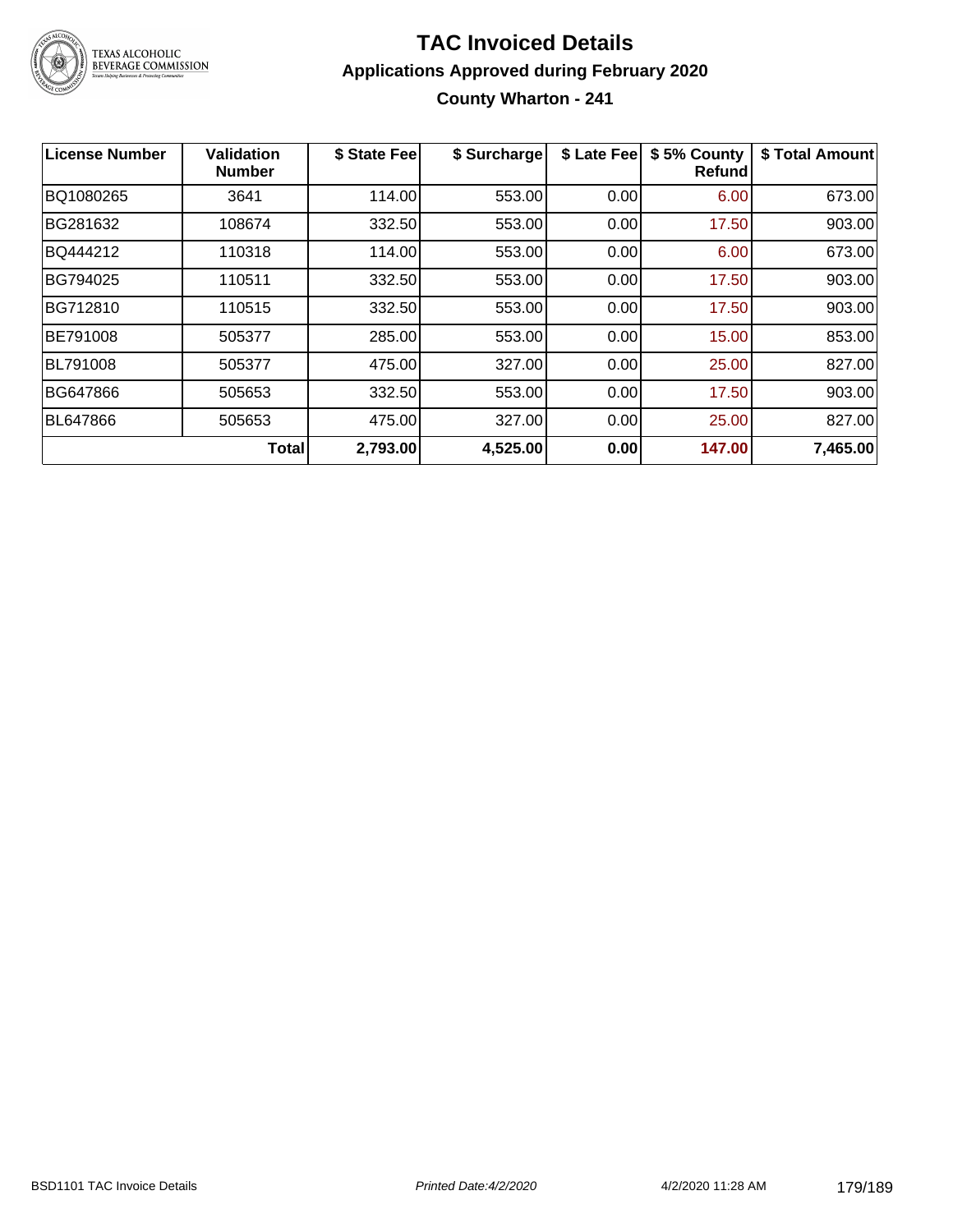

# **TAC Invoiced Details Applications Approved during February 2020 County Wheeler - 242**

| License Number | Validation<br><b>Number</b> | \$ State Feel |        |      | Refund | \$ Surcharge   \$ Late Fee   \$5% County   \$ Total Amount |
|----------------|-----------------------------|---------------|--------|------|--------|------------------------------------------------------------|
| BF1002447      | 108438                      | 114.00L       | 553.00 | 0.00 | 6.00   | 673.00                                                     |
|                | Totall                      | 114.00        | 553.00 | 0.00 | 6.00   | 673.00                                                     |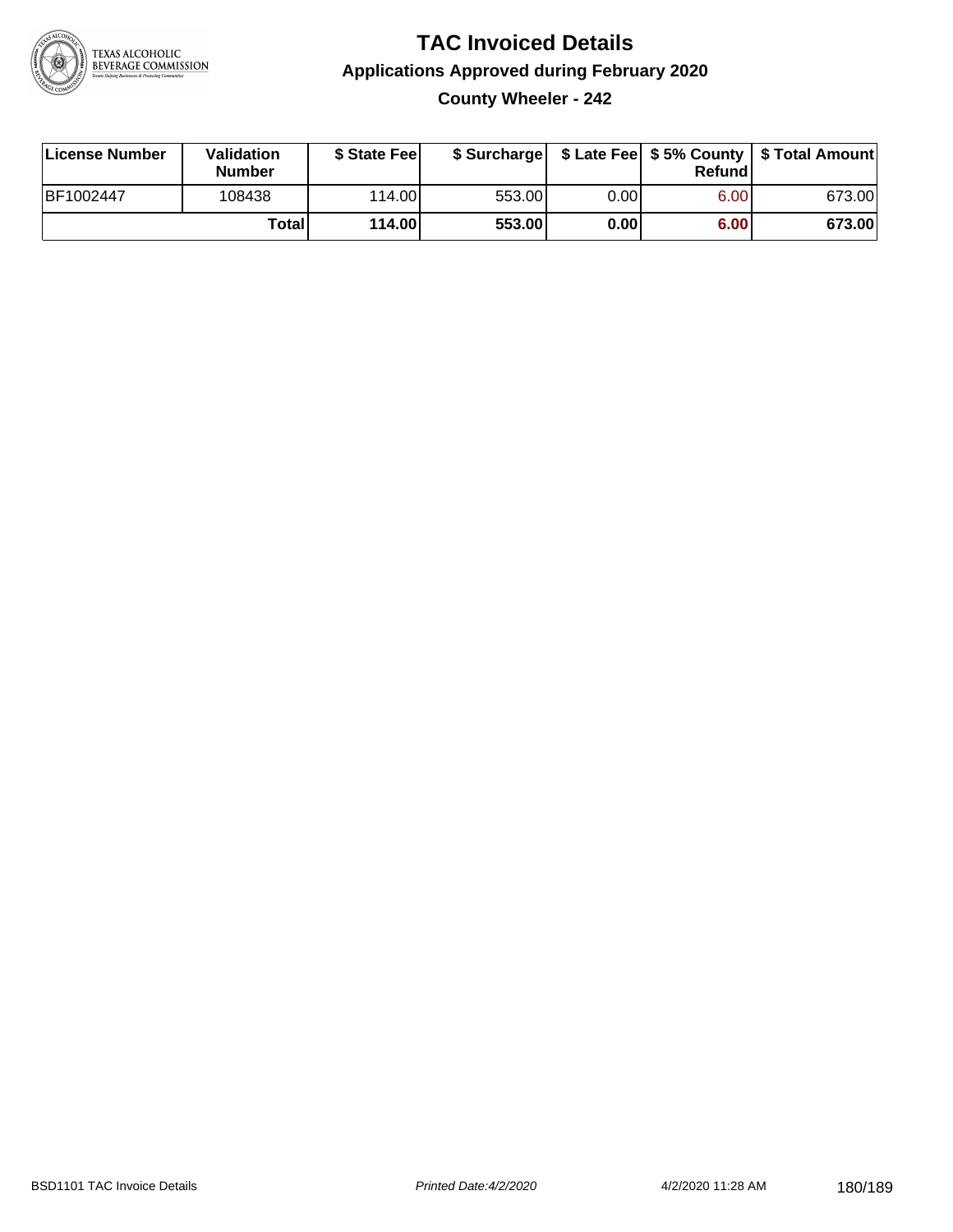

# TEXAS ALCOHOLIC<br>BEVERAGE COMMISSION

#### **TAC Invoiced Details Applications Approved during February 2020 County Wichita - 243**

| <b>License Number</b> | <b>Validation</b><br><b>Number</b> | \$ State Fee | \$ Surcharge |      | \$ Late Fee   \$5% County  <br><b>Refund</b> | \$ Total Amount |
|-----------------------|------------------------------------|--------------|--------------|------|----------------------------------------------|-----------------|
| BQ1080354             | 3503                               | 114.00       | 553.00       | 0.00 | 6.00                                         | 673.00          |
| BQ162728              | 105159                             | 114.00       | 553.00       | 0.00 | 6.00                                         | 673.00          |
| BF861393              | 108906                             | 114.00       | 553.00       | 0.00 | 6.00                                         | 673.00          |
| BC119911              | 108912                             | 142.50       | 701.00       | 0.00 | 7.50                                         | 851.00          |
| BI119912              | 108912                             | 38.00        | 278.00       | 0.00 | 2.00                                         | 318.00          |
| BG929464              | 108946                             | 332.50       | 553.00       | 0.00 | 17.50                                        | 903.00          |
| BG648726              | 109128                             | 332.50       | 553.00       | 0.00 | 17.50                                        | 903.00          |
| BG929929              | 109511                             | 332.50       | 553.00       | 0.00 | 17.50                                        | 903.00          |
| BG571850              | 109651                             | 332.50       | 553.00       | 0.00 | 17.50                                        | 903.00          |
| BG1003692             | 111360                             | 332.50       | 553.00       | 0.00 | 17.50                                        | 903.00          |
| BF677709              | 505376                             | 114.00       | 553.00       | 0.00 | 6.00                                         | 673.00          |
| BG549252              | 505738                             | 332.50       | 553.00       | 0.00 | 17.50                                        | 903.00          |
| BG647455              | 506283                             | 332.50       | 553.00       | 0.00 | 17.50                                        | 903.00          |
| BG1080576             | 507204                             | 332.50       | 553.00       | 0.00 | 17.50                                        | 903.00          |
| BQ1081920             | 508022                             | 114.00       | 553.00       | 0.00 | 6.00                                         | 673.00          |
|                       | <b>Total</b>                       | 3,410.50     | 8,168.00     | 0.00 | 179.50                                       | 11,758.00       |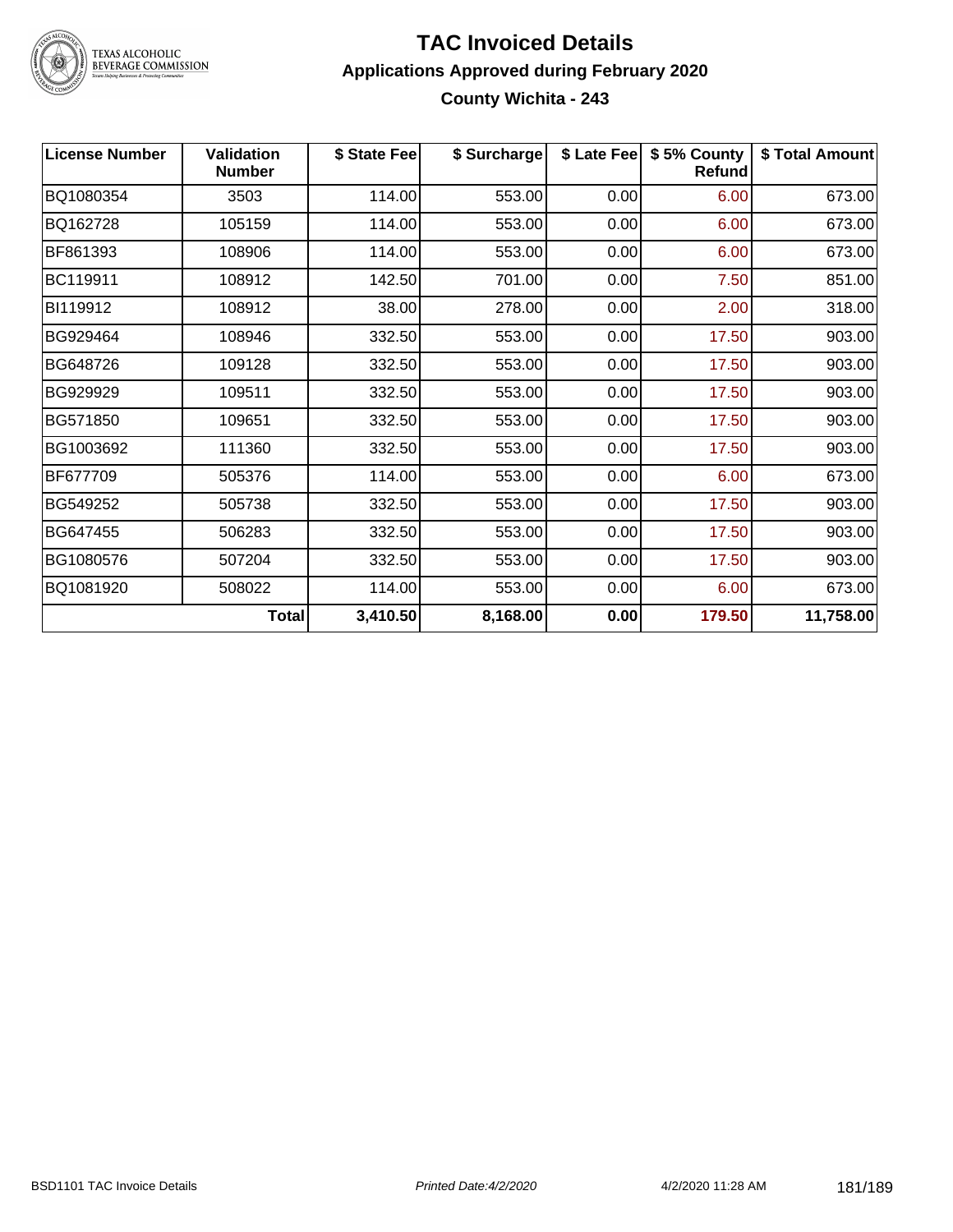

# TEXAS ALCOHOLIC<br>BEVERAGE COMMISSION

#### **TAC Invoiced Details Applications Approved during February 2020 County Williamson - 246**

| <b>License Number</b> | Validation<br><b>Number</b> | \$ State Fee | \$ Surcharge |        | \$ Late Fee   \$5% County  <br>Refund | \$ Total Amount |
|-----------------------|-----------------------------|--------------|--------------|--------|---------------------------------------|-----------------|
| BG1080343             | 3412                        | 332.50       | 553.00       | 0.00   | 17.50                                 | 903.00          |
| BG1080090             | 3470                        | 332.50       | 553.00       | 0.00   | 17.50                                 | 903.00          |
| BG1081854             | 3635                        | 332.50       | 553.00       | 0.00   | 17.50                                 | 903.00          |
| BF1080095             | 3698                        | 114.00       | 553.00       | 0.00   | 6.00                                  | 673.00          |
| BG1082045             | 4161                        | 332.50       | 553.00       | 0.00   | 17.50                                 | 903.00          |
| BP1082045             | 4161                        | 950.00       | 426.00       | 0.00   | 50.00                                 | 1,426.00        |
| BG929062              | 108228                      | 332.50       | 553.00       | 0.00   | 17.50                                 | 903.00          |
| BG1002659             | 108400                      | 332.50       | 553.00       | 0.00   | 17.50                                 | 903.00          |
| BG486088              | 108590                      | 332.50       | 553.00       | 0.00   | 17.50                                 | 903.00          |
| BG710340              | 108691                      | 332.50       | 553.00       | 0.00   | 17.50                                 | 903.00          |
| BF464848              | 109270                      | 114.00       | 553.00       | 0.00   | 6.00                                  | 673.00          |
| BF649716              | 109785                      | 114.00       | 553.00       | 0.00   | 6.00                                  | 673.00          |
| BG860718              | 109848                      | 332.50       | 553.00       | 0.00   | 17.50                                 | 903.00          |
| BF794933              | 109887                      | 114.00       | 553.00       | 0.00   | 6.00                                  | 673.00          |
| BG1004529             | 109891                      | 332.50       | 553.00       | 0.00   | 17.50                                 | 903.00          |
| BG712884              | 110178                      | 332.50       | 553.00       | 0.00   | 17.50                                 | 903.00          |
| BF649152              | 110615                      | 114.00       | 553.00       | 0.00   | 6.00                                  | 673.00          |
| BG794364              | 110672                      | 332.50       | 553.00       | 0.00   | 17.50                                 | 903.00          |
| BQ407301              | 111291                      | 114.00       | 553.00       | 0.00   | 6.00                                  | 673.00          |
| BQ551316              | 111797                      | 114.00       | 553.00       | 0.00   | 6.00                                  | 673.00          |
| BG706562              | 505062                      | 332.50       | 553.00       | 100.00 | 17.50                                 | 1,003.00        |
| BF679345              | 505360                      | 114.00       | 553.00       | 0.00   | 6.00                                  | 673.00          |
| BQ425067              | 506273                      | 114.00       | 553.00       | 0.00   | 6.00                                  | 673.00          |
|                       | <b>Total</b>                | 6,298.50     | 12,592.00    | 100.00 | 331.50                                | 19,322.00       |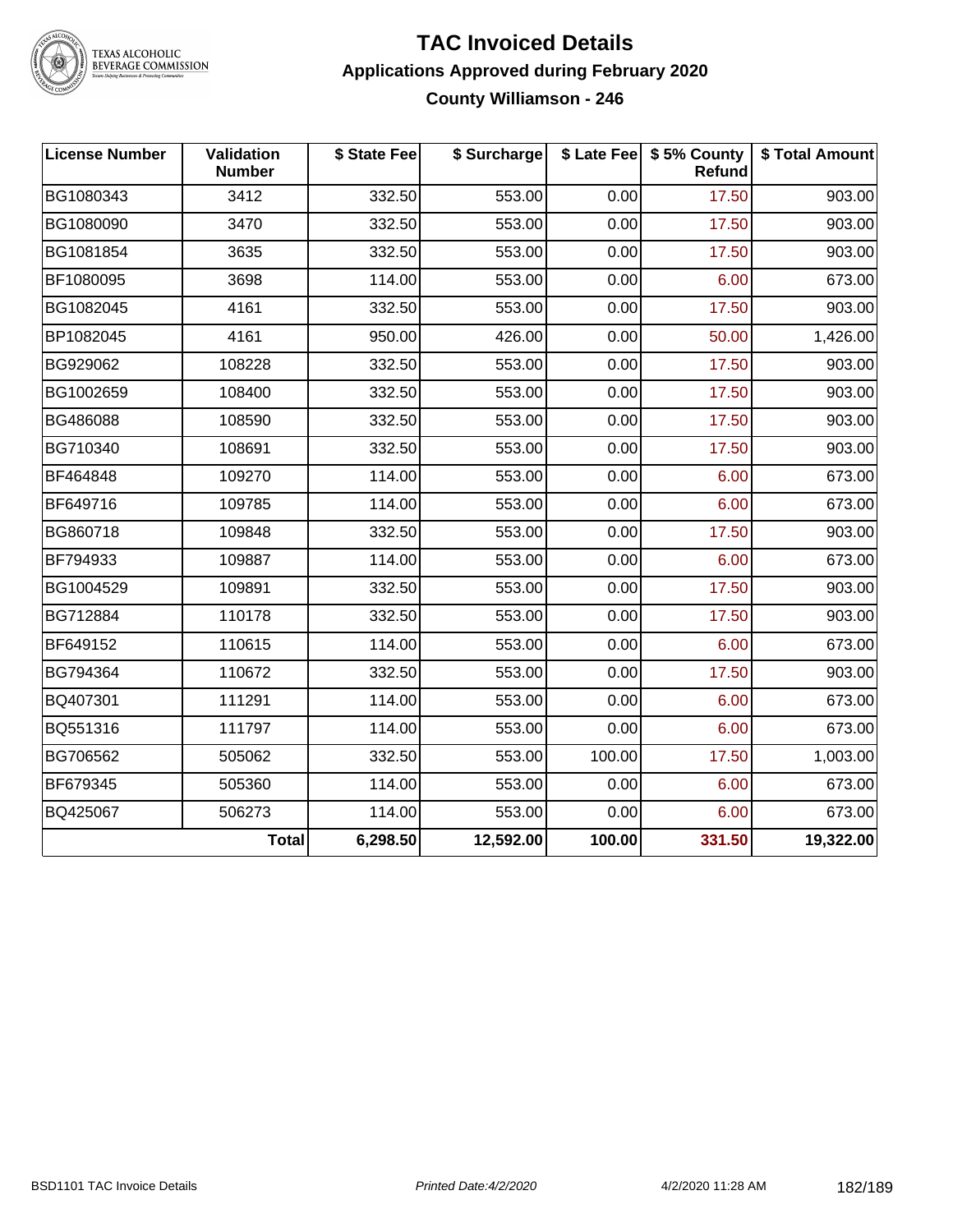

### **TAC Invoiced Details Applications Approved during February 2020 County Wilson - 247**

| License Number | Validation<br><b>Number</b> | \$ State Fee | \$ Surcharge | \$ Late Fee | \$5% County<br>Refundl | \$ Total Amount |
|----------------|-----------------------------|--------------|--------------|-------------|------------------------|-----------------|
| BQ1081681      | 3577                        | 114.00       | 553.00       | 0.00        | 6.00                   | 673.00          |
| BQ1082264      | 3578                        | 114.00       | 553.00       | 0.00        | 6.00                   | 673.00          |
| BG550484       | 110342                      | 332.50       | 553.00       | 0.00        | 17.50                  | 903.00          |
| BF932303       | 505990                      | 114.00       | 553.00       | 0.00        | 6.00                   | 673.00          |
| BQ647370       | 506404                      | 114.00       | 553.00       | 100.00      | 6.00                   | 773.00          |
|                | Total                       | 788.50       | 2,765.00     | 100.00      | 41.50                  | 3,695.00        |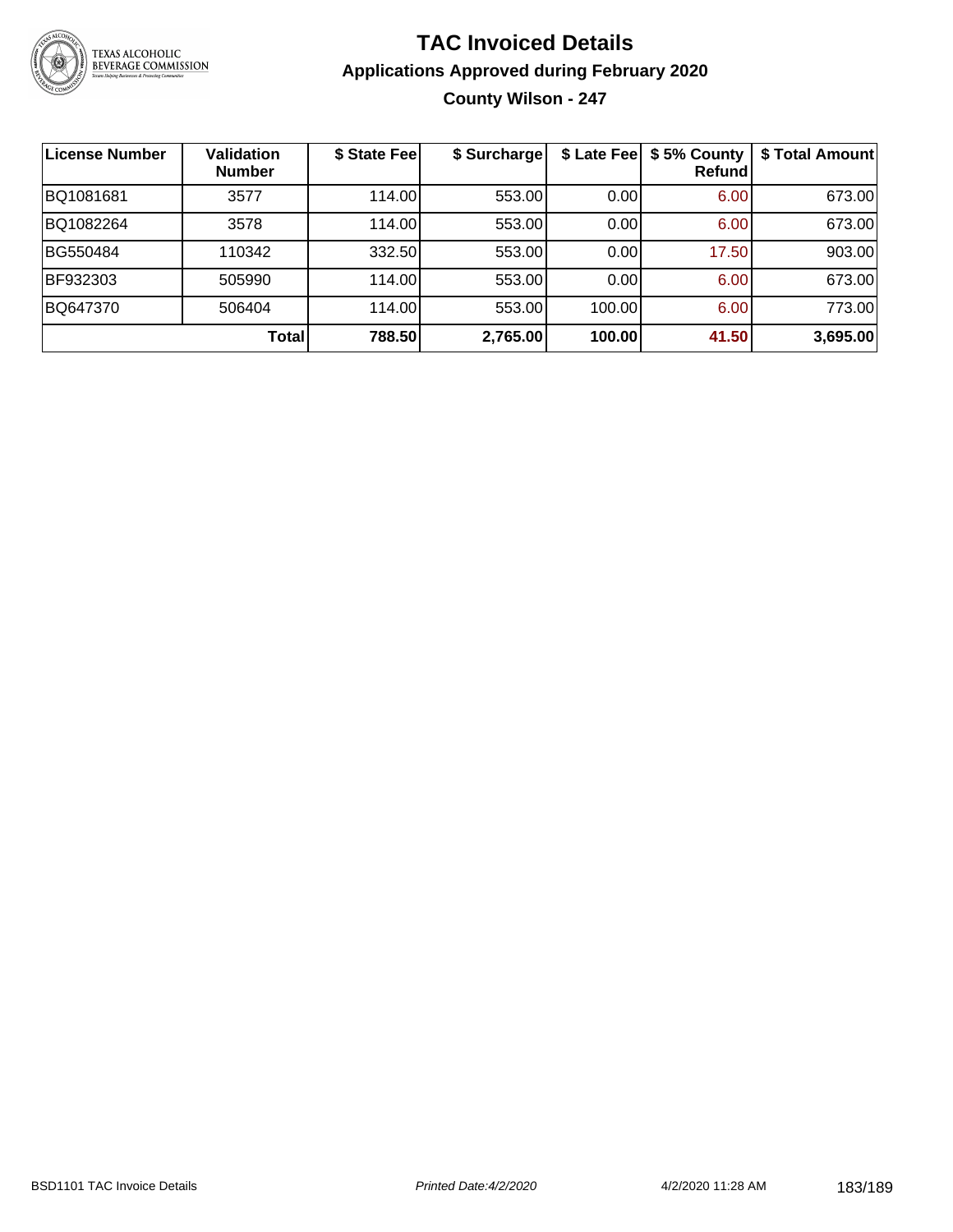

### **TAC Invoiced Details Applications Approved during February 2020 County Winkler - 248**

| License Number | Validation<br><b>Number</b> | \$ State Fee | \$ Surcharge |      | Refund | \$ Late Fee   \$5% County   \$ Total Amount |
|----------------|-----------------------------|--------------|--------------|------|--------|---------------------------------------------|
| BQ307206       | 103951                      | 114.00L      | 553.00       | 0.00 | 6.00   | 673.00                                      |
| BQ155627       | 103956                      | 114.00L      | 553.00       | 0.00 | 6.00   | 673.00                                      |
|                | Total                       | 228.00       | 1,106.00     | 0.00 | 12.00  | 1,346.00                                    |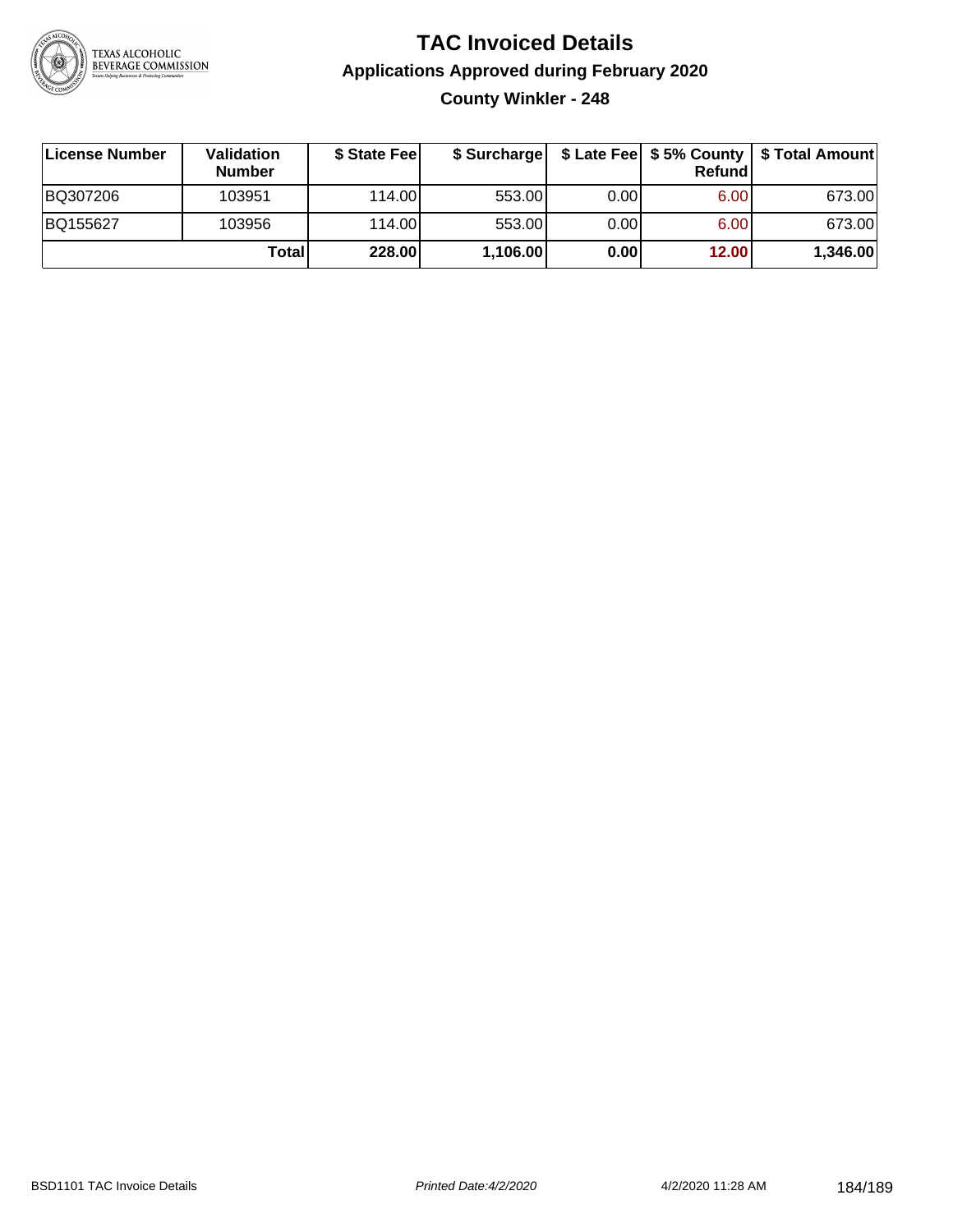

### **TAC Invoiced Details Applications Approved during February 2020 County Wise - 249**

| License Number | <b>Validation</b><br><b>Number</b> | \$ State Feel |        |      | Refundl | \$ Surcharge   \$ Late Fee   \$5% County   \$ Total Amount |
|----------------|------------------------------------|---------------|--------|------|---------|------------------------------------------------------------|
| BQ926333       | 104679                             | 114.00        | 553.00 | 0.00 | 6.00    | 673.00                                                     |
|                | Totall                             | 114.00        | 553.00 | 0.00 | 6.00    | 673.00                                                     |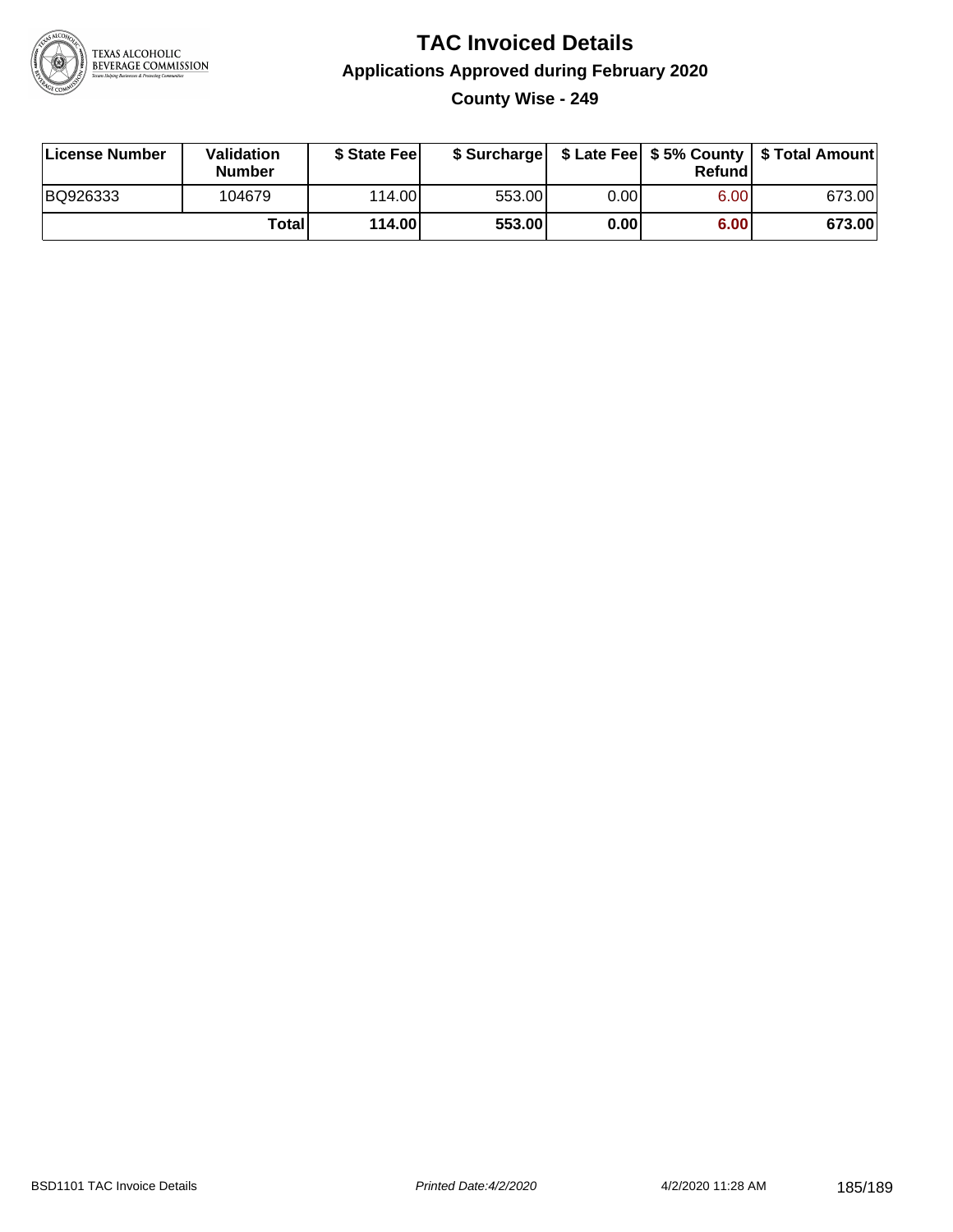

### **TAC Invoiced Details Applications Approved during February 2020 County Wood - 250**

| License Number | Validation<br>Number | \$ State Fee    |        |       | Refundl | \$ Surcharge   \$ Late Fee   \$5% County   \$ Total Amount |
|----------------|----------------------|-----------------|--------|-------|---------|------------------------------------------------------------|
| BQ860483       | 110934               | 114.00 <b>1</b> | 553.00 | 0.001 | 6.00    | 673.00                                                     |
|                | Totall               | 114.00          | 553.00 | 0.00  | 6.00    | 673.00                                                     |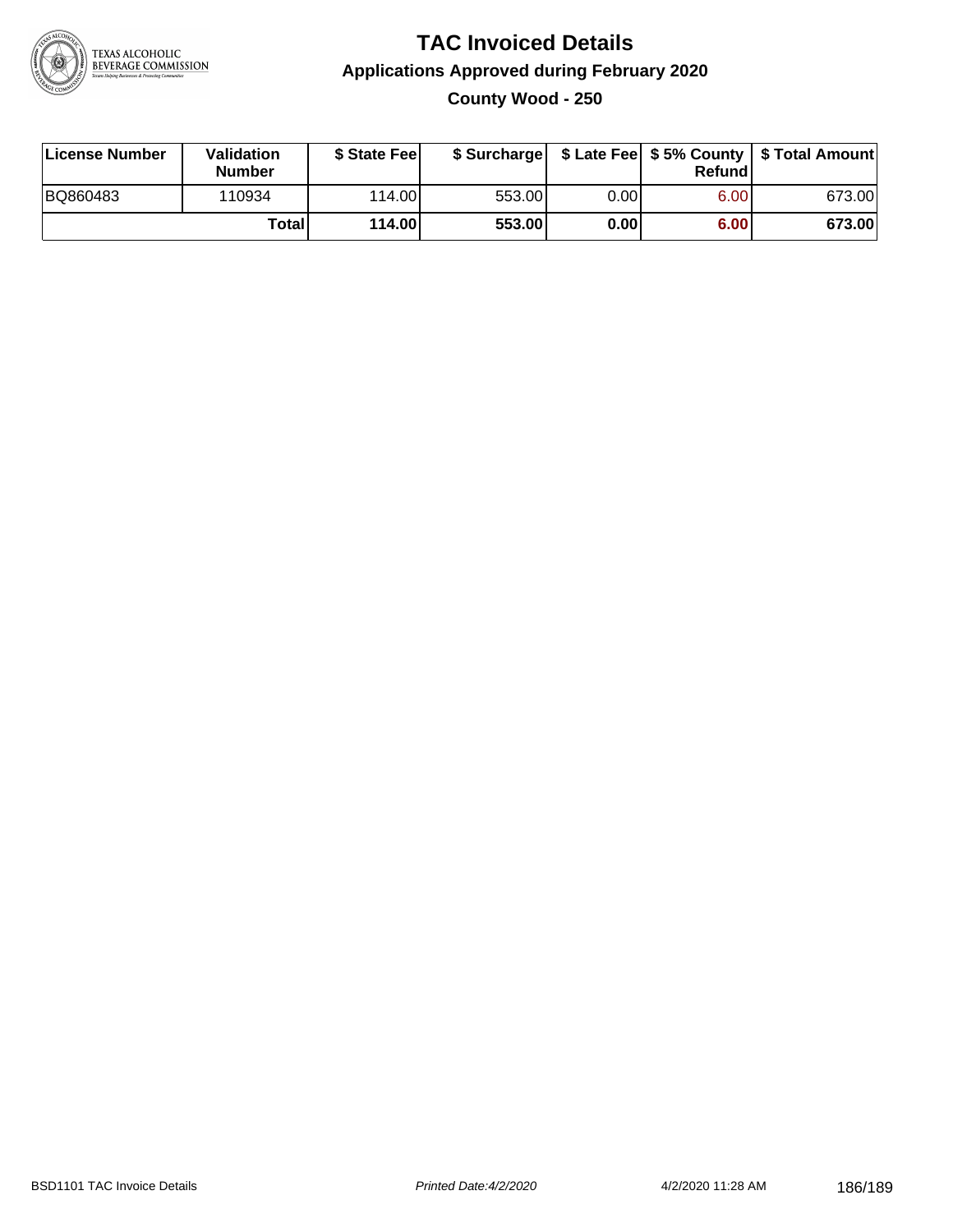

### **TAC Invoiced Details Applications Approved during February 2020 County Zapata - 253**

| <b>License Number</b> | Validation<br><b>Number</b> | \$ State Fee | \$ Surcharge |      | \$ Late Fee   \$5% County  <br><b>Refund</b> | \$ Total Amount |
|-----------------------|-----------------------------|--------------|--------------|------|----------------------------------------------|-----------------|
| BQ104272              | 104975                      | 114.00       | 553.00       | 0.00 | 6.00                                         | 673.00          |
| BQ714304              | 111237                      | 114.00       | 553.00       | 0.00 | 6.00                                         | 673.00          |
| BG858846              | 505538                      | 332.50       | 553.00       | 0.00 | 17.50                                        | 903.00          |
| BL858846              | 505538                      | 475.00       | 327.00       | 0.00 | 25.00                                        | 827.00          |
|                       | <b>Total</b>                | 1,035.50     | 1,986.00     | 0.00 | 54.50                                        | 3,076.00        |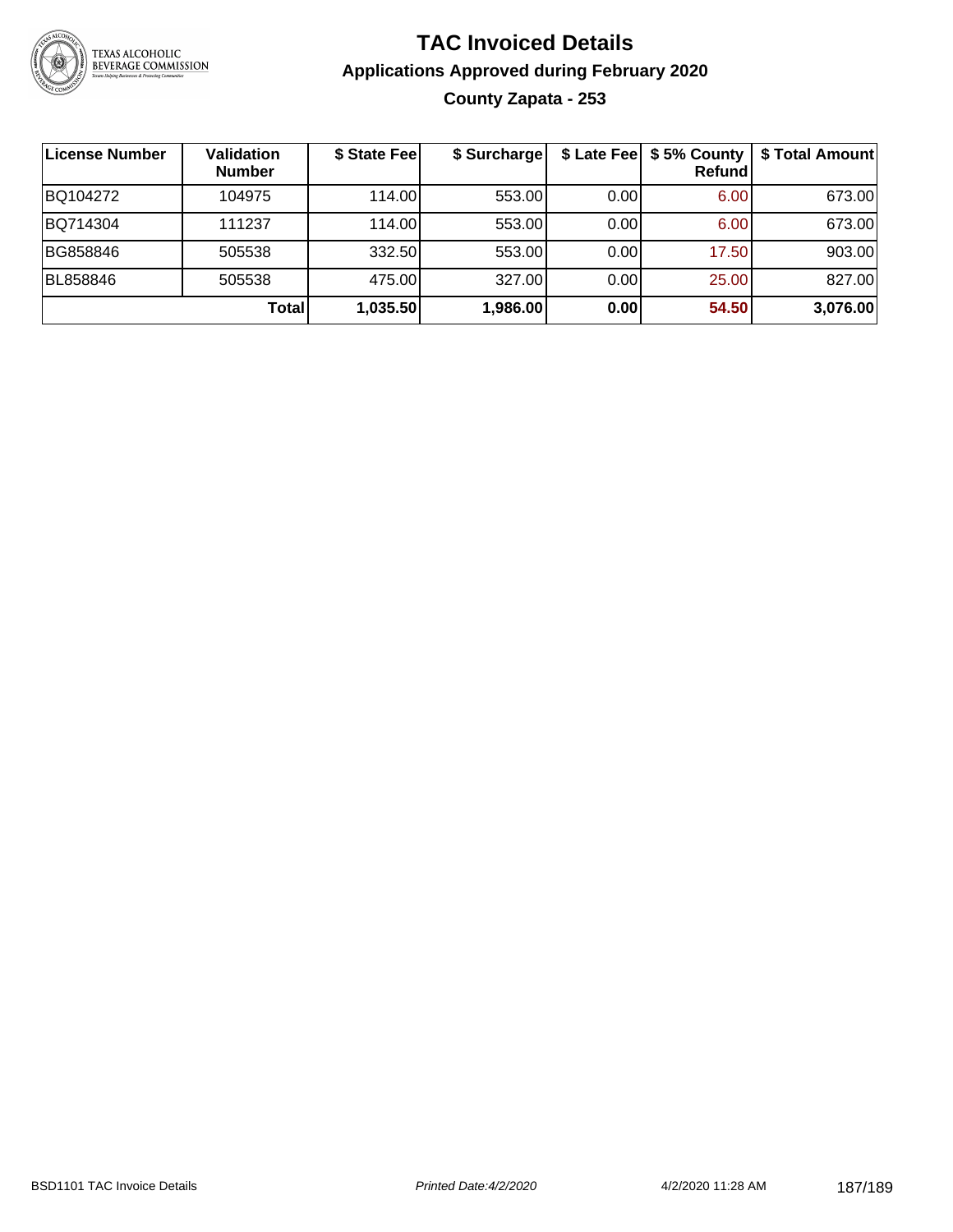

### **TAC Invoiced Details Applications Approved during February 2020 County Zavala - 254**

| ∣License Number | Validation<br><b>Number</b> | \$ State Feel | \$ Surcharge |      | Refundl | \$ Late Fee   \$5% County   \$ Total Amount |
|-----------------|-----------------------------|---------------|--------------|------|---------|---------------------------------------------|
| BQ1006925       | 111245                      | 114.00L       | 553.00       | 0.00 | 6.00    | 673.00                                      |
| BQ1007103       | 111247                      | 114.00        | 553.00       | 0.00 | 6.00    | 673.00                                      |
| BQ1006836       | 111248                      | 114.00        | 553.00       | 0.00 | 6.00    | 673.00                                      |
|                 | Total                       | 342.00        | 1,659.00     | 0.00 | 18.00   | 2,019.00                                    |